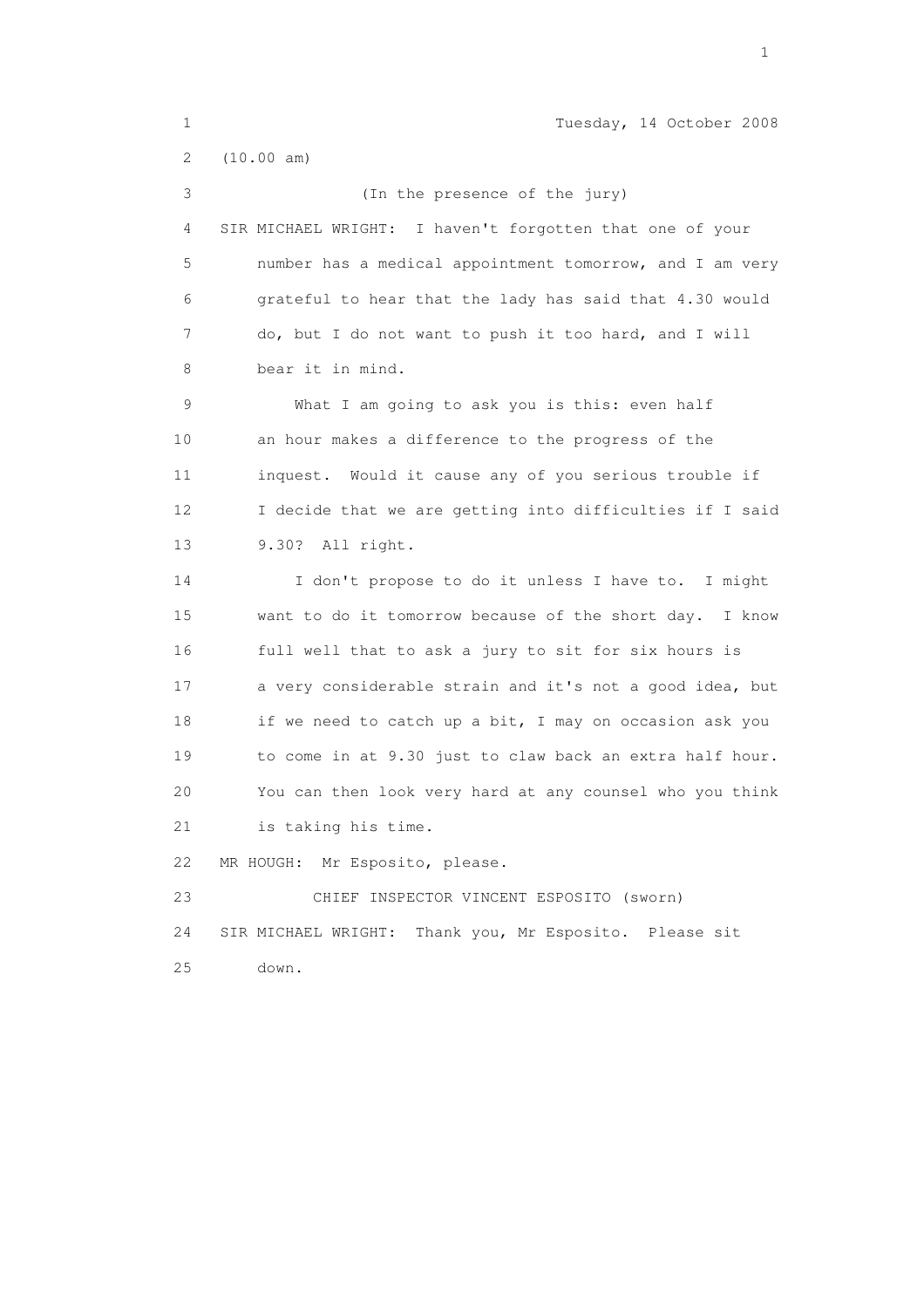1 A. Thank you, sir.

 2 Questions from MR HOUGH 3 MR HOUGH: Is your name Vincent Esposito? 4 A. Yes, sir. 5 Q. Could you give your rank to the court? 6 A. Chief Inspector, sir. 7 Q. My name is Jonathan Hough and I will ask you questions 8 first on behalf of the Coroner, then you will be asked 9 questions by each of the interested persons. 10 You, I think, have been known in quite a lot of the 11 documents and in the past as Trojan 80 but you are not 12 obviously seeking anonymity here? 13 A. No, sir. 14 Q. You were Commander Dick's tactical adviser on 15 22 July 2005? 16 A. That's correct, sir, yes. 17 Q. You made two main witness statements, one very shortly 18 after events on 25 July 2005? 19 A. That's correct, yes. 20 Q. And another one very recently dated, I think, 21 23 September 2008, where you have dealt with a couple of 22 particular things which have cropped up in recent times? 23 A. That's correct, sir, yes. 24 Q. You were also, I think, interviewed by the IPCC in 2005? 25 A. Yes, I was, sir.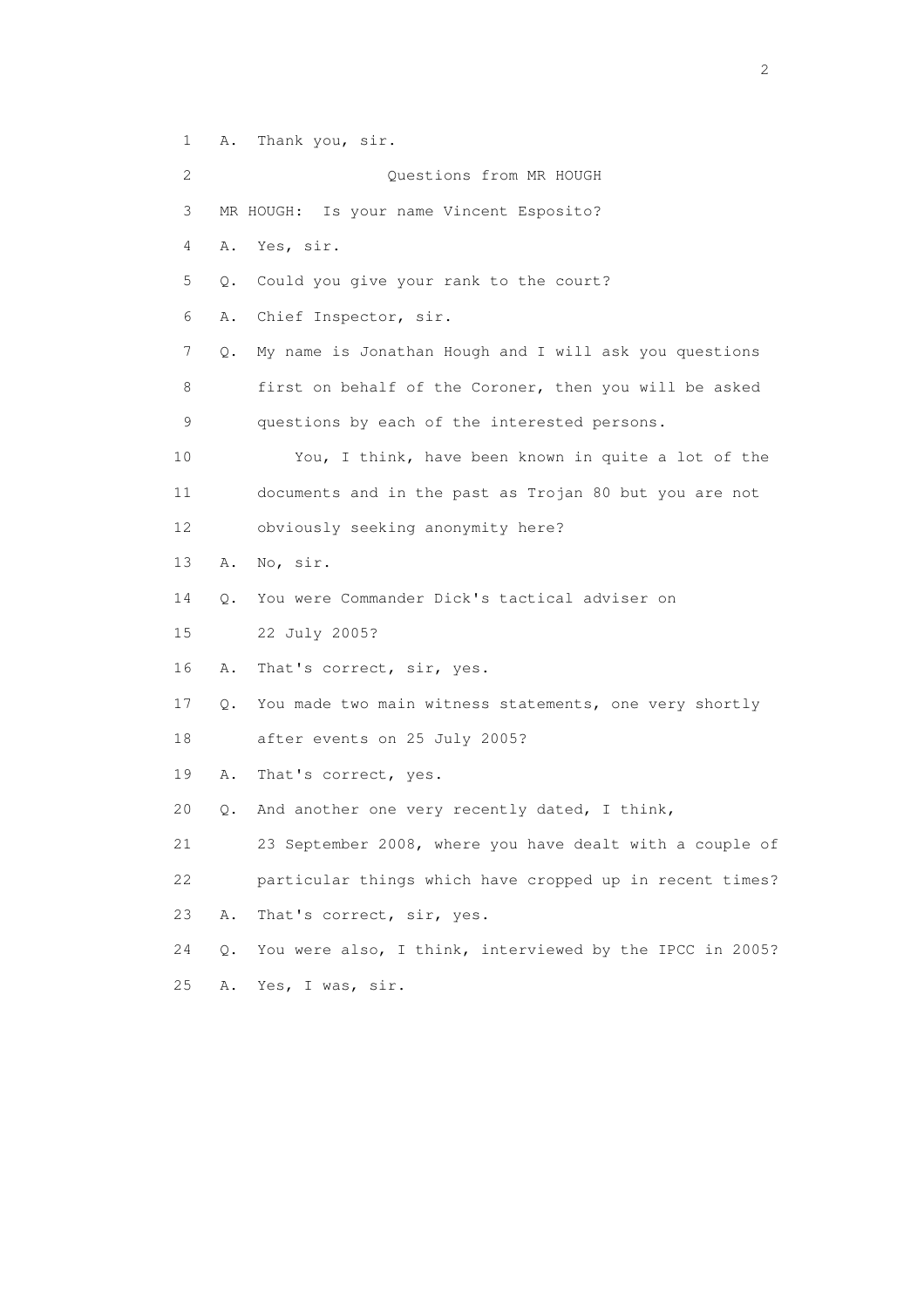1 Q. But you did not, I think, give evidence at the Health 2 and Safety trial? 3 A. No. 4 Q. If you have the statements that you made to hand, please 5 have them out. It will speed things up and there is no 6 difficulty with you looking at them. 7 A. Thank you, sir. 8 Q. Going through your career background, I think you joined 9 the Metropolitan Police in 1980? 10 A. That's correct, yes. 11 Q. You have been an authorised firearms officer since 1983? 12 A. Around 1983, yes. 13 Q. Did you join CO19, the firearms branch, the specialist 14 firearms branch, in 1995? 15 A. Yes, I did, sir. 16 Q. Did you become a senior tactical adviser in 2002? 17 A. Yes, I did, yes. 18 Q. So having joined initially as a tactical adviser, you 19 were then promoted to a senior tactical adviser? 20 A. It's a natural progression as a result of the work that 21 you do, sir. 22 Q. While in CO19, have you been an armed response vehicle 23 officer? 24 A. I was an inspector in charge of the armed response 25 vehicle reliefs.

 $\sim$  3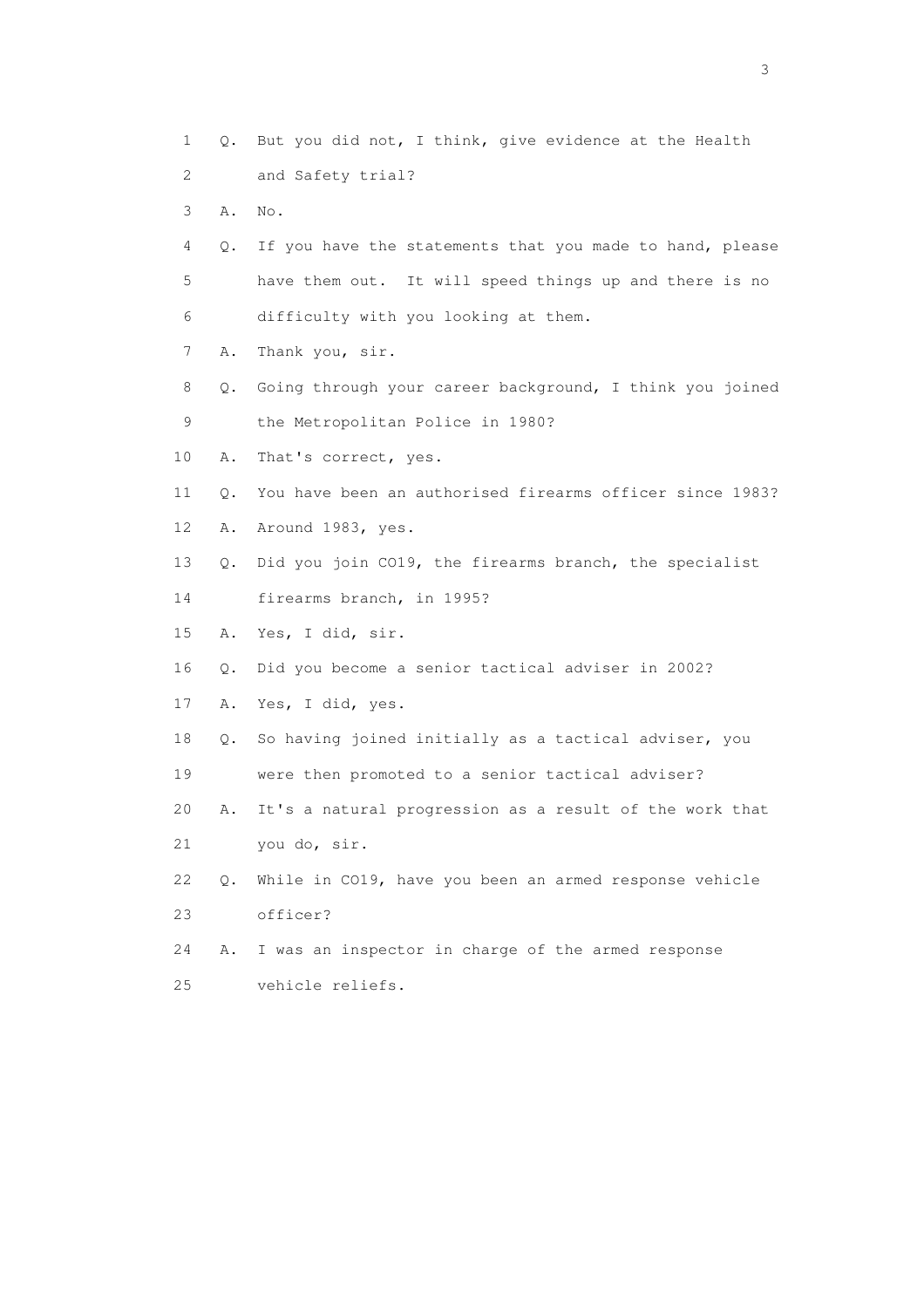| 1  |    | Q. Have you also been a tactical adviser in operations   |
|----|----|----------------------------------------------------------|
| 2  |    | involving armed response vehicles?                       |
| 3  | Α. | Yes, I have, sir.                                        |
| 4  | Q. | Have you been a specialist firearms officer on the       |
| 5  |    | ground yourself?                                         |
| 6  | Α. | Yes, I have been trained as $a - I$ did the specialist   |
| 7  |    | firearms officers' course.                               |
| 8  | Q. | Have you been a tactical adviser in many specialist      |
| 9  |    | firearms officer operations?                             |
| 10 | Α. | In a great number of operations, sir.                    |
| 11 | Q. | We have heard about, by evidence, the level of training  |
| 12 |    | and marksmanship you have to achieve to pass those       |
| 13 |    | courses, and you have achieved those and passed those    |
| 14 |    | courses, I think?                                        |
| 15 | Α. | Yes, sir.                                                |
| 16 | Q. | I think you have also been a firearms instructor for     |
| 17 |    | training other specialist firearms officers?             |
| 18 | Α. | Yes, I was in charge of specialist firearms training for |
| 19 |    | some time. The officers are actually on the ground now.  |
| 20 | Q. | Are you currently in charge of training senior officers  |
| 21 |    | to play the role of Silver and Gold Commanders in        |
| 22 |    | firearms operations?                                     |
| 23 | Α. | At the beginning of this year, I was selected to         |
| 24 |    | undertake the Gold firearms and the Silver firearms      |
| 25 |    | training on behalf of the Met.                           |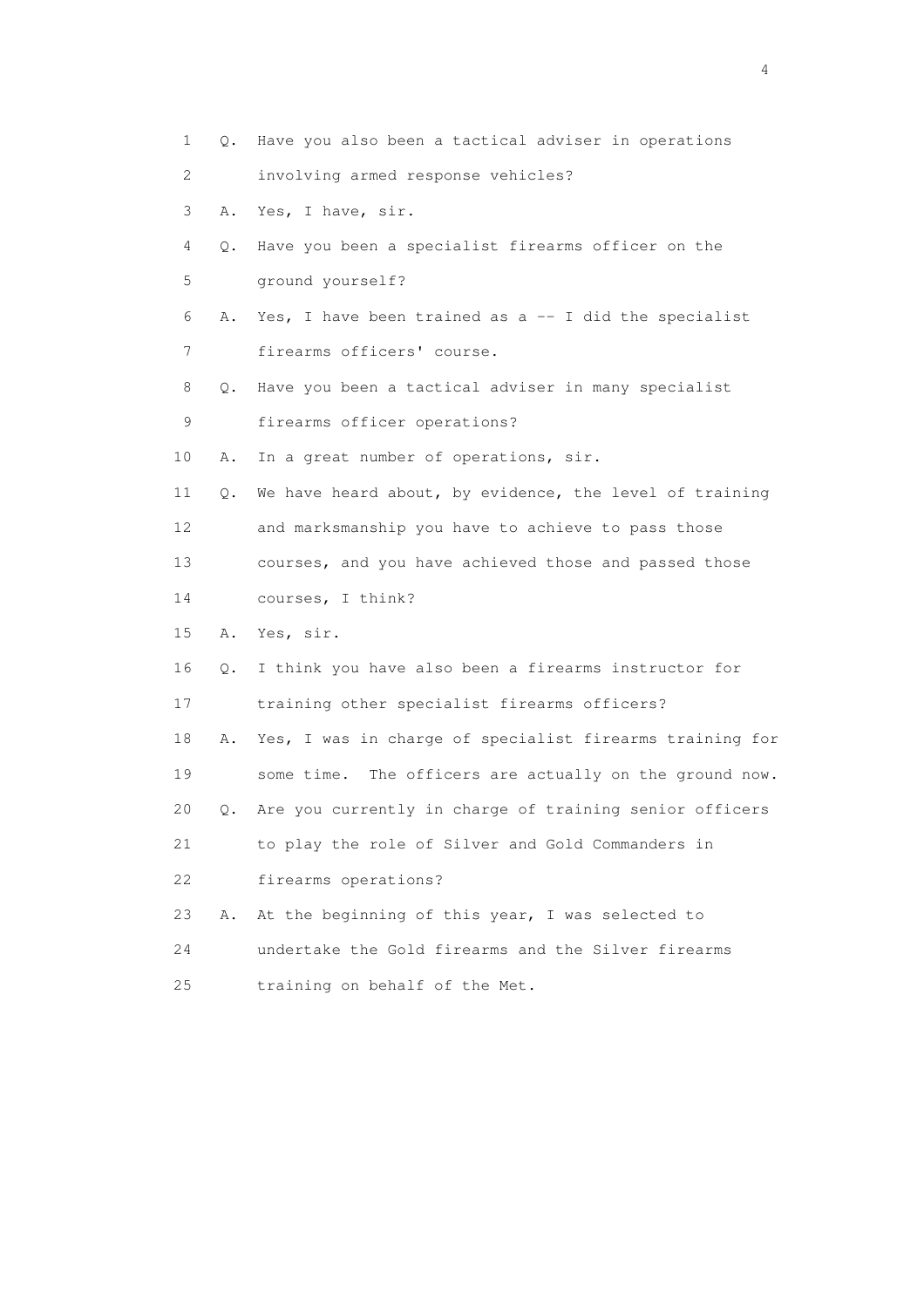| 1                         | Q. | Have you also been involved in developing the            |
|---------------------------|----|----------------------------------------------------------|
| $\mathbf{2}^{\mathsf{I}}$ |    | Metropolitan Police's tactics and training for dealing   |
| 3                         |    | with suicide terrorists?                                 |
| 4                         | Α. | Yes, yes, I have.                                        |
| 5                         | Q. | We have heard of those referred to as Kratos and         |
| 6                         |    | Clydesdale and I'll touch on those in a few moments.     |
| 7                         | Α. | Yes, sir.                                                |
| 8                         | Q. | In the course of that, I think you have written quite    |
| 9                         |    | a number of the presentation documents used for training |
| 10                        |    | other officers?                                          |
| 11                        | Α. | Yes, I have, sir.                                        |
| 12                        | Q. | Can I then turn to that topic by way of background,      |
| 13                        |    | Kratos and Clydesdale, and it's really dealt with in     |
| 14                        |    | your witness statement of last month.                    |
| 15                        | Α. | Yes, sir.                                                |
| 16                        | Q. | Is this right: after September 11th 2001 the             |
| 17                        |    | Metropolitan Police began working on responses for       |
| 18                        |    | dealing with suicide terrorism in this country?          |
| 19                        | Α. | Yes.                                                     |
| 20                        | Q. | I think a working group was set up under then            |
| 21                        |    | DAC Barbara Wilding?                                     |
| 22                        | Α. | Yes, it was DAC Barbara Wilding. There are a number of   |
| 23                        |    | other officers and I was chosen and selected to          |
| 24                        |    | represent 19 and to develop the tactics.                 |
| 25                        | Q. | I think over time three policies were developed;         |

 $\sim$  5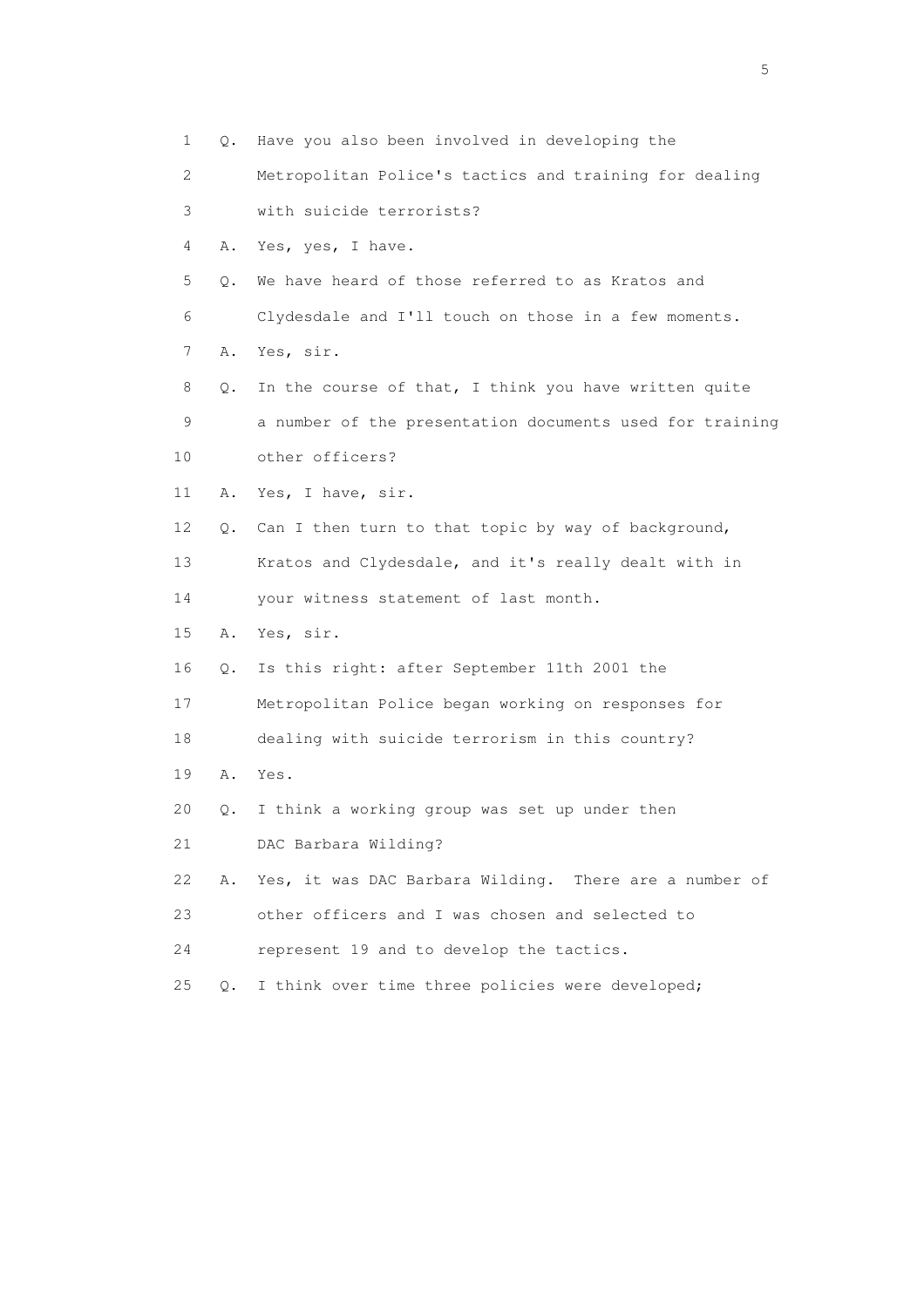1 Kratos Person or Kratos People was one of them? 2 A. Yes, sir. 3 Q. Was that for dealing with spontaneous calls from members 4 of the public about suspicions? 5 A. Yes, it was purely for spontaneous pieces of 6 intelligence emerging so that there was a filtering 7 system at that time and a response. 8 Q. Filtering in terms of? 9 A. A command, a command filtering system and a tactical 10 response. 11 Q. So if you get a lot of calls, deciding which ones merit 12 a particular response? 13 A. Yes. 14 Q. Second policy, Kratos Vehicle? 15 A. Yes, that was specific tactics in relation to vehicle 16 borne improvised explosive devices. 17 Q. You needed something separate for that because vehicles 18 require special methods of interception and so on? 19 A. Yes, that's correct. 20 Q. Thirdly, Clydesdale? 21 A. Operation Clydesdale was developed so that in the events 22 of a threat emerging, where there already existed 23 an operation, this operation could be overlaid to deal 24 with that. 25 Q. You said if there was already an operation, this

 $\sim$  6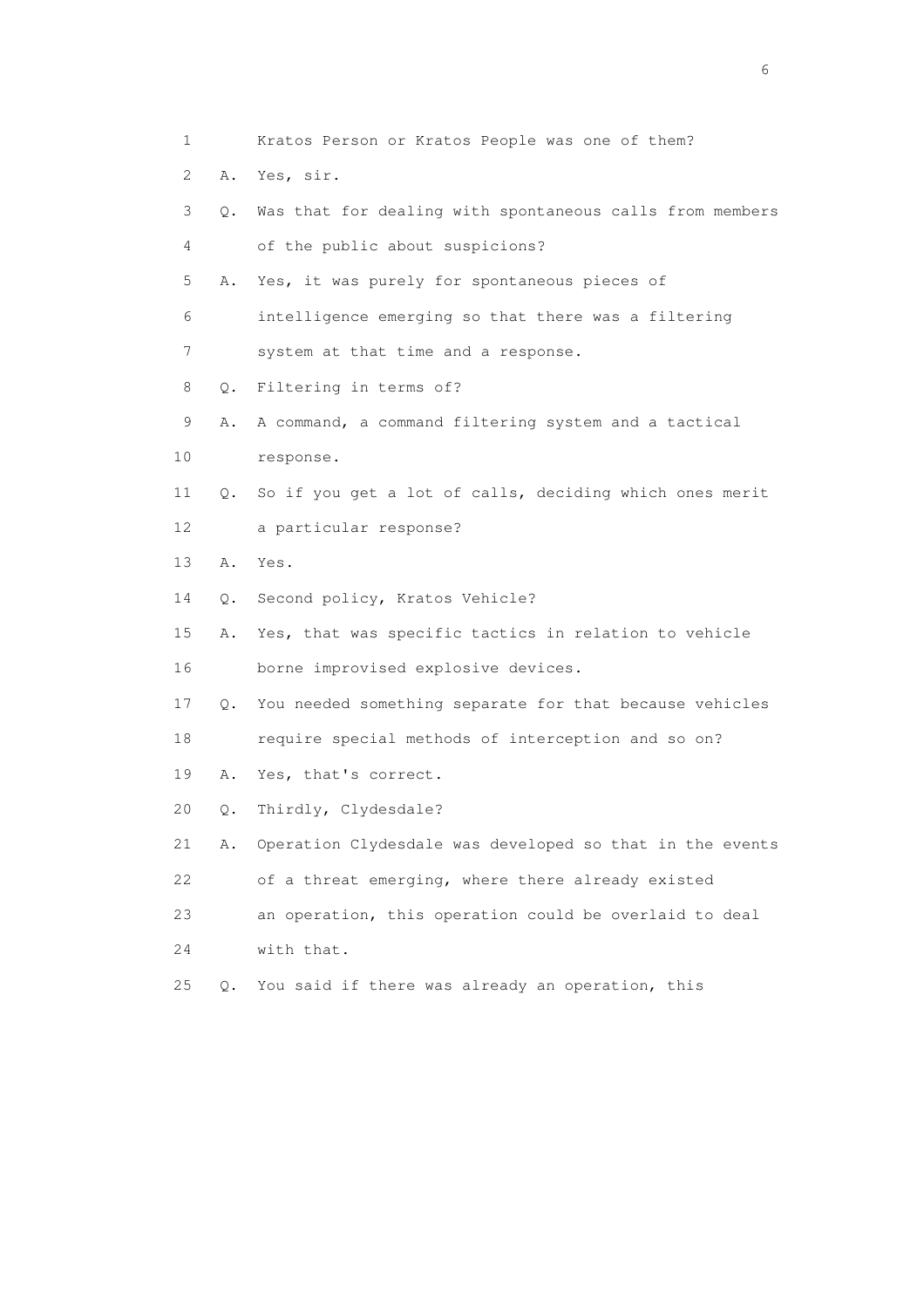| 1               |    | operation could be overlaid; what kind of operations are  |
|-----------------|----|-----------------------------------------------------------|
| 2               |    | you talking about already existing?                       |
| 3               | Α. | A major event, really, something like                     |
| 4               |    | Trooping the Colour, something like that sort of event.   |
| 5               | Q. | So you have got a major event which you might be dealing  |
| 6               |    | with in public order terms, and you then receive          |
| 7               |    | information --                                            |
| 8               | Α. | And then specific intelligence around suicide terrorism,  |
| 9               |    | that this operation could be implemented.                 |
| 10              | Q. | You get from intelligence, from any number of sources,    |
| 11              |    | that somebody might be planning a suicide attack on       |
| 12 <sup>°</sup> |    | an event that you know about?                             |
| 13              | Α. | Yes.                                                      |
| 14              | Q. | Those were the three policies, and obviously as we have   |
| 15              |    | heard, nothing like dealing with failed suicide bombers   |
| 16              |    | and the manhunt for them?                                 |
| 17              | Α. | No, sir, that would have been just a normal policing      |
| 18              |    | firearms response operation counter-terrorist             |
| 19              |    | operation --                                              |
| 20              |    | SIR MICHAEL WRIGHT: Mr Esposito, I am not sure how easily |
| 21              |    | the jury are hearing you. You tend to talk towards        |
| 22              |    | Mr Hough.                                                 |
| 23              | Α. | I am sorry, sir.                                          |
| 24              |    | SIR MICHAEL WRIGHT: Not at all. Just bear in mind that    |
| 25              |    | your voice has to go across the room.                     |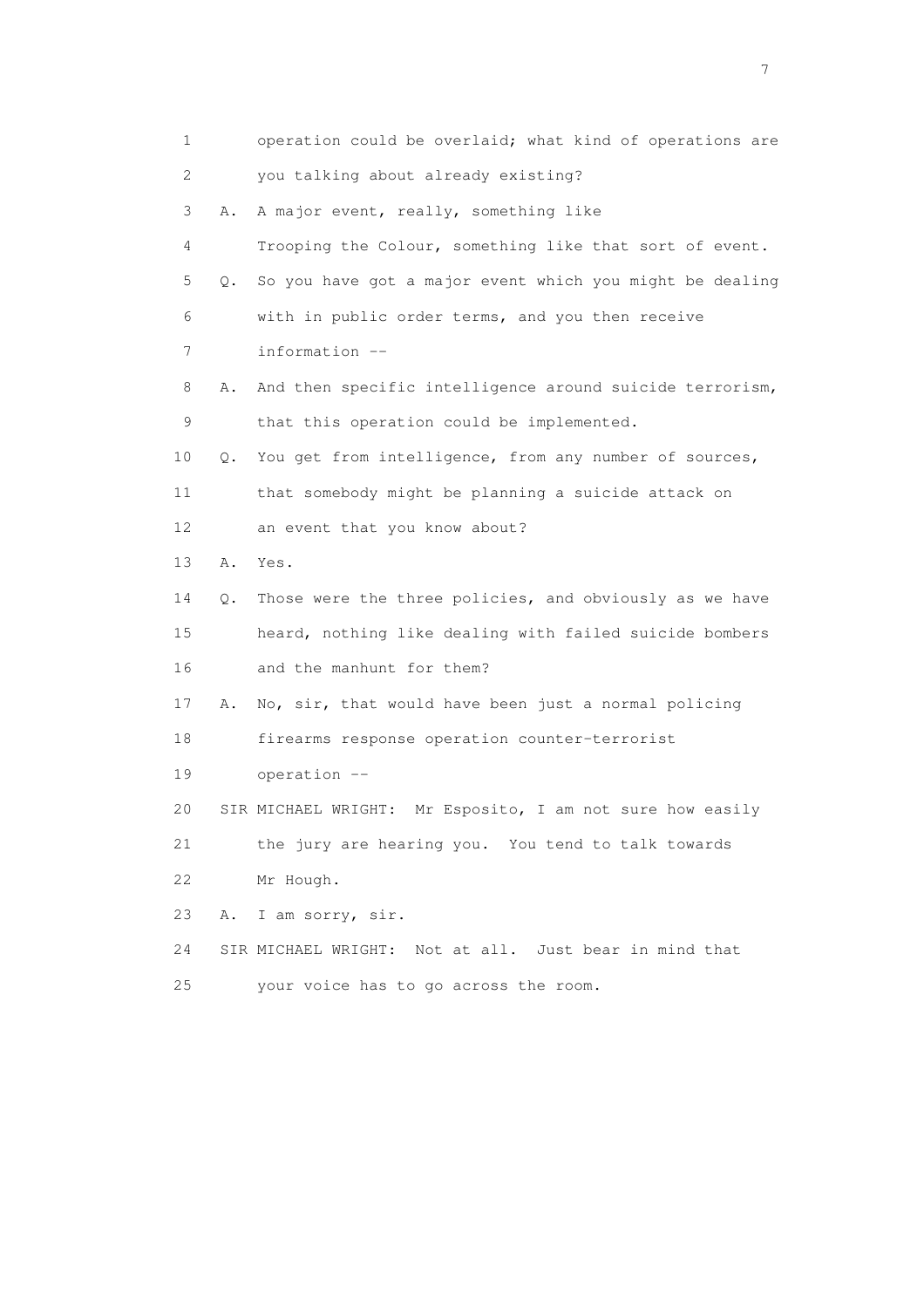| 1  |    | MR HOUGH: Now, I think you yourself developed and started   |
|----|----|-------------------------------------------------------------|
| 2  |    | delivering presentations to teams of specialist firearms    |
| 3  |    | officers in early 2002?                                     |
| 4  | Α. | That's correct, yes.                                        |
| 5  | Q. | So in the early stages of the development of these          |
| 6  |    | policies?                                                   |
| 7  | Α. | Yes.                                                        |
| 8  | Q. | You participated, I think, in a training day for ACPO       |
| 9  |    | rank officers, including Commander Dick, in late 2002?      |
| 10 | Α. | That's correct, sir, yes.                                   |
| 11 | Q. | We have heard from her about an early group of officers     |
| 12 |    | being trained up to play the DSO role?                      |
| 13 | Α. | Yes, there were a small group of ACPO officers selected     |
| 14 |    | at that time to perform that role, sir.                     |
| 15 | Q. | We will turn to that role in a second. I think later in     |
| 16 |    | October 2002, you acted as the tactical adviser to a DSO    |
| 17 |    | in an exercise designed to try out Operation Clydesdale     |
| 18 |    | tactics?                                                    |
| 19 | Α. | That's correct, sir, yes.                                   |
| 20 | Q. | Was that a tabletop or live time exercise?                  |
| 21 | Α. | It was a live time exercise involving CO19 firearms,        |
| 22 |    | involving surveillance, involving command, that was run     |
| 23 |    | from a command centre at Scotland Yard.                     |
| 24 |    | SIR MICHAEL WRIGHT: A live time exercise means you actually |
| 25 |    | did it on the ground.                                       |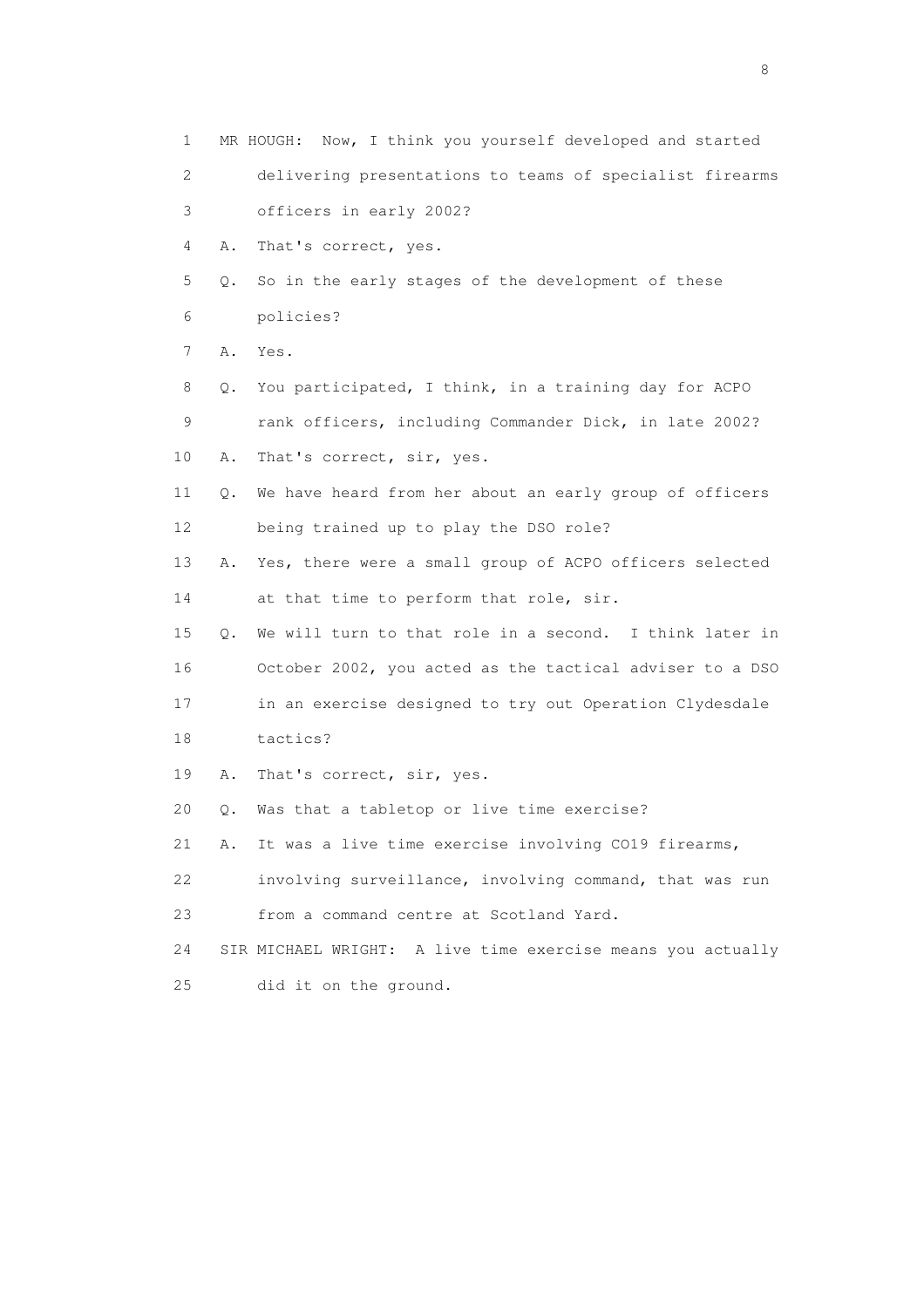- 1 A. Yes, sir.
- 2 SIR MICHAEL WRIGHT: In the actual place, as to where
- 3 an event might have taken --
- 4 A. Yes, sir.
- 5 SIR MICHAEL WRIGHT: As a matter of interest, where was it? 6 MR HOUGH: You don't need to answer questions like that. 7 SIR MICHAEL WRIGHT: All right, don't worry.
- 8 A. Thank you, sir.
- 9 MR HOUGH: In 2003, did you organise a series of further
- 10 exercises?
- 11 A. Yes, I did, sir.
- 12 Q. Then in July 2003, did you prepare and deliver a series 13 of presentations to officers of the ACPO ranks and to
- 
- 14 chief firearms officers, instructors, rather, from
- 15 forces across the country?
- 16 A. Yes. As a result of what we had developed within the
- 17 Metropolitan Police, we wanted to share that knowledge 18 with the rest of the firearms community and the command 19 community across the country.
- 20 Q. I think that the MPS's training documents were in fact
- 21 used across the country?
- 22 A. That's correct, sir, yes.
- 23 Q. I think you finally gave further tactical presentations
- 24 in around June 2005; is that right?
- 25 A. It was a continuous rolling programme, especially to the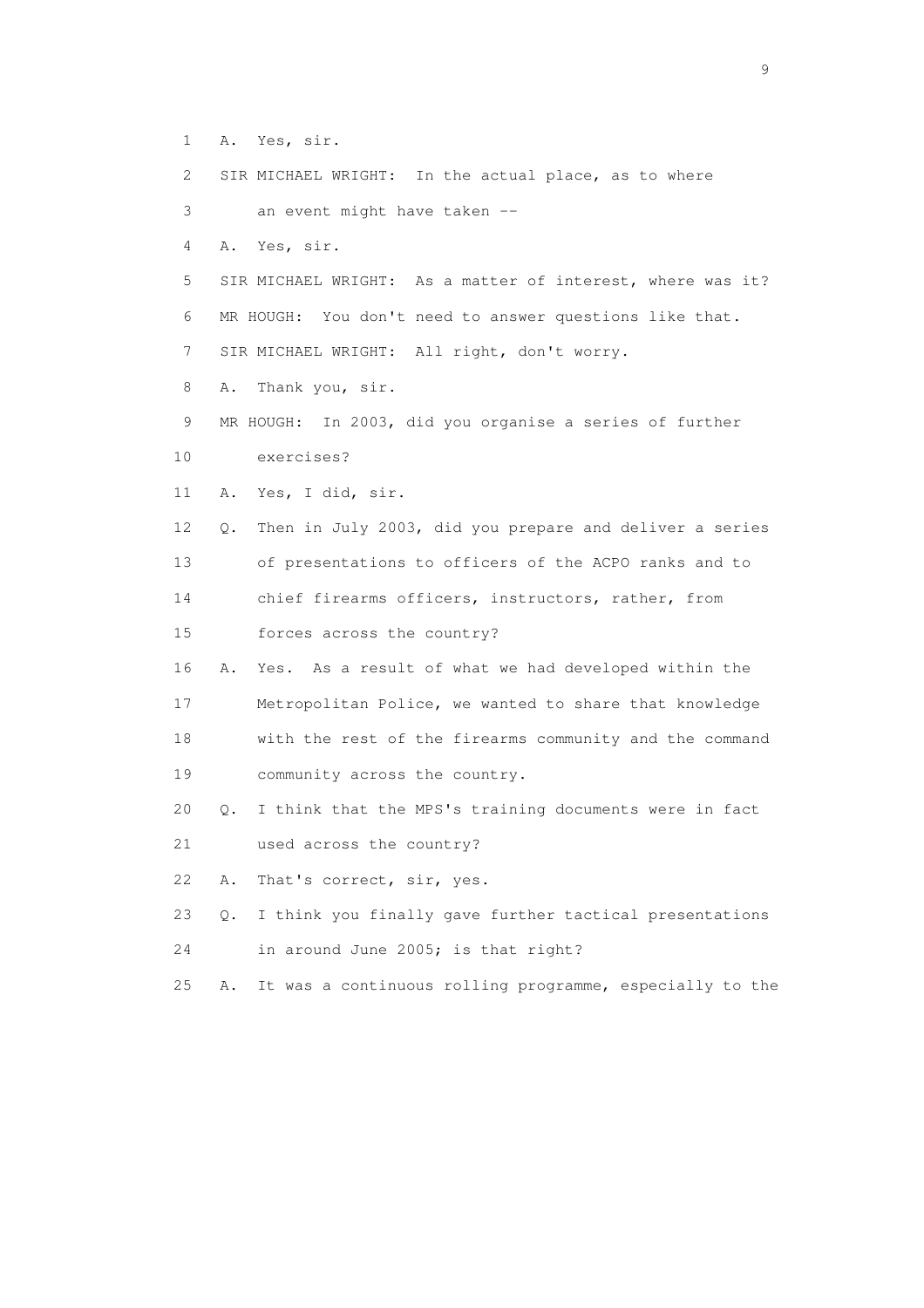1 specialist firearms officers, to the ARV officers, that 2 as things developed, the presentations changed over the 3 time and those changed presentations were then delivered 4 to all the firearms officers. 5 Q. I'm not going to ask you about all the detail of those 6 because some of it of course is highly sensitive. In 7 broad terms, did those presentations include matters 8 such as the nature of the explosive devices you would be 9 looking at? 10 A. Yes, they did, sir. 11 Q. How to detect a suicide bomber, profiles developed from 12 other countries and so on? 13 A. It was information that we had gleaned from around the 14 world that we brought back to aid our own understanding. 15 Q. How an unarmed officer should react if he suspects that 16 somebody might be a suicide bomber? 17 A. Yes, sir. 18 Q. Command structures under these three different tactics? 19 A. Yes. 20 Q. Methods of intercepting people, on foot, in vehicles, 21 et cetera? 22 A. Yes, sir. 23 Q. I'm not going into the details of the tactics, but this 24 we have heard: we have heard that under both Kratos and 25 Clydesdale, there is only a positive indication under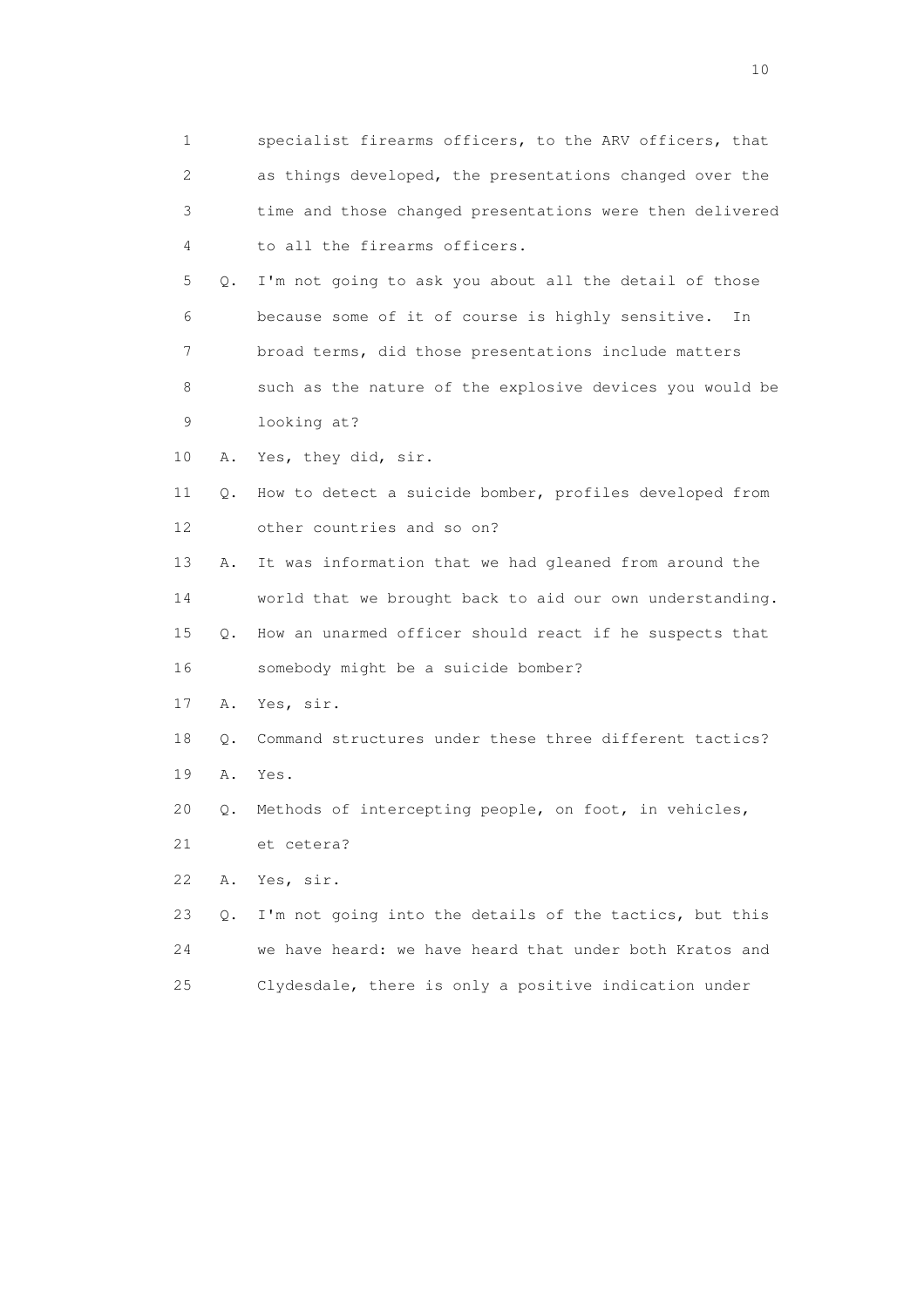| 1               |           | those tactics that a critical shot, fatal shot, should   |
|-----------------|-----------|----------------------------------------------------------|
| 2               |           | be administered if a suspect is positively identified    |
| 3               |           | and is believed to be carrying a device; is that right?  |
| 4               | Α.        | That's correct, and it has to be a single decision from  |
| 5               |           | the designated senior officer.                           |
| 6               | Q.        | So that's under Kratos and Clydesdale?                   |
| 7               | Α.        | It's under Clydesdale, sir. There isn't any critical     |
| 8               |           | shot decisions under Kratos People.                      |
| 9               | Q.        | I think you may be asked about that again, because       |
| 10              |           | I think in some of the training documents under          |
| 11              |           | Kratos People there was actually reference to critical   |
| 12 <sup>°</sup> |           | shots. But in any event, under those tactics, under      |
| 13              |           | what your officers had been trained, a critical shot was |
| 14              |           | only suggested --                                        |
| 15              | Α.        | Yes, sir.                                                |
| 16              | $\circ$ . | -- if you were dealing with a positively identified      |
| 17              |           | suspect who was believed to be carrying a device?        |
| 18              | Α.        | Yes, sir.                                                |
| 19              | Q.        | Otherwise, is this right, officers were to fall back on  |
| 20              |           | their normal training as firearms officers?              |
| 21              | Α.        | For most operations, especially around Kratos People, it |
| 22              |           | was always around the conventional firearms responses.   |
| 23              |           | Thereafter, once the command structure came into place,  |
| 24              |           | and a DSO was designated, then a decision could be made  |
| 25              |           | based on the intelligence that was existing at that      |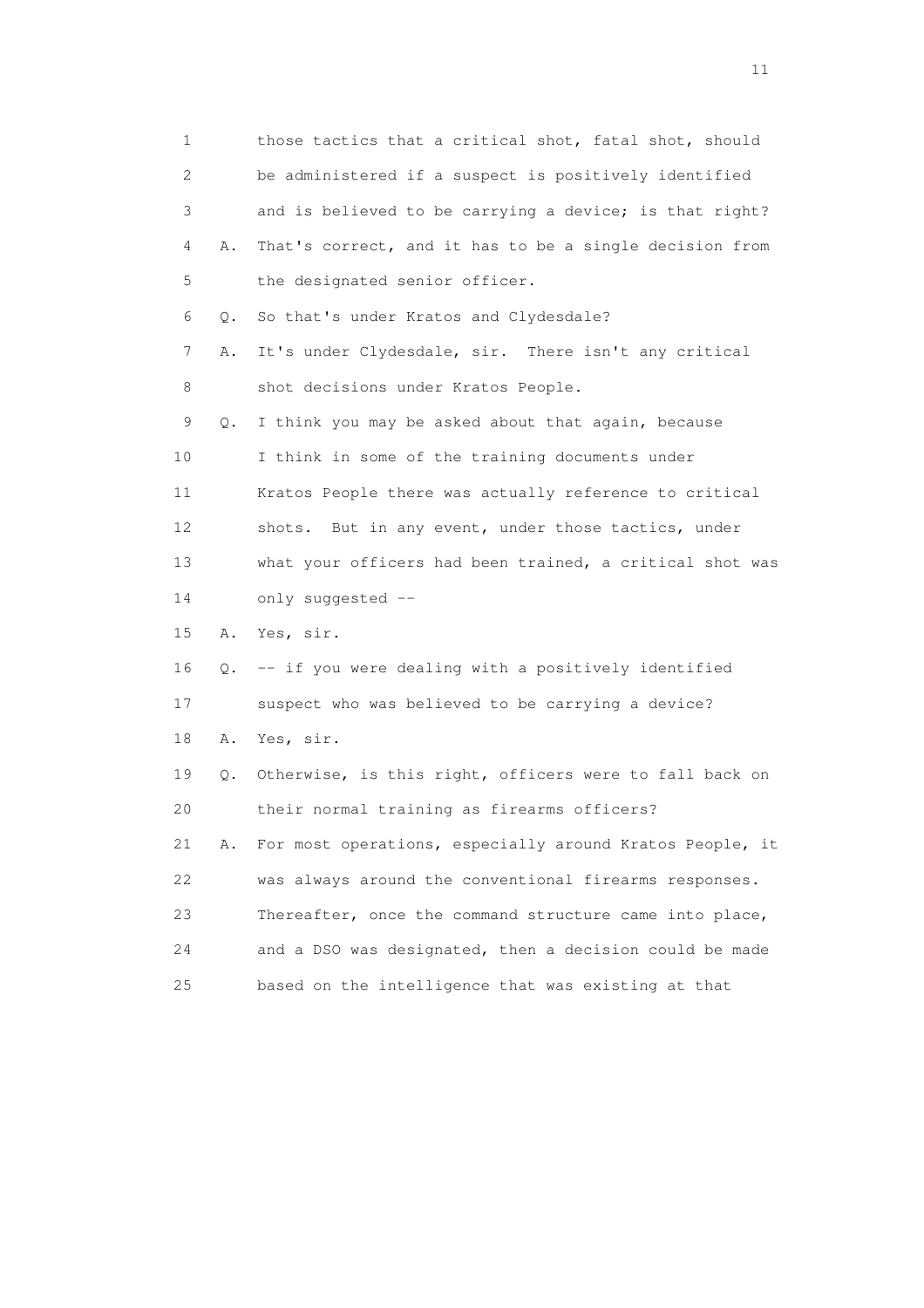1 time. If I can go back to what I said previously, that 2 if a designated senior officer was in place in relation 3 to the spontaneous events of a Kratos People, then that 4 designated senior officer could give an authorisation 5 for a critical shot if it was in those circumstances. 6 Q. So the same criteria apply -- 7 A. Yes, sir. 8 O. -- whichever tactic -- 9 A. Yes, sir. I do apologise. 10 SIR MICHAEL WRIGHT: So the fact that a DSO has been 11 appointed, does that give any indication as to what the 12 likely outcome is going to be? 13 A. Absolutely not, sir. The designated senior officer is 14 there for a function and that's a command 15 decision-making function, and all the specialist 16 firearms officers, all the ARV officers, know that they 17 are there as a decision-maker, because without that 18 officer being there, there can be no independent 19 decision -- there can be no actual decision that 20 a critical shot will be taken. 21 SIR MICHAEL WRIGHT: Right. 22 MR HOUGH: Now, were your officers also in the course of 23 this training warned that if they did believe somebody 24 was carrying a device, they were not to fire their 25 weapons at the central body mass, the torso?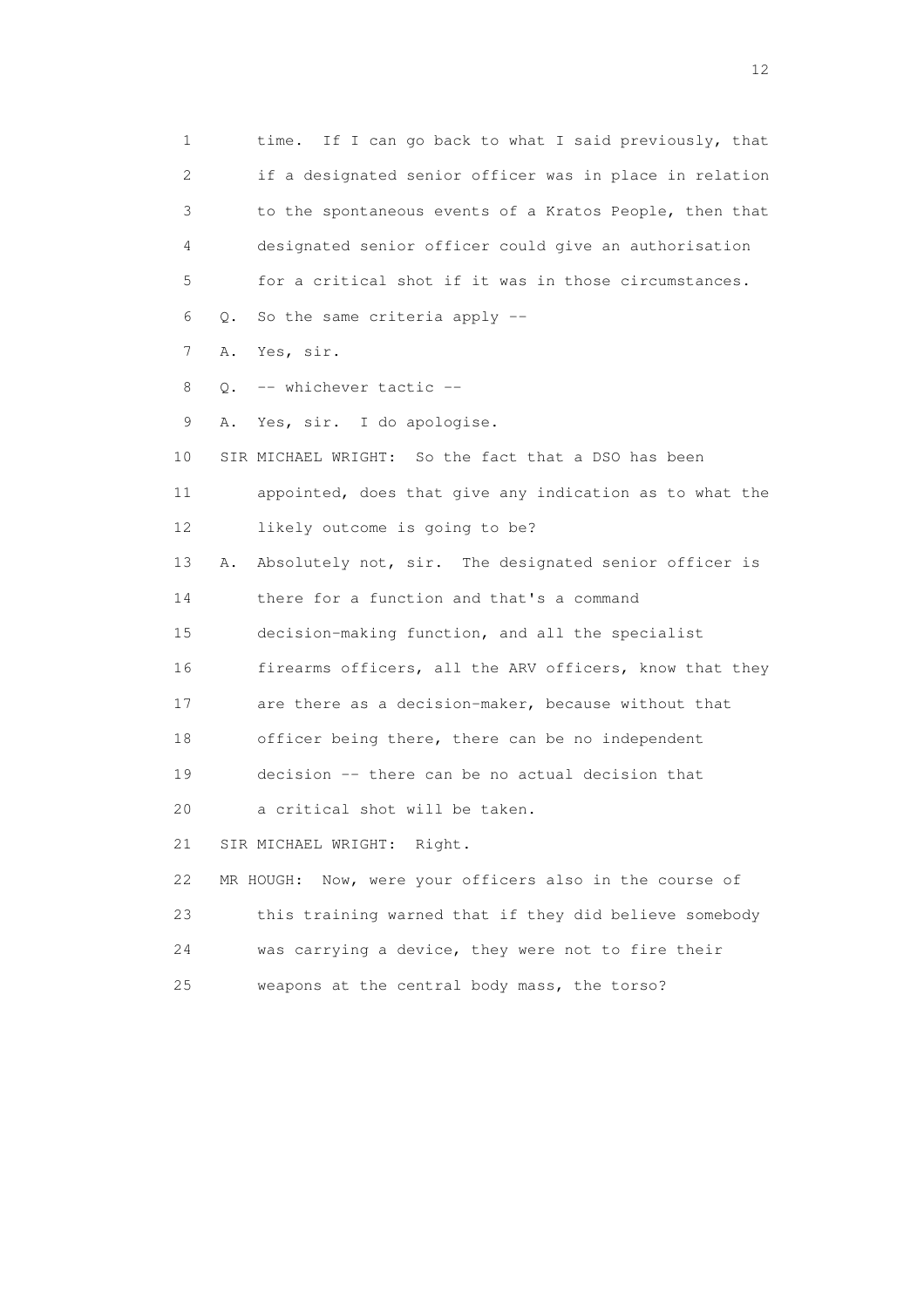| 1           | Α. | That was information that we had obtained as a result of |
|-------------|----|----------------------------------------------------------|
| 2           |    | experiences in other countries, that if a person is      |
| 3           |    | carrying a body-borne device, then any rounds fired into |
| 4           |    | that is likely to detonate their device.                 |
| 5           | Q. | Now, Operation Clydesdale, I think had specific code     |
| 6           |    | words?                                                   |
| 7           | Α. | Yes, sir.                                                |
| 8           | Q. | To suggest that a particular response should be given in |
| $\mathsf 9$ |    | certain circumstances?                                   |
| 10          | Α. | Yes, sir.                                                |
| 11          | Q. | So is this right, that one of those code words dealt     |
| 12          |    | with the situation where there was intelligence that     |
| 13          |    | a particular person was a bomber and had a device?       |
| 14          | Α. | Yes, sir.                                                |
| 15          | Q. | And that code word indicated that the officers should    |
| 16          |    | fire a critical shot?                                    |
| 17          | Α. | In Clydesdale, yes, sir.                                 |
| 18          | Q. | But there were no such code words for Kratos?            |
| 19          | Α. | Not for Kratos People, no.                               |
| 20          | Q. | Not for Kratos People; and perhaps you can tell us the   |
| 21          |    | reason for them existing in Clydesdale and not in the    |
| 22          |    | other?                                                   |
| 23          | Α. | The reasons that code words were put in was to aid the   |
| 24          |    | decision-making process so that there could be no        |
| 25          |    | misunderstanding of the officers on the ground exactly   |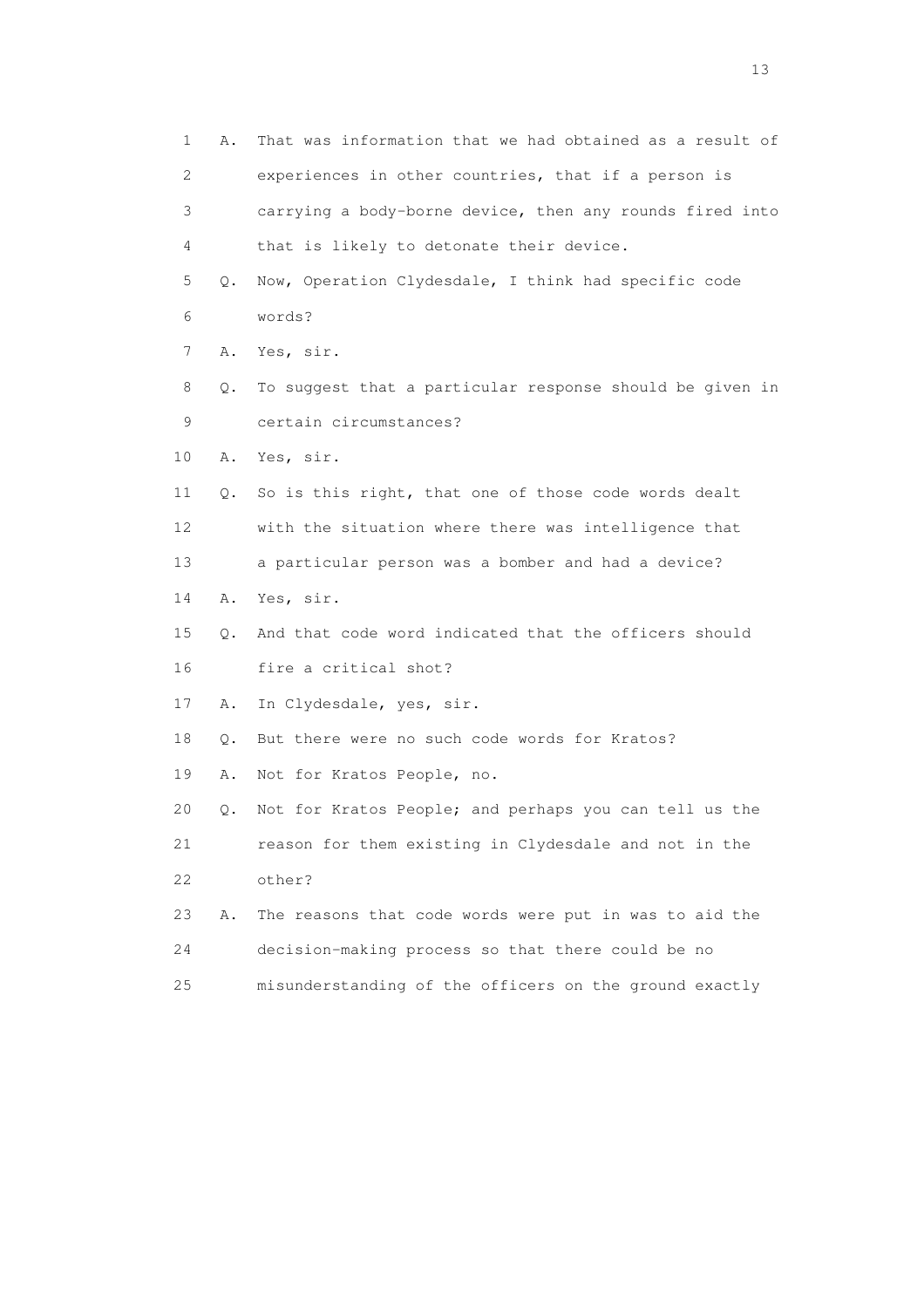1 what was being asked of them. In a fast-moving

 2 situation, if you are talking a free speech on the 3 radio, there can be a possibility of misunderstanding. 4 So these code words were put in to make sure that the 5 officers understood what was being asked of them. They 6 would be code words and some free speech, just to make 7 sure.

 8 Q. Just to be clear on this, why in Clydesdale and not in 9 Kratos Person?

 10 A. Because Kratos Person was a spontaneous and the 11 responding officers wouldn't be trained to that level, 12 most likely. It would likely be ARVs that would be 13 responding to Kratos People as a spontaneous response. 14 SIR MICHAEL WRIGHT: I see, yes, because you have had no 15 time to pre-plan the deployment of specialist officers? 16 A. Exactly, sir.

 17 MR HOUGH: We have heard that specialist firearms officers 18 take time to collect their equipment, be briefed and 19 taken down to a particular location.

 20 A. Kratos People was all to do with fast-moving pieces of 21 intelligence coming in from the public, and the command 22 and the response to that.

 23 Q. The DSO position, looking back historically, I think the 24 position of DSO had first been developed in public order 25 situations?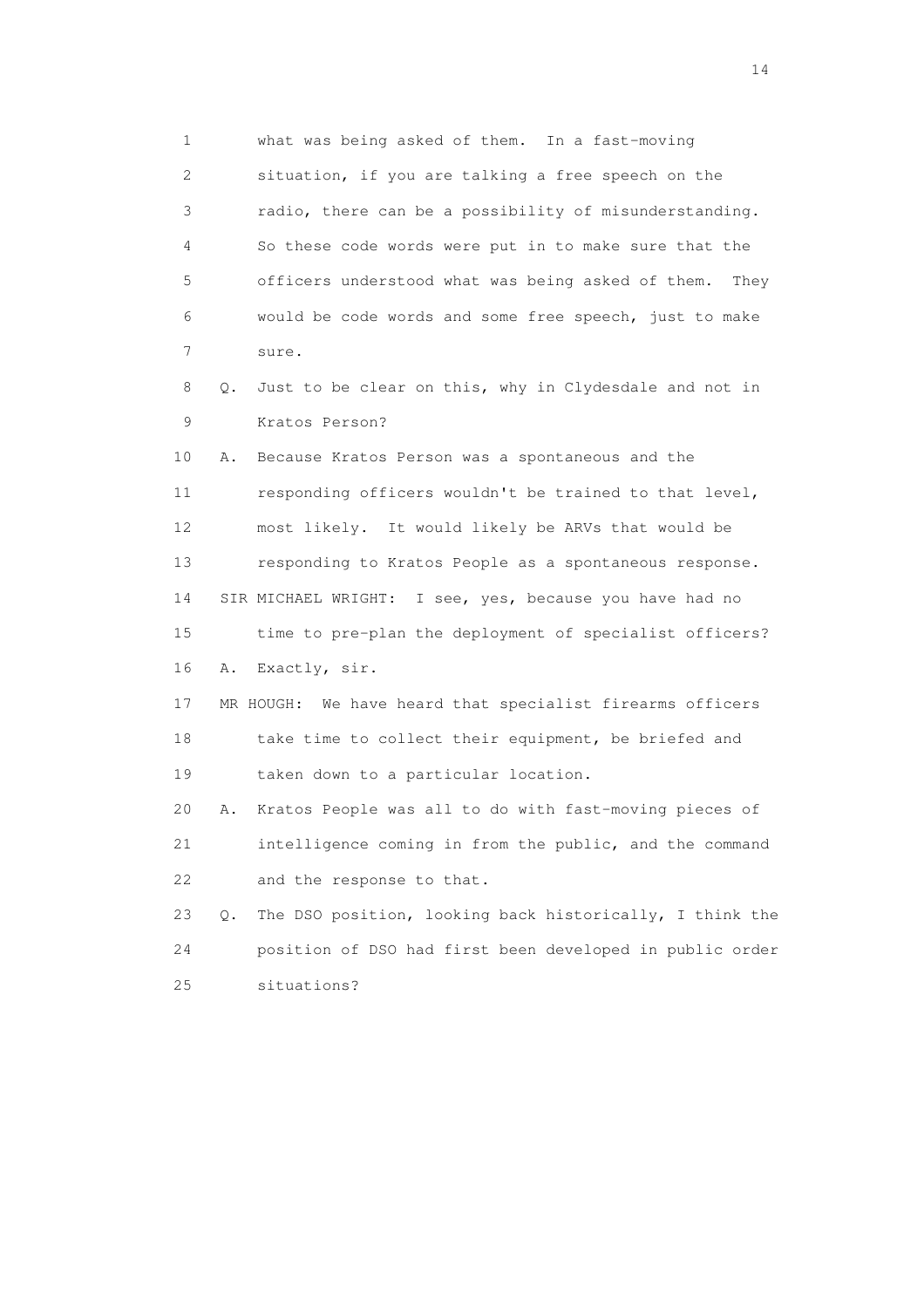1 A. The concept had been, as a separate decision-maker, to 2 consider the information and the decision-making over 3 a specific set of circumstances. So it had been public 4 order and that had been in response to the use of baton 5 rounds or rubber bullets. 6 Q. That would be a senior officer who would have the final 7 responsibility for using that particular round? 8 A. Yes, sir. 9 Q. That particular equipment, yes. Then it was decided to 10 adapt that, use the same title for Clydesdale 11 situations? 12 A. Yes, because the principle was that somebody needed to 13 concentrate on the decision-making around the pieces of 14 intelligence that were coming in, so that that's what 15 they could concentrate on. 16 Q. So the idea was for the DSO to be able to focus, using 17 the intelligence they are getting, on that extremely 18 important decision of how to deal with the presentation 19 of the suicide terrorist? 20 A. Yes, that's correct, sir. 21 Q. We have heard from others, and I am sure you would 22 agree, that on 21 and 22 July you were dealing with 23 something entirely new? 24 A. It was really quite unprecedented, sir, yes. 25 Q. Failed suicide bombers?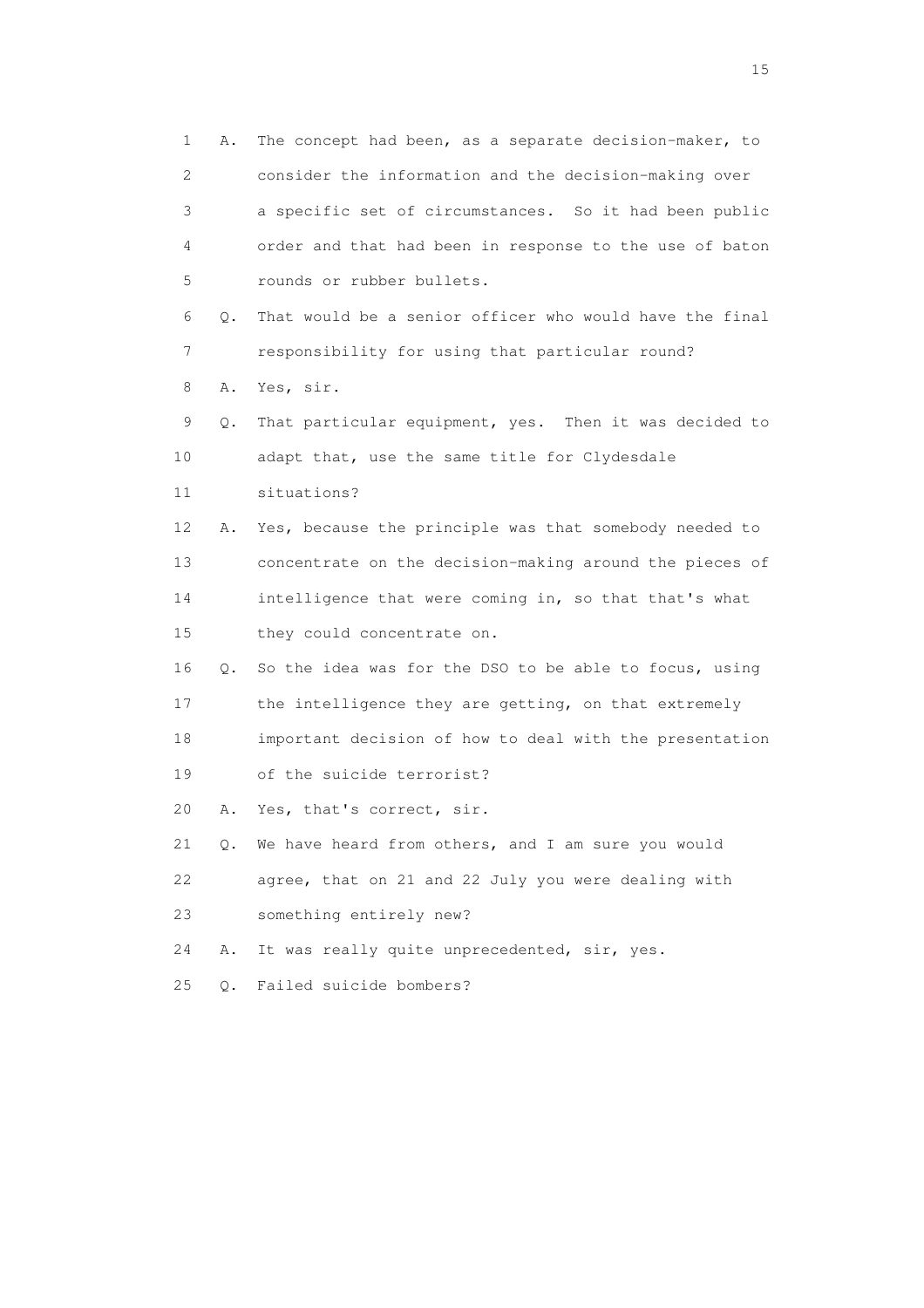|  | <b>A</b> . | Absolutely. |
|--|------------|-------------|
|--|------------|-------------|

| 2  | In a sense, it had one element in common with Kratos,<br>Q.   |
|----|---------------------------------------------------------------|
| 3  | because it was fast-moving?                                   |
| 4  | It was a fast-moving -- it was a manhunt, yes, sir.<br>Α.     |
| 5  | But on the other hand it had some elements in common<br>Q.    |
| 6  | with Clydesdale because it was intelligence led?              |
| 7  | No, it had nothing to do with Clydesdale whatsoever,<br>Α.    |
| 8  | sir.                                                          |
| 9  | SIR MICHAEL WRIGHT: It was about as far removed from          |
| 10 | Clydesdale as it could possibly be?                           |
| 11 | Absolutely, sir. It was a policing operation. It was<br>Α.    |
| 12 | a firearms policing and counter-terrorist operation to        |
| 13 | find the failed bombers of 21 July, and I personally          |
| 14 | wouldn't akin it to Clydesdale or Kratos.                     |
| 15 | MR HOUGH: So your officers were expected to use their         |
| 16 | ordinary firearms training to deal with whatever              |
| 17 | situation would present itself?                               |
| 18 | They always are, yes, but with the background knowledge<br>Α. |
| 19 | of exactly what they were dealing with, because they          |
| 20 | were dealing with people responsible of trying to commit      |
| 21 | suicide terrorism.                                            |
| 22 | Would it be fair to put the essential<br>SIR MICHAEL WRIGHT:  |
| 23 | difference in this way: certainly with Clydesdale, you        |
| 24 | had, as you say, a preconceived, a forecast situation.        |
| 25 | Yes, sir.<br>Α.                                               |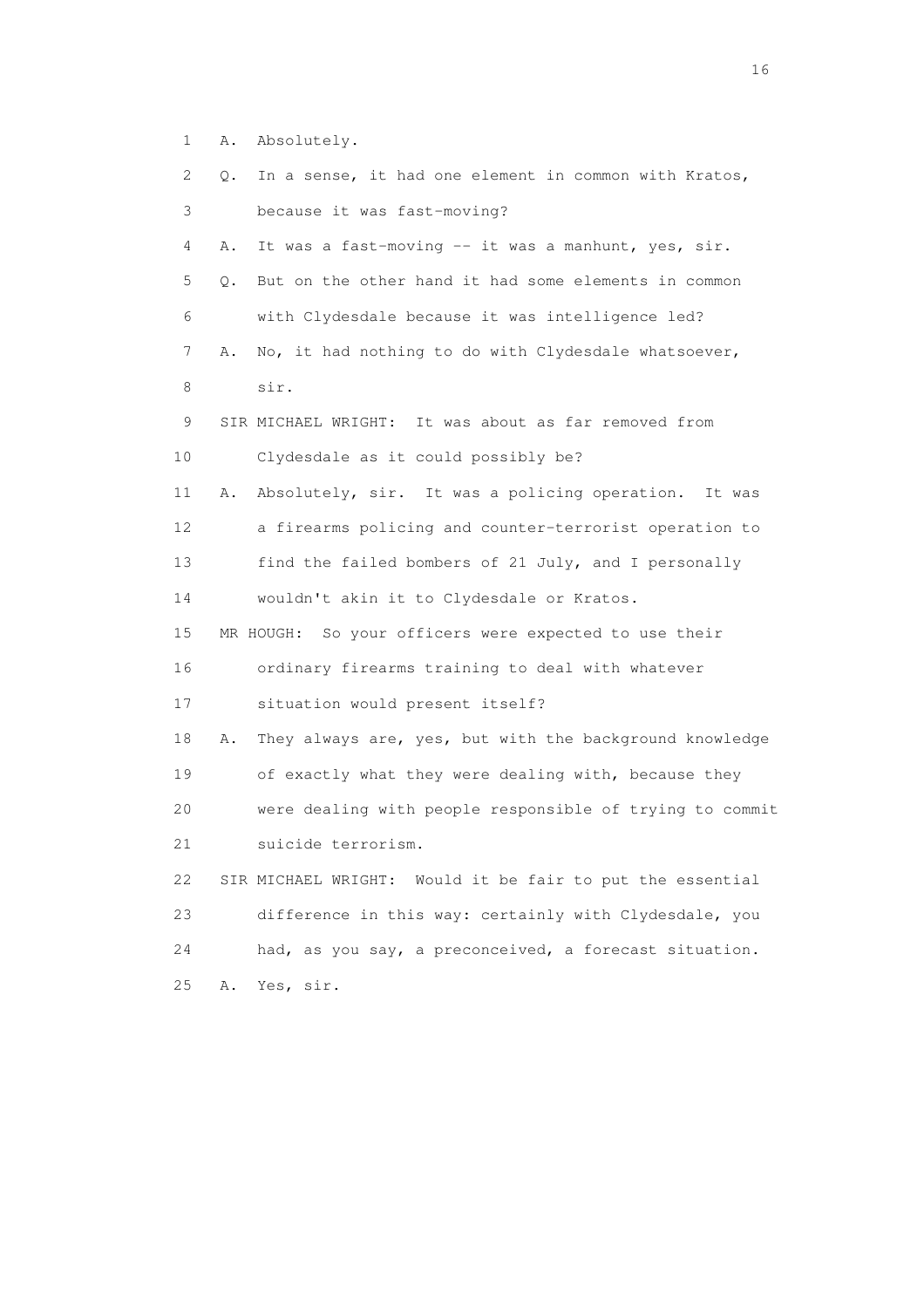1 SIR MICHAEL WRIGHT: So you knew what you were going to have 2 to deal with.

3 A. Yes.

 4 SIR MICHAEL WRIGHT: With Kratos, although it was 5 spontaneous, you were reacting to an understood 6 situation.

7 A. Yes.

 8 SIR MICHAEL WRIGHT: Based on the information you had got. 9 A. Yes, sir.

 10 SIR MICHAEL WRIGHT: Here, it was totally different because 11 what you were having to do was, as you described it 12 earlier, a manhunt.

13 A. Yes.

 14 SIR MICHAEL WRIGHT: You were looking for people who you 15 didn't know where they were or what they might be doing? 16 A. When we came on duty on the 21st and the 22nd, we had 17 absolutely no idea what was going to happen, where the 18 intelligence would lead us, so it had to be 19 an intelligence-led firearms-supported operation. 20 SIR MICHAEL WRIGHT: Would you consider that Kratos or 21 Clydesdale had anything to do with this at all? 22 A. The only response it had was the separate response that 23 was being organised from information room that was being 24 run by Commander Carter and another tactical adviser. 25 That had to run simultaneously because if intelligence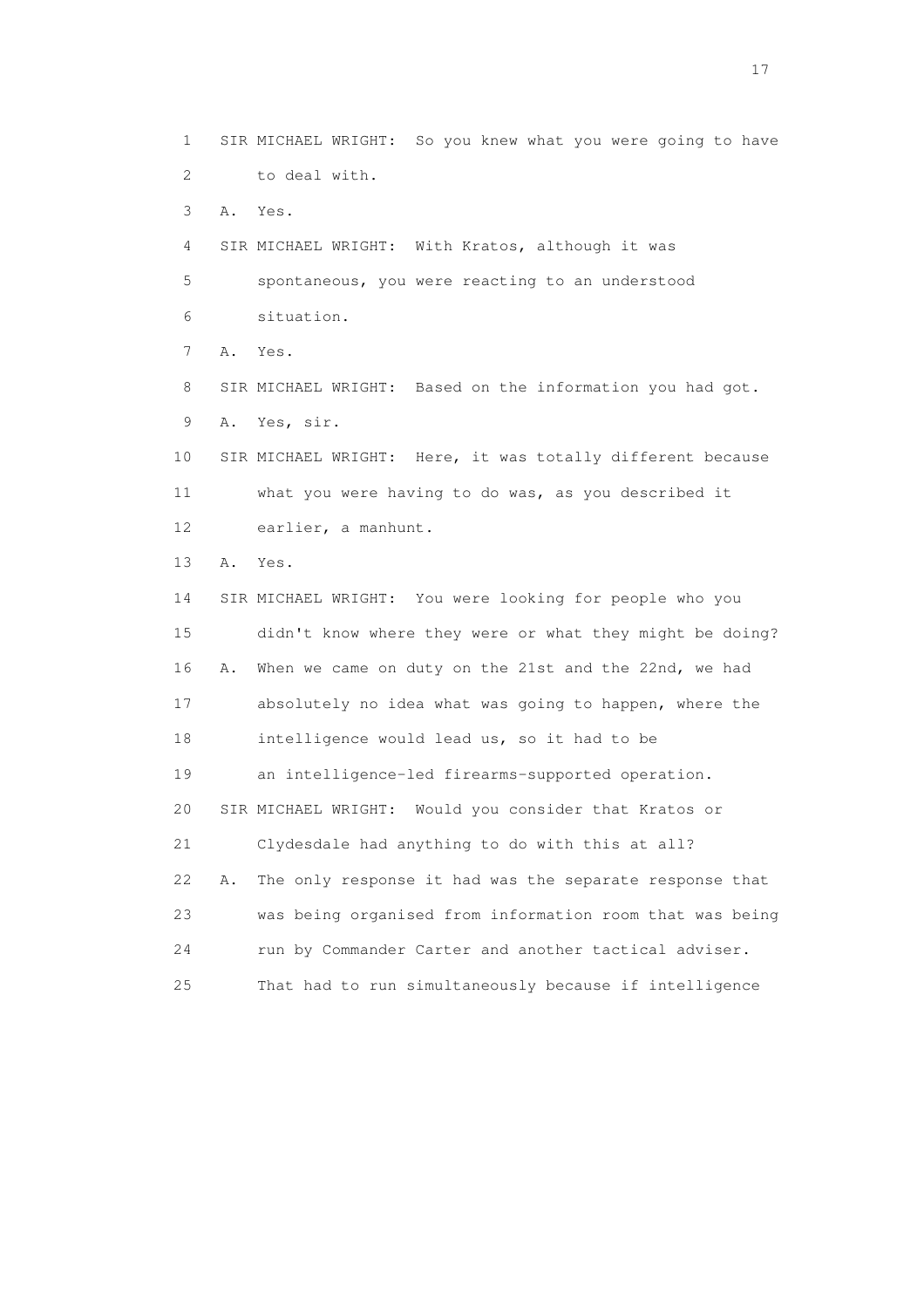1 started to come up, there would obviously be calls from 2 members of the public coming in on the 999 system, so 3 there had to be a response to deal with that. The 4 response in the information room was the response 5 organised. 6 SIR MICHAEL WRIGHT: That information had to be fed to the 7 DSO eventually? 8 A. That DSO in the information room, yes. 9 SIR MICHAEL WRIGHT: And in due course would be fed in to 10 any decision-making process once a suicide bomber had, 11 as it was thought, been identified? 12 A. Obviously if a piece of information came in from 13 a member of the public that Commander Carter started to 14 act on, and he thought it would have implications for 15 the operations that Commander Dick was -- then they 16 would communicate with each other, the tactical adviser 17 downstairs would be communicating with me, so I would 18 know what they were doing and they would know what we 19 were doing. 20 SIR MICHAEL WRIGHT: Thank you. 21 MR HOUGH: So the main operation that we are hearing about 22 is run from the 16th floor room under Commander Dick 23 and, as you are telling us, that's not governed by 24 Kratos or Clydesdale? 25 A. No, sir.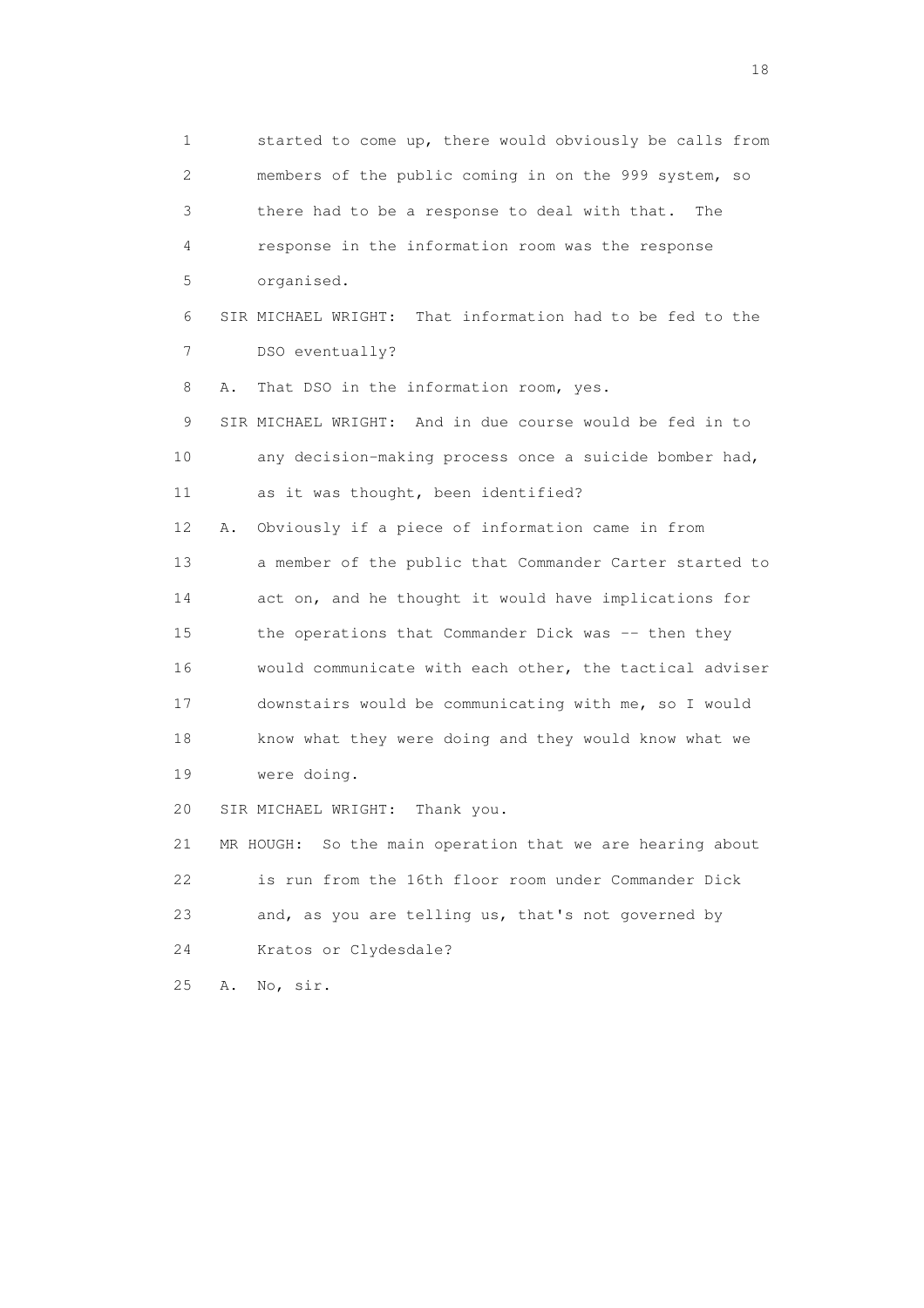1 Q. But then separately in the building, you have the 2 information room with Commander Carter, and they will 3 hear if a member of the public says that they suspect 4 there is a suicide bomber on Oxford Street, while 5 colleagues in the 16th floor room are dealing with 6 Scotia and Portnall roads?

7 A. Yes, sir.

 8 Q. Now, although you have told us that Kratos and 9 Clydesdale had no application to these situations, would 10 you expect specialist firearms officers, if they heard 11 reference to a DSO or any discussion of a critical shot, 12 would you expect them to think back to their Kratos and 13 Clydesdale training?

 14 A. Specialist firearms officers are highly trained. They 15 are very professional people. They always consider 16 everything. Whenever they are deploying, if they 17 deploy, then they will consider everything. If they 18 have had training in Kratos and Clydesdale, then those 19 tactics may migrate when they deploy, but they will deal 20 with the situation as it is faced before them. They 21 won't predesignate something in their head to say: 22 because a designated senior officer is present or 23 because we are dealing with this, this is what I am 24 dealing with. They will respond to the threat that is 25 faced before them.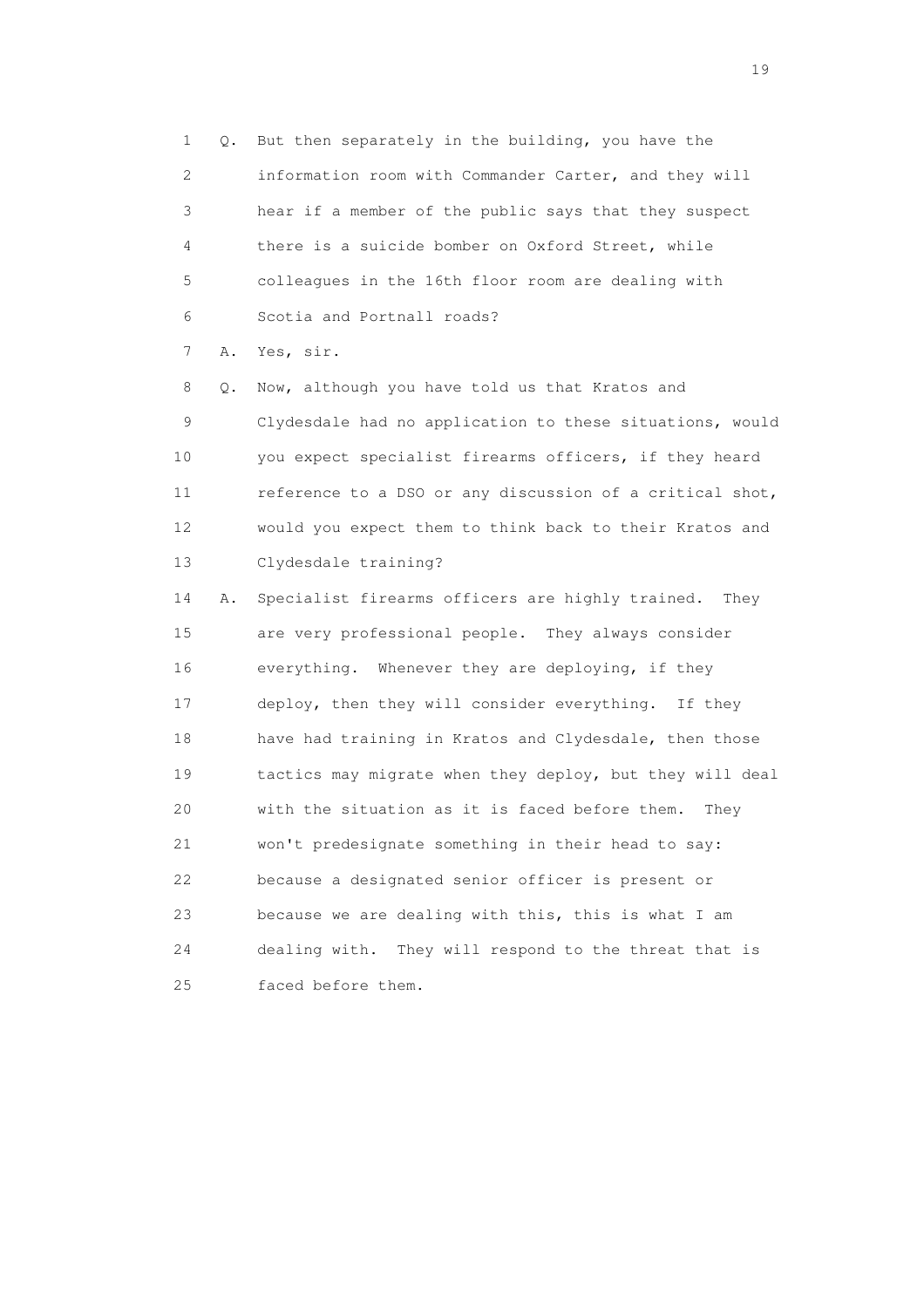1 Q. Moving on from that to July 2005. I think that you 2 yourself returned from annual leave around the middle of 3 July 2005? 4 A. Yes, I did, sir. 5 Q. On 21 July 2005, were you on duty as a tactical adviser 6 at Leman Street? 7 A. Yes, I was. 8 0. We visited that, it's the CO19 base near Tower Hill? 9 A. That's correct, yes. 10 Q. Is this right, on that day you worked on the preparation 11 of a tactical options document for the operation that 12 was by then underway to find the failed bombers? 13 A. Yes, we had been contacted at Leman Street by 14 Superintendent Boutcher, who had asked for 24-hour 15 firearms cover for an operation that was emerging at 16 that time. He told us about the failed bombings, so 17 between myself and Andrew, we prepared a document that 18 could deal with all contingencies that may arise at that 19 time. 20 Q. At that time, I don't think it was known whether the 21 strategy to be followed would be a media appeal or 22 a series of covert operations against particular 23 addresses or anything else? 24 A. We had absolutely no idea, sir, no. 25 Q. Looking at the way you prepared this document with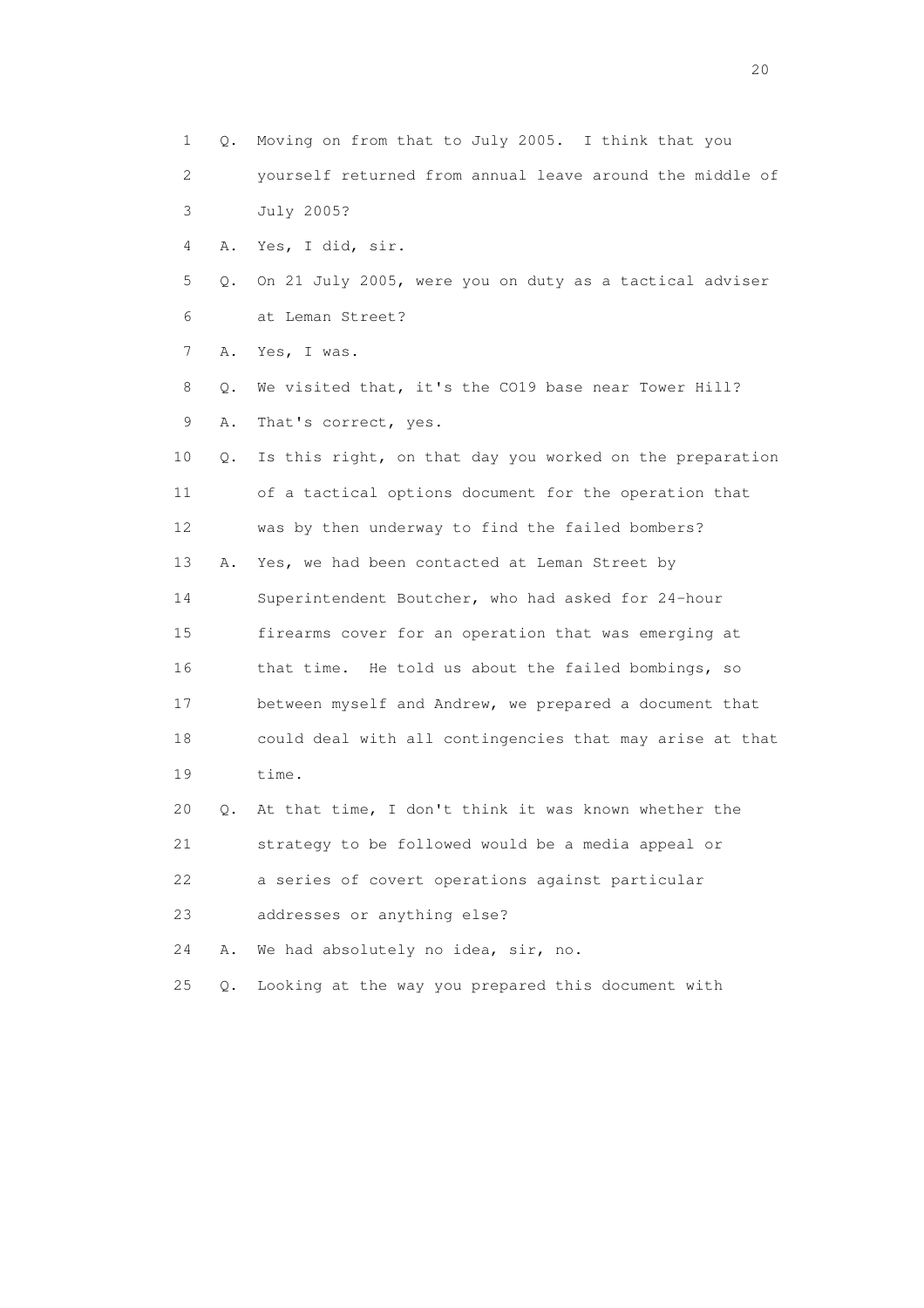| 1  |    | Andrew, is this right, during the course of the          |
|----|----|----------------------------------------------------------|
| 2  |    | afternoon you communicated with each other by email?     |
| 3  | Α. | Yes.                                                     |
| 4  | Q. | You put together the document, drawing on other          |
| 5  |    | documents that you had over time?                        |
| 6  | Α. | As -- directly after the bombings on 7 July, that we had |
| 7  |    | started to prepare responses. We started to look at      |
| 8  |    | tactics, as we had been doing over the years coming, and |
| 9  |    | so we had a number of documents already in place. These  |
| 10 |    | documents were used as the base documents for this       |
| 11 |    | tactical advice document.                                |
| 12 | Q. | So there was a certain amount of cutting and pasting?    |
| 13 | Α. | I wouldn't call it cutting and pasting; I would call it  |
| 14 |    | using documents because they were relevant.              |
| 15 | Q. | I am just talking about the physical means rather than   |
| 16 |    | demeaning the process. That document in its final form   |
| 17 |    | dealt with a number of different situations?             |
| 18 | Α. | It was intended to deal with a whole range of things     |
| 19 |    | that could possibly emerge from ordinary suicide         |
| 20 |    | terrorist tactics -- ordinary terrorist tactics to       |
| 21 |    | suicide terrorist tactics.                               |
| 22 | О. | It dealt with premises and vehicles?                     |
| 23 | Α. | Yes, premises, vehicles, people.                         |
| 24 | Q. | We have got an extract from that at tab 42 of the jury   |
| 25 |    | You are seeing it on screen at the moment.<br>bundle.    |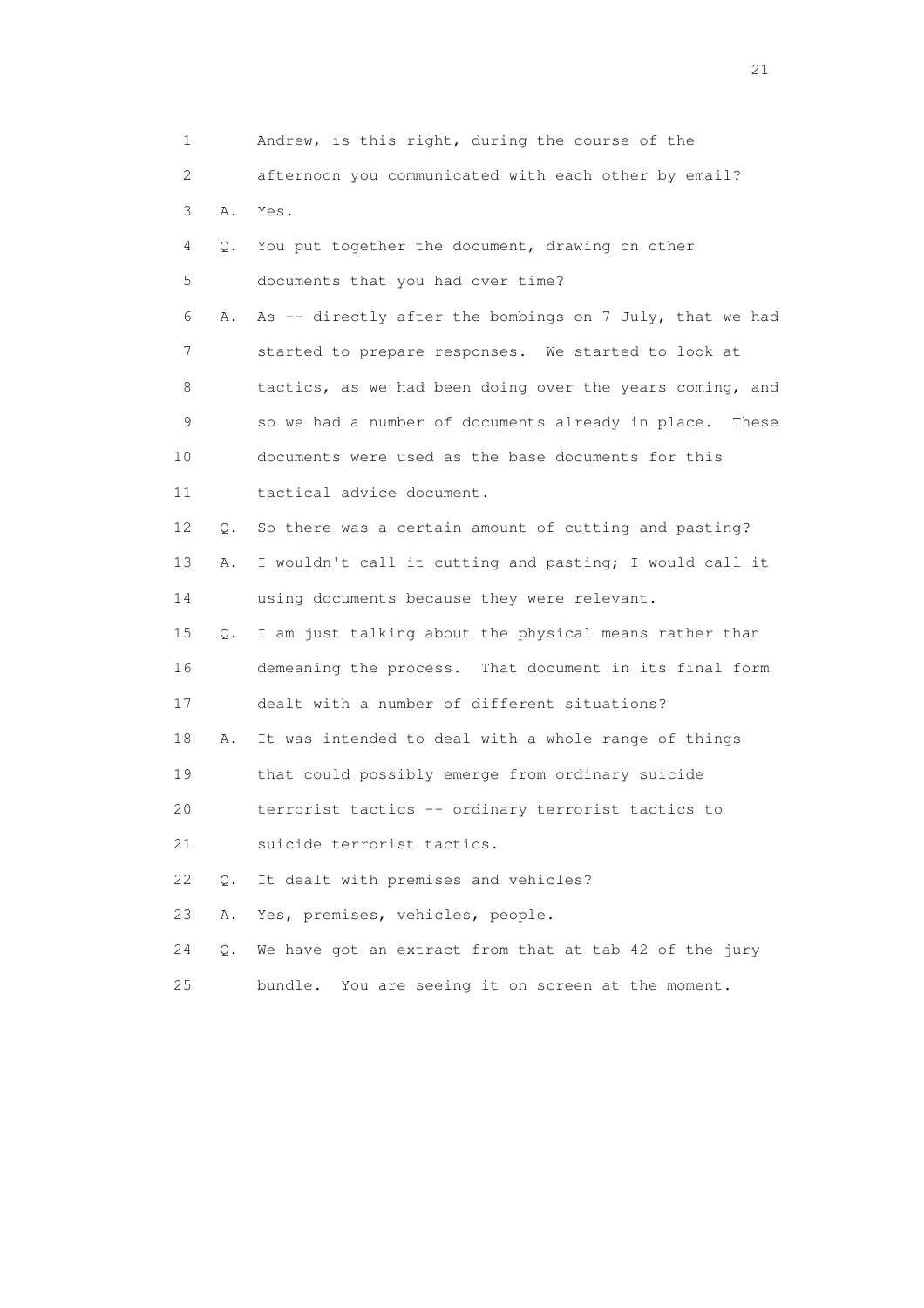1 It's been redacted. Do you recognise that as part of 2 the document you wrote?

3 A. Yes, I do, sir.

 4 Q. If we turn the page, we see the remaining options (b) to 5 (i), having seen (a) on the previous page?

6 A. Yes, sir.

 7 Q. All those options existed for one particular situation? 8 A. This, the document was intended to be a base document, 9 a discussion document for any emerging intelligence that 10 could actually happen. I could have actually written 11 about 20 or 30 options at this particular time. If you 12 will see, the (a), (b) and (c) are stop options, and 13 each one, there is two for covert, for tactical support 14 teams and one for specialist firearms officers. It's 15 written in that way because that is the configuration 16 that the officers used at that time. The tactical 17 support teams could either be in plain clothes or they 18 could be a mixture of plain clothes and uniform, and 19 that then reflects in it.

 20 The remaining six options, there is two for each 21 discipline, if you could call it: two for specialist 22 firearms officers, two for armed response vehicles and 23 two for tactical support teams, and the intention of 24 this was to headline to the police command that both 25 were able to use covert or overt resources.

22 and 22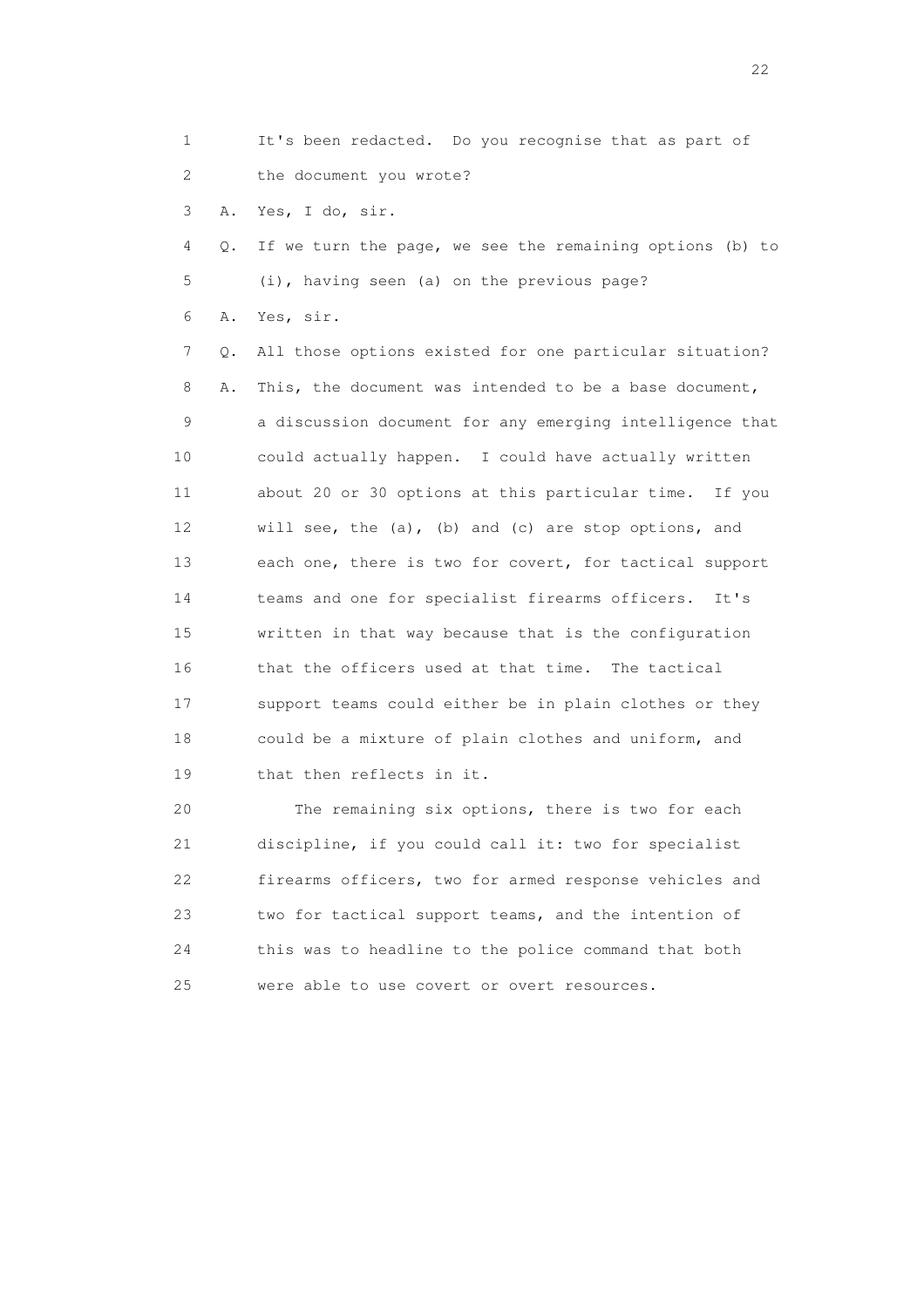| 1  |    | It was a base document, a discussion document, sir.      |
|----|----|----------------------------------------------------------|
| 2  | О. | So summarising this, you have a document which has       |
| 3  |    | a number of different sections?                          |
| 4  | Α. | Sir.                                                     |
| 5  | Q. | Section 10 is the one that deals with suicide terrorists |
| 6  |    | specifically outside the premises, so spontaneous or     |
| 7  |    | pre-planned?                                             |
| 8  | Α. | Yes, sir. Or elsewhere.                                  |
| 9  | Q. | Or elsewhere?                                            |
| 10 | Α. | Absolutely anywhere. It was intended for, as it says     |
| 11 |    | just above 10, "Vehicle or Foot". That could be          |
| 12 |    | a suicide terrorist who comes out on foot, or a suicide  |
| 13 |    | terrorist that comes out on foot and then gets in        |
| 14 |    | a vehicle.                                               |
| 15 | Q. | Then you set out under this particular section a menu of |
| 16 |    | options for the senior officers. The first three are     |
| 17 |    | stop options; the next six are contain and challenge     |
| 18 |    | options; and you are using as part of those options the  |
| 19 |    | three parts of CO19, armed response vehicles?            |
| 20 | Α. | Yes, sir.                                                |
| 21 | Q. | Which, as we have heard, are often overt?                |
| 22 | Α. | Armed response vehicles are nearly always overt, sir.    |
| 23 |    | SIR MICHAEL WRIGHT: You can recognise them?<br>They are  |
| 24 |    | recognisable?                                            |
| 25 | Α. | Absolutely, sir.                                         |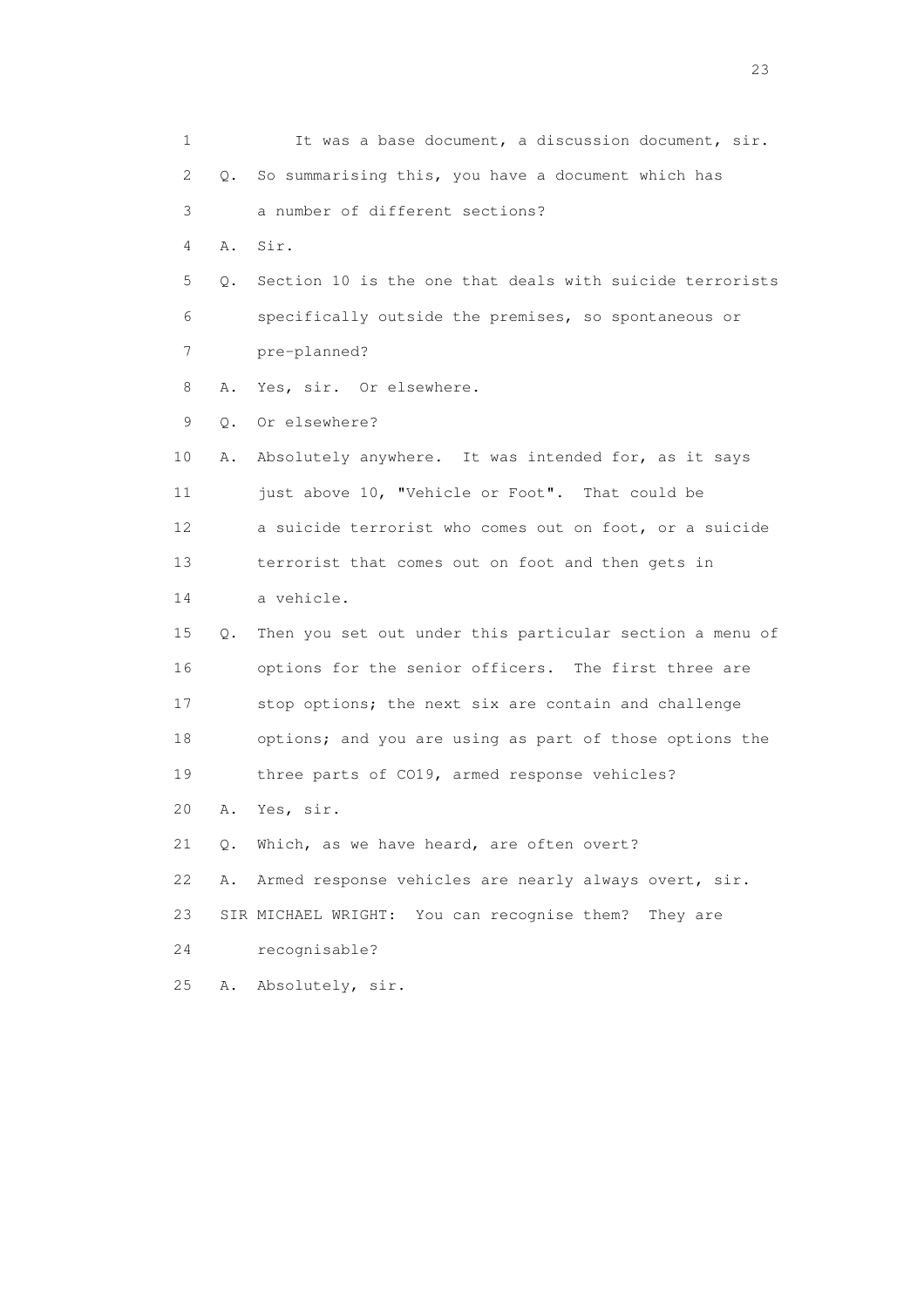1 MR HOUGH: So in all those options you have to be aware, the 2 senior officers have to be aware that it will be 3 an overt situation? 4 A. Yes. That was part of the discussions, to say that if 5 you are using armed response vehicles, then they are 6 highly trained officers, they are very competent 7 officers, but they are an overt response; and if this is 8 a covert operation, then we have to consider very 9 carefully how we deploy them. 10 SIR MICHAEL WRIGHT: Forgive me, Mr Hough, just before we 11 get too far away from it, we have not forgotten. 12 Looking at your heading for section 10 of this 13 document? 14 A. Yes, sir. 15 SIR MICHAEL WRIGHT: You explained to us that essentially 16 the situation you were having to deal with on the 21st 17 and 22nd was neither Clydesdale nor Kratos? 18 A. No, sir. 19 SIR MICHAEL WRIGHT: But you do use the title "Kratos" in 20 the title of that section. Would you like to comment on 21 that? 22 A. Whether or not it had been downstairs using the armed 23 response vehicles from Commander Carter doing 24 a spontaneous Kratos, as a result of the intelligence 25 developing, then the armed response vehicles would use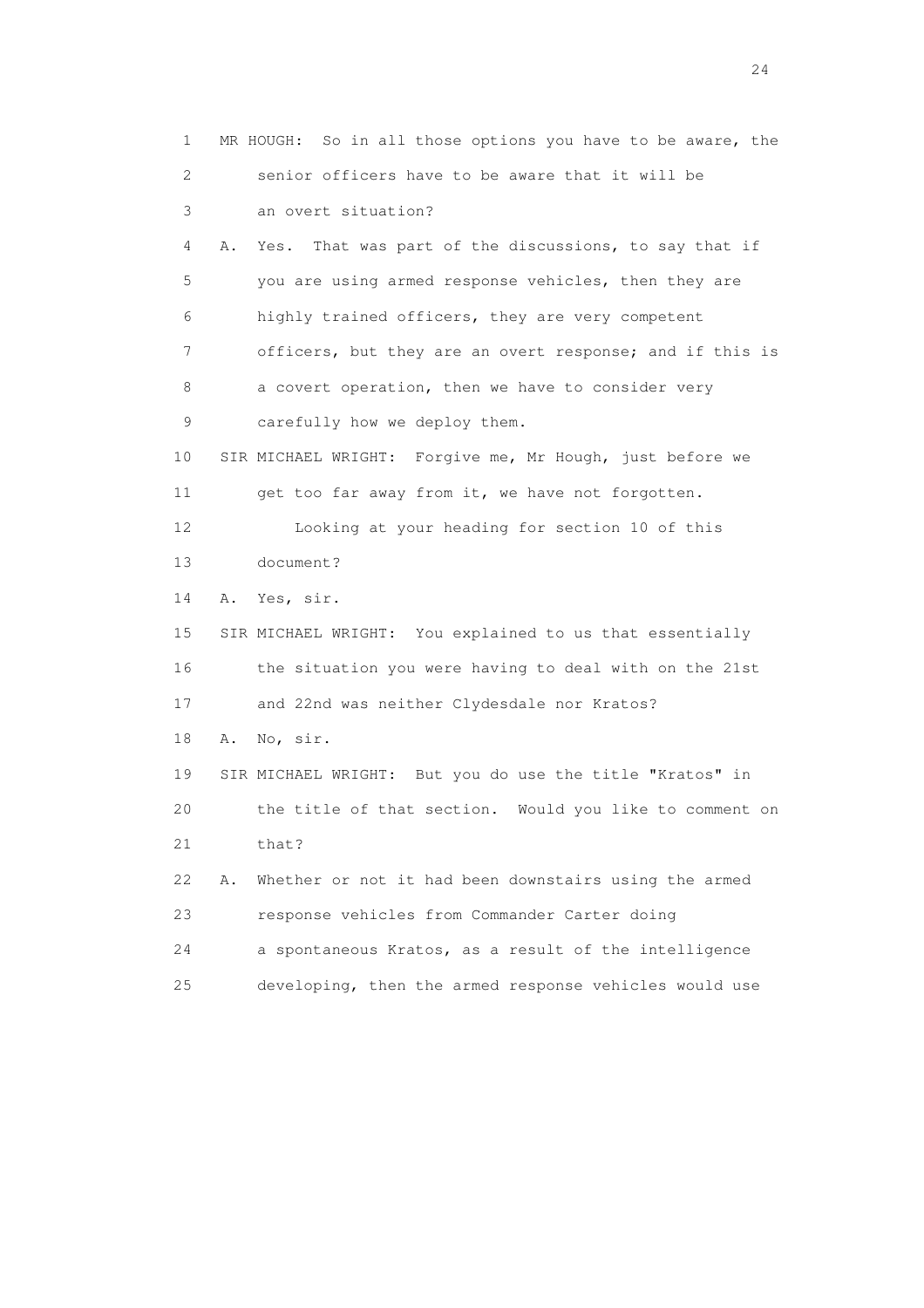1 these tactics and these were the options available. It 2 was just a headline document. So whether or not it 3 would be for this or for the spontaneous issues 4 downstairs, it is just headline. If it's spontaneous, 5 it's downstairs. If it would then become pre-planned, 6 it could be us -- 7 SIR MICHAEL WRIGHT: By downstairs, you mean information 8 coming in. 9 A. I apologise, information room. 10 SIR MICHAEL WRIGHT: In the information room. 11 A. Yes, sir. 12 SIR MICHAEL WRIGHT: Information coming in from the general 13 public? 14 A. Yes. 15 SIR MICHAEL WRIGHT: The development of what we have heard 16 called either Vivace or Theseus 2 was the product of 17 intelligence? 18 A. Yes, sir. 19 SIR MICHAEL WRIGHT: That's the difference? Does it make 20 a difference? 21 A. Absolutely, because the operation, 22 Operation Theseus/Vivace, it was an intelligence-led 23 developing operation that Commander Boutcher was 24 running, and pieces of information would be coming in 25 all the time.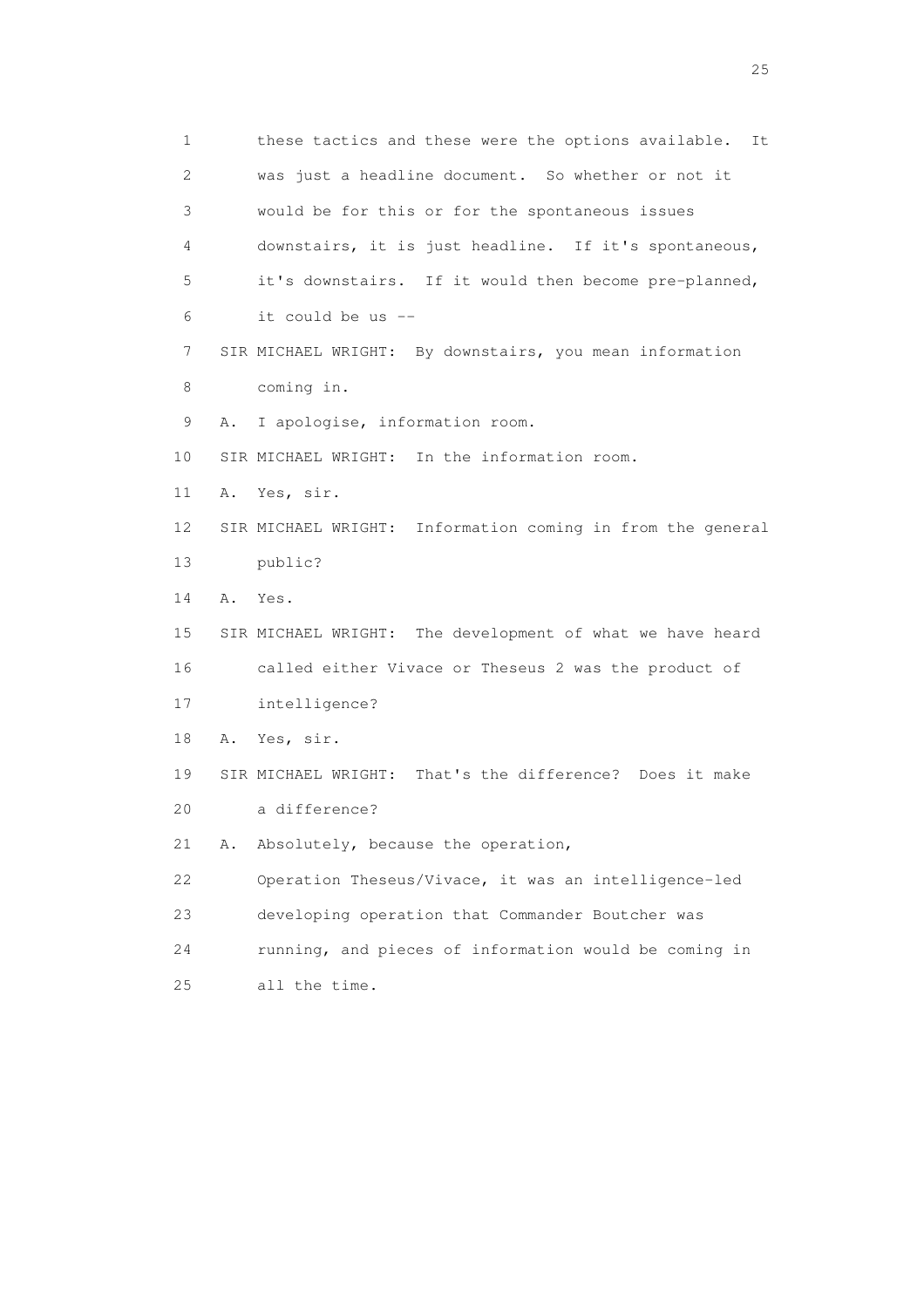1 Spontaneous would be just a call from the member of 2 the public: "I have seen a person walking down the 3 street that I believe is a suicide terrorist". 4 SIR MICHAEL WRIGHT: And that is a true Kratos situation. 5 A. And that was very relevant because there were an awful 6 number of calls like that at that time, because members 7 of the public were obviously concerned with what was 8 going on at that time. 9 SIR MICHAEL WRIGHT: That was the result of 7/7? 10 A. Yes. 11 SIR MICHAEL WRIGHT: Thank you. 12 MR HOUGH: This distinction between spontaneous and 13 pre-planned operations is one that pervades the firearms 14 manuals, the firearms authorisation documents and so on? 15 A. Yes, it does, sir. 16 Q. As we have heard from others, CO19 divided into three 17 parts: the ARV officers, then slightly more highly 18 trained -- I know we are dealing with all of them being 19 very highly trained -- slightly more highly trained than 20 the Tactical Support Team officers? 21 A. Yes. 22 Q. And at the top the specialist firearms officers. We 23 have heard ARV officers almost always overt; Tactical 24 Support Team officers can be either? 25 A. Yes.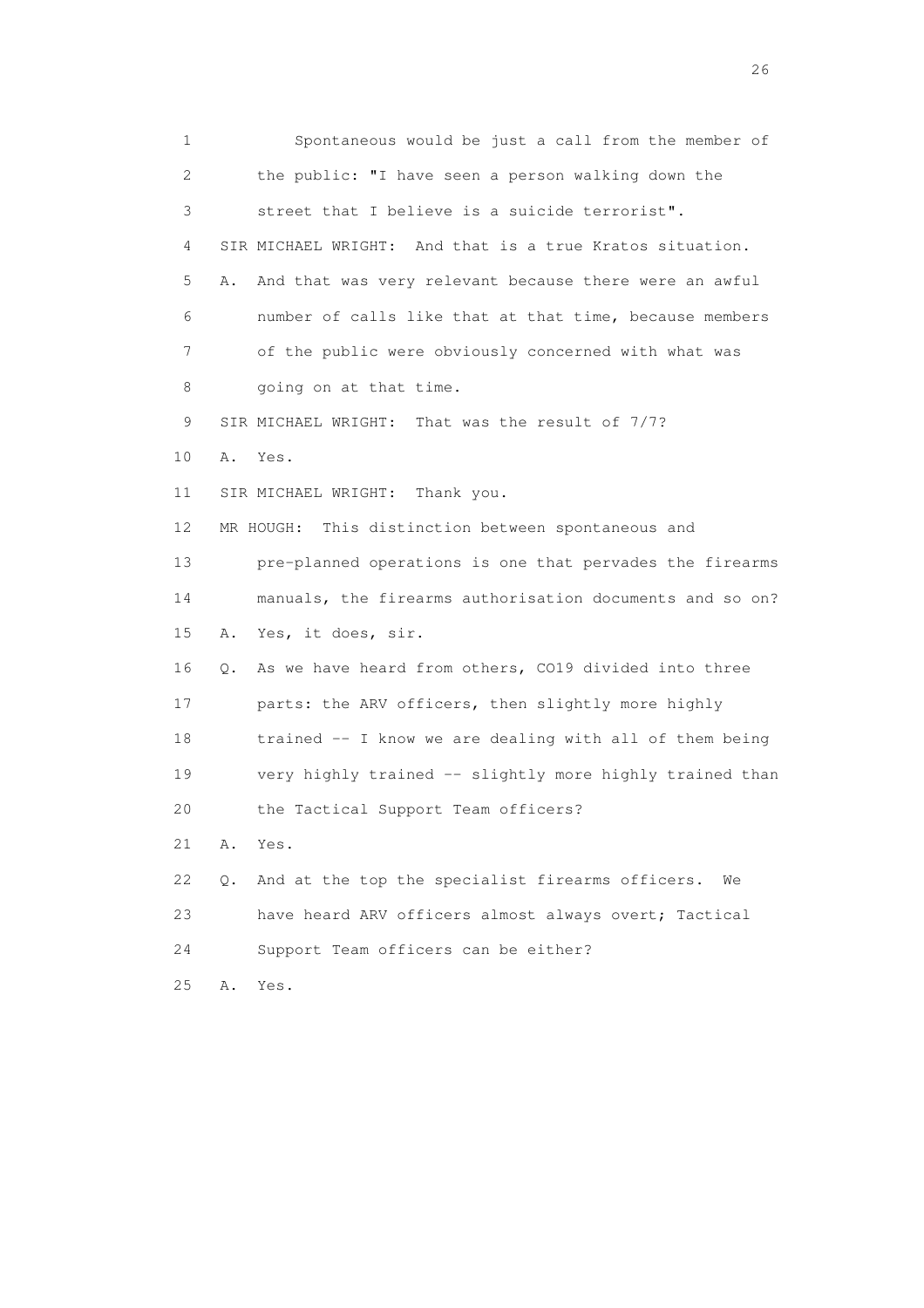| 1  | Q.    | Covert or overt. SFOs normally covert?                   |
|----|-------|----------------------------------------------------------|
| 2  | Α.    | Normally covert. They can be overt if it's necessary.    |
| 3  | О.    | So your options involve the use of those different teams |
| 4  |       | individually or in combination?                          |
| 5  | Α.    | Yes, sir.                                                |
| 6  | Q.    | Under that document, and we have not looked at this      |
| 7  |       | part, because parts of it are sensitive, you dealt with  |
| 8  |       | the advantages and disadvantages of using each           |
| 9  |       | particular option?                                       |
| 10 |       | A. Yes, sir.                                             |
| 11 | Q.    | We have heard, I think, that the document was presented  |
| 12 |       | first to Mr Boutcher at about quarter to midnight by     |
| 13 |       | Andrew?                                                  |
| 14 | Α.    | As I understand.                                         |
| 15 | О.    | It was ultimately presented to other senior officers as  |
| 16 |       | well?                                                    |
| 17 | Α.    | Yes.                                                     |
| 18 | Q.    | After you had produced that document, I think you        |
| 19 |       | finished your duty at about 11 o'clock on the evening of |
| 20 |       | the 21st?                                                |
| 21 | Α.    | That's correct, sir, yes.                                |
| 22 | $Q$ . | When did you return to New Scotland Yard?                |
| 23 | Α.    | At 6 o'clock, approximately 6 o'clock the following      |
| 24 |       | morning.                                                 |
| 25 | О.    | Were you to take over as the oncall CO19 tactical        |
|    |       |                                                          |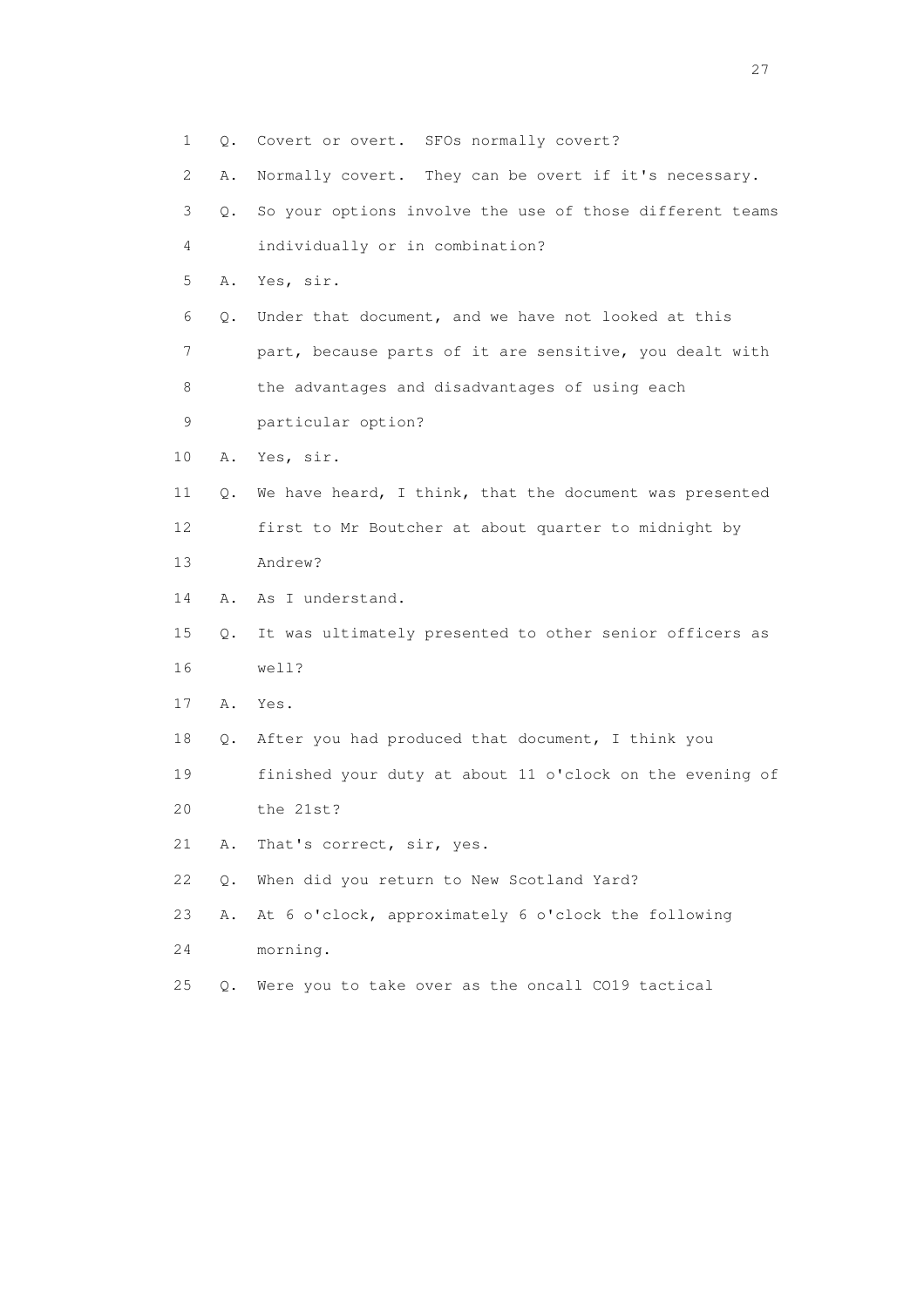1 adviser from Andrew, who had held that role overnight? 2 A. I had arranged the previous night, as we had been 3 aligning resources that particular night, as who was 4 going to do what because we had to arrange for 24-hour 5 tactical advice cover for this operation, 24-hour 6 tactical advice cover for other operations, and for the 7 spontaneous Kratos response.

 8 Q. As we have heard from Andrew, part of the job of the 9 tactical adviser on call is not just to provide tactical 10 advice to senior officers; it's also to make sure that 11 there are firearms resources for operations as they are 12 required?

13 A. That's correct, sir, yes.

 14 Q. In the period between when you finished duty and when 15 you returned to New Scotland Yard, I think you made and 16 received a few calls; is that right?

17 A. Yes, I did.

 18 Q. We have heard about these. It's tab 45 of the jury 19 bundle. If it can be brought up on screen it might 20 assist you. If you go down this to 5 o'clock in the

21 morning?

22 A. That's correct.

 23 Q. Your name is coloured in a sort of light green where it 24 appears. Do you see a call there made by Andrew to you 25 but only lasting nine seconds?

28 and 28 and 28 and 28 and 28 and 28 and 28 and 28 and 28 and 28 and 28 and 28 and 28 and 28 and 28 and 28 and 28 and 28 and 28 and 28 and 28 and 28 and 28 and 28 and 28 and 28 and 28 and 28 and 28 and 28 and 28 and 28 an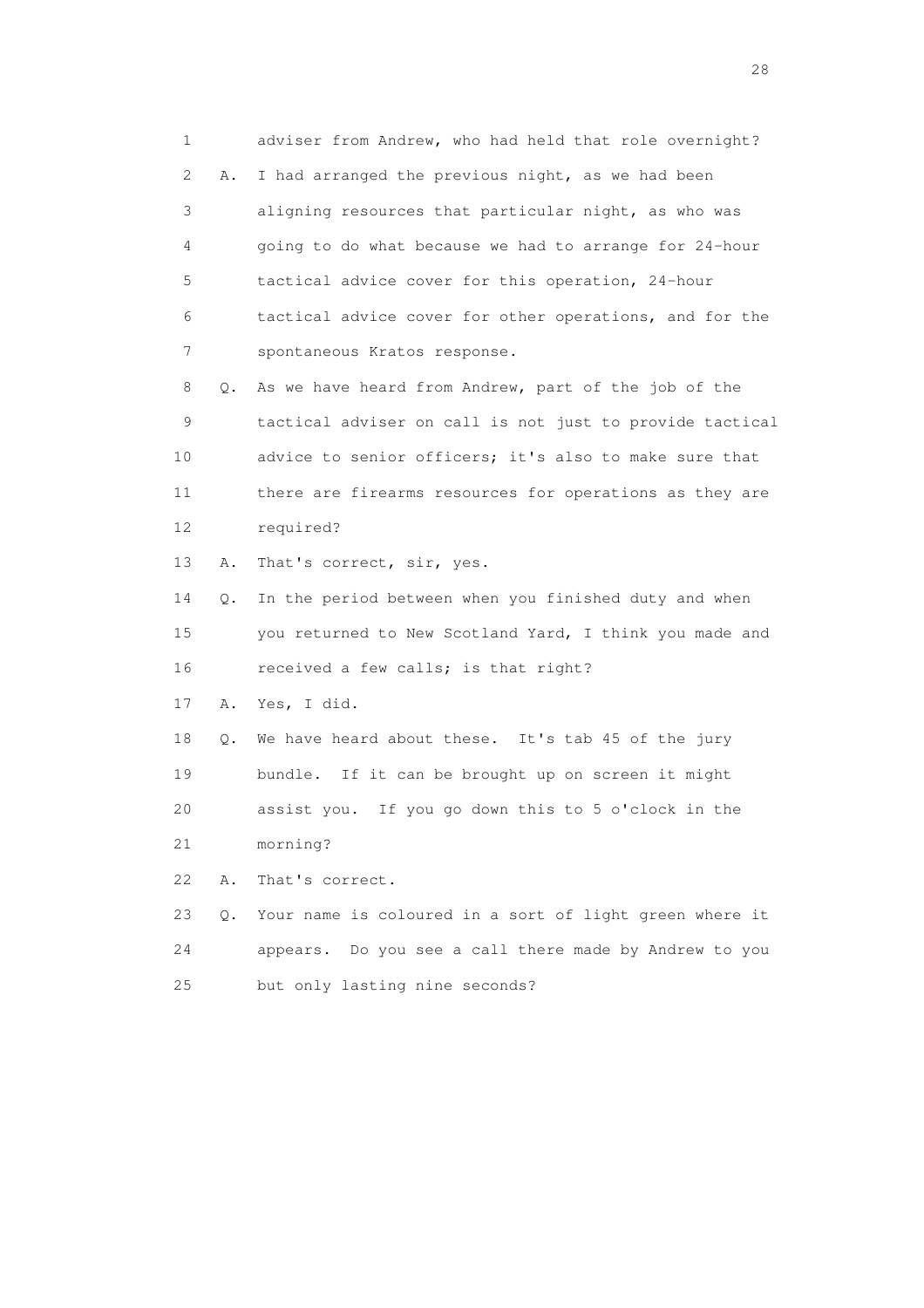1 A. What would be normal on the mornings is if we had 2 arranged the night before to provide 24-hour cover for 3 an operation, that the officer that had gone to bed or 4 gone home wouldn't know how that operation had 5 developed, so it's very usual, the first thing you do is 6 phone up your colleague who is going to take over to 7 say: what is the state of the operation; what is 8 happening; do I still have to come on to duty; has it 9 finished; or what do you want me to do? So that was the 10 purpose of those small couple of calls. 11 Q. Nine seconds suggests either a very, very brief call or 12 a phone message? 13 A. What actually happens is at that time I had very bad 14 reception in my bedroom, so what used to happen, it used 15 to ring, I used to answer it, I couldn't talk so I had 16 to go down into the kitchen. So then the conversations 17 carried on down there. 18 Q. I think you get down to the kitchen, if this sheet is 19 right, at 4 minutes past 5? 20 A. Something like that, yes, sir. 21 Q. You call Andrew back in a call lasting a minute and 22 a half or so? 23 A. Yes. 24 Q. In the course of that call, what did he tell you? 25 A. I really can't remember now. It was just telling me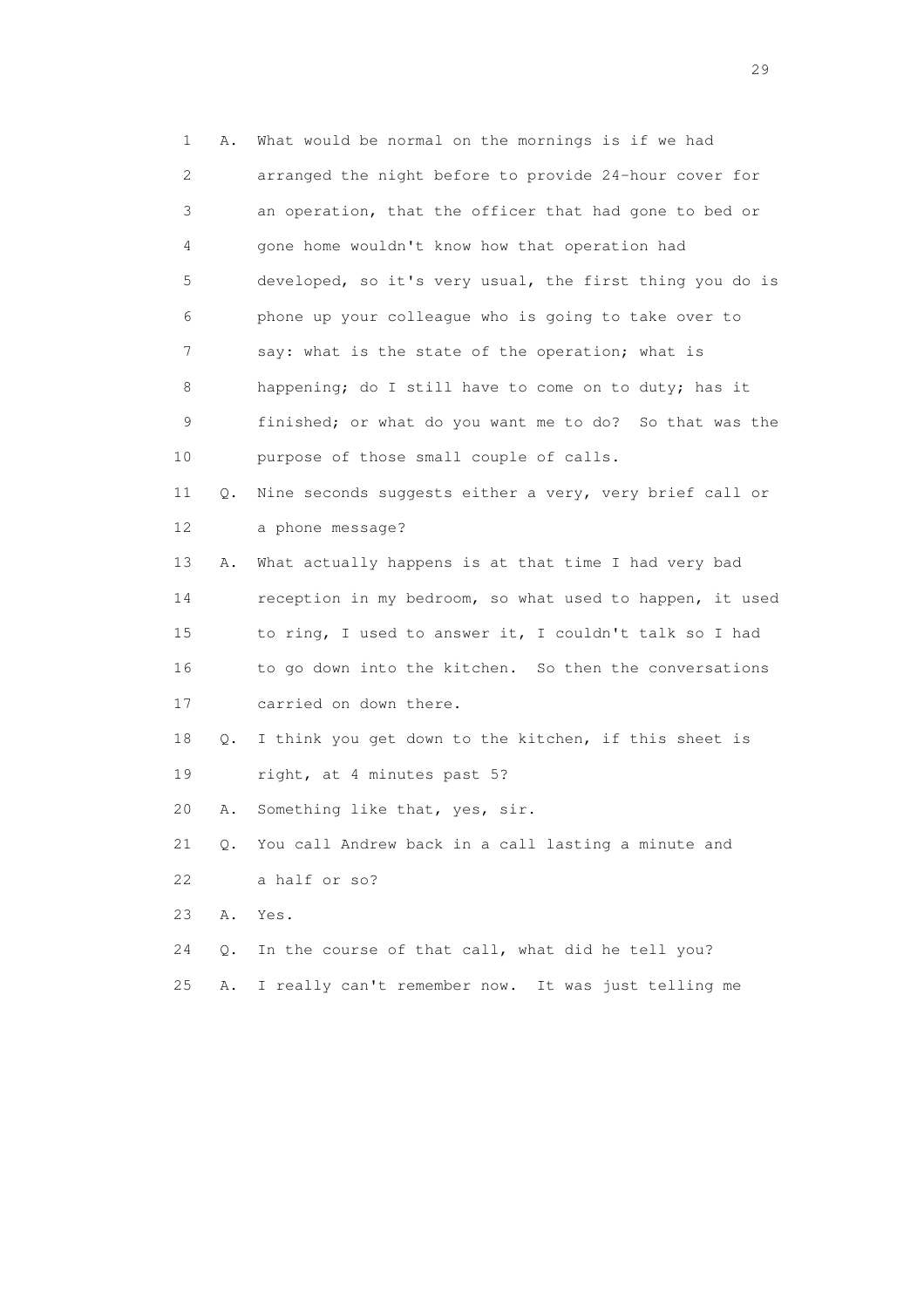1 about that operation, about what was happening, state of 2 play. 3 Q. Can you recall now, and I'm not going to ask you about 4 the details of the call, because we understand that you 5 can't remember those, can you remember whether he was 6 talking in terms of an overt operation with a media 7 appeal or a covert operation looking at particular 8 addresses? 9 A. I can't remember the exact details. I just can't. 10 I know certain things happened after that, and I know 11 I know some things certain, but at that particular time 12 I couldn't tell you exactly what I knew. 13 Q. Later on at 5.58, we see you making a call to Andrew 14 which just lasts 15 seconds? 15 A. That's probably a call to him to let me into the secure 16 operations room that was on the 16th floor. 17 Q. So that gives us a time for your arrival. Then we have 18 you making a call at 20 past 6 to somebody not known. 19 Do you have any recollection of what that call might 20 have been? 21 A. That was a call to the tactical adviser that was 22 running, advising Mr Carter downstairs. 23 Q. Would that be Inspector ZAJ as we know him? 24 A. No, that was the officer that was taking over from him, 25 which I think was Chief Inspector Rush.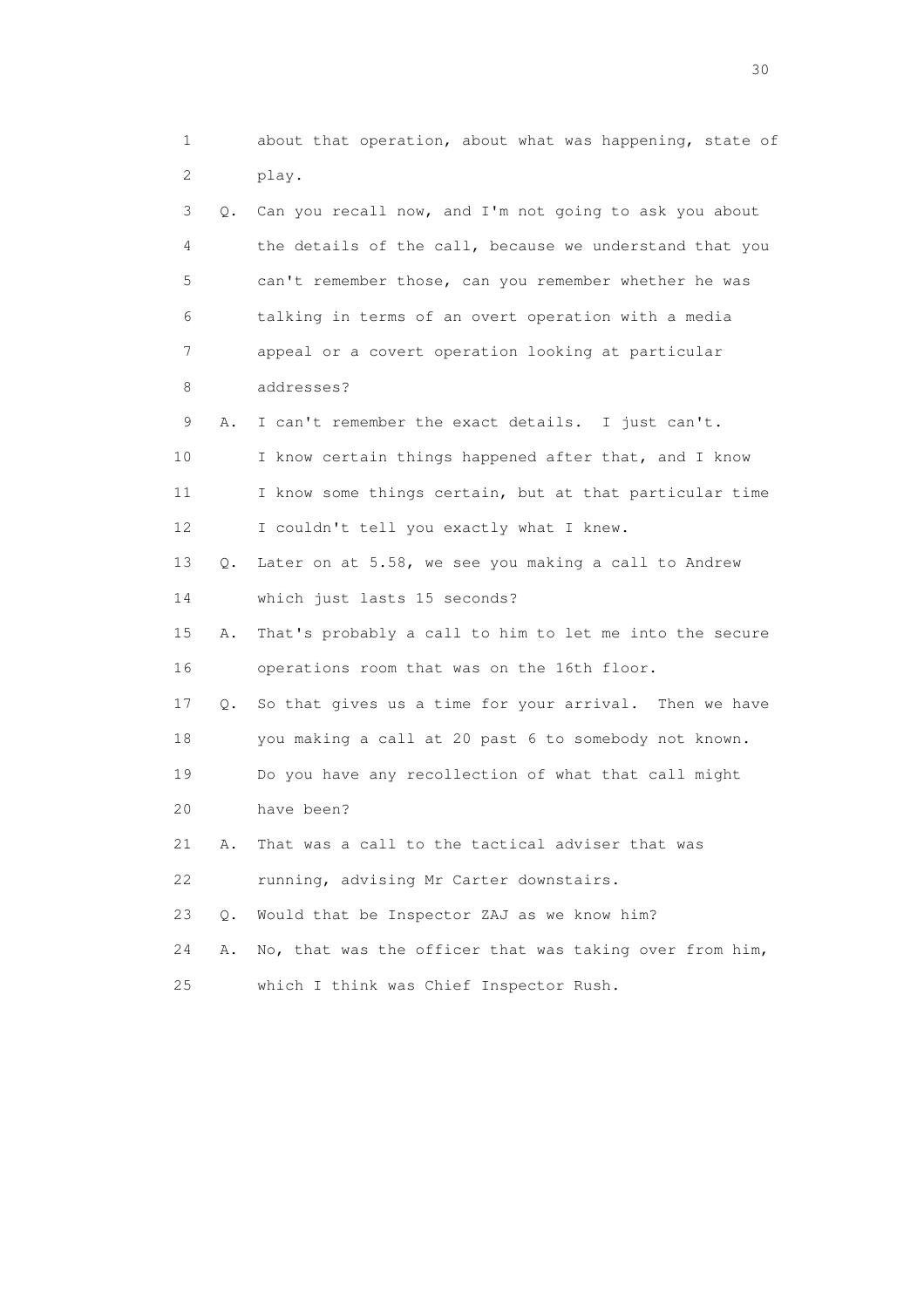1 Q. I see. I think we can have that sheet off screen now. 2 SIR MICHAEL WRIGHT: Before you do, I noticed that I suspect 3 my copy of this document has been used to go on the 4 screen, because I recognise my writing on it, in 5 particular the "orange team leader" at 5.07, and also 6 it's disappeared at the moment, but there was a call 7 inserted, you will remember. I am sure I'm accurate but 8 I think everybody had better make sure that they know 9 where that has come from. 10 MR HOUGH: If we expand the screen, that's a reference to 11 the call from Alan to Inspector ZAJ and we heard 12 evidence about that. 13 SIR MICHAEL WRIGHT: It's got on to the screen, that's all. 14 It isn't, I think, the original document. 15 MR HOUGH: No, but they are both correct annotations. 16 SIR MICHAEL WRIGHT: I am glad to hear it. I am afraid I'm 17 going to go on doing this: the one at 6.20 was you to 18 the tactical adviser who had taken over from ZAJ. 19 A. Yes. 20 SIR MICHAEL WRIGHT: We don't need to know his name, just 21 tactical adviser? 22 A. Yes. 23 SIR MICHAEL WRIGHT: Thank you. 24 MR HOUGH: Now, you are arriving at just before 6 o'clock. 25 A. Sir.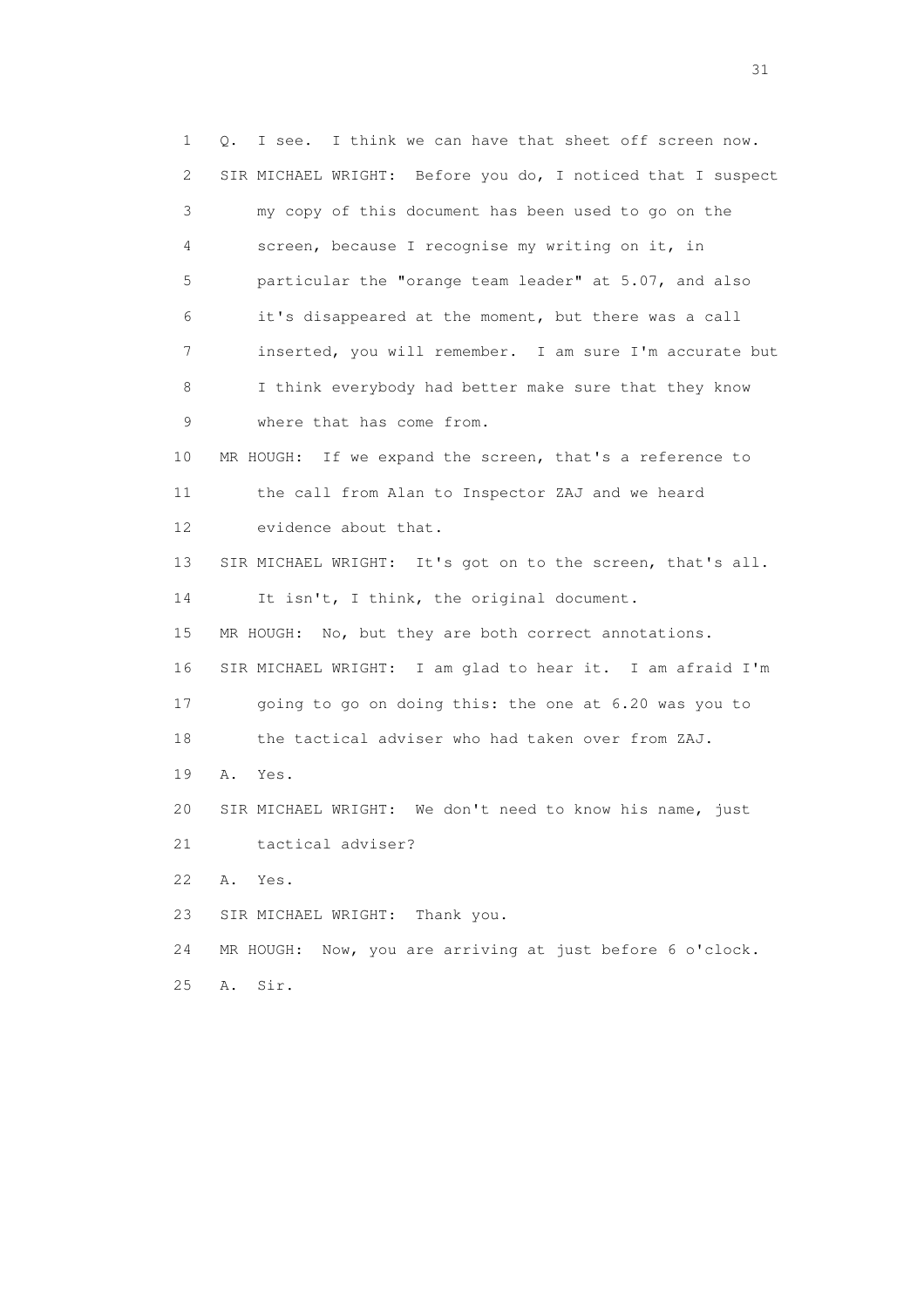1 Q. You have said that you were making that call to get into 2 the secure area? 3 A. It could have been to get into that secure area; it 4 could have been where are you in the building, because 5 it's a very large building; it was just to make contact 6 so that we could get together. 7 Q. Where did you get together? 8 A. In the control room on the 16th floor. 9 Q. Once you had got there, what kind of briefing did Andrew 10 give you? 11 A. He took me through the log that we had started -- that 12 he had started to prepare the night before, and 13 basically took me through all the information, where all 14 the teams were, what the deployments were, those issues. 15 Q. That log is at tab 41 of the jury bundle. I don't know 16 if you have either the jury bundle or a copy of the log 17 there? 18 A. I have a copy of the log here, sir. 19 Q. It's coming up on screen. If you can go to page 5 of 20 that, please. If you look at the screen, we know it's 21 Andrew's handwriting down to the end of the first half 22 of this page; is it your handwriting from there on? 23 A. It's from "22/7/2005 0600", that's my handwriting, sir. 24 Q. You are there recording that you assumed responsibility 25 as tactical adviser for Operation Vivace, the resources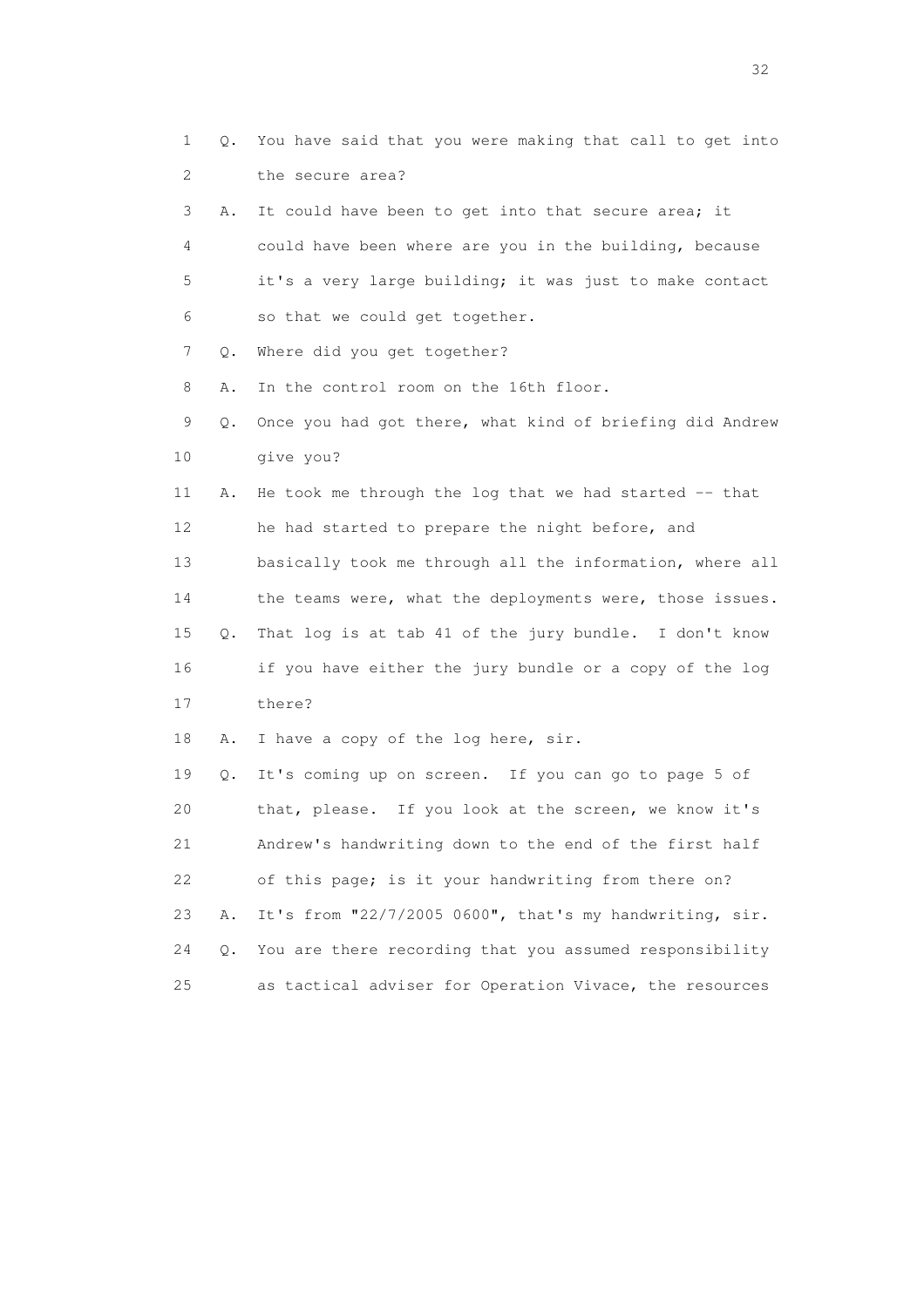- 1 for that operation?
- 2 A. Yes.

 3 Q. There you record Chief Inspector Rush, the person we 4 have just heard about, as the tactical adviser for 5 Mr Carter? 6 A. That's correct, sir, yes. 7 Q. You record that the orange team is with Inspector ZAJ, 8 who is to be relieved by Chief Inspector Terry? 9 A. That's correct. 10 Q. Were you told where the orange team was? 11 A. I knew that they were at Scotland Yard, sir, yes. 12 Q. Did you know where in Scotland Yard they were? 13 A. At that time, no, but I gathered there isn't many places 14 that a team can hold in Scotland Yard, so it would 15 probably have been in the canteen. 16 SIR MICHAEL WRIGHT: In the canteen? 17 A. Probably, sir, yes. 18 SIR MICHAEL WRIGHT: Most likely place, anyway. 19 A. Yes, sir. 20 MR HOUGH: Then you record that the black team with their 21 tactical adviser Trojan 84 is to come on duty at 22 7 o'clock? 23 A. That's correct, sir. 24 Q. You would have understood that to be Leman Street? 25 A. Yes, sir.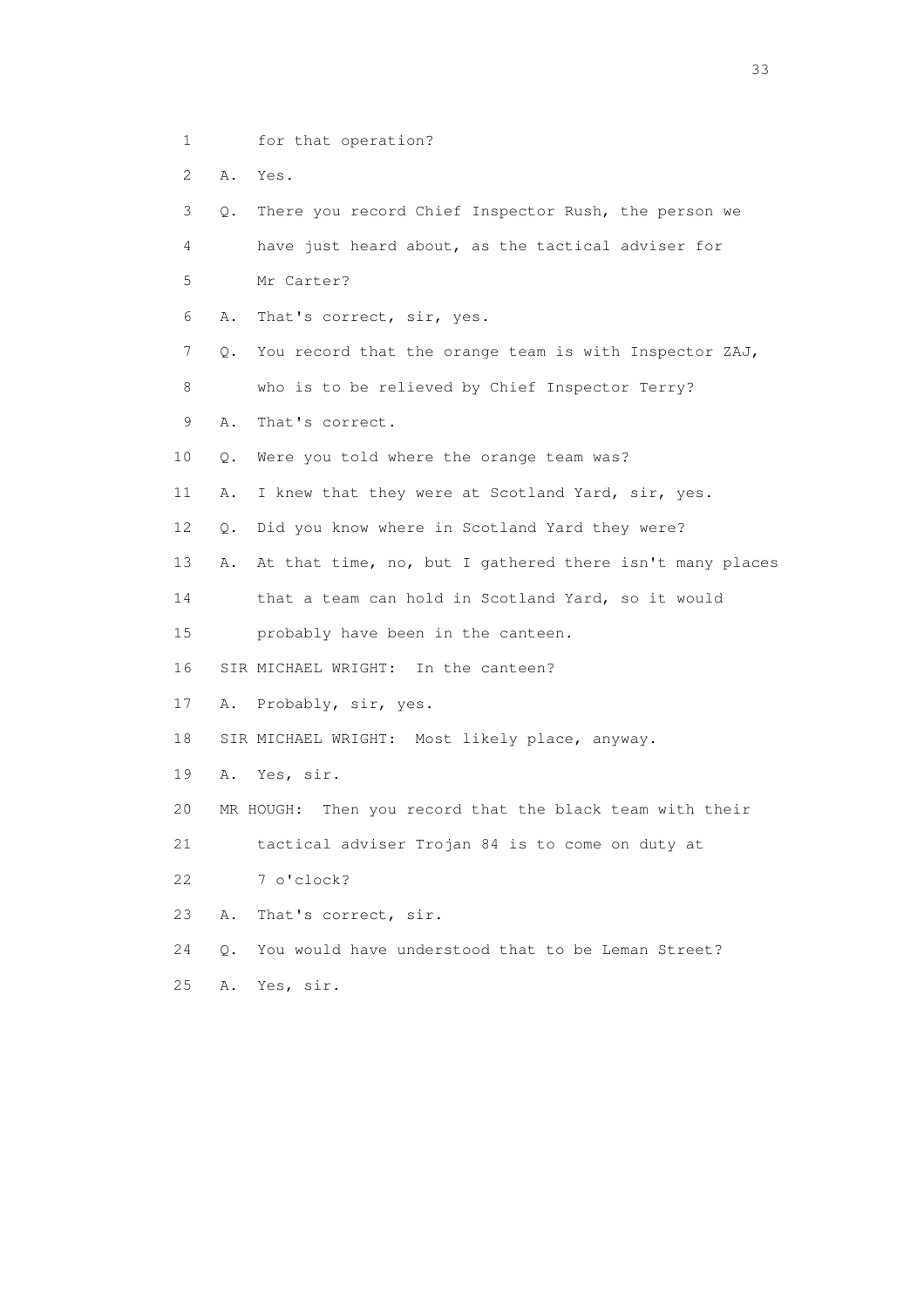|    | $\mathbf 1$<br>Q.         | Then tactical support teams and armed response vehicle   |
|----|---------------------------|----------------------------------------------------------|
|    | $\mathbf{2}^{\mathsf{I}}$ | to be the spontaneous response?                          |
|    | 3<br>Α.                   | That would be from information room with<br>Yes.         |
|    | 4                         | Commander Carter and the tac adviser.                    |
|    | 5<br>Q.                   | Were you made aware at that stage, when you first came   |
|    | 6                         | in and received your briefing from Andrew, what was      |
|    | 7                         | intended for those two teams, the orange and the black?  |
|    | 8<br>Α.                   | My understanding was that they were going to come on     |
|    | 9                         | duty and they were going to support this operation.      |
| 10 | Q.                        | Any specifics about where they might be going to support |
| 11 |                           | the operation?                                           |
| 12 | Α.                        | Not at that time, sir, no.                               |
| 13 | $Q$ .                     | I think we have heard actually that the black team,      |
|    | 14                        | although referred to repeatedly as the black team, was   |
|    | 15                        | a combination of parts of the black and green teams?     |
| 16 | Α.                        | That's correct, sir, yes.                                |
| 17 | Q.                        | You don't record in this document, and Andrew hasn't     |
| 18 |                           | recorded previously, who the Silver Commanders were to   |
| 19 |                           | be to lead those two teams. Was that something that was  |
| 20 |                           | mentioned to you at that stage?                          |
| 21 | Α.                        | No, it wasn't. I understood that there were Silver       |
| 22 |                           | Commanders within the building, but I wasn't aware that  |
| 23 |                           | there were to be any deployments at that time.           |
| 24 | $\circ$ .                 | Were you told who those Silver Commanders, as it were,   |
| 25 |                           | on duty and available were?                              |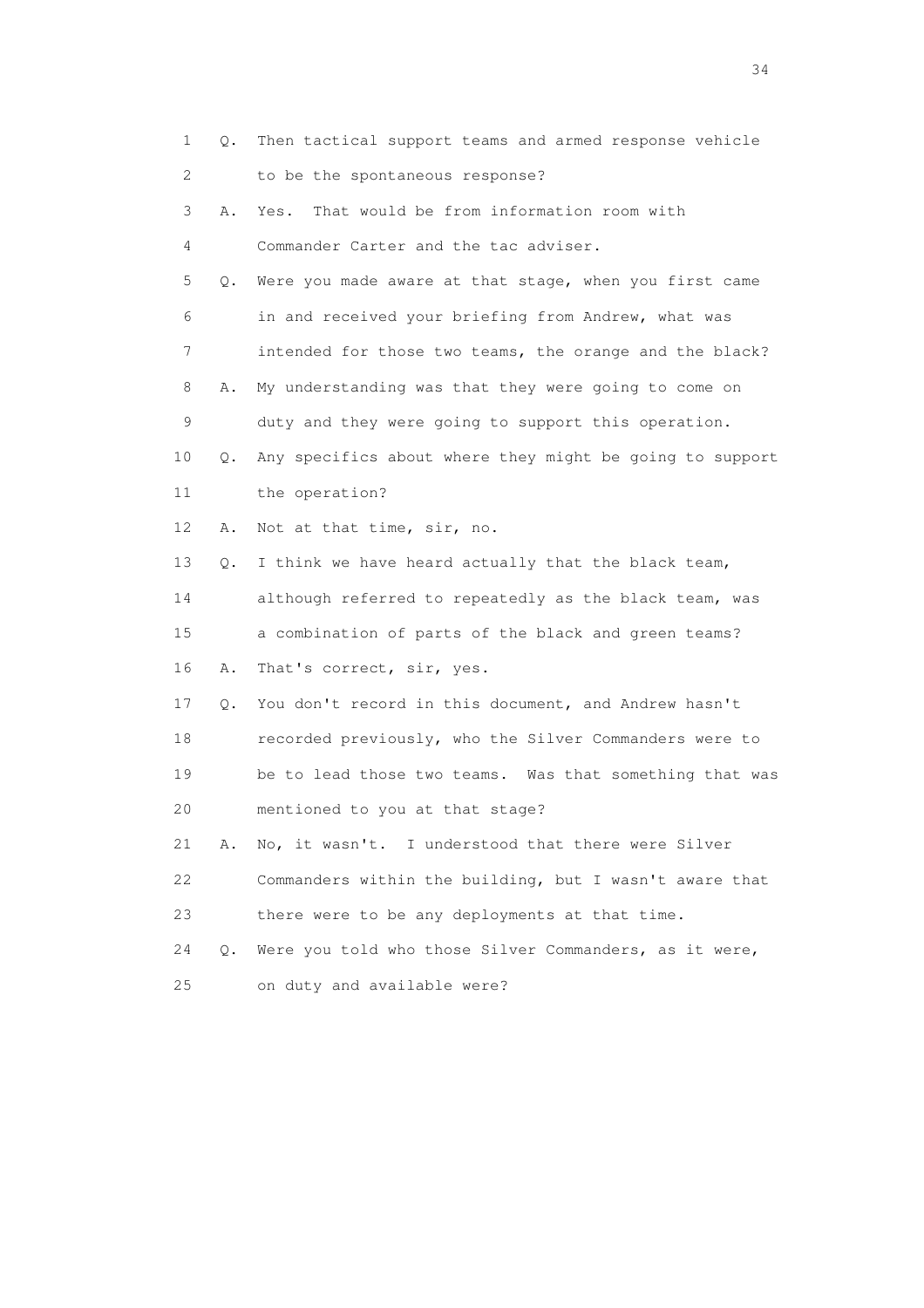| 1  | Α. | I knew that the deputy SIO was Angie Scott, and there    |
|----|----|----------------------------------------------------------|
| 2  |    | were other trained officers within that building.        |
| 3  | Q. | We will move up the page. We see Andrew has recorded     |
| 4  |    | much earlier that morning, about 2.30, that DI Scott was |
| 5  |    | the night duty Silver Commander and DI Neil Smith was to |
| 6  |    | be the early turn Silver Commander?                      |
| 7  | Α. | That's what's written there, sir, yes.                   |
| 8  | Q. | Did you understand those to be oncall Silver Commanders, |
| 9  |    | should they be required for these two teams?             |
| 10 | Α. | That's my understanding, sir, yes.                       |
| 11 | Q. | If we go back down the page, now, this is the            |
| 12 |    | information you received before the meeting with         |
| 13 |    | Commander McDowall; we have also heard that you make the |
| 14 |    | call at 6.20 to Mr Rush, I think?                        |
| 15 | Α. | Yes.                                                     |
| 16 | Q. | So again, that's before the meeting with                 |
| 17 |    | Commander McDowall?                                      |
| 18 | Α. | Yes, sir.                                                |
| 19 | Q. | Then we see further down the page, you timing it at      |
| 20 |    | 6.48, a meeting in the 15th floor conference room with   |
| 21 |    | commanders McDowall, Allison, Carter and others?         |
| 22 | Α. | That second entry is an entry that refers to two         |
| 23 |    | meetings, and the 6.48 timing is a time that I wrote;    |
| 24 |    | whether it's the time that I first got to the first      |
| 25 |    | meeting or a time that I recorded at that meeting,       |

<u>35</u> and the state of the state of the state of the state of the state of the state of the state of the state of the state of the state of the state of the state of the state of the state of the state of the state of the s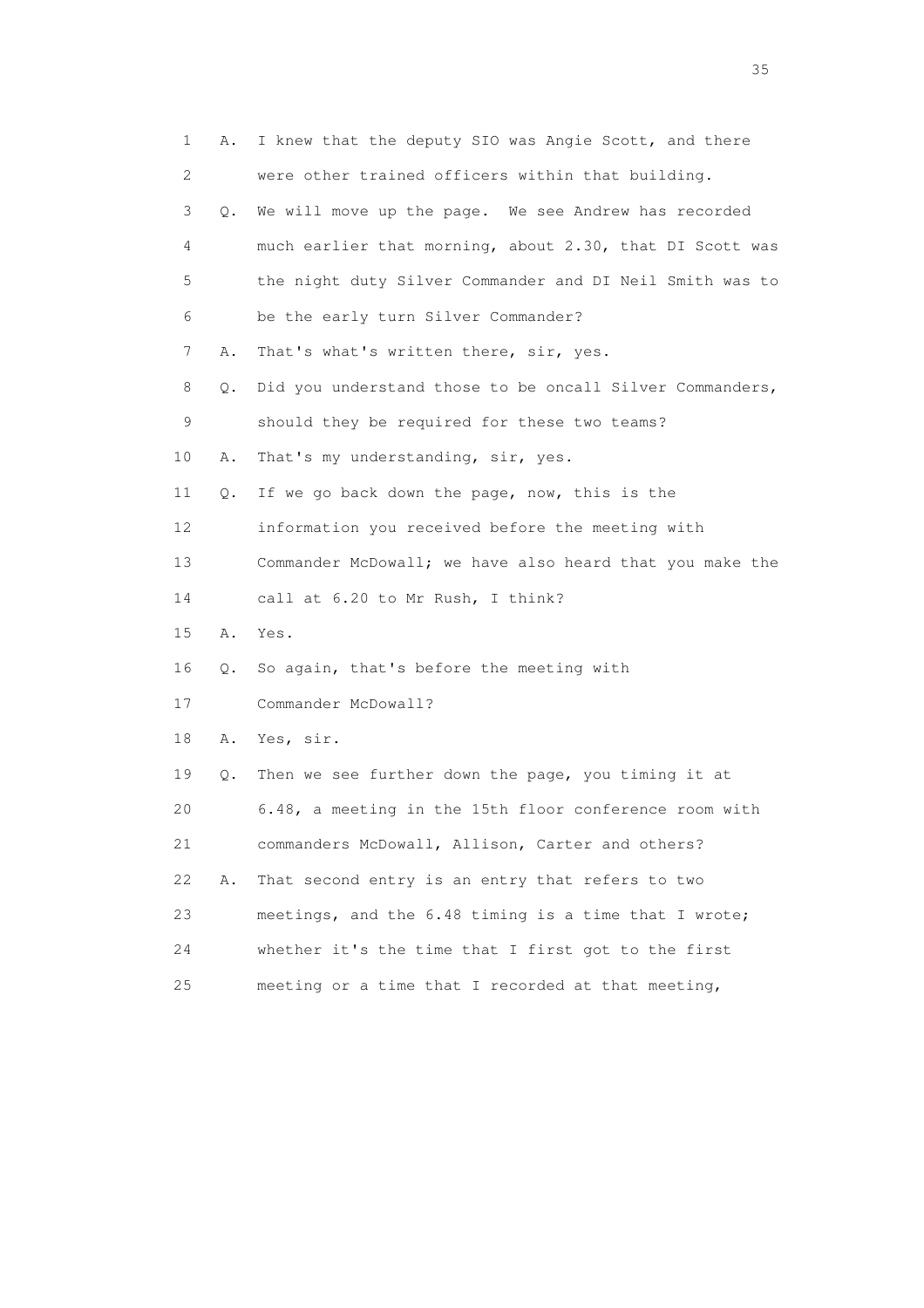1 I don't know.

| $\mathbf{2}^{\prime}$ | Q. | When you went to the meeting, where was it taking place? |
|-----------------------|----|----------------------------------------------------------|
| 3                     | Α. | In Commander McDowall's office on the 15th floor.        |
| 4                     | Q. | Because we have heard that it, as it were, started in    |
| 5                     |    | that office and then moved to a wider audience in the    |
| 6                     |    | conference room?                                         |
| 7                     | Α. | Yes.                                                     |
| 8                     | Q. | So you were there for the first part of that?            |
| 9                     | Α. | Yes.                                                     |
| 10                    | Q. | Was the meeting already underway, were people already    |
| 11                    |    | there and talking when you arrived?                      |
| 12                    | Α. | There were people there. There were people talking.      |
| 13                    |    | I don't know what state the meeting was at at that time. |
| 14                    | Q. | You went there, I think, with Andrew?                    |
| 15                    | Α. | Yes.                                                     |
| 16                    | Q. | There you record:                                        |
| 17                    |    | "Informed to halt the overt strategy".                   |
| 18                    |    | So before this meeting took place, were you aware        |
| 19                    |    | whether the overt strategy of a media appeal rather than |
| 20                    |    | covert surveillance supported by firearms at particular  |
| 21                    |    | addresses, whether that overt strategy was still being   |
| 22                    |    | used?                                                    |
| 23                    | Α. | I knew that there was some developing intelligence       |
| 24                    |    | around some addresses at that time. And I knew that      |
| 25                    |    | some work was being done at those addresses.<br>But      |

 $36<sup>2</sup>$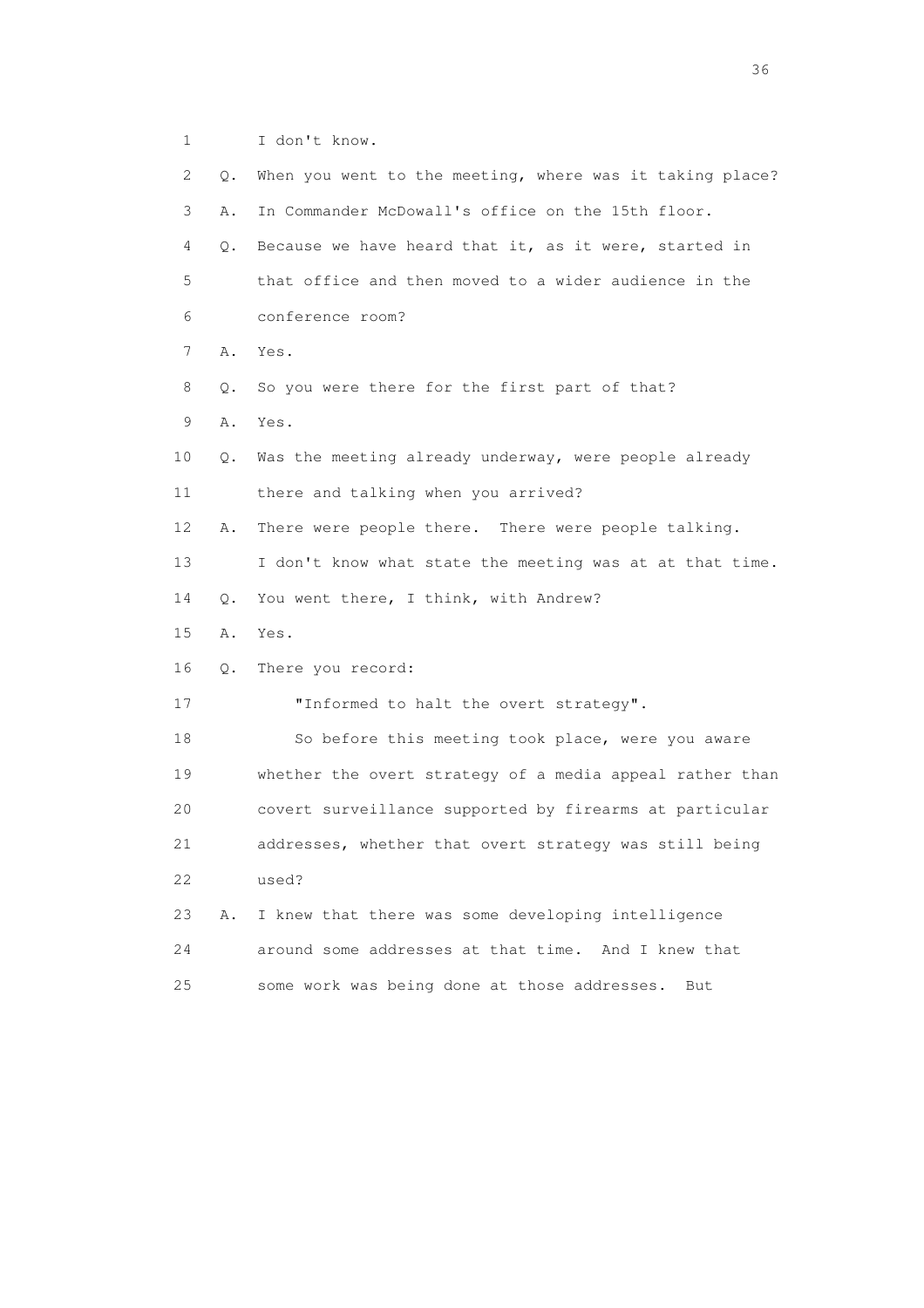1 whether or not -- I don't know what was in Mr McDowall's 2 mind prior to me coming to that meeting. 3 Q. In your most recent witness statement, it's the last 4 paragraph, you say: 5 "After meeting with Commander McDowall [that's this 6 meeting] I understood that a public appeal would not be 7 made that morning, but rather it would be a covert 8 operation involving the deployment of surveillance and 9 armed support to particular addresses arising from 10 intelligence that had arisen overnight." 11 A. That's the summary of my thoughts at that time, sir, 12 yes. 13 Q. So you had heard something about developing intelligence 14 before the meeting, but you weren't aware that the overt 15 strategy had been called off until this meeting? 16 A. No. 17 Q. The intelligence you did become aware of beforehand, who 18 told you about that? 19 A. I can't remember exactly who told me, but I was aware of 20 an address, and I was aware of other emerging 21 intelligence in relation to other addresses. 22 Q. Now -- go on? 23 A. Sorry. 24 Q. It's all right. 25 A. Being in the control room at 1600, I may have heard it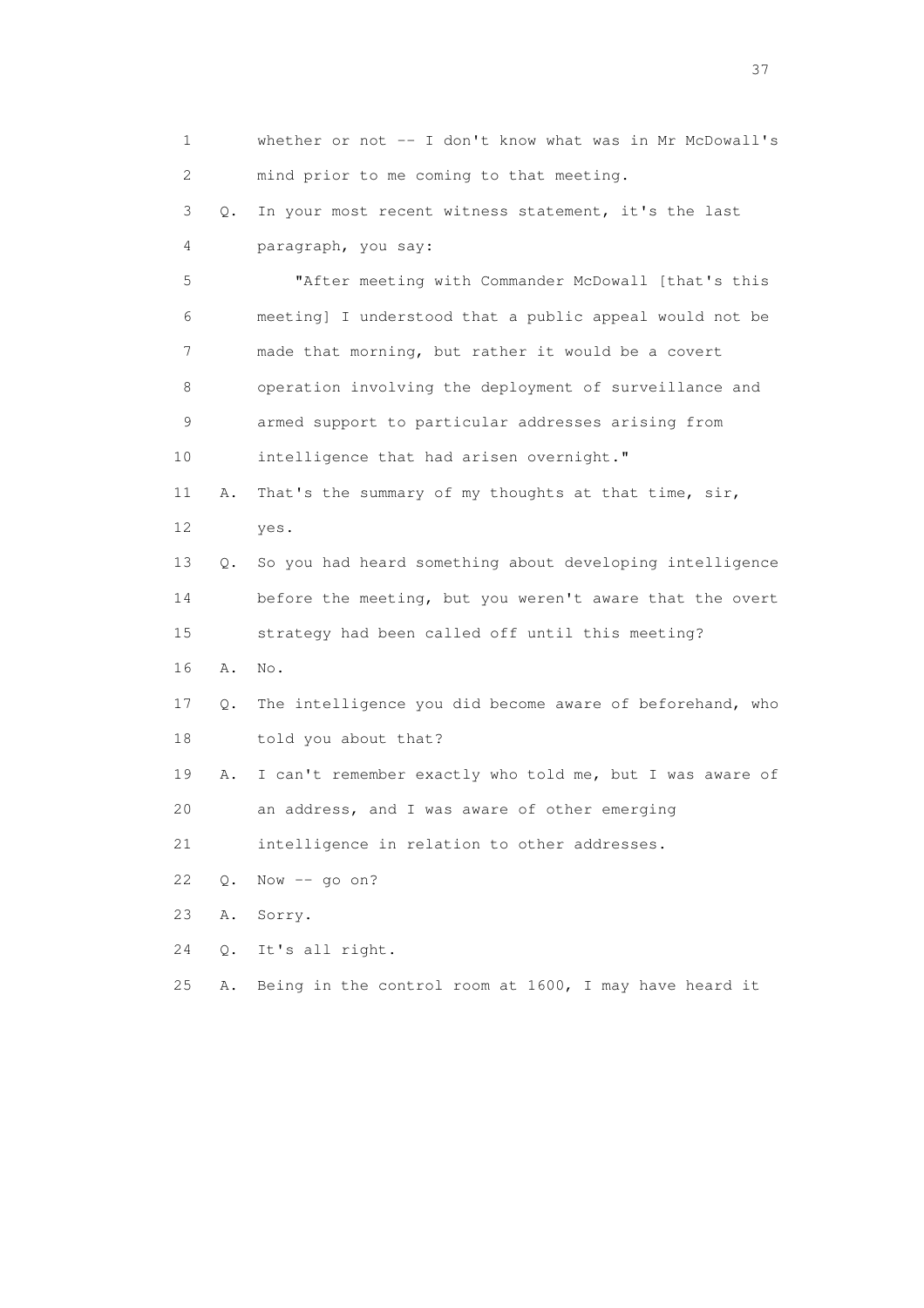1 from -- Andrew may have told me, I may have heard it 2 from somebody else in there, it may have been written up 3 on a board. I don't know now, but I know that there 4 were addresses being researched and work being done 5 around addresses. 6 Q. Andrew has given evidence that he certainly wasn't aware 7 of moving to a covert strategy or focusing on specific 8 addresses until this meeting? 9 A. No, I did know before that. 10 Q. Before this meeting, were you told of any decision that 11 the orange team which was at Scotland Yard was being 12 kept there, deliberately kept in a central location, so 13 that it might go to any number of possible locations? 14 A. That would be the normal thing to do. That would be the 15 sensible thing to do. I am aware of one address in one 16 side of London and I am aware of intelligence in 17 relation to other addresses; it just wouldn't make sense 18 to me to send them to one location if there was a lot of 19 other pieces of information emerging at that time. 20 Q. Might that depend on whether you have one address or two 21 addresses or three addresses when the decision is first 22 made about deployment? 23 A. At that time, that particular team, orange team, had 24 been a standby team for a number of operations 25 previously to that. There was nothing unusual for this,

and the state of the state of the state of the state of the state of the state of the state of the state of the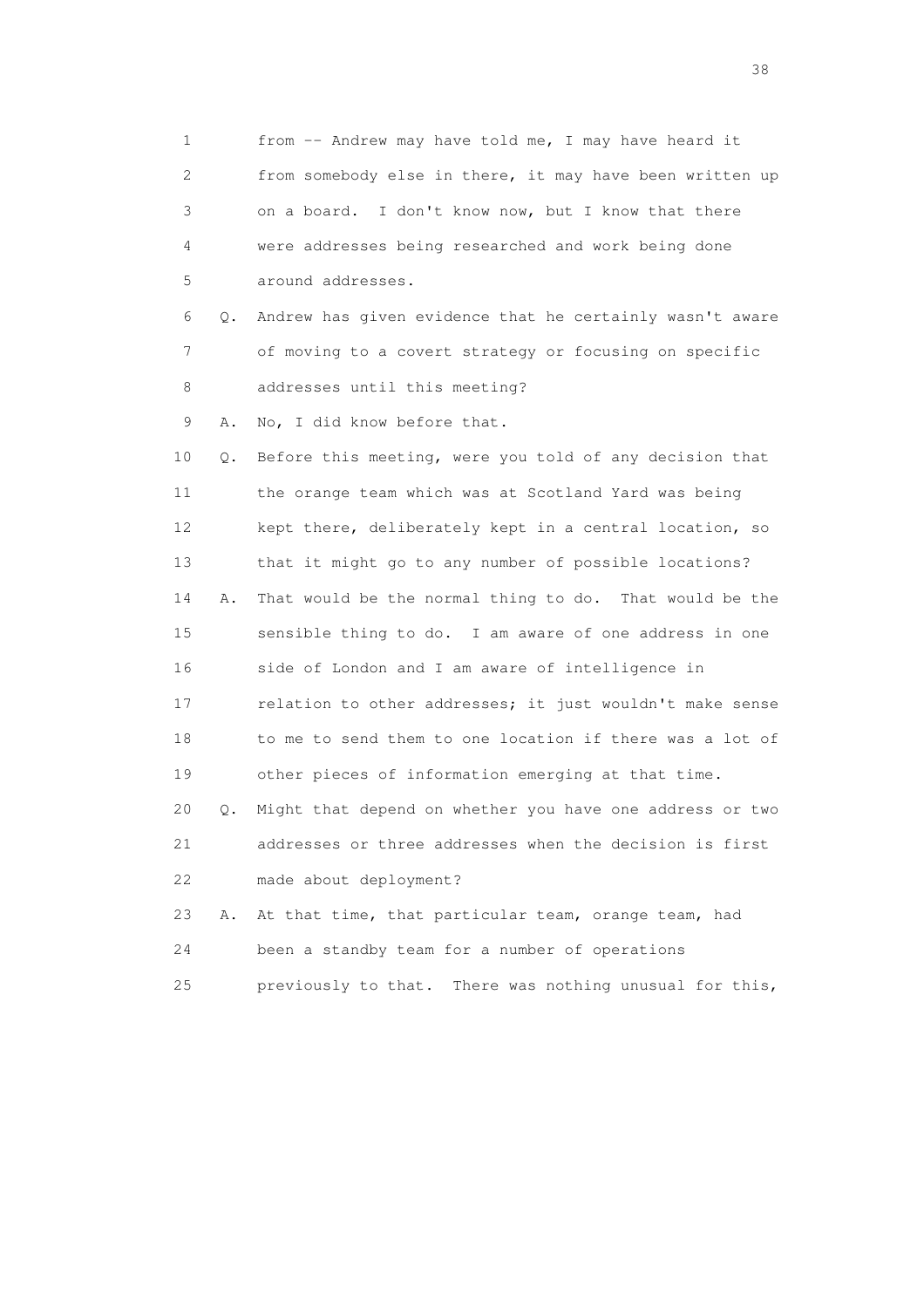1 for them to be taken to a central location and say: 2 right, hold here, please, because there is a lot of 3 things developing, we don't know what we are going to do 4 with you yet, until everything firms up, then we will 5 send you out to a location when we know what's 6 happening. 7 Q. Were you aware whether anybody had actually sat down and 8 made that decision before 7 o'clock that morning? 9 A. I didn't believe that there were any deployments at that 10 time. 11 Q. So is the answer no? 12 A. Yes, sir. 13 Q. Going on down the note, after you have been informed 14 that the overt strategy was to be halted, the 15 intelligence was detailed, so more information provided 16 about the intelligence? 17 A. Yes, I think that relates to the main briefing. 18 Q. I see. 19 A. Because at that main briefing, we were actually told 20 about four possible addresses, four possible vehicles, 21 which then made sense to me to say at that time: I have 22 got one team, I need to hold them at a central location. 23 Q. And those addresses as far as you recall, obviously 24 Scotia and Portnall? 25 A. Yes.

 $39<sup>2</sup>$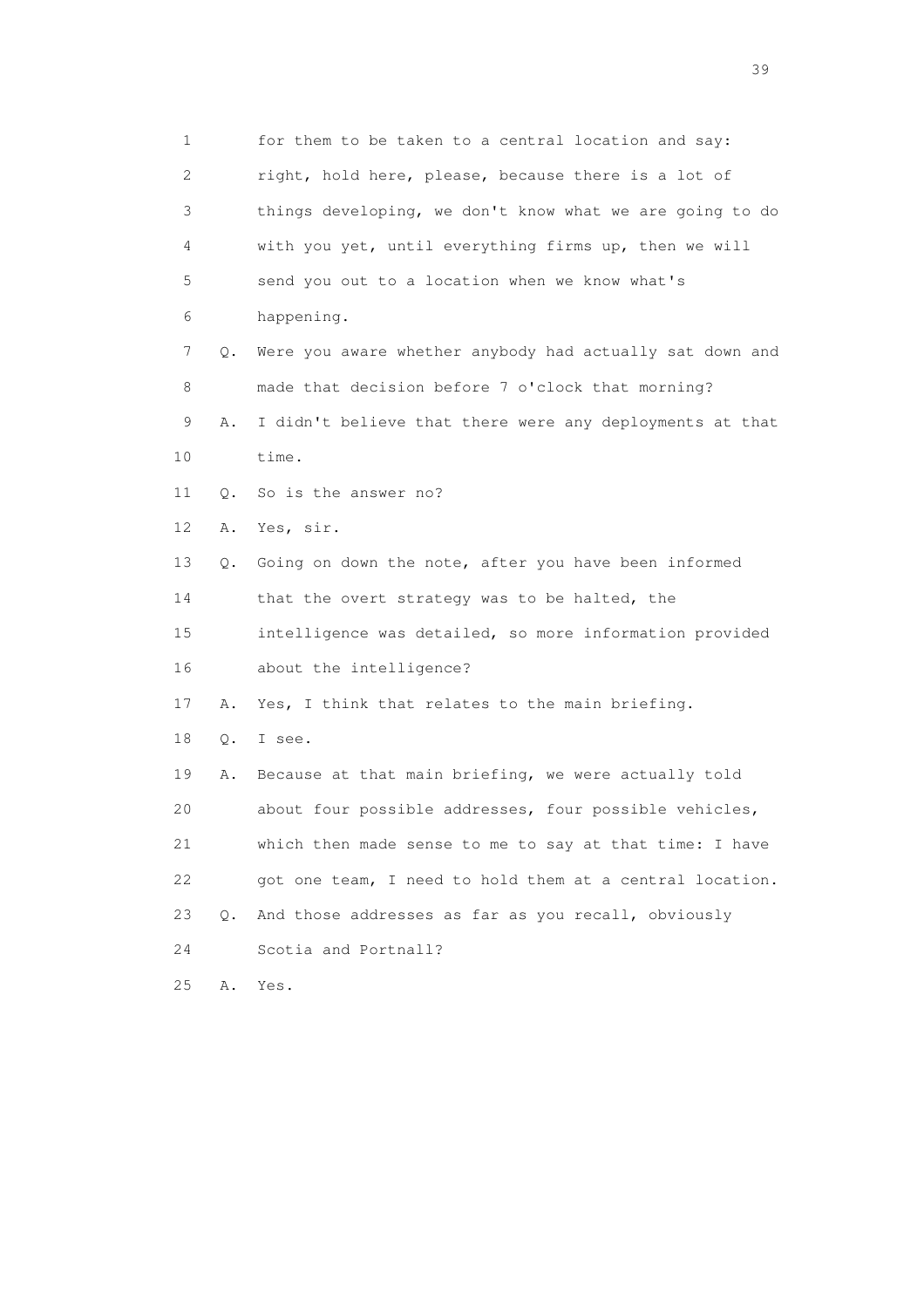- 1 Q. Blair House and Corfe House?
- 2 A. Corfe House.

| 3<br>О.           | Moving on, Silver for orange, DI Merrick Rose, who will |
|-------------------|---------------------------------------------------------|
| 4                 | brief orange at New Scotland Yard?                      |
| 5<br>Α.           | That's correct. At that meeting the Silvers are         |
| 6                 | actually nominated for specific addresses.              |
| 7<br>Q.           | We heard from Mr Rose yesterday about how they were     |
| 8                 | nominated, him being selected and Mr Purser coming      |
| 9                 | forward.                                                |
| 10                | If we can turn the page, please, on screen:             |
| 11                | "Black to New Scotland Yard for briefing with           |
| $12 \overline{c}$ | Silver".                                                |
| 13                | Is that indicating that the black team was going to     |
| 14                | come from Leman Street to New Scotland Yard to be       |
| 15                | briefed by Mr Purser?                                   |
| 16<br>Α.          | I think that's actually a separate entry. It may be     |
| 17                | made at a separate time. I can't remember now.<br>It    |
| 18                | could have been one entry; it could have been separate; |
| 19                | I could have made that one when I got back to the       |
| 20                | control room. It makes sense that I would make it back  |
| 21                | to the control room, because I wouldn't know who the    |
| 22                | surveillance team leaders were while I was in that      |
| 23                | meeting.                                                |
| 24<br>Q.          | Then you record:                                        |
| 25                | "As soon as all teams briefed, both out to support      |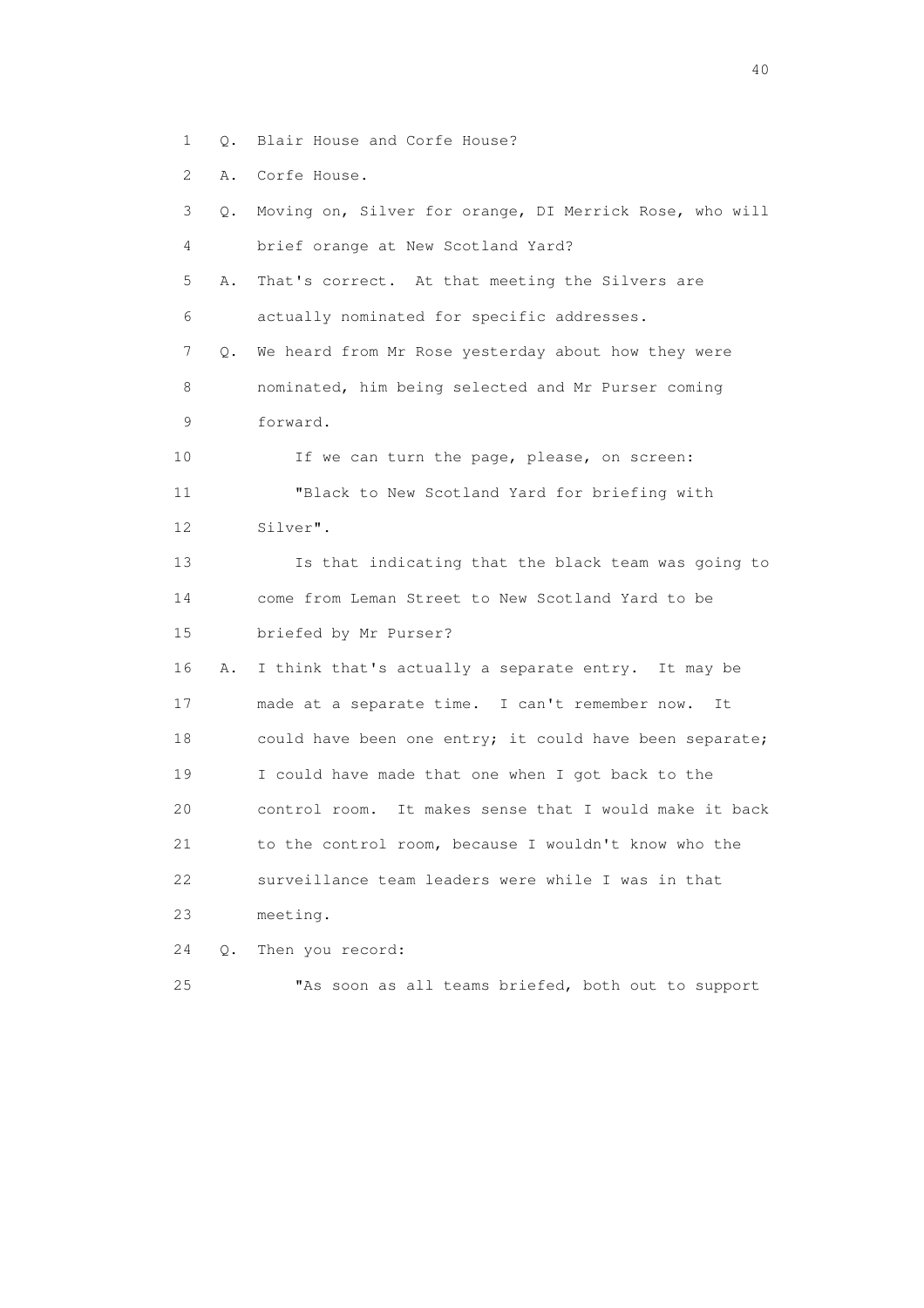- 1 surveillance teams."
- 2 A. Yes.

3 Q. You record the tactical advisers for each team?

4 A. Yes, sir.

5 Q. I think that can come off screen for the moment.

 6 At that time, when you had just come out of that 7 meeting, where did you expect the black team to go from 8 New Scotland Yard?

9 A. In relation to what, sir?

 10 Q. You have got the black team coming into New Scotland 11 Yard to be briefed; where did you expect them to go from 12 there; did you know where they would be going from 13 there?

 14 A. I knew that they had to come in. I knew that they had 15 to be briefed. I made a phone call to their tactical 16 adviser so that they could arrange to pick up the 17 Silver.

 18 Q. Did you know where they would be going, whether to 19 a particular police station, to a holding point,

20 anything like that?

21 A. No.

 22 Q. Did you know about the Territorial Army Centre at all? 23 A. At that time, I don't know if I was aware of it at that 24 time, but it would be a normal thing to do, that the 25 teams would go to a holding area -- that the teams would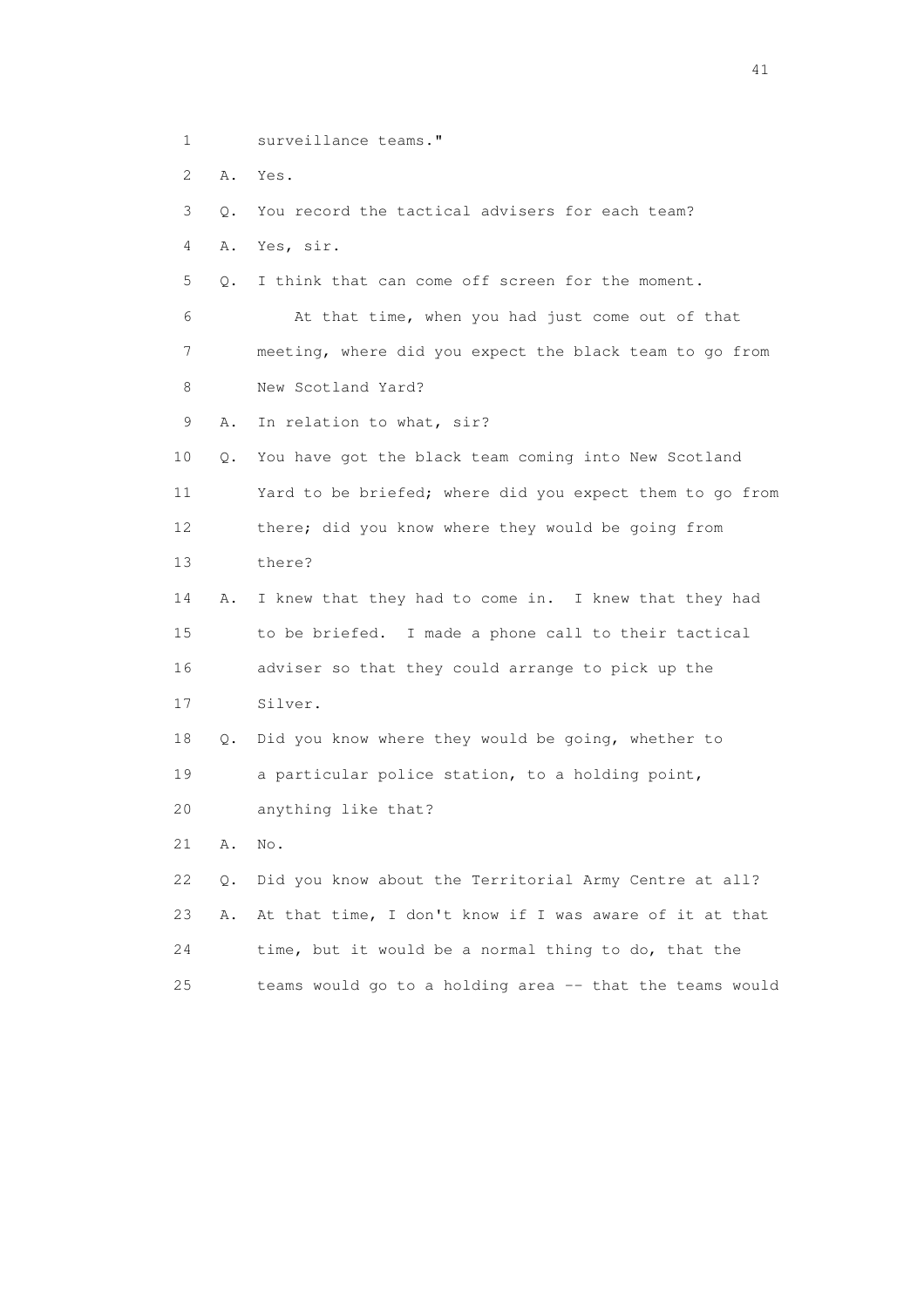1 go to a briefing area and then that team would assess 2 where they should go to be close to the address that 3 they need to cover. 4 Q. We shall hear that you gave the directions to the 5 tactical adviser with the team, so I am obviously just 6 exploring what you knew at this stage. You knew that 7 they were going to be deployed to Scotia Road? 8 A. Yes, sir. 9 Q. But you didn't know which police station they would be 10 going to? 11 A. In relation to? 12 Q. In relation to Scotia Road, near Scotia Road. 13 A. They may not go to a police station. As it happens, 14 they went to Nightingale Lane for a briefing, which is 15 a briefing area which is commonly used by firearms 16 officers for briefings, because it's a safe location. 17 SIR MICHAEL WRIGHT: Is that a decision that is left to the 18 Silver? 19 A. It normally is, sir. My instructions to the tactical 20 adviser on the ground is to say: right, this is your 21 role, this is your function; you are to support 22 surveillance teams at Scotia Road, you need to pick up 23 your Silver and you need to give them a briefing. So 24 they will go to a suitable location to do that briefing. 25 SIR MICHAEL WRIGHT: It's up to Silver and the team leader,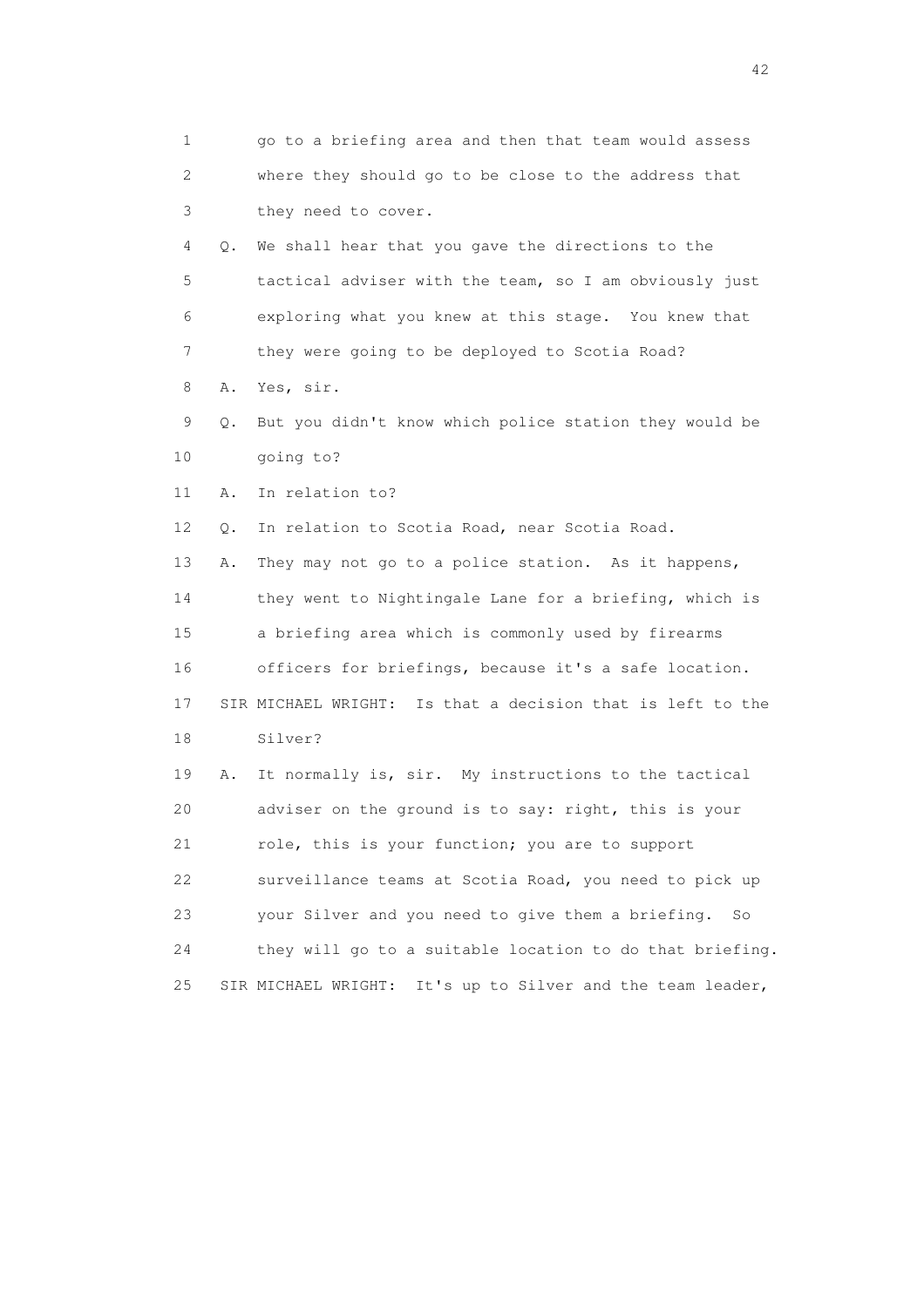1 I suppose, as to where they go?

 2 A. Yes, sir, and once they have done that, they then report 3 back to me to say: right, we are done, we are briefed, 4 we are ready to go. 5 MR HOUGH: When you come out of this meeting, have you been 6 informed by Mr McDowall and others of the strategy 7 that's to be followed at these addresses? 8 A. I was aware of the strategy, yes. 9 Q. What was that strategy as you recall it? 10 A. That CO19 would stop all known subjects coming out of 11 the buildings. 12 Q. Out of the buildings or out of the addresses? 13 A. Well, out of the addresses, because I knew that 14 Portnall Road was a flat, and I knew that Scotia Road 15 was a multi-occupancy building. 16 Q. Did you know that at the time of the meeting with 17 Mr McDowall? 18 A. I think I did, yes. 19 Q. Did you discuss in that meeting or raise any questions 20 about how the strategy was to be followed, given that 21 you were dealing with a block with a communal entrance? 22 A. It would be normal practice that surveillance controls 23 the addresses. Firearms team would locate at a location 24 that would remain covert because that is of ultimate 25 importance here. As the subject is coming out of the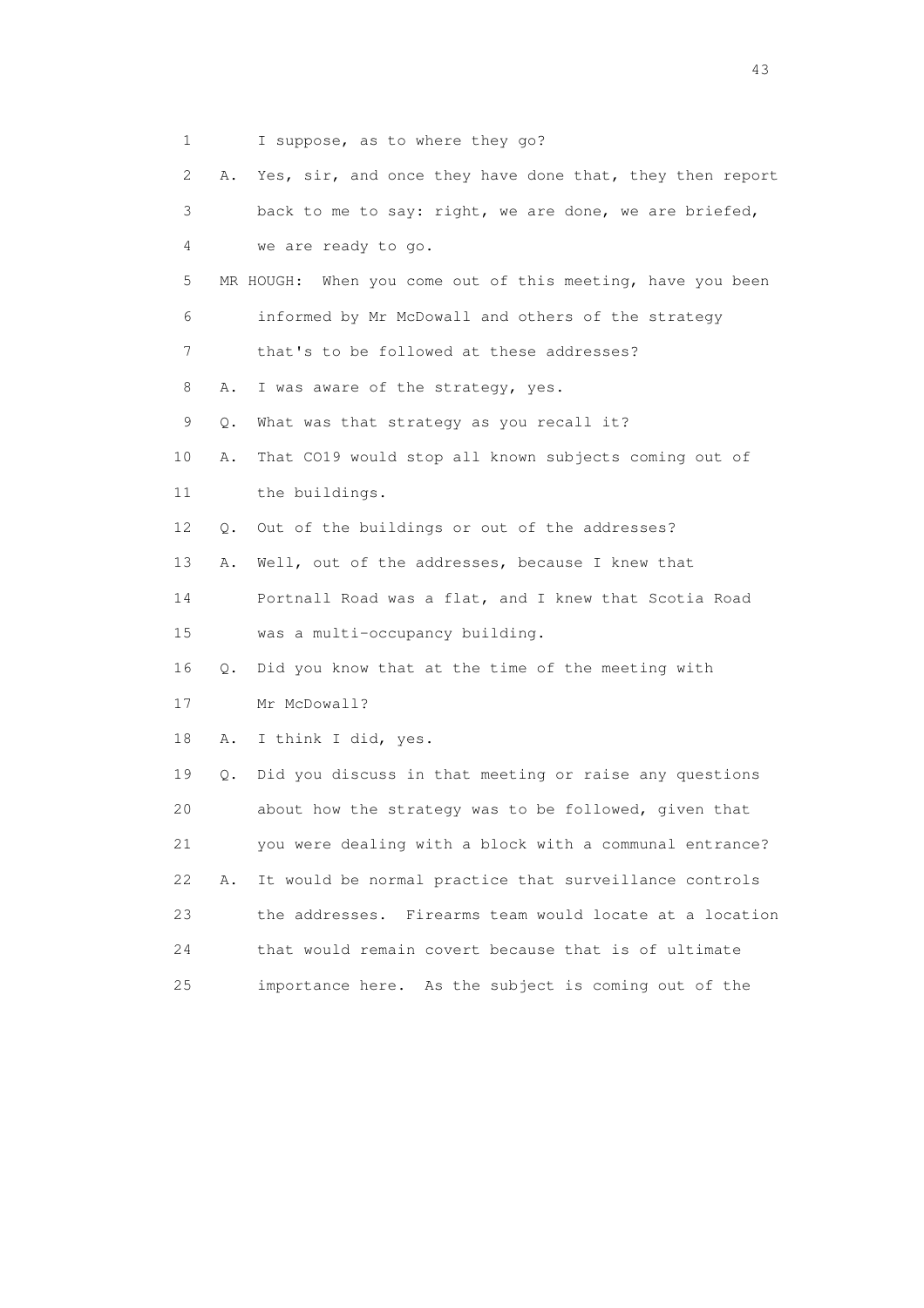| 1  |       | addresses, if it's identified, then firearms will latch  |
|----|-------|----------------------------------------------------------|
| 2  |       | on to the back of that, and do an interception as and    |
| 3  |       | when it was instructed by the designated senior officer. |
| 4  |       | So that's where they would locate.                       |
| 5  | Q.    | Was there any discussion at that meeting about who would |
| 6  |       | make the identification and who would ask the SFO team   |
| 7  |       | to intercept a particular person?                        |
| 8  | Α.    | The person responsible for the identification is the     |
| 9  |       | surveillance team. The person who is responsible for     |
| 10 |       | the decision-making is the DSO.                          |
| 11 | Q.    | Was that discussed in the meeting, or is that just       |
| 12 |       | something that you have concluded based on your          |
| 13 |       | extensive experience after the --                        |
| 14 | Α.    | I don't know whether that was discussed at the meeting.  |
| 15 |       | There was an awful lot of stuff discussed at the meeting |
| 16 |       | and after, and it's very difficult to say what was       |
| 17 |       | discussed exactly when, because                          |
| 18 | Q.    | But you think, is this right, that you were aware of the |
| 19 |       | fact that Scotia Road was a communal block while at that |
| 20 |       | meeting?                                                 |
| 21 | Α.    | Yes.                                                     |
| 22 | $Q$ . | Or when coming out of it?                                |
| 23 | Α.    | (Witness nods).                                          |
| 24 | Q.    | From the meeting, where did you go?                      |
| 25 | Α.    | I went back to the control room.                         |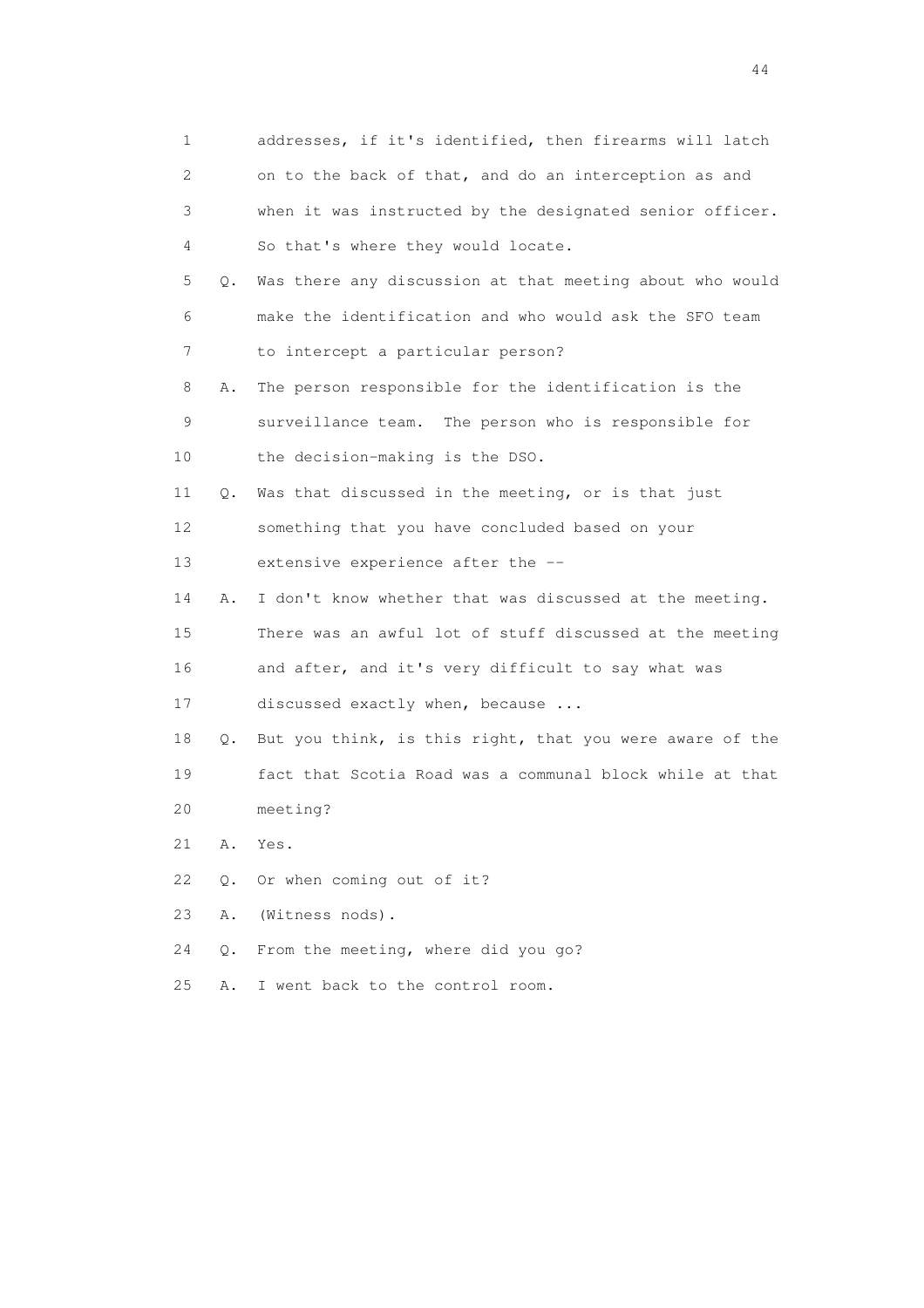1 Q. On the 16th floor?

| 2  | Α. | Yes. I may have had some meetings with some other        |
|----|----|----------------------------------------------------------|
| 3  |    | people, at other times, because I know I spoke to        |
| 4  |    | an awful lot of people that morning, but I have no       |
| 5  |    | recollection; and I know that I then went back to the    |
| 6  |    | control room to start aligning resources, to start       |
| 7  |    | organising things, making phone calls and getting some   |
| 8  |    | support in the control room.                             |
| 9  | Q. | I think you made a call to Trojan 84, the tactical       |
| 10 |    | adviser --                                               |
| 11 | Α. | That's correct.                                          |
| 12 | Q. | -- for the black team at 7 minutes past 8?               |
| 13 | Α. | Yes, I made an awful lot of calls that morning, some on  |
| 14 |    | my mobile phone, an awful lot on the landline that was   |
| 15 |    | there, because most of the time I was sitting at the     |
| 16 |    | desk and it was far easier to use that landline.         |
| 17 | Q. | You, I think, have produced your mobile phone records to |
| 18 |    | the IPCC?                                                |
| 19 | Α. | Yes.                                                     |
| 20 | Q. | They show that there was a call at 7 minutes past 8 made |
| 21 |    | by you on your mobile to Trojan 84 lasting three         |
| 22 |    | minutes?                                                 |
| 23 | Α. | Yes.                                                     |
| 24 | Q. | Can you tell us where you were when you were making that |
| 25 |    | call and what was the subject of the call?               |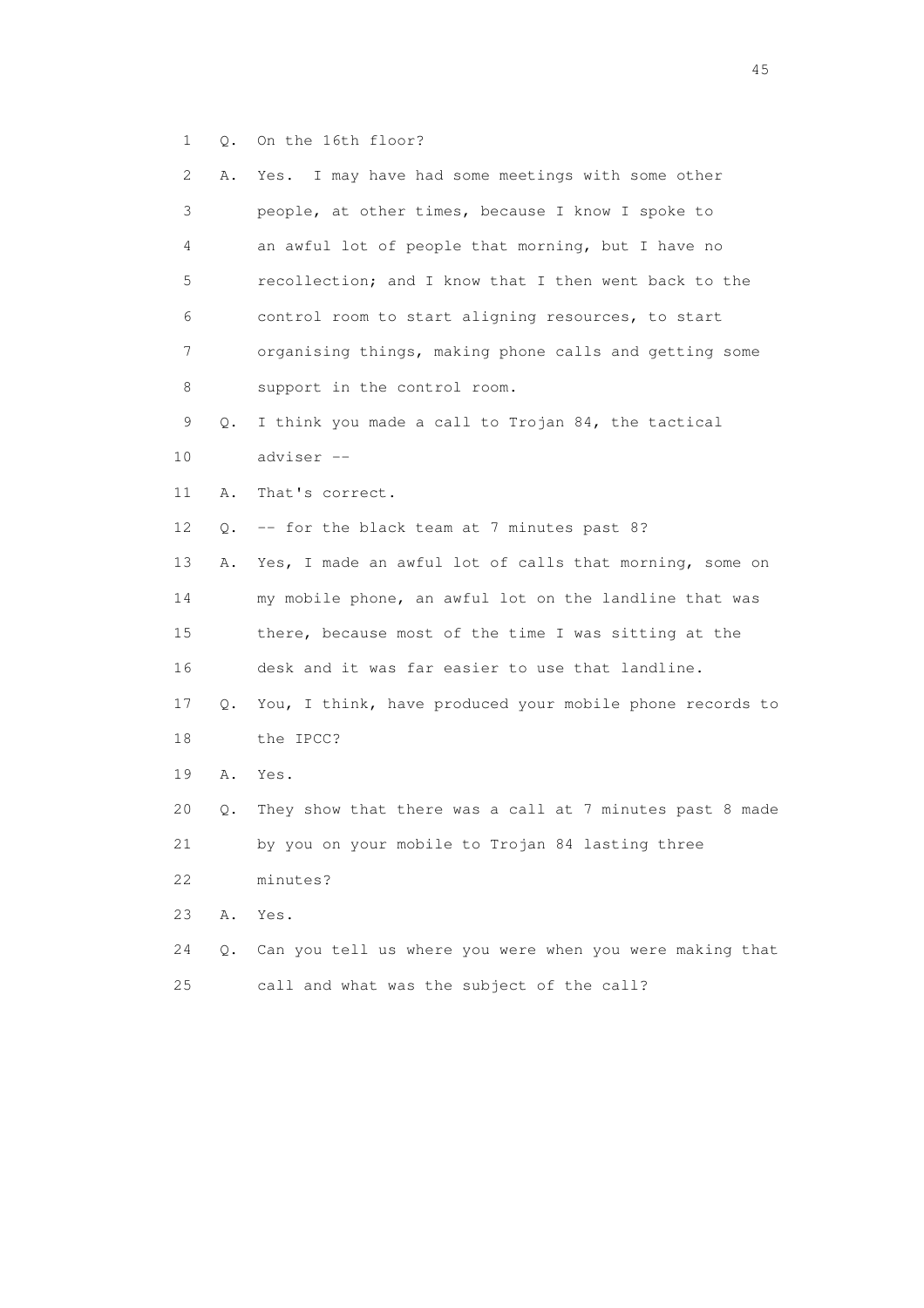| 1               | Α. | I would have been in the control room and it would have  |
|-----------------|----|----------------------------------------------------------|
| 2               |    | been about the meeting, what they were to do, where they |
| 3               |    | were to go, what the strategy was, about the             |
| 4               |    | intelligence, and the fact that they now needed to come  |
| 5               |    | to Scotland Yard to pick up their Silver.                |
| 6               | Q. | So those instructions are given at 7 minutes past 8 and  |
| 7               |    | you were in the control room at 7 minutes past 8?        |
| 8               | Α. | To the best of my knowledge, sir, yes.                   |
| 9               | Q. | I think he called you back for a very, very short call   |
| 10              |    | at about 16 minutes past 8; do you recall what that call |
| 11              |    | was about? We can show on the screen a statement in      |
| 12 <sup>°</sup> |    | which he makes reference to that statement, if you would |
| 13              |    | like?                                                    |
| 14              | Α. | I thought you were talking about the call at 7.15, sir.  |
| 15              | Q. | No, at the moment I am talking about one rather later.   |
| 16              | Α. | Sorry. I totally misunderstood you. I thought you were   |
| 17              |    | referring to the 508 call at 7.15.                       |
| 18              | Q. | Let us get these two calls separate, then.               |
| 19              | Α. | Sorry.                                                   |
| 20              | Q. | Quarter past 7, there is a call from you to Trojan 84?   |
| 21              | Α. | Yes.                                                     |
| 22              | Q. | Lasting five minutes?                                    |
| 23              | Α. | Yes, sir.                                                |
| 24              | О. | What was said in that call?                              |
| 25              | Α. | What we just talked about, about what they were doing,   |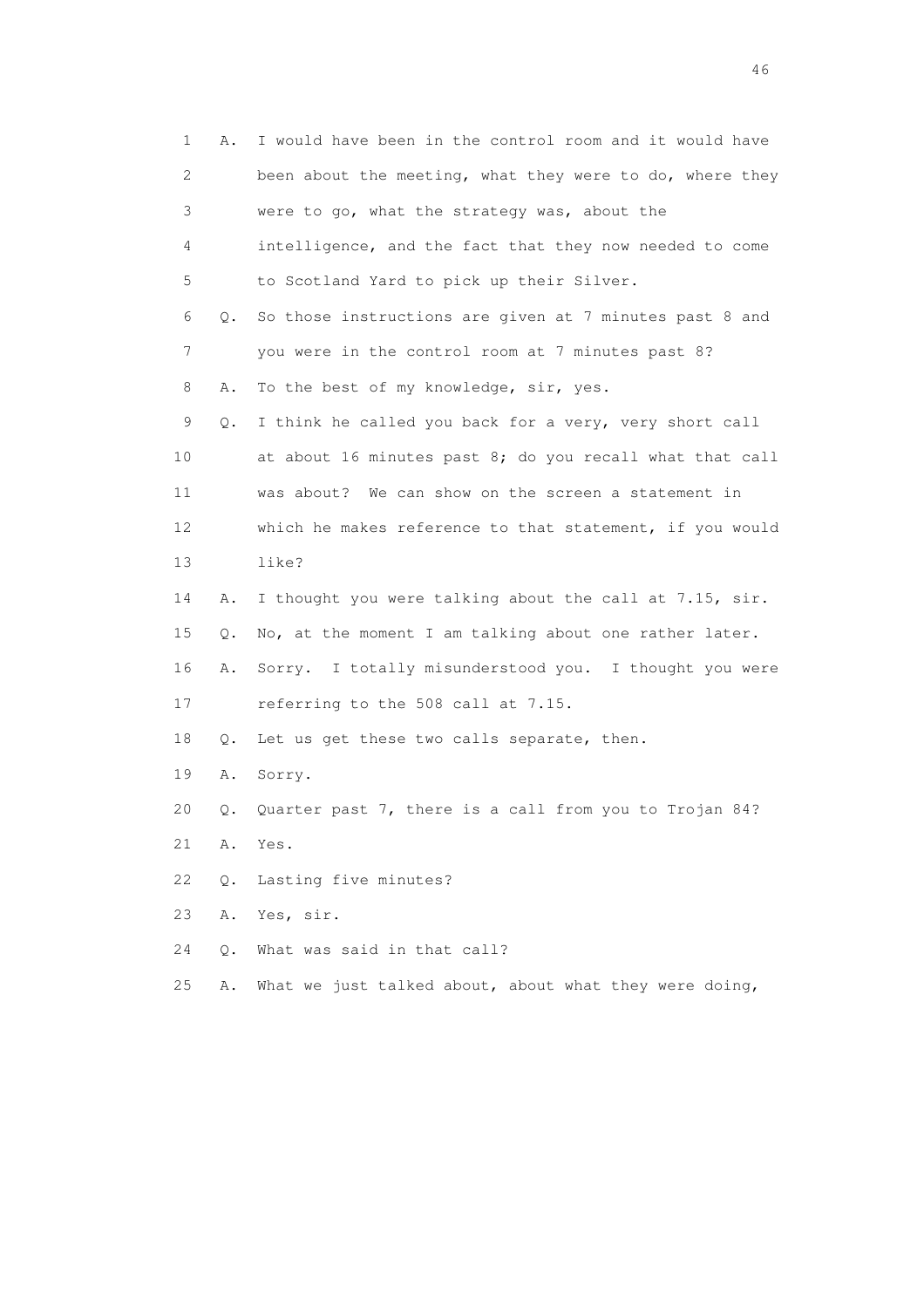1 to come -- had to come and pick up their Silver, all 2 those issues. 3 SIR MICHAEL WRIGHT: That was instructions about the 4 deployment generally? 5 A. Yes, sir. 6 MR HOUGH: So they are given the instructions about the 7 deployment at 7.15. 8 Then at 7 minutes past 8, you are out of the meeting 9 with Mr McDowall, you are back into the control room; is 10 that right? 11 A. Yes, sir. 12 Q. There is another call from you to Trojan 84? 13 A. 8.07, yes, sir. 14 Q. At 7 minutes past 8 lasting three minutes? 15 A. Yes. 16 Q. Recalling those two calls, and I know it can be hard to 17 separate things at this distance of time, can you recall 18 what that call was about? 19 A. No, I can't, sir. No, I really can't. 20 Q. That's fine. 21 A. I made so many calls that morning, some on the landline, 22 some on a mobile phone. The details of that call I just 23 can't remember. 24 Q. So you have given them their instructions at 7.15; the 25 meeting with Mr McDowall in the main control room, does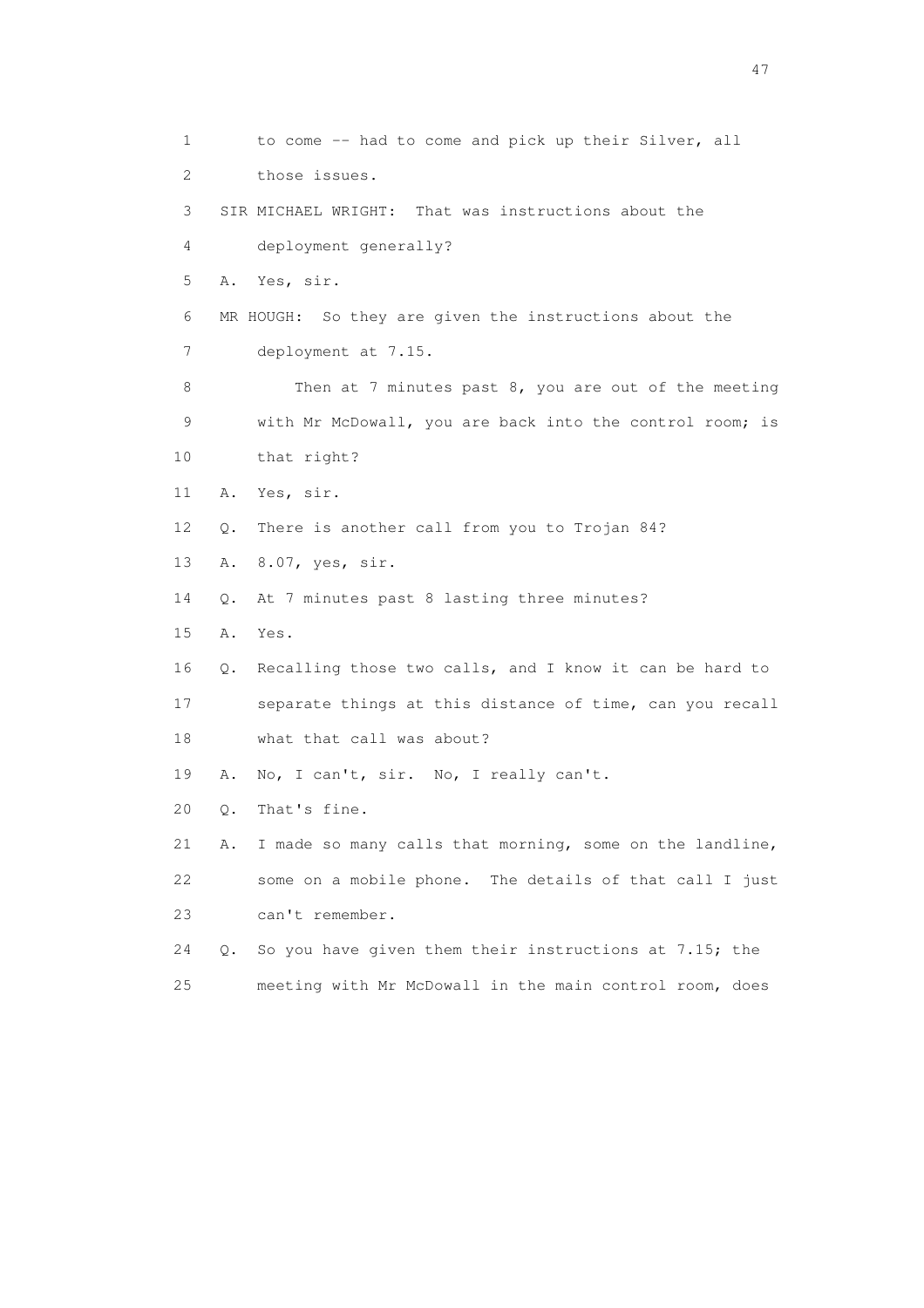| 1  |    | that continue after you have given your instructions?    |
|----|----|----------------------------------------------------------|
| 2  | Α. | Sorry, could you                                         |
| 3  | Q. | Let us go back to taking it in order. You have arrived   |
| 4  |    | at New Scotland Yard at 6 o'clock; you have had your     |
| 5  |    | instructions, briefing from Andrew?                      |
| 6  | Α. | Yes, sir.                                                |
| 7  | Q. | You have gone to Mr McDowall's office and from there to  |
| 8  |    | the conference room?                                     |
| 9  | Α. | Yes, sir.                                                |
| 10 | Q. | You have made the call at 7.15?                          |
| 11 | Α. | Yes, sir.                                                |
| 12 | О. | -- to Trojan 84 to give the instructions on the          |
| 13 |    | deployment?                                              |
| 14 | Α. | That's correct, yes.                                     |
| 15 | Q. | At some point after that you go to the control room?     |
| 16 | Α. | (Witness nods)                                           |
| 17 | Q. | Around what time would that have been?                   |
| 18 | Α. | It must have been after that meeting, so 7.00, 7.20.     |
| 19 |    | After that meeting finished, I spoke to some people, and |
| 20 |    | then just went down to the control room to carry on      |
| 21 |    | about the business.                                      |
| 22 | Q. | While you were in the control room, do you recall        |
| 23 |    | a meeting taking place in the forward intelligence cell? |
| 24 | Α. | I think that was a meeting called by the<br>Yes, I do.   |
| 25 |    | DSO, Commander Dick.                                     |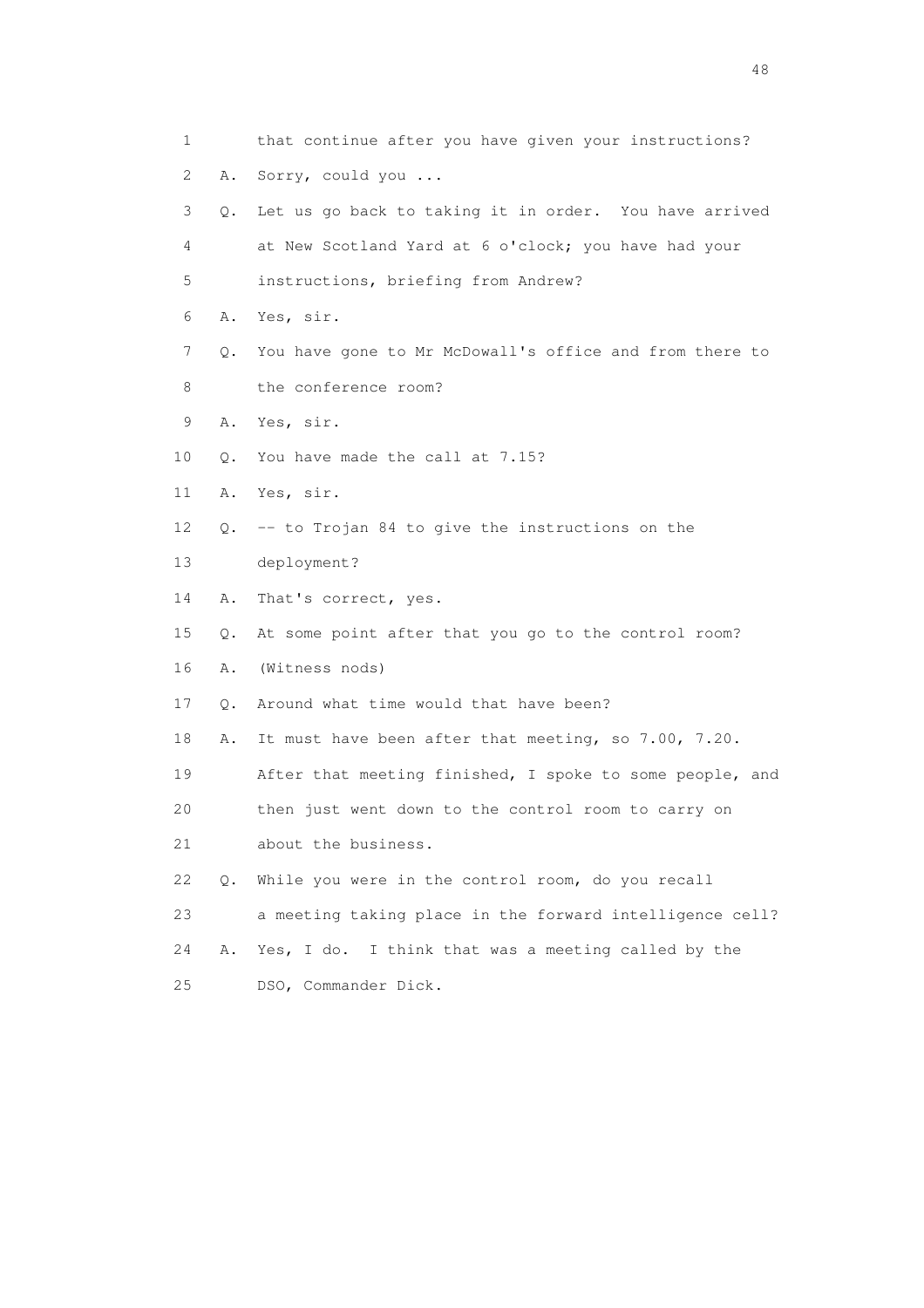- 1 Q. Were you present in that meeting?
- 2 A. Yes, there were a number of officers present.

| 3  | $\circ$ . | Were you present throughout that meeting?               |
|----|-----------|---------------------------------------------------------|
| 4  | Α.        | Yes. Yes, I recall it was a fairly short, sharp         |
| 5  |           | meeting.                                                |
| 6  | $\circ$ . | In the course of that meeting, what did Commander Dick  |
| 7  |           | say about the strategy to be followed?                  |
| 8  | Α.        | I don't know, I can't remember her exact words, but she |
| 9  |           | outlined what the strategy was, or what the operational |
| 10 |           | intention was; and that was for the stopping of people  |
| 11 |           | coming out of the premises, who would do the stopping,  |
| 12 |           | done on her orders, and her decisions.                  |
| 13 | $\circ$ . | Did she say anything about the fact that it was         |
| 14 |           | a communal block and that Mr McDowall's strategy might  |
| 15 |           | have to be adapted because of that fact?                |
| 16 | Α.        | I can't remember, but I do remember the fact that --    |
| 17 |           | what our role was in this, because it was quite clear,  |
| 18 |           | and she made that quite clear. I can only assume that   |
| 19 |           | she knew at that time that it was a communal block,     |
| 20 |           | because I did.                                          |
| 21 | Q.        | Was there any discussion at that time about the fact    |
| 22 |           | that people had already come out of the block?          |
| 23 | Α.        | That is a recollection, but the details of it I don't   |
| 24 |           | know, sir.                                              |

25 Q. Was there any discussion as far as you can recall -- you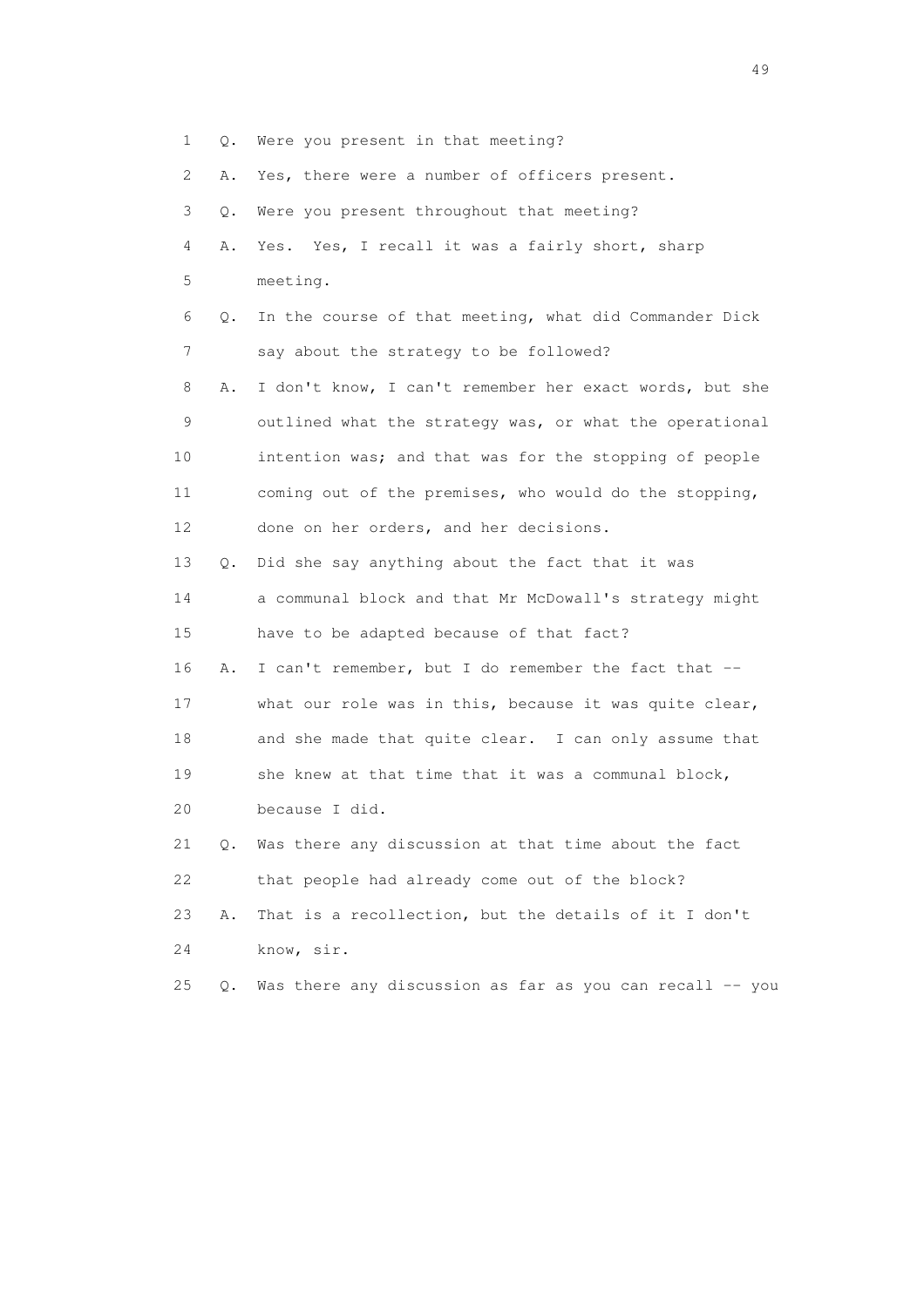| 1                     |    | may not because it's a detail -- about what had been     |
|-----------------------|----|----------------------------------------------------------|
| $\mathbf{2}^{\prime}$ |    | done with those people, I think two people, and why?     |
| 3                     | Α. | No, I don't, sir.                                        |
| 4                     | Q. | Were you aware in the course of that meeting or          |
| 5                     |    | afterwards about an SO13 arrest team under               |
| 6                     |    | a Mr Dingemans being sent to Leman Street?               |
| 7                     | Α. | I knew that there was an arrest team because that is     |
| 8                     |    | always a normal process, that if you have a firearms     |
| 9                     |    | team out operating on the ground, whatever happens, if   |
| 10                    |    | they did an interception, if they did a stop, if they    |
| 11                    |    | deployed, then the person that had been detained would   |
| 12                    |    | be handed over to investigators. I believe that was one  |
| 13                    |    | of their functions.                                      |
| 14                    | Q. | So typically you would have a CO19 team to detain        |
| 15                    |    | somebody, using firearms?                                |
| 16                    | Α. | Yes, sir.                                                |
| 17                    | Q. | Then once that person's been detained, they are then     |
| 18                    |    | seen by the arrest team, who are investigators, who      |
| 19                    |    | actually talk to them and gather intelligence from them? |
| 20                    | Α. | Yes, that's correct, sir.                                |
| 21                    | Q. | What information did Commander Dick give you about what  |
| 22                    |    | the CO19 team would be doing, and when they might be     |
| 23                    |    | wanted at Scotia Road?                                   |
| 24                    | Α. | I believe she wanted them there as soon as possible,     |
| 25                    |    | once they had been properly briefed and properly         |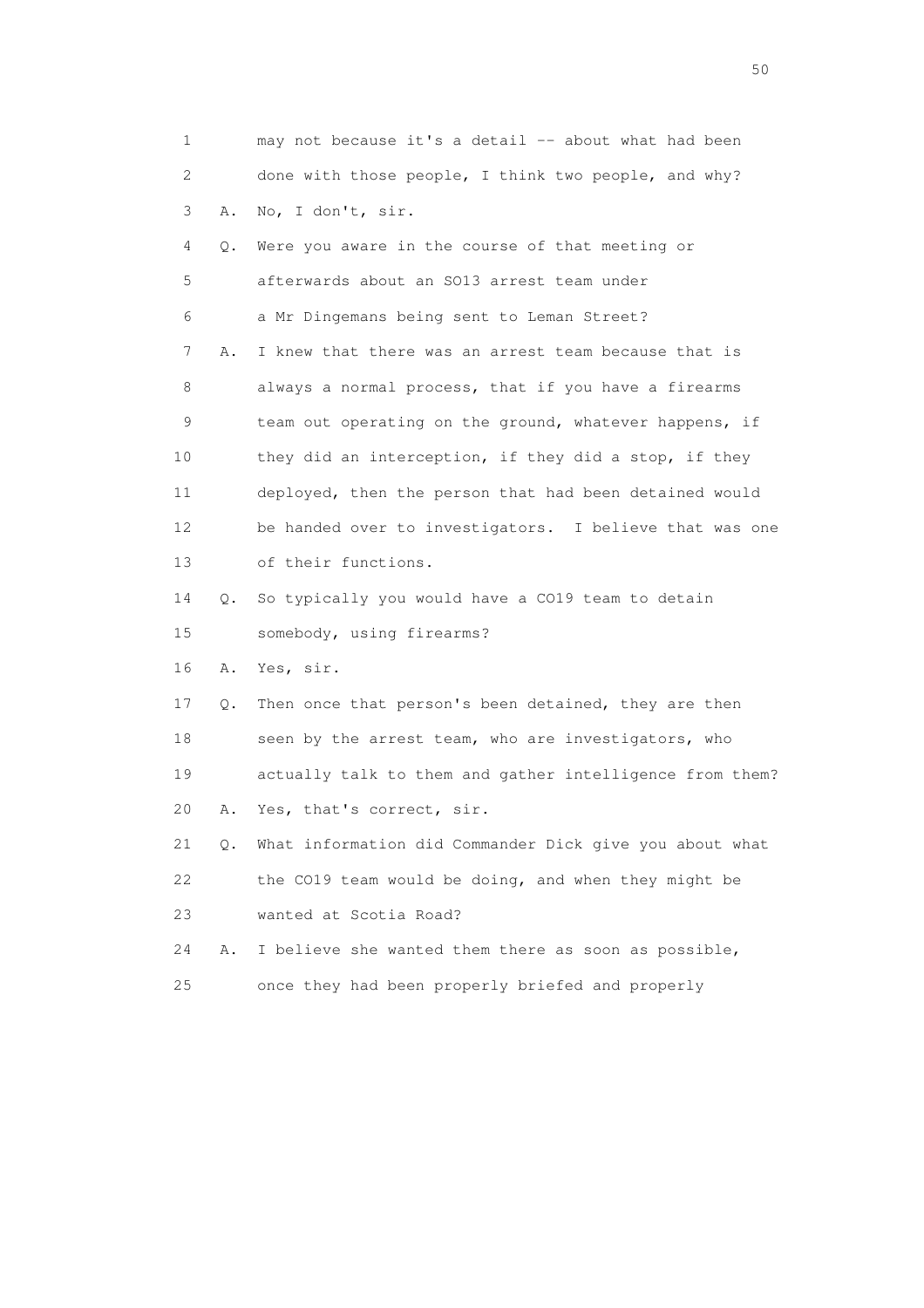1 organised. So that would have been normal, that 2 Commander Dick would accept that the teams have to be 3 briefed, they have to be organised properly, and they 4 have to get into place. There is a need for speed, but 5 you need to do it properly and you need to do it in 6 an organised way, and I am sure Commander Dick accepted 7 that.

 8 Q. We have heard that this meeting took place some time 9 shortly after 8 o'clock. At that time, did you know 10 where Trojan 84 and the black team were? 11 A. They were either at Leman Street on their way to

 12 Nightingale Lane or at Nightingale Lane. I can't 13 remember where. I would have been in constant contact 14 with Trojan 84 because that was my role and he would 15 have been phoning me. Whether that was these phone 16 calls, I don't know. But they would have been on the 17 landline as well, because I would have not only been 18 contacting him, I would have been contacting the other 19 teams that were dealing with Portnall Road. 20 Q. When did you first become aware that they were going to 21 Nightingale Lane to receive their briefing?

 22 A. Again I don't know, but it was nothing unusual to me 23 that they would be going to a location for a briefing 24 that would be south of London. Leman Street is north of 25 London. If they are going to have a deployment in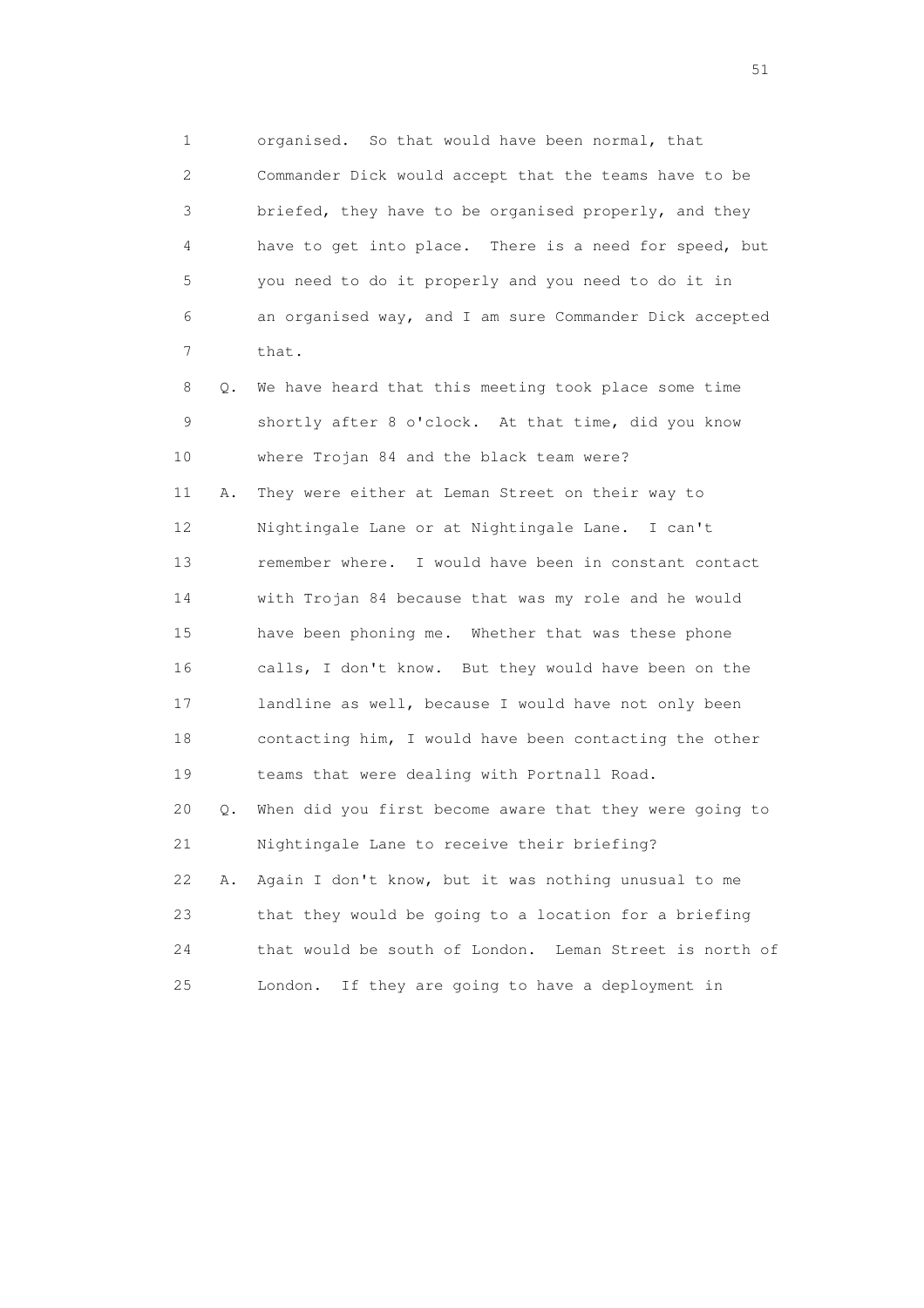1 South London, then they would want to come to a briefing 2 location closer to their point of deployment. 3 Q. Were you involved in the decision about where their 4 holding area might be, where they might wait for their 5 instructions after they had been briefed and sent out? 6 A. I was aware of the TA Centre there, and I was aware of 7 some phone calls that -- I made some phone calls and 8 spoke to Trojan 84. Whether or not I told him about 9 that, I may have discussed it with him, but then... 10 Q. Is this right, in this early period in the control room, 11 you are communicating with Trojan 84, you are receiving 12 information about his location? 13 A. Yes, sir. 14 Q. You are also receiving and imparting information about 15 where they are going to brief, where they are going to 16 hold up, when they might be expected there? 17 A. Yes, sir. That would be the normal course of events. 18 Q. Now, can we just have a plan of the control room on 19 screen? It's tab 20 of the jury bundle. We have heard 20 from others about where you positioned yourself in this 21 room, but just to hear it from the horse's mouth, where 22 do you recall sitting or standing in the period between, 23 say, 8 o'clock and 9.30? 24 A. Around about between where A3 and A4 is on the back row

25 of the operations room.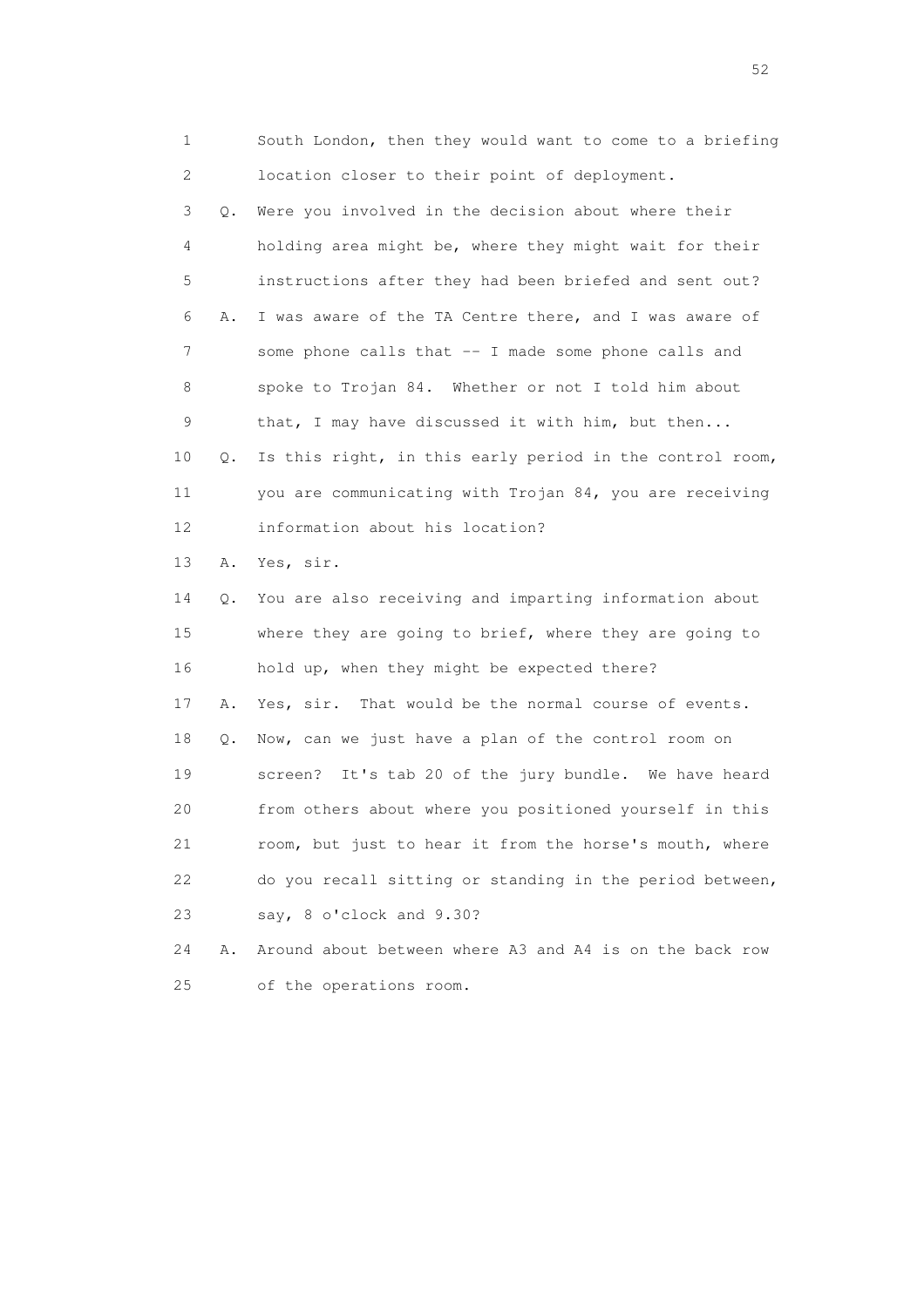|  |  |  |  |  |  | Were you normally sitting or standing? |
|--|--|--|--|--|--|----------------------------------------|
|--|--|--|--|--|--|----------------------------------------|

| 2               | Α. | Both. If I was on the phone, I would be sitting. If      |
|-----------------|----|----------------------------------------------------------|
| 3               |    | I was writing I would be sitting. If I was looking at    |
| 4               |    | my computer I would have been sitting. But then I did    |
| 5               |    | walk around the room and speak to other officers.        |
| 6               | Q. | We have heard from others that Commander Dick was        |
| 7               |    | normally standing with a number of other senior officers |
| 8               |    | around her?                                              |
| 9               | Α. | Yes.                                                     |
| 10              | Q. | Where were they?                                         |
| 11              | Α. | At what time, sir?                                       |
| 12 <sup>°</sup> | Q. | Just generally, which area were they standing in or were |
| 13              |    | they just everywhere?                                    |
| 14              | Α. | It depends what was happening.                           |
| 15              | Q. | We will come to particular moments. What was the         |
| 16              |    | atmosphere and the general noise level in the room?      |
| 17              | Α. | There were a lot of people in the room.                  |
| 18              | Q. | Roughly what number during this period?                  |
| 19              | Α. | I have got absolutely no idea, sir. But it was           |
| 20              |    | a working environment. There were people talking, there  |
| 21              |    | were people on the phone, there were people calling to   |
| 22              |    | each other to get things done. It was a normal           |
| 23              |    | operation room managing a crime in action.               |
| 24              | О. | Did you sometimes have to call to be heard across the    |
| 25              |    | room?                                                    |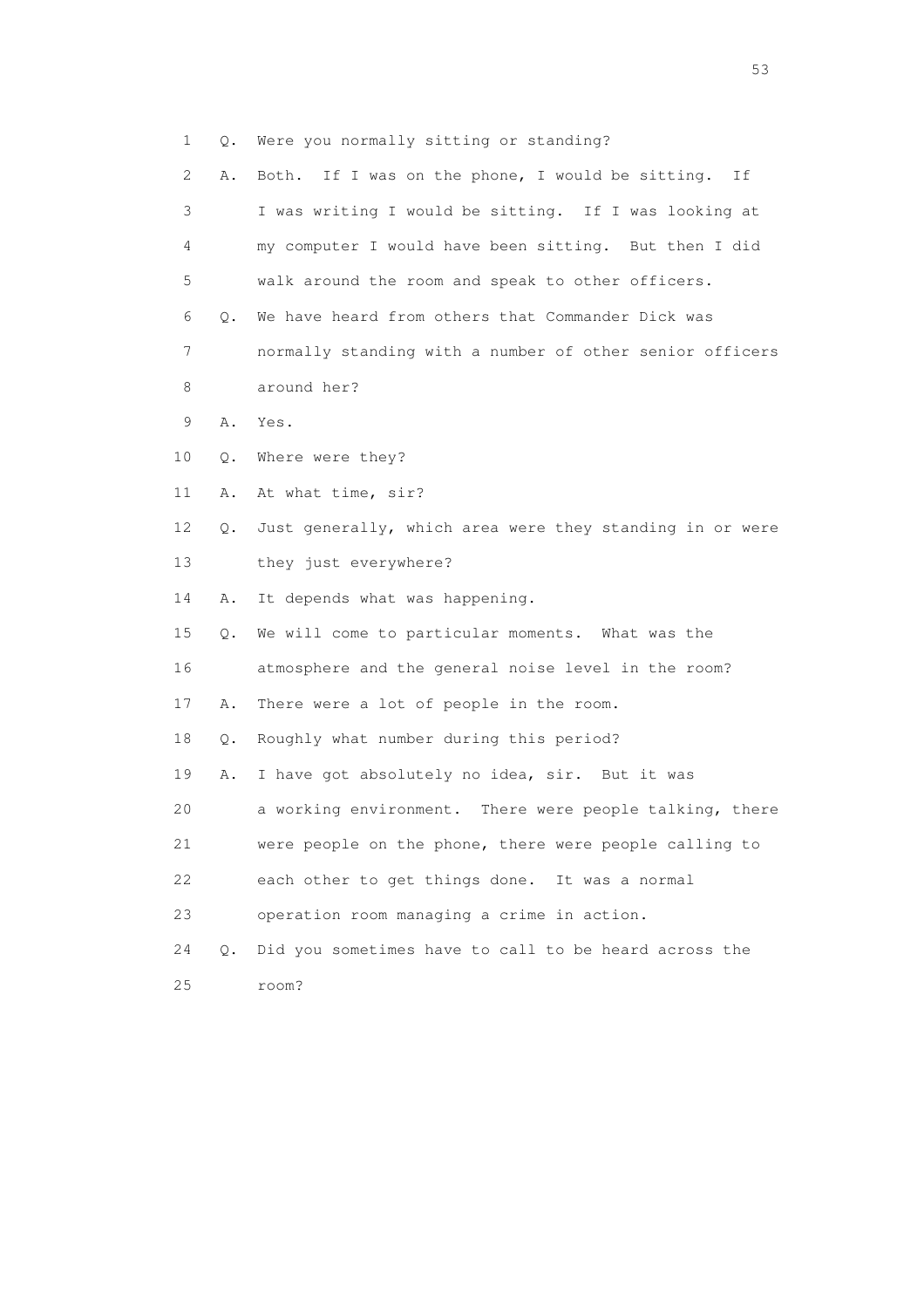1 A. No more than I do normally, sir, no.

2 Q. You said you compared it to a crime in action?

3 A. Yes.

 4 Q. Would the atmosphere in a crime in action operations 5 room be rather different from what, say, a surveillance 6 officer would be used to in a lifestyle surveillance 7 operation?

 8 A. Absolutely, sir. Well, it really depends on what stage 9 it's at. If it's a quiet time, then it's normally 10 quiet. If there is a lot going on, then there is a lot 11 of people speaking, but if you are dealing just with 12 a very slow-time intelligence-gathering operation, where 13 there is just one or two people in the room, then it 14 naturally will be very quiet. But this was a perfectly 15 normal environment for me to work in, sir. 16 Q. You have told us about the DSO role in general terms, 17 and you have told us about how in public order 18 situations and in Operation Clydesdale situations, the 19 DSO was really required for that final decision about 20 what to do when presented with the particular threat? 21 A. Not only at the final time but throughout, options and 22 choices and decisions based on advice that was given. 23 Q. Were you under the impression that Commander Dick was 24 limiting her role to a specific aspect of the operation, 25 or was she just in charge of the whole business of the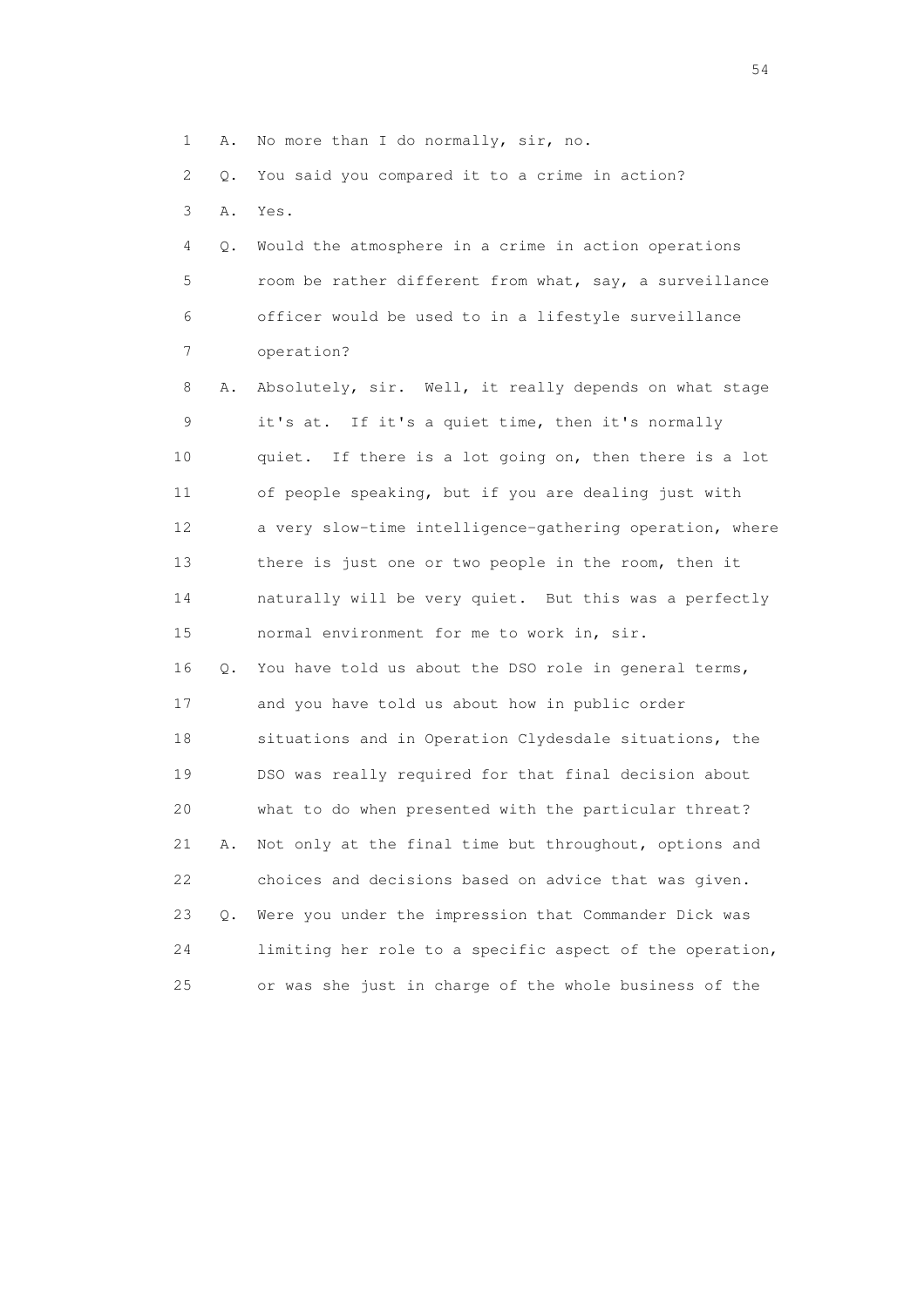1 operations room?

| $\mathbf{2}^{\mathsf{I}}$ | Α. | To my mind, the DSO is there to deal with the arrest       |
|---------------------------|----|------------------------------------------------------------|
| 3                         |    | function of people who were identified.<br>The             |
| 4                         |    | investigation of this is being dealt with by somebody      |
| 5                         |    | totally separate.                                          |
| 6                         | Q. | Who would that be?                                         |
| 7                         | Α. | In this, I think it was Superintendent Boutcher.           |
| 8                         | Q. | Your role was as the tactical adviser to the DSO?          |
| 9                         | Α. | Yes, sir.                                                  |
| 10                        | Q. | That, I think, would involve providing expert firearms     |
| 11                        |    | advice?                                                    |
| 12                        | Α. | Providing advice about what options are available, what    |
| 13                        |    | resources are available and the capabilities of those      |
| 14                        |    | resources.                                                 |
| 15                        | Q. | You also, I think, had the function as part of that of     |
| 16                        |    | communicating with the firearms team through their         |
| 17                        |    | tactical adviser on the ground?                            |
| 18                        | Α. | I advised the designated senior officer on what is<br>Yes. |
| 19                        |    | available. The officers on the ground, that would have     |
| 20                        |    | been Trojan 84 and the other tactical advisers, and then   |
| 21                        |    | other tactical advisers for operations to come, offer      |
| 22                        |    | specific advice to the on-the-ground Silver and link in    |
| 23                        |    | with me.                                                   |
| 24                        | Q. | What was your method of communicating with Trojan 84,      |
| 25                        |    | the tactical adviser to the black team?                    |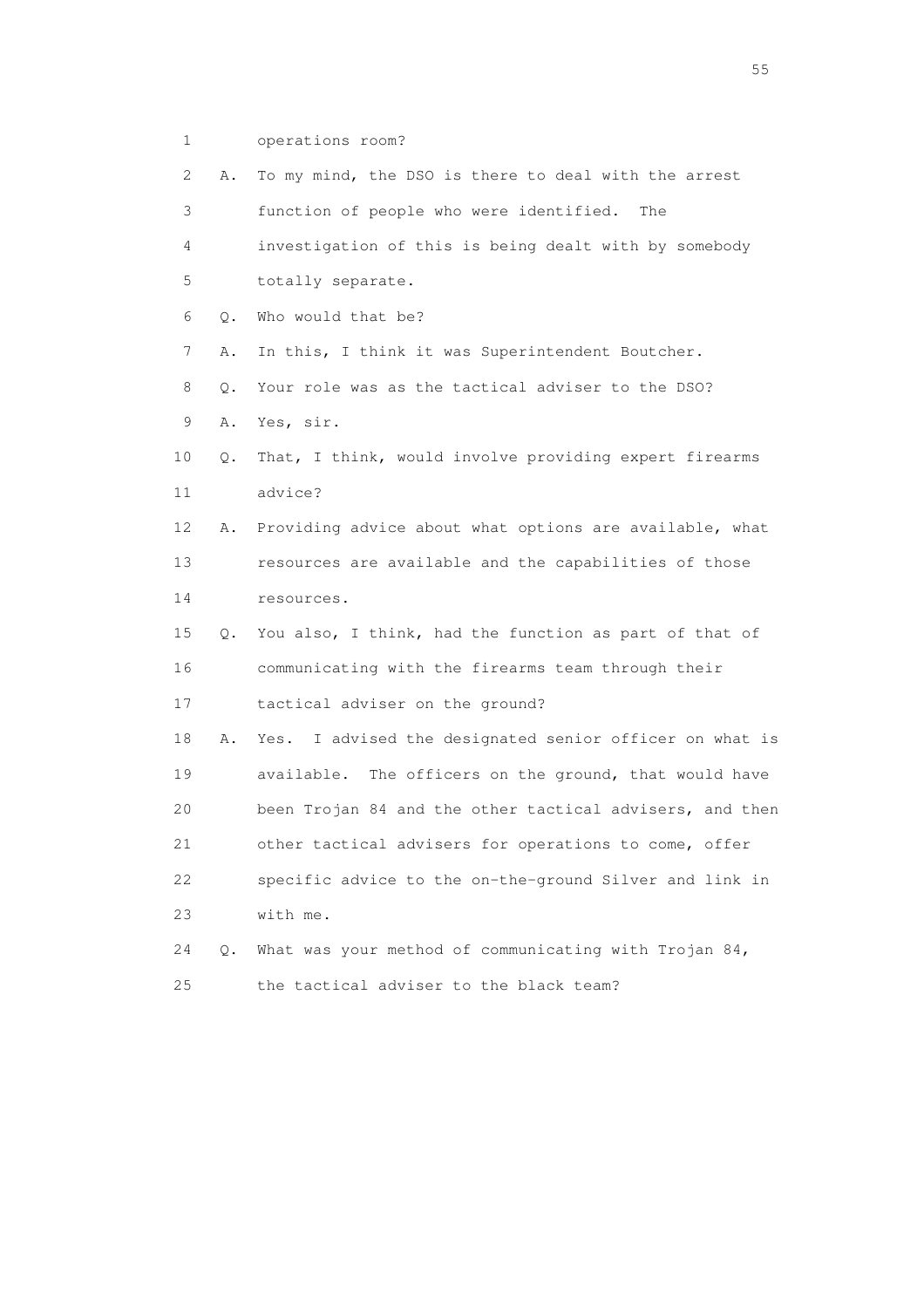1 A. By phone, sir.

2 Q. Landline or mobile?

3 A. By both.

- 4 Q. You were asked in your interview by the IPCC whether you 5 had a direct telephone link to Trojan 84, and you said: 6 "No, I had a mobile phone link to him." 7 For those who are following it, it's page 301. Do 8 you recall saying that? 9 A. No, I don't. But if I obviously did say it -- 10 Q. Did you prefer mobile over landline? 11 A. It depends where I was in the room. Landline is 12 normally a better -- you can speak to somebody a little 13 better, but you are limited if you use a landline by the 14 length of the wire attached to the desk, that if you 15 need to move around, sometimes it's better by mobile 16 phone. 17 Q. In that period when you are first in the control room 18 after 8 o'clock, in fact between 8 o'clock and 19 9 o'clock, four people came out of the block at 20 Scotia Road. Were you aware of each and every one of 21 those coming out? 22 A. No, I wasn't, sir. 23 Q. Were you aware of any of them coming out? 24 A. I knew that people came out, but unless they had been
- 25 identified as people that would require an intervention,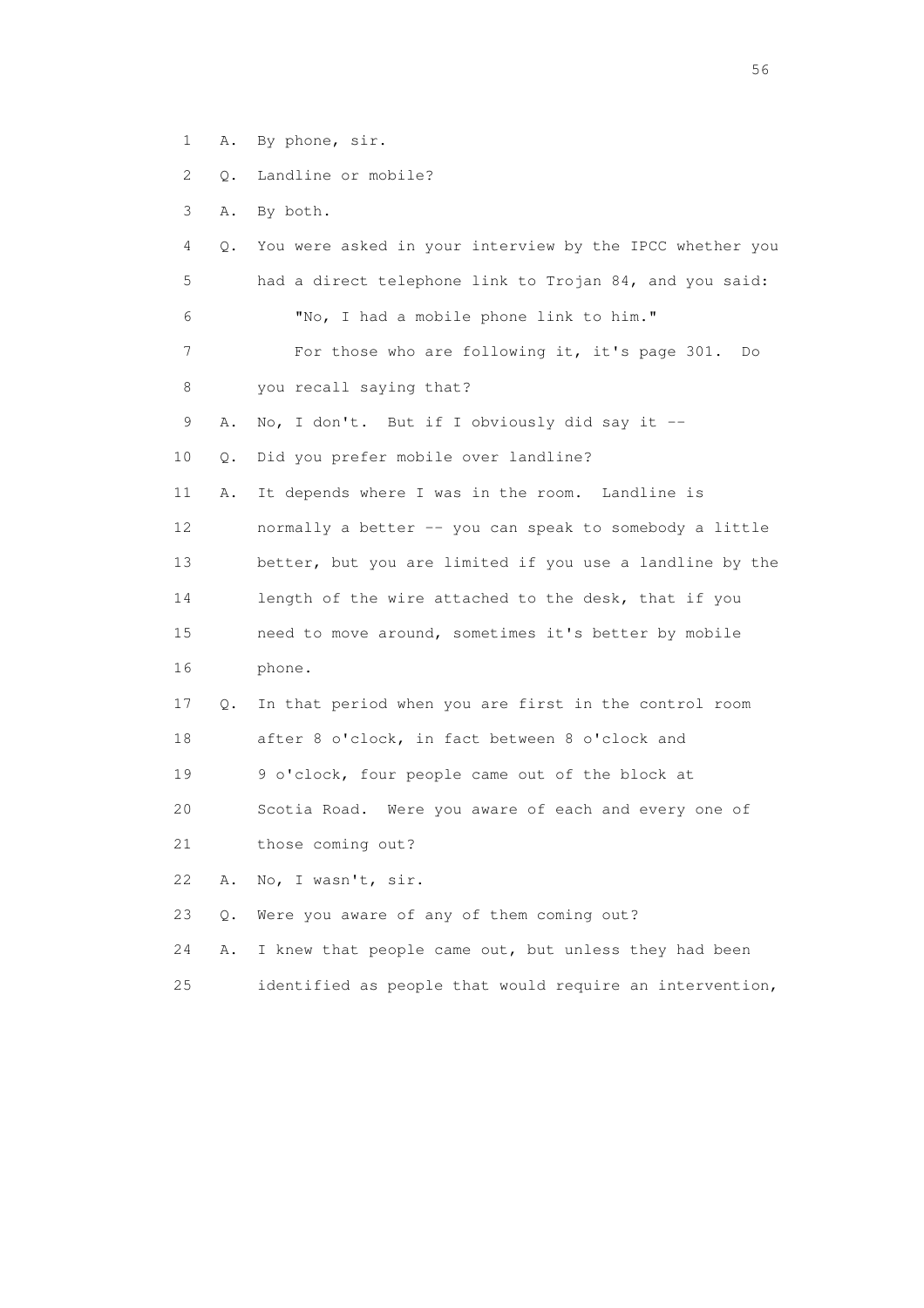1 then it wouldn't be my role.

| $\mathbf{2}^{\mathsf{I}}$ | Q.    | If people are coming out and decisions are being made    |
|---------------------------|-------|----------------------------------------------------------|
| 3                         |       | about them in the control room, is that something that   |
| 4                         |       | you would have been aware of simply by being in the      |
| 5                         |       | control room?                                            |
| 6                         | Α.    | My function is to offer tactical advice. Yes, I am part  |
| 7                         |       | of that team because I am close to the designated senior |
| 8                         |       | officer and I am close to the SIO, Mr Boutcher, but      |
| 9                         |       | decisions as to who is stopped is -- that's not my       |
| 10                        |       | function. I am there to offer advice on how they could   |
| 11                        |       | be stopped.                                              |
| 12 <sup>°</sup>           | Q.    | Who was making those decisions?                          |
| 13                        | Α.    | In relation to?                                          |
| 14                        | Q.    | Who was to be stopped.                                   |
| 15                        | Α.    | Either the designated senior officer and -- together     |
| 16                        |       | with the SIO.                                            |
| 17                        | Q.    | Do you recall her making those decisions about the       |
| 18                        |       | people who came out between 8 o'clock and 9 o'clock?     |
| 19                        | Α.    | No, no, I don't, sir.                                    |
| 20                        | Q.    | Now, Trojan 84 has made a witness statement in which he  |
| 21                        |       | has said that you told him that some people had come out |
| 22                        |       | of the address and had been eliminated?                  |
| 23                        | Α.    | Yes, sir.                                                |
| 24                        | $Q$ . | Is that something others in the control room told you?   |
| 25                        | Α.    | As I said, I was aware that people had come out, but     |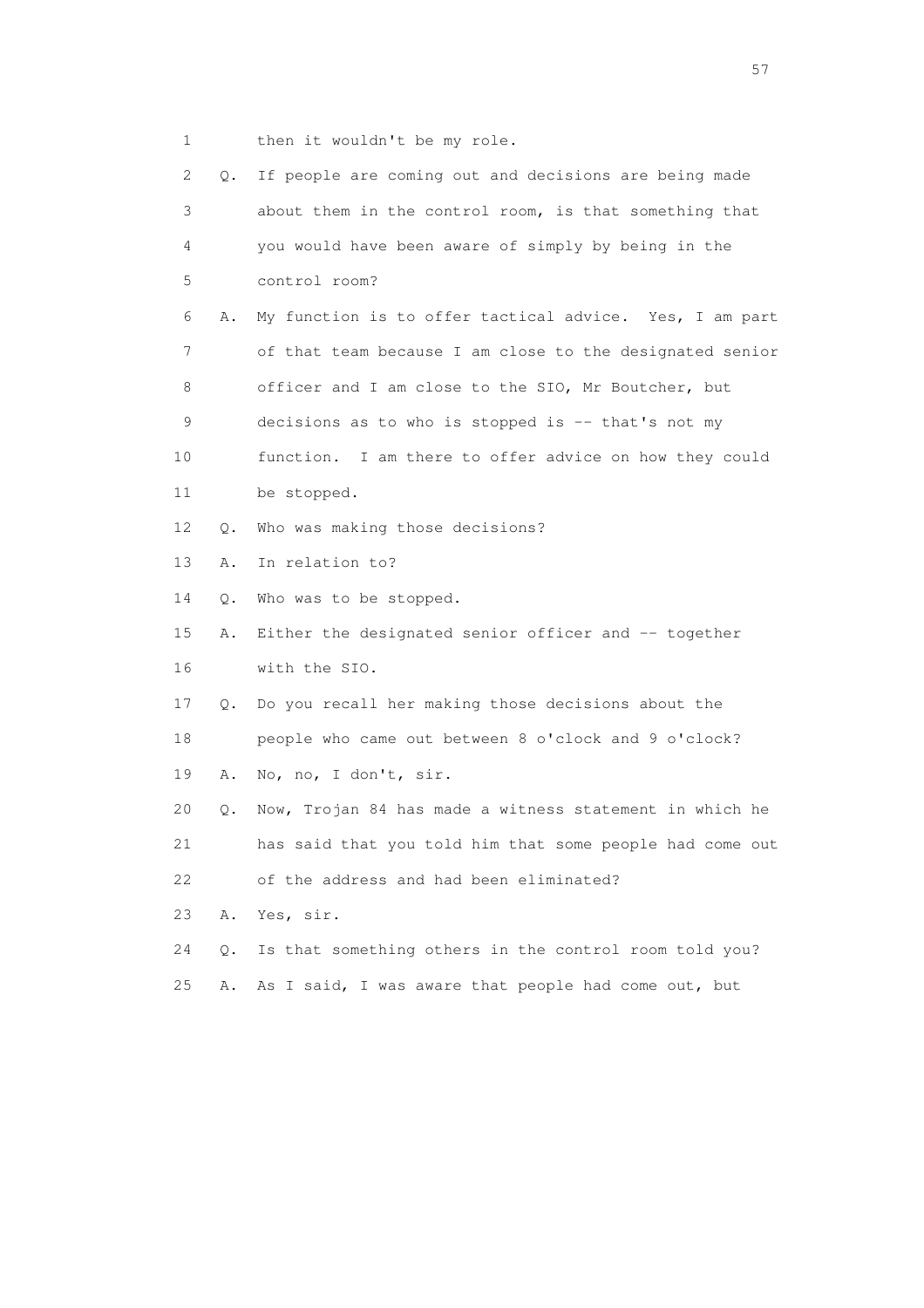| 1  |    | they weren't a job for CO19, therefore they had been     |
|----|----|----------------------------------------------------------|
| 2  |    | eliminated, so I just passed that information on to      |
| 3  |    | Trojan 84.                                               |
| 4  | Q. | Did you assume that they had been eliminated by          |
| 5  |    | Commander Dick or by somebody else?                      |
| 6  | Α. | They were just not the subjects that we were looking for |
| 7  |    | that morning.                                            |
| 8  | Q. | Did you know who had eliminated them?                    |
| 9  | Α. | No, I didn't, sir, no.                                   |
| 10 | Q. | Did a time come when you had some concerns passed to you |
| 11 |    | by a Silver firearms liaison officer whom we are calling |
| 12 |    | Nick?                                                    |
| 13 | Α. | $Mm$ .                                                   |
| 14 | Q. | What were those concerns?                                |
| 15 | Α. | Sorry?                                                   |
| 16 | Q. | I thought you were indicating yes.                       |
| 17 | Α. | No, no.                                                  |
| 18 | Q. | Do you have any recollection of a conversation with      |
| 19 |    | a Silver firearms liaison officer, quite a junior        |
| 20 |    | officer, we are calling Nick?                            |
| 21 | Α. | $Err$ $--$                                               |
| 22 | Q. | He was also seated in the back row?                      |
| 23 | Α. | I had a lot of conversations with a lot of people about  |
| 24 |    | a lot of things.                                         |
| 25 | О. | The evidence he gives is about a relatively important    |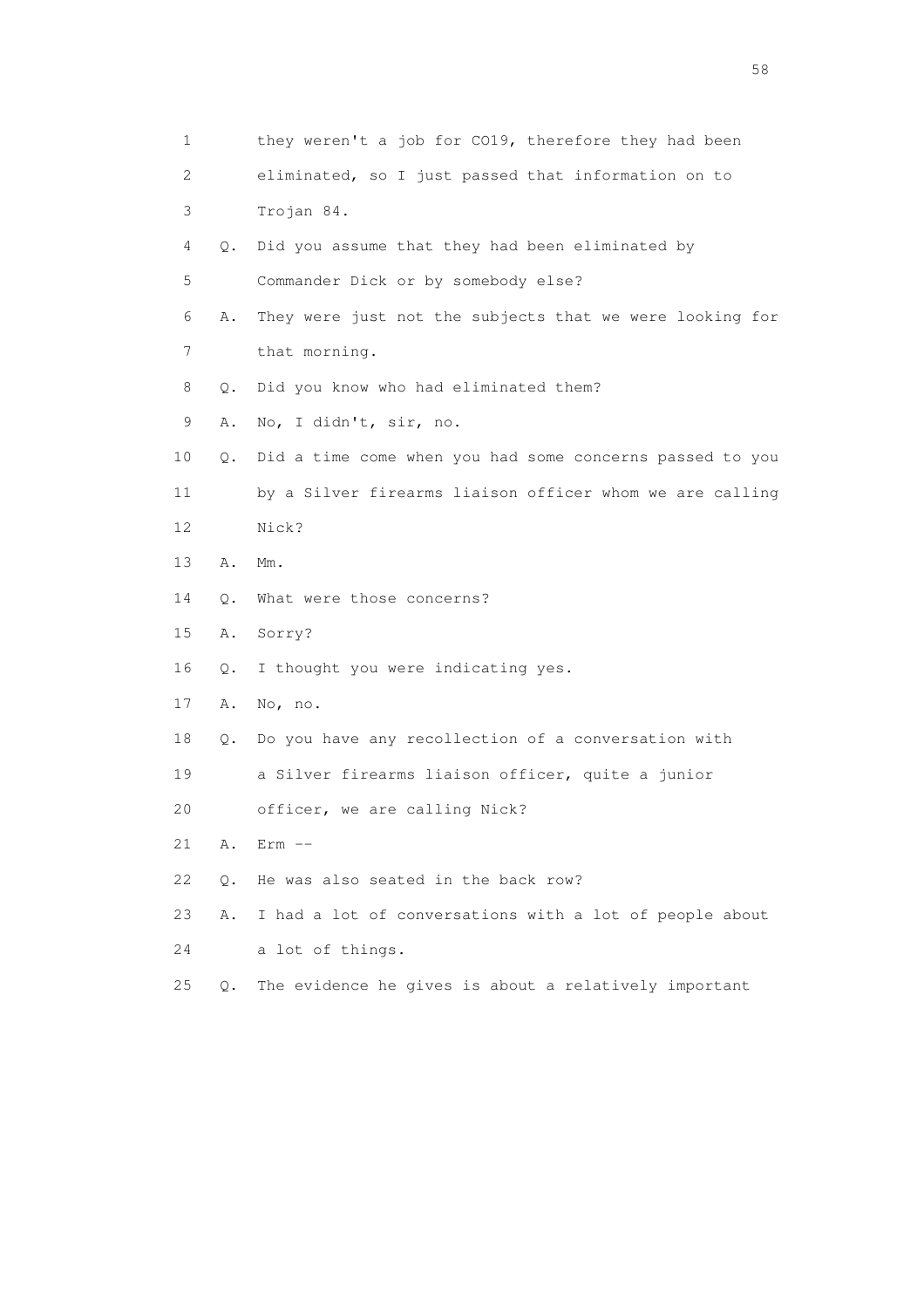1 conversation, so I am going to just tell you about what 2 his evidence was so that it might jog your memory. 3 A. Thank you, sir. 4 Q. He says that he came over to your seat at about 8.30 and 5 passed on to you three concerns from the red 6 surveillance team leader. First of all, a concern that 7 the specialist firearms officer team was too far away; 8 secondly, that a concern that the buses in the area were 9 still running and that a suspect might be able to get on 10 to the transport system; and thirdly, a concern that 11 because this was a communal door, there was confusion on 12 the ground about what to do with people who were coming 13 out who were not believed to be the suspects, the 14 subjects. 15 Do you recall that conversation at all? 16 A. I recall it now because I have been told about it. 17 I don't actually remember the specific conversation, but 18 I remember -- I know that the issues are issues that 19 have been discussed. 20 Q. Were they issues that were being discussed around that 21 time, 8.30 in the morning on that day? 22 A. The bus stop issue was one that Commander Dick had made 23 a decision about, that they weren't going to be stopped, 24 and that is her decision. 25 Q. What time was that decision, as far as you recall?

 $59<sub>2</sub>$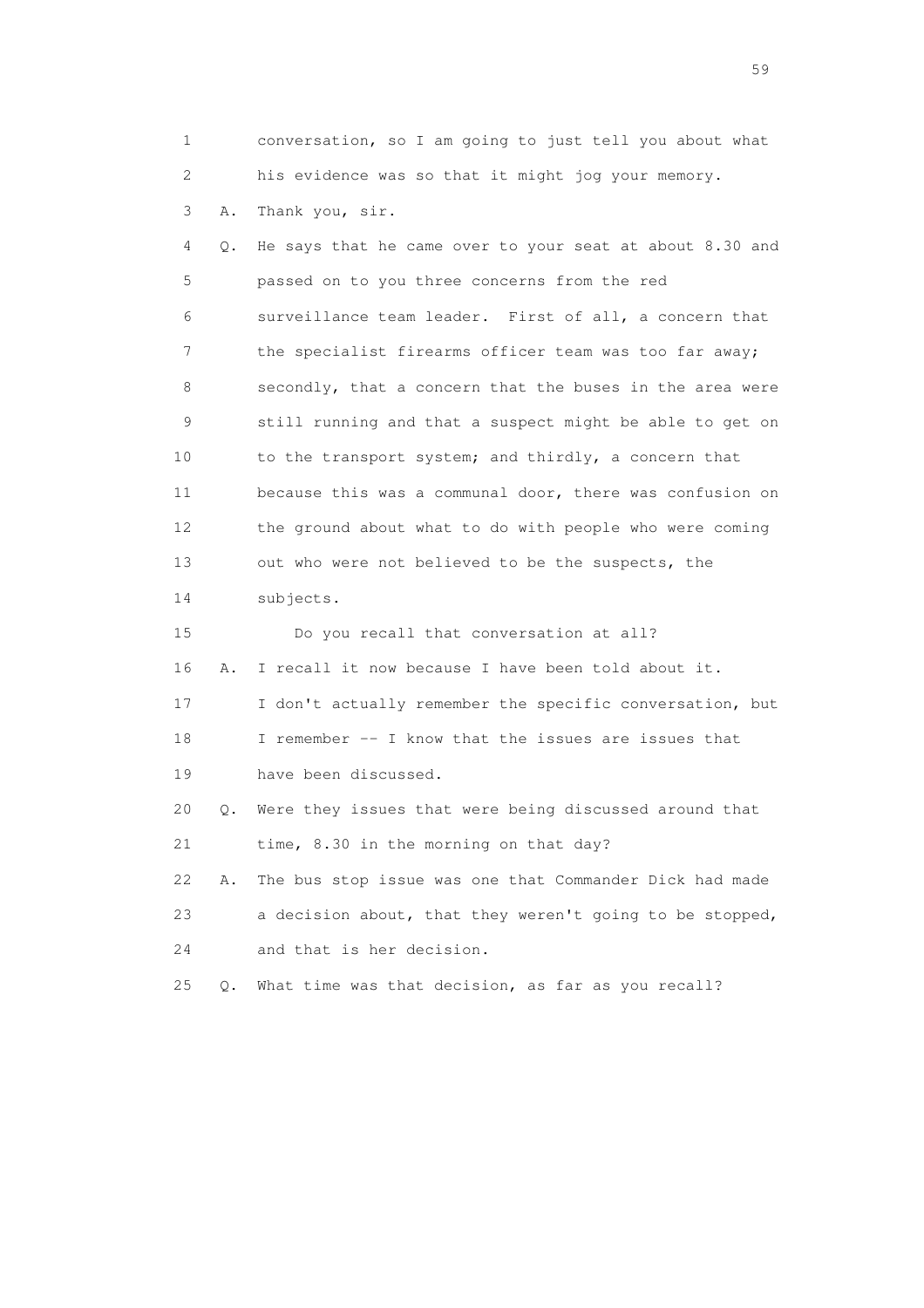1 A. I really don't know, sir. The issue of who was going to 2 do the stops was clear to me, and it's my understanding 3 that it was clear to everybody else in the room that if 4 it was an identified subject, then it would be CO19 that 5 did the stop. If it was not one of the subjects, then 6 it would be an unarmed officer or another resource that 7 would do that stop.

 8 Q. Nick has told us that you gave three responses, and I'll 9 take you through them to see if you remember these 10 either being responses you gave or being the kind of 11 responses you would have given, given what you knew. 12 First of all he says that you told him that in 13 response to the concern about the team being too far 14 away, that the Territorial Army Centre was being recced. 15 Do you recall either saying that or knowing that? 16 A. That's my understanding, because I know now that it was, 17 and I probably knew it at that time, because I know now 18 that Trojan 84 had instructed the team leader to 19 research that. Whether that had originally come from me 20 down to him and then back, I don't know. But again, 21 that's normal process, that if somebody says that 22 a location is suitable, then we can't take that on face 23 value. The firearms team actually have to go down and 24 look at it to see if it is suitable for a holding area 25 for a number of reasons.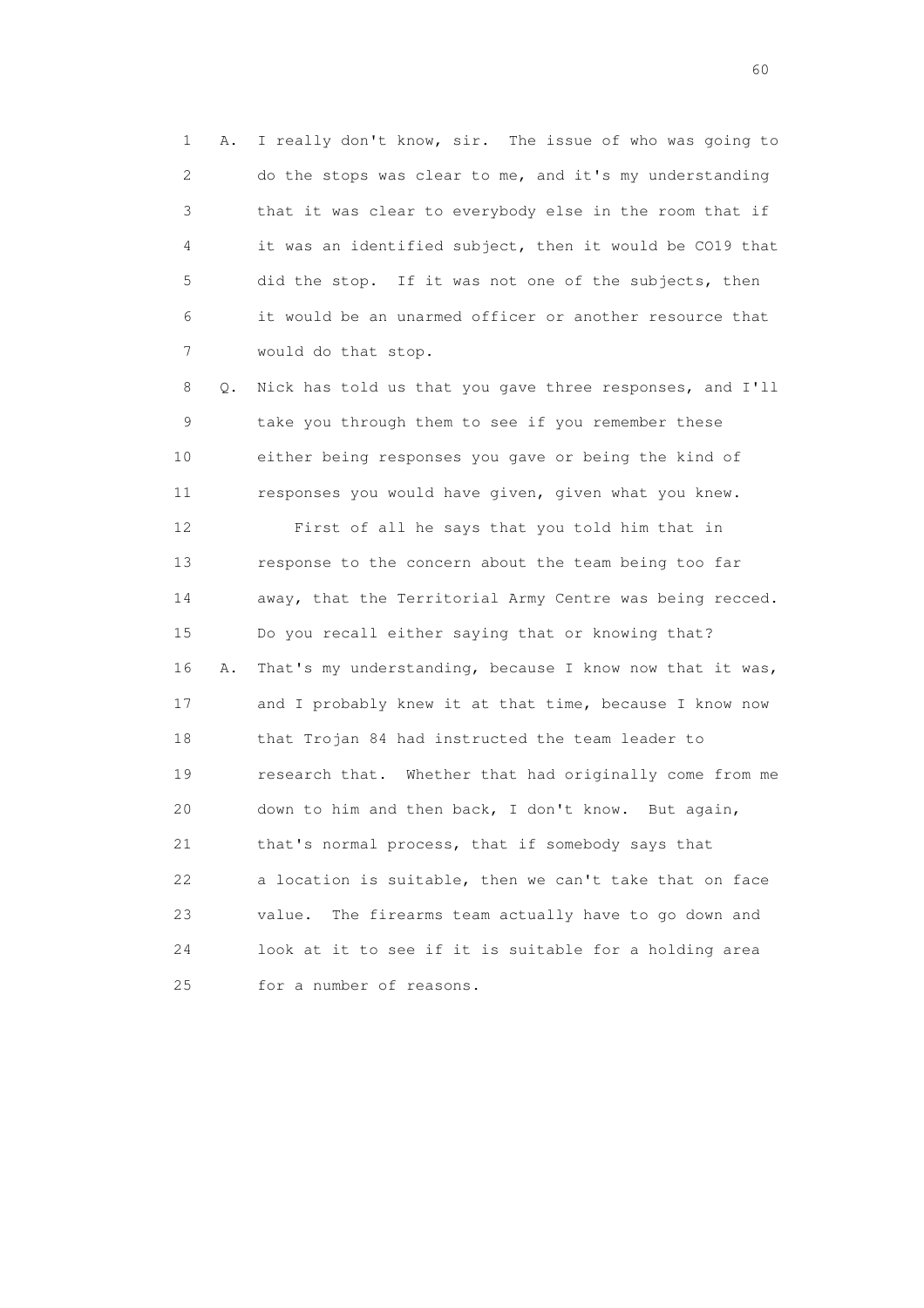|    | 1<br>Q. | He has also told us that you indicated that the bus      |
|----|---------|----------------------------------------------------------|
|    | 2       | stop, at least a bus stop, had in fact been suspended?   |
|    | 3<br>Α. | No, because I knew Commander Dick had not suspended the  |
|    | 4       | bus stops.                                               |
| 5  | Q.      | So you think he is wrong about that?                     |
| 6  | Α.      | (Witness nods)                                           |
|    | 7<br>Q. | Then thirdly, he says that you indicated that CO19 would |
|    | 8       | stop everyone coming from the addresses?                 |
| 9  | Α.      | No, that's -- no. CO19 were only ever to stop            |
| 10 |         | identified subjects.                                     |
| 11 | Q.      | He's also given evidence that you checked each answer    |
| 12 |         | with Commander Dick, who is actually standing nearby.    |
| 13 |         | Any recollection of that?                                |
| 14 | Α.      | Absolutely none, because if I had checked it with her,   |
| 15 |         | she would have said, "No, that's not the case".          |
| 16 | Q.      | I think you had a loggist called Callum, who commenced   |
| 17 |         | his log -- Callum is obviously a pseudonym -- at 20 to 9 |
| 18 |         | that morning?                                            |
| 19 | Α.      | When I first got into the control room, I knew that we   |
| 20 |         | had a number of addresses, I knew that we had a number   |
| 21 |         | of firearms teams and that was then going to develop     |
| 22 |         | during the day. I needed some support in there.<br>What  |
| 23 |         | I wanted was an officer to make phone calls, jot things  |
| 24 |         | down, do whatever I asked them to do so that I could     |
| 25 |         | concentrate on giving tactical advice. He made           |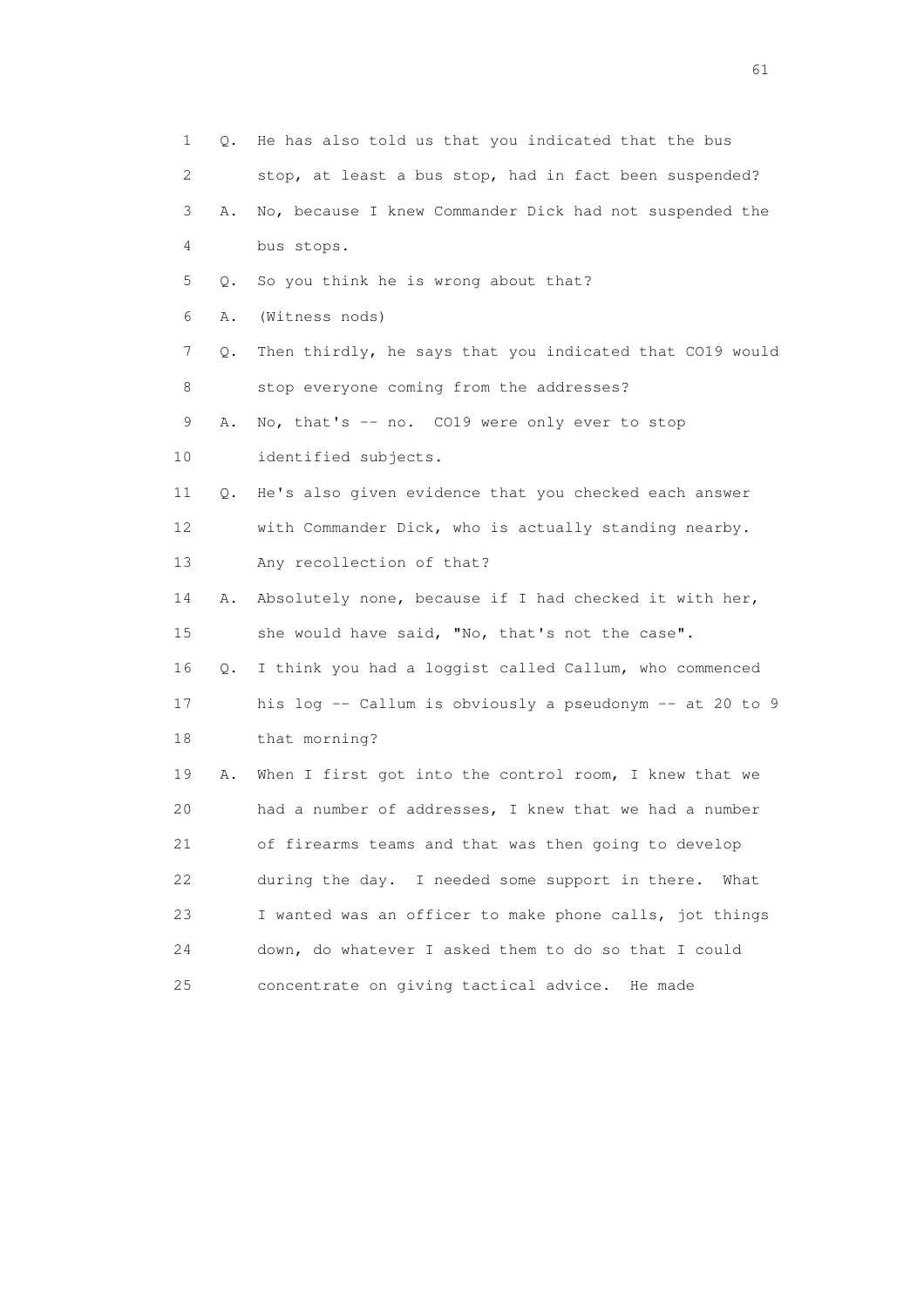1 a written record of that. I wouldn't call it a log, 2 sir. 3 Q. I see. His written record, I think, starts at page 349 4 of the documents, and there is a copy for the jury which 5 will be handed out and which can go in, I think, tab 56 6 of the jury bundle. (Handed). While he was making this 7 record, was Callum normally near you? 8 A. Callum was normally sat next to me at the back row, and 9 that's probably where he remained all day. 10 Q. Even when you were standing up and moving around? 11 A. Yes. 12 SIR MICHAEL WRIGHT: Another divider? 13 MR HOUGH: Divider 56, I think, is the next one. 14 Going through those entries, he has recorded at 8.40 15 "composite black and green team deploying", he says 16 there "Larkhall Lane"? 17 A. That's a mistake, I think he means Nightingale Lane. 18 Q. Then 8.45: 19 "Stated intention. Any identified subject from 20 Scotia Road address to be detained or [it is probably] 21 anybody going to the known vehicle Nissan Primera ..." 22 That's the Primera we have heard about is associated 23 with one of the suspects? 24 A. Yes. What that would be is that his note of that and my 25 talking to him and me saying to him: okay, we need to

 $\sim$  62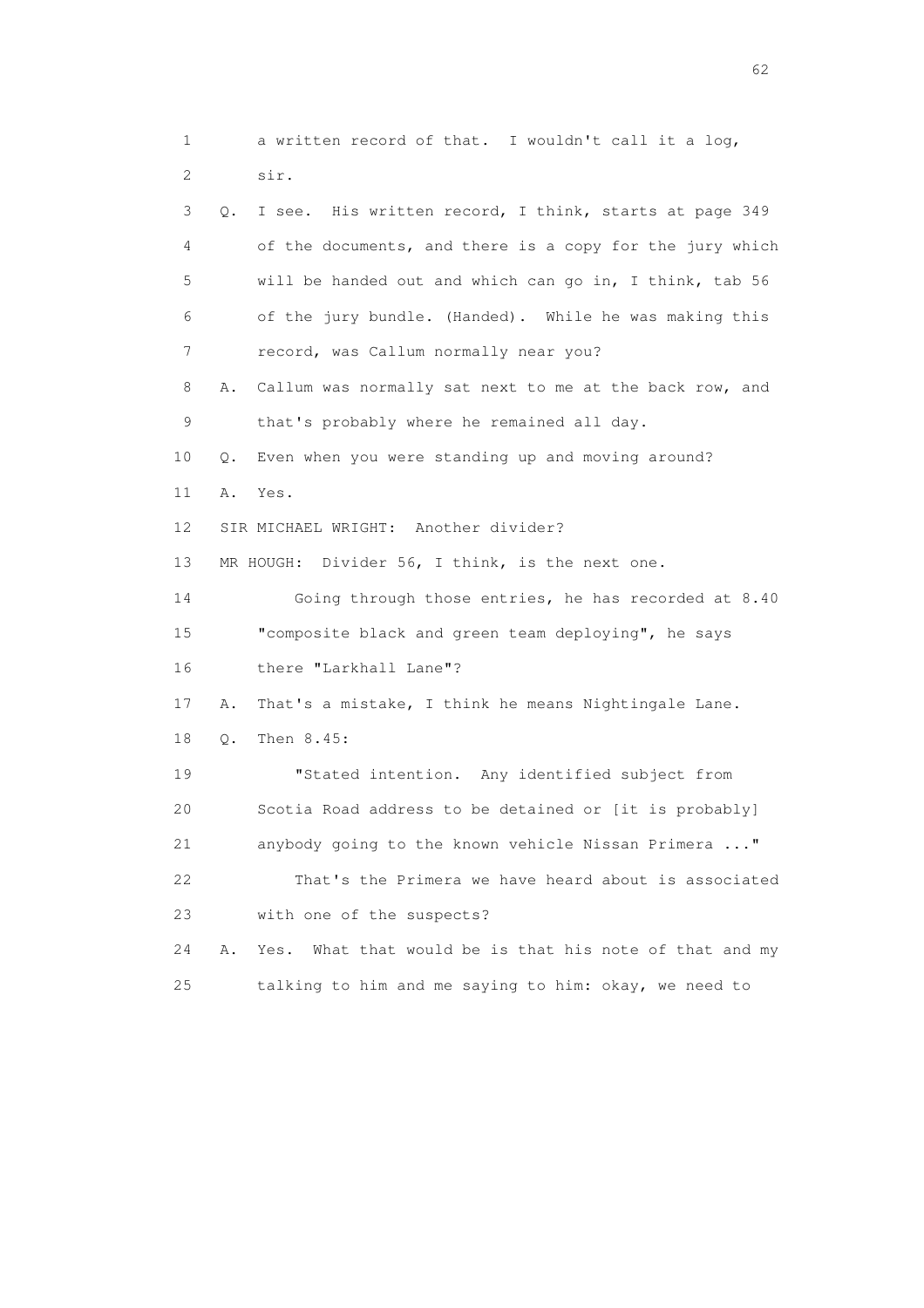1 get that out to the units on the ground. Whether he did 2 it at that time or not, this is just his notes. 3 Q. So his note of you saying that any identified subject is 4 going to be detained? 5 A. Yes. 6 Q. Moving down the page, 8.50: 7 "Stated intention as above to Trojan 84". 8 A. Yes, and that would either have been him calling 9 Trojan 84 or me calling Trojan 84 and him just making 10 a record of it, the fact that that's what I have told 11 them. 12 Q. Passing on the intention set out? 13 A. Yes. 14 Q. Then 8.52: 15 "SO19 team to deploy to TA Centre, local area to 16 Scotia Road". 17 Do you recall what was being discussed at that time? 18 A. That would have been to deploy to a closer holding area. 19 Q. So -- 20 A. Because at the early part of the day, if you are running 21 this operation when it's very quiet, you could probably 22 hold at Nightingale Lane, and then still get to 23 a location within a specified time. As traffic then 24 starts to build up and it gets busier, then you need to 25 come to closer holding locations.

experience of the contract of the contract of the contract of the contract of the contract of the contract of the contract of the contract of the contract of the contract of the contract of the contract of the contract of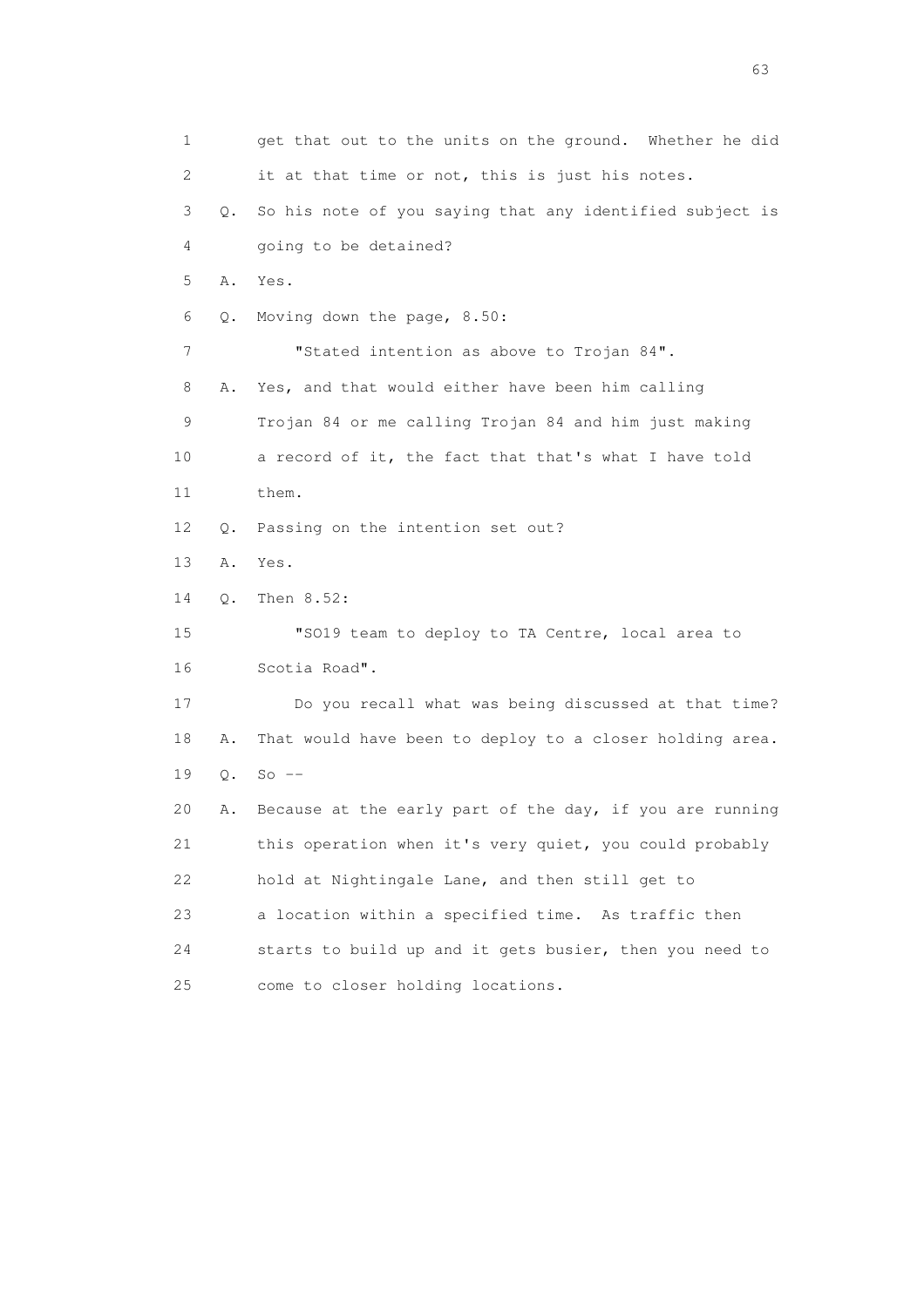1 Q. Are you saying that an actual decision was taken that 2 morning initially to hold at Nightingale Lane when the 3 roads between there and Scotia Road would have been 4 quieter, or do you think that would just be sensible 5 practice? 6 A. It's sensible practice. It may have been a decision 7 made by Trojan 84 and the team leader, but it wasn't 8 a decision that was weighed by me. But it is sensible, 9 normal practice and that's what would normally go on. 10 Q. You don't know if in fact they had decided to hold at 11 Nightingale Lane, or if they had just decided to get to 12 the TA Centre as soon as they could? 13 A. No, sir. 14 Q. Going down, 8.54, reference to Trojan 80; that must be 15 a mistake? 16 A. It refers to explosives officer, sir. 17 Q. Yes. I think the reason for this mistake is that 18 somebody has seen "expo" and thought "Espo", the first 19 letters of your name? 20 A. Yes. No, sir, its ATO, armaments technical officer. 21 SIR MICHAEL WRIGHT: What should be there, in fact, "Espo"? 22 A. No, it's "ATO", sir. 23 MR HOUGH: "Expo" in the place where "TJ80" is. 24 "Deployed to DR"? 25 A. Harrow Road, sir. That was in relation to the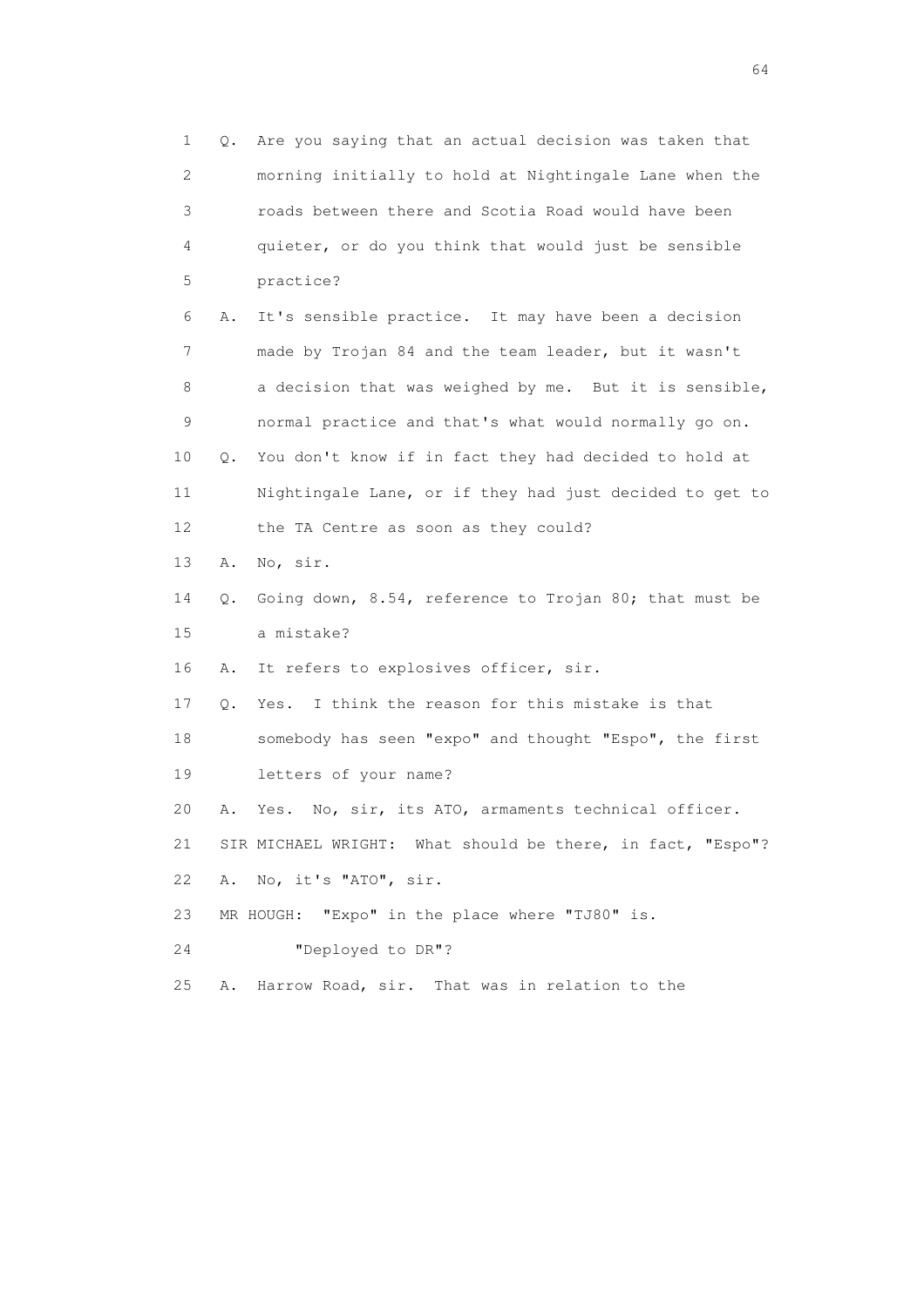- 1 Portnall Road address.
- 2 Q. Then 8.56:

3 "Bus stop at Scotia Road suspended."

4 A. Yes, sir.

 5 Q. Can you help us with this? Do you have any idea why 6 Callum might have written this?

7 A. No, I have read this since and it's just incorrect, sir.

8 Q. Going down the page, another reference to an explosives

9 officer at 9 o'clock now to go to Nightingale Lane?

- 10 A. Sir, yes.
- 11  $Q$ . Then 9.04, "SO11 controls", now, that is  $-$
- 12 A. Again, it's a mistake. I think he meant SO12. It's

13 just another group that did surveillance, sir.

14 Q. I suppose it could be SCD11, which is the other

15 surveillance branch?

16 A. Now it is. I think at that time they were SO11.

 17 I think they have changed their name as a lot of other 18 people did.

 19 Q. It's in any event a reference to other surveillance 20 officer controls to make contact with Silvers to discuss 21 control of the front doors of both addresses? 22 A. Yes, that will be normal practice that the tactical 23 advisers on the ground, that would be both Trojan 84 and 24 the one at Portnall Road, would link in with their

25 surveillance controllers, tell them where they are, tell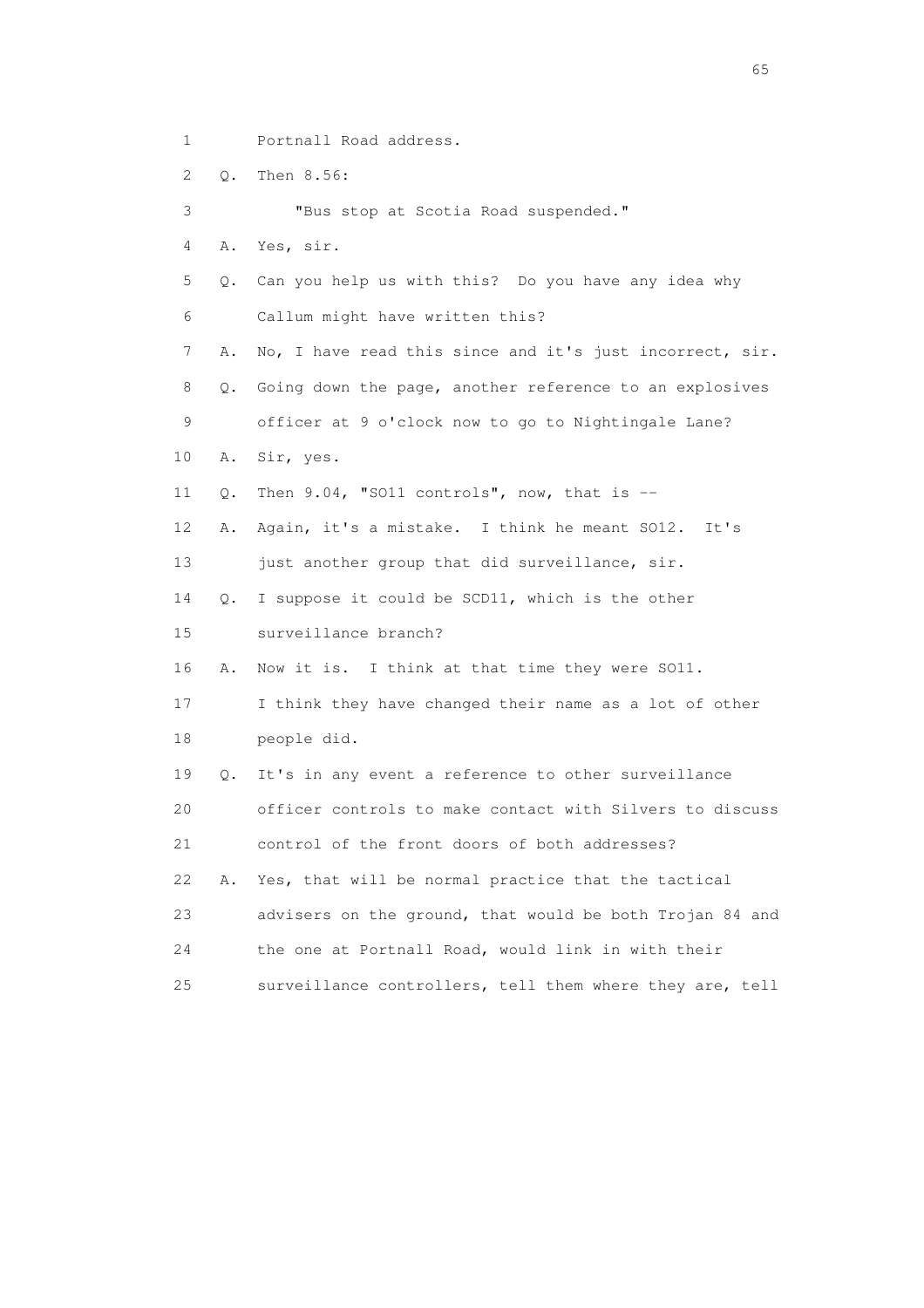1 them what they are doing, so that if anything happened, 2 any eventualities, then they could make contact and 3 could deploy. It's just good practice, sir. 4 Q. Can we turn over the page, please. An entry for 9.06: 5 "Any persons from either known address, covert stop 6 in manner to status ie female with children or male with 7 rucksack. All stops to be conducted with SO19." 8 Can you interpret that for us? 9 A. I think that Callum is just making reference here to if 10 a subject comes out of the known address, that we may 11 stop women and children or we would stop women and 12 children in a different way than we would stop a known 13 subject. If they had come out of the actual address, 14 then they would still be subjects and still have to be 15 dealt with in an appropriate way. 16 Q. Just to be clear on this before we break, you say here: 17 "All stops to be conducted with SO19". 18 A. That's from subject addresses, sir. 19 Q. So how would it be known that somebody had come out of 20 21 Scotia Road? 21 A. It wouldn't, sir. 22 Q. So how do you decide who stops a woman with a child? 23 A. That would be designated senior officer, I would -- for 24 Scotia Road, because as we couldn't tell who was 25 actually going to come out of the front door of the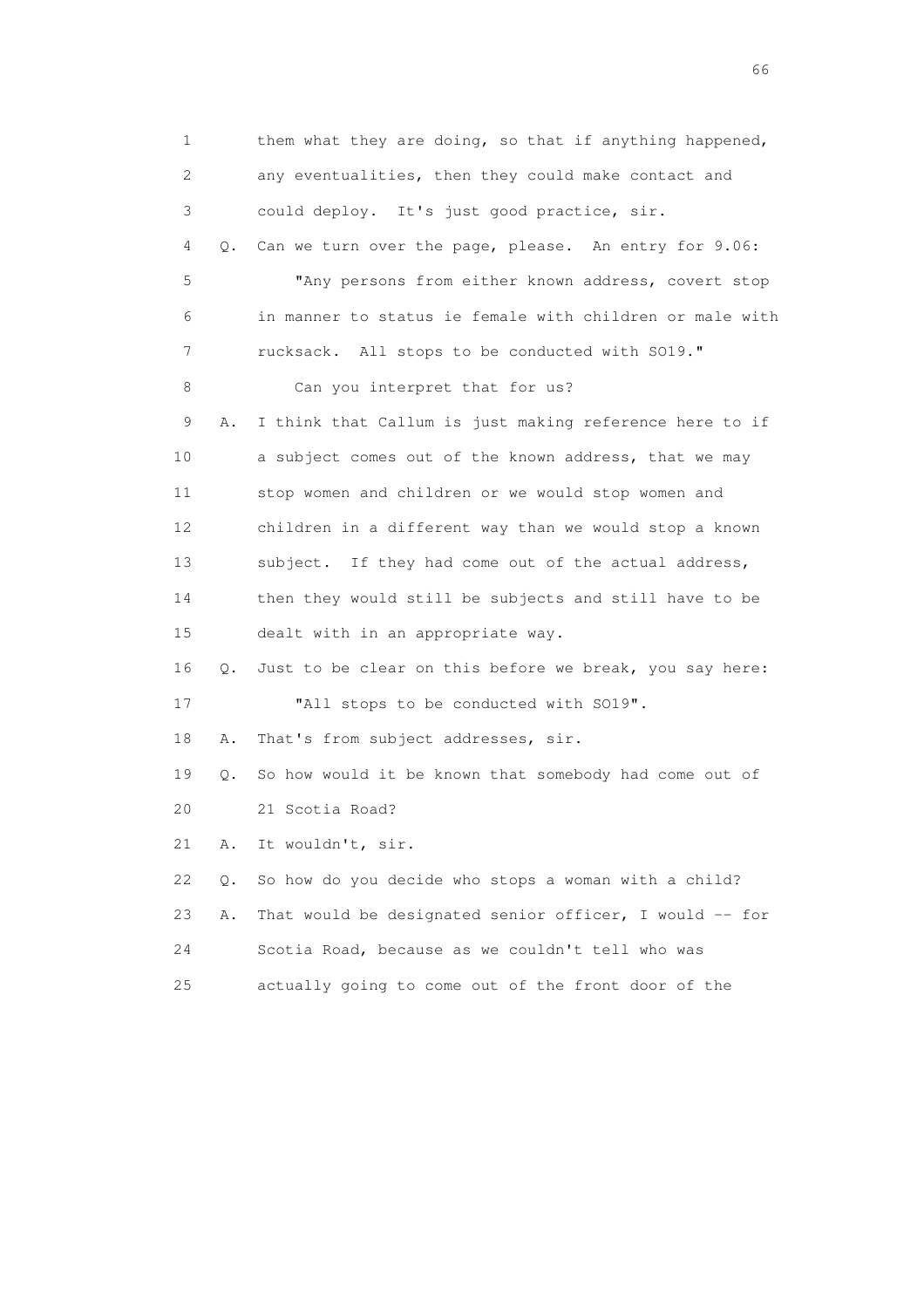| 1  |               | actual premises, there was only control of the communal  |
|----|---------------|----------------------------------------------------------|
| 2  |               | at that time, then the decision would be the designated  |
| 3  |               | senior officer and it would probably be just identified  |
| 4  |               | subjects. Whether or not this reference is made more to  |
| 5  |               | Portnall Road than to Scotia Road, I don't know, sir.    |
| 6  | Q.            | It says "either known address", doesn't it?              |
| 7  | Α.            | Yes, but it's just a brief entry in relation to the way  |
| 8  |               | that CO19 would normally do stops, that they would be    |
| 9  |               | proportionate to the risk and proportionate to the type  |
| 10 |               | of person that they were dealing with.                   |
| 11 | Q.            | We heard Commander Dick refer to a high risk stop; is    |
| 12 |               | that something you are familiar with?                    |
| 13 | Α.            | It's -- all armed stops are high risk, sir. It depends   |
| 14 |               | on what you are dealing with and the intelligence that   |
| 15 |               | you are dealing with at that time.                       |
| 16 | Q.            | Is this right, as far as you were concerned, anybody     |
| 17 |               | thought to come out of the specific address --           |
| 18 | Α.            | Yes.                                                     |
| 19 | Q.            | -- was to be stopped using SFO firearms officers?        |
| 20 | Α.            | Yes, sir.                                                |
| 21 | $Q_{\bullet}$ | But the DSO would decide whether any particular person   |
| 22 |               | merited a stop at all?                                   |
| 23 | Α.            | The DSO would make any decision anyway,<br>Yes.          |
| 24 |               | irrespective of whether or not it was a known subject or |
| 25 |               | She was the decision-maker on that morning.<br>not.      |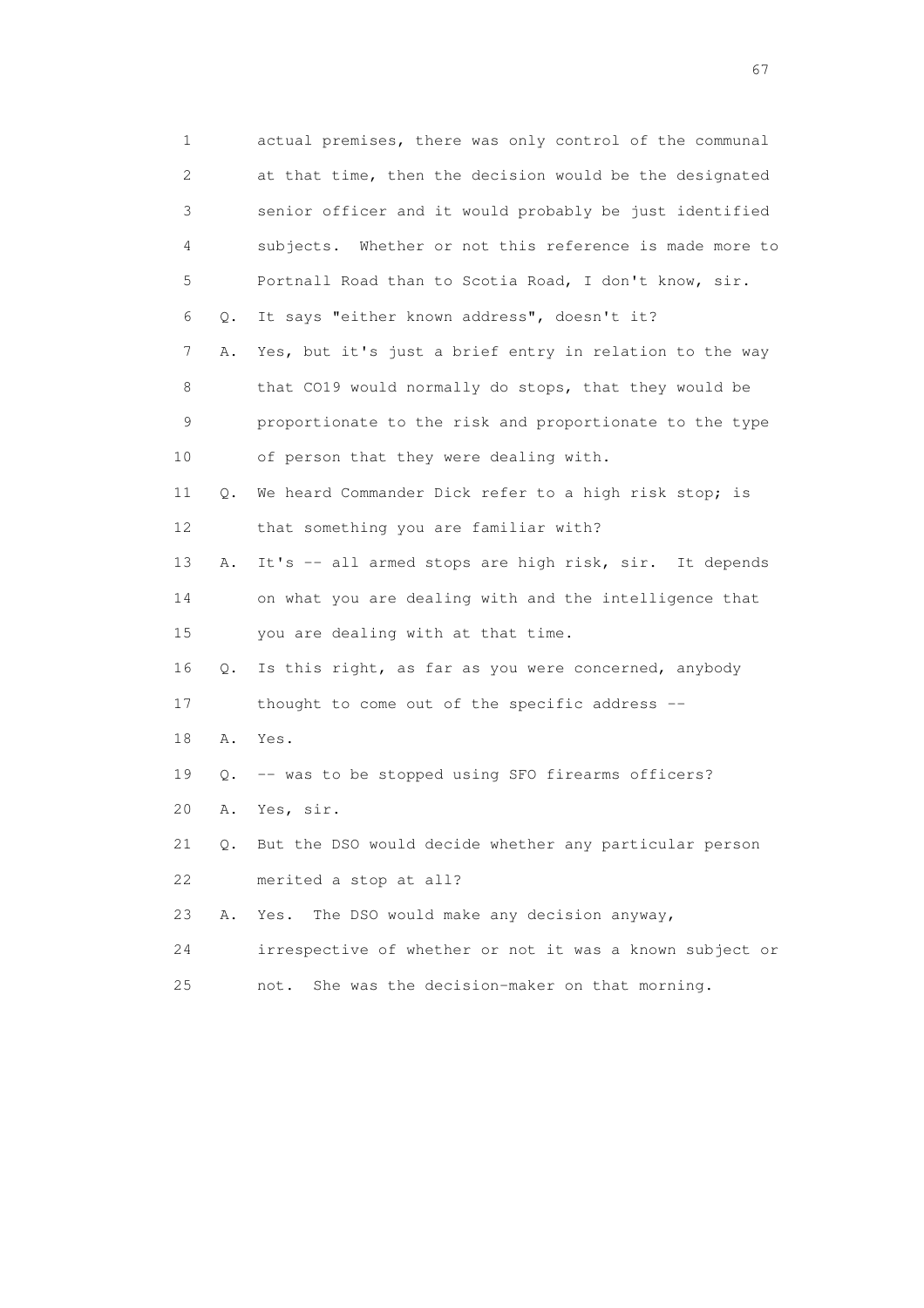1 MR HOUGH: Perhaps that would be a convenient moment. 2 SIR MICHAEL WRIGHT: I have one question I can deal with 3 now, and it's my fault, I should have explained to you 4 this morning. Have we seen the last of Owen? The 5 answer is no, you haven't. The position is that his 6 counsel who was here yesterday had an unbreakable 7 professional obligation today and for that reason and 8 also so we could get on with Mr Esposito, we have put 9 Owen back, but he will be back, possibly later this 10 week. 11 There is another question which I'll deal with at 12 the end of this witness. Quarter to. 13 (11.35 am) 14 (A short break) 15 (11.45 am) 16 (In the presence of the jury) 17 SIR MICHAEL WRIGHT: Yes. 18 MR HOUGH: Mr Esposito, we know that Mr de Menezes leaves 19 Scotia Road at 9.34. We know that he boards a bus about 20 five minutes after that. When did you first become 21 aware that he had been picked up by the surveillance 22 team and was under surveillance? 23 A. I don't know exactly the time or exactly the place, but 24 it was before he got on the bus at Tulse Hill. 25 Q. How were you first aware that he was under surveillance?

entration of the contract of the contract of the contract of the contract of the contract of the contract of the contract of the contract of the contract of the contract of the contract of the contract of the contract of t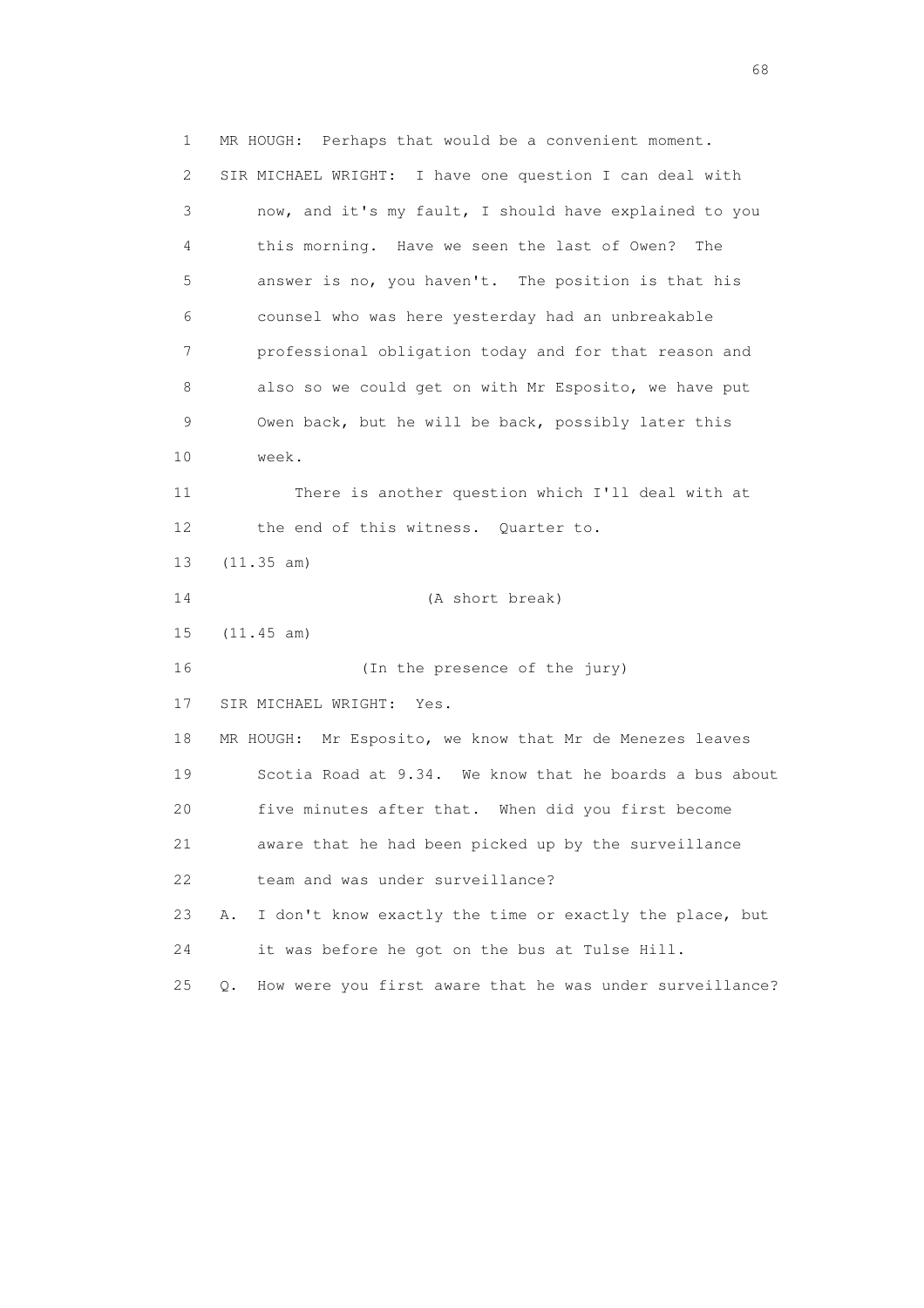1 What method of communication?

 2 A. Again, I can't say, it was just what was going on in the 3 room at that time; whether it was from the surveillance 4 monitor or whether it was from the speaker, I don't 5 know, sir. 6 Q. When you first heard about him, so before he gets on the 7 bus, what information did you have about this man? 8 A. In respect of? 9 Q. You said that some information was coming into the 10 control room, you don't know from what source, 11 precisely, you got it; what did you hear about him by 12 way of description or identification or anything? 13 A. Again this is my reconstruction because I have obviously 14 read things, but at that time it was just a subject out 15 of an address. What the actual words were, I don't 16 know. I know since there have been various descriptions 17 at the time and I just formed an opinion at that time or 18 noticed that a person was out of the address. 19 Q. In your statement, and we can have it on screen if 20 necessary, you say this: 21 "At approximately 9.34, I became aware as a result 22 of information circulated in the control room that 23 a person had just left the front door of 21 Scotia Road 24 and was a possible identification for the subject 25 Hussain Osman."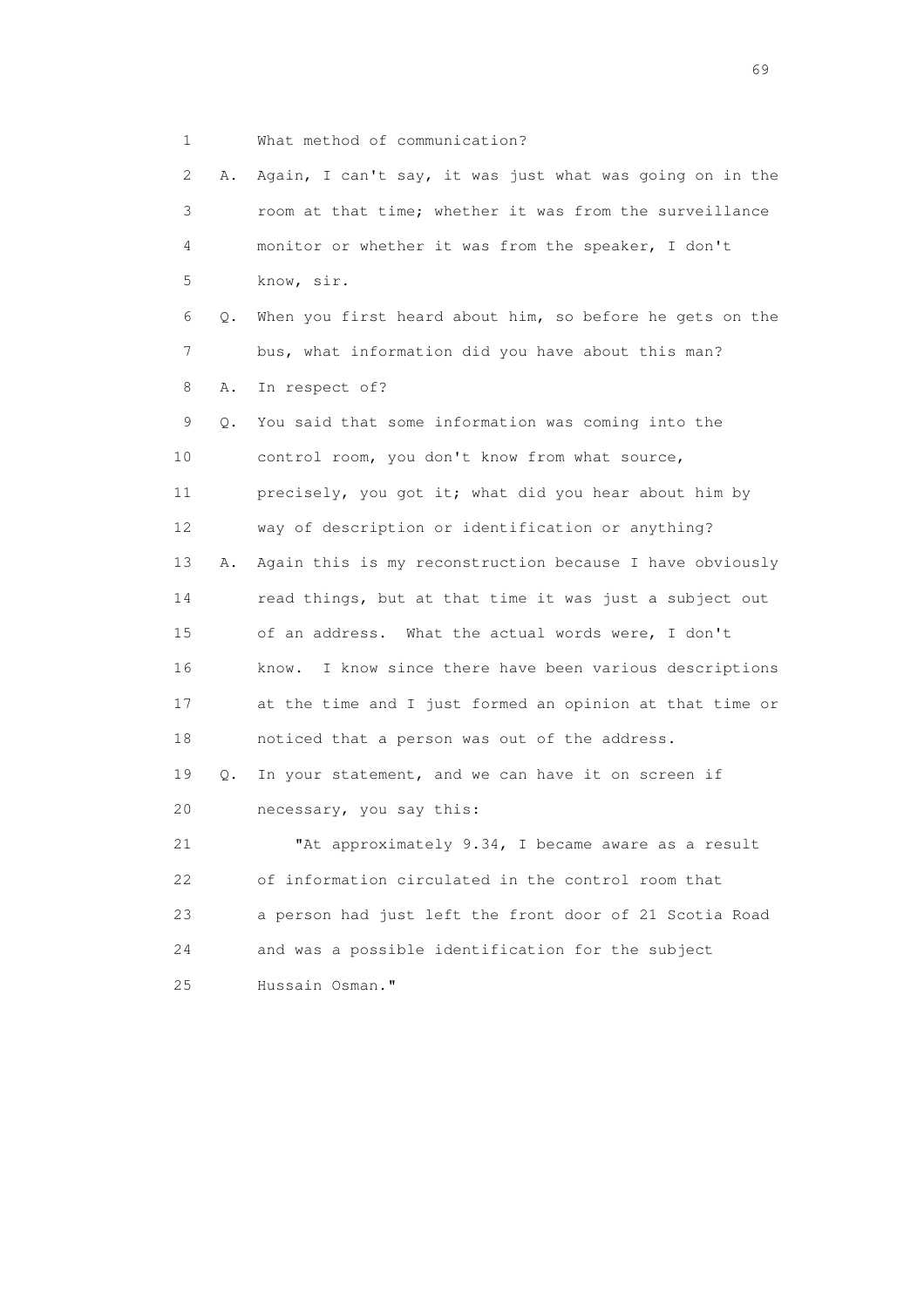1 A. Yes.

| 2  | О.        | First of all, did you hear that about him being         |
|----|-----------|---------------------------------------------------------|
| 3  |           | a possible identification for the subject?              |
| 4  | Α.        | Again, information, a subject out. How that was         |
| 5  |           | actually communicated, I don't know. It may have just   |
| 6  |           | been the surveillance monitor saying: we are following  |
| 7  |           | a subject, subject out; and then I am listening to the  |
| 8  |           | surveillance commentary.                                |
| 9  | Q.        | Obviously only tell me what you can remember but I do   |
| 10 |           | have to press this a little. In that early period       |
| 11 |           | before he gets on the bus, do you recall it being said  |
| 12 |           | in the control room that he was a possible              |
| 13 |           | identification for Osman?                               |
| 14 | Α.        | At that early stage, I can't remember, sir.             |
| 15 | $\circ$ . | When you have heard that a man's come out, what did you |
| 16 |           | do?                                                     |
| 17 | Α.        | I can't remember now if I actually got on the phone to  |
| 18 |           | Trojan 84; it would have been something I normally did; |
| 19 |           | whether or not that would have been landline or mobile, |
| 20 |           | again, I don't know.                                    |
| 21 | Q.        | In your statement you say that after this had happened, |
| 22 |           | you took up position in front of the surveillance pod   |
| 23 |           | standing directly next to Commander Dick. Do you now    |
| 24 |           | recall moving from your seat?                           |
| 25 | Α.        | That original statement, it's almost like a precis of   |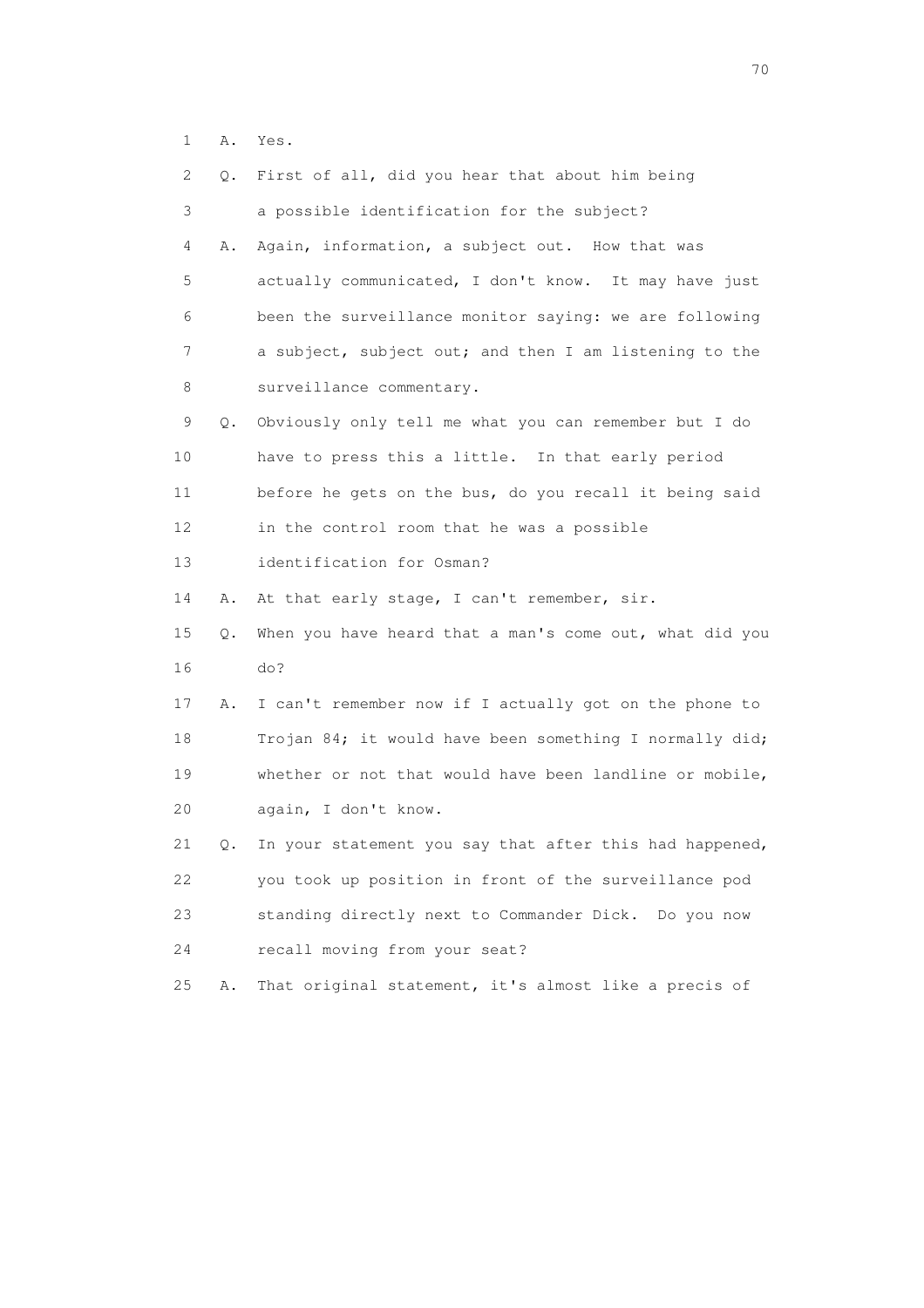| 1  |    | what happened, because I know now that I didn't stand up |
|----|----|----------------------------------------------------------|
| 2  |    | until right at the end. I was originally sitting down.   |
| 3  | Q. | In one of the seats we have looked at?                   |
| 4  | Α. | Yes, and that is sort of like a condensed statement      |
| 5  |    | based on the fact that a subject came out and            |
| 6  | Q. | Was Commander Dick made aware of him coming out in that  |
| 7  |    | early stage?                                             |
| 8  | Α. | She was in the room, I assume so, sir, yes. Whether or   |
| 9  |    | not it was there, whether or not it was actually as he   |
| 10 |    | approached the bus or whether or not it was when he was  |
| 11 |    | on the bus, again I don't know.                          |
| 12 | Q. | I put this to you so that you have had it put by me      |
| 13 |    | first. In your interview with the IPCC you were asked    |
| 14 |    | on page 304:                                             |
| 15 |    | "In your witness statement you say that about 9.34       |
| 16 |    | you became aware of a person leaving Scotia Road.<br>Was |
| 17 |    | Commander Dick made aware of that development?           |
| 18 |    | "Answer: As far as I am aware, yes."                     |
| 19 | Α. | She was in the same room as I, listening to the          |
| 20 |    | commentary. I can't be precise, sir, no.                 |
| 21 | О. | She has told us that she didn't become aware of him      |
| 22 |    | probably until he was on the bus?                        |
| 23 | Α. | Very possible, sir.                                      |
| 24 | Q. | During that early period, was anything said about the    |
| 25 |    | man's description in the control room?                   |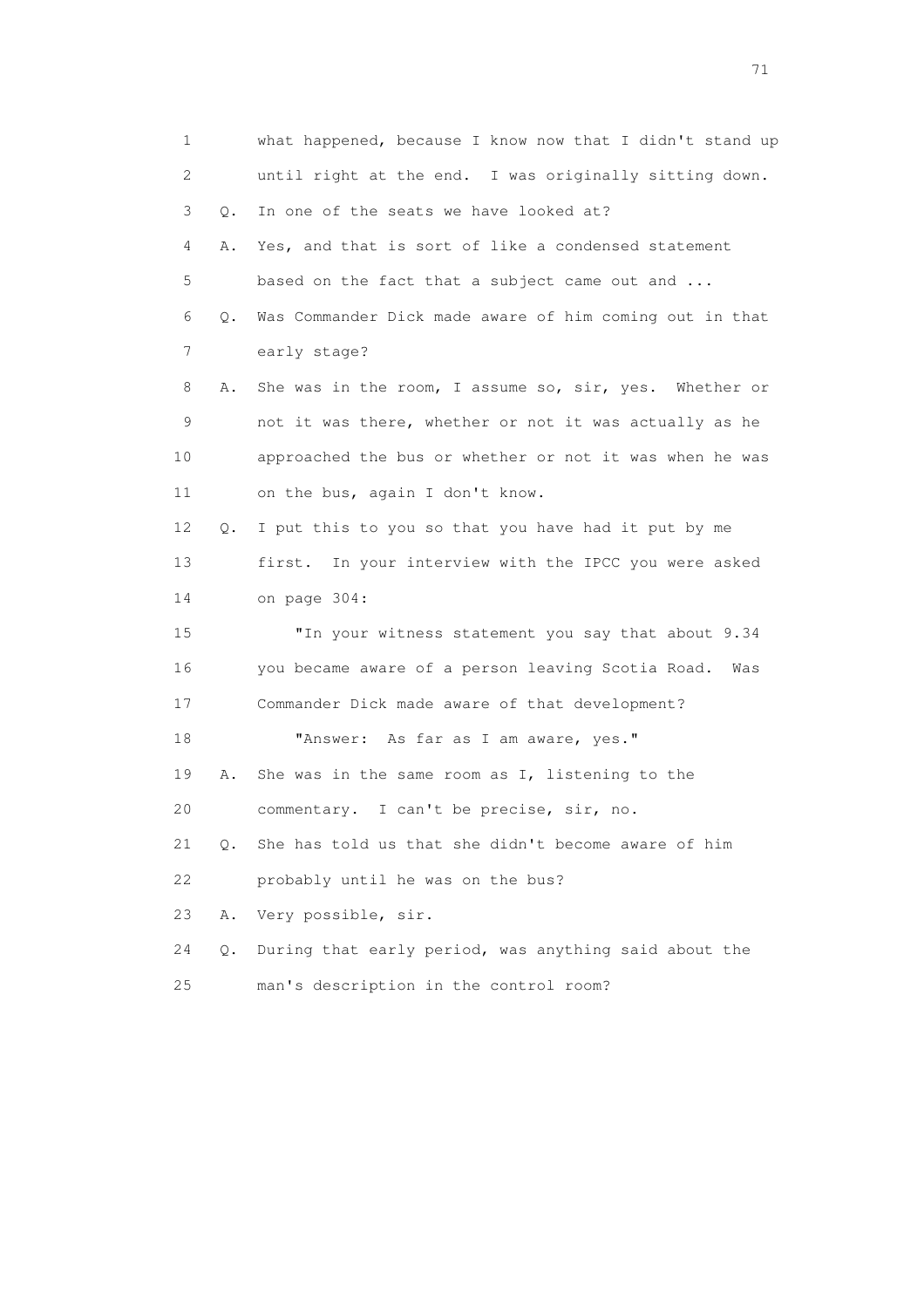1 A. Again from actual memory, I can't remember. Again, as 2 obviously reading the transcripts, reading what's 3 happened, I am now aware of it, especially as the -- 4 been through the Health and Safety trial as well, so 5 I am aware of all the different descriptions. But I can 6 only say of the opinion that I formed at that time. 7 Q. Can we have page 351 of the documents on screen. If you 8 want to follow it, it's the log of Callum, which was 9 handed to you, page 3 in the top left. Right at the 10 bottom of that page, do we see 9.42: 11 "Male from Scotia Road, information unconfirmed as 12 at 9.42." 13 SIR MICHAEL WRIGHT: We haven't got it up yet, Mr Hough. 14 MR HOUGH: Page 351 of the documents. 15 SIR MICHAEL WRIGHT: That's it. 16 MR HOUGH: "Male from Scotia Road, information unconfirmed 17 as at 9.42. IC1 male from address. May or may not be 18 subject now on bus." 19 A. Callum would have been sitting there, listening to 20 what's coming over the surveillance monitors, listening 21 to the speech in the room, and it's just his notes, his 22 recollection of what is happening, sir. I actually 23 didn't make a note of any of this, so I have to go on 24 what's written here as a refreshment of my memory. 25 Q. Simply putting it to you because he's writing it down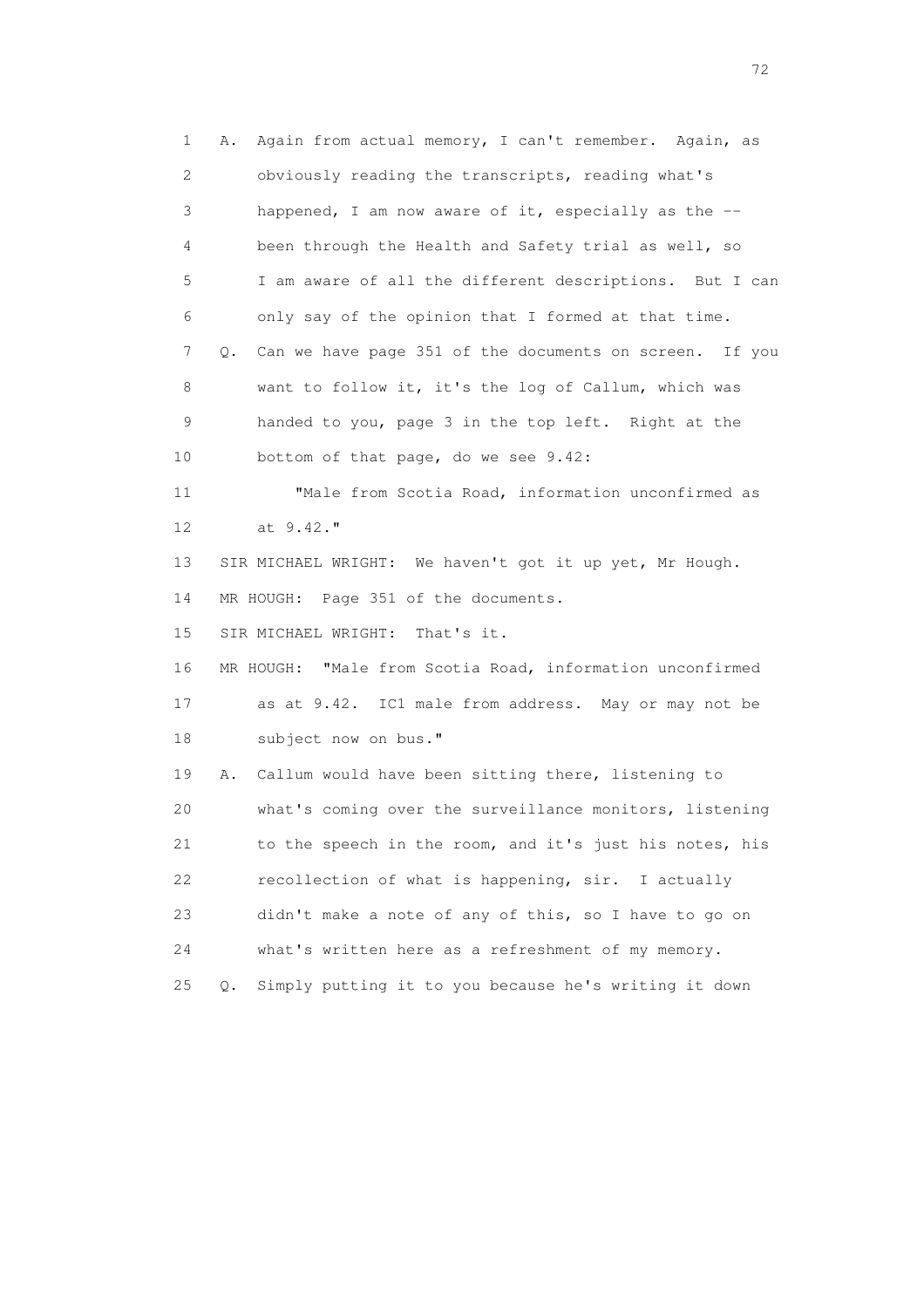1 next to you.

2 A. Yes.

3 Q. Then 9.44, over the page, he's recording this:

```
 4 "Can we get bus route suspended Scotia Road [arrow] 
5 from TJ80." 
6 Again, do you recall saying anything like that or 
7 hearing anything like that?
```
 8 A. No, I have no recollection. I have read this, I have 9 read it a number of times since, and I don't know why 10 that's written there.

 11 Q. So you don't think you asked whether the bus route could 12 be suspended on or near Scotia Road?

 13 A. Because I am sure that we had had conversations previous 14 to this that they weren't going to be suspended, so it 15 wouldn't make sense to me that I would make this comment 16 now: can we get them suspended; when the decision had 17 already been taken by Commander Dick not to suspend 18 them.

 19 Q. A call was made by Trojan 84 from his mobile to you at 20 9.44. Do you have any recollection of that call? 21 A. I actually made a number of calls to Trojan 84 during 22 this period, some by landline and on his mobile phone, 23 he called me.

```
 24 Q. Over this period, there is at least one call during this 
25 period where Mr de Menezes is first on the bus. Can you
```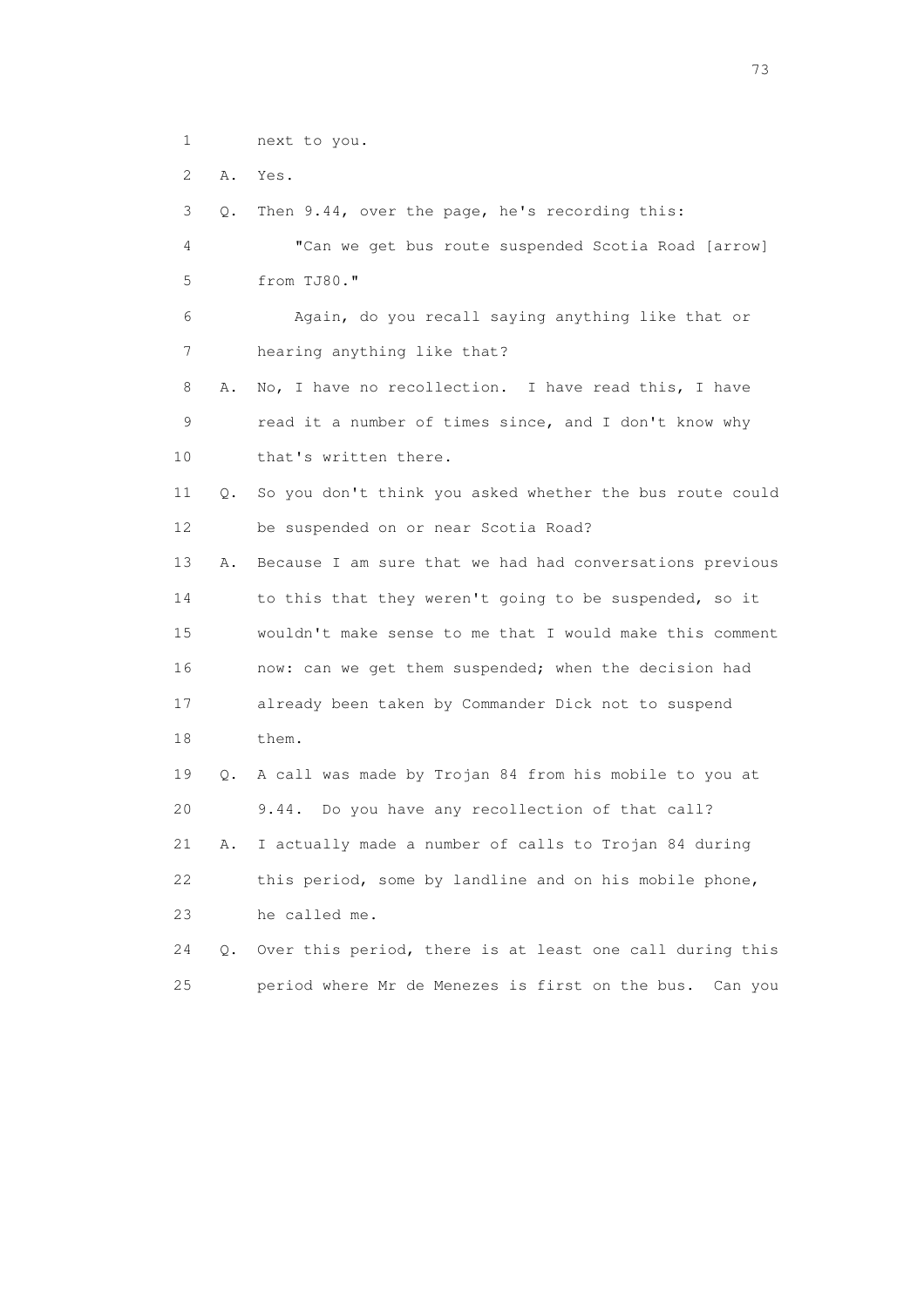1 remember what's passing between you and Trojan 84 over 2 this period? 3 A. No, I can't, sir. 4 Q. Do you know where Trojan 84 and the firearms teams were 5 at that stage? 6 A. It's my understanding that they were at the TA Centre, 7 sir. 8 Q. So you thought at that time they were at the TA Centre, 9 that's what was passing back to you? 10 A. Yes, sir. 11 Q. Now, 9.44: 12 "North African male seen from address on to bus from 13 Scotia Road address from surveillance team." 14 Do you recall a reference to a North African male at 15 around this time? 16 A. Yes, it's written there, and whether that's an actual 17 memory or a reconstruction, but it's -- it was said and 18 it's been said by a lot of people that it was said, so 19 yes, I have to accept that. 20 Q. Do you yourself have any independent recollection of 21 descriptions being given in the control room over this 22 period? 23 A. I know that -- that I, during a conversation that I had 24 with Trojan 84, at some time along this, I passed that 25 description on to Trojan 84 --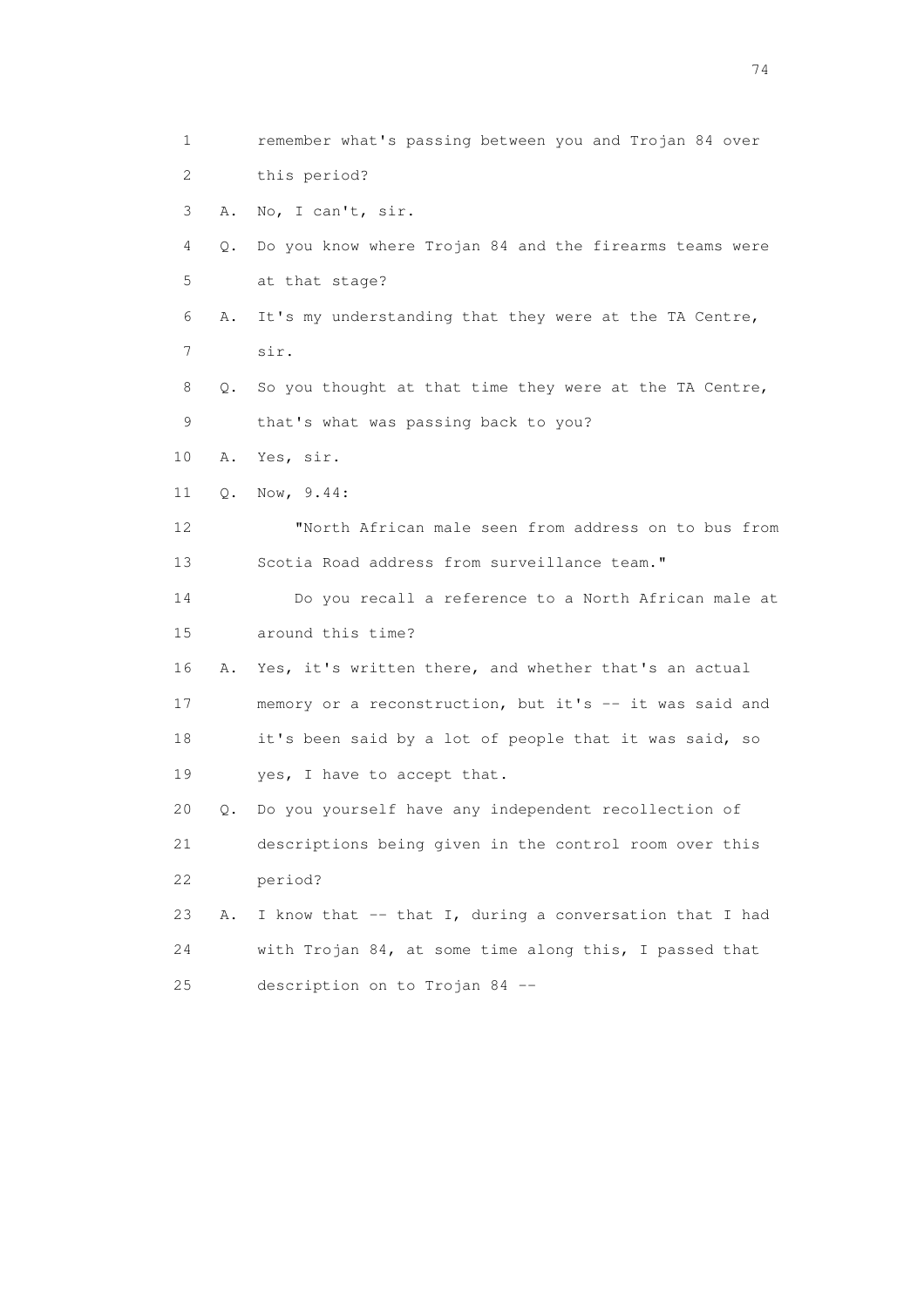1 Q. North African male?

| 2  | Α. | Well, North African male with the descriptions, because  |
|----|----|----------------------------------------------------------|
| 3  |    | it would normally be that I would contact them to say:   |
| 4  |    | where are you, what's happening, are you aware of what's |
| 5  |    | going on.                                                |
| 6  | Q. | Were they receiving information about identification     |
| 7  |    | directly from the surveillance teams at this time?       |
| 8  | Α. | They would be listening to the surveillance channel in   |
| 9  |    | exactly the same way as we were. They had direct access  |
| 10 |    | to exactly the same communications, all the words that   |
| 11 |    | are said by the surveillance officers in their vehicles. |
| 12 | Q. | But you were passing some of the information on just to  |
| 13 |    | be on the safe side?                                     |
| 14 | Α. | Because we need to discuss tactics, options, what they   |
| 15 |    | are doing.                                               |
| 16 | Q. | Then 9.45, another description noted by Callum, "IC2";   |
| 17 |    | that's, I think, dark skinned European?                  |
| 18 | Α. | $Mm$ .                                                   |
| 19 | Q. | "denims, African-looking male now in Tulse Hill area,    |
| 20 |    | surveillance team currently following".                  |
| 21 | Α. | Sir, yes.                                                |
| 22 | Q. | Then an entry I do need to ask you about at 9.46:        |
| 23 |    | "Not ident male as above discounted, surveillance        |
| 24 |    | team to withdraw to their original positions".           |
| 25 |    | Did you hear anything like this said in the control      |

na matsay na katalog as na kasang na mga 175 may 2008. Ang isang isang nagsang nagsang nagsang nagsang nagsang<br>Tagapang nagsang nagsang nagsang nagsang nagsang nagsang nagsang nagsang nagsang nagsang nagsang nagsang nagsa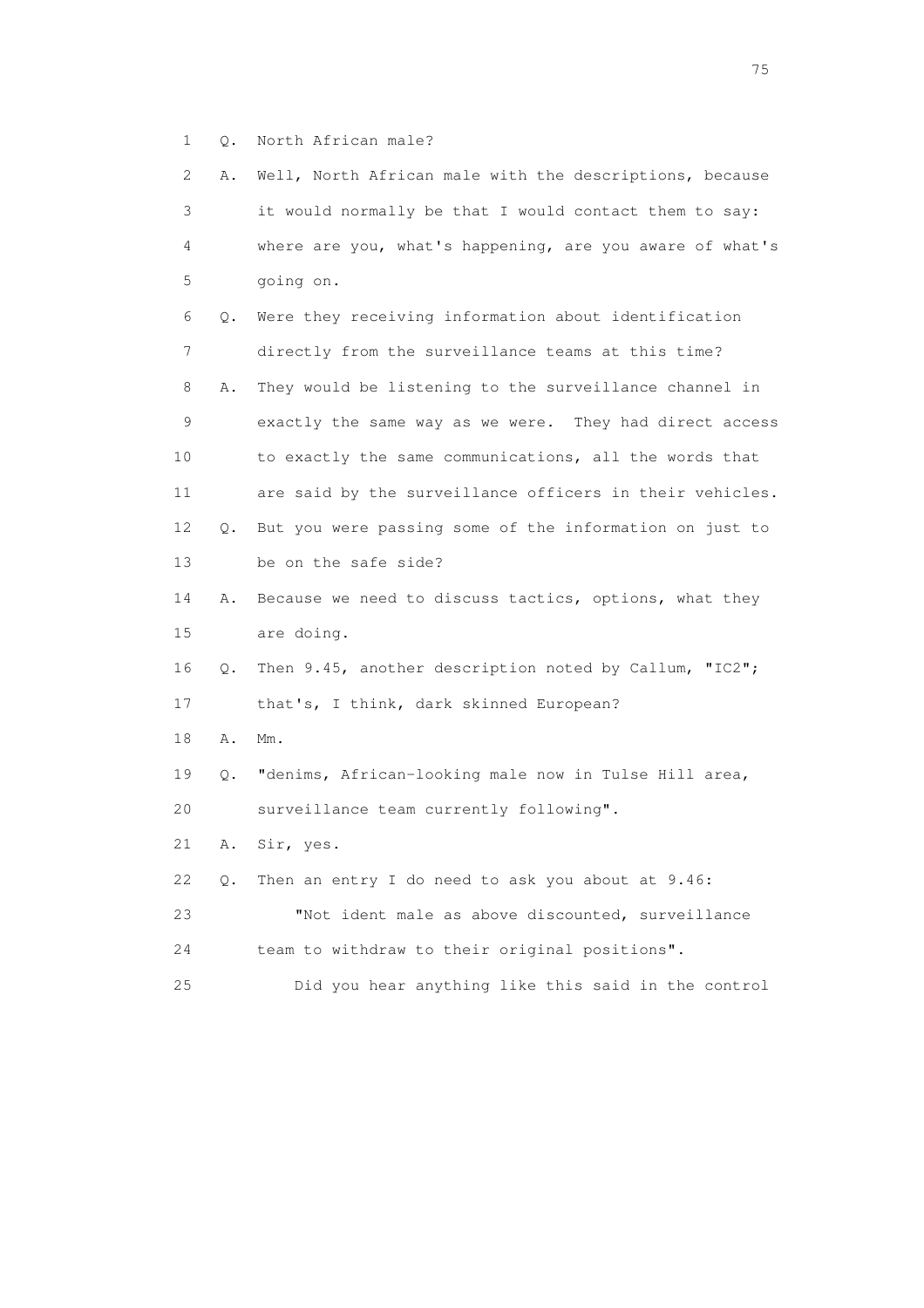1 room?

| 2  | Again, yes. Since that time, that I know some people or<br>Α. |
|----|---------------------------------------------------------------|
| 3  | some officers have said that I said something like,           |
| 4  | "They don't think it's him", or something like that.<br>My    |
| 5  | only sources of intelligence at that time are what's          |
| 6  | coming over the surveillance monitor, or if I'm on the        |
| 7  | phone to Trojan 84, what's being said by Trojan 84.           |
| 8  | $So \ldots$                                                   |
| 9  | Now, just to follow that up, Trojan 84 can only know<br>Q.    |
| 10 | about identification --                                       |
| 11 | SIR MICHAEL WRIGHT: Forgive me, Mr Hough, just reading back   |
| 12 | your answer, what is the position? Do you remember            |
| 13 | somebody saying, "It's not him"?                              |
| 14 | At that time, I formed the opinion, as a result of<br>Α.      |
| 15 | what's going on, that they don't think it's him.              |
| 16 | SIR MICHAEL WRIGHT: So one way or another, words don't        |
| 17 | $matter --$                                                   |
| 18 | Yes.<br>Α.                                                    |
| 19 | SIR MICHAEL WRIGHT: -- you had got that into your mind that   |
| 20 | they were now saying it's not him.                            |
| 21 | Yes, at that time.<br>Α.                                      |
| 22 | MR HOUGH: What I was going to ask you about was the way you   |
| 23 | got that impression and then about the impression             |
| 24 | itself.                                                       |
| 25 | You are either getting that impression or any                 |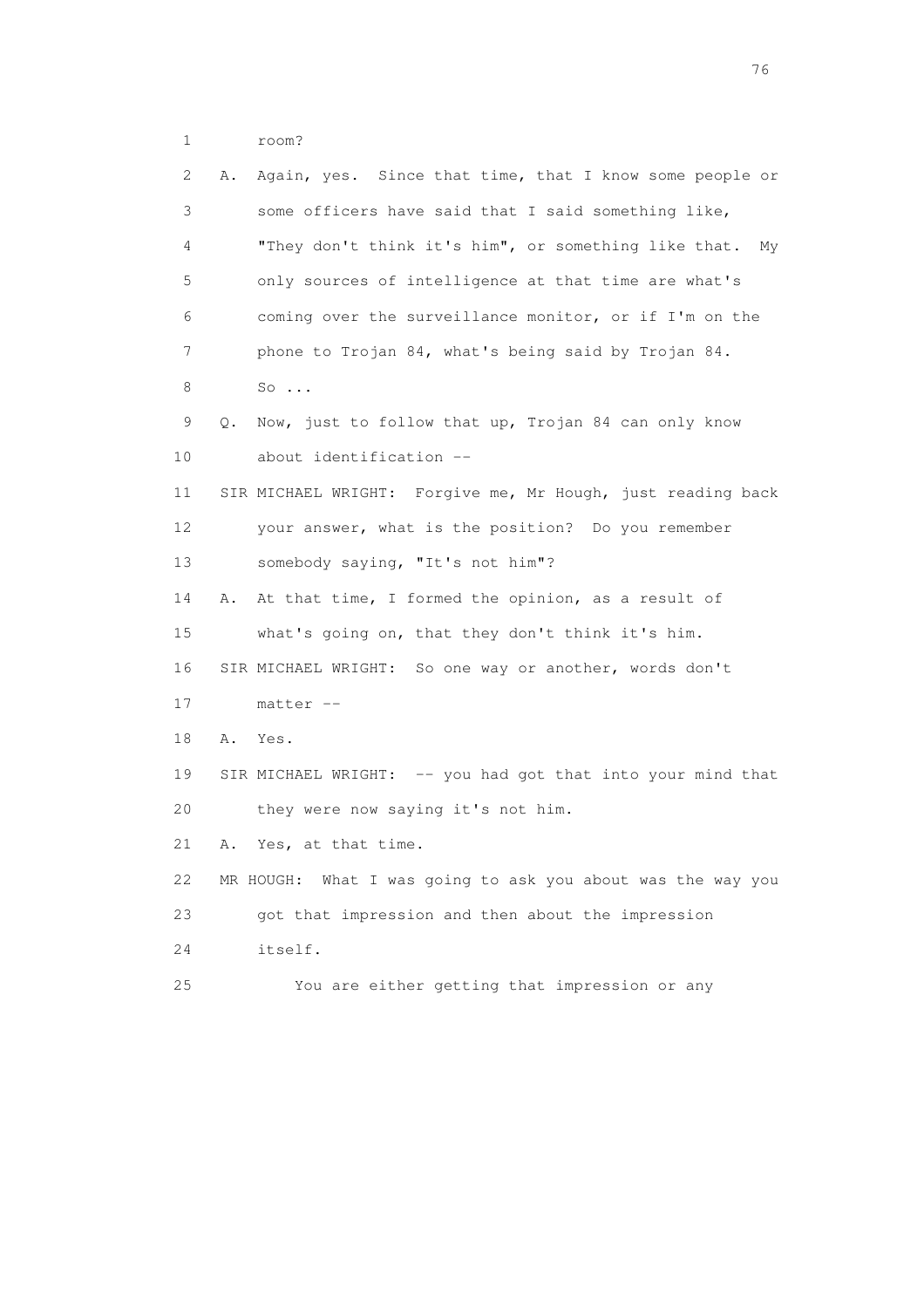| 1  |    | impression about identification from the surveillance    |
|----|----|----------------------------------------------------------|
| 2  |    | teams directly, from their chatter?                      |
| 3  | Α. | That's the only sources of intelligence, that at that    |
| 4  |    | time is the surveillance chatter, what's coming on over  |
| 5  |    | there, either what I am listening to in the control room |
| 6  |    | or if I'm on the phone to Trojan 84, what he's listening |
| 7  |    | to and what I'm listening to on his phone and what he is |
| 8  |    | saying to me.                                            |
| 9  | Q. | His source is also the surveillance chatter?             |
| 10 | Α. | It's the same source.                                    |
| 11 | Q. | So any impression that you form is either based directly |
| 12 |    | on what you hear from the surveillance teams or          |
| 13 |    | indirectly what's said by them, heard by Trojan 84 and   |
| 14 |    | passed on to you?                                        |
| 15 | Α. | Yes, sir.                                                |
| 16 | Q. | Based upon that information, you tell us that you formed |
| 17 |    | the impression that this was not, this man being         |
| 18 |    | followed, was not the suspect Osman?                     |
| 19 | Α. | At that time, yes.                                       |
| 20 | Q. | With what degree of certainty?                           |
| 21 | Α. | I have no degree of certainty, because I am not there.   |
| 22 |    | All I can do is, if a decision is being made between     |
| 23 |    | a command team or advisers, then everybody will chip in  |
| 24 |    | to that initial decision-making; and if I hear           |
| 25 |    | something, then it's incumbent on me to say to the DSO   |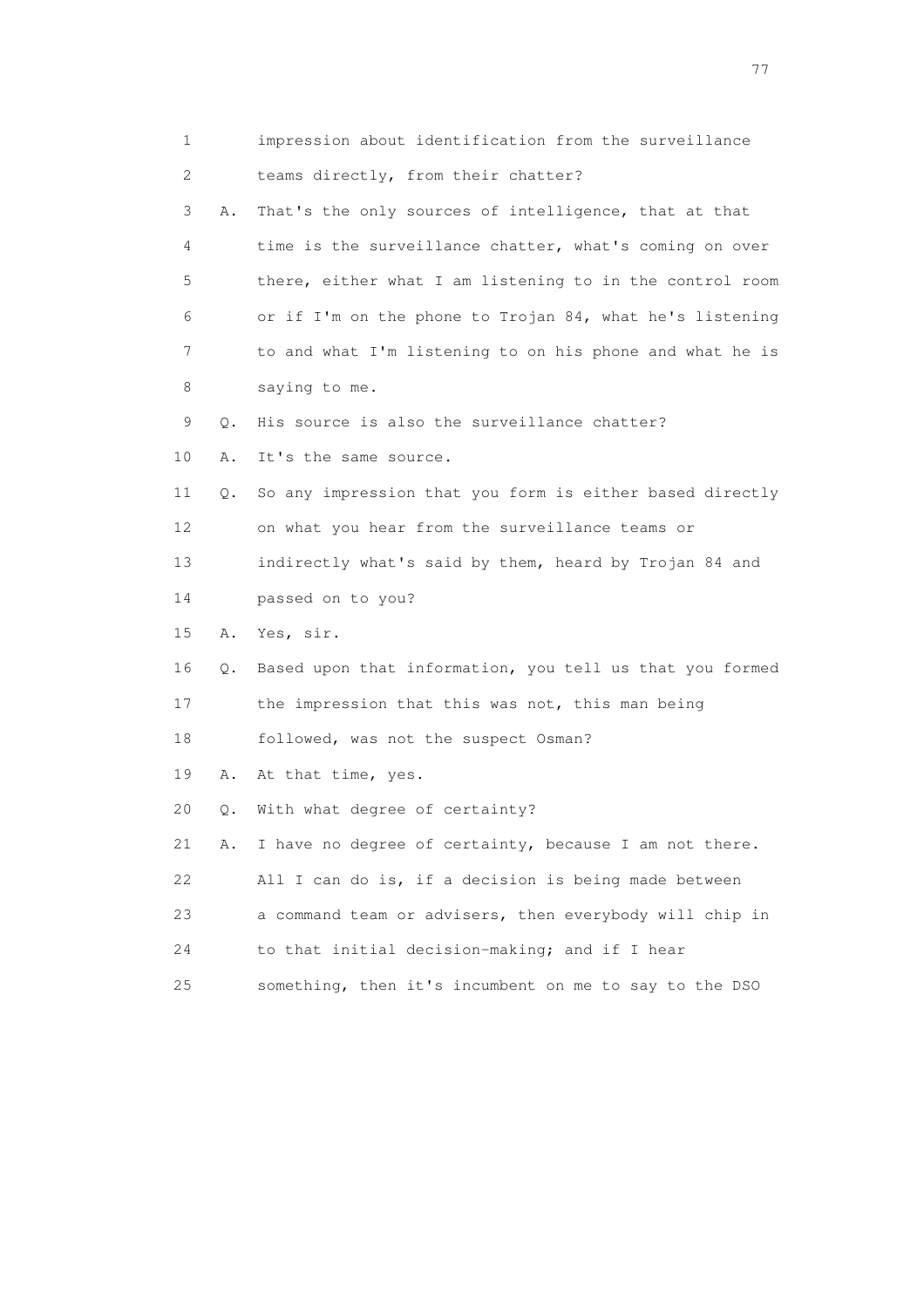| $\mathbf{1}$ |    | or whoever is the decision-maker at that time what     |
|--------------|----|--------------------------------------------------------|
| 2            |    | I have heard, just to make sure that they've heard it; |
| 3            |    | and then a decision can be made as to what course of   |
| 4            |    | action is taken.                                       |
| 5            | Q. | Was an instruction given in the control room for the   |
| 6            |    | surveillance team to withdraw to their original        |
| 7            |    | positions?                                             |
| 8            | Α. | I don't know, sir.                                     |
| 9            | Q. | I only ask because it's written here.                  |
| 10           | Α. | No.<br>No.<br>$\mathbb{N} \circ$ .                     |
| 11           | Q. | You don't recall any such instruction being given?     |
| 12           | Α. | No.                                                    |
| 13           | 0. | Were you aware whether the surveillance team -- and by |
| 14           |    | this stage it's probably the grey team -- did withdraw |
| 15           |    | to their original positions?                           |
| 16           | Α. | I have got no idea, sir.                               |
| 17           | Q. | In terms of time, we know that Mr de Menezes gets off  |
| 18           |    | the bus at Brixton around 9.48 or 9.49. At that stage, |
| 19           |    | so when he's getting off the bus at Brixton, were you  |
| 20           |    | aware of any further communications about what he was  |
| 21           |    | doing and who he might be?                             |
| 22           | Α. | Again, listening to the surveillance at that time and  |
| 23           |    | since that I know that he got off the bus, waited and  |
| 24           |    | then got back on the bus, which to me indicated        |
| 25           |    | a certain course of action --                          |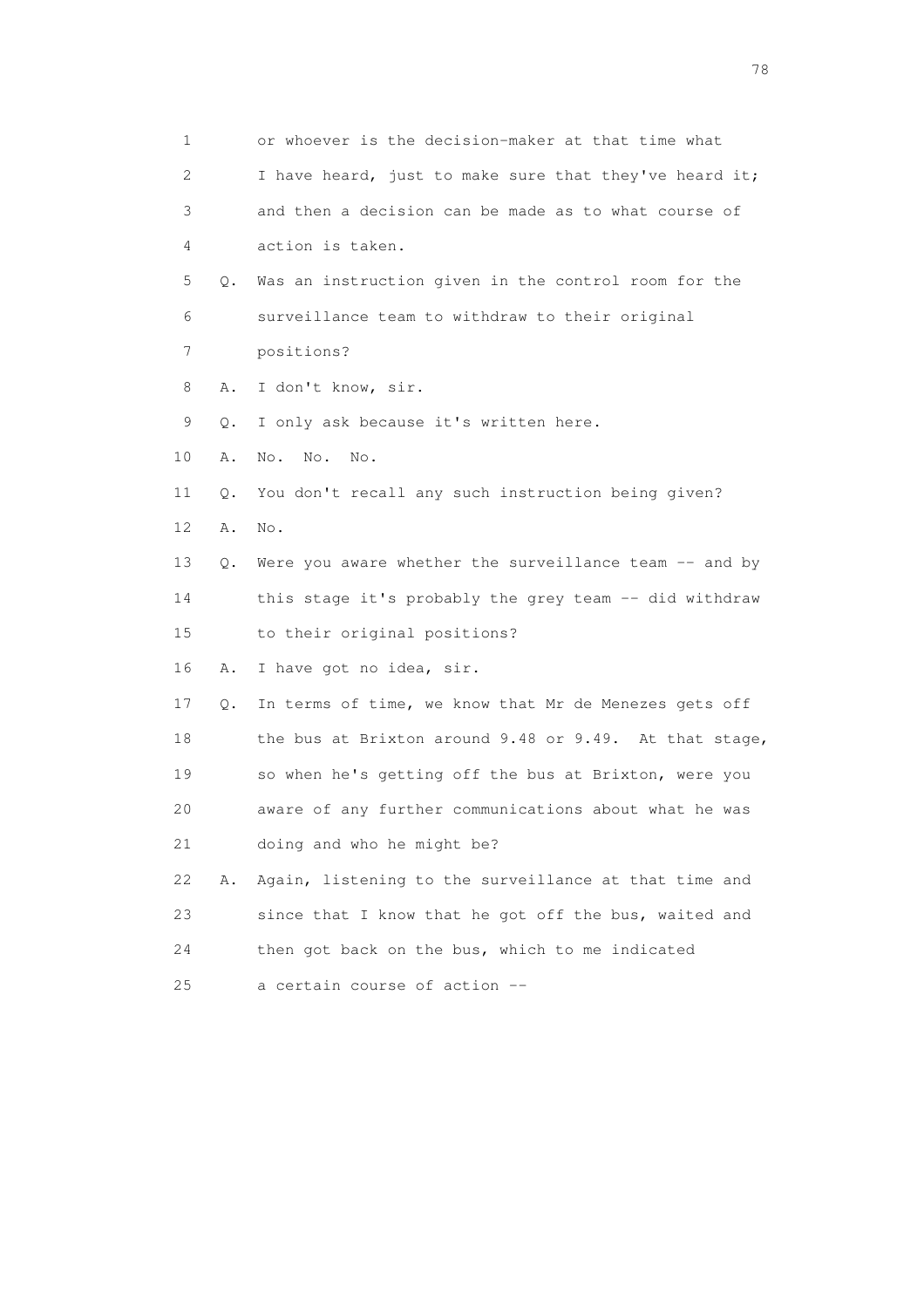1 SIR MICHAEL WRIGHT: Don't be oblique. What do you mean? 2 A. Sorry. For me that was what we would consider to be 3 typical anti-surveillance operations, that if somebody 4 thought they were being followed, what they would do is 5 get off a mode of transport, just wait, look around, see 6 who also got off that mode of transport, and then get 7 back on another one. 8 MR HOUGH: And see who got on with them? 9 A. Yes. 10 Q. In fact in your statement you say that you thought he 11 was conducting a form of anti-surveillance by getting on 12 and off the bus? 13 A. Yes, sir. 14 Q. In your interview you said that this behaviour added to 15 your considerations. How did it do that? 16 A. Well, if somebody behaves like that, especially at that 17 time, I think at that time I started to form the 18 opinion, I suppose from what was coming over the radio, 19 that this was our subject Nettle Tip. 20 Q. Was that impression, that it was now Nettle Tip, was 21 that based just on what you are hearing over the radio 22 or is it a combination of that and the fact that he's 23 doing something which you identify as anti-surveillance 24 tactics? 25 A. Again, my only sources of information are what's coming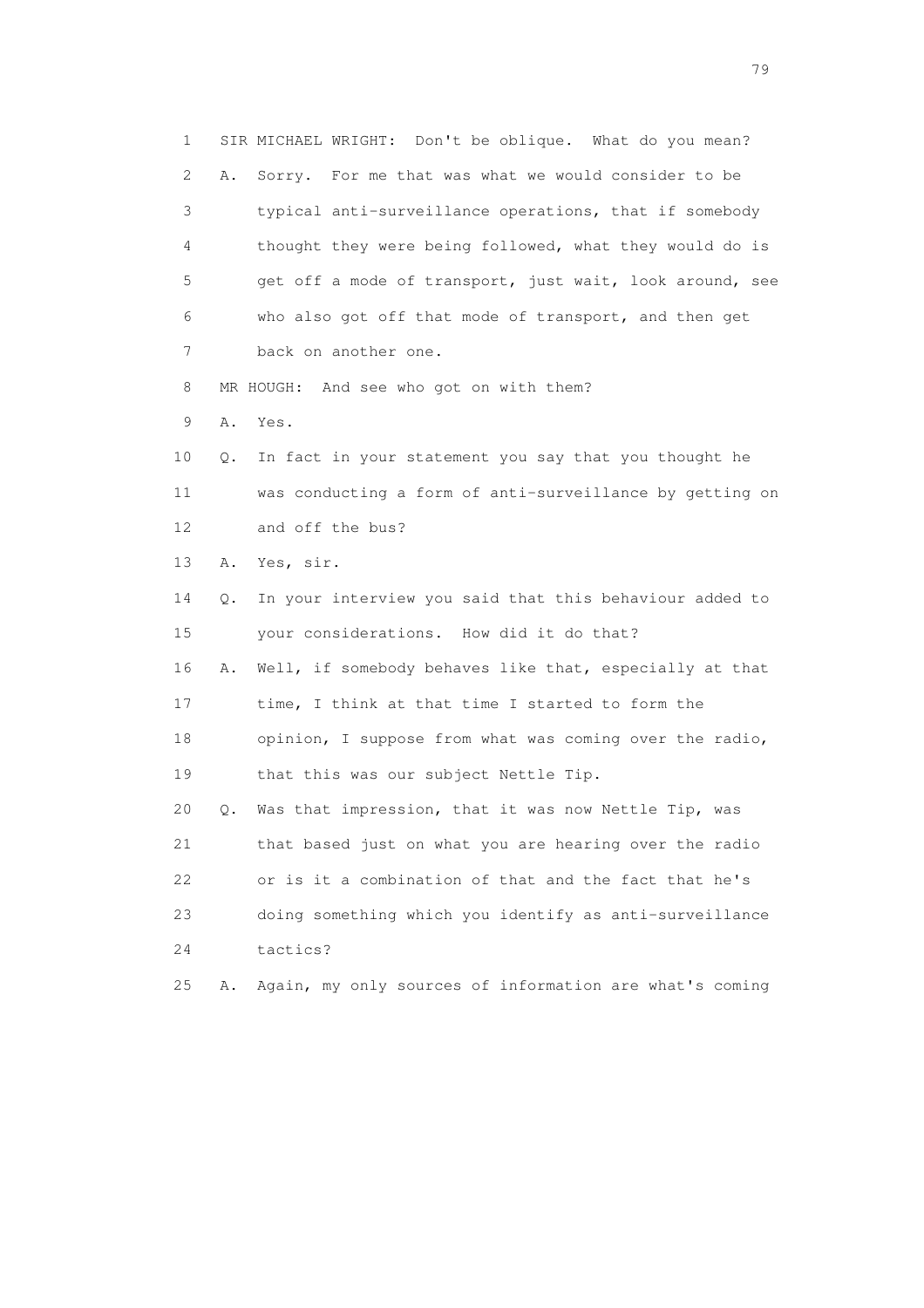1 over the radio. But if I'm told over the radio that 2 they think it's him or it's possible Nettle Tip, that, 3 put together with that behaviour, adds to the picture 4 that is being painted of the person that's being 5 followed by surveillance. 6 Q. At Brixton, what was being said about him over the radio 7 as far as you can remember? 8 A. I can't remember the details now, but I just remember 9 off the bus, because I thought it strange that he got 10 off the bus, and then I think the phrase "recip", which 11 means a reciprocal movement of going back on to the bus. 12 But the exact words, I can't be sure of. But it just 13 seemed to me strange. Why would a person get off the 14 bus and then wait and then get back on the bus. 15 Q. You can't recall at this time what was being said about 16 identification or facial description or anything like 17 that? 18 A. No. Throughout, I have got very little memory of the 19 actual words used. It's just the opinion that I formed 20 in my head as a result of what was coming over the 21 radio. 22 Q. 9.52, we see Callum recording: 23 "Possible Nettle Tip outside Brixton tube." 24 I am missing the last word. 25 "On bus. Station. Very jumpy. Probable ident. No

entration of the state of the state of the state of the state of the state of the state of the state of the state of the state of the state of the state of the state of the state of the state of the state of the state of t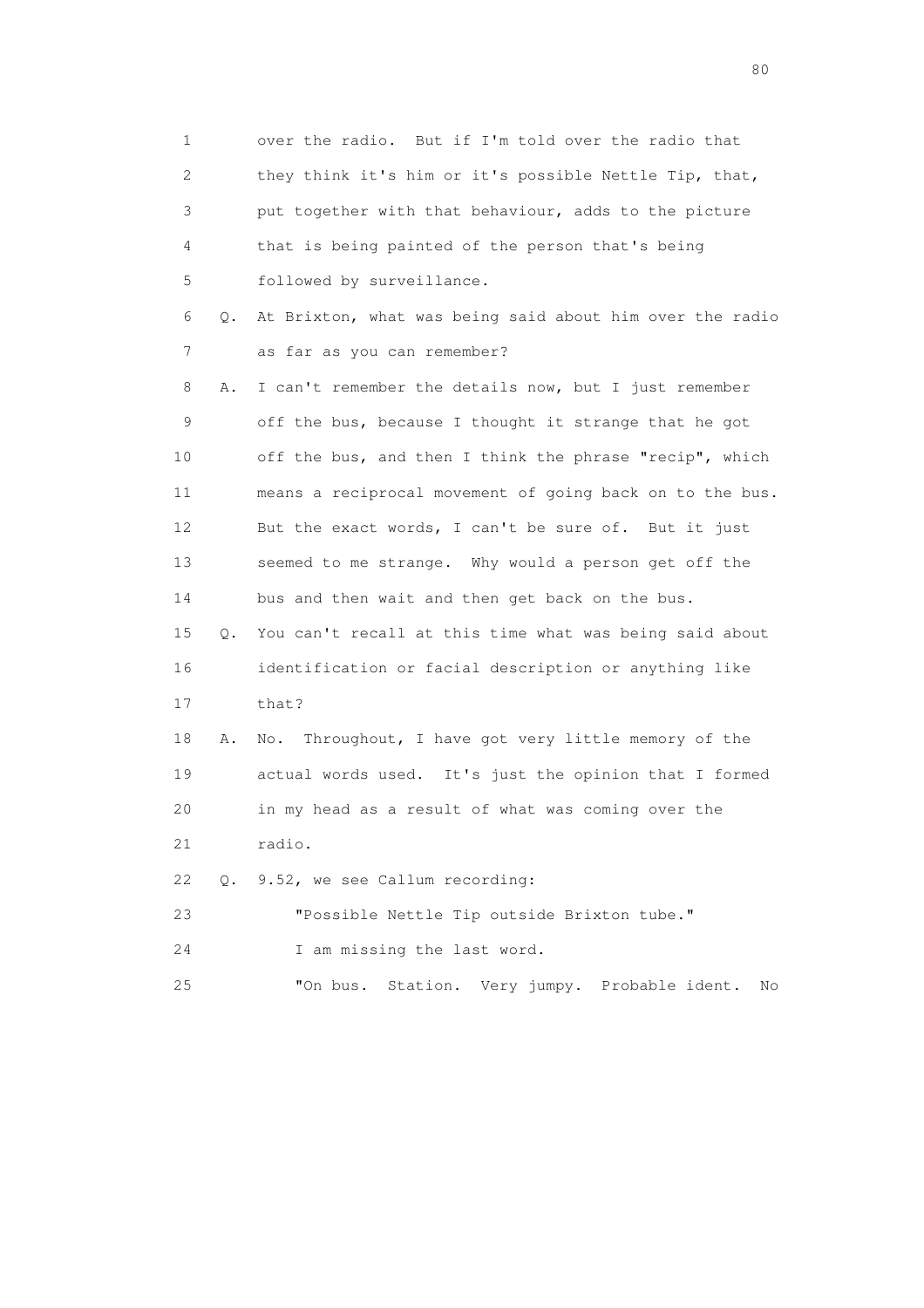1 bags visible".

| 2  | Do you think those kinds of things were being said             |
|----|----------------------------------------------------------------|
| 3  | in the control room or can you just not remember?              |
| 4  | As with me, his only source of intelligence would have<br>Α.   |
| 5  | been what was coming over the radio. He wouldn't write         |
| 6  | things -- I don't believe that he would have written           |
| 7  | things down that weren't actually said, because they are       |
| 8  | his source of intelligence.                                    |
| 9  | SIR MICHAEL WRIGHT: Forgive my interrupting, can I just        |
| 10 | see, this is the Cougar system that you were using?            |
| 11 | The Cougar system, sir, yes.<br>Α.                             |
| 12 | SIR MICHAEL WRIGHT: I would like your help about two           |
| 13 | things. This is when the follow was being carried out.         |
| 14 | We have heard that there are either five or six cars in        |
| 15 | the firearms team.                                             |
| 16 | Sir, yes.<br>Α.                                                |
| 17 | SIR MICHAEL WRIGHT: The Silver Commander -- no, start          |
| 18 | again. There is the command car --                             |
| 19 | Control car.<br>Α.                                             |
| 20 | SIR MICHAEL WRIGHT: Who would be in that?                      |
| 21 | In the control car would be Silver, the tactical adviser<br>Α. |
| 22 | Trojan 84, and one specialist firearms officer who was         |
| 23 | the driver.                                                    |
| 24 | SIR MICHAEL WRIGHT:<br>Not necessarily the team leader.        |
| 25 | Not the team leader, no.<br>Α.                                 |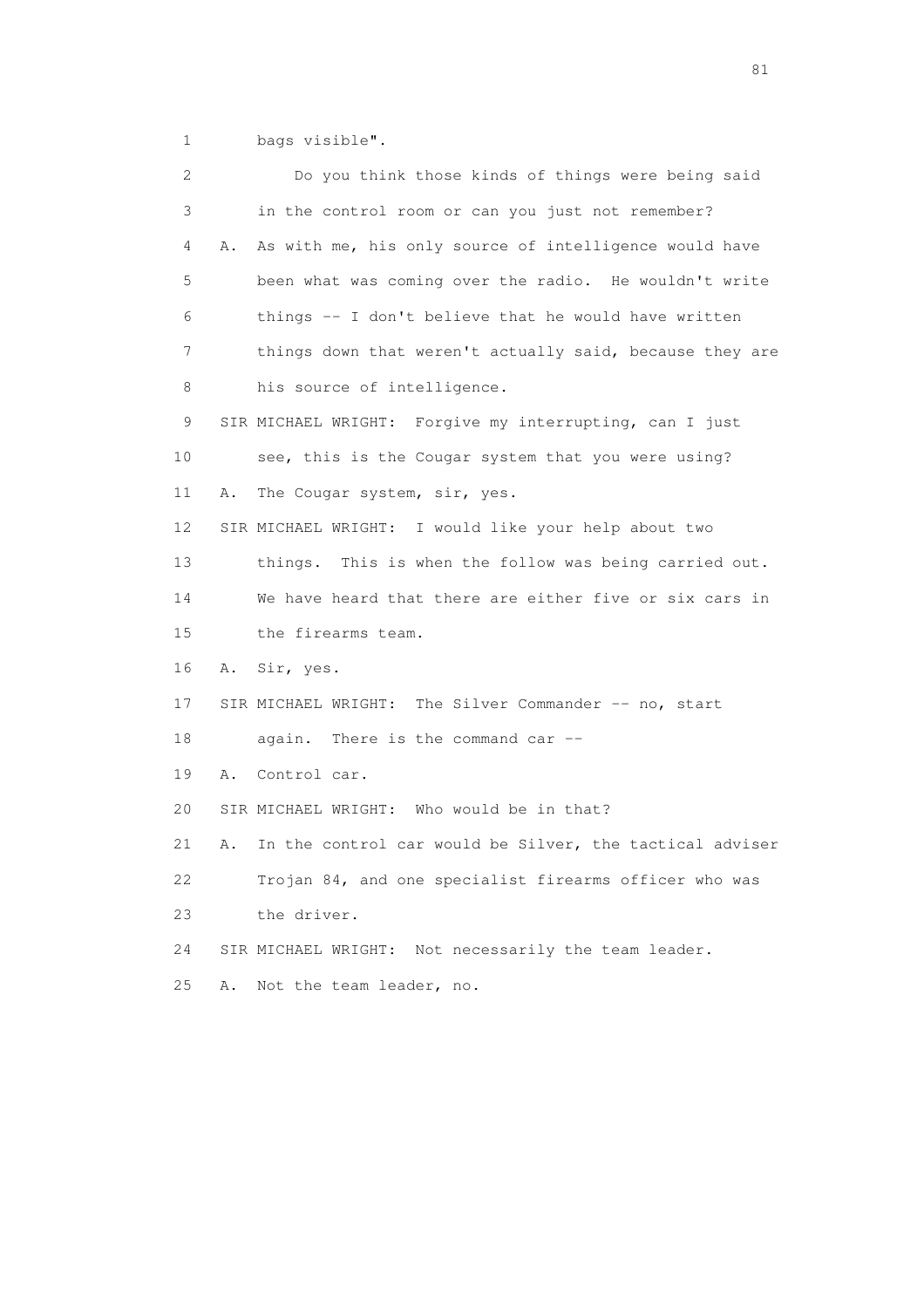- 1 SIR MICHAEL WRIGHT: And of course the driver.
- 2 A. Yes.
- 

 3 SIR MICHAEL WRIGHT: Where would the team leader be? 4 A. I know that the team leader was in Trojan Bravo. I know 5 that now as a result of reading -- 6 SIR MICHAEL WRIGHT: That was a different car? 7 A. Yes. 8 SIR MICHAEL WRIGHT: As to the radio communications, can 9 I get this clear: can each surveillance officer, subject 10 to blank spots and so forth, hear what every other 11 surveillance officer is saying. 12 A. Unless their radio has gone down. Every surveillance 13 officer has a radio, which they have got direct access 14 to what everybody else is saying and they can talk, it's 15 exactly the same way as we would be speaking in here,

16 anybody can speak at any time and everybody can hear

17 what's being said.

18 SIR MICHAEL WRIGHT: That includes --

- 19 A. The firearms officer.
- 20 SIR MICHAEL WRIGHT: The team leader, the tactical adviser

21 out on the road and the Silver Commander?

- 22 A. Yes, sir.
- 23 SIR MICHAEL WRIGHT: You in the control room can hear what
- 24 each surveillance officer is saying?

25 A. Yes, sir, unless there is a communications breakdown or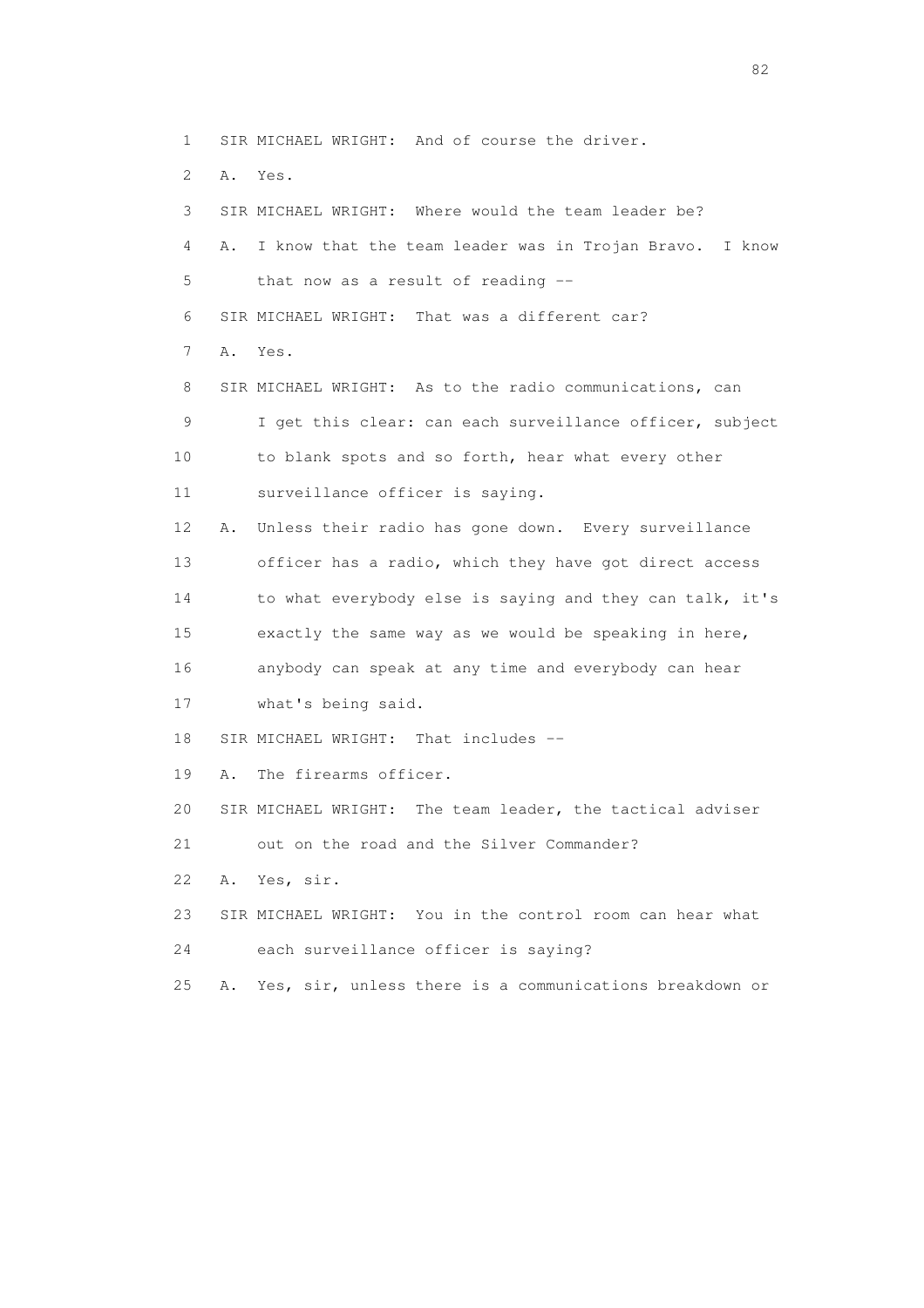1 unless they are in a black spot. 2 Q. It is total communication? 3 A. Yes, sir. 4 SIR MICHAEL WRIGHT: The firearms team, can the firearms 5 team leader hear what each surveillance officer is 6 saying? 7 A. There is a radio in every vehicle, which comes over 8 a loudspeaker -- 9 SIR MICHAEL WRIGHT: All on the same net? 10 A. All on the same net. Everybody hears what everybody 11 else is saying. 12 MR HOUGH: At this point when you formed the impression that 13 it is probably your man, where are the firearms team as 14 far as you know? 15 A. Exactly where they were, I don't know, sir. 16 Q. Last we heard about them, which was earlier on when he 17 was coming out, they were at the TA Centre as far as you 18 knew? 19 A. Yes, probably still at the Territorial Army Centre but 20 I really don't know, sir. That instruction is, they may 21 have moved out at that time, I don't know, it depends 22 where in the time, because I don't know what times any 23 phone calls were made, what instructions, when they 24 moved off. That's their responsibility. 25 Q. Let me try to jog your memory in this way: you form

experience of the contract of the contract of the contract of the contract of the contract of the contract of the contract of the contract of the contract of the contract of the contract of the contract of the contract of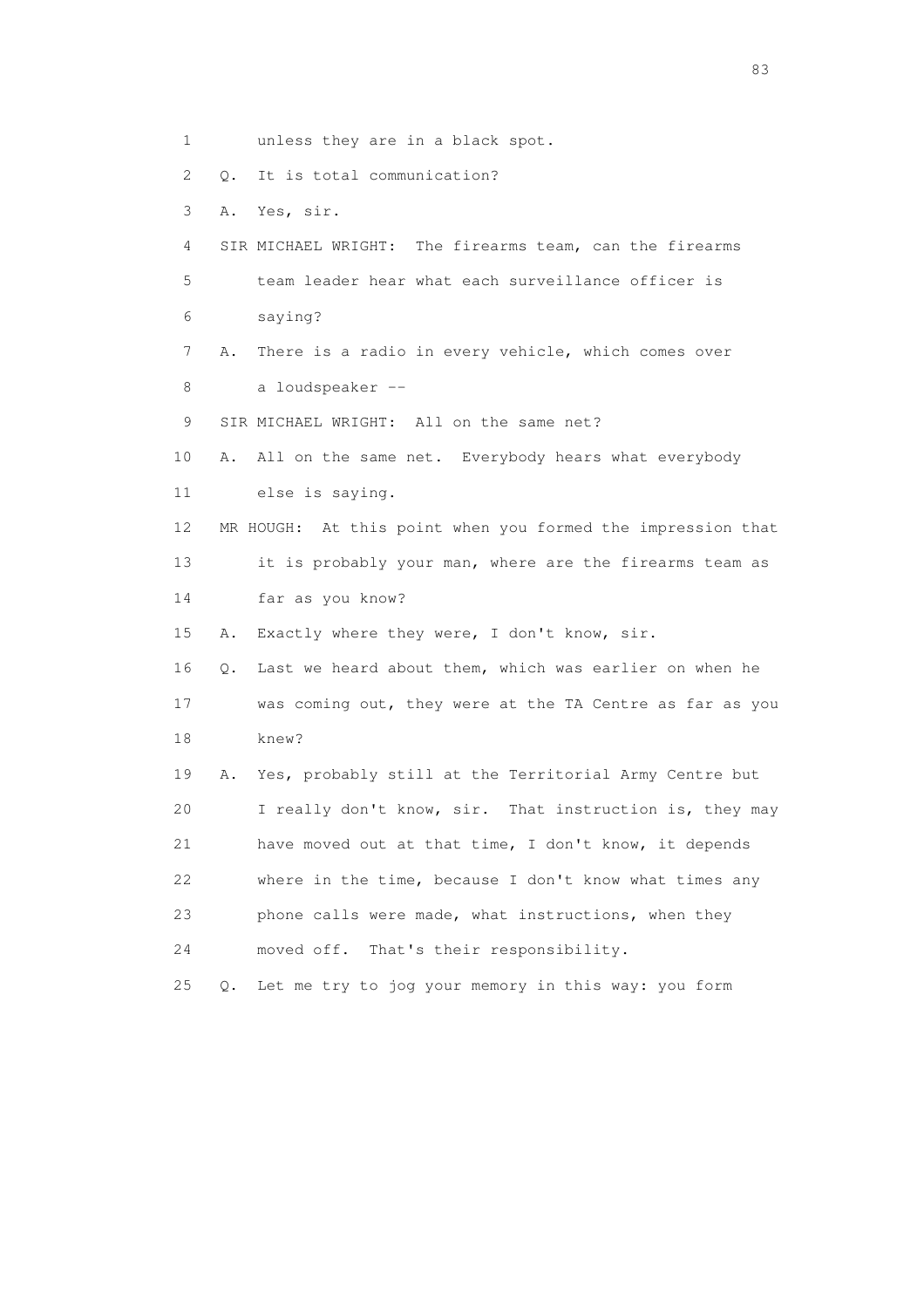| 1                         |    | an impression that he is not the man around 9.46; you    |
|---------------------------|----|----------------------------------------------------------|
| $\mathbf{2}^{\mathsf{I}}$ |    | form that he is the man around 9.52?                     |
| 3                         | Α. | Yes, sir.                                                |
| 4                         | О. | Between those two times, we will hear that Mr Dingemans  |
| 5                         |    | is sent out to perform a stop. Between those times, so   |
| 6                         |    | when you are forming those two impressions and when      |
| 7                         |    | Mr Dingemans is being sent out, where did you think the  |
| 8                         |    | firearms team were? Following along or waiting at the    |
| 9                         |    | TA Centre?                                               |
| 10                        | Α. | Probably waiting at the TA Centre, sir, because there    |
| 11                        |    | was no need for them to deploy at that time, if it was   |
| 12                        |    | not identical.                                           |
| 13                        | О. | So had you not given any instruction or indication to    |
| 14                        |    | them to move at that time?                               |
| 15                        | Α. | I can't be precise about the timings, but along          |
| 16                        |    | a continuum, roughly no, sir.                            |
| 17                        | Q. | So now it's 9.52, you have formed the impression that    |
| 18                        |    | it's probably your man. Again, what kind of certainty    |
| 19                        |    | are you attaching to that identification?                |
| 20                        | Α. | I can't say now. At that time it was building for me.    |
| 21                        | Q. | Did you pass on to others in the control room the view   |
| 22                        |    | that it was probably your man or that your certainty was |
| 23                        |    | building?                                                |
| 24                        | Α. | No, because everybody is listening to exactly the same   |
| 25                        |    | as I am, and everybody forms their own opinion based on  |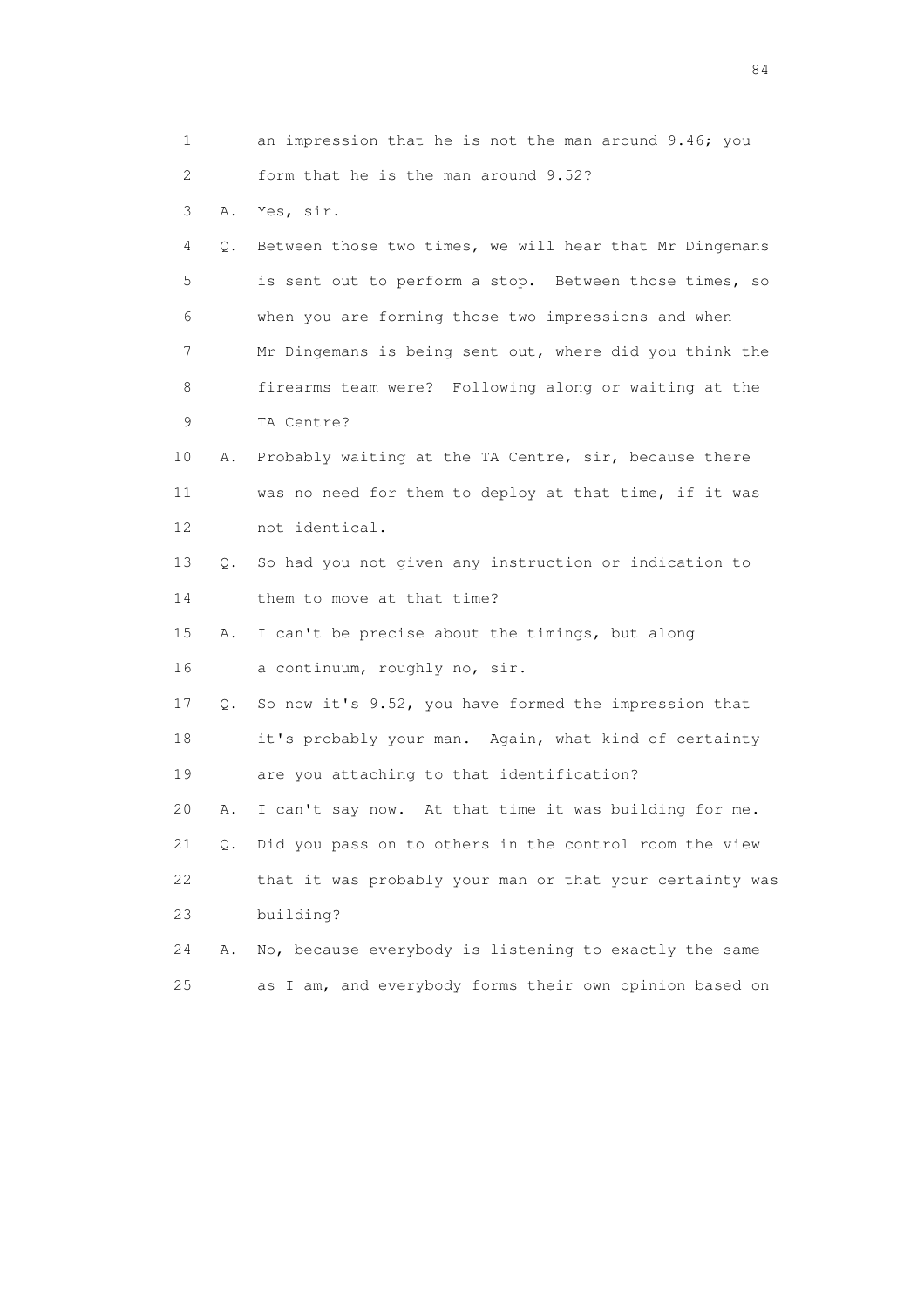1 what they hear.

 2 Q. So you are not a separate source of information about 3 identification to the others in the control room? 4 A. Absolutely not, sir. 5 Q. Did any of the surveillance officers in your hearing say 6 that this was probably Nettle Tip? 7 A. It's my recollection that's exactly what was said. 8 Q. By a surveillance officer or by Pat? 9 A. Again I can't be sure who said, but it was probable. 10 Q. We have heard from others that Mr Boutcher and/or 11 Commander Dick asked the surveillance teams through 12 their monitor to give either a percentage or a 1 out of 13 10 score about identification and certainty. First of 14 all, do you recall anything like that happening? 15 A. I remember that conversation, but I wasn't party to that 16 because I am concentrating on other things at that time. 17 Q. Did that conversation take place before or after you 18 formed the view that it was probably Nettle Tip? 19 A. Again, I can't say. 20 Q. Can you recall the response that Pat gave on behalf of 21 the surveillance teams? 22 A. No. 23 SIR MICHAEL WRIGHT: One of the factors, as I understand it, 24 that led to your belief that it was probable was what 25 you have described as the possible anti-surveillance

experience of the contract of the contract of the contract of the contract of the contract of the contract of the contract of the contract of the contract of the contract of the contract of the contract of the contract of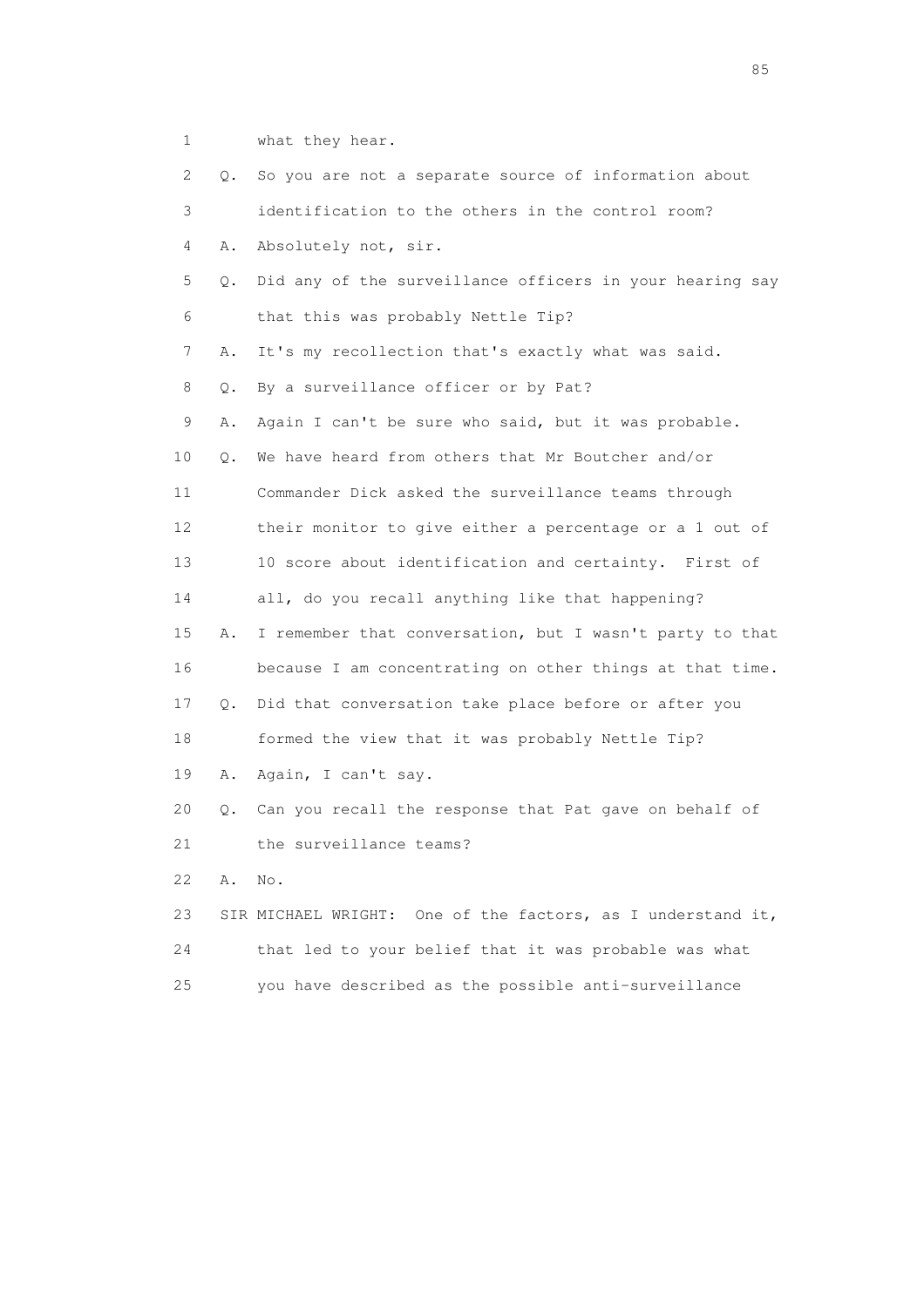1 tactic about getting off the bus and on again. 2 A. That's part of it, sir, but -- 3 SIR MICHAEL WRIGHT: I know. Did you know at the time that 4 Brixton station was closed? 5 A. No, I didn't. 6 MR HOUGH: We see further down a note at 9.56 that the 7 location of the bus is at Stockwell Road, and then if we 8 can turn the page, please, do we see there a note at 9 10.02: 10 "Stockwell Road appears he may be getting off the 11 bus, located on top deck". 12 A. That's correct, sir. 13 Q. Do you recall information coming in from the scene that 14 the surveillance officers were seeing the subject 15 getting up on the top deck, thought possibly getting off 16 the bus? 17 A. Yes, sir. 18 Q. When that happened, what was the reaction in the control 19 room? 20 A. Cressida -- the DSO was asking me around what tactics 21 were available, what we could do, what were the issues. 22 Q. At this time, in fact at 9.59, Trojan 84 makes a call to 23 you which lasts for nine minutes? 24 A. That's correct. 25 Q. Do you recall that call, that long call?

entration of the contract of the contract of the contract of the contract of the contract of the contract of the contract of the contract of the contract of the contract of the contract of the contract of the contract of t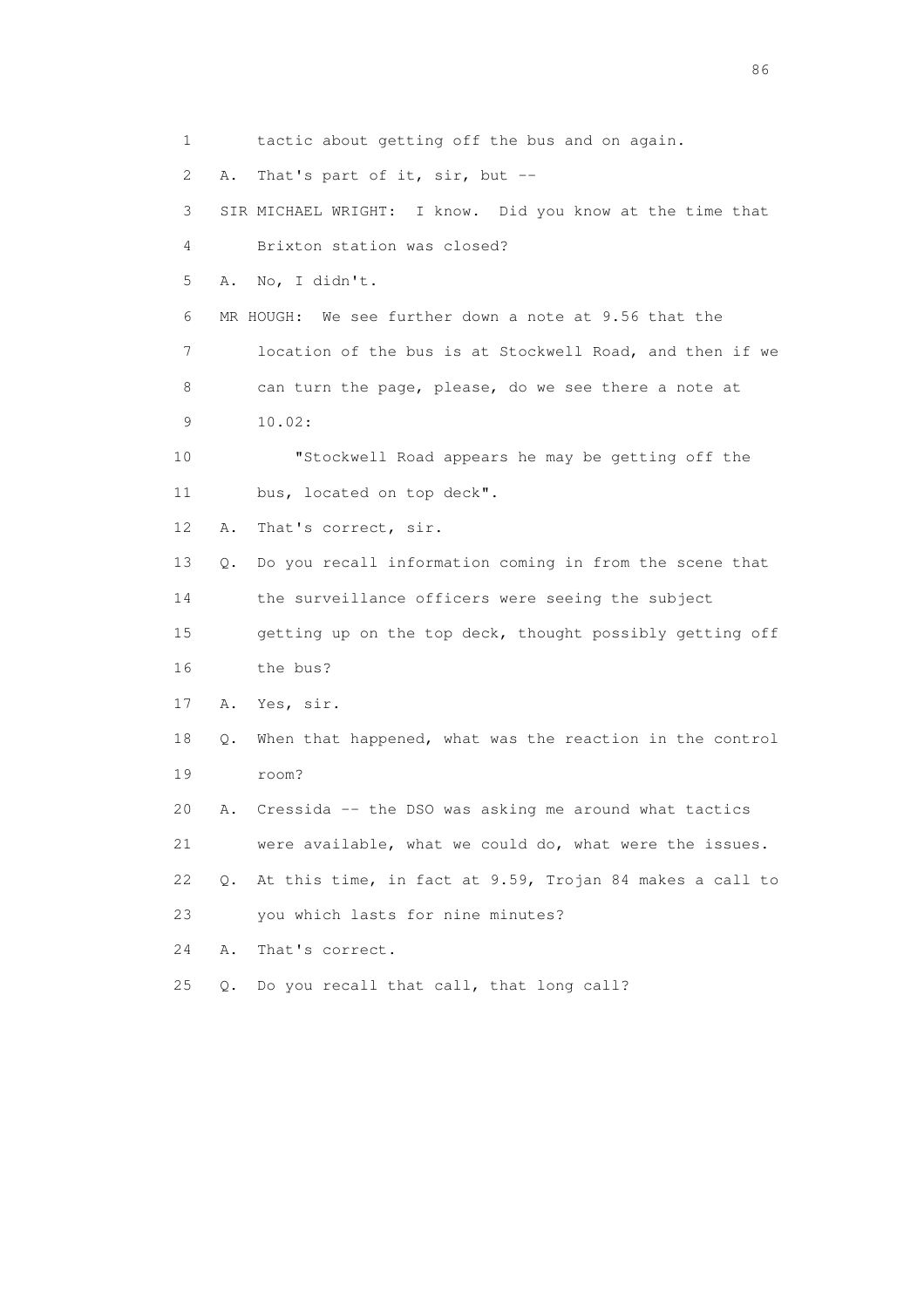1 A. It had been part of a pre-agreement that if we were 2 following a subject to keep an open line, so that any 3 decisions made by the DSO could be directly relayed to 4 the teams. There was a landline phone call a little 5 before that where I spoke to Trojan 84, because that's 6 what we were going to do, keep an open phone line. 7 Originally made that phone call, I spoke to him, and he 8 started to give me some information about where they 9 were and what they were doing. But at that time, the 10 surveillance was still giving information, so Trojan 84 11 wanted to speak to the surveillance controller. So he 12 cut me off and said, "I'll phone you back when I have 13 established control and contact with the surveillance 14 team leader". So that's what that long phone call was, 15 that he then phoned me back and said, "I am now with you 16 again". 17 SIR MICHAEL WRIGHT: So it's not really a nine-minute phone 18 call. It's just that the line was open? 19 A. That was a nine-minute phone call from that time because 20 we kept the phone call open for -- 21 SIR MICHAEL WRIGHT: That's what I mean. You weren't 22 talking for the whole -- 23 A. Absolutely not, no. 24 SIR MICHAEL WRIGHT: You just kept the line open? 25 A. We were just feeding information through to each other.

experience of the state of the state of the state of the state of the state of the state of the state of the s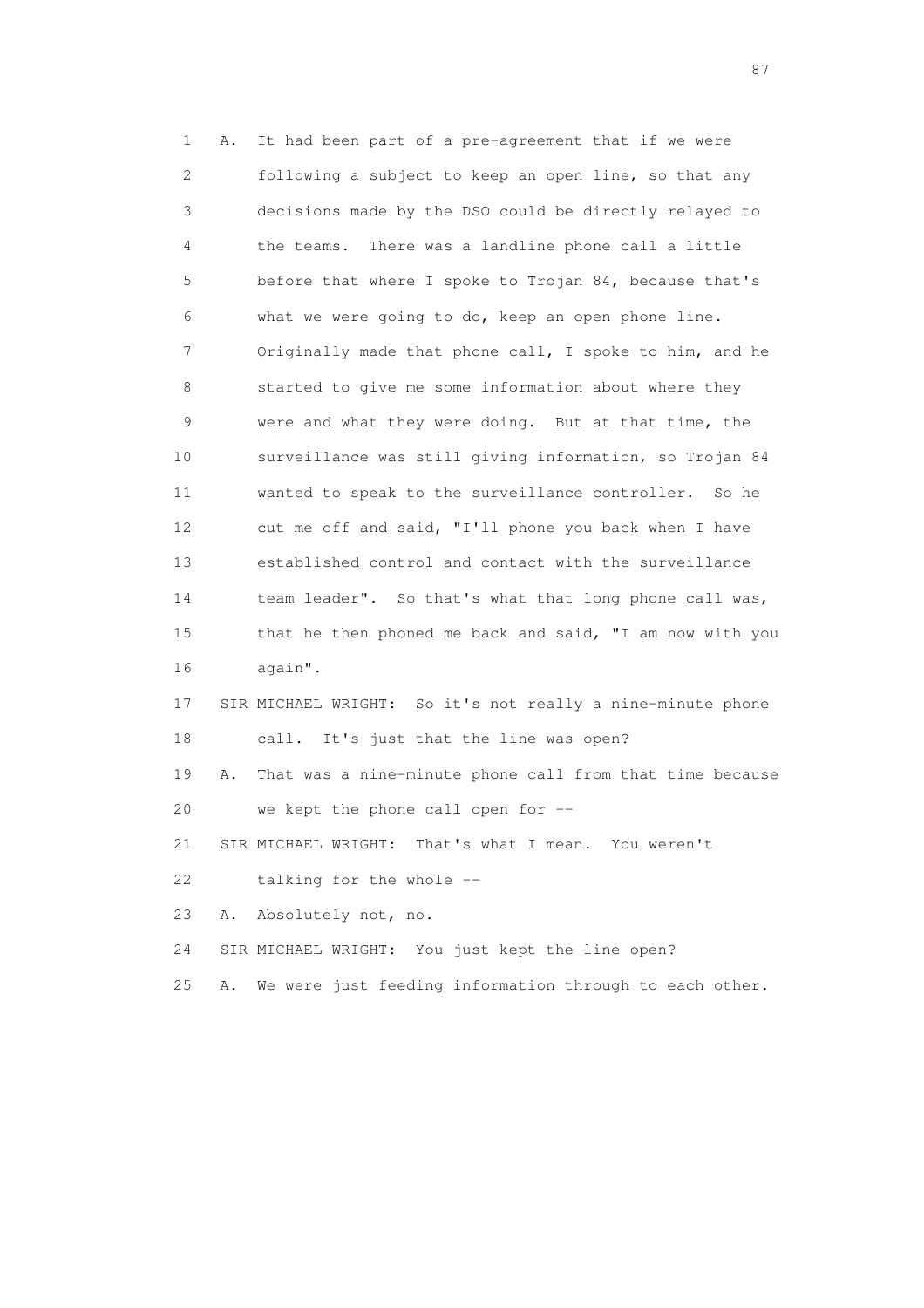- 1 MR HOUGH: Is this right: you have a landline, open line
- 2 call to him --
- 3 A. Initially, yes.
- 4 Q. Then that breaks off?
- 5 A. Yes.
- 6 Q. He calls back at 9.59 and you retain the open line after 7 that?
- 8 A. Yes.
- 9 Q. At this time, when he's calling you back, what were his 10 teams doing then?
- 11 A. At that time, they were following, after Stockwell -- 12 sorry, after Brixton tube, they were following up, 13 catching up with the bus.

 14 Q. Was that because of an instruction you gave or something 15 they decided, having heard what the surveillance teams 16 were saying?

- 17 A. I don't know, sir, but it's normal that if you are 18 following a subject then you will keep a reasonable 19 distance behind until an order is given to do
- 
- 20 an interception or whatever, to ensure that the
- 21 operation remains covert.
- 22 Q. We have heard you saying that 9.44 or thereabouts, they 23 are at the TA Centre; 9.52, before you form your 24 impression that it's probably your man, they are 25 probably still at the TA Centre but you can't be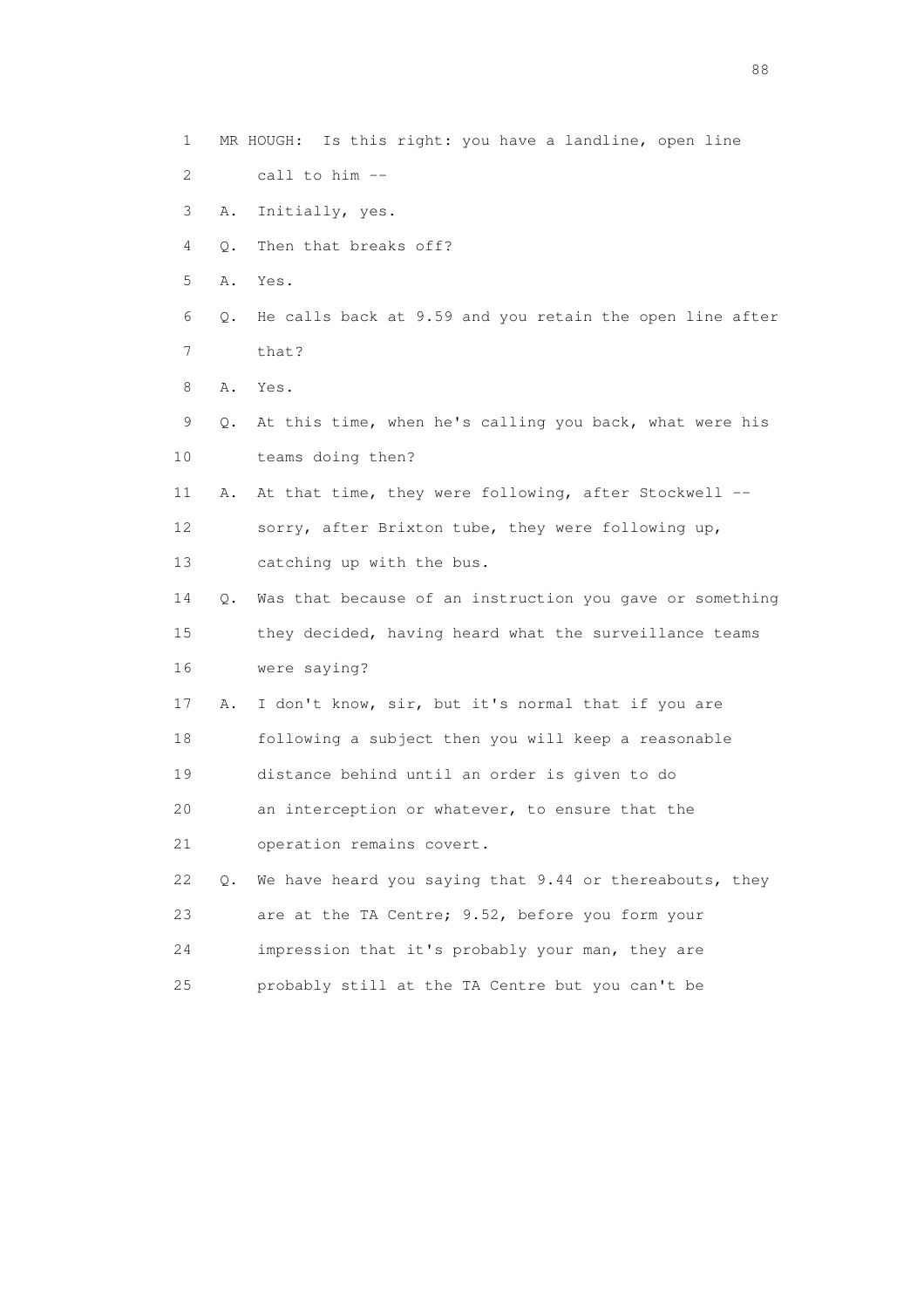1 certain?

| 2<br>Α.  | I have no record of time, sir. I actually don't know,    |
|----------|----------------------------------------------------------|
| 3        | putting time and distance, I actually couldn't say --    |
| 4        | this is a reconstruction, and where exactly they were    |
| 5        | and what times these were made; the only absolute really |
| 6        | is the mobile phone record, so                           |
| 7<br>Q.  | When you formed your impression that it was probably     |
| 8        | him, Brixton, after that, do you recall giving any       |
| 9        | instruction to the firearms team through Trojan 84?      |
| 10<br>Α. | Only as a result of the order given by the DSO --        |
| 11<br>Q. | Do you recall giving them, I can put it this way: you    |
| 12       | don't recall then giving them an instruction to start    |
| 13       | following up the road towards Stockwell tube?            |
| 14<br>Α. | It was very likely that, as part of this conversation,   |
| 15       | because it would be normal things that we do: are you    |
| 16       | hearing this; we think it's probably our man; you need   |
| 17       | to get there; get the team in place.                     |
| 18<br>Q. | You don't recall the instruction being given but you     |
| 19       | think it might well have been given?                     |
| 20<br>Α. | It would be normal practice to do that.<br>Yes.          |
| 21<br>Q. | So is this fair: they probably started the follow, as    |
| 22       | far as you can recall, when you started to form the      |
| 23       | impression that it was probably your man?                |
| 24<br>Α. | I can't say exactly when they started to follow, because |
| 25       | they are listening to exactly the same things as me.     |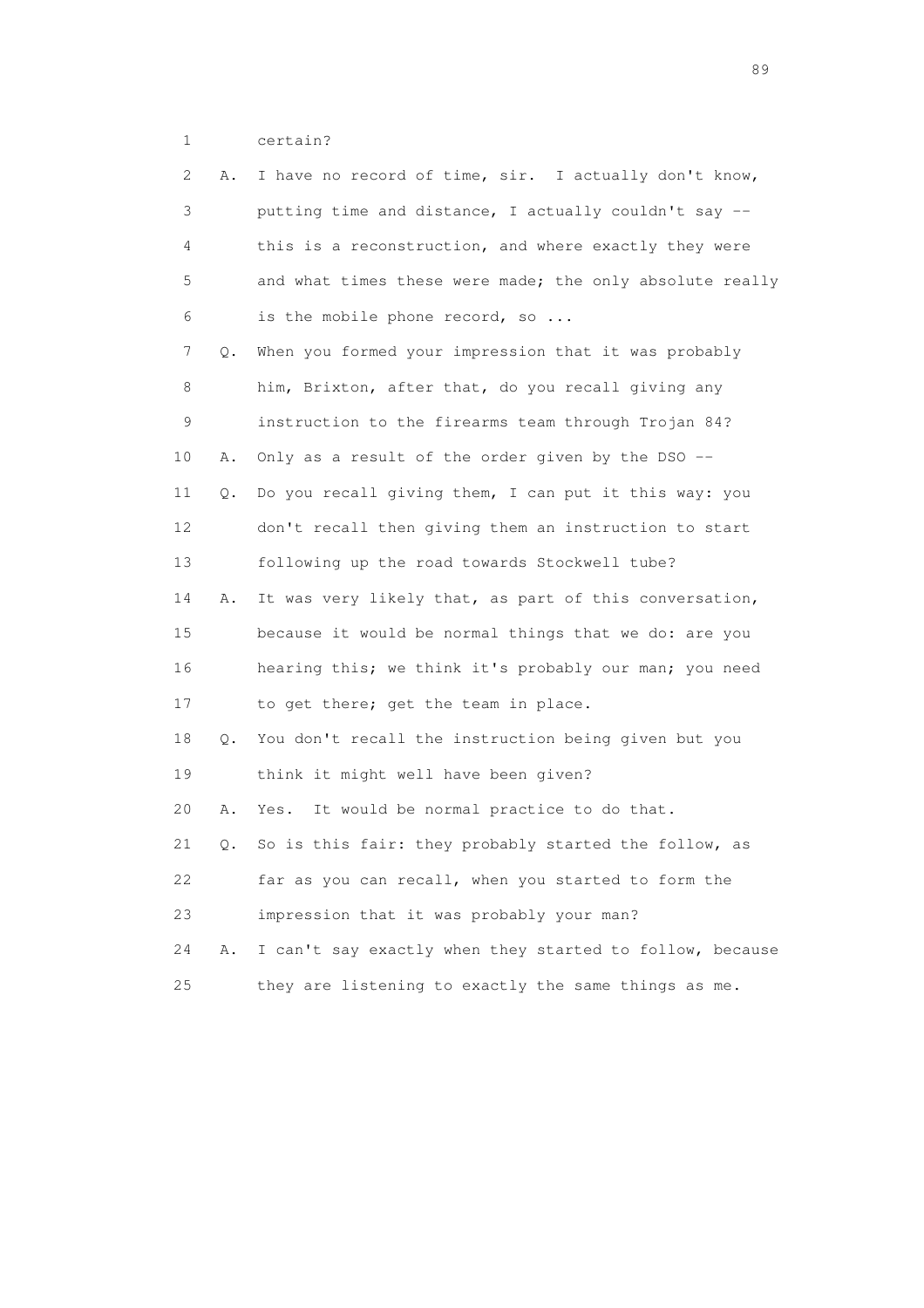|    | $\mathbf 1$    | They will also take decisions that if they think the     |
|----|----------------|----------------------------------------------------------|
|    | 2              | intelligence is developing, then it might not            |
|    | 3              | necessarily be waiting for an order from me, they would  |
|    | 4              | take it on their own initiative to do that.              |
|    | 5<br>$\circ$ . | Now, man is getting off the bus; what decision, if any,  |
|    | 6              | does Commander Dick make as a result of that?            |
|    | 7<br>Α.        | Again the actual decisions, and the actual words used    |
|    | 8              | I can't now be 100 per cent sure, but she wanted, stop   |
|    | 9              | the man, to do an armed interception.                    |
| 10 | Q.             | Did she say anything about not letting the man           |
| 11 |                | underground?                                             |
| 12 | Α.             | I think that was a second order that she gave.           |
| 13 | Q.             | Do you recall her using the phrase "at all costs" in     |
| 14 |                | relation to either stopping him or not letting him get   |
| 15 |                | underground?                                             |
| 16 | Α.             | That's not my recollection, no.                          |
| 17 | Q.             | Was there any consideration at this point about possibly |
| 18 |                | letting the man get on to the tube, letting him go off   |
| 19 |                | under surveillance without conducting an armed           |
| 20 |                | interception?                                            |
| 21 | Α.             | Absolutely none, sir.                                    |
| 22 | $Q$ .          | Wasn't even discussed?                                   |
| 23 | Α.             | I was not party to any of those discussion, if they      |
| 24 |                | were, but it would be inconceivable to me that that's    |
| 25 |                | what would have been discussed, based on the             |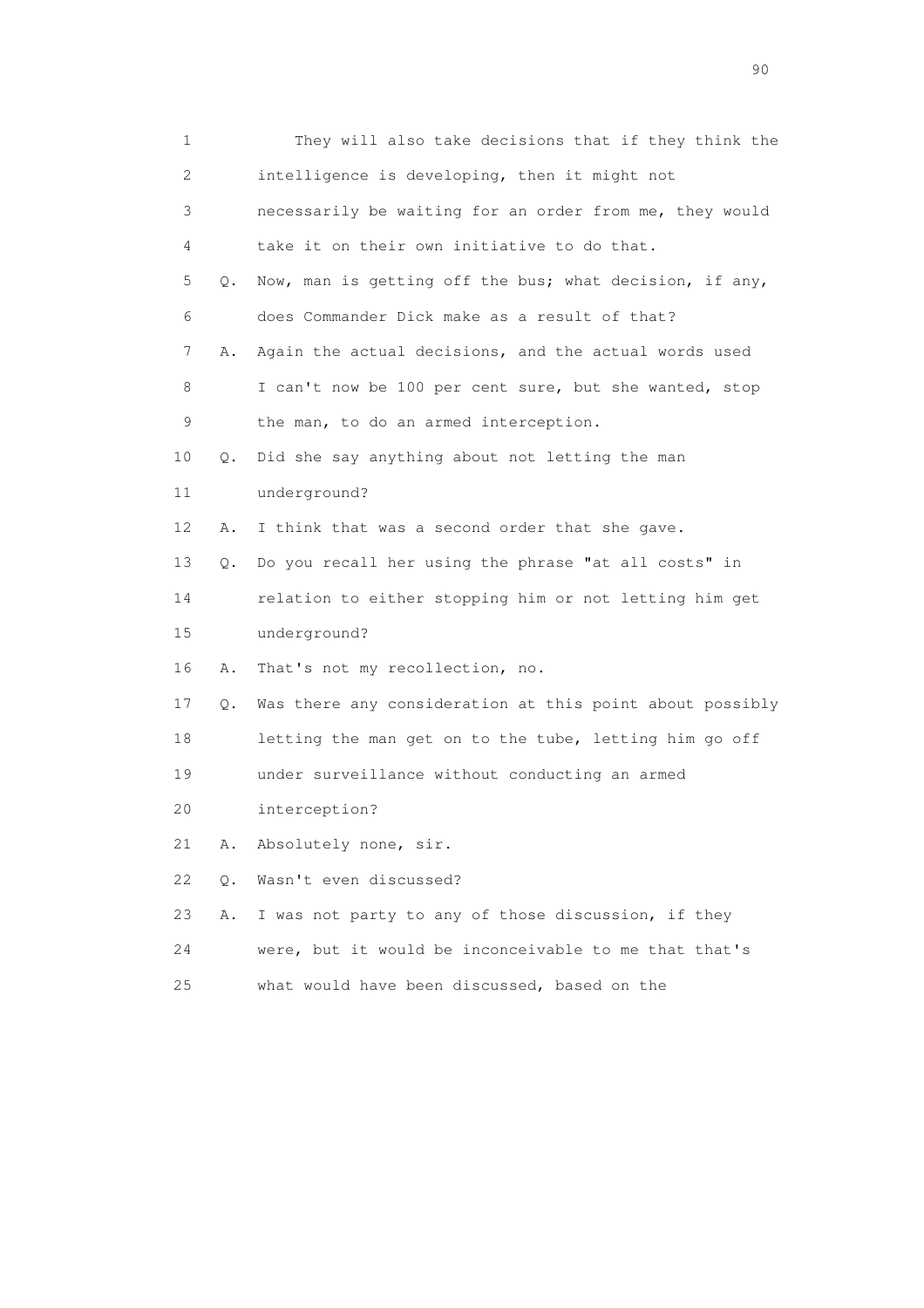1 intelligence and the background of this and previous 2 operations.

 3 Q. We heard yesterday about a note that an assistant to 4 Mr Whiddett of SO12 made. I am sure you were aware of 5 this, that there was a management discussion at this 6 point in proceedings, and Commander Dick said something 7 to the effect that the man could run on to the tube 8 because he wasn't carrying anything, or that she raised 9 it as a topic for discussion or that somebody in the 10 management group did; and that then the note suggests 11 that she was persuaded otherwise by another senior 12 officer, but Mr Whiddett's assistant says that was 13 probably wrong. 14 Do you remember anything like any of those 15 discussions? 16 A. I have absolutely no recollection of that at all, sir. 17 Q. Now, 10.02, a further note in Callum's log: 18 "Stockwell Road junction with Clapham Road, subject 19 off bus". 20 Do you recall in the control room it now coming 21 through that the man had actually got off the bus? 22 A. Yes, I do. 23 Q. Was it also reported in the control room that he was 24 walking towards the tube? 25 A. Yes, it was, sir.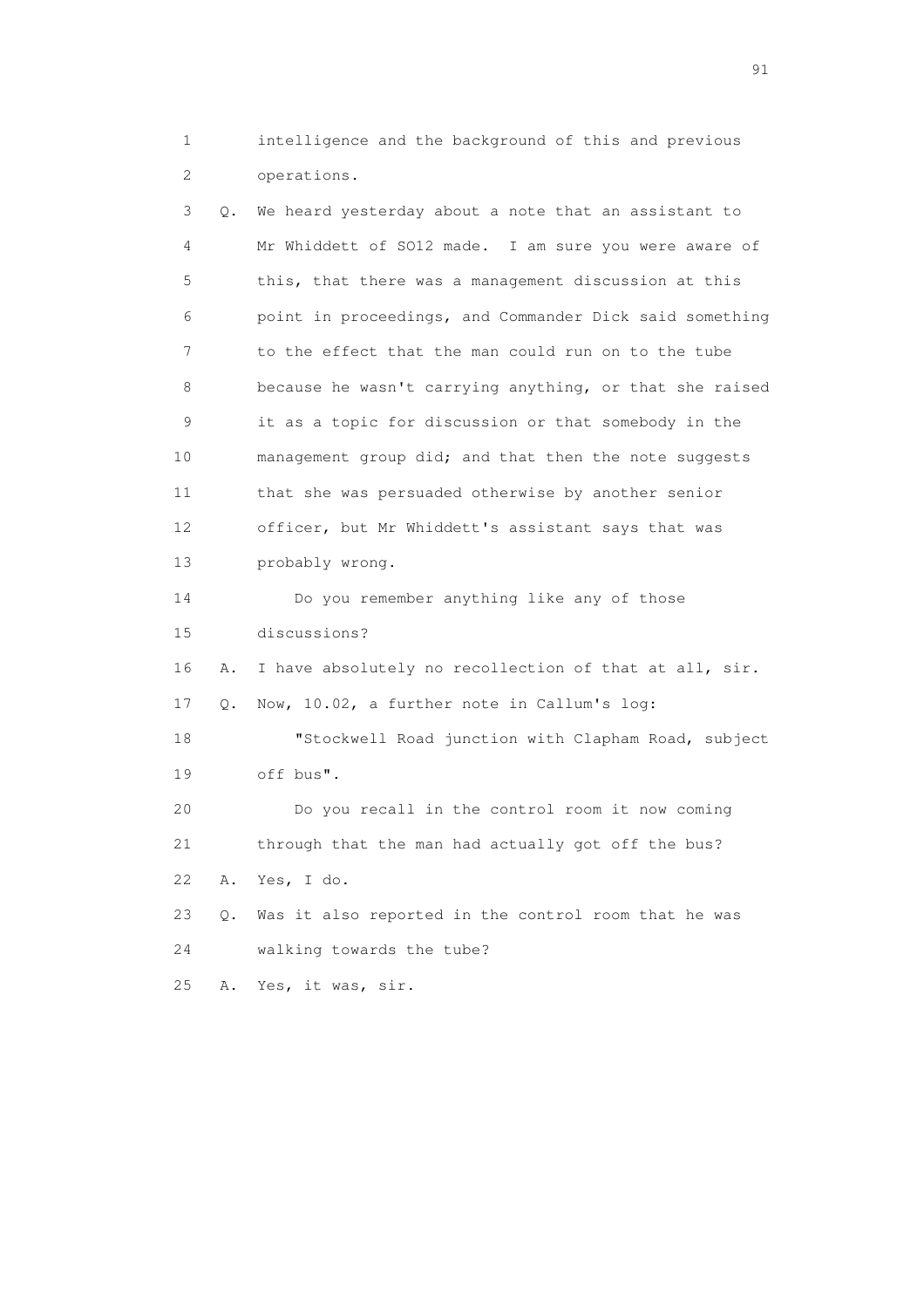| 1  | Q.    | We have heard from a man I was telling you about         |
|----|-------|----------------------------------------------------------|
| 2  |       | earlier, Nick, that there was an almost palpable intake  |
| 3  |       | of breath in the control room at this point, a real      |
| 4  |       | concern. Do you recall that kind of reaction?            |
| 5  | Α.    | My job here at this moment is to wait for the<br>No.     |
| 6  |       | designated senior officer to give an order what needed   |
| 7  |       | to be done, what she wants to be done.                   |
| 8  | Q.    | She's given that order, and to stop the man, armed       |
| 9  |       | intervention, you have an open line to Trojan 84?        |
| 10 | Α.    | Yes.                                                     |
| 11 | Q.    | What do you say to him?                                  |
| 12 | Α.    | I relay that decision down to Trojan 84 down the phone.  |
| 13 | Q.    | Did he tell you at that point where the six cars         |
| 14 |       | containing the specialist firearms officers were?        |
| 15 | Α.    | Because he doesn't need to.<br>No.                       |
| 16 | Q.    | You give him the instruction, but he doesn't need to     |
| 17 |       | tell you where they are?                                 |
| 18 | Α.    | If I can expand on that, the role of Trojan 84 is<br>No. |
| 19 |       | to manage the firearms teams on the ground. What I need  |
| 20 |       | to know is are they in a position, are they ready to go. |
| 21 |       | How those vehicles are configured is a responsibility of |
| 22 |       | Trojan 84 and the team leader on the ground.             |
| 23 | $Q$ . | When you -- sorry?                                       |
| 24 | Α.    | It wouldn't be possible for me -- for him to keep        |
| 25 |       | relaying to me where all the position of the six         |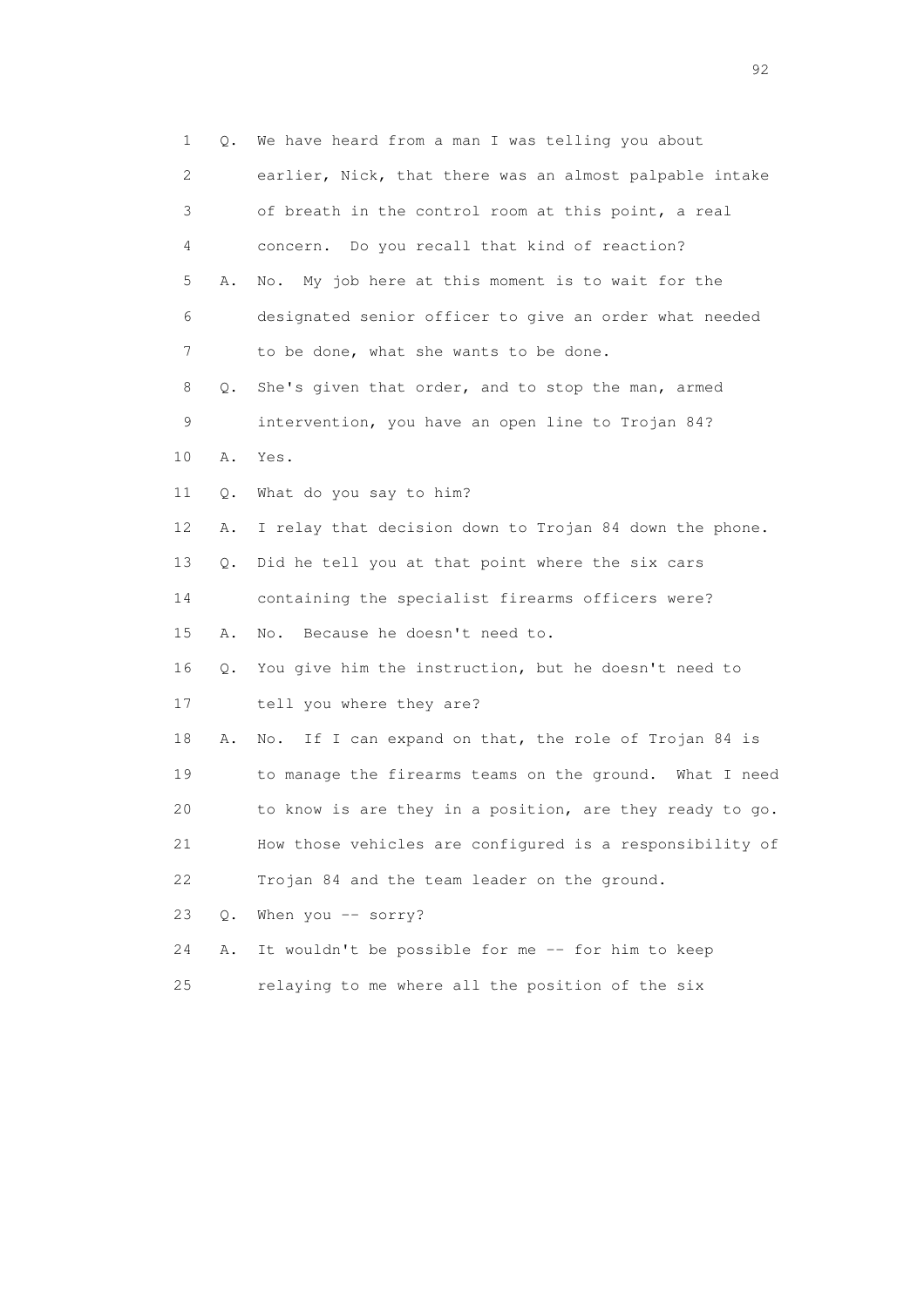1 vehicles are.

| 2  | Q. | I appreciate that, but when you have actually relayed    |
|----|----|----------------------------------------------------------|
| 3  |    | the instruction, does he then tell you where they are?   |
| 4  | Α. | He says they are in Stockwell $-$ he says that they are  |
| 5  |    | there at Stockwell.                                      |
| 6  | Q. | This is quite important, so we will take it in stages.   |
| 7  | Α. | I understand there was a delay because Trojan 84, when   |
| 8  |    | I was speaking to him on the phone and the order comes   |
| 9  |    | in from the DSO, the person to be stopped going down the |
| 10 |    | tube, Trojan 84 informs me, "We are in position". What   |
| 11 |    | then happened was that $-$ sorry, my understanding of    |
| 12 |    | what happened was that the surveillance people said,     |
| 13 |    | "The person is now getting off the bus". It's at that    |
| 14 |    | point, and this again is my understanding, that          |
| 15 |    | Trojan 84 realises that there is another bus across the  |
| 16 |    | other side of the junction, and the subject is actually  |
| 17 |    | getting off of that bus, which puts them about 50 or     |
| 18 |    | 60 yards behind that bus.                                |
| 19 | Q. | Okay, let us take that in stages. You relay the          |
| 20 |    | instruction from Commander Dick?                         |
| 21 | Α. | Yes.                                                     |
| 22 | О. | What you hear -- forget for the moment what you have     |
| 23 |    | heard later -- from him is him saying that they are at   |
| 24 |    | Stockwell?                                               |
| 25 | Α. | As that is relayed to me, and I relay it to him, he just |

experience of the contract of the contract of the contract of the contract of the contract of the contract of the contract of the contract of the contract of the contract of the contract of the contract of the contract of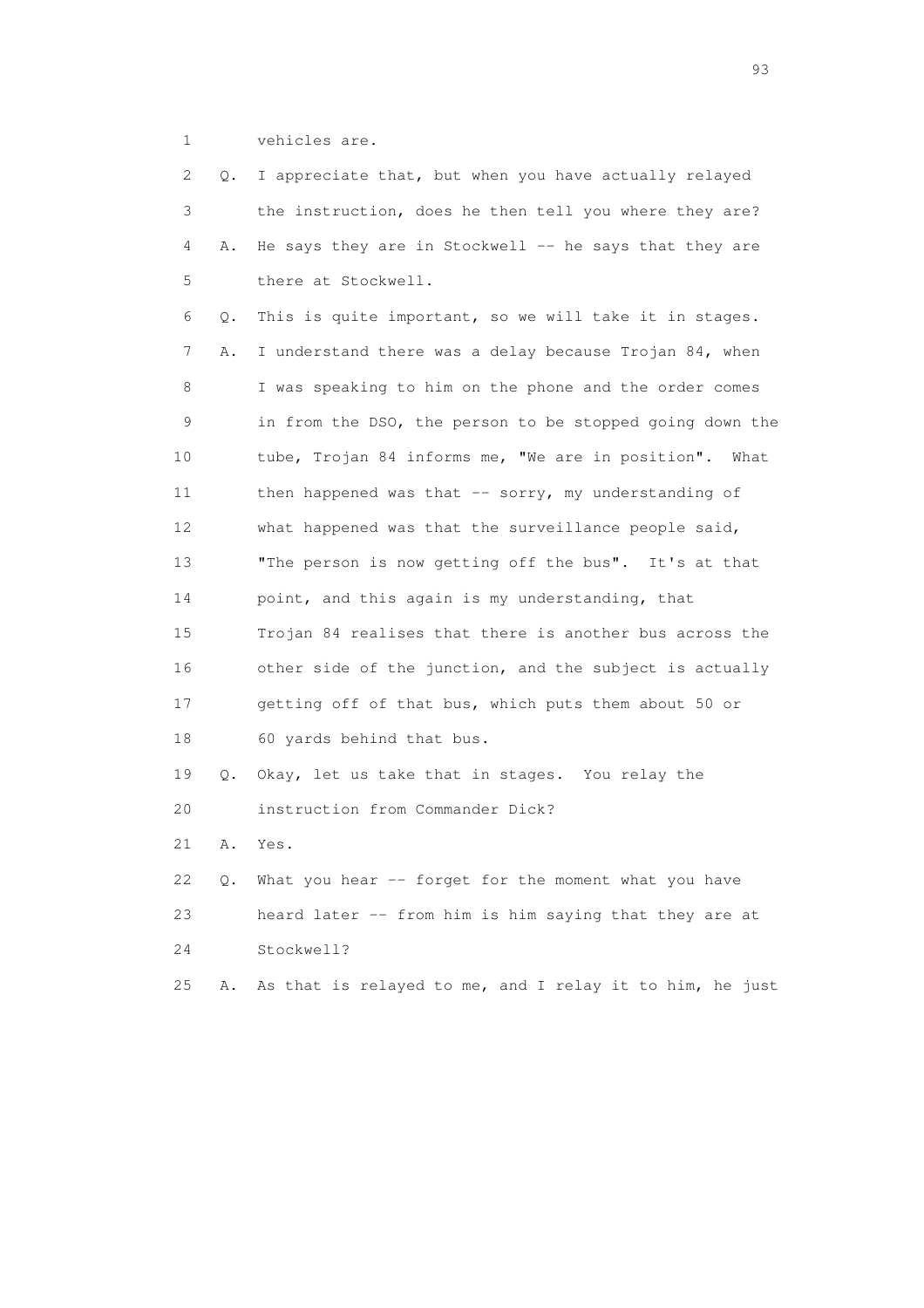| 1  |       | says something like, "We are not in a position to do     |
|----|-------|----------------------------------------------------------|
| 2  |       | it". At that moment it's a very fast-moving situation,   |
| 3  |       | so I just turn to the DSO and I say, "They are not in    |
| 4  |       | a position to do it".                                    |
| 5  | Q.    | But he didn't say how far away they were, or when they   |
| 6  |       | might be in a position to do it?                         |
| 7  | Α.    | No, I just naturally assumed that they are then making   |
| 8  |       | their way immediately towards that location, because     |
| 9  |       | that's what they would do, that's what their training    |
| 10 |       | says that they do; they then go forward to the           |
| 11 |       | interception. However, I am still waiting for the order  |
| 12 |       | from the DSO as to what they want CO19 to do.            |
| 13 | Q.    | Sorry, we will have to go back to the sequence --        |
| 14 | Α.    | I don't think I am explaining myself very well here.     |
| 15 | $Q$ . | It's fine. It's understood. We just need to get it       |
| 16 |       | from you clearly.                                        |
| 17 |       | There is an initial communication from the               |
| 18 |       | surveillance officers that a man is getting up and may   |
| 19 |       | be getting off the bus?                                  |
| 20 | Α.    | Yes.                                                     |
| 21 | Q.    | At that stage, does the designated senior officer give   |
| 22 |       | any kind of order?                                       |
| 23 | Α.    | I can't remember exactly when the order was given,       |
| 24 |       | exactly when he was on the bus, when he was off the bus, |
| 25 |       | I can't exactly remember the time, because I don't know  |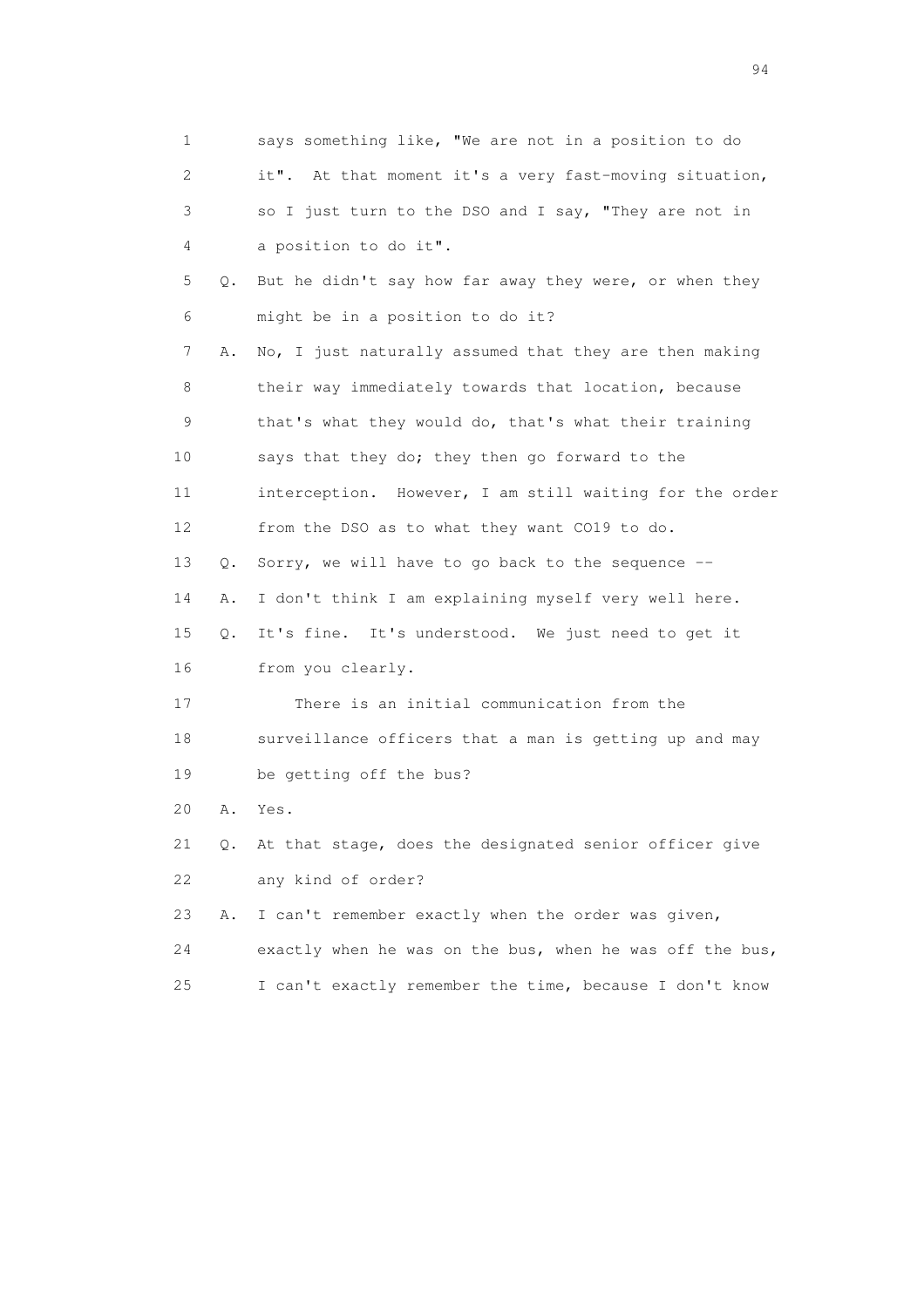| 1  |    | where he is and I am not listening to that.                 |
|----|----|-------------------------------------------------------------|
| 2  | Q. | Fine. A time comes when she gives an order?                 |
| 3  | Α. | Yes, sir.                                                   |
| 4  | Q. | You relay that order to Trojan 84?                          |
| 5  | Α. | Yes.                                                        |
| 6  | Q. | Is it at that point that he tells you that they are not     |
| 7  |    | in position?                                                |
| 8  | Α. | I believe so, yes.                                          |
| 9  | Q. | So she has given the order by the time he tells you they    |
| 10 |    | are not in position?                                        |
| 11 | Α. | It's my understanding that -- at that time it's still       |
| 12 |    | a mobile follow. The person gets off the bus but the        |
| 13 |    | armed response vehicles still have to be a reasonable       |
| 14 |    | distance behind that vehicle to maintain the integrity      |
| 15 |    | of the operation. It's because we don't know if the bus     |
| 16 |    | is going on, we don't know if it's going to Central         |
| 17 |    | London, we don't know what the bus is going to do and we    |
| 18 |    | don't know what the subject is going to do at that          |
| 19 |    | stage. So it's right and proper that the firearms team      |
| 20 |    | maintain a reasonable distance from that vehicle in         |
| 21 |    | order to maintain the integrity of that operation.          |
| 22 |    | SIR MICHAEL WRIGHT: Sorry, didn't you know where a number 2 |
| 23 |    | bus was going?                                              |
| 24 | Α. | Personally I didn't, sir.                                   |
| 25 |    | All right.<br>SIR MICHAEL WRIGHT:                           |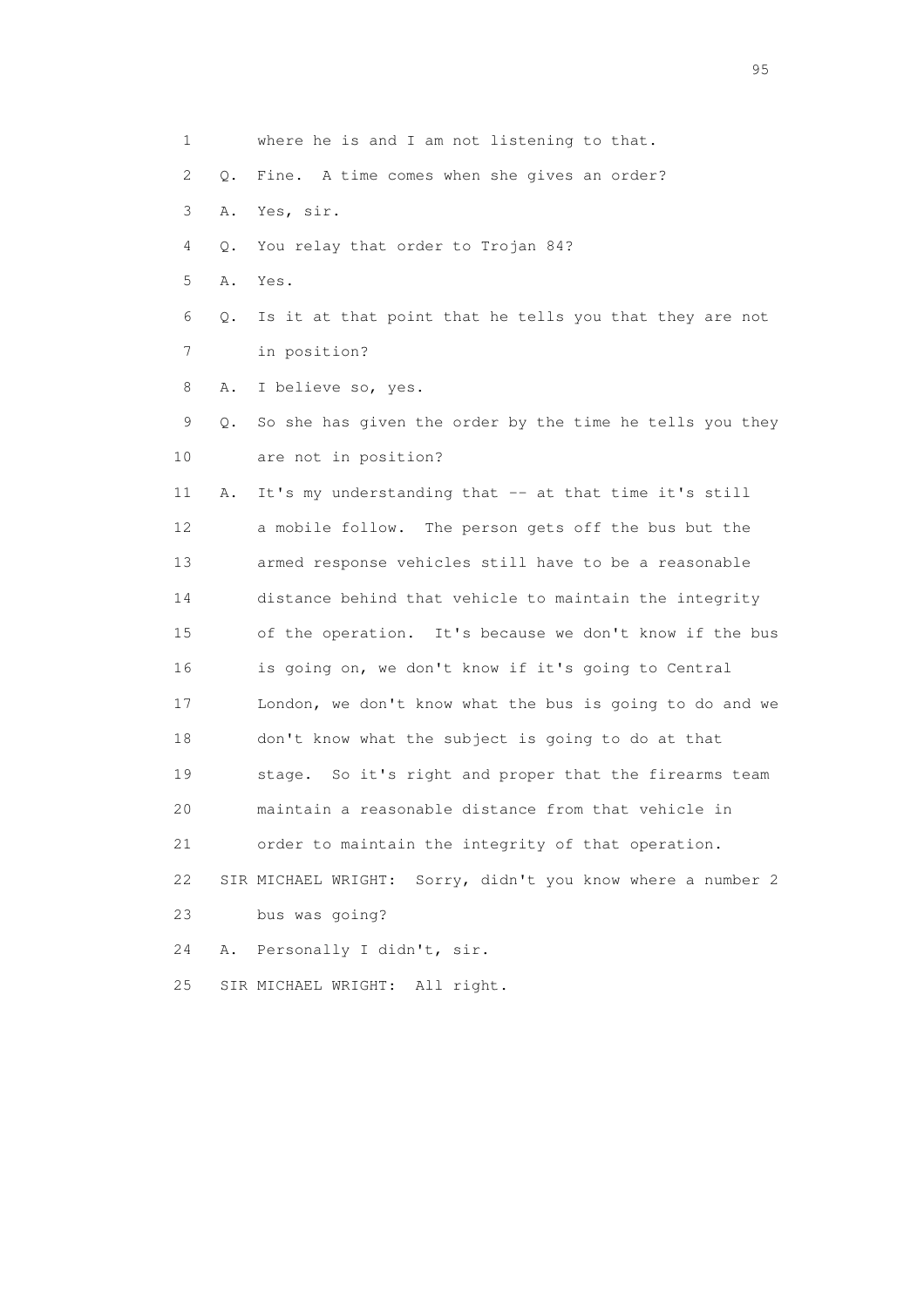1 A. The route generally, but there is no indication, the 2 route travels all the way, as I understand now, right to 3 Central London. 4 SIR MICHAEL WRIGHT: You didn't know that at the time? 5 A. No. No, I didn't, sir. 6 SIR MICHAEL WRIGHT: I see. 7 MR HOUGH: Is this right, there was a concern that having 8 six vehicles, either roughly or actually in convoy, 9 filled with three or four or between two and four men 10 looking up for it and ready and possibly with equipment 11 at the ready, might alert somebody? 12 A. That's why they have to stand a reasonable distance 13 behind. Because if they get too close to the bus and 14 a person doesn't get off, looks out the back window, 15 sees the vehicle, that's why the distance has to be 16 maintained. 17 Q. Going back to the sequence of events, that is why they 18 might have to be a distance back. Going back to the 19 sequence of events, the order is given. After the order 20 is given, you pass it on? 21 A. Yes, sir. 22 Q. After you pass it on, you are told, "We are not in 23 position to perform the stop"? 24 A. Sir. 25 Q. Okay. But at that point, you didn't know precisely how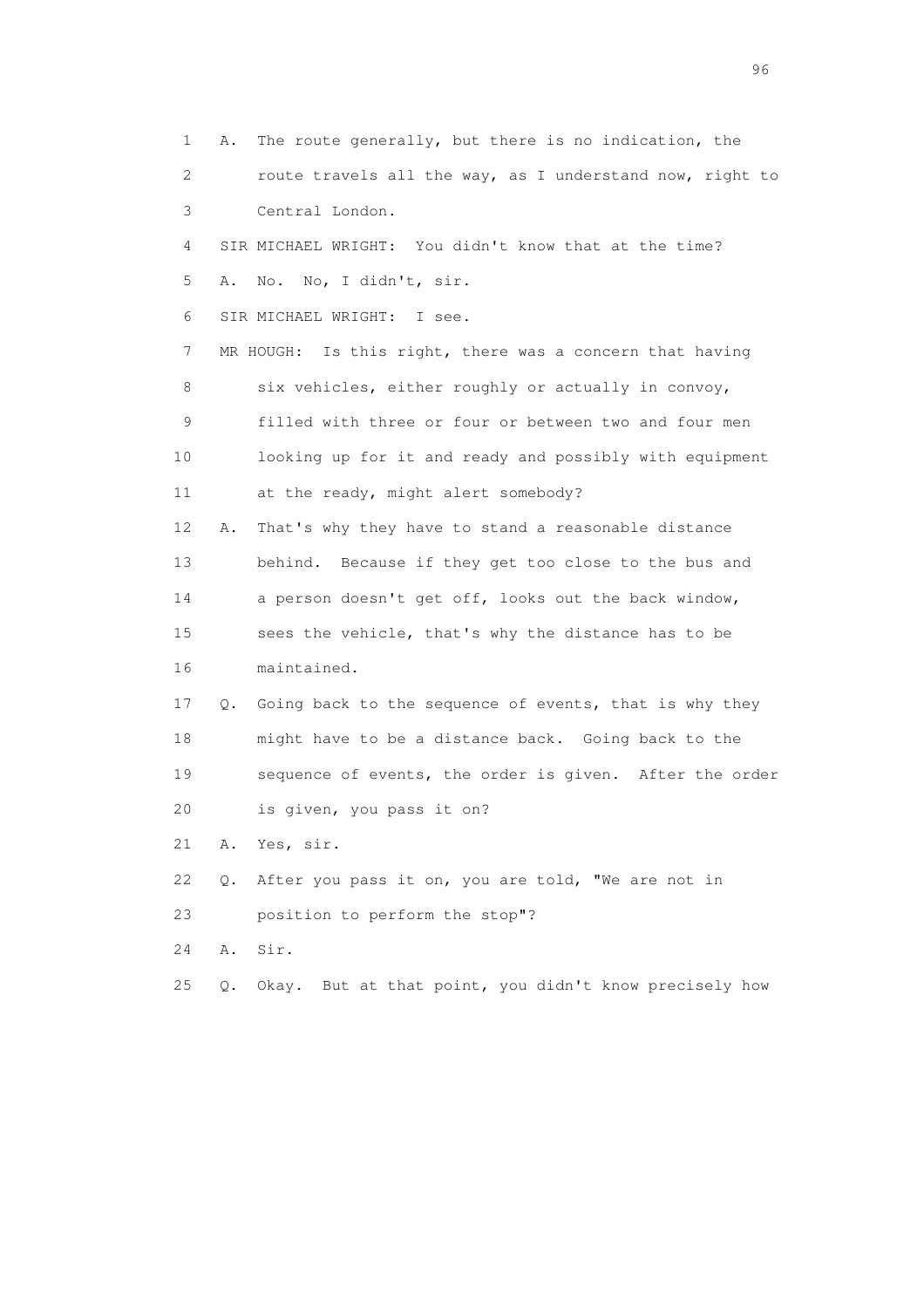1 far back they were. You may be able to make deductions 2 from your general practice but you didn't know? 3 A. Mm. 4 Q. We have heard that the surveillance monitor passed on 5 an offer from the grey team leader for the surveillance 6 officers to stop the man; is that something you heard? 7 A. Yes, sir. 8 Q. What decision was made following that offer? 9 A. I remember having a discussion with the DSO about what 10 was the most appropriate resource. Now, bearing in mind 11 this is a very quick conversation, this is a very 12 headline conversation, because it's happening very, very 13 quickly. At that time, I know that CO19 are moving 14 forward. The decision that the DSO has to make at that 15 time is what resource does she want to conduct this 16 stop, and I advise her on the capabilities of the 17 resources at that particular point. 18 Q. What did you advise her to do? 19 A. I advised her against SO12 to do that interception. 20 Q. So you advised her that she should wait for the CO19 21 officers, even though they weren't in position? 22 A. They are following the bus, they are a reasonable 23 distance behind the bus. The thought processes going on 24 in my mind at that time, what are we actually asking 25 these officers to do. We are asking them to conduct

experience of the contract of the contract of the contract of the contract of the contract of the contract of the contract of the contract of the contract of the contract of the contract of the contract of the contract of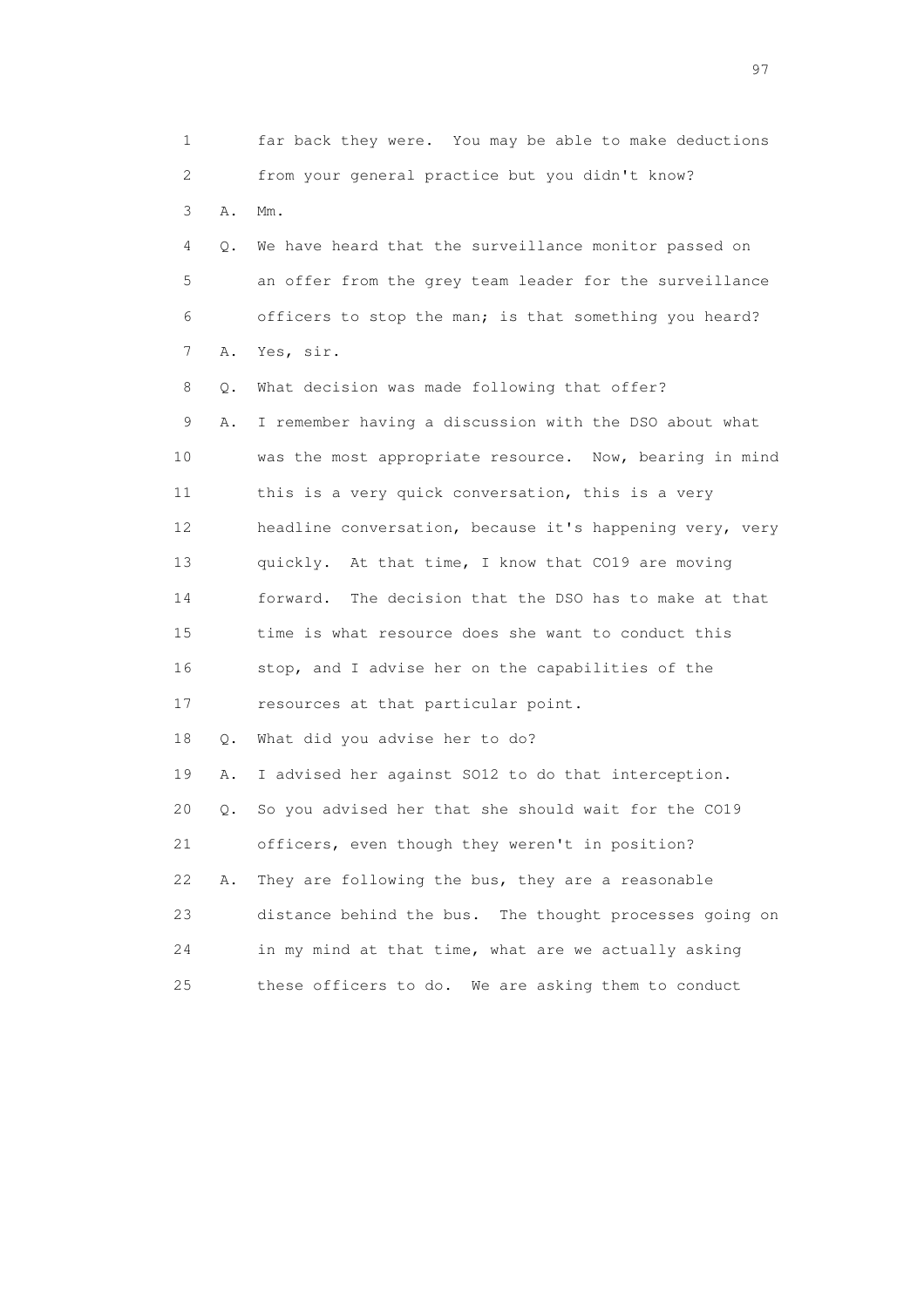1 an armed interception, in probably the most difficult 2 circumstances imaginable. A stop to an SO12 officer is 3 a containment and challenge. A stop to an SO19 officer 4 is an intervention, and there is a world of difference 5 between what we are asking them to do.

 6 We are asking SO12 officers to contain and challenge 7 a person who we believed at that time to be a suicide 8 terrorist in an extreme threat scenario. So I have to 9 advise the DSO what's the best resource at that time. 10 Q. In giving that advice, you are balancing on the one hand 11 the fact that the SO12 team are saying that they are 12 there and they are offering to do it, against the fact 13 that they are not as highly trained and as you say, this 14 is an entirely different kind of challenge from what 15 they are used to?

 16 A. Yes, it's just not a simple choice of them or them, 17 because there is far more to it than that. This is not 18 something that they do on a day-to-day basis. SO19 19 train for this. They are highly skilled. They are 20 highly able officers. SO12 officers are reactively 21 firearms trained, so therefore the tactic that they will 22 use at that particular time will be totally different to 23 that used by CO19.

 24 SIR MICHAEL WRIGHT: When you gave that advice, by that 25 time, what was your view as to the probability of this

en 1988 en 1989 en 1989 en 1989 en 1989 en 1989 en 1989 en 1989 en 1989 en 1989 en 1989 en 1989 en 1989 en 19<br>De grote en 1989 en 1989 en 1989 en 1989 en 1989 en 1989 en 1989 en 1989 en 1989 en 1989 en 1989 en 1989 en 19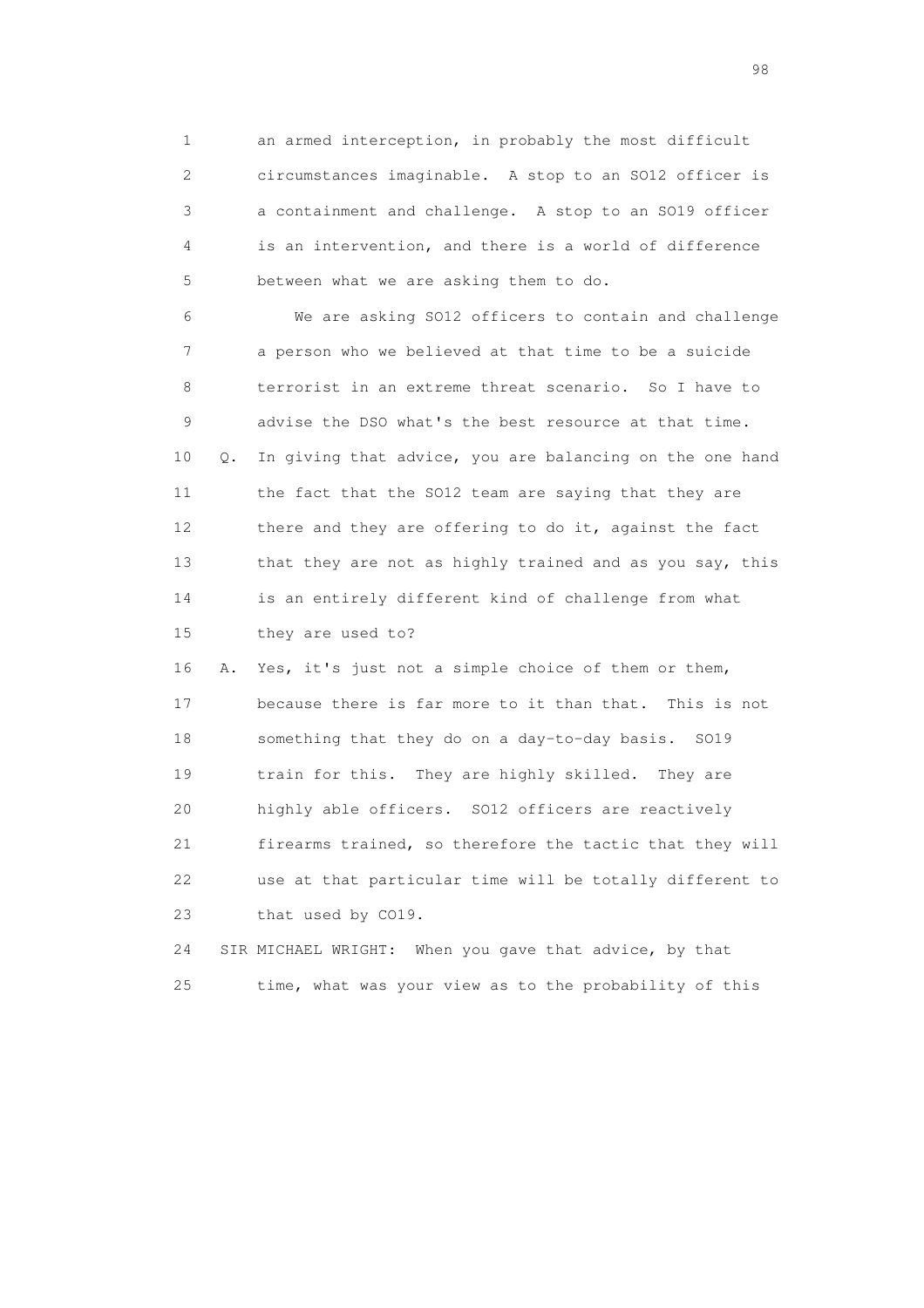1 being a suicide bomber?

| 2               | Α. | I believed it was Nettle Tip, without a shadow of              |
|-----------------|----|----------------------------------------------------------------|
| 3               |    | a doubt, at that time. That's why I made that decision.        |
| 4               |    | That's why I gave that advice to the DSO.                      |
| 5               |    | MR HOUGH: What did the DSO decide to do?                       |
| 6               | Α. | Almost immediately that we were having this                    |
| 7               |    | conversation, I was informed on the -- because I still         |
| 8               |    | had the open phone to my ear, that CO19 were there, and        |
| 9               |    | almost simultaneously I said it, CO19 deployed on the          |
| 10 <sup>°</sup> |    | directions of the DSO.                                         |
| 11              | Q. | We have heard from some of the other officers in the           |
| 12              |    | room that Commander Dick actually gave the order for           |
| 13              |    | SO12 officers to perform the stop. Do you recall her           |
| 14              |    | doing so?                                                      |
| 15              | Α. | Because I had the open phone to Trojan 84 and I was            |
| 16              |    | looking at the DSO out of one eye, listening to                |
| 17              |    | Trojan 84 on the phone, I actually didn't hear that.           |
| 18              | Q. | So you say that almost simultaneously you receive word         |
| 19              |    | from Trojan 84. What did he say?                               |
| 20              | Α. | He said $-$ - the exact words again $-$ - "We are here, we are |
| 21              |    | there".                                                        |
| 22              | Q. | No more detail than that?                                      |
| 23              | Α. | It was very, very quick, it was almost instantaneous, it       |
| 24              |    | didn't need to be any more than that.                          |
| 25              | Q. | What response did you make following that?                     |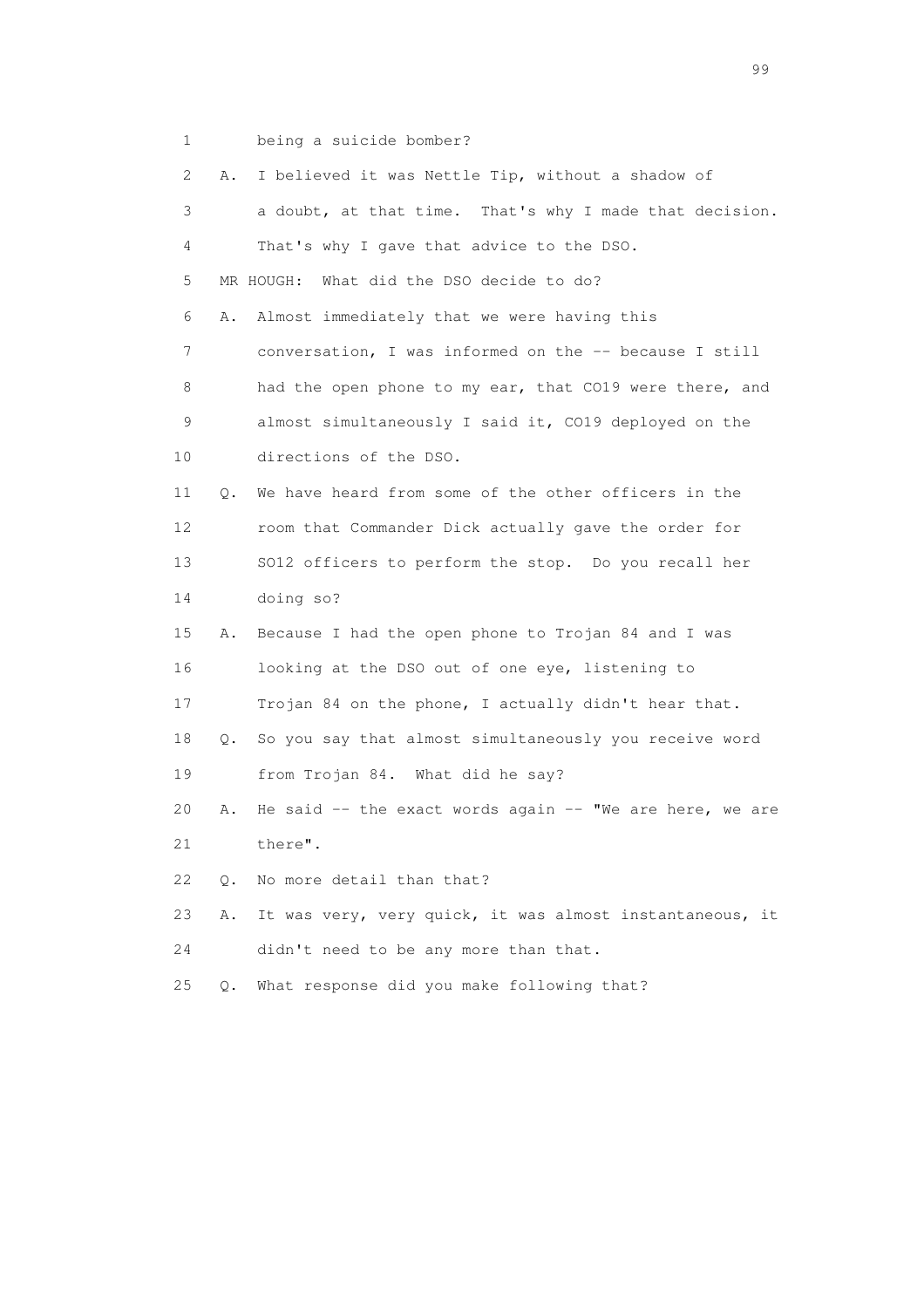1 A. I just informed the DSO, "They are there"; she said, 2 "CO19 do", and then I informed Trojan 84.

 3 Q. In your statement, again we can have it on screen if it 4 helps you, the third page of your statement, the one you 5 gave in 2005, third page, you say about halfway down the 6 page:

 7 "At that moment, as I received information that the 8 subject was entering the Underground station, Trojan 84 9 reported to me that they were able to go to state red 10 and were able to conduct the intercept and arrest. 11 I requested that the control relay to all surveillance 12 officers not to intercept. I quickly discussed options 13 with Commander Dick to the effect of what now? The 14 decision was that as the subject was in the station, not 15 to allow to leave, to arrest before he gets on a train 16 and leaves the station."

 17 A. That section there is my precis of what probably 18 took space -- in a few seconds. So it's trying to 19 describe the speed of the decision-making; it's trying 20 to describe what was happening in a chronological order 21 that made sense in the statement.

 22 Q. What that statement does suggest is that when this 23 conversation is taking place, when you have just heard 24 from Trojan 84 that his team are there, and when you are 25 discussing options with Commander Dick, at that point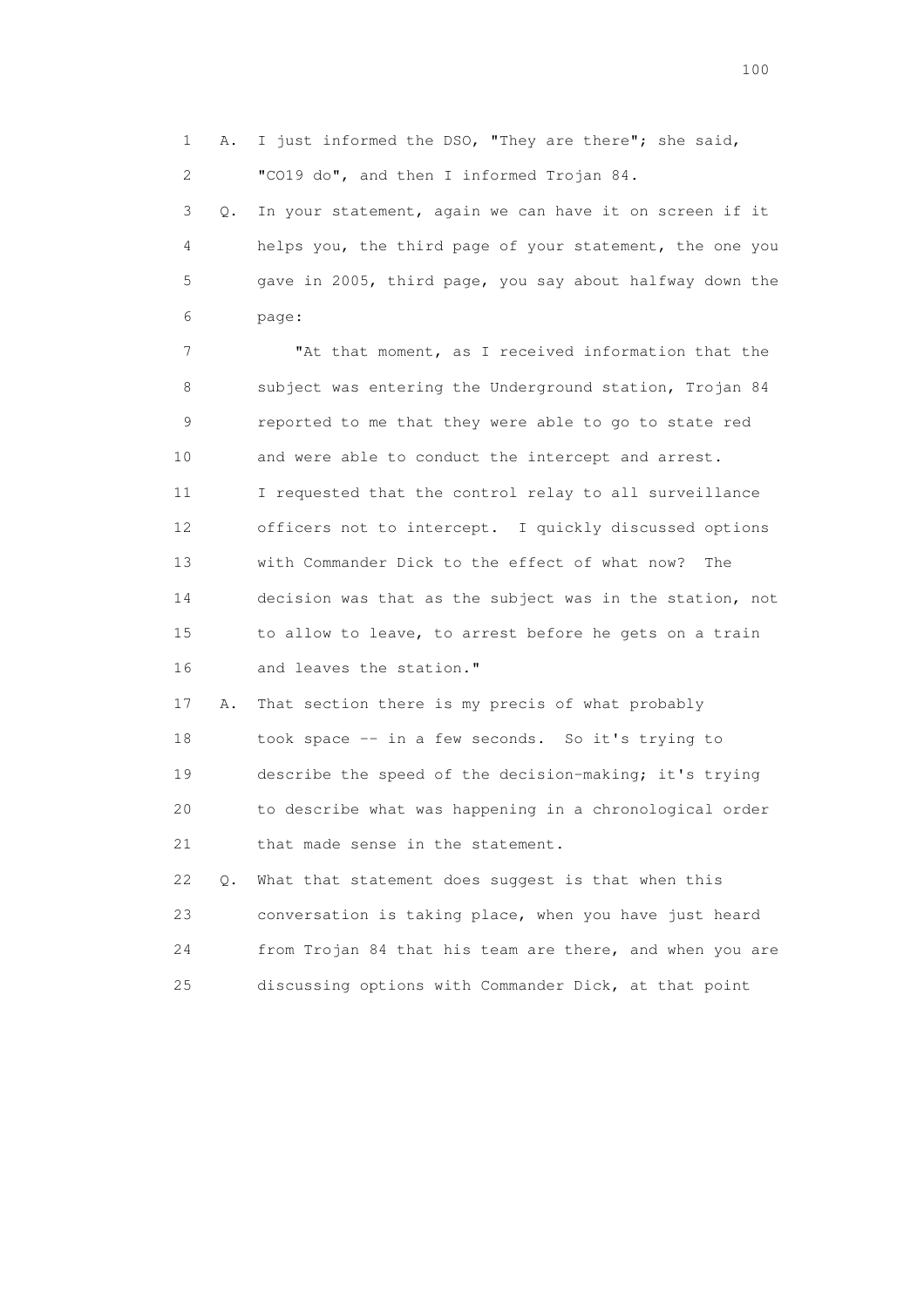| 1  |       | the statement suggests that the subject was very near or |
|----|-------|----------------------------------------------------------|
| 2  |       | into the Underground station. Does that accord with      |
| 3  |       | your recollection?                                       |
| 4  | Α.    | I can't be exactly sure of where they were at that time. |
| 5  |       | I didn't know if it was outside the tube station,        |
| 6  |       | entering the tube station, in the tube station. It was   |
| 7  |       | just in that area.                                       |
| 8  | Q.    | What the statement also says is that the decision was    |
| 9  |       | that CO19 should stop the subject before he got on the   |
| 10 |       | train, which suggests that it might be in the station.   |
| 11 |       | Again, does that --                                      |
| 12 | Α.    | It could possibly be, sir, yes.                          |
| 13 | Q.    | So when this discussion was taking place, was it         |
| 14 |       | thought, was it something in your mind that this might   |
| 15 |       | have to be a stop within the tube station?               |
| 16 | Α.    | When the DSO asks for a decision to intercept, the team  |
| 17 |       | will then go forward from that point and conduct the     |
| 18 |       | interception. If the order is given with them            |
| 19 |       | sufficient time to conduct it outside, then that's where |
| 20 |       | they will conduct it. If the time gap then continues     |
| 21 |       | and they have to do it on the escalator, then they will  |
| 22 |       | do it on the escalator. If it then continues and goes    |
| 23 |       | further down, they will do it where they are able, based |
| 24 |       | on the time they are given to deploy.                    |
| 25 | $Q$ . | But at this time that the decision was being made, and   |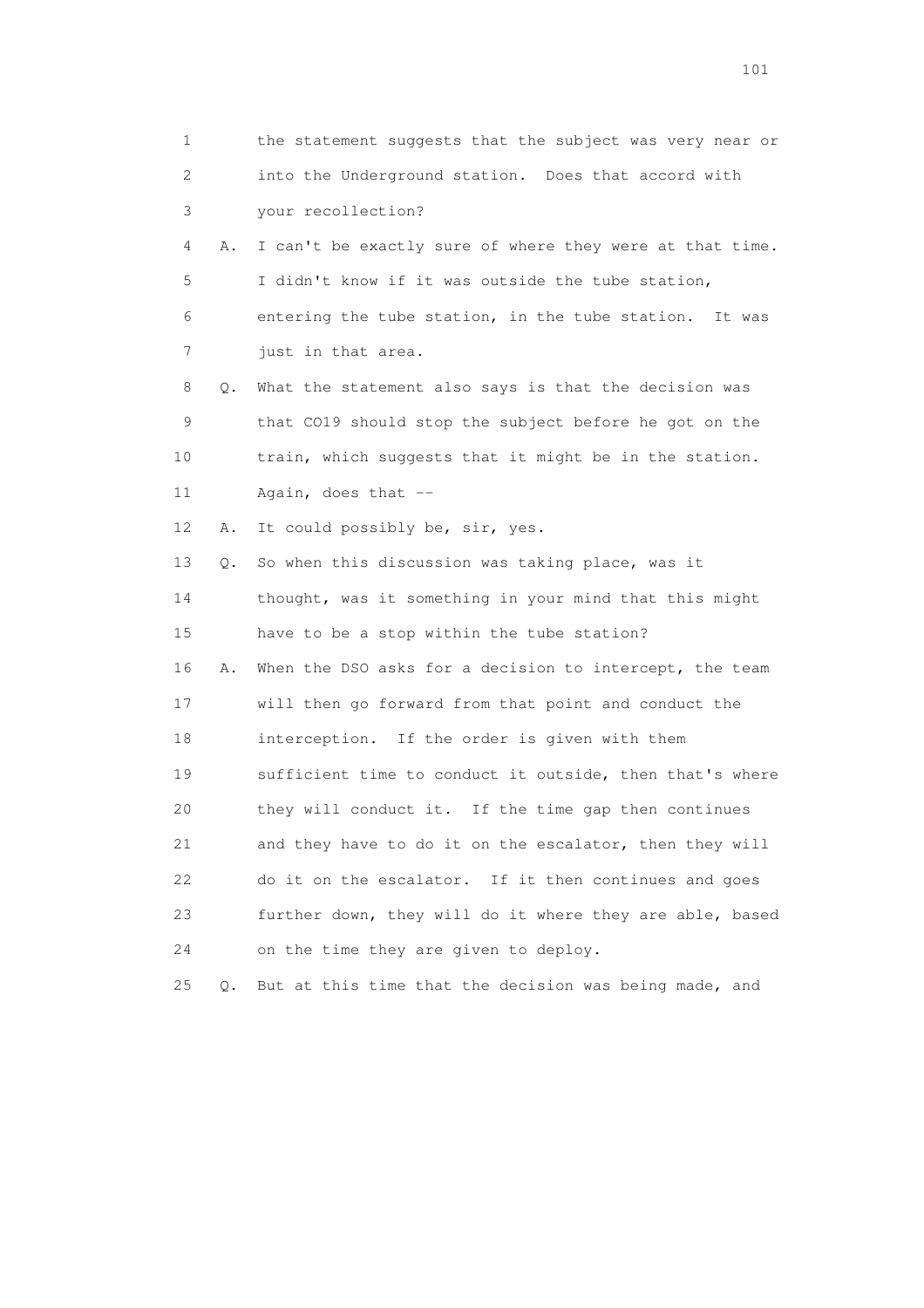1 I appreciate it was very quick, it was a consideration 2 that you had in your mind that this stop might take 3 place at any point either outside or inside the tube 4 station?

 5 A. It's -- when you order an interception, you can't pick 6 the location that you want to do that interception, and 7 it would be wrong to pick that location, because what is 8 an ideal location one second can be an absolute terrible 9 location for an interception the next, because it 10 changes that quickly. One second a road can be empty, 11 the next it can be full of people, especially at a tube 12 station. So you can't pick the location. So I am 13 comfortable and I am satisfied that if an order is given 14 for CO19 to do the interception, then the team leader, 15 given the time frame that they are allowed to do it in, 16 will deploy in the circumstances most appropriate. 17 Q. It may be suggested, so I'll put this suggestion to you, 18 that when you were giving advice to reject SO12's offer 19 to do the stop, to use CO19 instead and giving advice to 20 Commander Dick on the options when Trojan 84 has said 21 his team are there, that you should have been checking 22 at that point precisely where they were because their 23 precise position might affect the judgment of whether to 24 use them rather than SO12. What would be your response 25 to that suggestion?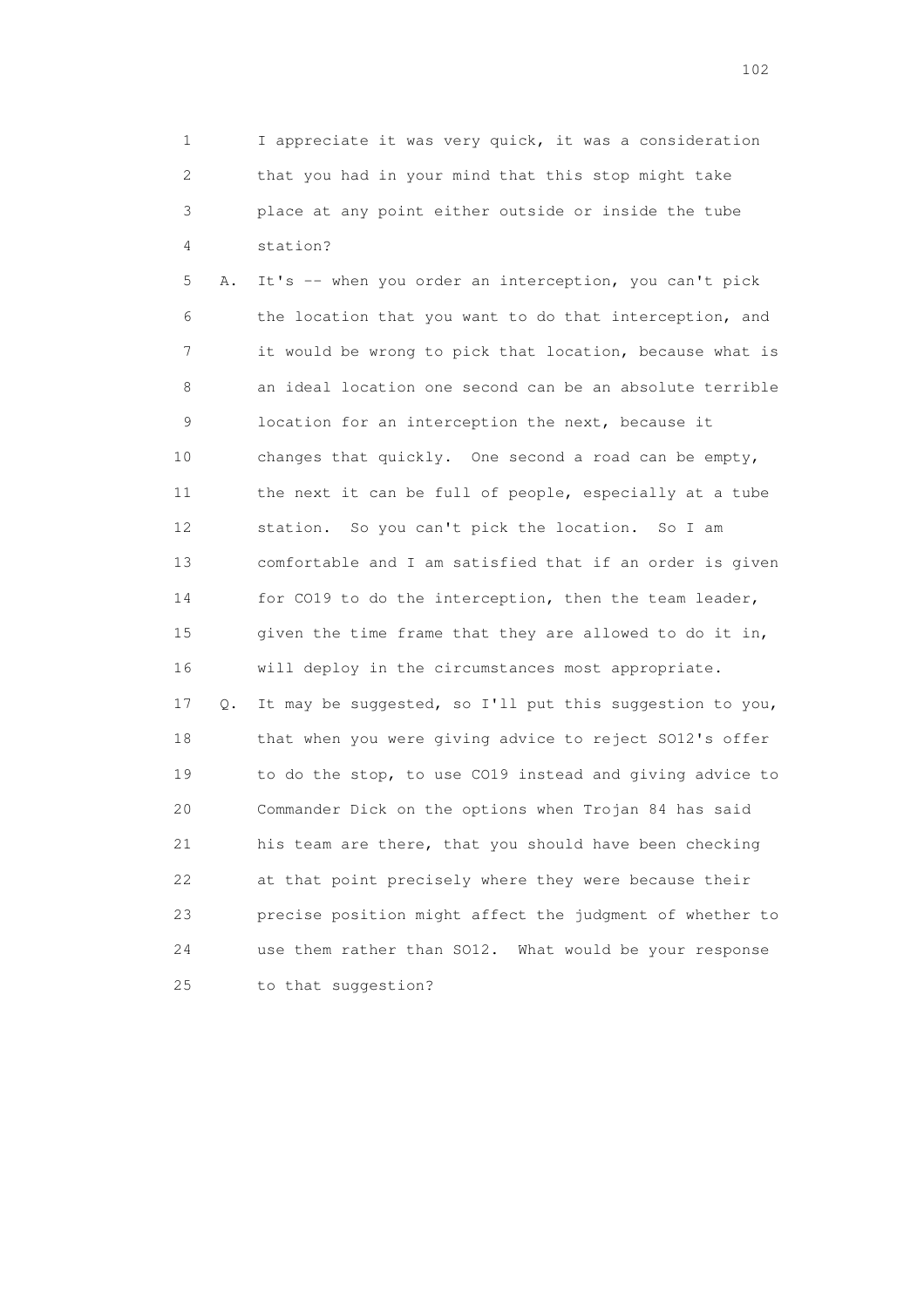1 A. It wouldn't have affected my judgment as to which 2 resource to use, and based on the information that I had 3 and the resources that I had there at the time, it 4 wouldn't have changed the decision where they actually 5 did it. CO19 were the most appropriate resource to do 6 it at that time. They were the most highly trained, 7 they were the most highly able, and when you say about 8 tactical options that I discussed with Cressida Dick at 9 that time, it was about: they can do the interception; 10 that's the option, an interception. There isn't a wide 11 range of options that we discussed. It wasn't a cold, 12 calm, collected conversation. It was as quick as that. 13 "CO19 can do an interception". That's what I talk about 14 tactics. That's just a way of describing it in the cold 15 light of day in the statement.

 16 Q. If CO19 had been five minutes away, stuck behind 17 a jack-knifed trailer, so no chance of getting there, 18 would your advice about using SO12 have been different? 19 A. Possibly. Yes, probably, because -- but the advice in 20 relation to that, what I would have to say to the DSO 21 is: if you use this resource, this is what it's going to 22 look like, this is what their intervention or 23 interception will look like, and it will be 24 a containment and challenge; and based on the 25 information and based on the intelligence that you have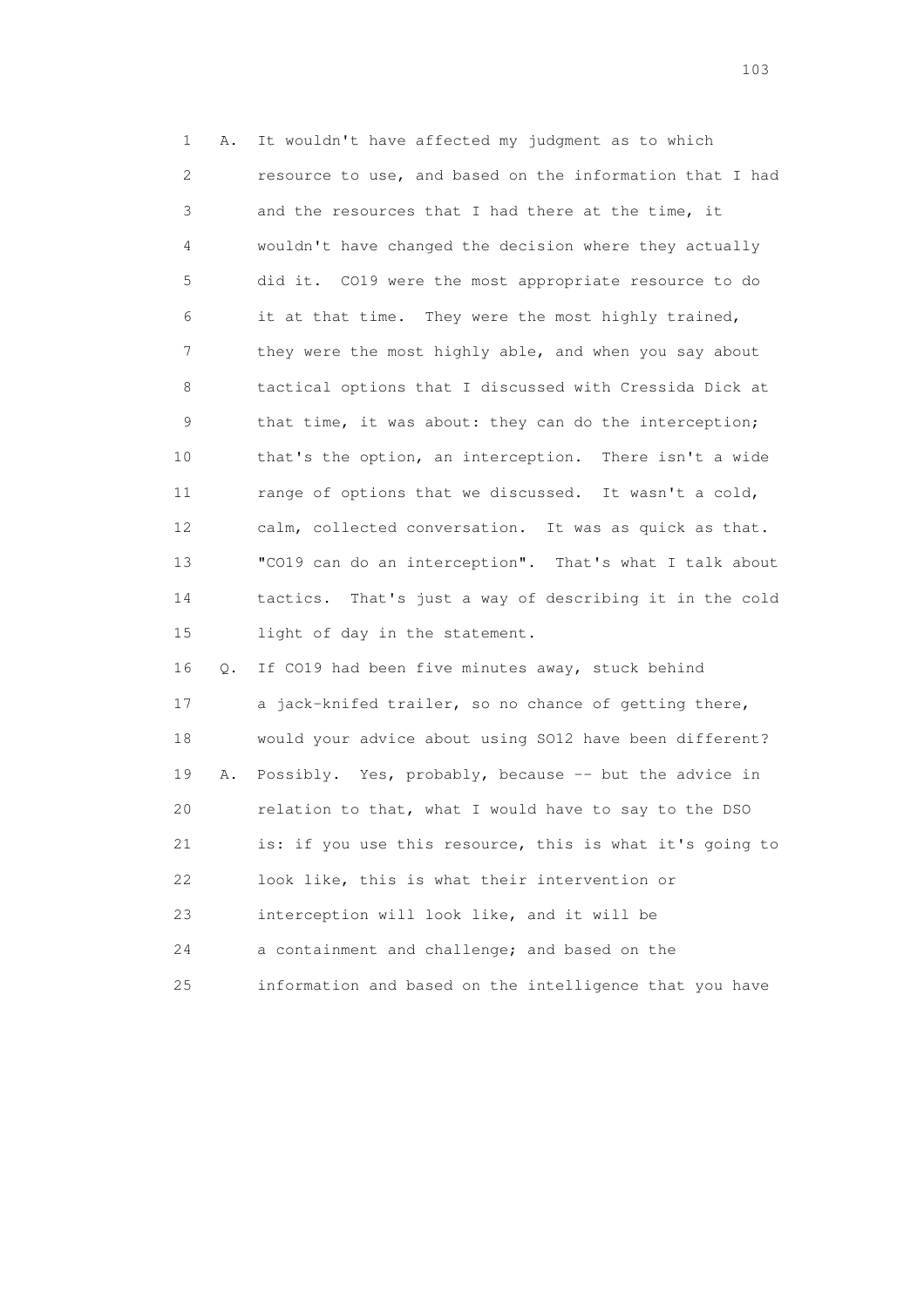| 1               |       | at that time, then the DSO will make that decision.<br>But |
|-----------------|-------|------------------------------------------------------------|
| 2               |       | the decision is that to be made by the DSO.                |
| 3               | Q.    | But it's right, then, that your advice is to a certain     |
| 4               |       | extent affected by your knowledge of where the firearms    |
| 5               |       | teams are and whether they will be in a position to make   |
| 6               |       | the intervention in practice?                              |
| 7               | Α.    | In a fast-moving situation like this, yes, there is two    |
| 8               |       | options. You can either hand control over to the team      |
| 9               |       | leader and say, "Do the interception when you think it's   |
| 10              |       | right to do it", or you can then say, "No, I want to try   |
| 11              |       | to manage those resources because I know intelligence,     |
| 12 <sup>°</sup> |       | I know things that are going on, and I want to try to      |
| 13              |       | steer it in a particular direction".                       |
| 14              | Q.    | Which of those options did you take here?                  |
| 15              | Α.    | It's not up for me to take that decision --                |
| 16              | Q.    | The control room, I mean?                                  |
| 17              | Α.    | The interception was managed by and controlled by the      |
| 18              |       | DSO.                                                       |
| 19              | Q.    | Now, we have heard evidence again from this chap Nick      |
| 20              |       | that the surveillance monitor said that the suspect was    |
| 21              |       | going down the escalators before the order was given to    |
| 22              |       | CO19 to perform the stop. Do you recall that?              |
| 23              | Α.    | As I said, I have absolutely no idea where the subject     |
| 24              |       | was in relation to time or distance at that time.          |
| 25              | $Q$ . | When the order was given?                                  |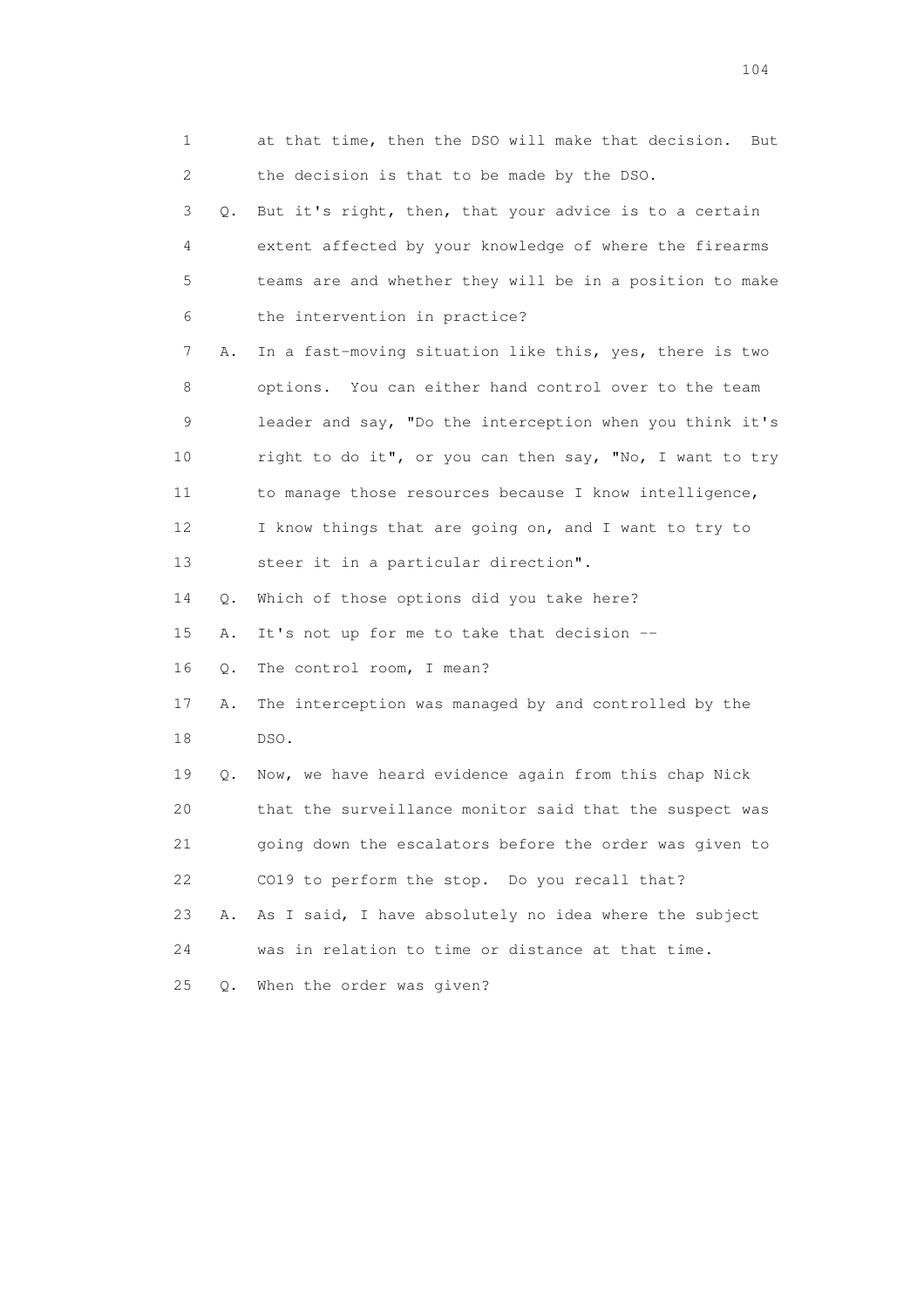- 1 A. Yes.
- 2 Q. And when the advice was given, presumably?
- 3 A. (Witness nods)
- 4 Q. Now, the order has been given, and I think very shortly 5 after that communications were lost?
- 6 A. Yes, that's correct, sir.
- 7 SIR MICHAEL WRIGHT: You knew that would happen, of course.
- 8 A. Absolutely. We knew that we had no communications in
- 9 the Underground at that time.
- 10 MR HOUGH: You obviously didn't know that you would
- 11 necessarily lose communications, because if they managed 12 the interception above ground, then you wouldn't lose 13 communications --
- 14 A. Sorry --
- 15 SIR MICHAEL WRIGHT: -- if they went down the escalator? 16 A. It was generally known that the Cougar radio did not 17 work underground at that time.
- 18 MR HOUGH: Did the time come some minutes after that that 19 you were notified that somebody had been shot?

 20 A. I kept the open phone line with Trojan 84 and it was 21 Trojan 84 that informed me on the radio that subject had

22 been shot.

 23 Q. Can we finally deal with a couple of logs? Can we go 24 back to the operational policy log, page 6 this time. 25 Do you see the passage beginning "Review of Tactics",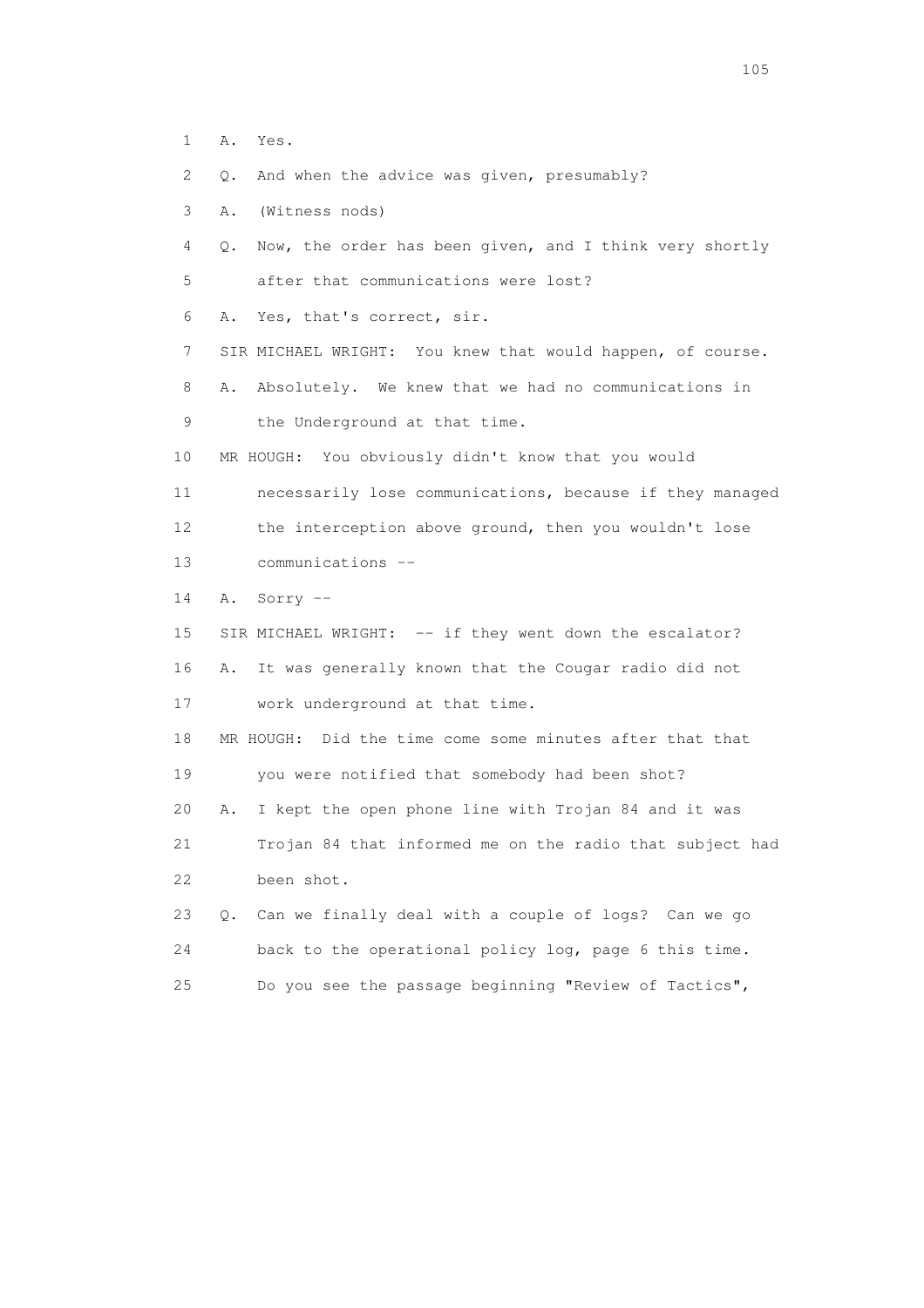| 1  |    | right at the bottom of the page?                           |
|----|----|------------------------------------------------------------|
| 2  | Α. | Sir, yes.                                                  |
| 3  | Q. | Is that again your handwriting?                            |
| 4  | Α. | It is, yes, sir.                                           |
| 5  | Q. | I am going to read through it but before I do, is this     |
| 6  |    | right, this is something you wrote up at 10.40, 20 to      |
| 7  |    | 11, on that morning, so about 35 minutes after the         |
| 8  |    | shooting?                                                  |
| 9  | Α. | It was -- because of the fast-moving nature of it,<br>Yes. |
| 10 |    | and because of the fact that I had been giving advice to   |
| 11 |    | Cressida Dick, I didn't have a chance to even record       |
| 12 |    | what my thought processes were. So I just wanted to        |
| 13 |    | make a note of it at that time where everything was        |
| 14 |    | immediately fresh in my mind. It's quite a short note      |
| 15 |    | but it was just what I was thinking at that time.          |
| 16 | Q. | Let us just run through it quickly:                        |
| 17 |    | "Subject seen leaving the address followed on to           |
| 18 |    | a number 2 bus [the registration number given].            |
| 19 |    | Nettle Tip seen top deck outside Brixton tube, seen to     |
| 20 |    | be jumpy, made phone call and text messages. Subject       |
| 21 |    | still under control towards Oval tube"                     |
| 22 |    | Which was, I think, further up the bus route?              |
| 23 | Α. | Yes, sir.                                                  |
| 24 | О. | "Informed on the stairs."                                  |
| 25 |    | That's the information coming through that he is           |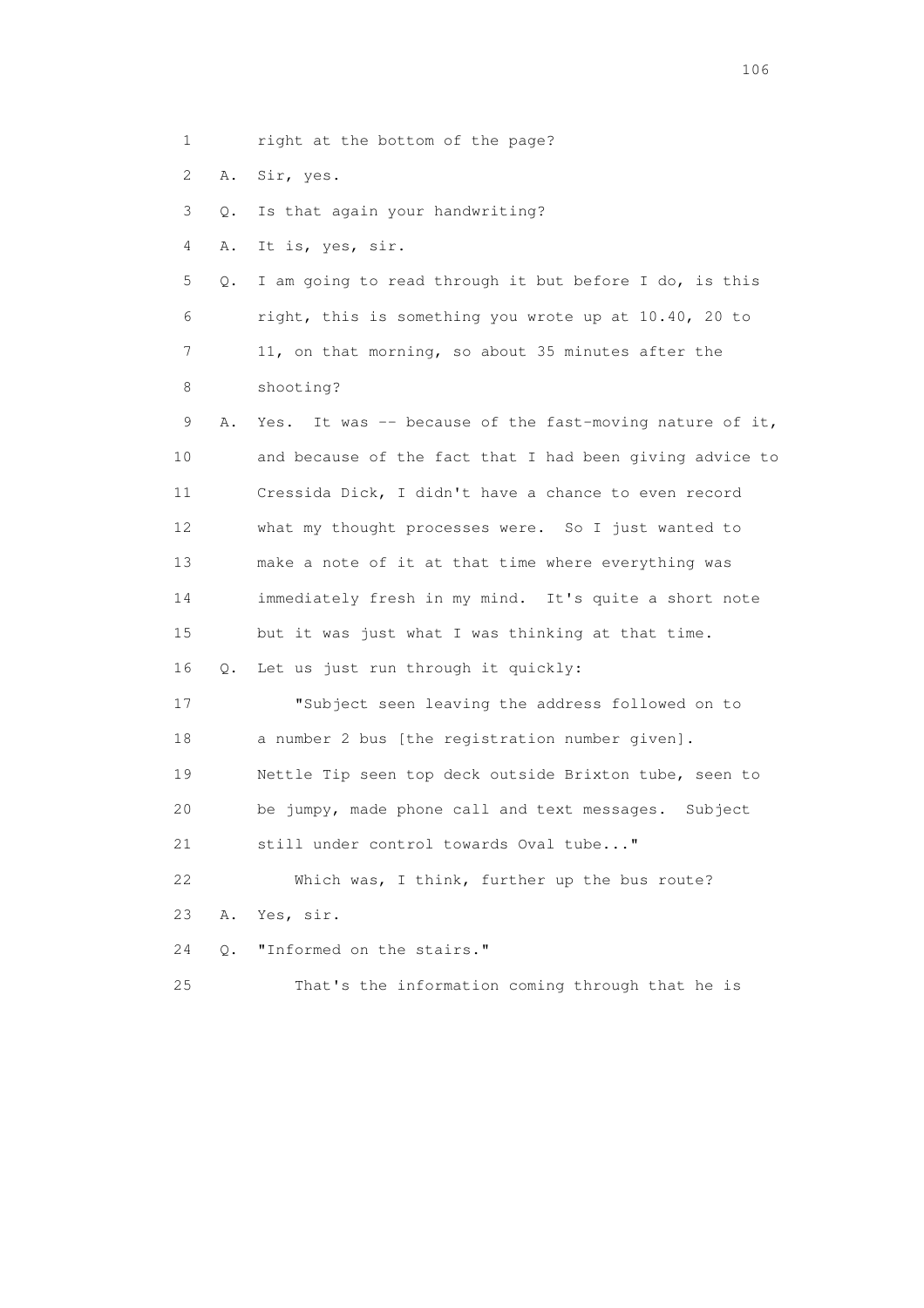1 getting up and going down the stairs.

 2 "Decision by the DSO not to let the subject on the 3 tube for risk of explosive devices. Subject enters the 4 tube followed by CO19 and surveillance. CO19 given 5 authority to intercept and arrest the subject who..." 6 A. I think it's "follow", sir. 7 Q. "surveillance". Perhaps you can help us with the next 8 word? 9 A. "... down the tube, communications lost." 10 Q. Then "rationale" underlined. "previous underground 11 devices"? 12 A. "positive". 13 Q. "Positive identification of subject by surveillance as 14 Nettle Tip." 15 So you are there recording that first of all the 16 decisions were informed by the fact that devices had 17 been used underground in the past? 18 A. That's right, sir, yes. 19 Q. Secondly, the decision was informed by the fact that the 20 person had been positively identified as Nettle Tip? 21 A. They were my immediate memories immediately afterwards 22 headlined in this note. 23 Q. Then also part of the rationale: 24 "Subject made phone calls and text messages seen to 25 be made. Subject seemed to be nervous. No bags seen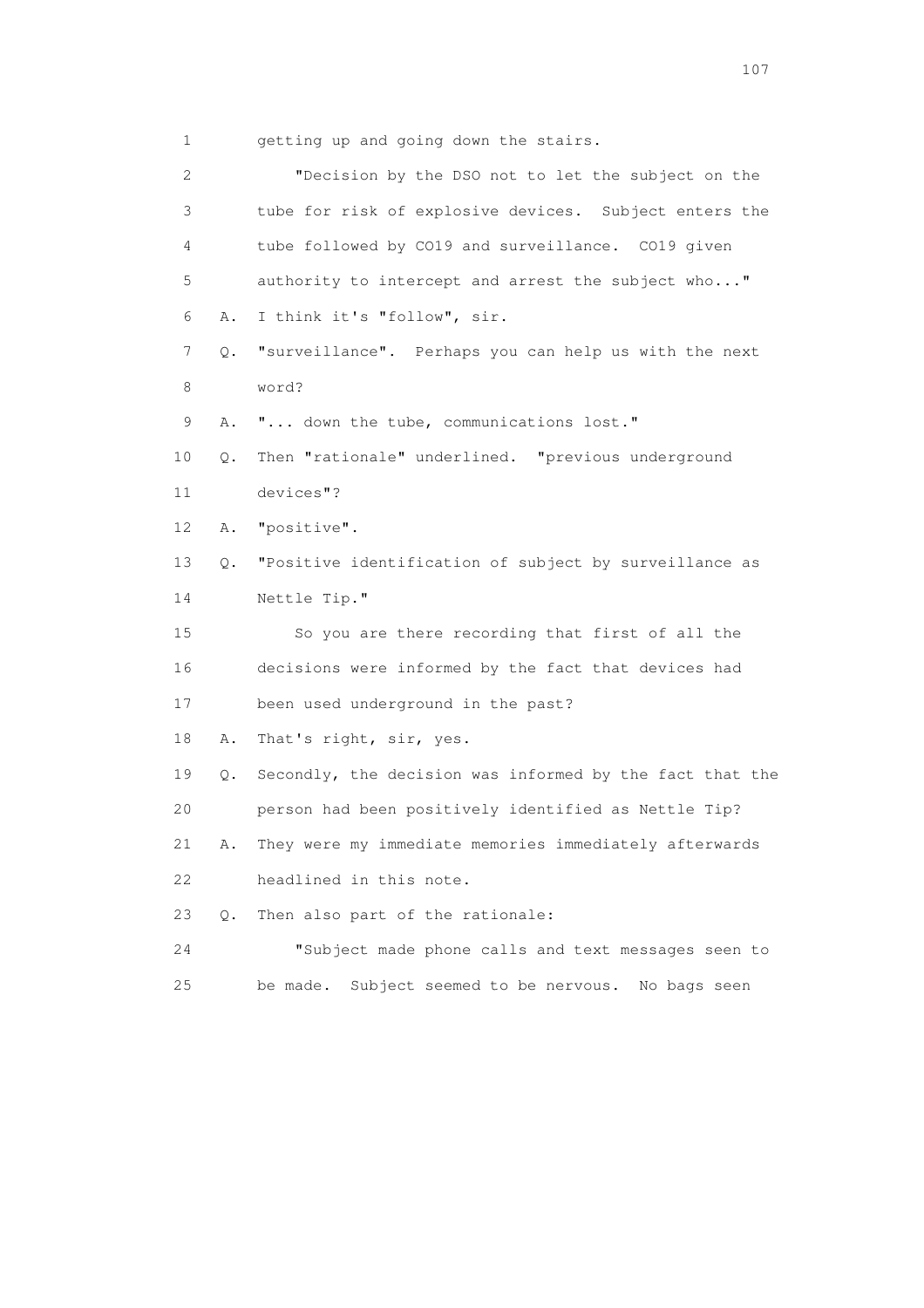1 but still posed a threat, body devices..." 2 Is that "et cetera"? 3 A. Et cetera. That is because the generic intelligence 4 that we had at that time was around body-borne devices, 5 small concealable devices, although it had then 6 developed on to rucksacks. But all the information we 7 had had up to that time was around body-borne devices. 8 Q. "The risk to the public uppermost in my mind. This was 9 an identified suicide terrorist who posed an immediate 10 and imminent threat to the public." 11 Then: 12 The contingency for non-compliance has been 13 discussed and explained that if the officers perceive 14 a threat from the subject which could be 15 life-threatening to police and public." 16 That's a sentence that says: 17 **"...** if the officers perceive a threat from the 18 subject which could be life-threatening to police and 19 public". 20 The end of that sentence has been missed out. Can 21 you supply it for us? 22 A. It's around the training, it's around what normally 23 happens in ordinary firearms operations and in as well 24 as this, that they will take whatever action that they 25 feel is appropriate at that time to minimise that risk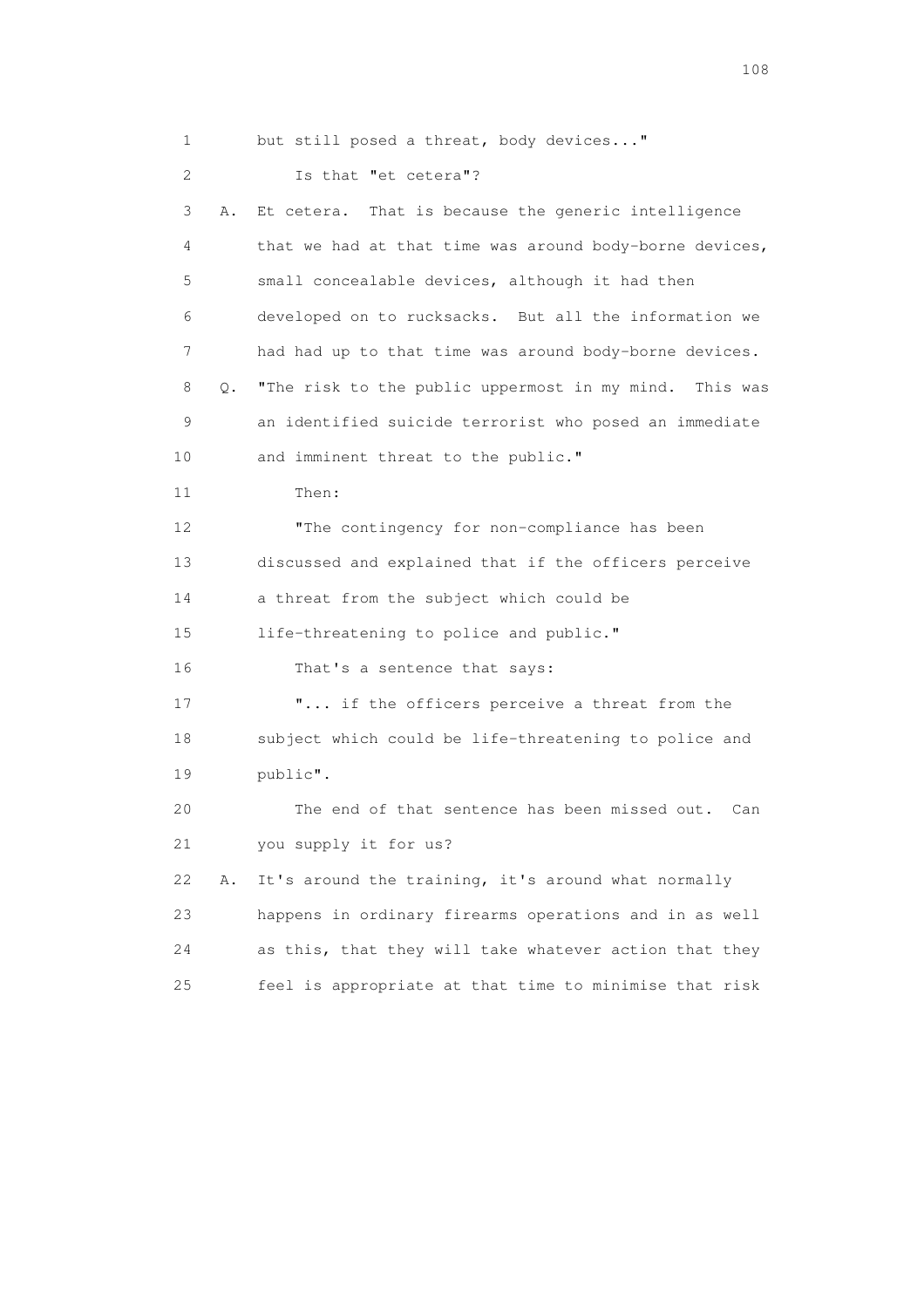1 to themselves and the public. 2 Q. We have heard, and I can show up on screen, probably 3 it's best if I do, page 211 of the documents files. 4 (Pause) 5 We have heard from Mr Boutcher, both on his 6 recollection and from his log, that you indicated after 7 the event that this had not been a Kratos situation? 8 A. That's correct, sir. 9 Q. Do you recall saying that to him? 10 A. Yes. Well, because it wasn't. 11 Q. He also recorded and remembers you saying that the 12 specialist firearms officers will have acted in response 13 to non-compliance? 14 A. They would have reacted to what they saw in front of 15 them at that time. 16 Q. Now, there is a reference, as we have seen in the 17 operational policy log in the entry we have just been 18 looking at, to "non-compliance". 19 SIR MICHAEL WRIGHT: There is your document, Mr Hough. 20 MR HOUGH: "Contingency for non-compliance has been 21 discussed and explained." 22 A. Yes. 23 Q. When the order was given, you were clear in your mind 24 that this was not an order to carry out a critical shot? 25 A. Absolutely, sir.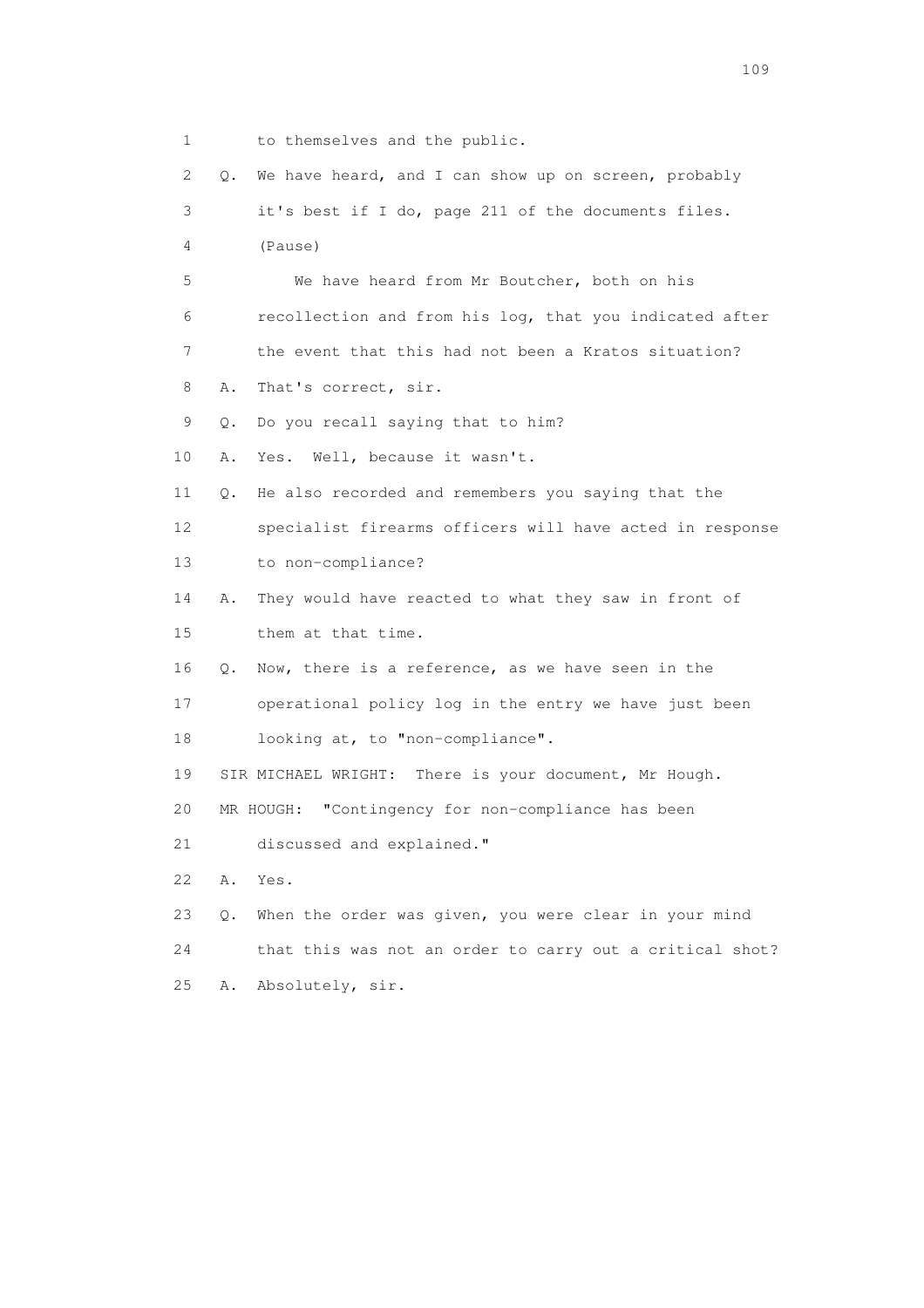1 Q. It was an order to perform an armed interception which 2 might result in shots being fired? 3 A. Yes, sir. 4 Q. From your point of view, as one of the architects or 5 certainly one of the book writers on Kratos, there had 6 not been an order for a critical shot, just 7 an interception? 8 A. Yes, sir. 9 Q. In those circumstances, and against that background, 10 would you have expected the specialist firearms officers 11 to administer a critical shot if the subject did nothing 12 to suggest non-compliance? 13 A. The firearms officers can only act on what happens in 14 front of them at any particular time. I am not there, 15 and I can't say what happened or what didn't happen. 16 I can only talk from my point of view. Firearms 17 officers throughout their training are taught to react 18 to the threat that is posed in front of them at any 19 particular time. So their response would have been as 20 a result of what happened in front of them at that time. 21 Q. I don't know if we can get Mr Boutcher's log up, 22 page 211, yet. It's tab 44 of the jury bundle, if it 23 helps. There is quite a lot of material under there. 24 (Pause) 25 Page 211, if you flick on, is page 10. This written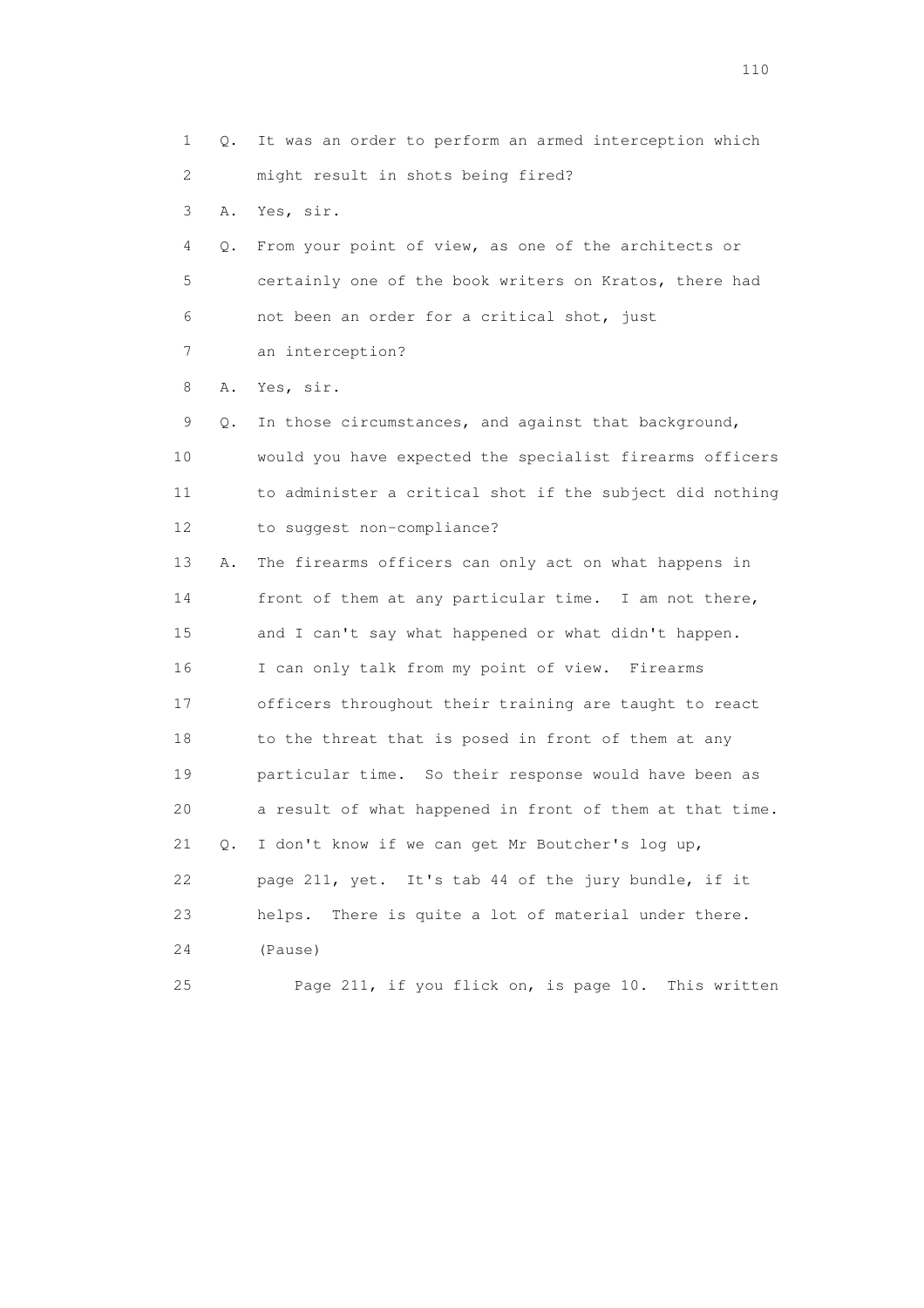1 by Mr Boutcher:

| $\mathbf{2}^{\mathsf{I}}$ |       | "I spoke to Chief Inspector Esposito, S019 tactical        |
|---------------------------|-------|------------------------------------------------------------|
| 3                         |       | adviser, to clarify the position regarding the             |
| 4                         |       | intervention of the subject. Chief Inspector Esposito      |
| 5                         |       | stated that the SO19 officers were conducting              |
| 6                         |       | an orthodox armed intervention and the officers'           |
| 7                         |       | instructions were clear. The officers will have            |
| 8                         |       | challenged the subject and his responses will have         |
| 9                         |       | resulted in the officers' actions."                        |
| 10                        |       | Is that what you said to Mr Boutcher shortly after         |
| 11                        |       | this event?                                                |
| 12                        | Α.    | I can't remember saying it, but that looks an awful lot    |
| 13                        |       | like something I would have said, because that directly    |
| 14                        |       | reflects the training that the officers have.              |
| 15                        | Q.    | So would you have expected the officers to challenge the   |
| 16                        |       | subject ordinarily?                                        |
| 17                        | Α.    | They can only -- they will issue a challenge dependent     |
| 18                        |       | on what is in front of them at that time. I can't say      |
| 19                        |       | whether I would have expected it or wouldn't have          |
| 20                        |       | expected it. In some circumstances a challenge will be     |
| 21                        |       | In other circumstances a challenge will be<br>appropriate. |
| 22                        |       | wholly inappropriate. So it's actually not as clear as     |
| 23                        |       | The decision for a challenge rests with the<br>that.       |
| 24                        |       | officers at the point of interception.                     |
| 25                        | $Q$ . | I'm only asking you because it appears in the log and it   |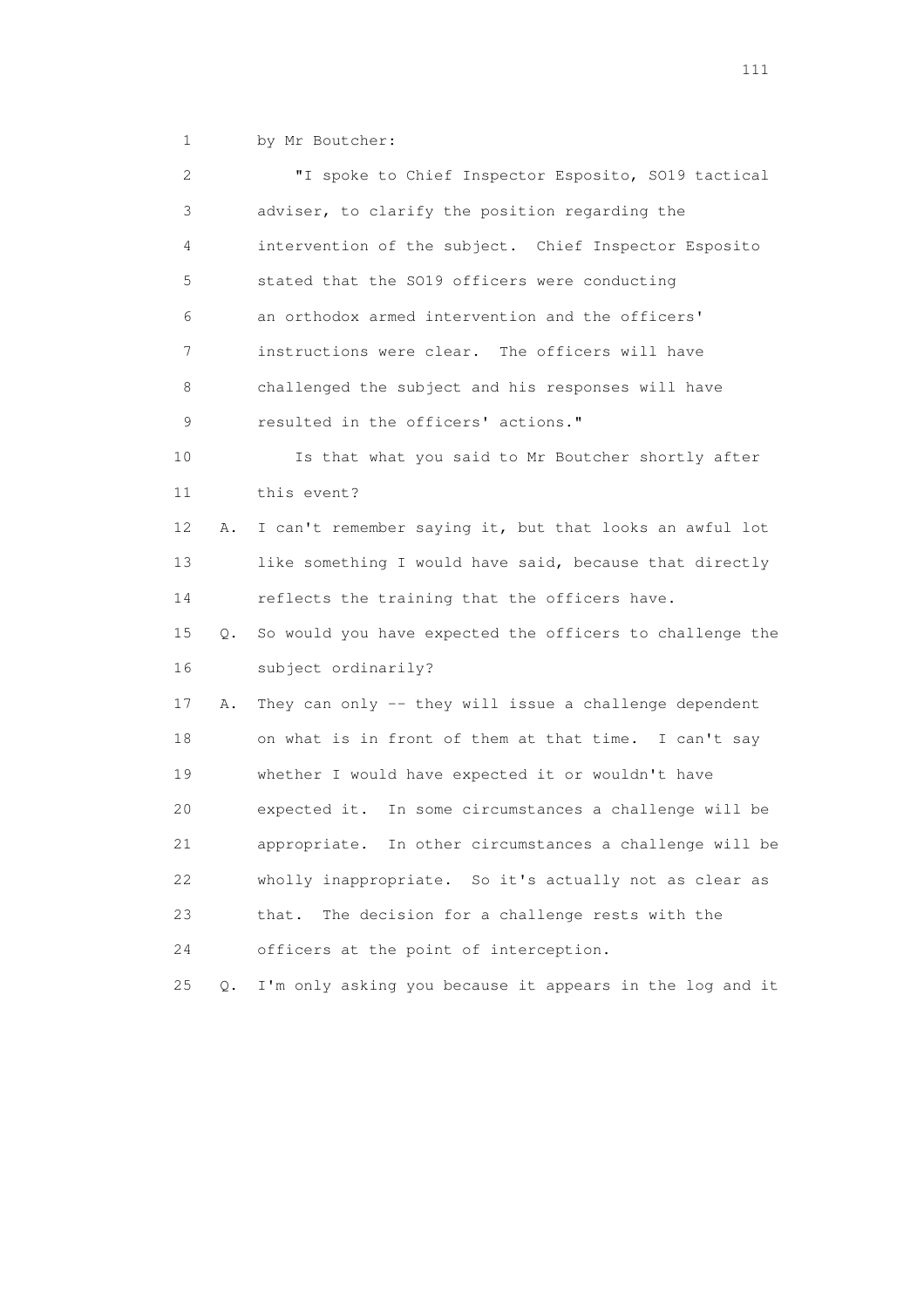1 is suggested by the log of Mr Boutcher that you said 2 that the officers, you would have expected to have 3 challenged the subject. 4 A. I can't speak for the officers, and all I can say is 5 that it is the training, states that a challenge will 6 only be given if it's appropriate at that point of 7 interception. I can't say more than that, sir. 8 MR HOUGH: Thank you very much, those are my questions. 9 SIR MICHAEL WRIGHT: A couple of things, please. 10 Questions from THE CORONER 11 SIR MICHAEL WRIGHT: As I understand you, when you gave your 12 advice against SO12 doing the stop, you were 13 perfectly -- you would be perfectly willing, as 14 I understand it, to have seen CO19 carry out 15 an interception or an intervention at any point prior to 16 the subject getting on the train? If they thought it 17 was appropriate? 18 A. Yes, sir. That's what they are trained to do. Their 19 training allows them to conduct interceptions in the 20 street, in buildings, in vehicles, in trains, in any 21 mode of transport. That's what the training allows. So 22 if as a result of the order for an interception to be 23 given, the circumstances then took them into any one of 24 those environments, then they are capable of conducting 25 an interception at that point, and I am satisfied with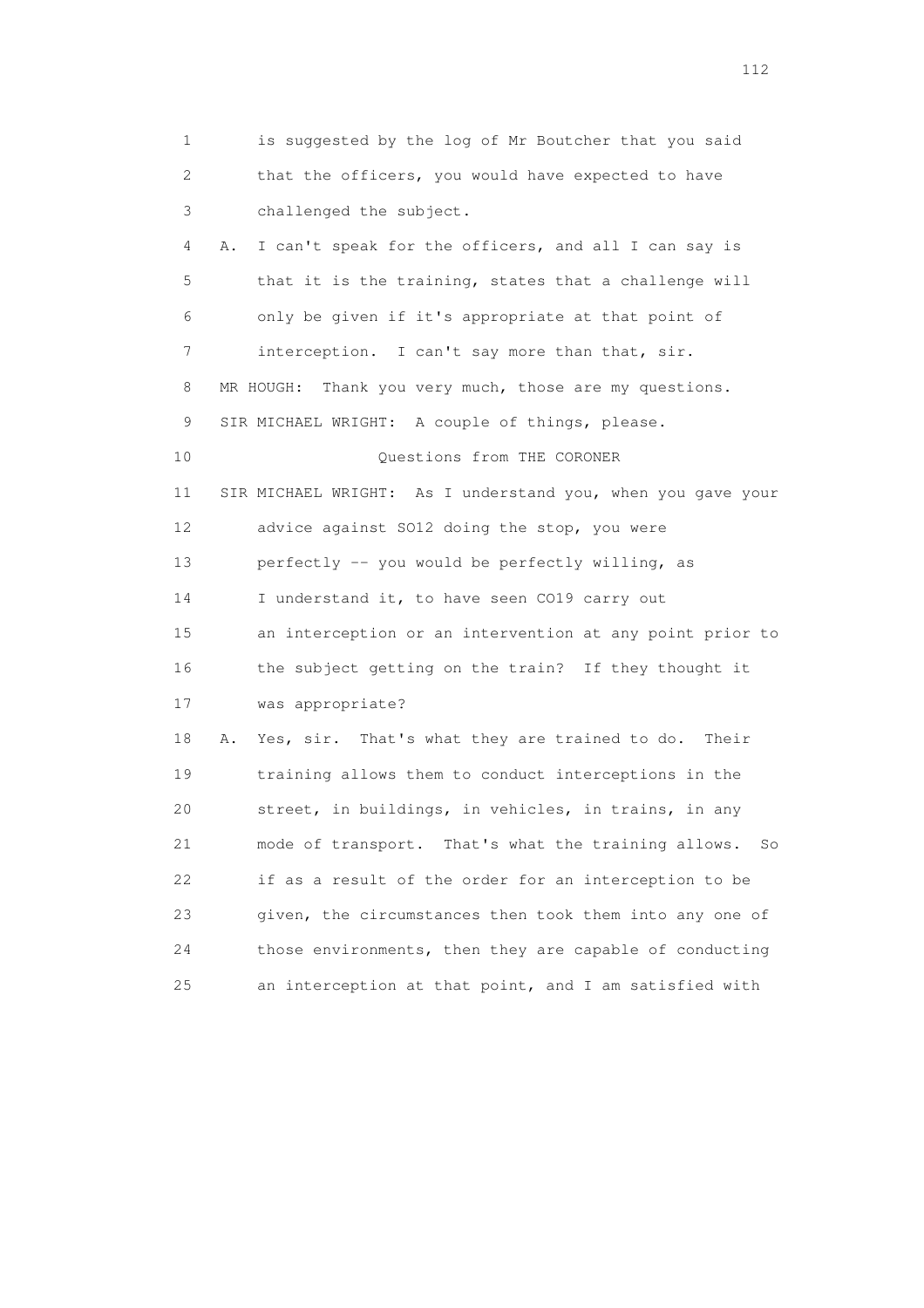1 that level of training.

| $\mathbf{2}^{\mathsf{I}}$ |    | SIR MICHAEL WRIGHT: So you would not have regarded it as   |
|---------------------------|----|------------------------------------------------------------|
| 3                         |    | an insuperable difficulty if, by the time they came to     |
| 4                         |    | be in a position to make a stop, they were down the        |
| 5                         |    | escalators?                                                |
| 6                         | Α. | The threat never changes. The threat they were dealing     |
| 7                         |    | with at that time was a suicide terrorist. What changes    |
| 8                         |    | is the circumstances and the location of that              |
| 9                         |    | interception.                                              |
| 10                        |    | SIR MICHAEL WRIGHT: That's what I am trying to get at, you |
| 11                        |    | Or on the $--$<br>see.                                     |
| 12                        | Α. | It adds difficulties, sir, it adds difficulties, but the   |
| 13                        |    | training of the officers is such that it allows them to    |
| 14                        |    | overcome those difficulties. But because of the nature     |
| 15                        |    | of the operation, once an order is given, you don't know   |
| 16                        |    | where that is going to take you, you don't know what's     |
| 17                        |    | going to happen, so it's essential that the officers       |
| 18                        |    | conducting that interception are flexible in the way       |
| 19                        |    | that they do it.                                           |
| 20                        |    | SIR MICHAEL WRIGHT: Is it an additional hazardous factor   |
| 21                        |    | that, if they have gone down the escalators, you will      |
| 22                        |    | have lost contact with them?                               |
| 23                        | Α. | Yes, sir. It's a result of the equipment that we had at    |
| 24                        |    | that time.                                                 |
| 25                        |    | SIR MICHAEL WRIGHT: In those circumstances, of course, you |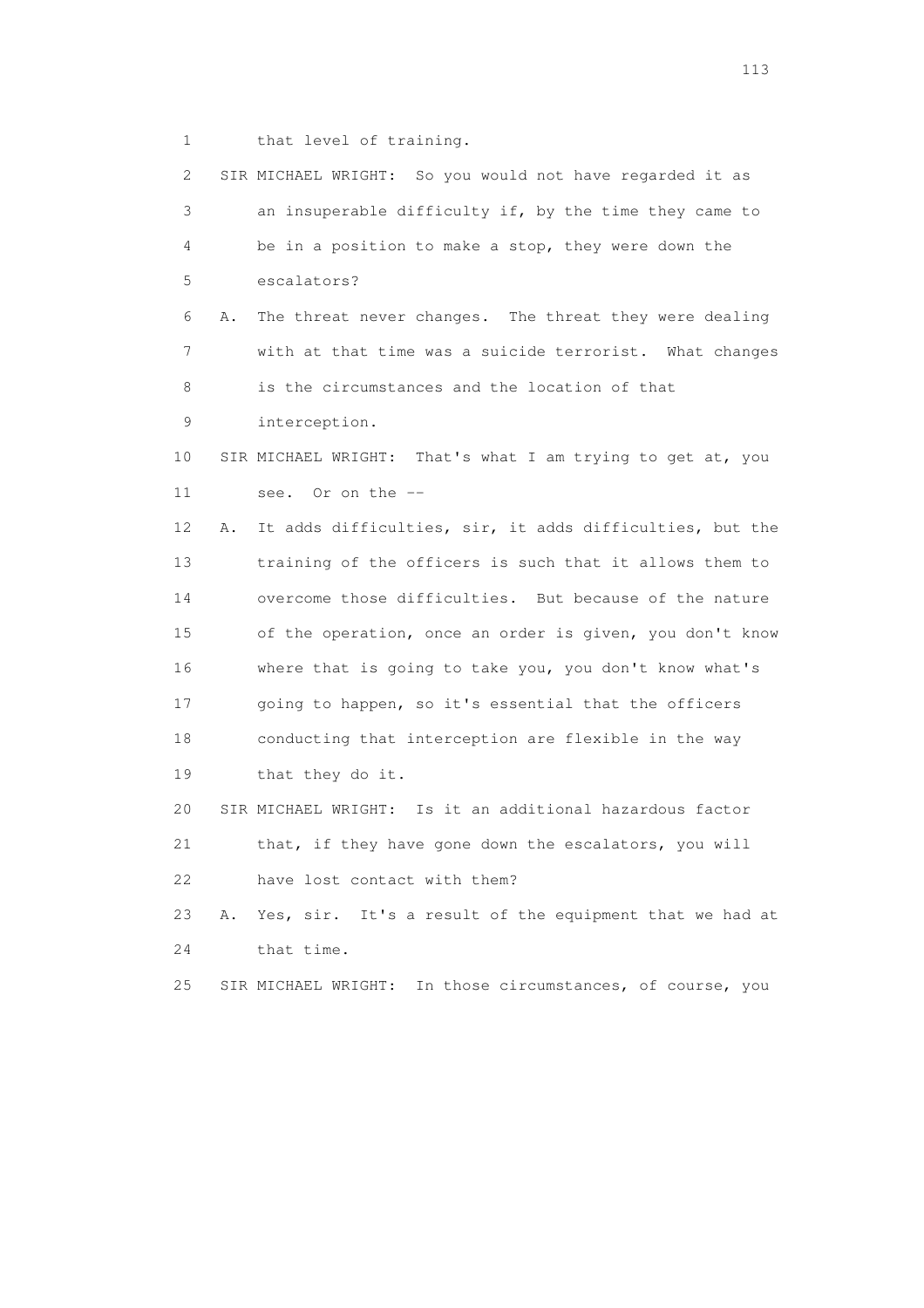1 have to leave it to the individual officers to decide 2 what is -- 3 A. Once the order has been given, we always have to leave 4 it to the individual officers to decide. 5 SIR MICHAEL WRIGHT: Okay. 6 The second thing I am asked to ask you, and this is 7 a convenient moment to do it: you and Andrew prepared 8 the tactical options document the previous day? 9 A. Sir, yes. 10 SIR MICHAEL WRIGHT: And you have told us that you gave it 11 to Mr McDowall and, I think, to Superintendent Boutcher? 12 A. Yes, sir. 13 SIR MICHAEL WRIGHT: Was it discussed at the 7.15 meeting? 14 A. I can't remember whether this document was discussed in 15 the 7.15 meeting, but I know I discussed it at length 16 with the DSO. 17 SIR MICHAEL WRIGHT: Was it ever intended to be discussed at 18 the briefing of SO19 in Nightingale Lane? 19 A. What would have been -- no, this document would've been 20 discussed there. What the tactical adviser -- 21 SIR MICHAEL WRIGHT: Would or would not? 22 A. Would not, sir. What the tactical adviser on the ground 23 would be doing with the Silver on the ground would be 24 talking about what is their option and what is their 25 intention at that time. Their intention was to provide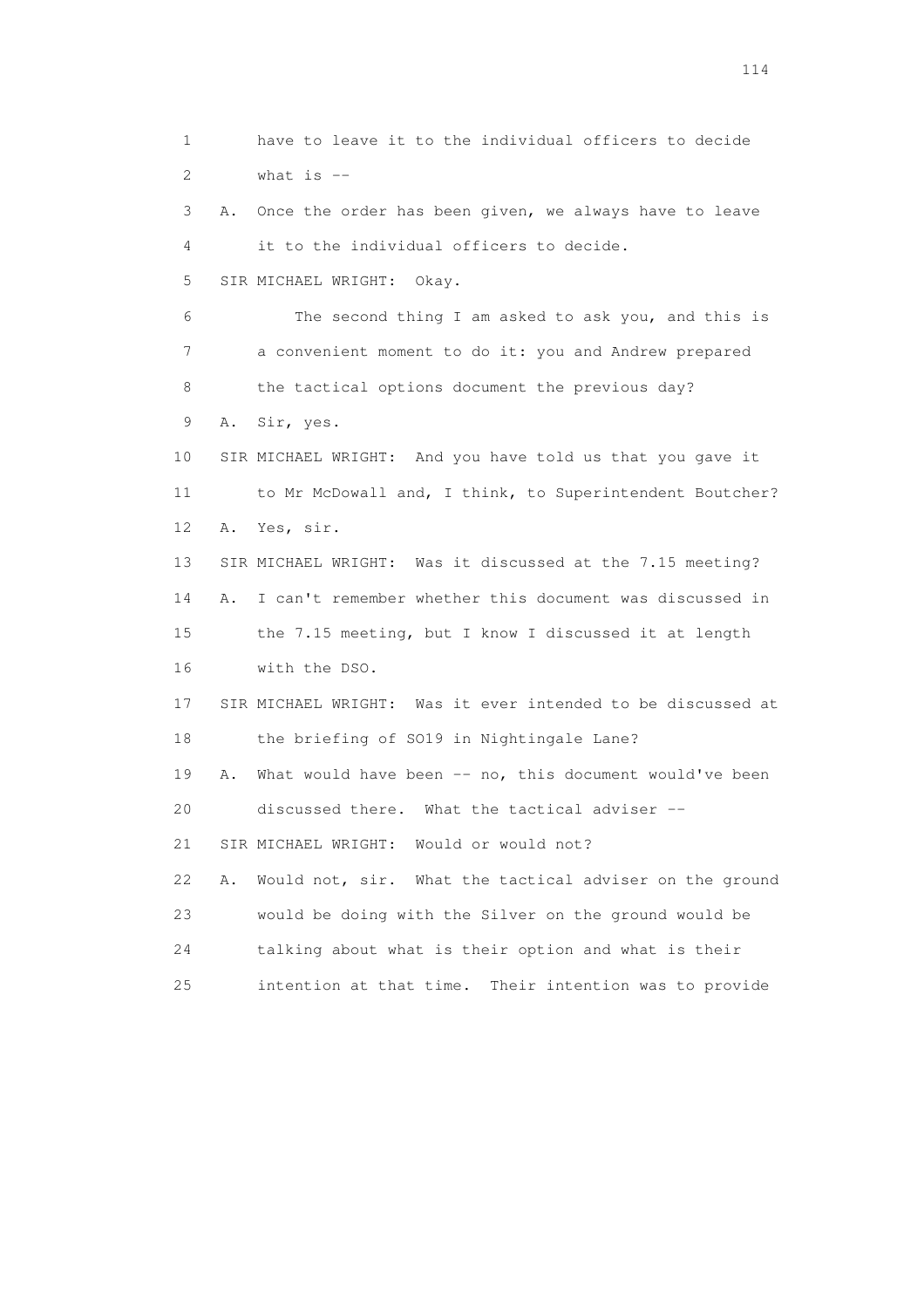1 mobile armed support to surveillance at Scotia Road as 2 well as at Portnall Road. So as a result of that, 3 various options could have arisen. 4 SIR MICHAEL WRIGHT: But the basic document, the tactical 5 options document, that was a matter for discussion 6 between you and the senior officers? 7 A. But it's also there for the tac advisers on the ground 8 and the Silvers on the ground to make initial reference 9 to because, had the operation developed into something 10 else, had it developed into a static operation around 11 premises, then all the options for that are contained in 12 this document. 13 SIR MICHAEL WRIGHT: Thank you. 14 I have a request, which I suspect you will say you 15 can't answer because I think it's probably a request for 16 an explosives officer. 17 The request is this: we have heard several times 18 about body borne devices; at what point will the jury be 19 shown a sample? 20 I think we might be able to produce photographs. 21 MR HOUGH: Probably a question for me rather than for the 22 witness. An explosives officer will be called, and 23 photographs and descriptions of devices will be 24 provided. 25 SIR MICHAEL WRIGHT: Thank you. I think that's the best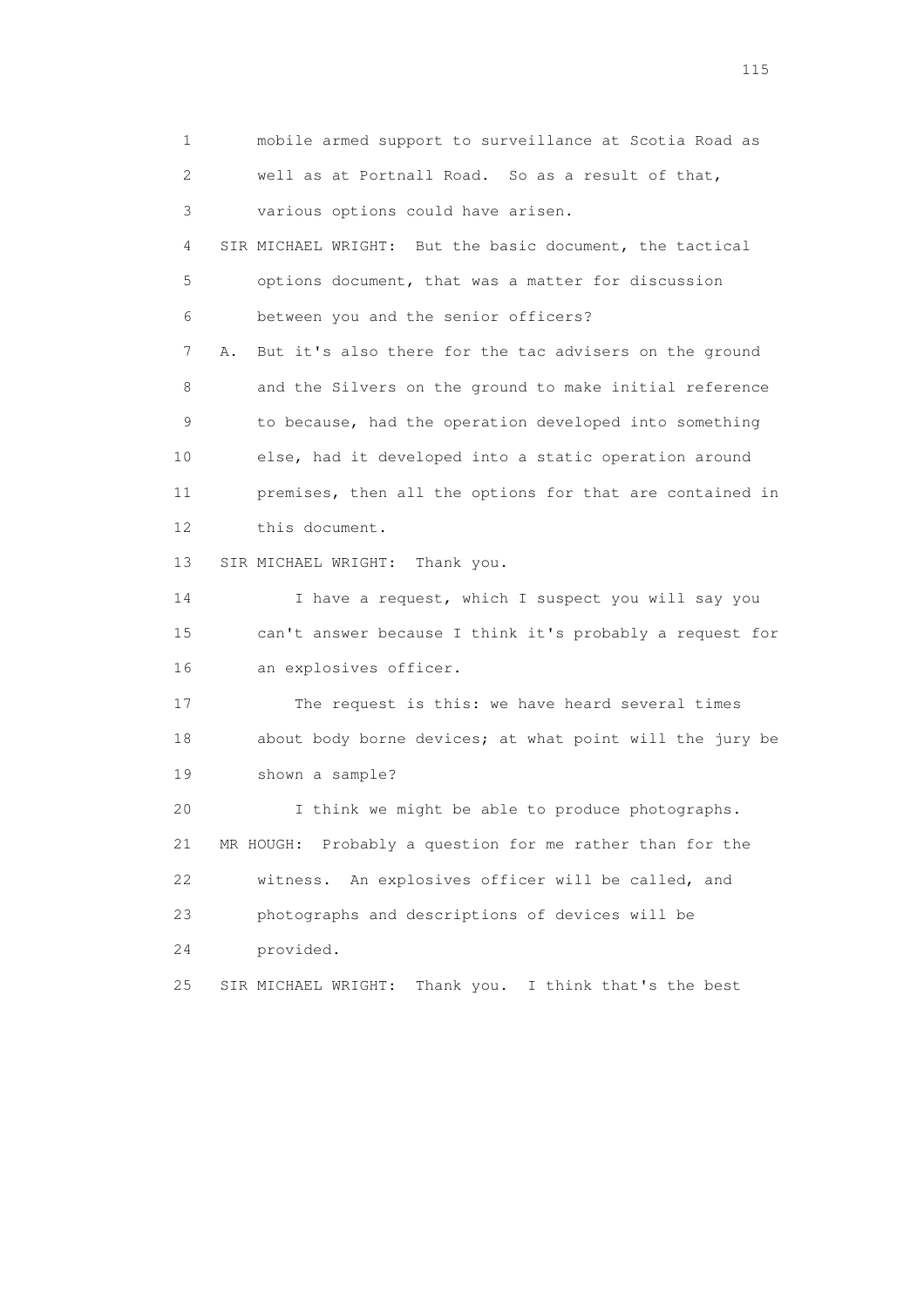1 answer you are going to get, I don't think you are going 2 to see samples. Thank you. 3 Now, five minutes, Mr Mansfield, or would you rather 4 start at five to 2? 5 MR MANSFIELD: May I do something mildly unusual, which is 6 ask the question so he has plenty of time to think about 7 it over lunch? 8 SIR MICHAEL WRIGHT: Yes. 9 Questions from MR MANSFIELD 10 MR MANSFIELD: Good morning. I am Michael Mansfield, 11 I represent the family of Jean Charles de Menezes. 12 You may be expecting this question because I ask it 13 of the senior officers and you are perhaps the most 14 senior tactical adviser that we have seen. 15 The question is this, but may I frame it in this 16 context: you have presumably reflected over what 17 happened that day over quite a few years now since it 18 happened; is that right? 19 A. Absolutely, sir, yes. 20 Q. And you have read a lot of material relating to this 21 whole exercise? 22 A. Yes, sir. 23 Q. Have you read the evidence that was given at the Health 24 and Safety trial? 25 A. I have read some of it, sir, yes.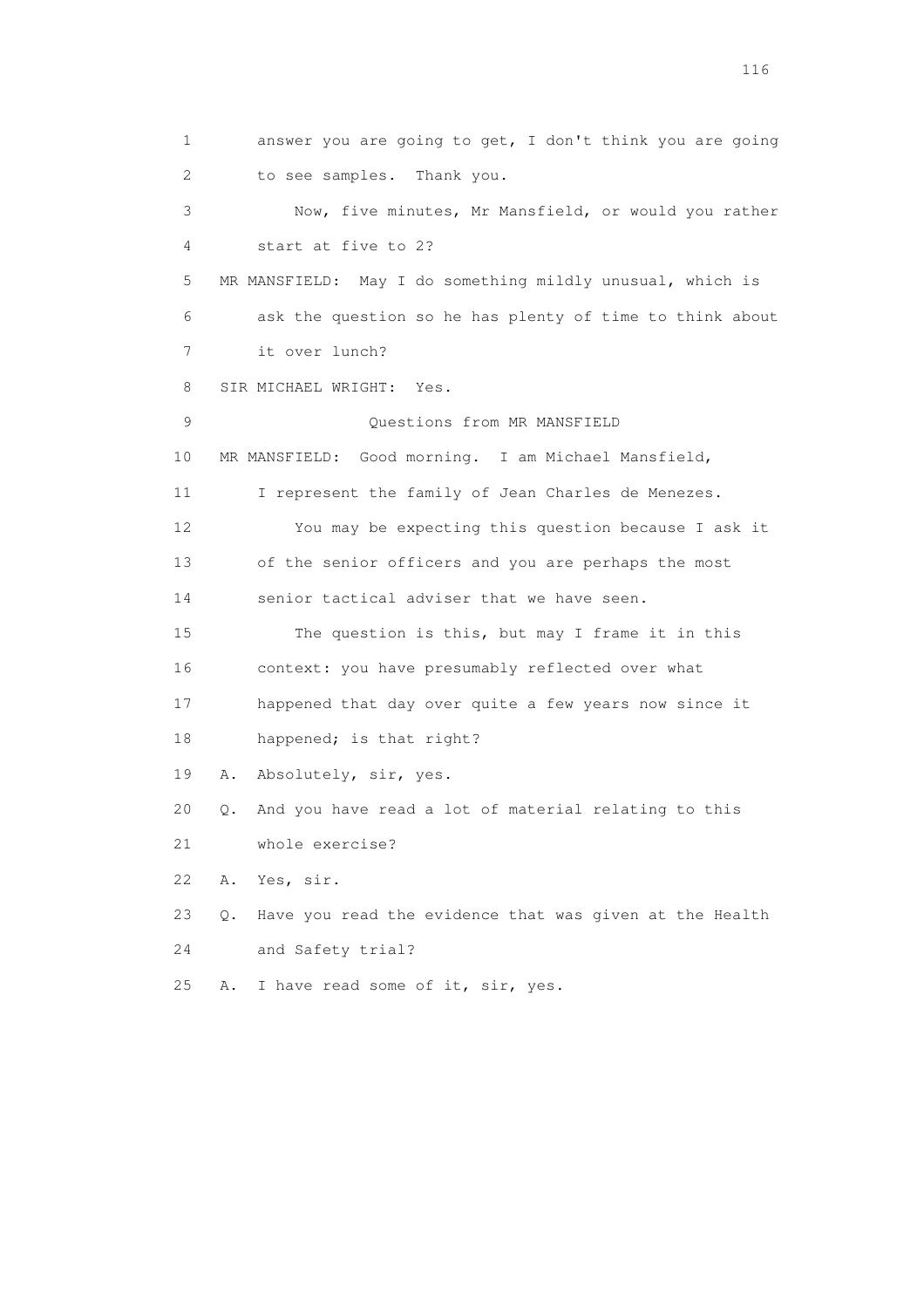1 Q. And you are aware of the verdict in that trial?

2 A. Yes, sir.

 3 Q. And you are aware of some of the materials that have 4 been put before this jury, if you have followed these 5 proceedings? 6 A. Only some, sir, yes. 7 Q. Which bits, may I ask? 8 A. I read the transcript of the DSO, and I read the 9 transcript of Andrew. 10 MR MANSFIELD: In that context, the question is this: do you 11 consider that anything went wrong that day? All right, 12 that's the question. 13 SIR MICHAEL WRIGHT: And you don't want an answer at the 14 moment? 15 MR MANSFIELD: No, because he has plenty of time to think, 16 and it's over lunch. Thank you. 17 SIR MICHAEL WRIGHT: The only thing I would say to you, 18 Mr Esposito, and I'm sure you will appreciate this, you 19 have lunch to think it over but the answer of course 20 must be yours. 21 A. It's a very short answer, sir. 22 SIR MICHAEL WRIGHT: You can give it and Mr Mansfield can 23 think it over, over lunch. 24 A. The short answer, sir, is that for me it actually gets 25 taken back to 7 July when the bombings happened, then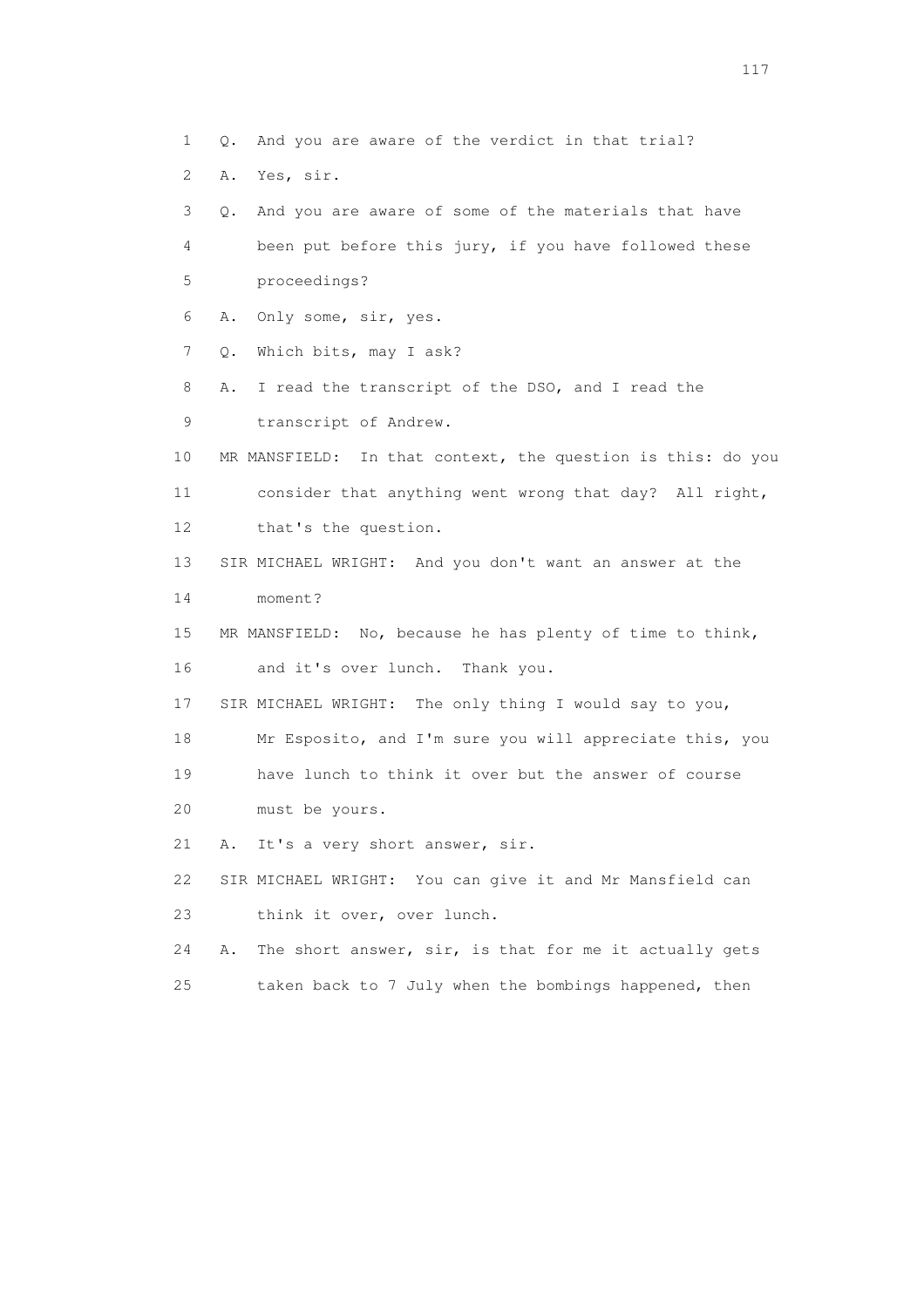1 onto 21 July, to the failed bombings, and all the events 2 that happened on that day for me as a tactical adviser 3 boil down to one simple thing, and that is the 4 misidentification. It's as simple as that for me, sir, 5 as the tactical adviser. It's a tragedy, sir, but for 6 me it's as simple as that. 7 SIR MICHAEL WRIGHT: Thank you. Will that do, Mr Mansfield? 8 MR MANSFIELD: Certainly just before lunch, yes. 9 SIR MICHAEL WRIGHT: Very well, 2 o'clock. 10 (1.00 pm) 11 (The short adjournment) 12 (2.00 pm) 13 (In the presence of the jury) 14 SIR MICHAEL WRIGHT: Simply so you know what awaits you, 15 I would like to sit on tonight, if nobody has any 16 difficulties, until about 5.00 to get as much of this 17 witness done as we can, and I'm going to trespass upon 18 your goodwill tomorrow morning: 9.30. 19 Yes, Mr Mansfield. 20 MR MANSFIELD: Good afternoon. I just want to, if I may, 21 going back to the question before lunch, is there 22 anything else you want to add to it that you have 23 thought about over lunch or is that it? 24 A. That's it, sir, yes. 25 Q. So it would be fair to say that as far as you are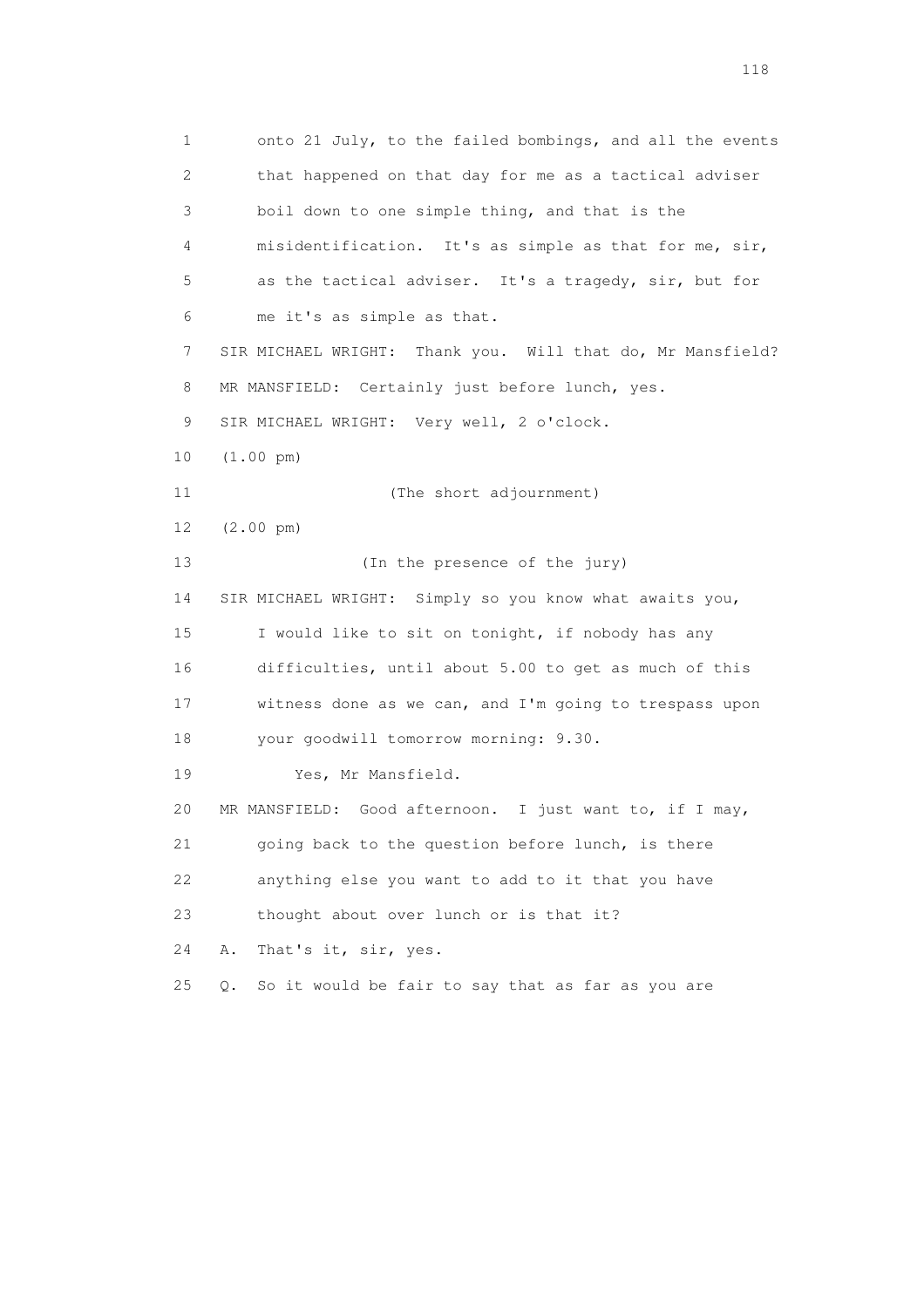1 concerned, there was no firearms decision that was 2 erroneous in any shape or form, that you are responsible 3 for? 4 A. Not in my view, no, sir. 5 Q. No, not in your view. Obviously I'm only going to ask 6 you about those matters that relate to your 7 responsibility as opposed to obviously others, and you 8 follow that, I am sure. 9 So the issue as far as you are concerned, then, 10 looking back on it all, was identification. Now, I am 11 going to take it in stages -- or rather 12 misidentification as it turned out. 13 You told the jury that you thought this individual 14 had been positively identified as Nettle Tip and you 15 used this phrase, "without a shadow of a doubt", or 16 "beyond a shadow of a doubt", just before lunch, do you 17 remember? 18 A. I was in the control room throughout that period, and my 19 sources of intelligence were what was coming through 20 from the surveillance. From the time that the subject, 21 who was identified to me as Nettle Tip, went throughout 22 that journey, getting on and off the bus at Brixton, 23 right through the second part of the journey, up until 24 he got off the bus at Stockwell, all the information 25 that I was getting through from the surveillance led me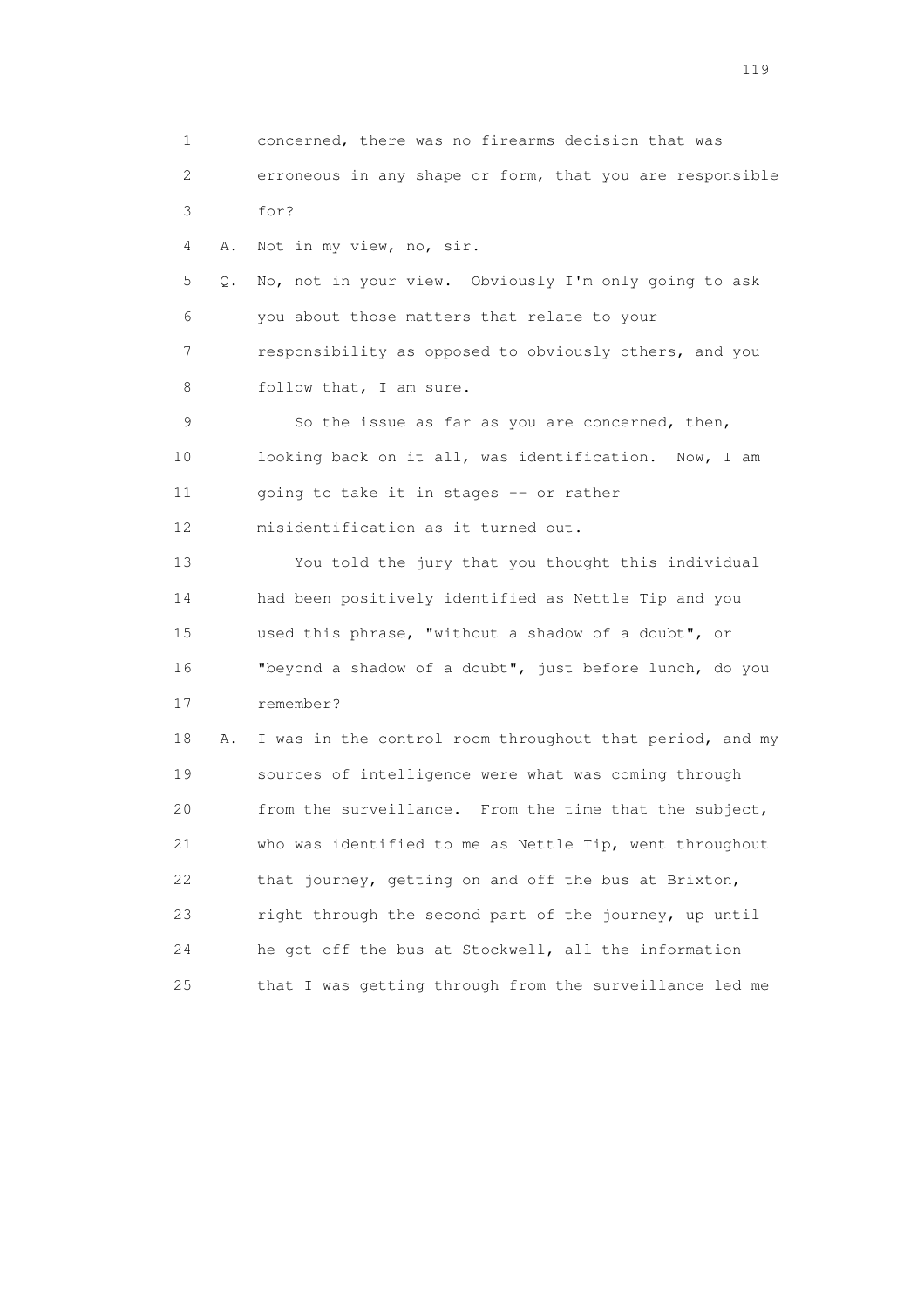|  | to believe that that was Nettle Tip. |  |  |  |  |
|--|--------------------------------------|--|--|--|--|
|--|--------------------------------------|--|--|--|--|

- 2 Q. Yes, a positive identification?
- 3 A. Absolutely, sir.
- 4 Q. Beyond a shadow of a doubt?
- 5 A. For me, sir, yes.
- 6 Q. For you, yes. The information you are getting, you say, 7 comes from surveillance officers?
- 8 A. That's the only source of information I have, sir.
- 9 Q. Did you ever look at the surveillance log, the running 10 log? The jury have seen it many times, I am not asking 11 for it to be brought up. Did you see the running log 12 that was there on the screen in the ops room?
- 13 A. No, sir.
- 14 Q. You never did?
- 15 A. I knew it was there but I never looked at it, sir.
- 16 Q. Any reason why you didn't look at it?
- 17 A. Because I had an awful lot to do. I was on the phone to
- 18 Trojan 84; I was trying to advise the DSO; I was
- 19 listening to the surveillance channel. I did not have
- 20 time to look up and look at that monitor.
- 21 Q. Right. You know now, of course, that had you looked at 22 it, you would have seen that this was an unidentified 23 individual throughout; you know that now, do you?
- 24 A. I understand that's what was written on that screen, 25 sir, but I don't believe that to be the case.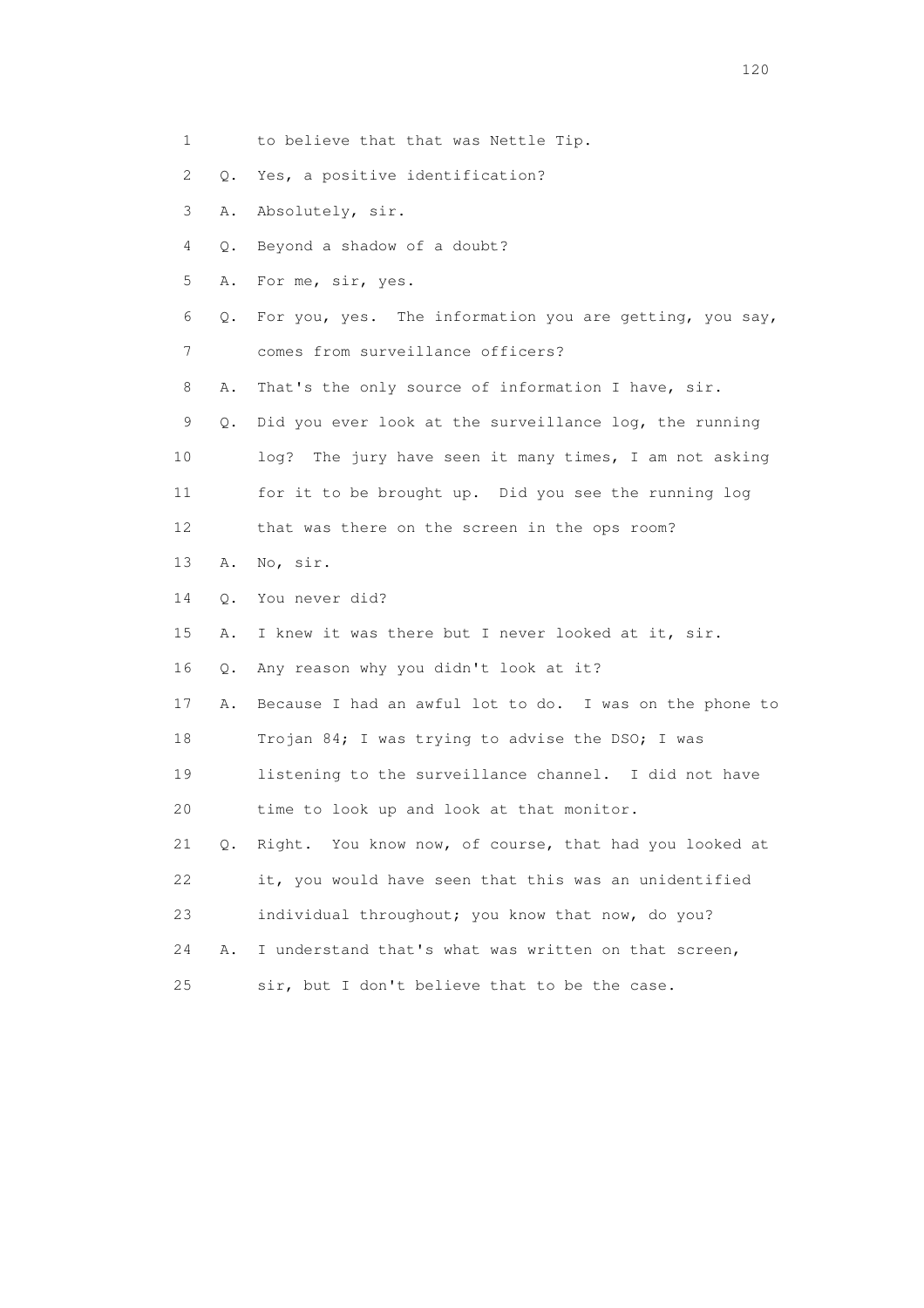1 Q. No. Well, let us be frank, we --

 2 SIR MICHAEL WRIGHT: What do you mean by that last answer: 3 "... I did not understand that to be the case." 4 A. Because of the information that I was getting from the 5 surveillance commentary, that it was possibly identical 6 with, all of those issues, that for me is not 7 an unidentified subject. 8 SIR MICHAEL WRIGHT: If you had looked up and seen "U/I" on 9 the surveillance log, your response or your reaction to 10 that was: well, I don't agree? 11 A. If I had seen it at that time -- 12 SIR MICHAEL WRIGHT: That would have been your reaction, 13 "I don't agree"? 14 A. Possibly. It could have been something that was just 15 written by the surveillance loggist as a note, I don't 16 know, sir. 17 MR MANSFIELD: You see, the learned Coroner's question does 18 have a bearing on this, doesn't it, because: are you 19 forming an opinion of your own without really taking on 20 board what is actually being said and seen? In other 21 words, just forming an overall impression: he gets off 22 the bus, he is looking a bit dodgy, that kind of thing. 23 Is that how you were building it up? 24 A. No, sir. My sources of information are the speech that

25 is coming over the surveillance channel, when I am being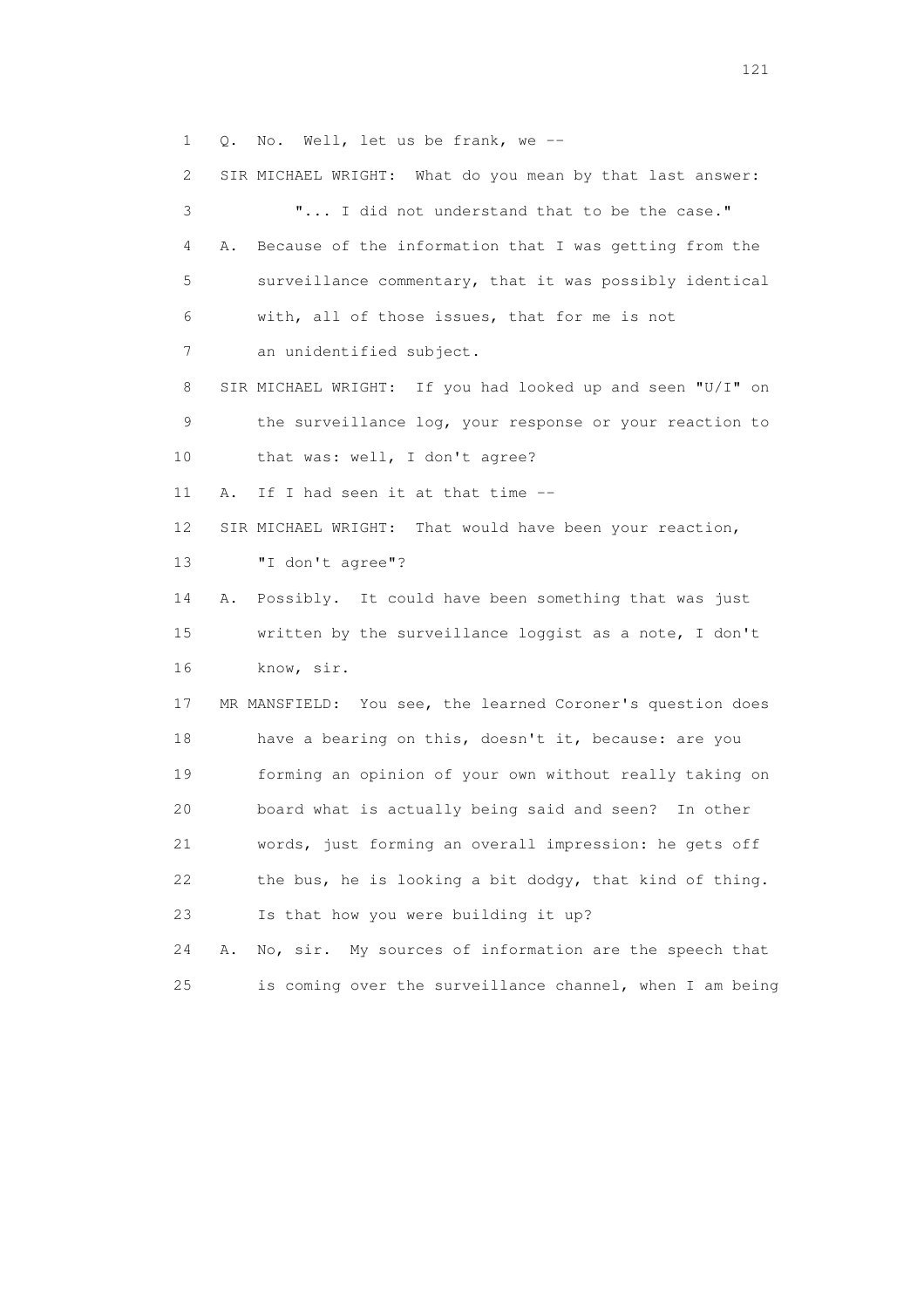| $\mathbf 1$ |    | (inaudible - coughing) by the surveillance monitor. As   |
|-------------|----|----------------------------------------------------------|
| 2           |    | I said, I can't remember the exact details of the words, |
| 3           |    | but from the words that were used, that was my           |
| 4           |    | impression, that was my belief.                          |
| 5           | Q. | I want to put it starkly, you see. Is it now being       |
| 6           |    | suggested by those in the operations room if             |
| 7           |    | surveillance officers come here and say they never did   |
| 8           |    | positively identify, they never used any words that      |
| 9           |    | could be misconstrued in that way; are you suggesting    |
| 10          |    | they are lying?                                          |
| 11          | Α. | That's not for me to say, sir.                           |
| 12          | Q. | Well, there aren't too many options here, do you follow? |
| 13          | Α. | Yes, I do, sir.                                          |
| 14          | Q. | I'm only going in on this to start with, because this is |
| 15          |    | the thing that you say has gone wrong; this is the only  |
| 16          |    | thing that you can put your finger on has gone wrong is  |
| 17          |    | identification?                                          |
| 18          | Α. | I can only reiterate the opinion that I formed when      |
| 19          |    | I was in that control room, sir.                         |
| 20          | Q. | When you were asked by the IPCC about where you formed   |
| 21          |    | that from, you weren't able to tell them, were you,      |
| 22          |    | exactly where you had got it from?                       |
| 23          | Α. | My only sources of intelligence were what was coming     |
| 24          |    | over the surveillance monitor, what was being said.      |
| 25          | Q. | Yes.                                                     |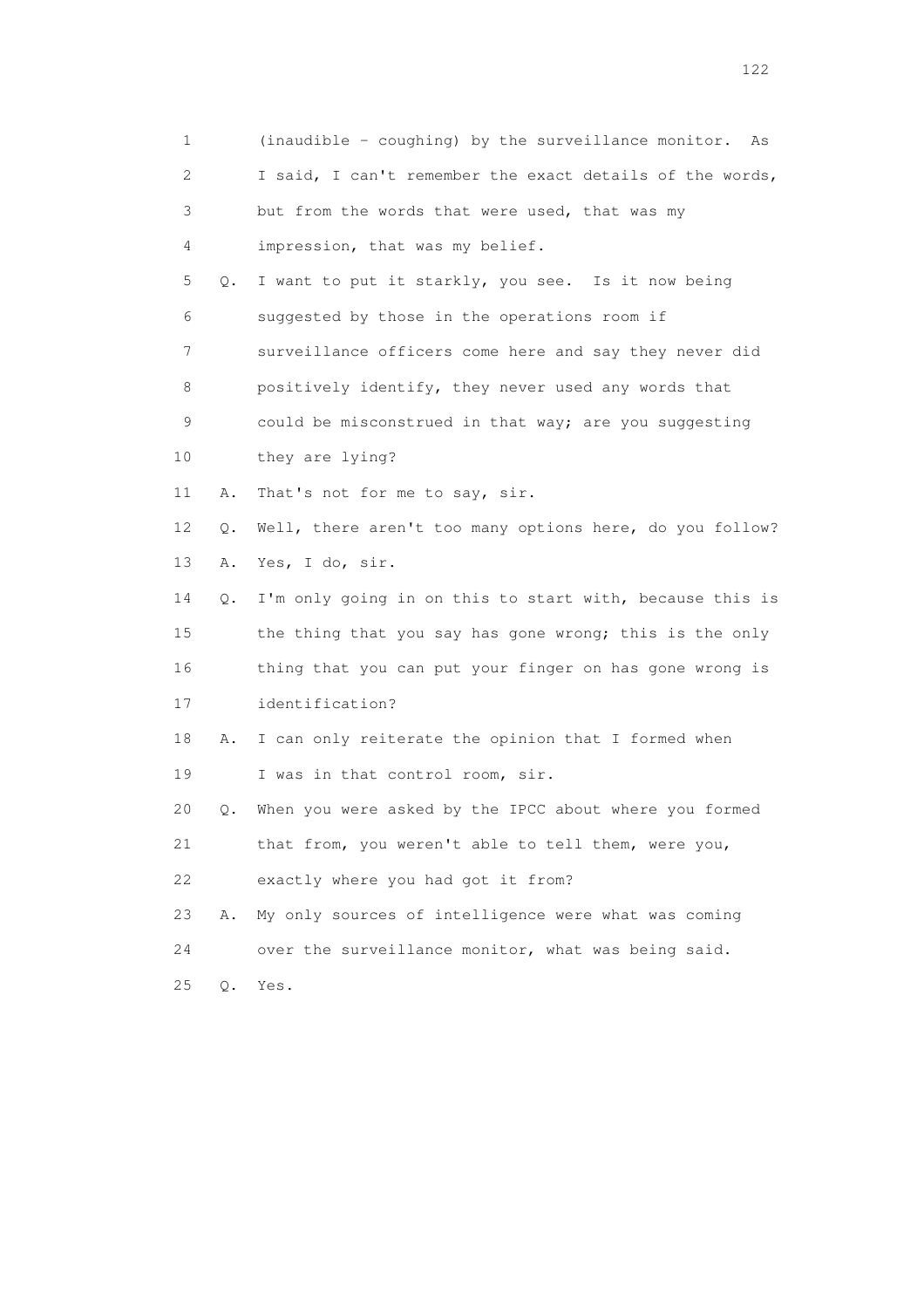| 1  | Α. | I can't now remember what I said to the IPCC in my         |
|----|----|------------------------------------------------------------|
| 2  |    | interview. It will be written down there, sir.             |
| 3  | Q. | Oh yes, it certainly is. You can't remember what you       |
| 4  |    | told them, but what I want to ask you at this stage is     |
| 5  |    | whether you recall and ever recalled from whom you         |
| 6  |    | obtained that information?                                 |
| 7  | Α. | My only source of information was the surveillance team,   |
| 8  |    | sir.                                                       |
| 9  | Q. | What you said, and you can have it up if you like, to      |
| 10 |    | the IPCC $-$ - it's exhibit page 305 $-$ - you say in your |
| 11 |    | statement, you were informed by -- it's at the bottom of   |
| 12 |    | the page:                                                  |
| 13 |    | " that this was a positive identification?                 |
| 14 |    | "Answer: Yes.                                              |
| 15 |    | "Question: Who informed you?                               |
| 16 |    | "Answer: I can't say for certain, as I said it's           |
| 17 |    | information that I received over the open phone  over      |
| 18 |    | the open mike saying positive identification or whatever   |
| 19 |    | the words exactly were, I can't be sure whatever the       |
| 20 |    | exact words."                                              |
| 21 | Α. | I was being asked there who informed me and I said         |
| 22 |    | I don't know which surveillance officer it was, because    |
| 23 |    | I am sitting in the control room and standing in the       |
| 24 |    | control room and the surveillance officers are on the      |
| 25 |    | ground. All I am hearing on the radio is a series of       |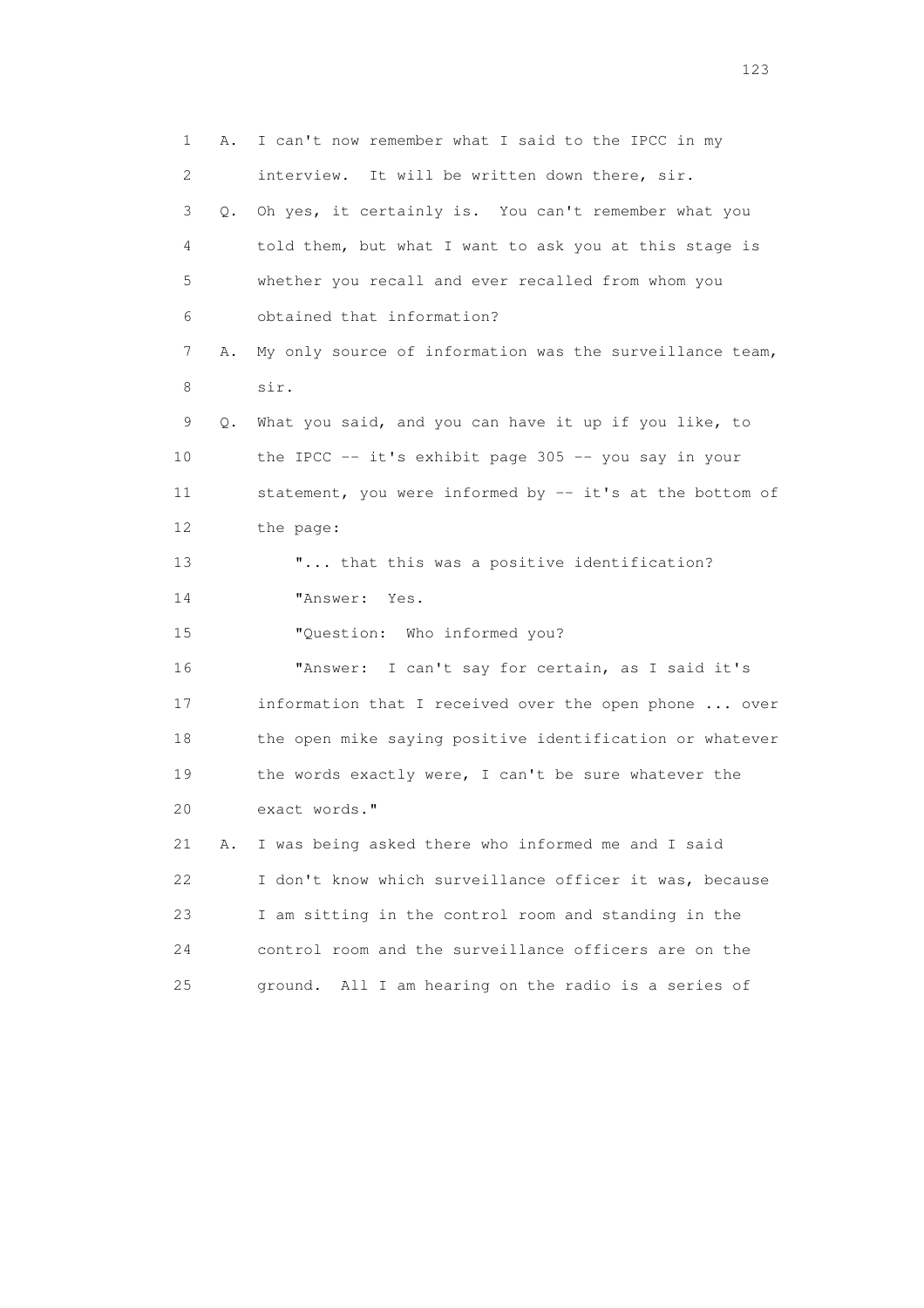1 voices, all I am hearing is the surveillance monitor 2 reiterating what's being said on the surveillance 3 channel. 4 Q. You are not able now, of course, to say what the words 5 were that informed your opinion? 6 A. It's three and a half years ago, sir. I have tried very 7 hard to remember those exact words but I just can't 8 remember the exact details of the exact words. 9 Q. I want to suggest to you clearly there really wasn't any 10 information on which you could base a positive 11 identification. The highest it ever got was "possibly 12 Nettle Tip". Now, just as this is one of the -- 13 SIR MICHAEL WRIGHT: Well, "possibly identical with". 14 MR MANSFIELD: Sorry, "possibly identical with". That's the 15 highest it ever got. 16 Now, just reflect on that for a moment. Do you 17 think you just may have got it wrong? 18 A. At that time in those circumstances, that's the opinion 19 I formed. 20 Q. I am going to move on. Perhaps I ought to clarify. So 21 you are not prepared to accept that you may have got it 22 wrong; is that right? 23 A. I made those decisions based on the information that 24 I had, I gave the advice based on the information that 25 I had, and at that time I believed that subject to be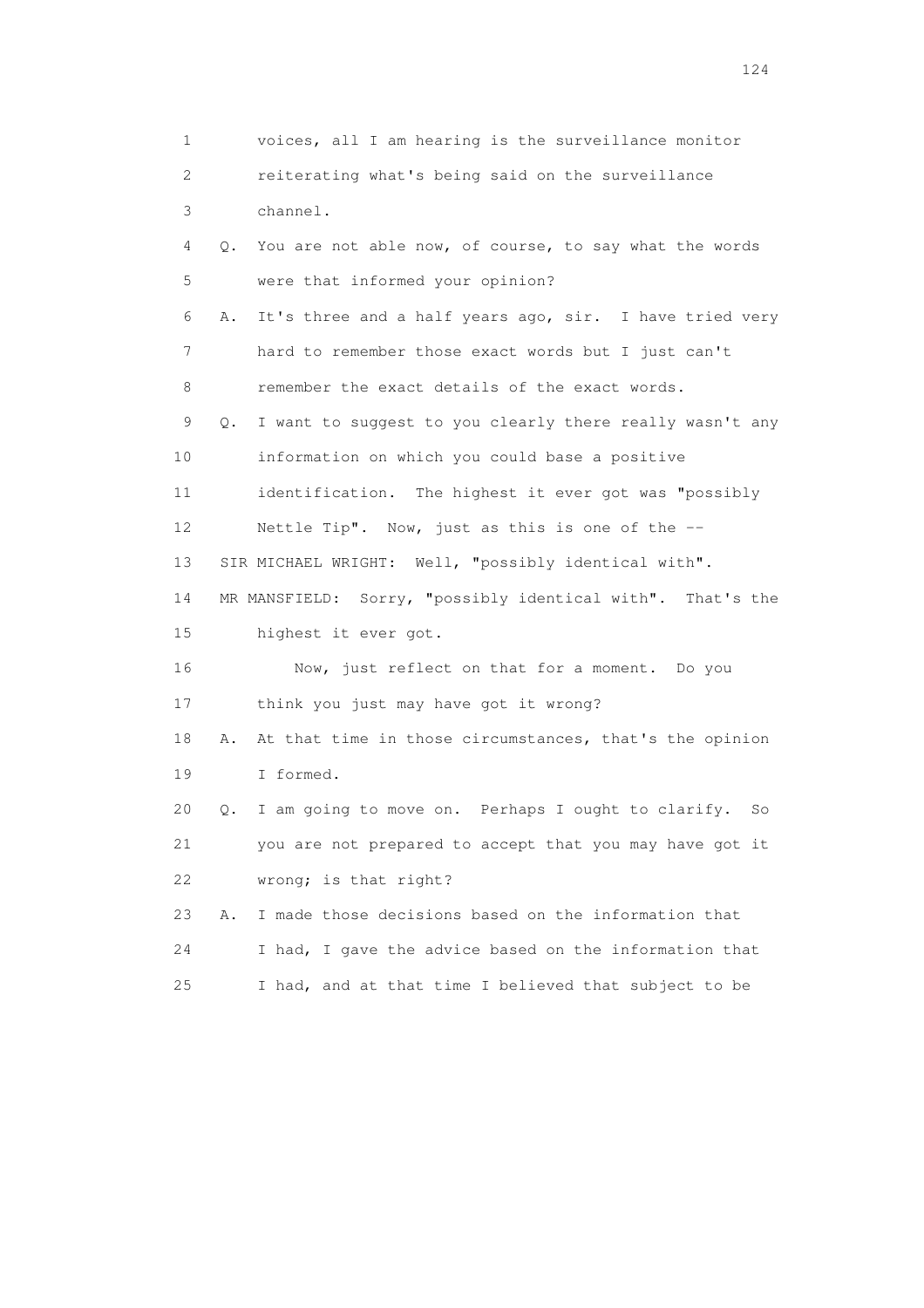1 Nettle Tip, sir.

| 2  | Q. | Yes. It's an easy question. Is the answer in your case   |
|----|----|----------------------------------------------------------|
| 3  |    | that you do not believe you got it wrong?                |
| 4  | Α. | My answer is that I have to base what I say on the       |
| 5  |    | information that I am given. I believe what I did was    |
| 6  |    | right. I believe what I said was correct. If it          |
| 7  |    | subsequently transpires that something is not the same,  |
| 8  |    | well, then I can only base what I do on the information  |
| 9  |    | that I have at that time.                                |
| 10 | Q. | Yes, I appreciate that, and I'm suggesting the           |
| 11 |    | information that you had at that time would not have led |
| 12 |    | you to a positive identification?                        |
| 13 | Α. | For me, sir, it was positive.                            |
| 14 | Q. | Well, let me just pass on another stage. If, when he     |
| 15 |    | got off the bus at Stockwell, the state of play that you |
| 16 |    | had understood was that it was no higher than possibly   |
| 17 |    | identical with, do you follow, that was the state of     |
| 18 |    | play, if you had known that?                             |
| 19 | Α. | Hypothetically.                                          |
| 20 | Q. | Yes, well, I am not suggesting it's a hypothesis, but    |
| 21 |    | I am just going to put it to you, since you don't accept |
| 22 |    | that was your belief. If your belief had been possibly   |
| 23 |    | identical with, would you have advised the involvement   |
| 24 |    | of SO or CO19?                                           |
| 25 | Α. | "possibly identical with" suggests that that subject     |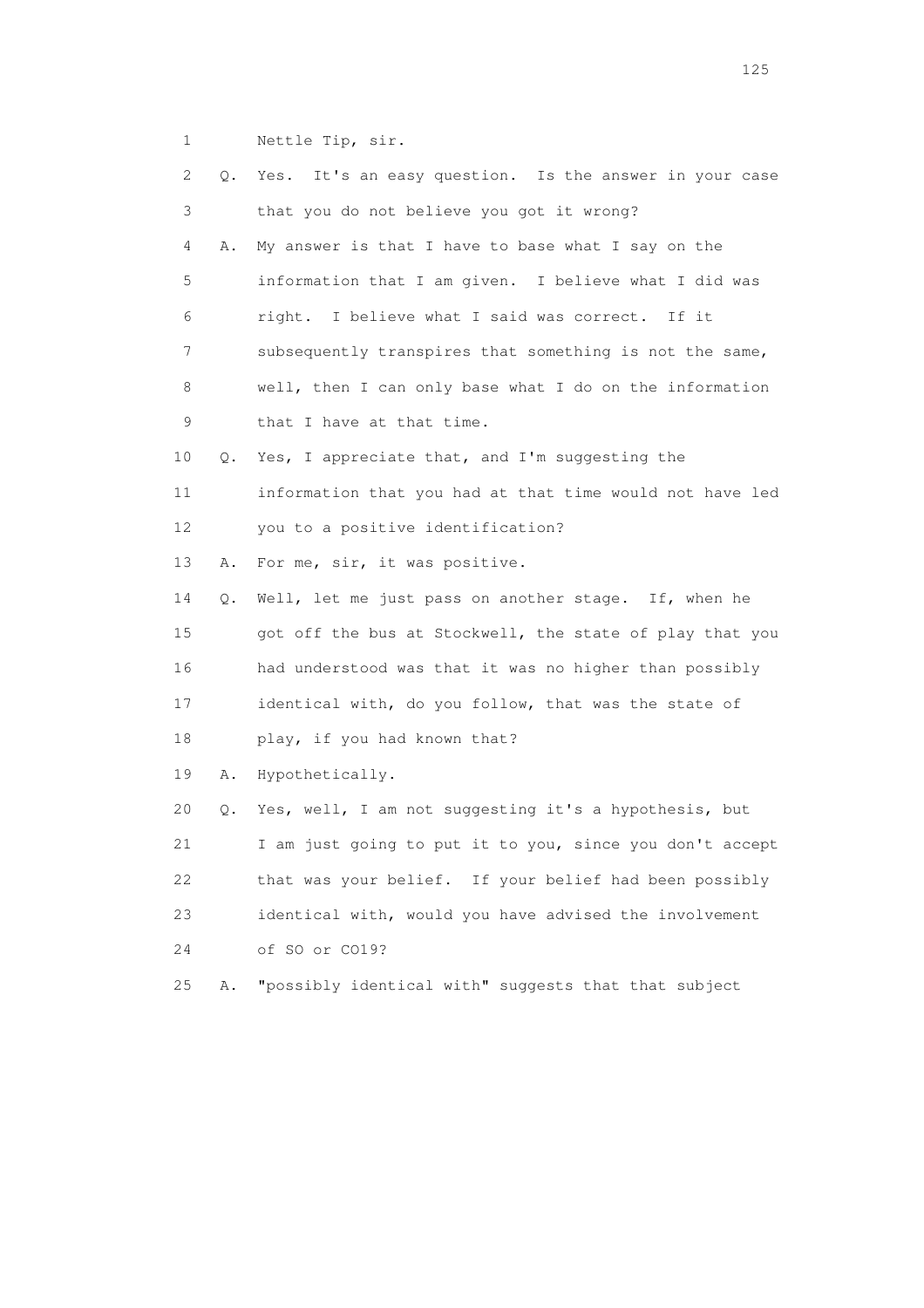1 getting off that bus is possibly identical with a person 2 that we believed to be a suicide terrorist. If we look 3 at the threat and risk that's faced by the officers that 4 are then intending to go and deal with that person, in 5 those circumstances, it doesn't change. I have to 6 advise based on the facts that officers are going to go 7 and deal with a person who is intent on committing mass 8 murder, who only 24 hours previously had attempted to 9 commit mass murder on the transport system. I have 10 thought about this long and hard, and because for me 11 it's a key issue, and I don't believe it would have made 12 any difference to those circumstances, because for me 13 the threat was always there, sir.

 14 Q. Yes, I just want to get, so the jury can be clear about 15 the levels of threat and so on and how you envisage it. 16 If in fact therefore it had been possibly identical 17 with, that too would have provided a basis for saying, 18 advising, would it, that SO19 become involved? 19 A. I advised based on the tactics that are available and -- 20 Q. Please answer the question. We will come to tactics and 21 what you have advised and what you didn't advise. I'll 22 come to that.

 23 If you had believed that it was possibly identical 24 with, would you have advised the involvement and 25 engagement of SO19?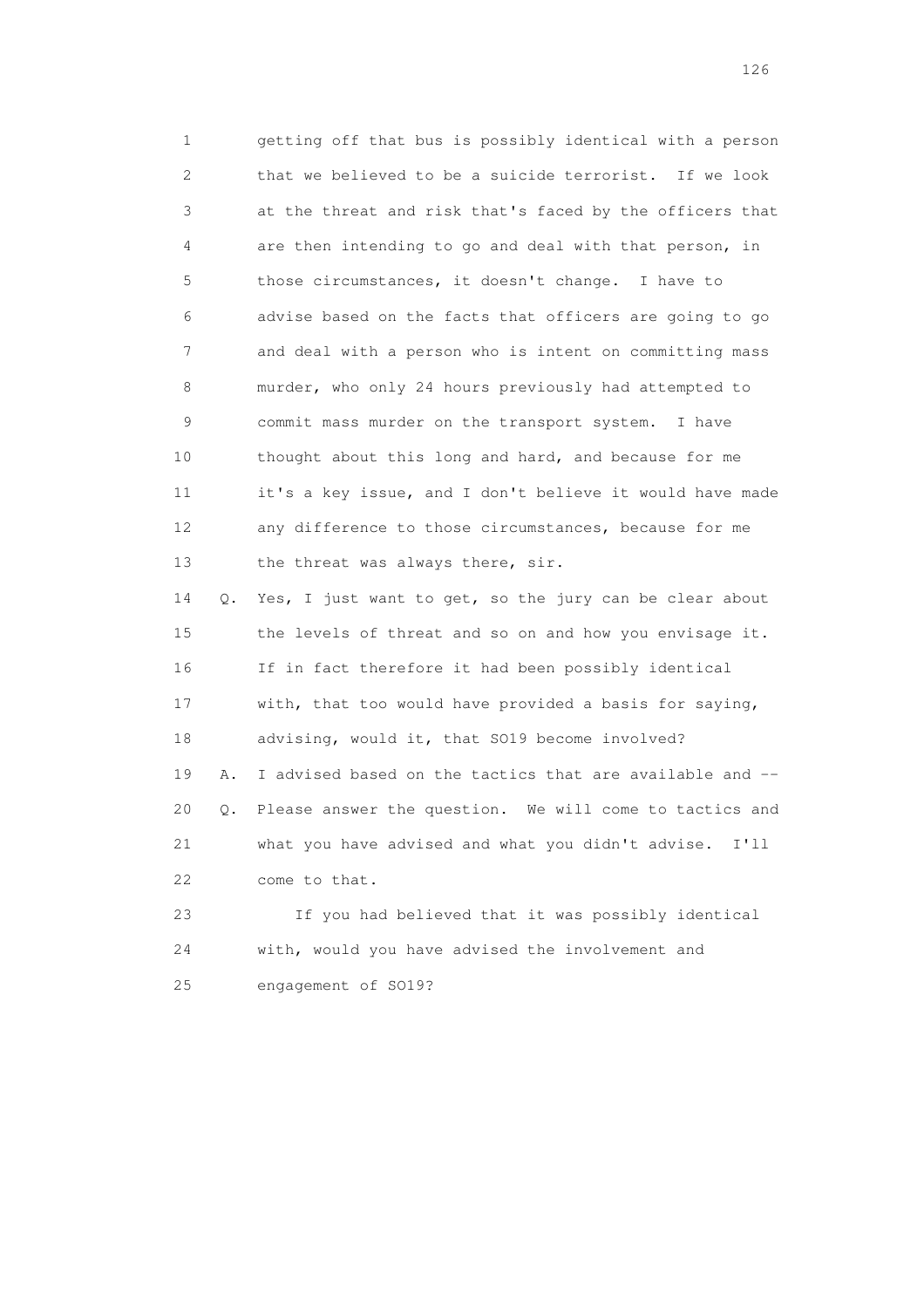1 A. It wouldn't have changed my decision, sir.

 2 Q. Right. That's perfectly understandable because, of 3 course, as a firearms officer, the real object of the 4 exercise that day was to prevent somebody who was 5 a bomber the day before and had been identified as being 6 a bomber the day before, or even possibly a bomber from 7 the day before, getting anywhere near the transport 8 system; correct? 9 A. The intention was to safely arrest them.

10 Q. Yes, before they got anywhere near the transport system; 11 correct?

 12 A. The intention was to arrest the subjects. The chances 13 of them getting on a transport system increases the 14 threat and increases the risk because of what had 15 happened before. But I don't believe that that was 16 an operational priority at that time. It comes into the 17 consideration. But the decisions are made based on the 18 threat and risk, the advice is given in relation to 19 that, and if a subject comes near an transport system 20 because of what had happened previously, the day before, 21 then it alters the decision-making process.

 22 Q. Well, that's what I want to deal with. Because what 23 I want to suggest to you at this stage, so it's entirely 24 clear, is that you -- and I put it to you as the senior 25 tactical adviser -- along with Commander Dick failed to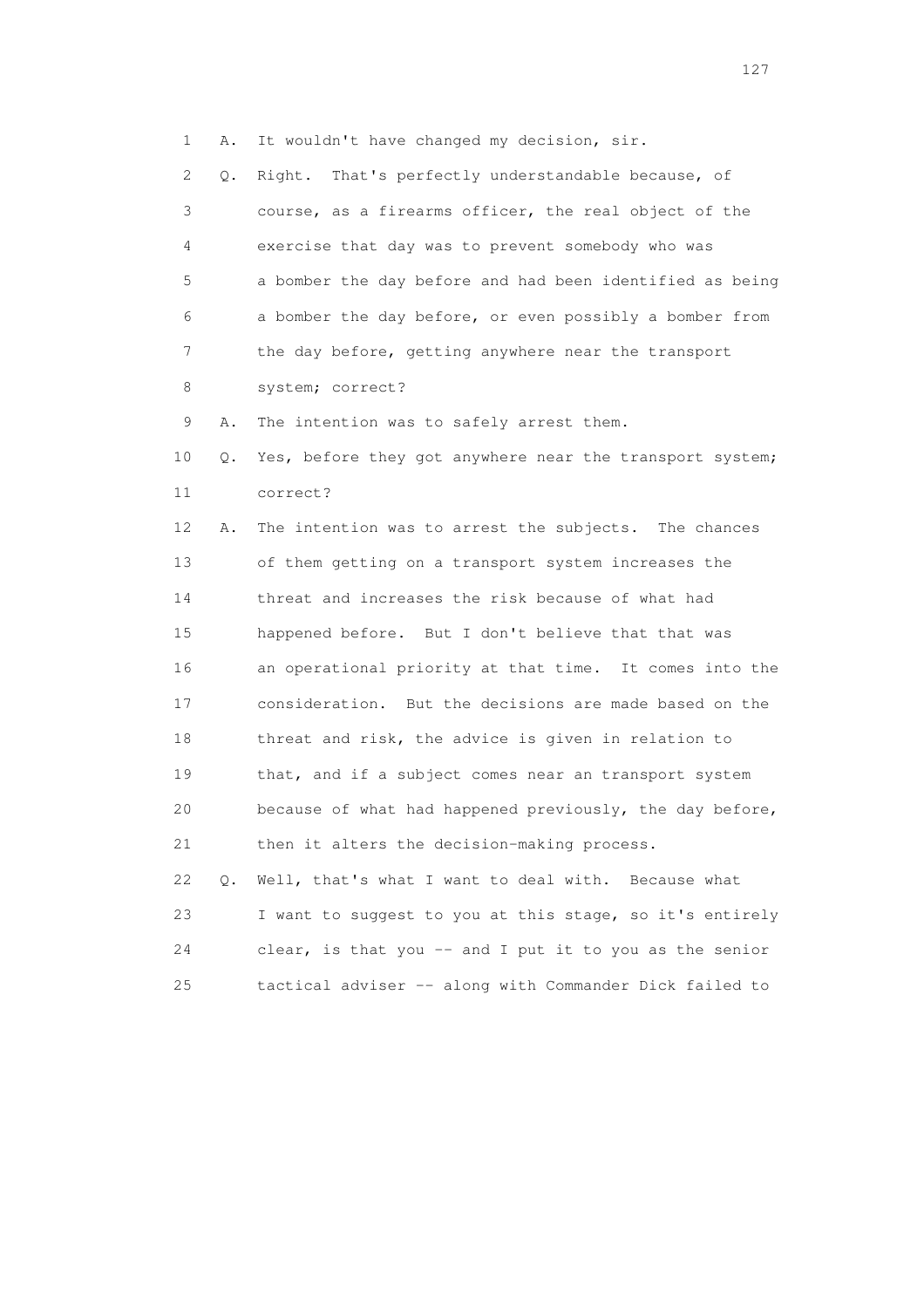1 plan a tactic to prevent, as far as humanly possible, 2 an identified or possible suspect from engaging with the 3 transport system. Now, do you understand the point I am 4 putting to you? 5 A. I understand it, sir. 6 Q. Right. I just pause for a moment. (Pause) 7 SIR MICHAEL WRIGHT: No, carry on, I'll deal with these 8 later. 9 MR MANSFIELD: Yes. 10 Before I develop with you, because I'm going to go 11 through with you what were obvious things to have done, 12 not with hindsight but at the time, and I suggest they 13 were your responsibility along with Commander Dick. 14 Do you follow? 15 A. I am the tactical adviser. Commander Dick is the 16 decision-maker, sir. 17 Q. I want to get clear, before we get into what could have 18 happened, I want to deal with you with some general 19 points at the beginning. In other words, what SO19 are 20 trained to do and the difference between various 21 operations. 22 For these purposes could we have your tactical 23 document, please, back up? It's tab 42. We have seen 24 it before. This is a section of it which you had 25 prepared the night before. It's a generic document.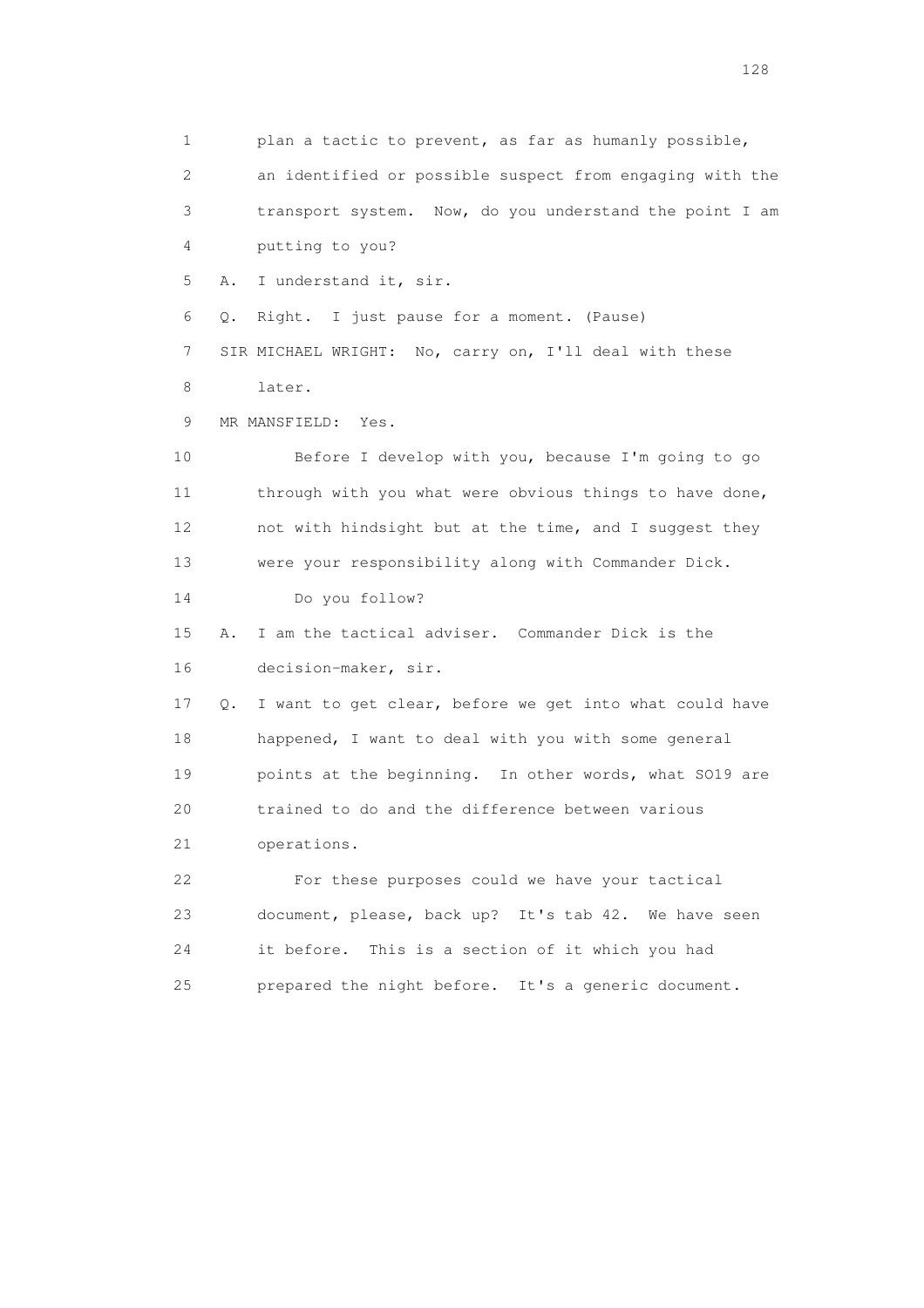1 A. That's correct, sir.

| $\mathbf{2}^{\mathsf{I}}$ | Q. | As has been pointed out to you already by the learned    |
|---------------------------|----|----------------------------------------------------------|
| 3                         |    | Coroner, as you will see, "interception outside the      |
| 4                         |    | stronghold/premises or elsewhere of suicide terrorists". |
| 5                         |    | So we are dealing with in this section, or you are,      |
| 6                         |    | suicide terrorists?                                      |
| 7                         | Α. | Yes, sir.                                                |
| 8                         | Q. | It's obvious. Then in brackets you have "spontaneous or  |
| 9                         |    | pre-planned Kratos"?                                     |
| 10                        | Α. | Sir.                                                     |
| 11                        | Q. | Is what is written here directed at those situations,    |
| 12                        |    | covered generically by the term Kratos?                  |
| 13                        | Α. | It could be, sir, yes.                                   |
| 14                        | Q. | No; is it or not? Not could be; is it?                   |
| 15                        | Α. | In relation to stops of subjects or in relation to this  |
| 16                        |    | operation, sir?                                          |
| 17                        | Q. | No, I am asking the questions. Is this section, 10, all  |
| 18                        |    | right, is this tailored to Kratos operations?            |
| 19                        | Α. | No, it's not, sir.                                       |
| 20                        | Q. | It's not. It doesn't say that it's intended for          |
| 21                        |    | anything broader, does it?                               |
| 22                        | Α. | This document was intended as a discussion document at   |
| 23                        |    | the outset. It was prepared the day before when we were  |
| 24                        |    | asked by Superintendent Boutcher to prepare a firearms   |
| $25$                      |    | response, a 24-hour firearms response, to an operation   |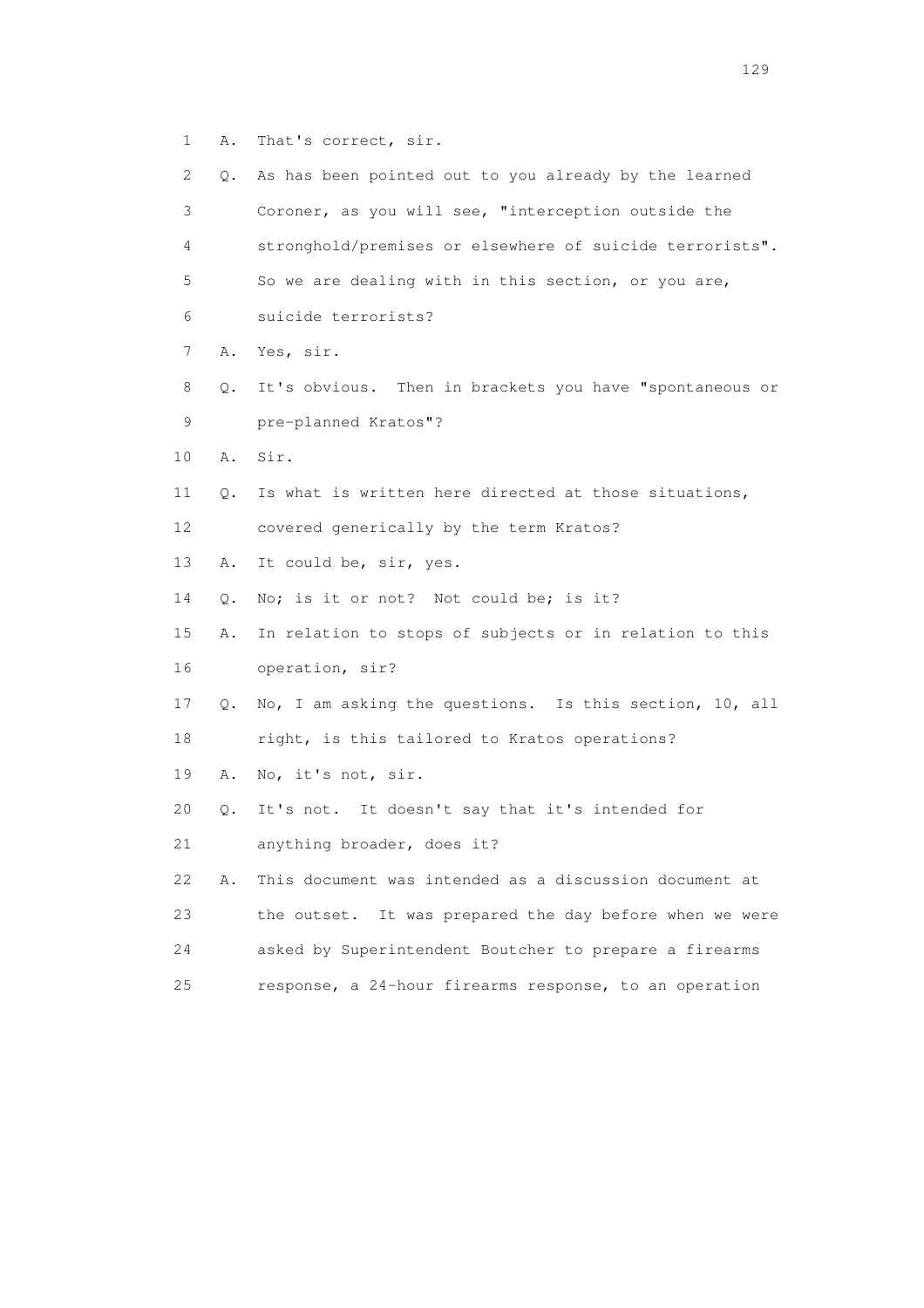1 that was emerging that day. As that information was 2 emerging, we had absolutely no idea as to what we might 3 then be facing the day before. So this document, with 4 all these, with the non-suicide terrorist options, with 5 these terrorist options, were intended to cover any 6 eventuality, both for the Operation Theseus and also, if 7 necessary, for the spontaneous Kratos operation coming 8 out of the information room downstairs.

 9 Q. I'm not going through all 34 pages. I am dealing with 10 this section which has already been highlighted, which, 11 if I may say so, seems to be covering precisely the 12 situation that you might face -- you might face: 13 interception, the need to intercept, outside premises or 14 elsewhere, a suicide terrorist. All right? 15 A. This would follow, sir, from mobile armed support to 16 surveillance. It's not a tactic by itself. It's 17 a tactic to either stop people or conduct containment 18 and challenges, as a result of something happening. 19 Q. Oh yes. Now, all of that wasn't totally unpredictable. 20 Let us go back to 9/11. From 9/11 onwards, one of the 21 most obvious threats that the Metropolitan Police might 22 have to face -- and this was considered on tabletop 23 exercises and all the rest of it -- was a suicide bomber 24 on foot, wasn't it?

25 A. Yes, sir.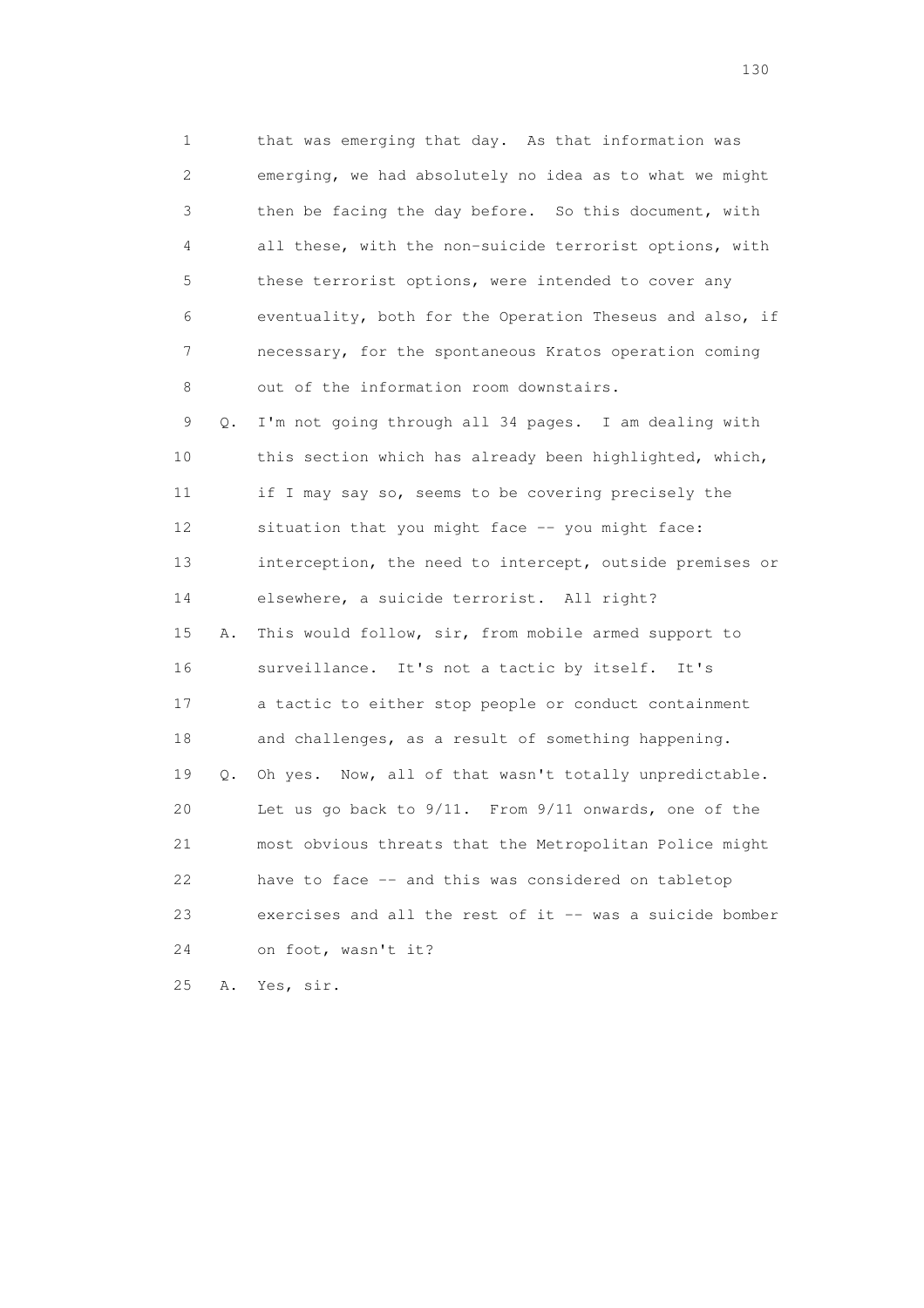1 Q. Right. So it's not, as is so often -- and you have said 2 it yourself -- so, as it were, unpredictable that you 3 had not foreseen the possibility of a footborne suicide 4 bomber; that had been something that had been 5 anticipated, hadn't it? 6 A. It's always something that is considered because it's 7 happened elsewhere in the world. So it could transfer 8 and did transfer to us. So as a tactical adviser, what 9 I had to do was consider possible tactics within the 10 resources that we had in order to provide a response for 11 the police commanders. This document and this paragraph 12 is a headline for that. 13 Q. Yes, so I am going to come to what you discussed, 14 because you said it was discussed, in particular with 15 Commander Dick. Of course, in this section, we can see 16 that in fact there are express references, just at the 17 bottom paragraph: 18 "Options 10(a) ... suggests proposed tactical 19 deployments to deal with a suspected suicide bomber on 20 foot." 21 All right? 22 A. Yes. 23 Q. Just going on with this, I want to ask you, when you set 24 out the options which we can see at the bottom of that 25 page and on the next page, first of all there is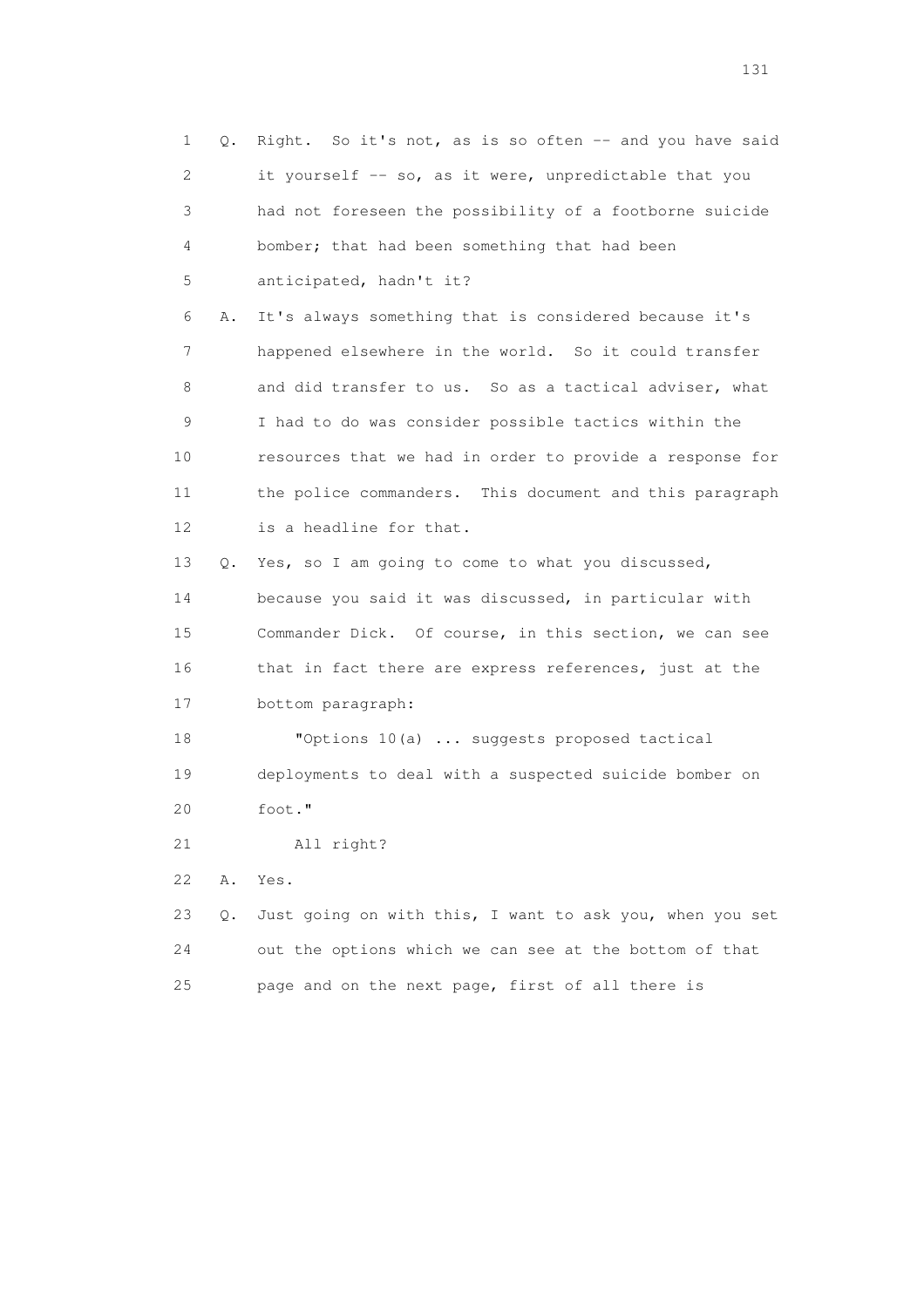1 a section the jury don't have but all I am going to 2 say -- do it in this way: of the nine options here, six 3 of them, in other words those from (d) onwards on the 4 next page, when you, as it were, added comments for the 5 benefit of the senior officers, they either hadn't had 6 any training in any of them or they only had very 7 limited training in all of those, that is (d) onwards? 8 A. Are you talking about the containment and challenge? 9 Q. Yes.

 10 A. What that section referred to is that the containment 11 and challenge is tactics that are done almost on a daily 12 basis by --

 13 Q. Can I just deal with it in this context. I will have to 14 get it up on screen. We can go through each one. For 15 the benefit of those discussing the document, you have 16 added advantages and disadvantages for each one, haven't 17 you?

18 A. Yes, I have, sir.

 19 Q. From the (d) onwards, one of the things you have added 20 is that the tactic hasn't been practised?

 21 A. It hadn't been practised in relation to the challenges 22 of suicide terrorists. Containment and challenge is 23 something that is done all the time. At that time -- 24 you have to consider the threat and the risk, and the 25 issues faced by armed officers at that time were in the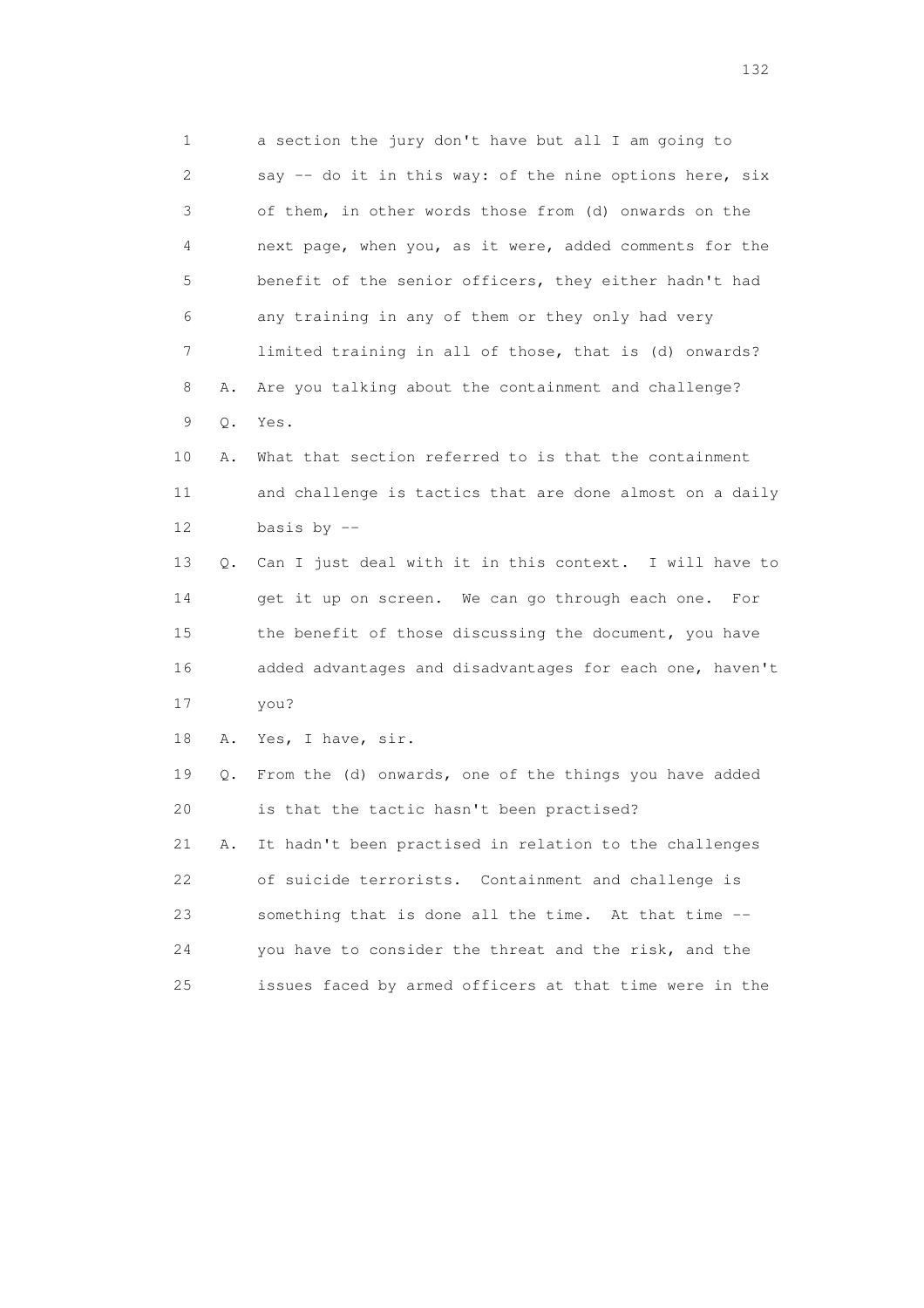1 developmental stage.

| 2    | Q. | Yes. So when this was discussed, the only three that in  |
|------|----|----------------------------------------------------------|
| 3    |    | fact had been, as it were, practised were the first      |
| 4    |    | three, all of them stops; do you follow?                 |
| 5    | Α. | I follow what you are saying, sir, but containment and   |
| 6    |    | challenge is something that CO19 do all the time.        |
| 7    | Q. | Well, I have to come to that in a moment, as to the      |
| 8    |    | difference, and what was going on this day and of course |
| 9    |    | what was in the minds of firearms officers is another    |
| 10   |    | matter.                                                  |
| 11   |    | I want, first of all, in the context of this             |
| 12   |    | document, what is involved in a stop, first of all,      |
| 13   |    | whoever does it? Or are there differences?               |
| 14   | Α. | There are differences. It depends on the level of        |
| 15   |    | training.                                                |
| 16   | Q. | Can I go straight to the obvious one, since CO19 SFO     |
| 17   |    | officers are involved here: a stop by plain clothes CO19 |
| 18   |    | SFO officers in covert armed response vehicles.<br>What  |
| 19   |    | does a stop by them actually mean and involve on the     |
| 20   |    | ground?                                                  |
| 21   | Α. | It means getting themselves at the point of deployment   |
| 22   |    | between the threat and the public in order to protect    |
| 23   |    | the public.<br>Now, an actual stop can be either         |
| 24   |    | a containment and challenge, fairly close, or an actual  |
| $25$ |    | armed interception. And the containment and challenge,   |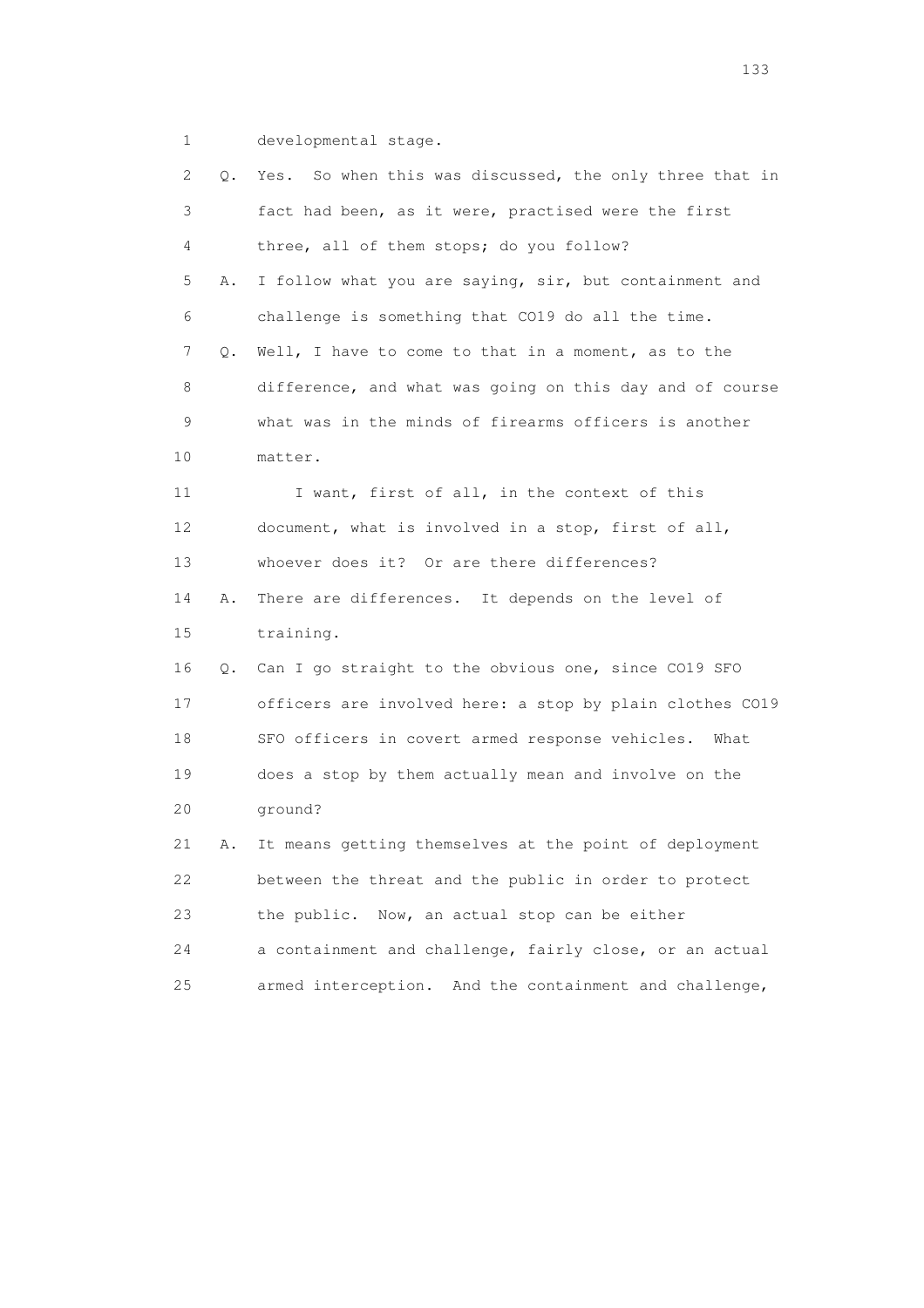1 the distance of that will depend on the threat and risk 2 that is faced at that time. 3 Q. So let us take it stage by stage, because this may 4 affect what firearms officers thought they were doing. 5 You do appreciate this, do you? 6 A. Yes, sir. 7 Q. Right, because they are being trained by you and others 8 in these tactics; correct? 9 A. Yes, sir. 10 Q. So if they hear the word "stop", what are they going to 11 interpret it to mean, one of these three? 12 A. SFO officers will interpret a stop as an armed 13 interception at that point. 14 Q. Right, now, an armed interception at that point, what 15 does that mean? 16 A. To an SFO officer, there is a difference between 17 an interception and an intervention. 18 Q. Right, what is it? 19 A. If I can explain, an interception is where firearms 20 officers deploy against an indirect threat, and that 21 would be a person walking down the street just carrying 22 a firearm, they have a firearm in their pocket; they are 23 a threat because they possess an illegal firearm, but 24 they are not posing a direct threat to anybody else. So 25 that would be an interception.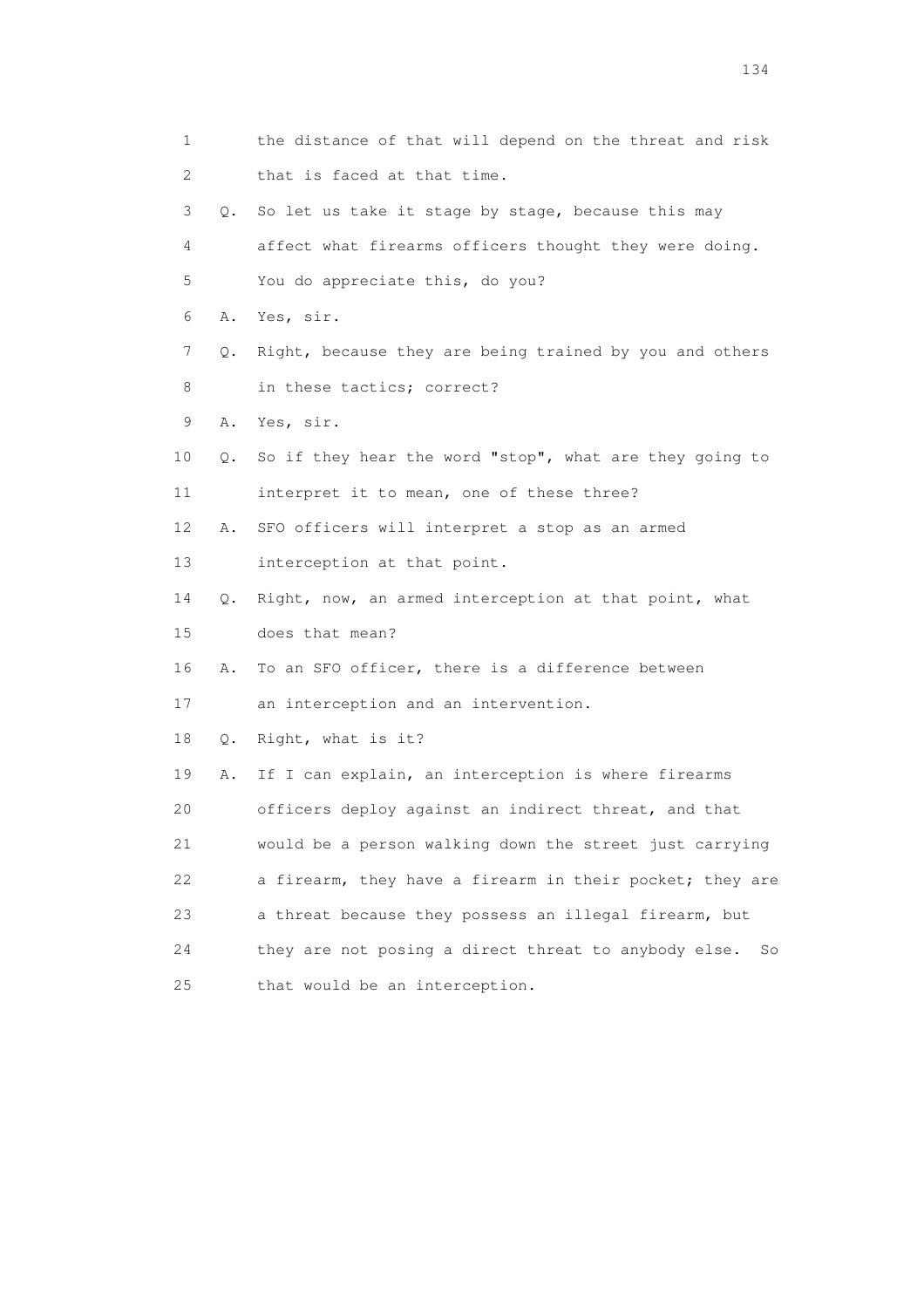1 Q. Can I take it in stages. How would they do that? These 2 words have been interchangeable up until this minute. 3 A. Yes. 4 Q. If an officer is doing -- SO19 are doing an armed 5 interception on an indirect threat, what actually do 6 they do? I am sorry, the members of jury would like to 7 know. Do they come up in front of you and point 8 a weapon at you or do they say something? What do they 9 do? 10 A. It depends on the threat that's faced at the time. The 11 officers have to fall back on their training and I can't 12 say what an individual officer will do at that time in 13 a particular set of circumstances, because it's only 14 them that can pick, almost, the most appropriate level 15 of force, the most appropriate place to do it, the 16 most -- whether or not they are going to issue 17 a challenge, once they know the threat is facing them at 18 that time. 19 Q. Yes. 20 A. So an order to stop will depend on what threat is faced

21 and what level of training they have. Now, an SFO 22 officer can do everything because that's the level of 23 training that they have. They can do a stop, they can 24 do an intervention, they can do an interception, they 25 can do a stop and challenge, because of the level of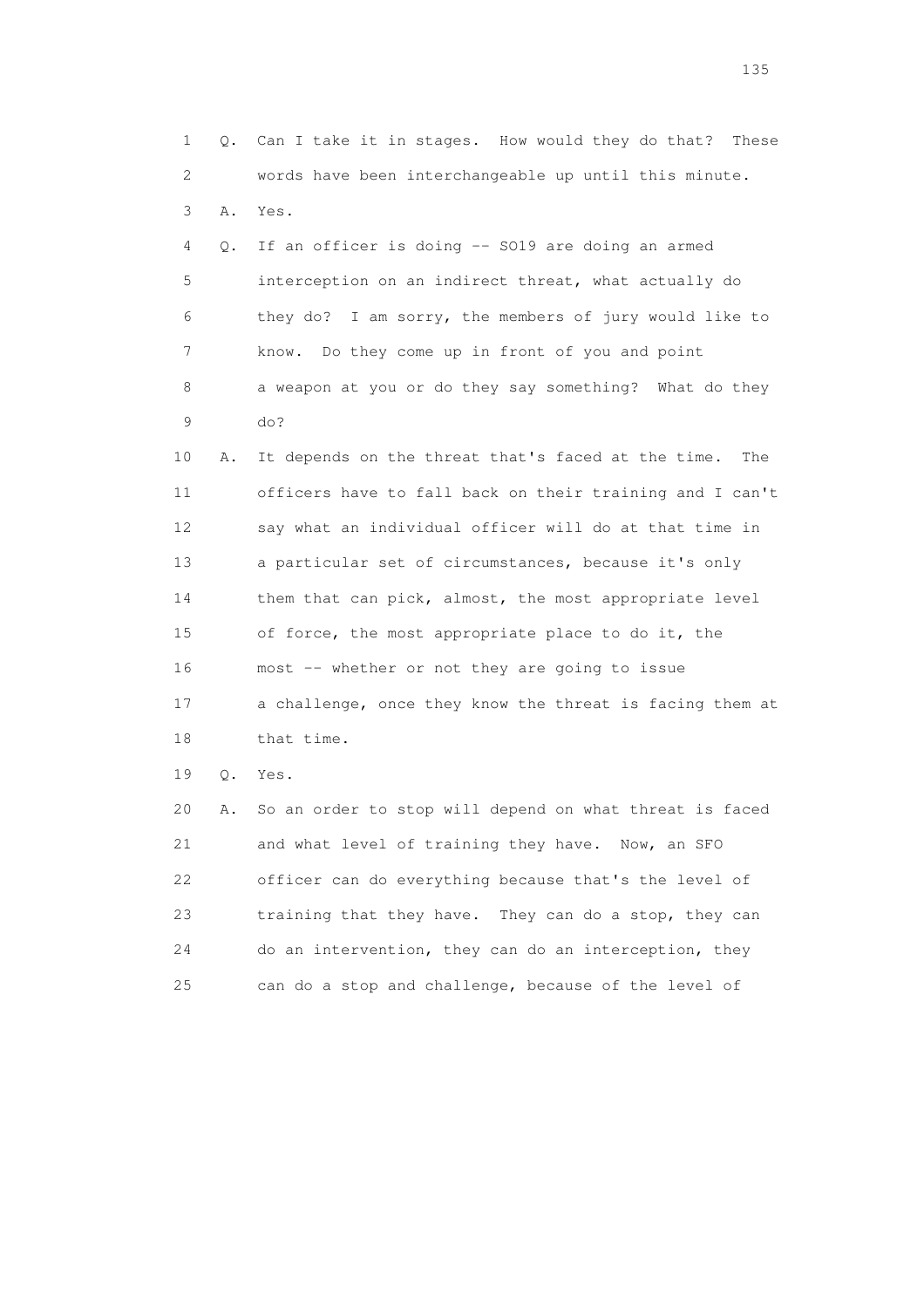1 training that they have.

| 2  | Q. | I am just going through it with you now, to see whether  |
|----|----|----------------------------------------------------------|
| 3  |    | in fact what you have in mind is what the firearms       |
| 4  |    | officers will say they had in mind. Do you see?          |
| 5  |    | Now, a stop, according to you, at least there is two     |
| 6  |    | concepts: an interception which you define as being      |
| 7  |    | intercepting when there is an indirect threat, and it    |
| 8  |    | will be up to the officer how he deals with it; is that  |
| 9  |    | fair?                                                    |
| 10 | Α. | Yes.                                                     |
| 11 | Q. | So it might involve him saying, "Hey stop", or it might  |
| 12 |    | involve him just pulling a weapon. It might involve a    |
| 13 |    | whole range of options.                                  |
| 14 | Α. | There is one thing, issue, here, if we are talking about |
| 15 |    | it in relation to this, everything that we do here has   |
| 16 |    | to be based against the threat and risk that was being   |
| 17 |    | faced at that time and it's really not a matter of going |
| 18 |    | up to a person and saying, "Hey, stop", because we are   |
| 19 |    | not dealing with a firearms threat here. What we are     |
| 20 |    | dealing with are deadly and determined people who        |
| 21 |    | intended to commit mass murder. It's not a normal        |
| 22 |    | firearms operation, there is a lot more to it than that, |
| 23 |    | and that's why if an order to stop is given, it's to     |
| 24 |    | an SFO officer a challenge. It's to an SFO officer       |
| 25 |    | a stop, and they will either issue a challenge --        |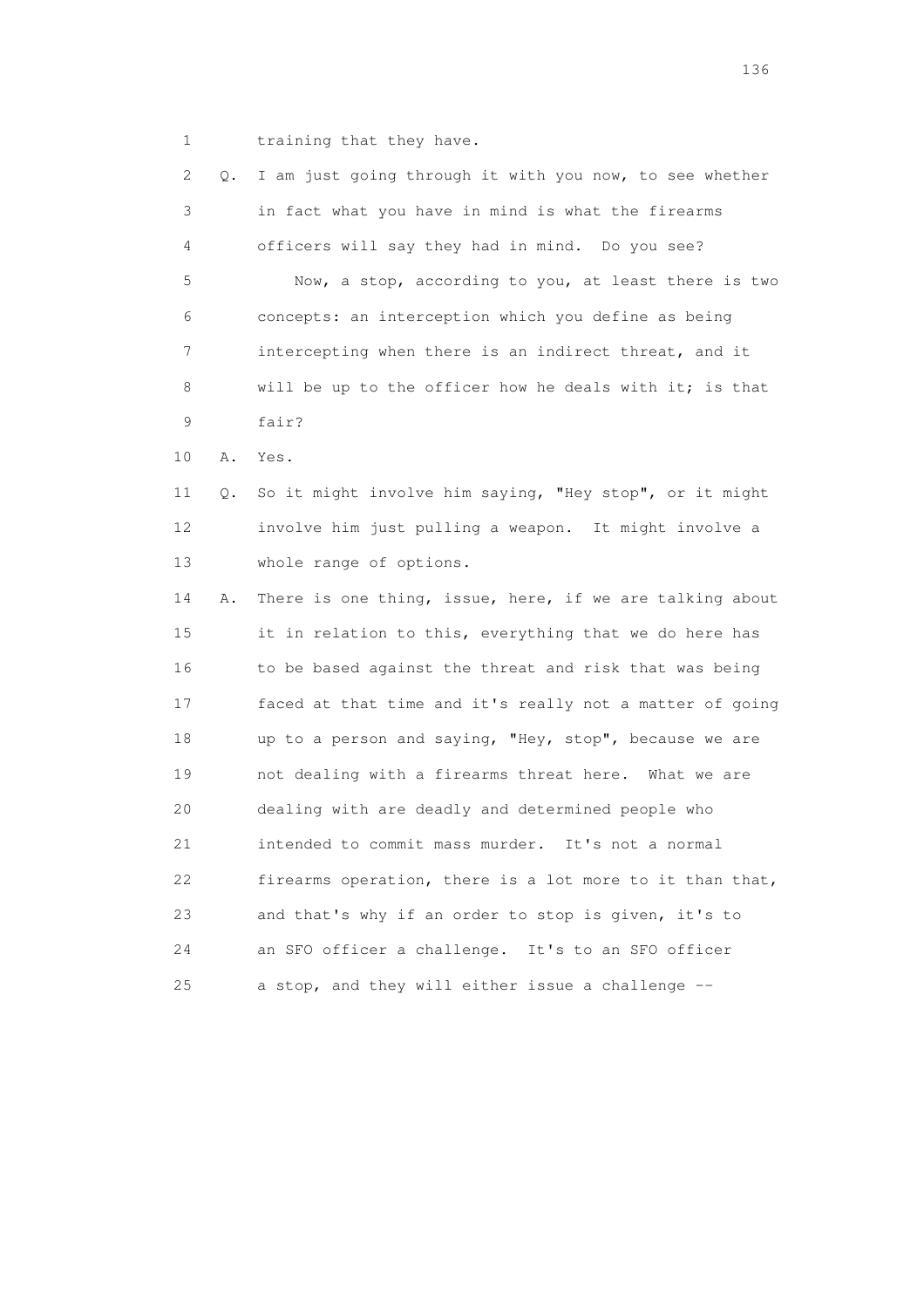1 Q. Wait a minute. Is it a challenge or not?

 2 A. They will either issue a challenge or they will either 3 confront the person depending on the circumstances that 4 exist at that point and only they, only they, can make 5 that determination.

 6 Q. Oh yes, we will have to come to that obviously. But 7 these are trained officers, and these are words that you 8 are using in your document; so stop so far, I have dealt 9 with interception insofar as you can define it; what's 10 the difference between that and an intervention? 11 A. An intervention is where there is a direct threat. If 12 we akin it to a firearms operation, it would be almost 13 like a bank robbery, where a quard is being threatened 14 by an officer, where a firearm is actually being pointed 15 at a person.

 16 That is being a direct threat to another person. 17 Q. Right.

18 A. Now -- sorry.

 19 SIR MICHAEL WRIGHT: Go on, you are going to be asked to 20 tell us what an intervention is.

 21 MR MANSFIELD: That was the question and I think you have 22 just answered it.

 23 SIR MICHAEL WRIGHT: I am not sure, what does it involve 24 doing?

25 A. Again, it's interposing themselves, that's the firearms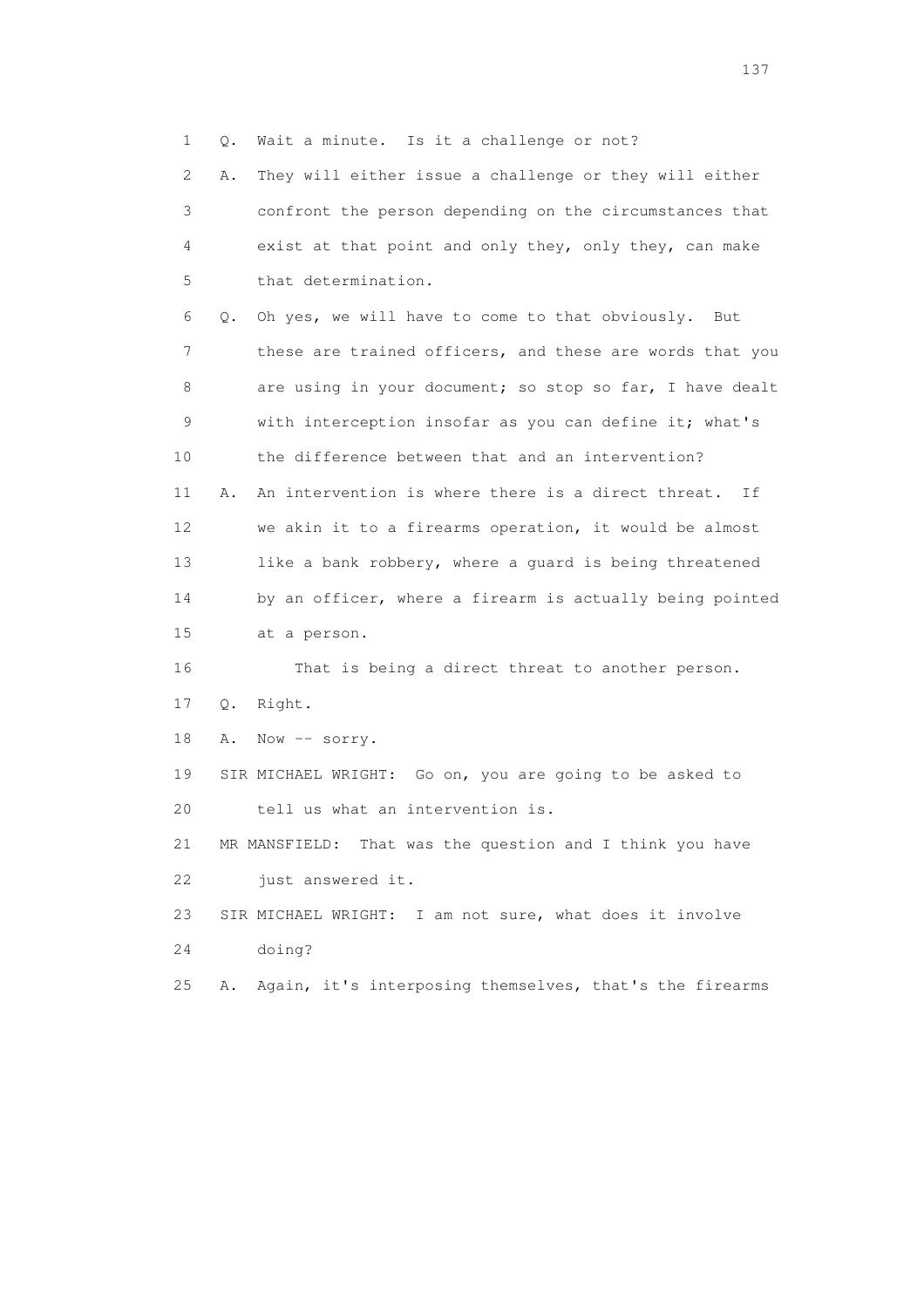1 officers in this situation, between the threat and the 2 public, and -- 3 MR MANSFIELD: So on this day, was this an interception or 4 an intervention? 5 A. If CO19 had been doing it, it would have been 6 an intervention, because the threat and risk that was 7 faced at that time was dealing with -- now, this is me 8 talking here based on this tactical advice document. 9 What the officers faced down on the Underground station, 10 only they can answer, because only they can relate the 11 threat that was posed to them. 12 Q. I am going to ask you questions, because you, as it 13 were, advised sending them down. I'll come to that 14 decision, plainly. 15 As far as you are concerned, therefore, these 16 officers were intervening because of a direct threat; is 17 that right? 18 A. That was the perception. That was the knowledge. The 19 person who had got off that bus was, we believed to be 20 Nettle Tip, and that person was a suicide terrorist. 21 Q. Do you think there is a risk here that what happened on 22 this day, and I am going to suggest you added to this 23 risk by what you have said to the officers in charge of 24 teams; at the moment he gets off the bus, he is 25 virtually dead. You have identified him as a terrorist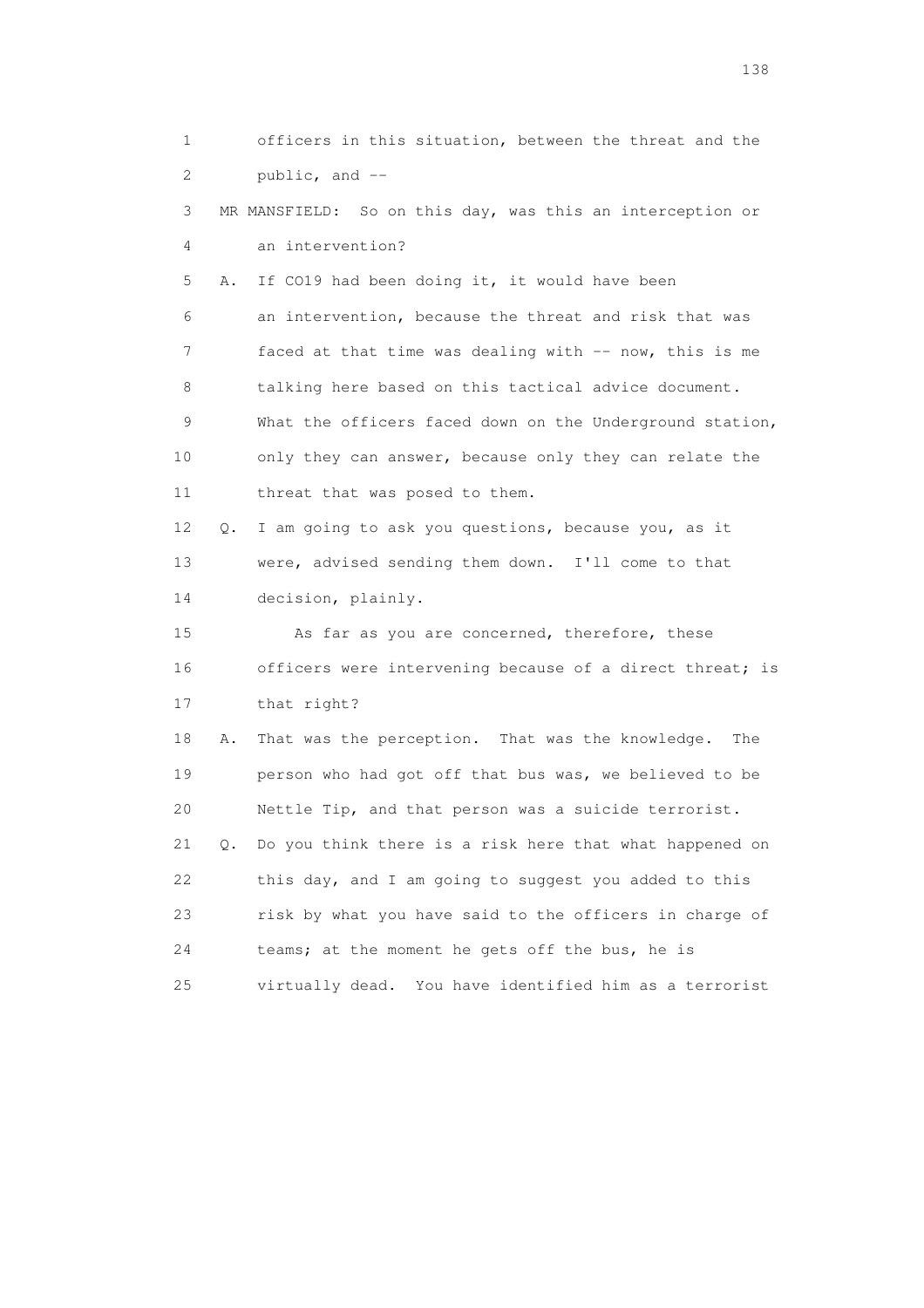1 from the day before, and therefore the level of risk is 2 so high that he is never going to come out of the tube 3 alive. Do you think that's possible? 4 A. I wholeheartedly disagree with you, sir. The SFO 5 officers are probably the most highly trained officers 6 that there are in the country, firearms officers -- 7 Q. And restrained, are they? 8 A. They are very restrained. They consider what they are 9 doing, they knew what they were dealing with on that 10 morning, they knew that they were dealing with suicide 11 terrorist and they knew what the order was that they 12 were to undertake, and that was an interception, 13 an armed interception at that point. 14 Q. Or intervention? 15 A. Or intervention. 16 Q. Well, which? 17 A. Only those officers can determine it at that point. The 18 order was given to stop. Officers will deploy, and when 19 they deploy, they will see the threat that faces them at 20 that point. I am standing in the control room. I am 21 saying to them "stop". They know what that means, 22 because of their training, because of their expertise, 23 because they carry out stops, they carry out containment 24 and challenges, they carry out interventions almost on 25 a daily basis.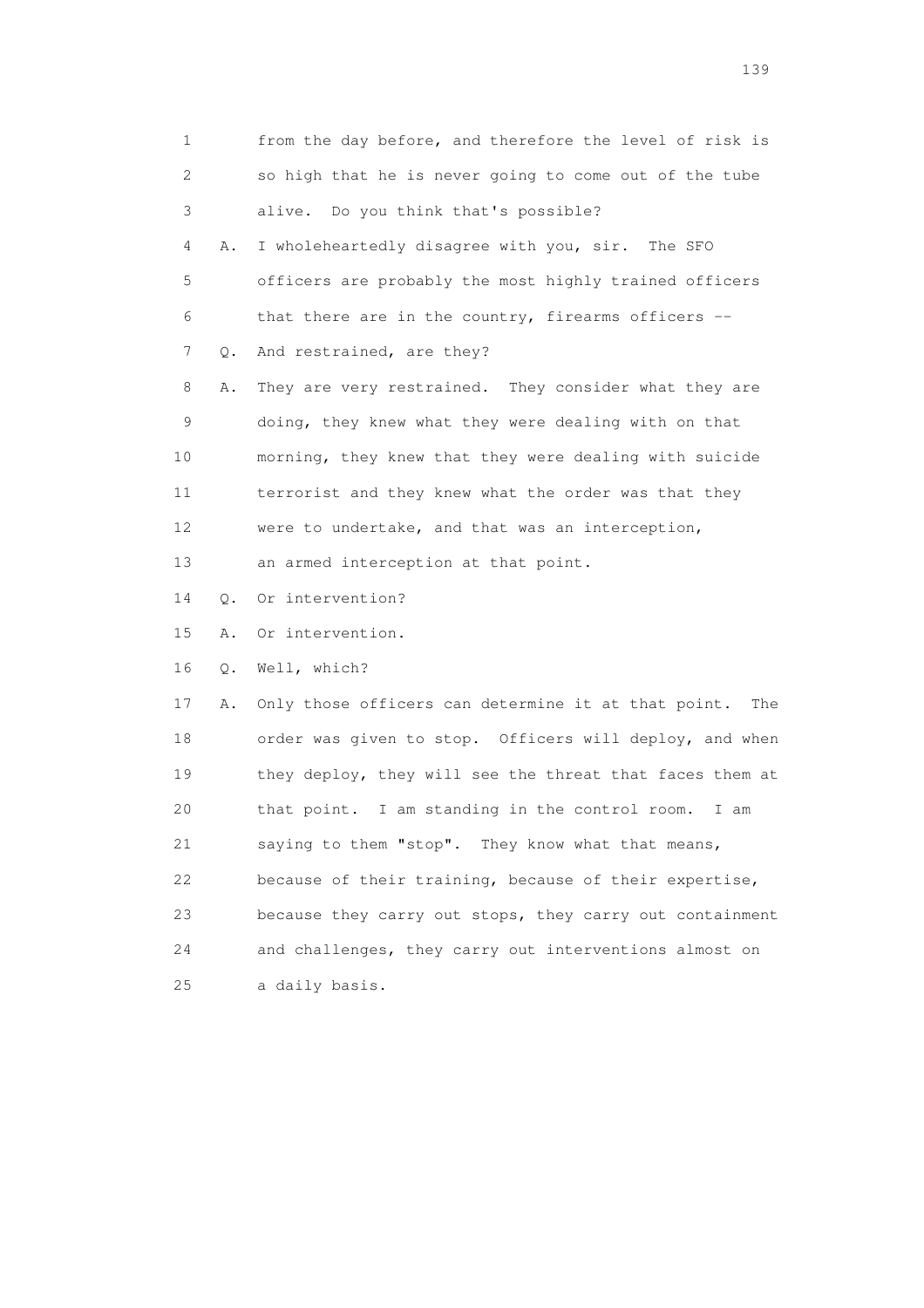1 Q. At the moment I am dealing with the term "stop" as you 2 have put it in here, that is the tab 42 tac document; 3 and we have dealt with interception as you defined it; 4 intervention as you have defined it; then of course all 5 the other options, (d) onwards, are contain and 6 challenge. 7 Can you explain, as you have not used the word 8 "stop" there, but the same unit could be involved, it's 9 the last one: 10 "Contain and challenge by plain clothes SFOs in 11 covert ARVs." 12 What's the difference there? 13 A. The intention of these last six options were -- the 14 tactics developed there because of the threat that is 15 faced is to contain and challenge. Now, in normal 16 firearms operations, it's always identify, locate, 17 contain. But because of the threat that's faced around 18 the risk of explosives, around suicide terrorisms, there 19 is an issue about how far we need to be away in order to 20 ensure the safety of officers, ensure the safety of the 21 public. 22 So the contain and challenge in this, as opposed to 23 a normal firearms operation, means that we have to

24 consider the distances that officers may have to

25 initially issue that challenge from.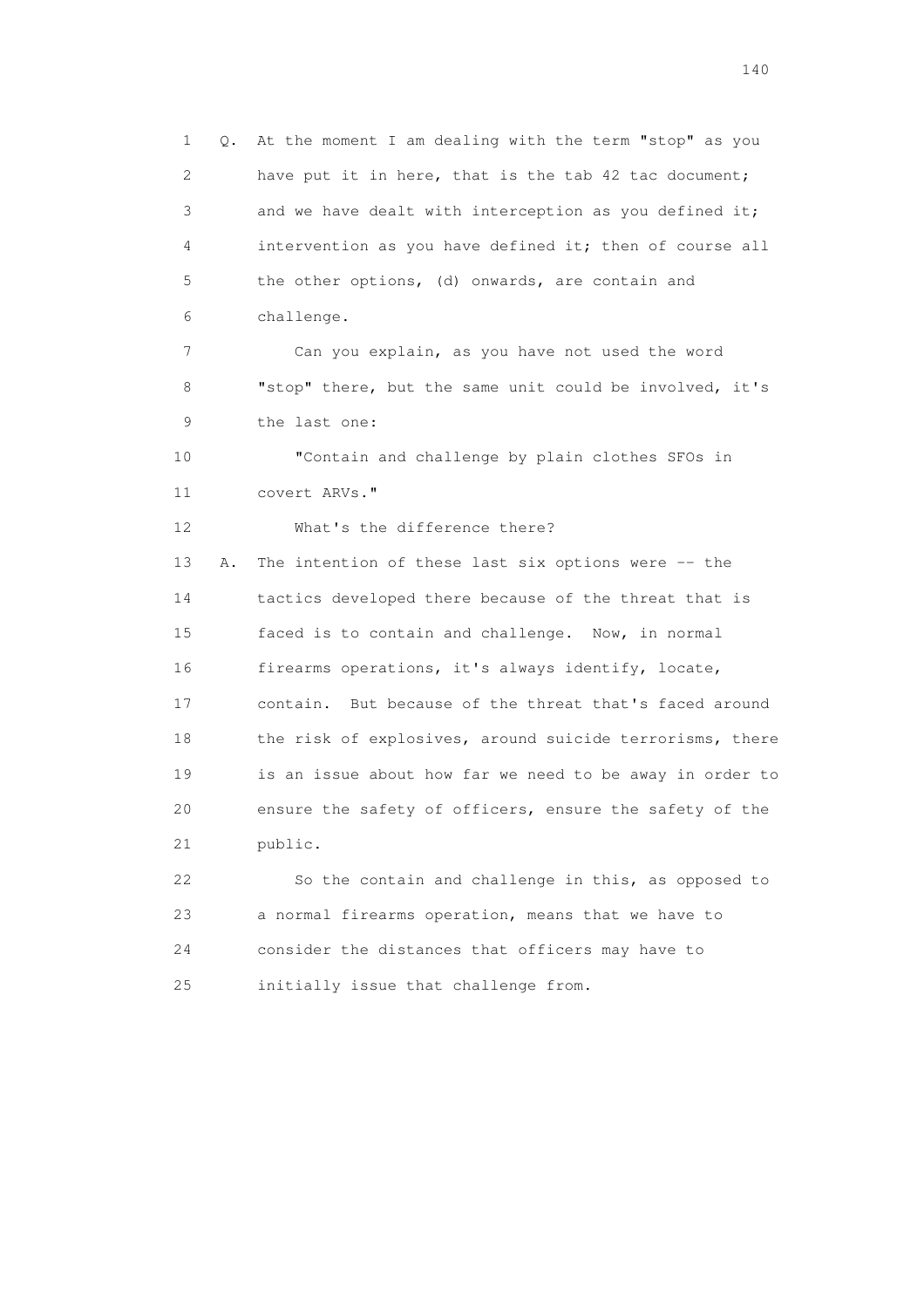1 Q. Now, the word has been used, and by others besides 2 yourself about this operation, that in fact what was 3 being ordered was a conventional arrest. Is that what 4 you thought was being ordered? 5 A. By conventional arrest, do you mean using conventional 6 tactics, yes. 7 Q. What are conventional tactics? 8 A. Normal firearms tactics. 9 Q. Yes, what are they? 10 A. It depends on the threat that is there at the time. 11 There are hundreds of tactics. Normal conventional 12 tactics are firearms tactics, it's what's written in the 13 ACPO manual, it's what's written in this document, they 14 are all normal tactics -- 15 Q. What are the normal tactics in this case, would you have 16 expected to be adopted? 17 A. Either a containment and challenge, an intervention or 18 an interception, depending upon the threat and risk that 19 is faced by the officers at that time. 20 Q. I will go through those so that we know when the 21 firearms officers come exactly how they work. 22 So depending upon the threat that they face, it's 23 either going to be an interception because it's 24 an indirect threat, or an interception because they 25 perceive a direct threat, or it's going to be contain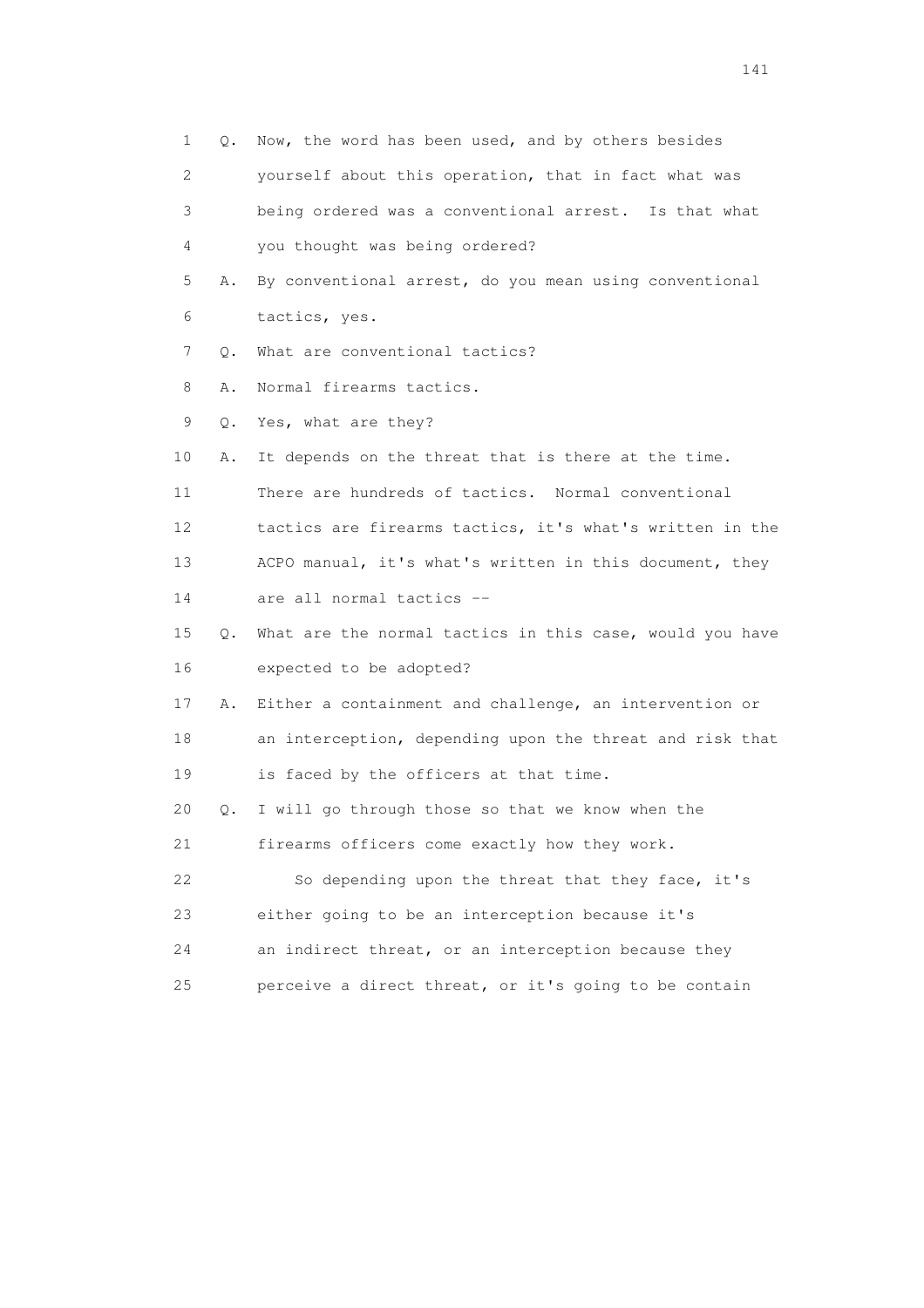1 and challenge? 2 A. I can't stipulate what tactics those officers will -- 3 Q. No, no. 4 A. They are tactics that are available to them. 5 SIR MICHAEL WRIGHT: Those are the choices? 6 A. They are the choices, sorry. Absolutely. 7 That if you say to a firearms officer, if you say to 8 an SFO officer, "Stop that person", then they will 9 deploy, they will assess the situation, they will assess 10 the threat and risk, and they will deploy the tactic 11 most appropriate in those circumstances. 12 MR MANSFIELD: Now, the reason I want to go through these 13 is, if they are going to assess a threat which requires 14 interception, it's the indirect version, they don't 15 actually see a weapon but they, what? On the indirect? 16 A. Sorry, I don't quite understand. 17 Q. How are they going to make a judgment that this is 18 an intercept case? 19 A. They can only work on what happens in front of them. 20 This is one of the challenges, and one of the issues 21 that has been discussed right from the outset in 22 relation to suicide terrorism, and it's something that 23 is discussed around the world, that for normal firearms 24 operation, you can see a threat, you can see a person 25 pointing a gun at you. If you are dealing with suicide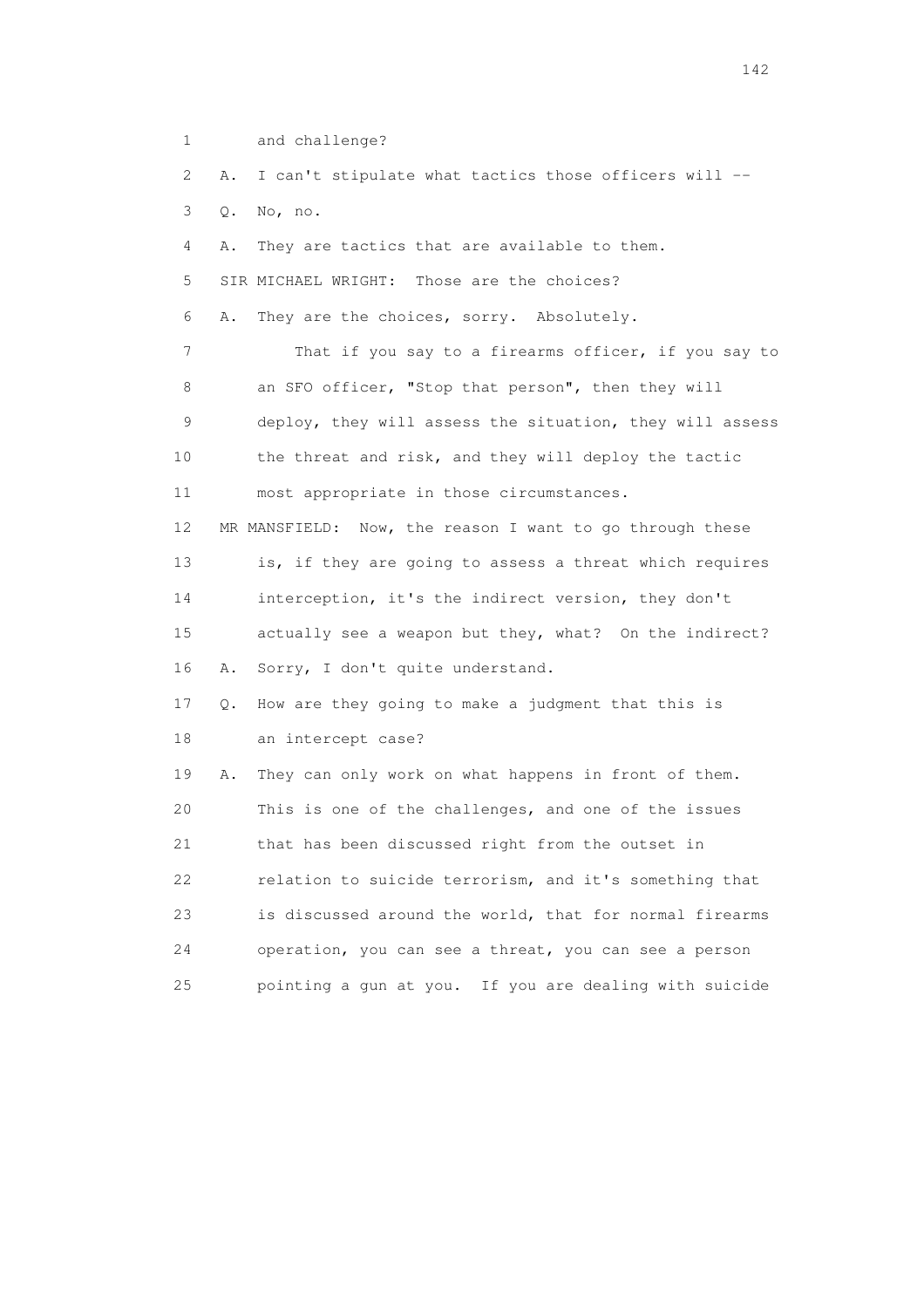1 terrorism, whether it be in this country or anywhere 2 else, that threat isn't immediately available. 3 Q. Right -- 4 A. Isn't immediately viewable. So the officers have to 5 assess -- 6 SIR MICHAEL WRIGHT: Not visible? 7 A. Not visible, sir, sorry. They have to assess what's in 8 front of them. 9 MR MANSFIELD: I want to examine this with you, as to how 10 the policy has been developed to deal with this 11 situation. 12 You are aware that other countries have a very 13 different approach to this dilemma or difficulty, aren't 14 you? 15 A. There are -- I can't speak for what other approaches 16 other countries have. I am aware of what they do, 17 because I have researched it, but what they choose to -- 18 responses they choose to develop -- 19 Q. In Israel where they have been dealing with this sort of 20 threat for some time, they have very different rules of 21 engagement, don't they? 22 A. It's a very different society, sir. 23 Q. The answer is yes, they do? 24 A. Yes, sir. 25 Q. One of the rules of engagement that they have is that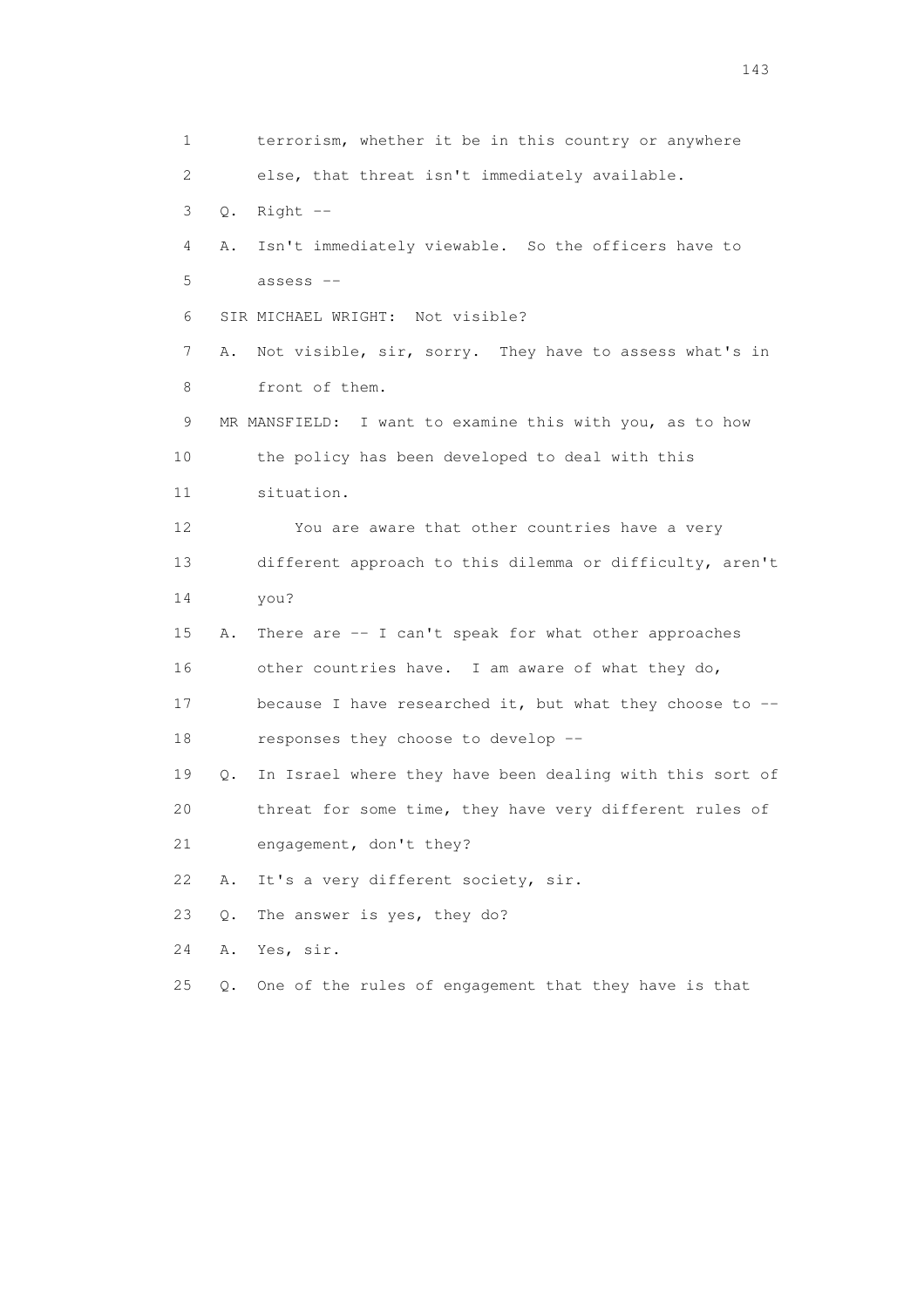1 you don't shoot someone dead unless you have some way of 2 detecting the presence of a bomb? 3 A. I couldn't even begin to answer that, sir, because 4 I just don't know. 5 Q. You don't know? 6 A. No. Not to that level. 7 Q. Who has done the research under Barbara Wilding in 8 relation to this? 9 A. There are a number of people that were involved. My 10 involvement in this was in relation to 11 Metropolitan Police tactics in relation to the response 12 to suicide terrorists. 13 Q. Well, if you are going to train people to respond to 14 something they can't see, how are they going to make 15 a judgment? I put it in this context: you are not 16 suggesting that firearms officers shoot somebody just in 17 case they are a suicide bomber, are you. 18 A. That would be ridiculous, sir, no. 19 Q. It would be ridiculous, and therefore you have to train 20 people to carefully identify the threat, if they can -- 21 A. Yes. 22 Q. -- of what they are facing? 23 A. That is the essence of the training. That's the essence 24 of the training that we give to specialist firearms 25 officers, that we give to ARV officers, that we give to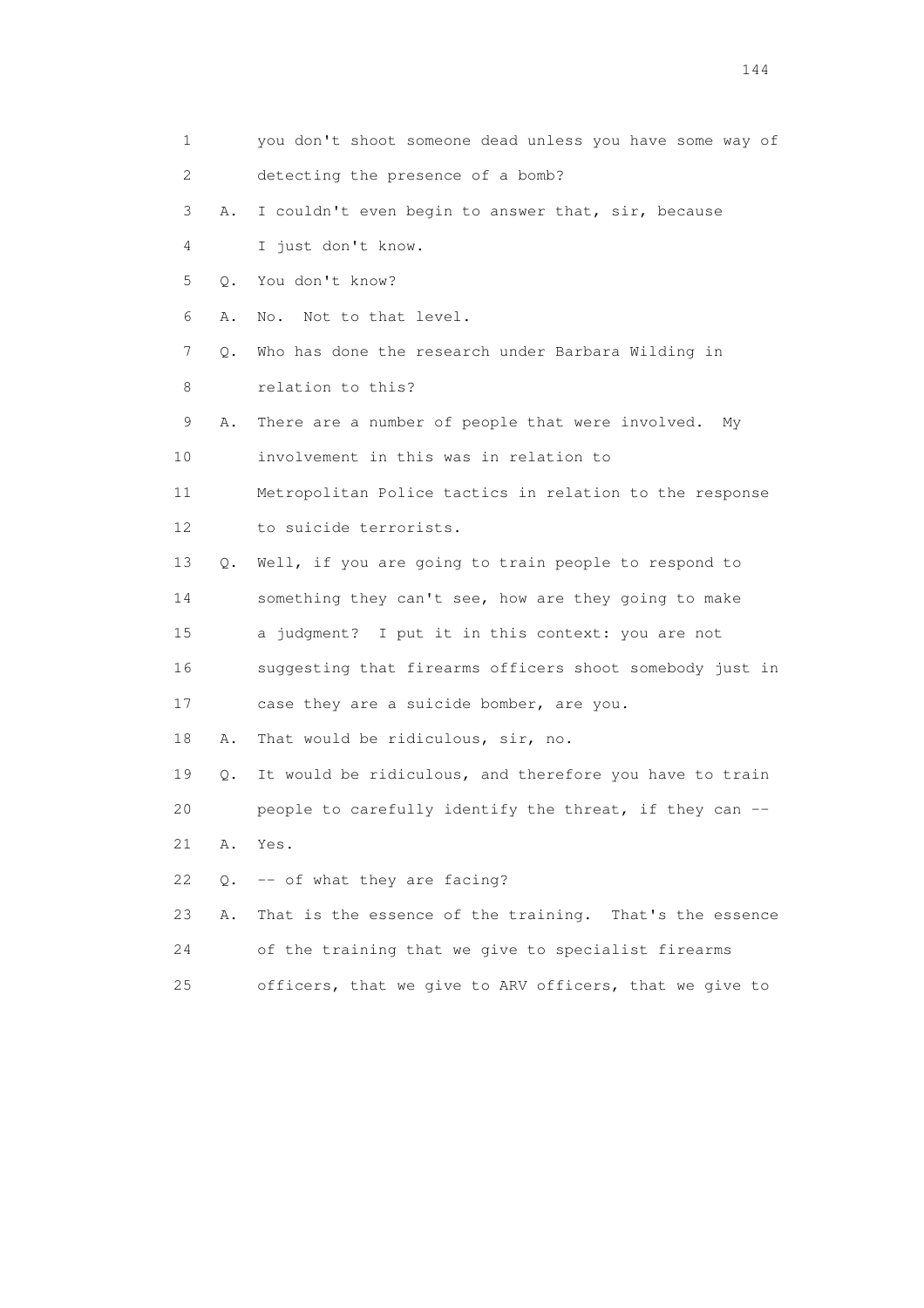1 TST officers. It's about assessment of the threat at 2 the point that they deploy. 3 Q. Now, I want to distinguish here so it's clear. There is 4 a situation that you have developed calling it 5 Clydesdale, in which of course there is intelligence. 6 It may be wrong but there is intelligence that somebody 7 is not only a suicide bomber, but is actually intent on 8 carrying it out because they have the device with them, 9 are you following? 10 A. This wasn't a Clydesdale operation, sir. 11 Q. I appreciate that, and we will find out later what the 12 officers thought about it. I want to distinguish 13 a situation in which you have intelligence that the 14 person is a suicide bomber, and they have the means of 15 carrying it out with them, in other words they have 16 a bomb with them, either in a rucksack or in a suicide 17 vest or however it's carried; and in those circumstances 18 under Clydesdale, a DSO may give an order for a critical 19 shot. Even though the officer on the ground may not 20 have seen it, he still has to assess it, but it can be 21 given by the DSO? 22 A. That is an option under those circumstances. The DSO 23 can make that decision based on the information that 24 they have at that time.

25 Q. You have made very clear that this isn't a Clydesdale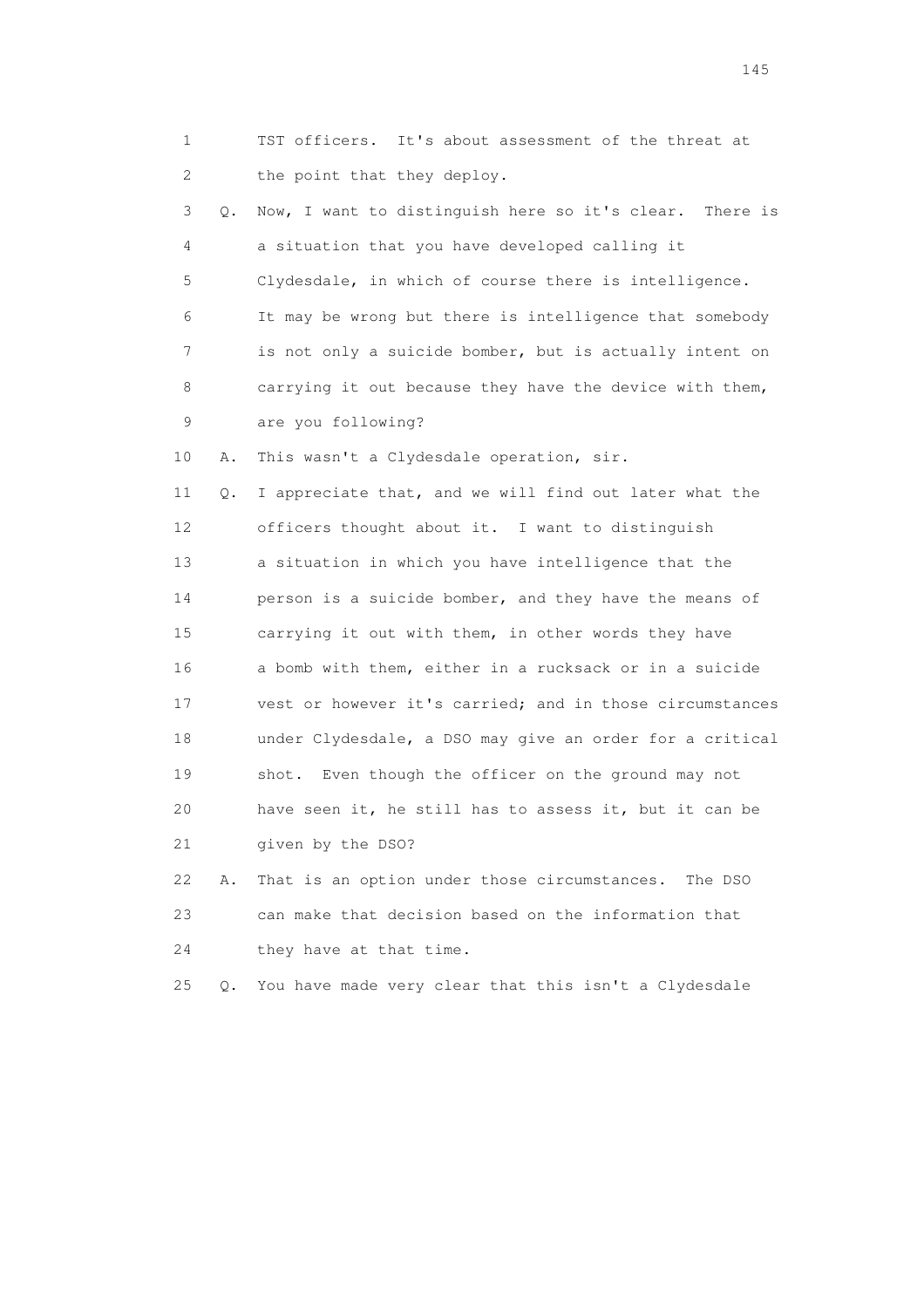| $\mathbf 1$    |    | operation, and therefore it wasn't one in which any of     |
|----------------|----|------------------------------------------------------------|
| $\overline{2}$ |    | the officers could have been expected to be told by        |
| 3              |    | anyone in that sense that they could deliver a critical    |
| 4              |    | shot?                                                      |
| 5              | Α. | This wasn't a Clydesdale.                                  |
| 6              | Q. | Now, as far as, and I know the word unfortunately is       |
| 7              |    | used generically, people-borne, and I leave vehicles out   |
| 8              |    | of it for the moment, although there was a vehicle,        |
| 9              |    | people-borne exercises prior to July 2005, was a DSO       |
| 10             |    | involved in those exercises? That is people-borne as       |
| 11             |    | opposed to Clydesdale?                                     |
| 12             | Α. | I don't know what exercise you are talking about, sir.     |
| 13             | Q. | All the training, all the exercises, tabletop and          |
| 14             |    | otherwise, all the legal advices that were being           |
| 15             |    | obtained about the legality and so on, did any of that,    |
| 16             |    | that is people-borne Kratos, I want to know what your      |
| 17             |    | understanding was prior to July 2005, did that involve     |
| 18             |    | a DSO or not?                                              |
| 19             | Α. | My understanding of person-borne Kratos was in relation    |
| 20             |    | to spontaneous emerging intelligence. Person-borne at      |
| 21             |    | that time was to deal with pieces of intelligence that     |
| 22             |    | would come into a control room.<br>There was an assessment |
| 23             |    | of that information, and then the designated senior        |
| 24             |    | officer who had been contacted would make                  |
| 25             |    | a determination as to the most appropriate tactic.         |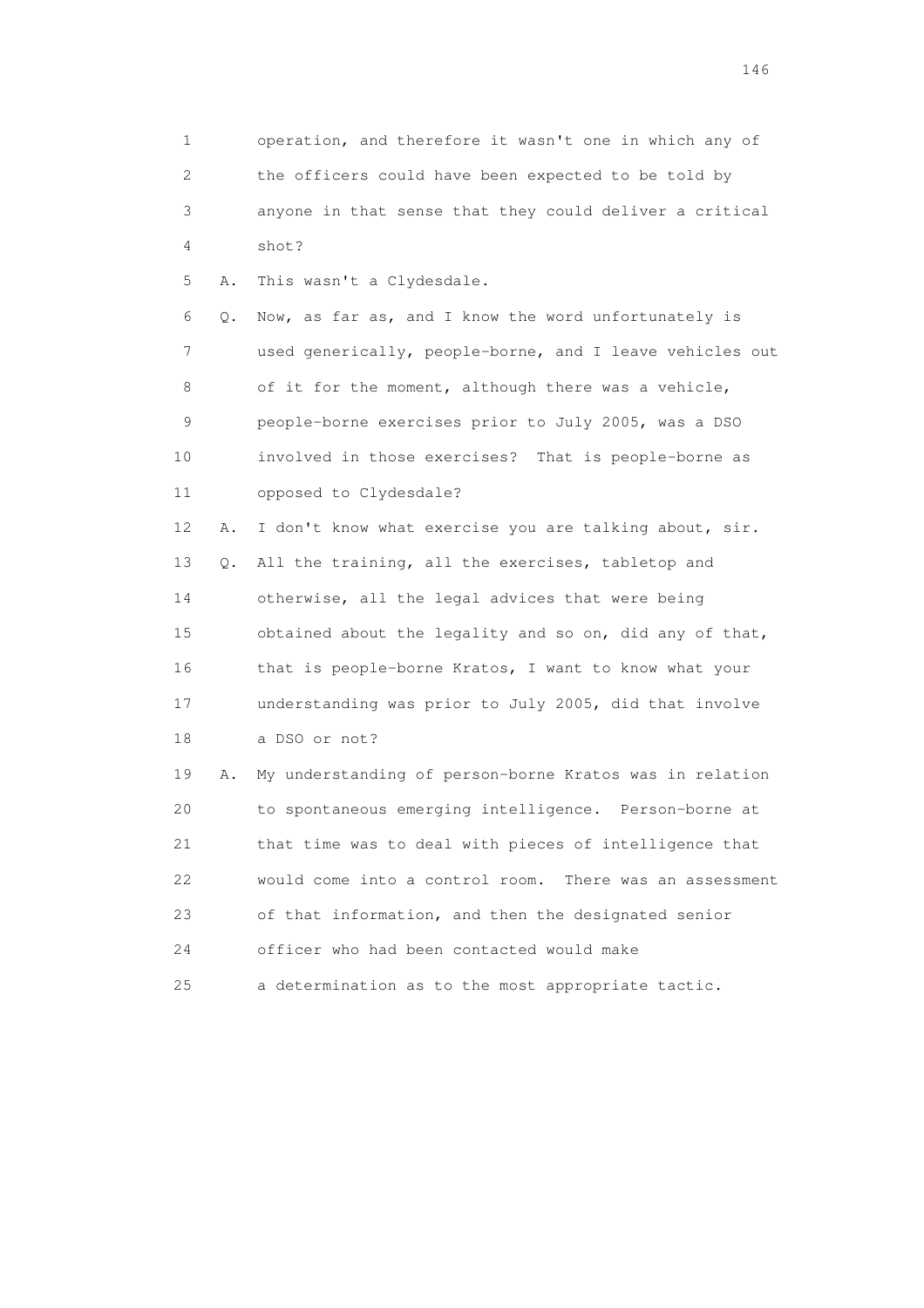| 1  | Q. | You think that your understanding was, and we have a lot  |
|----|----|-----------------------------------------------------------|
| 2  |    | of documentation, that a DSO was in fact involved in      |
| 3  |    | both operations?                                          |
| 4  | Α. | That they were on the morning of the 22nd, because we     |
| 5  |    | had Commander Carter dealing with the --                  |
| 6  | Q. | No, no, I will come to the operation, but before the      |
| 7  |    | operation on this day, so this, you see, I am asking you  |
| 8  |    | as to whether a firearms officer, knowing that a DSO is   |
| 9  |    | involved, would automatically understand that a DSO is    |
| 10 |    | in a position on a Kratos operation?                      |
| 11 | Α. | No, absolutely not. The DSO function there is to decide   |
| 12 |    | the tactics. All the firearms officers on that morning    |
| 13 |    | knew that a DSO was involved, but they knew it wasn't     |
| 14 |    | a Kratos operation, they knew this was                    |
| 15 |    | an intelligence-gathering operation, a manhunt for the    |
| 16 |    | people who had been involved on 21 July.                  |
| 17 |    | Now, this operation could have taken us absolutely        |
| 18 |    | anywhere, and eventually it did. On the days to come      |
| 19 |    | after that, there was operations all over London.<br>So   |
| 20 |    | the mere fact that a DSO is involved wouldn't suggest to  |
| 21 |    | the officers that this is a Kratos; in fact exactly the   |
| 22 |    | opposite.                                                 |
| 23 | О. | If any of them suggested that they did think it was a     |
| 24 |    | Kratos, that's a misunderstanding by them, is it?         |
| 25 | Α. | I can't say what the officers were thinking.<br>All I can |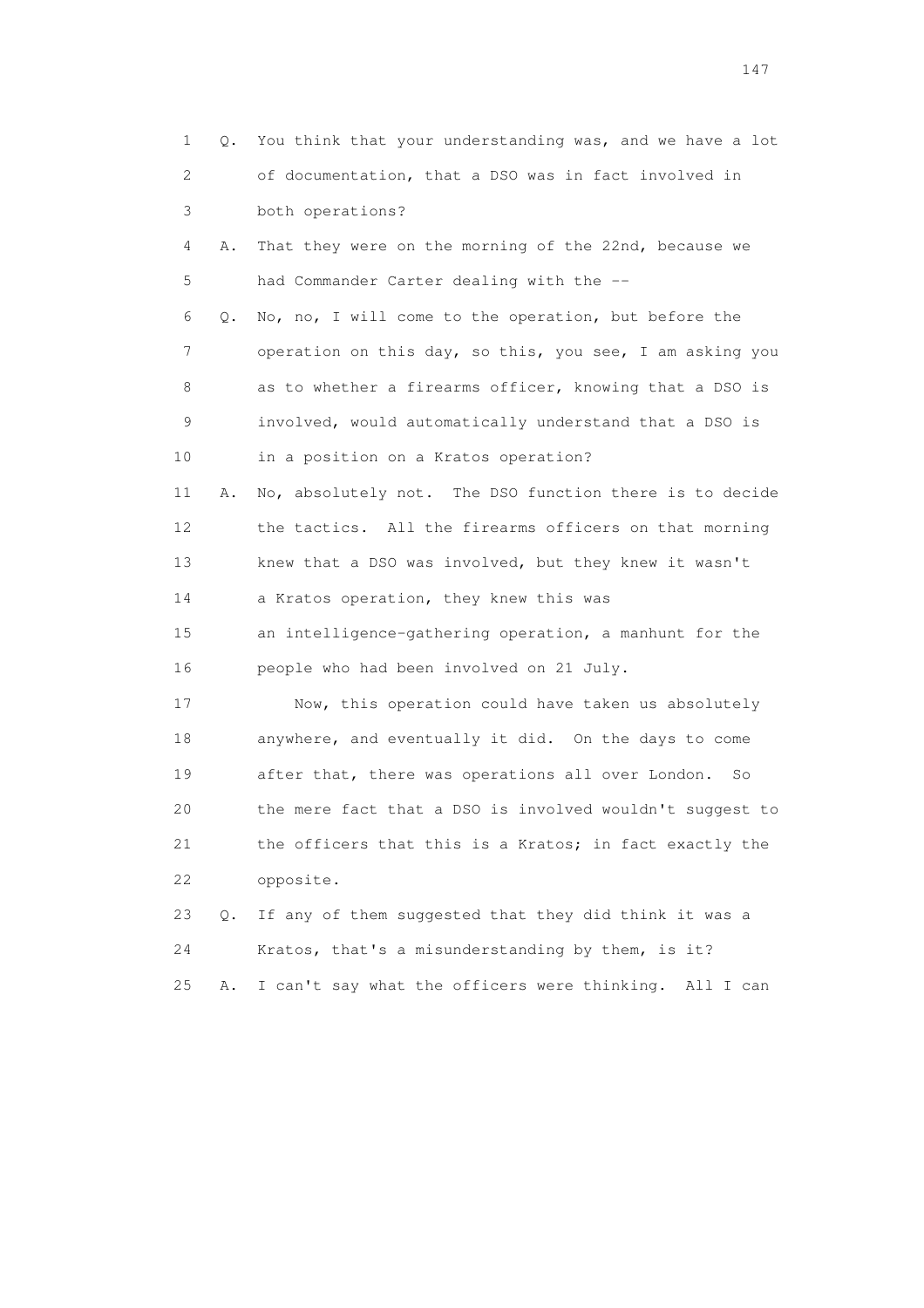1 say is what the training was, and what the intention of 2 the operation was. 3 SIR MICHAEL WRIGHT: All you can say is that by July 2005 4 the fact that a DSO had been appointed did not 5 necessarily mean that this was a Kratos operation? 6 A. Yes, sir. 7 MR MANSFIELD: Would you expect in a briefing that those 8 doing the briefing would make sure that the firearms 9 officers would be aware that the appointment of a DSO 10 did not mean it was necessarily Kratos or Clydesdale? 11 Would you expect them to know that, to be told that? 12 A. The briefing should give the officers the required 13 information in order for them to go out and do their 14 job. 15 Q. Yes, and you appreciate that of course facing a threat 16 depends upon a number of things, not only what you think 17 you see, but also what you have been told and informed, 18 doesn't it? 19 A. Yes, sir. 20 Q. In fact, it's what's called a mindset. You don't 21 suddenly come on to the scene without prior information,

 22 and what you have been given in a briefing is extremely 23 important, isn't it?

24 A. Absolutely, sir.

25 Q. Yes. First of all, did you discover that day, that is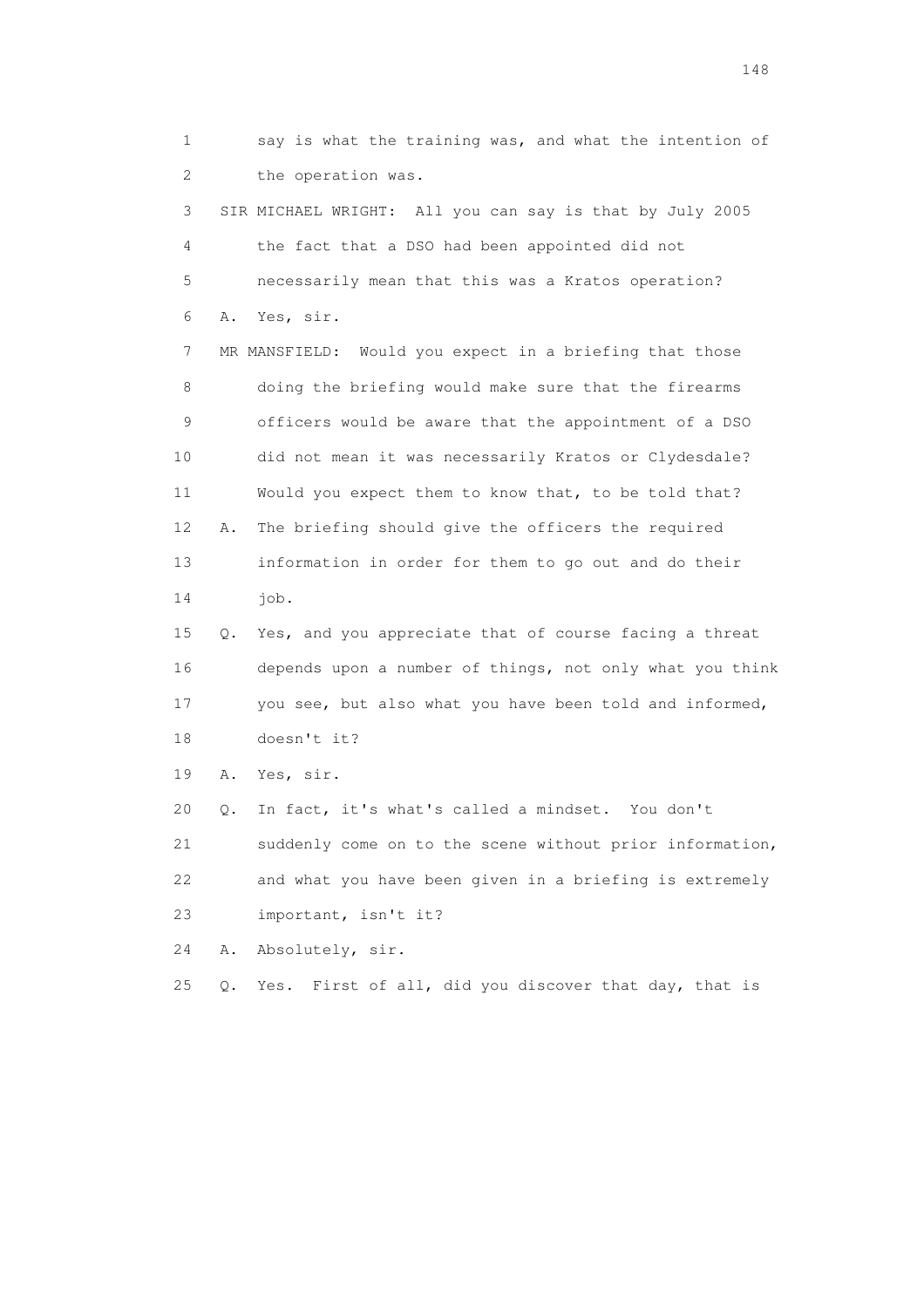|    | 1       | the 22nd, how many shots had been fired?                  |
|----|---------|-----------------------------------------------------------|
|    | 2<br>Α. | I don't know if it was on the 22nd or the 23rd, sir, no.  |
|    | 3<br>Q. | All right.                                                |
|    | 4<br>Α. | But $--$                                                  |
|    | 5<br>Q. | In that time period?                                      |
|    | 6<br>Α. | Yes.                                                      |
|    | 7<br>Q. | Some time on the 22nd or 23rd, you discovered how many    |
|    | 8       | shots were fired?                                         |
|    | 9<br>Α. | (Witness nods).                                           |
| 10 | Q.      | How many did you discover had been fired?                 |
| 11 | Α.      | I actually -- I actually don't know the number, sir.      |
| 12 |         | That's the honest truth. At this time I couldn't tell     |
| 13 |         | you the number that had been fired.                       |
| 14 | О.      | Do you still not know the number that had been fired?     |
| 15 | Α.      | In honesty, no, I don't, sir.                             |
| 16 | Q.      | I want to put to you that it's a rather shockingly large  |
| 17 |         | number. Nine shots were fired. I want to ask you your     |
| 18 |         | reaction, as you didn't know the number before I put it   |
| 19 |         | to you. Are you shocked by that number?                   |
| 20 | Α.      | That point you are going to have to raise with the        |
| 21 |         | officers, sir --                                          |
| 22 | Q.      | No, are you shocked by the number of shots fired by       |
| 23 |         | highly trained restrained officers?                       |
| 24 | Α.      | No, I am not, because I don't know what they were facing  |
| 25 |         | there at the time.<br>I don't know what the threat was at |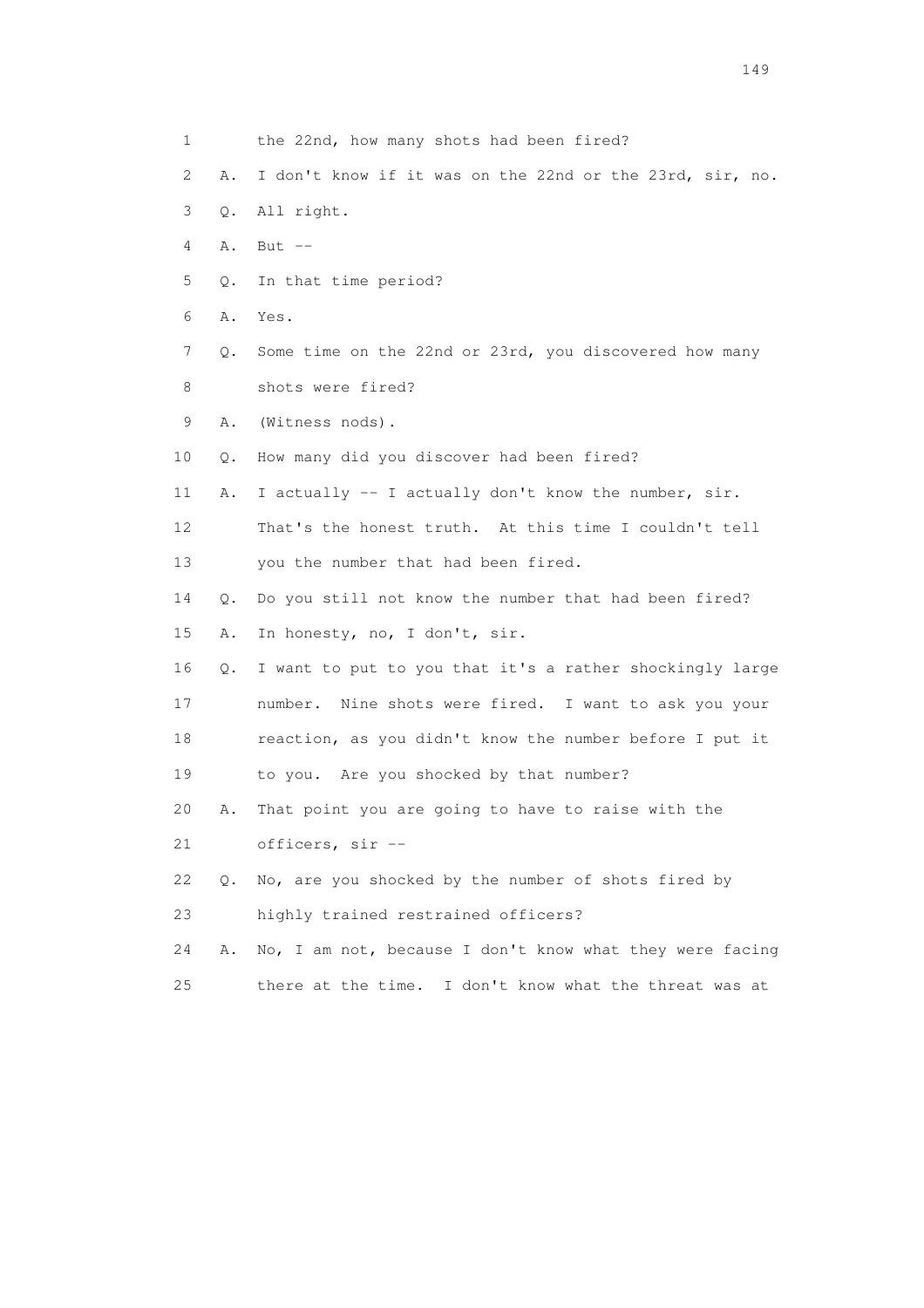1 the time --

 2 SIR MICHAEL WRIGHT: Or what they thought. 3 A. Or what they thought the threat was at the time. 4 I can't put myself in the minds of those officers and 5 therefore I can't make a determination as to how many 6 shots would be or wouldn't be appropriate. That is 7 a question that only those officers can answer. 8 MR MANSFIELD: They are part of the training where 9 a critical shot is ordered, and I am not suggesting 10 that's what happened here, it wasn't ordered, and you 11 are saying it's not Kratos or Clydesdale; but where it's 12 ordered, the training suggests that one shot to the 13 brain stem, that's the whole point of it, with the 14 ammunition that had been issued, hollow tip, that day, 15 is enough to incapacitate. Were you aware of that? 16 A. That's absolutely wrong, sir. 17 Q. I see. What's wrong about it? 18 A. There is a confusion around what the tactic is, there is 19 a confusion around what the weapon is, there is 20 a confusion around what the round is. 21 SIR MICHAEL WRIGHT: The ammunition? 22 A. I apologise, sir, the ammunition. And those words are 23 written for a totally separate set of circumstances. 24 MR MANSFIELD: Oh yes, the delivery of the critical shot. 25 But what happened here was the delivery of a critical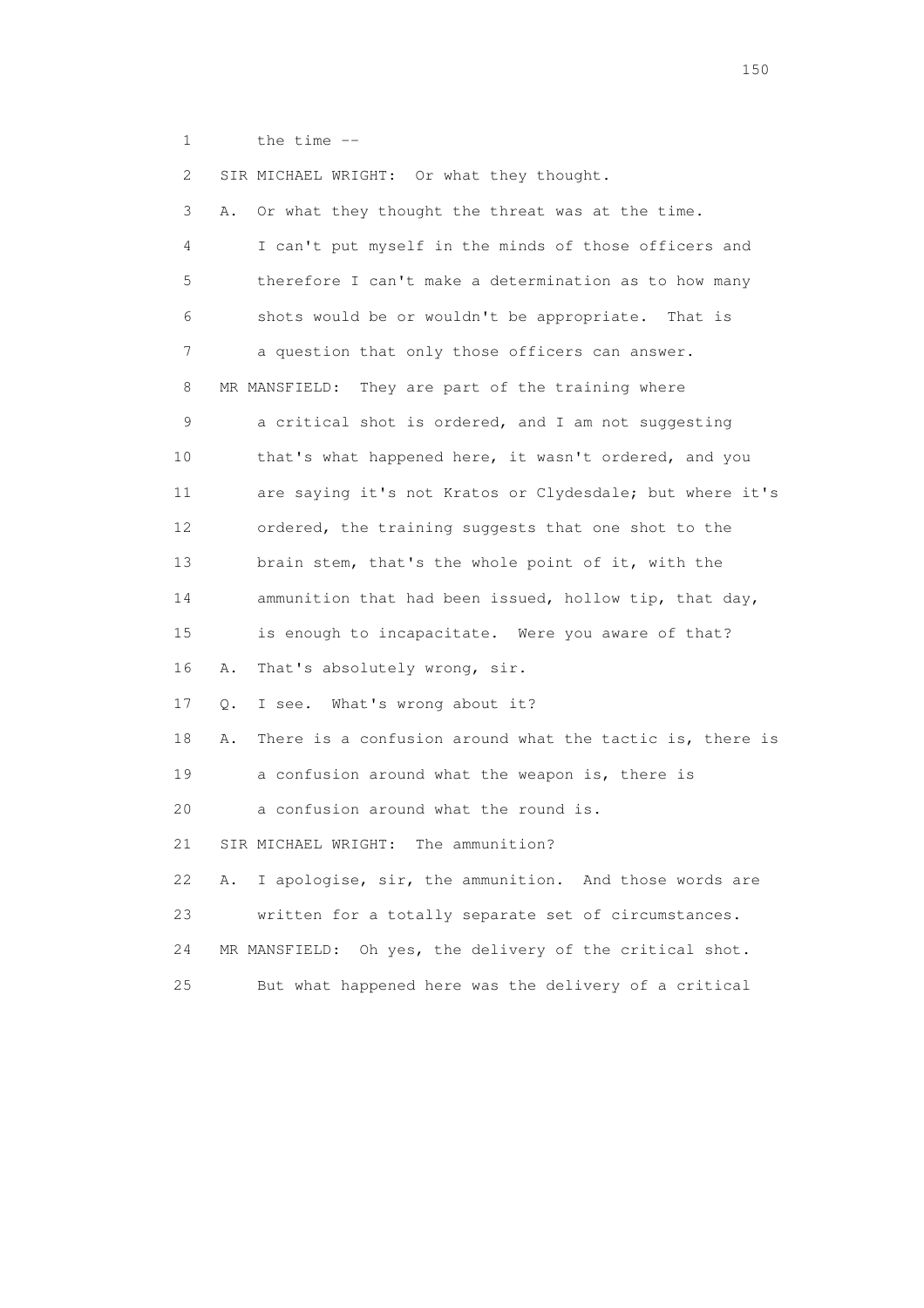1 shot. You do know that, don't you? 2 A. What happened here is that the officers faced a threat, 3 the officers perceived a threat, and the officers took 4 action which they believed was appropriate in the 5 circumstances. 6 I have already said I can't put myself in the minds 7 of those officers. Only they can answer that because 8 I don't know that threat, sir. 9 Q. Yes. I am not suggesting that Commander Dick ordered 10 a critical shot. What I am dealing with is the training 11 situation where a critical shot is ordered and 12 delivered; they are not trained to deliver nine of them, 13 they are trained on the basis that one is perfectly 14 sufficient? 15 A. No, they are not, sir. 16 Q. I see. So what are they told about the delivery of 17 a critical shot with this kind of ammunition? 18 A. I may have to stray into tactical issues here, which 19 I don't think I can answer in relation to weapons, 20 ammunitions and tactics. But all I can say is that the 21 officers must -- I am being very careful of my words 22 here, sir, so I don't reveal anything -- that the 23 officers can only deploy in accordance with the 24 circumstances that they face. They can only fire the 25 number of rounds in accordance with the circumstances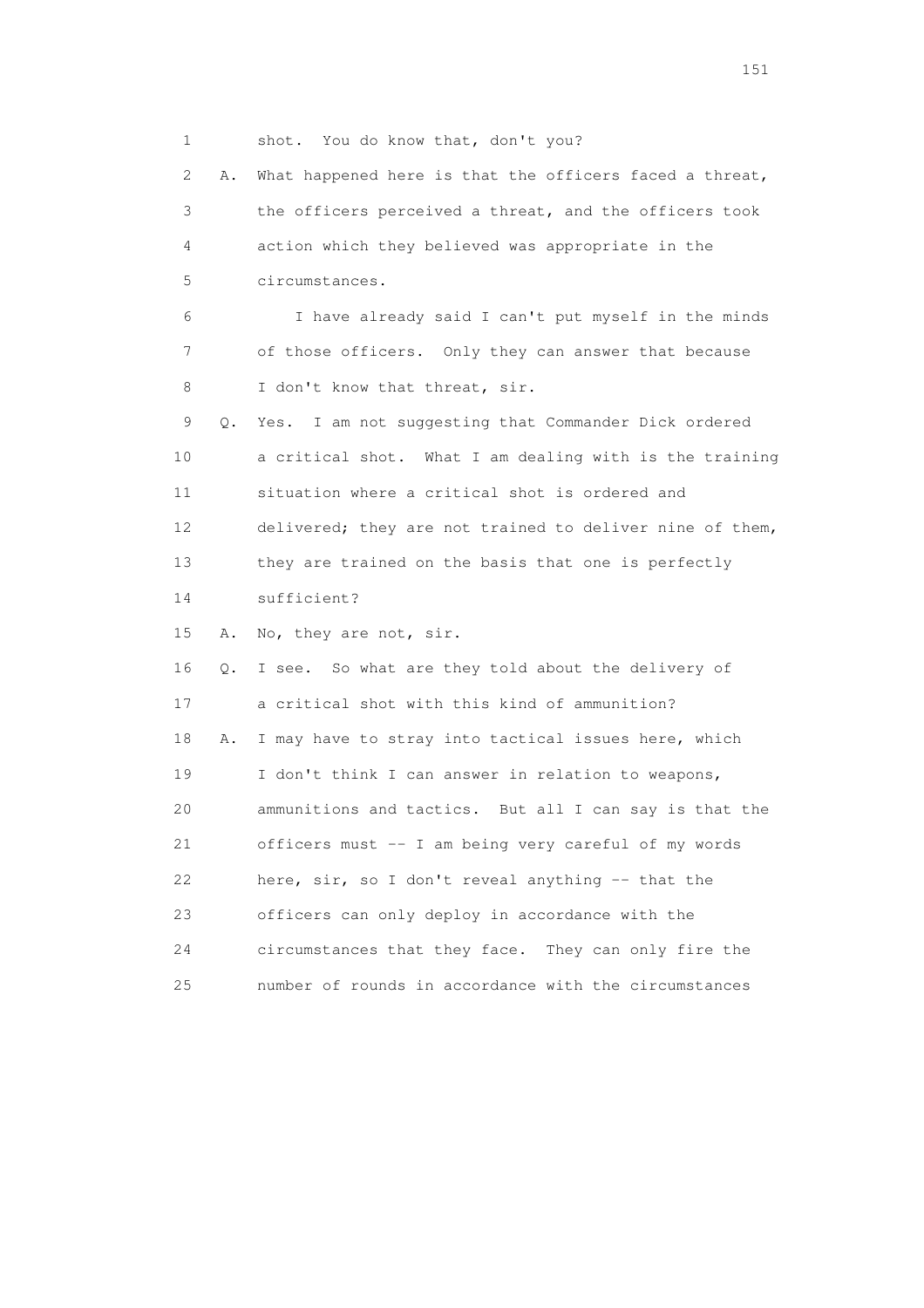1 that they face at that particular time. 2 SIR MICHAEL WRIGHT: Can I ask you, I'll try and be helpful 3 anyway: you are familiar with the characteristics and 4 purpose of the low grain ammunition that we have been 5 talking about? 6 A. I am aware of the round that was -- 7 SIR MICHAEL WRIGHT: You are aware of what it is intended to 8 do? 9 A. Yes, sir. 10 SIR MICHAEL WRIGHT: We are told, we have been told several 11 times, that if you have an identified risk of a suicide 12 bomb and an imminent explosion, the training is, and the 13 requirement is, not for a torso shot which may not be 14 effective as you have explained to us already, but 15 a head shot, and that that head shot is intended, 16 I think the expression is, a brain stem shot. Right? 17 A. Sir, yes. 18 SIR MICHAEL WRIGHT: That is, as you have told us, intended 19 to totally incapacitate the person? 20 A. That's the intention of it. 21 SIR MICHAEL WRIGHT: Now, I know you are not a doctor, but 22 if in fact the first shot is successful, and does 23 actually destroy the brain stem, what is likely to 24 happen to the recipient of that shot? 25 A. That they would be unable to detonate a device.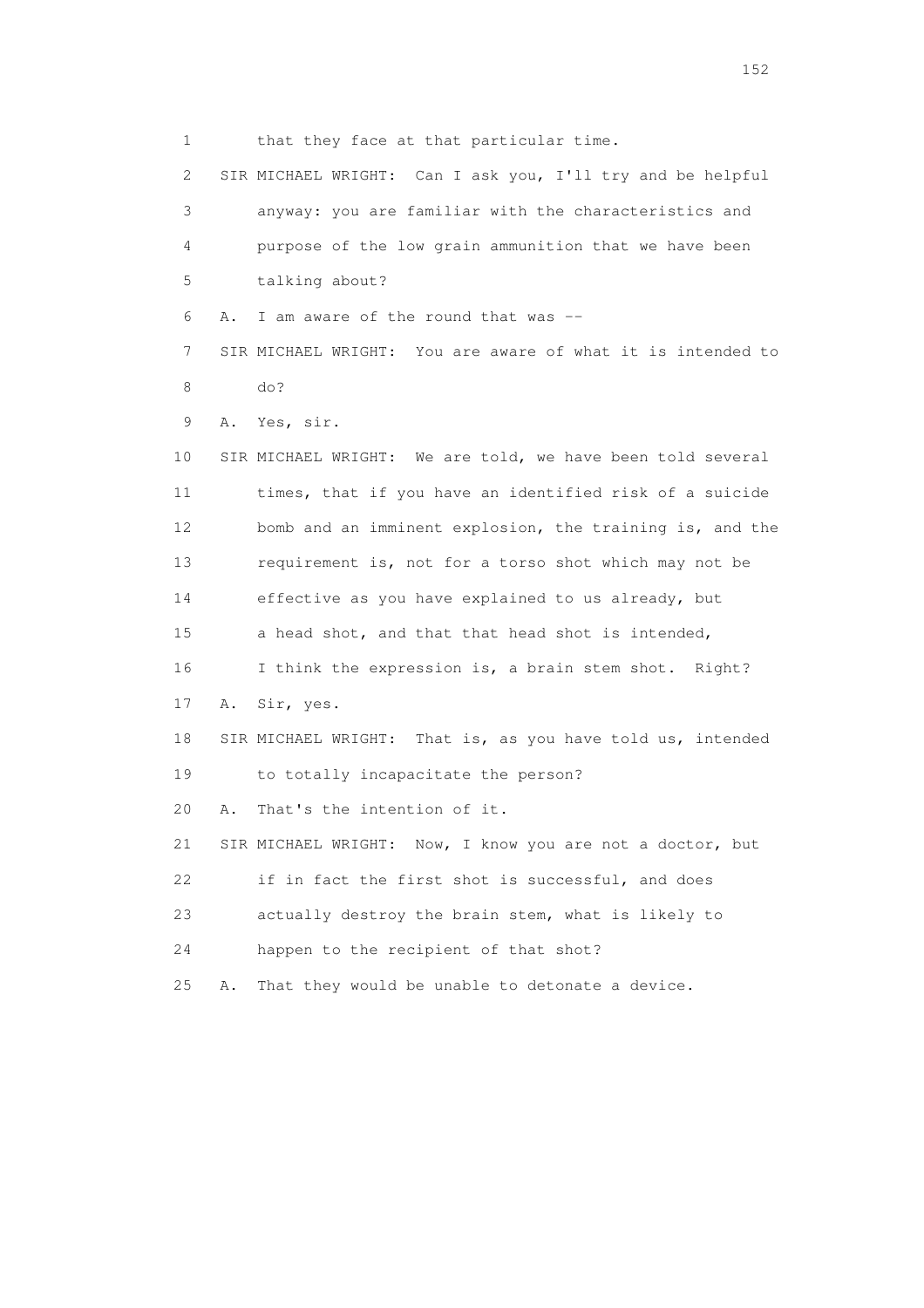1 SIR MICHAEL WRIGHT: They would be dead, wouldn't they? 2 A. They would be dead, sir, yes. 3 SIR MICHAEL WRIGHT: Let us not beat about the bush. 4 A. Yes, sir. 5 SIR MICHAEL WRIGHT: The first shot that does its job, 6 namely incapacitates, will kill? 7 A. If it achieves that, yes, sir. 8 SIR MICHAEL WRIGHT: It will kill. 9 A. Yes, sir. 10 MR MANSFIELD: Just again back to the tactical document 11 for a moment, you have indicated resources here, but 12 I want to ask you about one resource which isn't 13 mentioned on this particular document that I suggest was 14 available, at least according to other evidence. 15 Besides obviously vehicles like cars, whether they 16 are covert or overt, and obviously as it has got on the 17 next page, armoured vehicles are available as well or at 18 least one? 19 A. Sir, yes. 20 Q. Was an armoured vehicle available that night? 21 A. The armoured vehicles are there 24 hours a day should 22 they be needed. 23 Q. We can include those in the range of options. Something 24 that is not mentioned here are motorcycles? 25 A. Yes, sir.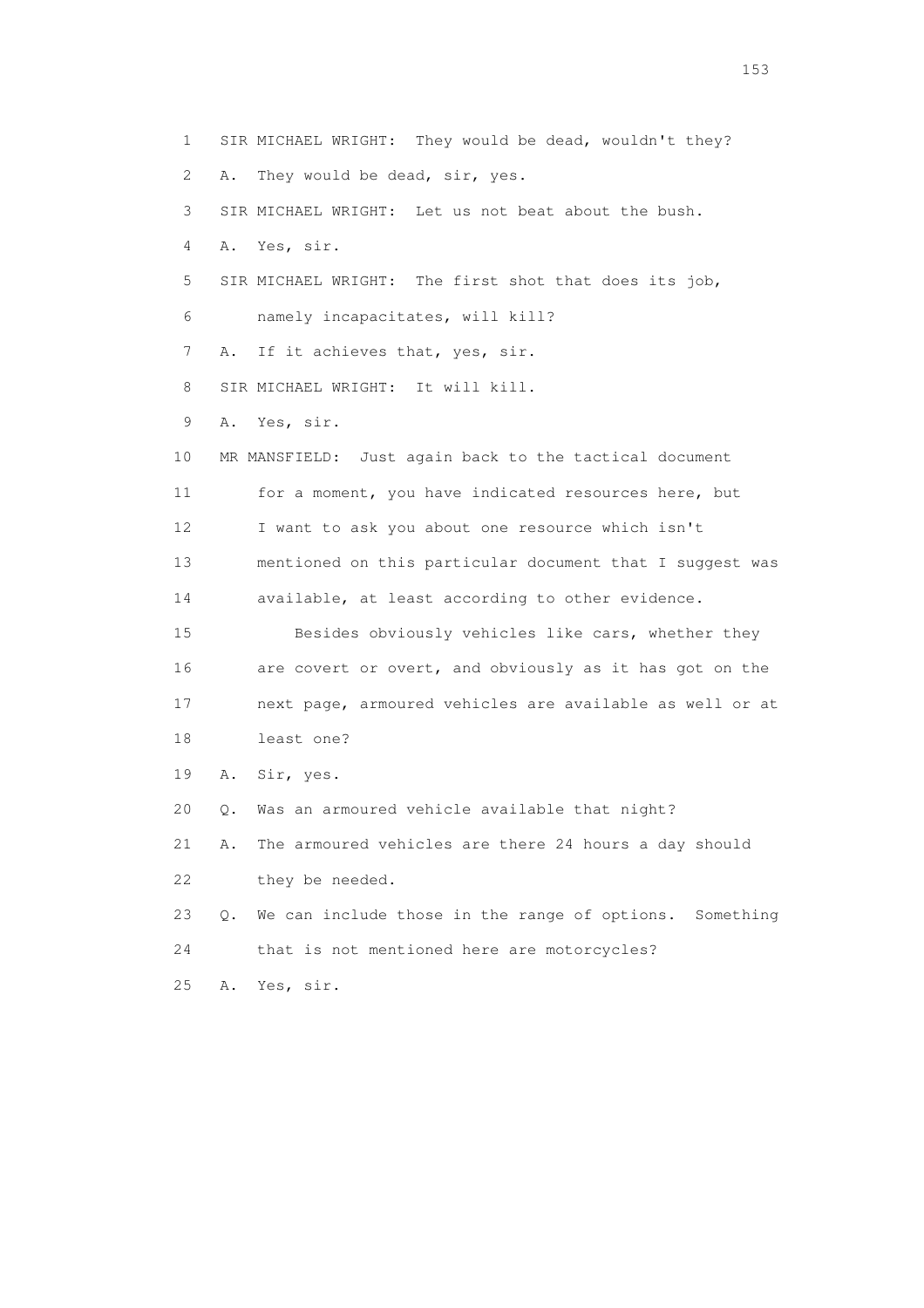- 1 Q. They were available, weren't they?
- 2 A. Yes, sir.
- 3 Q. They are extremely useful for -- can I just go through 4 it. A motorcycle might carry one or two people; is that 5 right? 6 A. Yes. 7 Q. So you could have -- I ask you this: how many 8 motorcycles might be attached to a team if you wanted to 9 use them? 10 A. If I wanted to, any number could be attached. 11 Q. Any number could be. So you take the officers out of 12 a car and put them on a motorcycle? 13 A. Yes, sir. 14 Q. That's how it works? 15 A. Yes, sir. 16 Q. So all the SFO officers are trained to drive a car and 17 ride motorcycles? 18 A. No, sir. 19 Q. So some of them are? 20 A. Yes, sir. 21 Q. You can put them on -- and those officers who in fact, 22 as it were, then switch to riding a motorcycle or being 23 carried on a motorcycle, take their arms with them? 24 A. That's correct, sir, yes. 25 Q. Because that's the whole point of the exercise?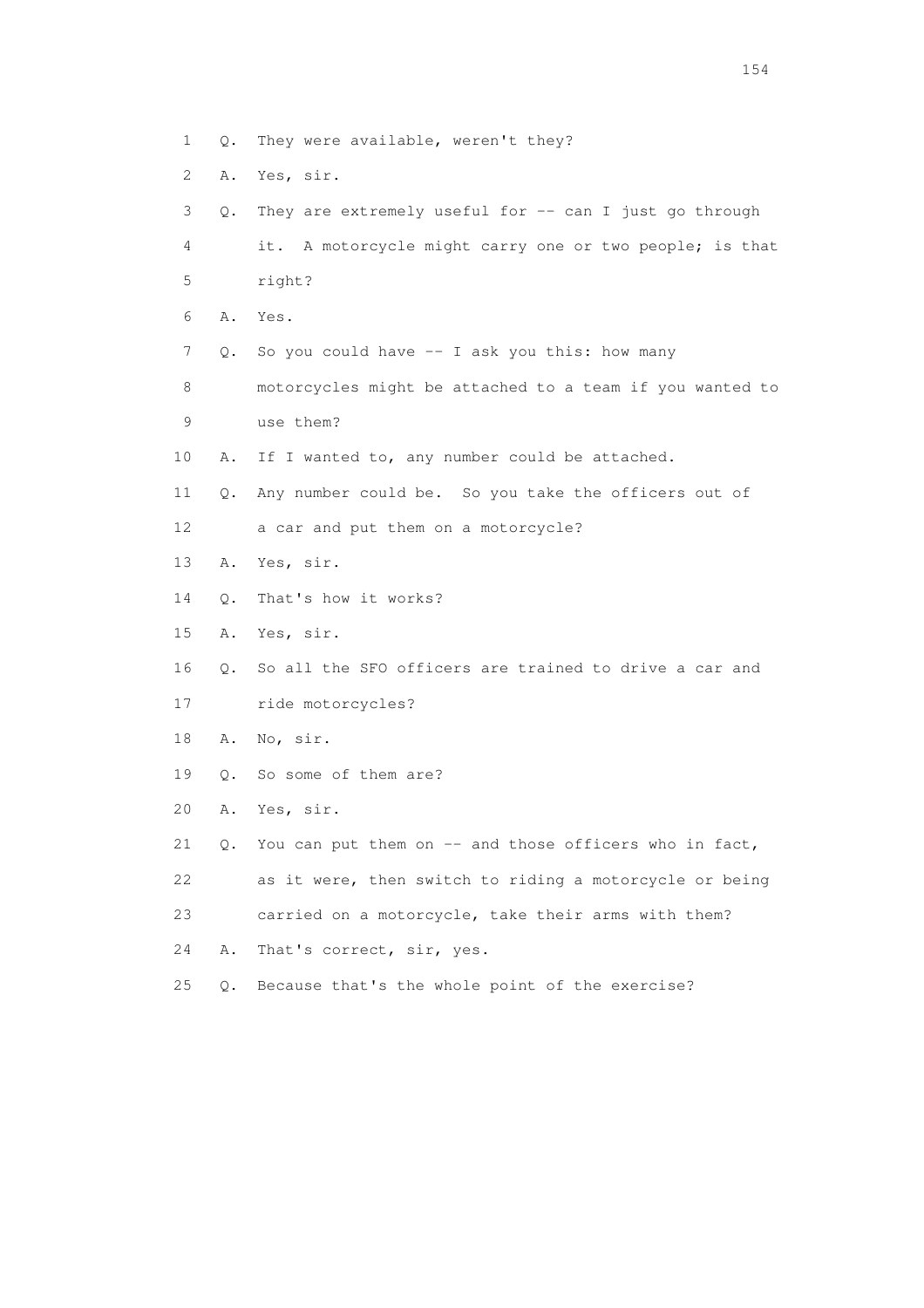1 A. Yes, sir.

| $\mathbf{2}^{\mathsf{I}}$ | Q. | In a situation in an inner London area, on a mobile      |
|---------------------------|----|----------------------------------------------------------|
| 3                         |    | armed support, having motorcycles available to weave     |
| 4                         |    | their way through the traffic is extraordinarily useful, |
| 5                         |    | isn't it?                                                |
| 6                         | Α. | Yes, sir.                                                |
| 7                         | Q. | How many were put on duty for Scotia Road?               |
| 8                         | Α. | There initially were two, sir.                           |
| 9                         | Q. | Two motorcycles?                                         |
| 10                        | Α. | Yes, sir.                                                |
| 11                        | Q. | When you say initially, do you mean before they got to   |
| 12                        |    | Nightingale Lane or after they got to Nightingale Lane   |
| 13                        |    | or after everything had finished?                        |
| 14                        | Α. | At Nightingale Lane there were two, sir.                 |
| 15                        | Q. | There were two. What this means, does it not, in         |
| 16                        |    | practical terms, is that if in fact the cars can't get   |
| 17                        |    | somewhere quickly enough, the motorcycles can be ordered |
| 18                        |    | ahead, is that right?                                    |
| 19                        | Α. | They are a means of delivery, sir.                       |
| 20                        | Q. | They are a means of delivery, so that if in fact,        |
| 21                        |    | therefore, the position was that by the time he got off  |
| 22                        |    | at Brixton, as you thought but you didn't know, you      |
| 23                        |    | thought that the SO19 officers were at the TA Centre,    |
| 24                        |    | one of the quickest ways of getting people ahead to the  |
| 25                        |    | bus that he's on is on motorcycles?                      |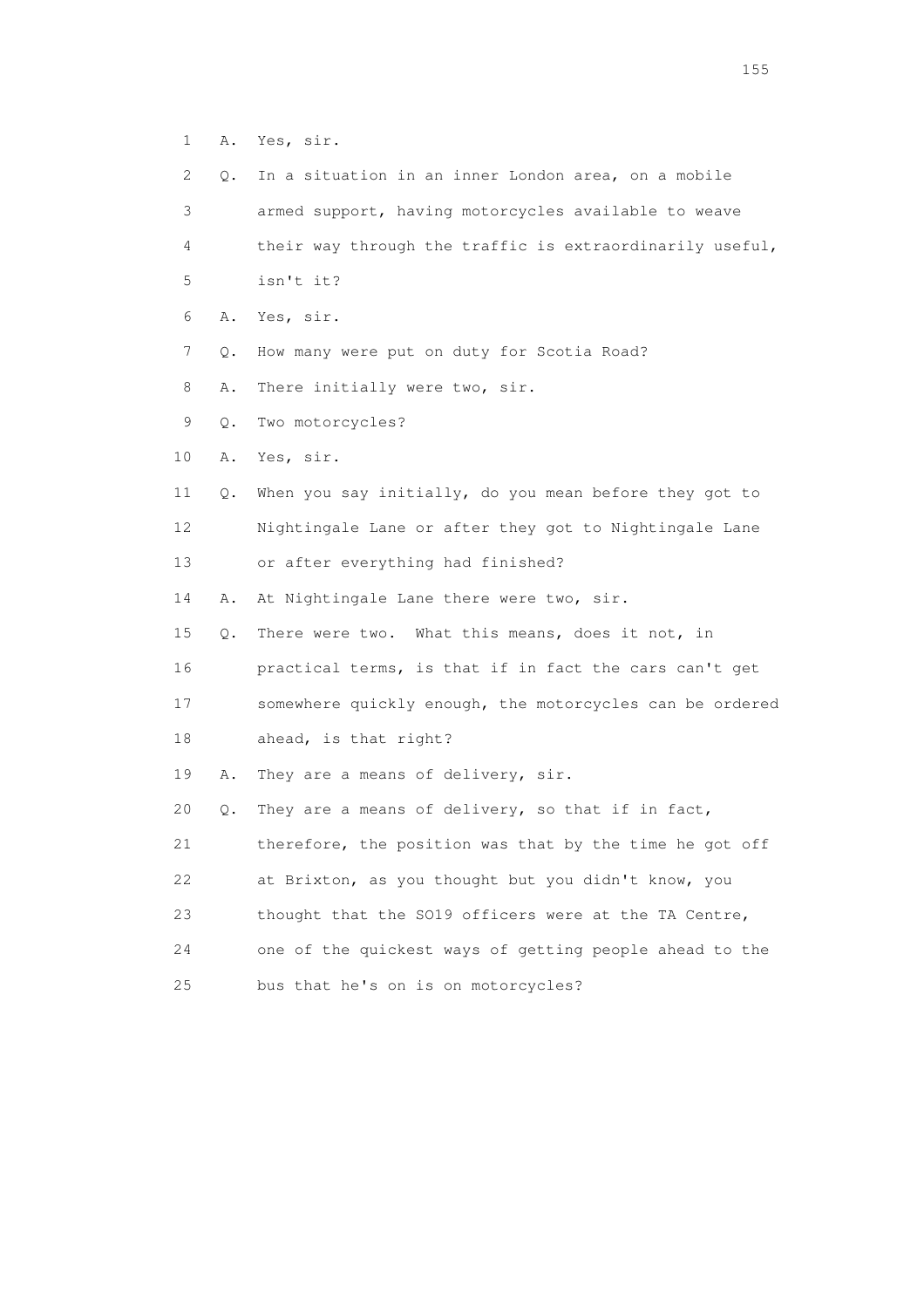1 A. That's correct, sir.

| 2  | Q.        | Whose decision would that be to use them to go ahead?    |
|----|-----------|----------------------------------------------------------|
| 3  | Α.        | It would probably be the team leader's, sir, and the     |
| 4  |           | tactical advisers on the ground.                         |
| 5  | Q.        | But of course you are aware of it, so you are able to,   |
| 6  |           | as it were, put your pennorth in on this one and say     |
| 7  |           | either to Commander Dick or to the Silver, Mr Purser, or |
| 8  |           | to Trojan 84: look, I think as it's still, you know,     |
| 9  |           | part of the rush hour, 9.30, there is still heavy        |
| 10 |           | traffic in London, although it's probably throughout the |
| 11 |           | day, but it's a busy period, isn't it, 9.30?             |
| 12 | Α.        | Yes, sir.                                                |
| 13 | $\circ$ . | Did you consider saying to Trojan 84, "I think we will   |
| 14 |           | have the motorcycles on this job as he's already on      |
| 15 |           | a bus"?                                                  |
| 16 | Α.        | The motorcycles were there at the briefing.<br>- On      |
| 17 |           | deployment to the Territorial Army Centre and now this   |
| 18 |           | is my recollection and my reconstruction, as times have  |
| 19 |           | developed, because of the equipment that we had at that  |
| 20 |           | time, they were not able to get any of the               |
| 21 |           | communications, because of the fact                      |
| 22 |           | SIR MICHAEL WRIGHT: Back to radios again?                |
| 23 | Α.        | -- because of the fact that they were on motorbikes.     |
| 24 |           | Therefore they weren't aware of the follows, and they    |
| 25 |           | never took any part in any of the follows at any time.   |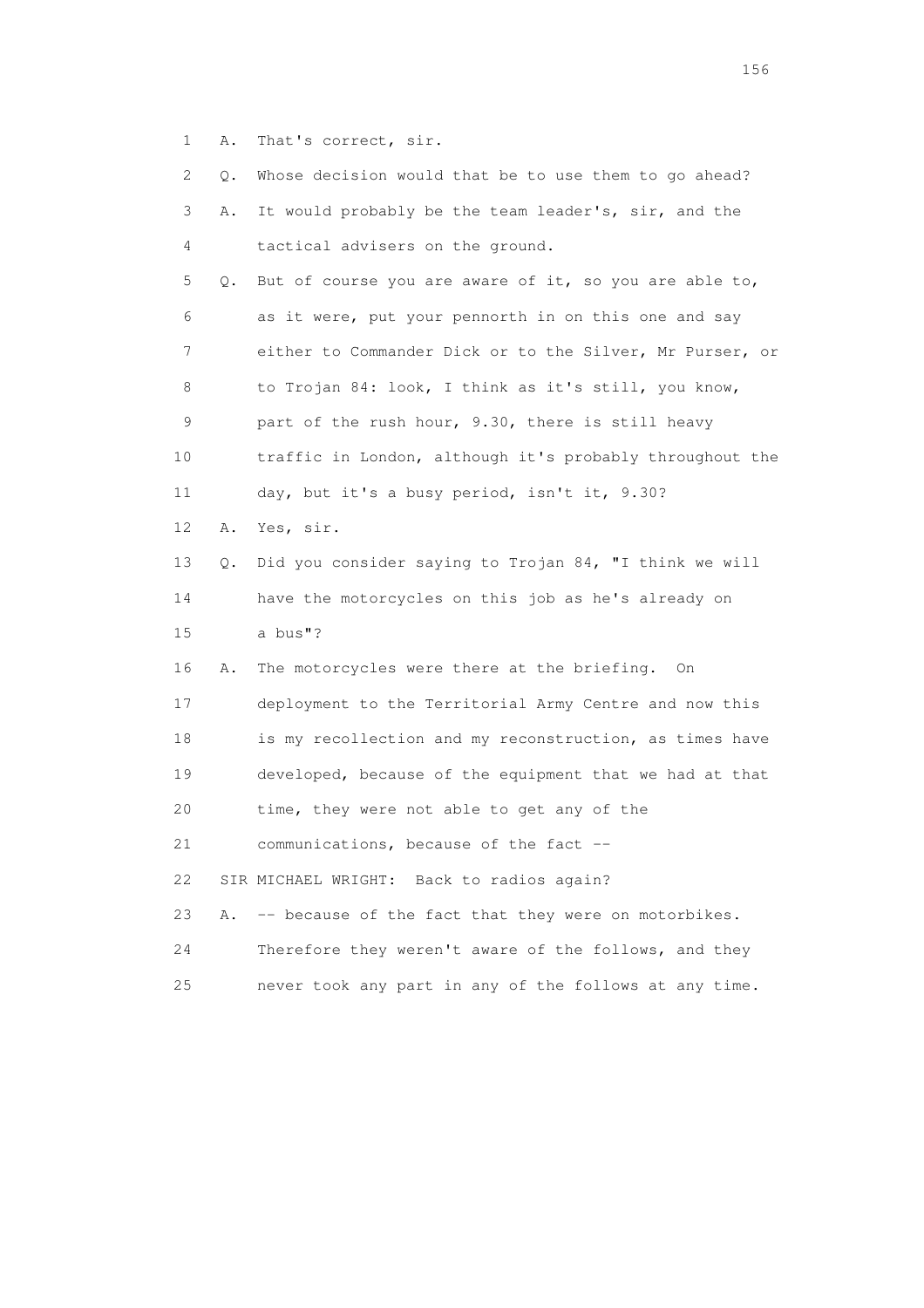| 1  |    | MR MANSFIELD: I just want to examine this. The question  |
|----|----|----------------------------------------------------------|
| 2  |    | actually was: did you ask Trojan 84 on the ground, now   |
| 3  |    | you are -- on the assumption that you made that they     |
| 4  |    | were back at the Territorial Army Centre, he is on       |
| 5  |    | a bus, he is off a bus and he is getting back on a bus.  |
| 6  |    | Did you say, first of all, to Trojan 84, "Get those      |
| 7  |    | motorcycles on the road"?                                |
| 8  | Α. | The decision in relation to --                           |
| 9  | Q. | I am sorry to intervene. You give very long answers.     |
| 10 |    | I'm trying to be patient. Did you ask Trojan 84 to send  |
| 11 |    | the motorcycles in?                                      |
| 12 | Α. | No, because that's not my decision.                      |
| 13 | Q. | I appreciate that. I am not suggesting it is your        |
| 14 |    | decision. It is merely did you ask Trojan --             |
| 15 | Α. | I said no, because it's not my decision.                 |
| 16 |    | SIR MICHAEL WRIGHT: Could he have done it?               |
| 17 | Α. | Yes, he could have.                                      |
| 18 |    | SIR MICHAEL WRIGHT: If he was down the road somewhere in |
| 19 |    | the car, could he have contacted them?                   |
| 20 | Α. | Trojan 84?                                               |
| 21 |    | SIR MICHAEL WRIGHT: Yes.                                 |
| 22 | Α. | At that briefing he could have done.                     |
| 23 |    | SIR MICHAEL WRIGHT: No, once he was out on the road      |
| 24 |    | conducting --                                            |
| 25 | Α. | No, I'm sorry, he couldn't. They had totally lost        |
|    |    |                                                          |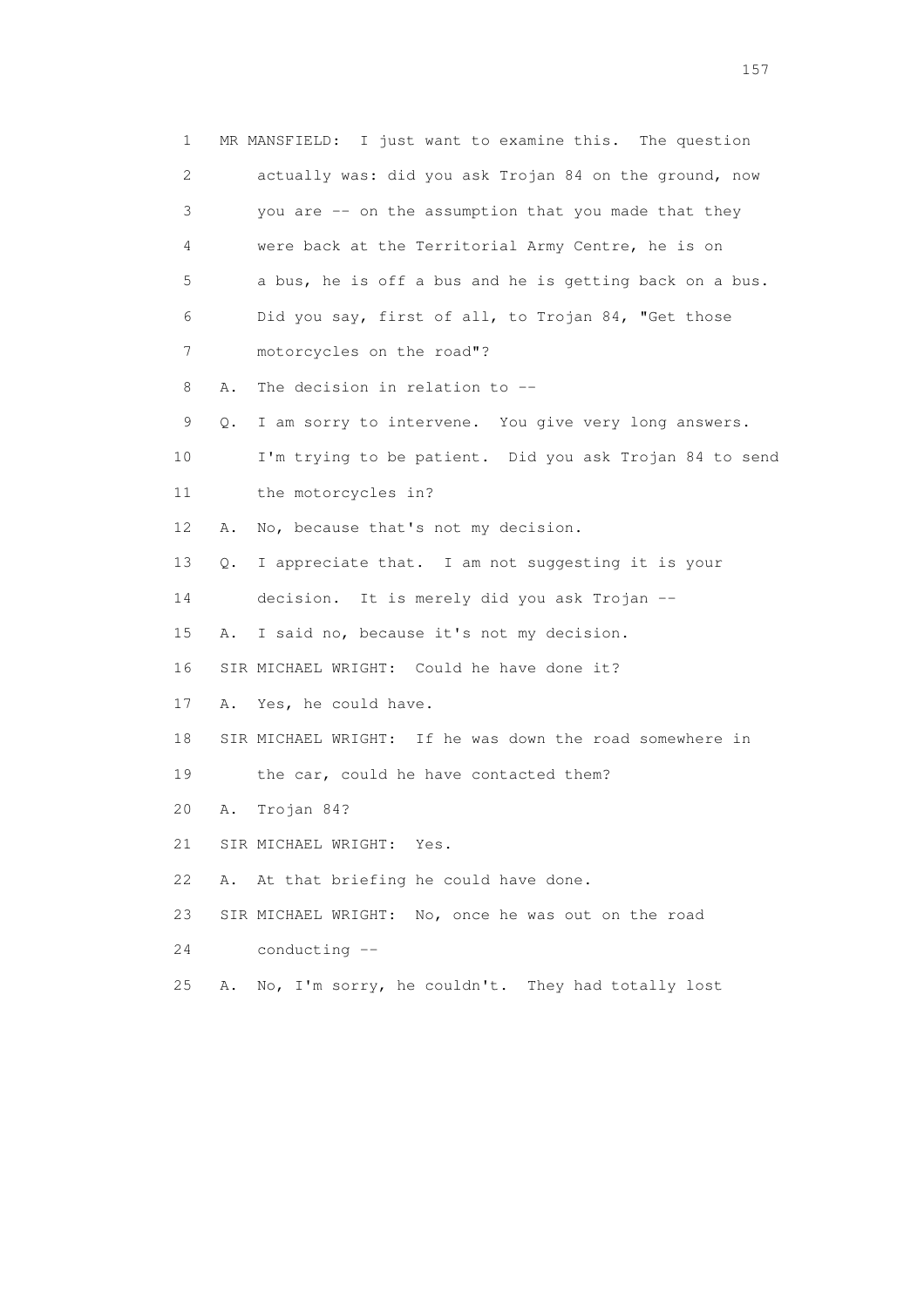1 communications, sir.

 2 SIR MICHAEL WRIGHT: They had lost contact. It had crossed 3 my mind, actually, Mr Mansfield. Officers carrying 4 firearms on a motorcycle are likely to compromise the 5 covert nature of the follow. 6 MR MANSFIELD: I was coming to that, because I don't think 7 this is the Wild West, and going down on a 8 Harley-Davidson with a machine gun on the handle bars. 9 I have hopefully assumed, it's a perfectly 10 legitimate point, that those on motorcycles have their 11 weapons secreted; is that right? 12 A. Yes, sir. 13 Q. I'm not going to ask for tactical reasons where they put 14 them. 15 Just going back a fraction: when was it discovered 16 that it was impossible to make contact with the 17 motorcycles? 18 A. Not until after. 19 Q. After what? 20 A. I didn't become aware of this until quite some time 21 afterwards, because what then happened, because they had 22 lost communications, I then re-deployed them after that 23 event. 24 Q. You see, even at the smallest detail, that's really 25 something that went wrong, isn't it?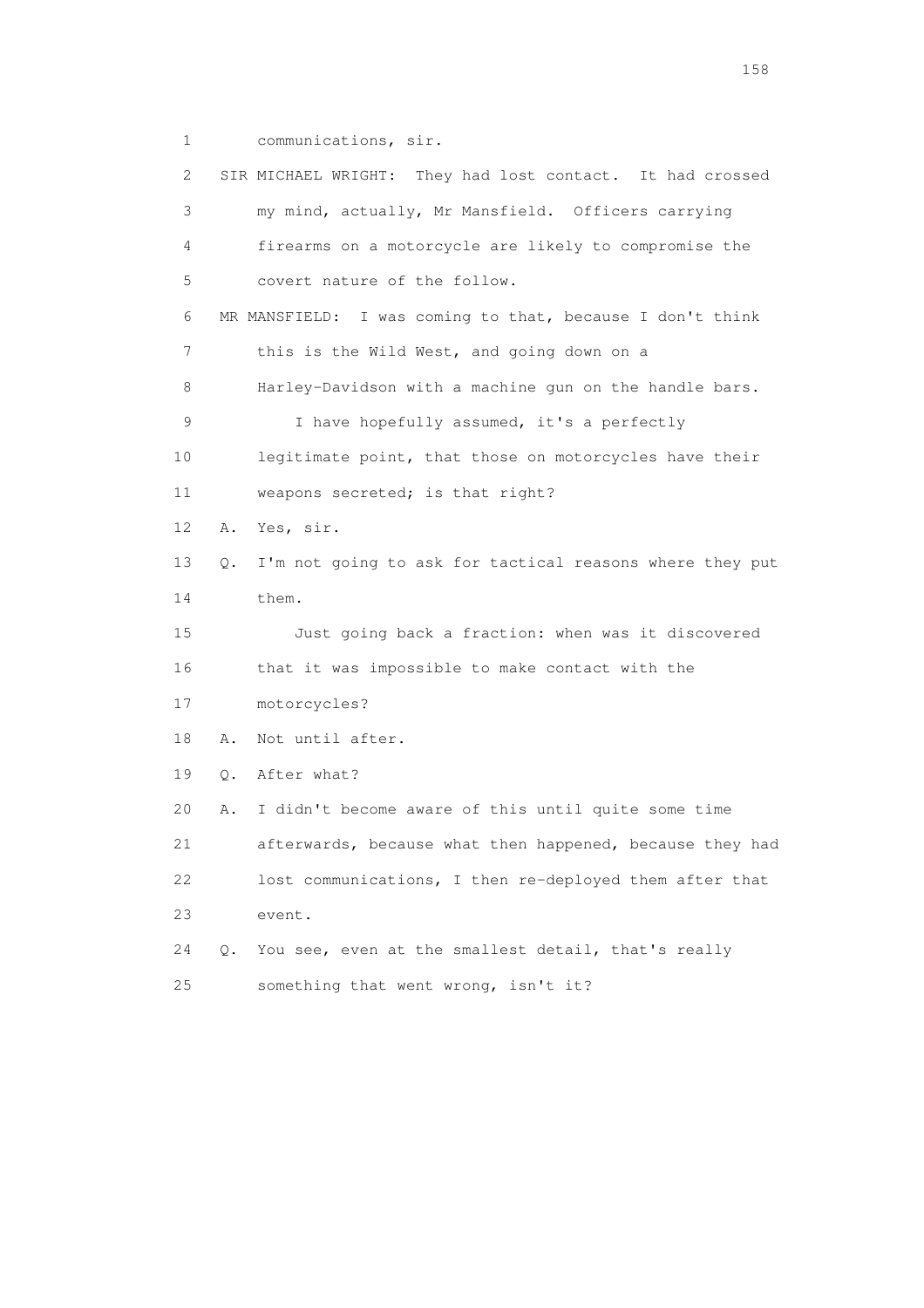1 A. Communications break down all the time, sir, so if 2 communications failure -- the communications failed. 3 Q. It's no use -- 4 SIR MICHAEL WRIGHT: I thought you meant they weren't even 5 equipped with relevant radios. 6 A. No, they had hand-held Cougars, sir, which the range is 7 probably very, very -- 8 SIR MICHAEL WRIGHT: Then you are telling me they just don't 9 have the necessary communication facilities? 10 A. At that time they didn't have the necessary facilities. 11 MR MANSFIELD: I want to be clear, because you see, if they 12 are present at the briefing at Nightingale Lane; yes. 13 A. Yes. 14 Q. I don't know whether you -- perhaps you know it now, not 15 every member of the team got to the TA Centre; do you 16 know that? They didn't all end up at the TA centre. 17 Some did, some didn't? 18 A. Yes, that's correct, sir. 19 Q. So at the point at which he is on and off a bus in 20 Brixton, where were the motorcycles? 21 A. I don't know, sir. They had been totally lost 22 communications with. 23 Q. They had not been sent off into the ether, had they? 24 SIR MICHAEL WRIGHT: Well, they probably finished up at some 25 stage at the TA Centre not knowing what was going on.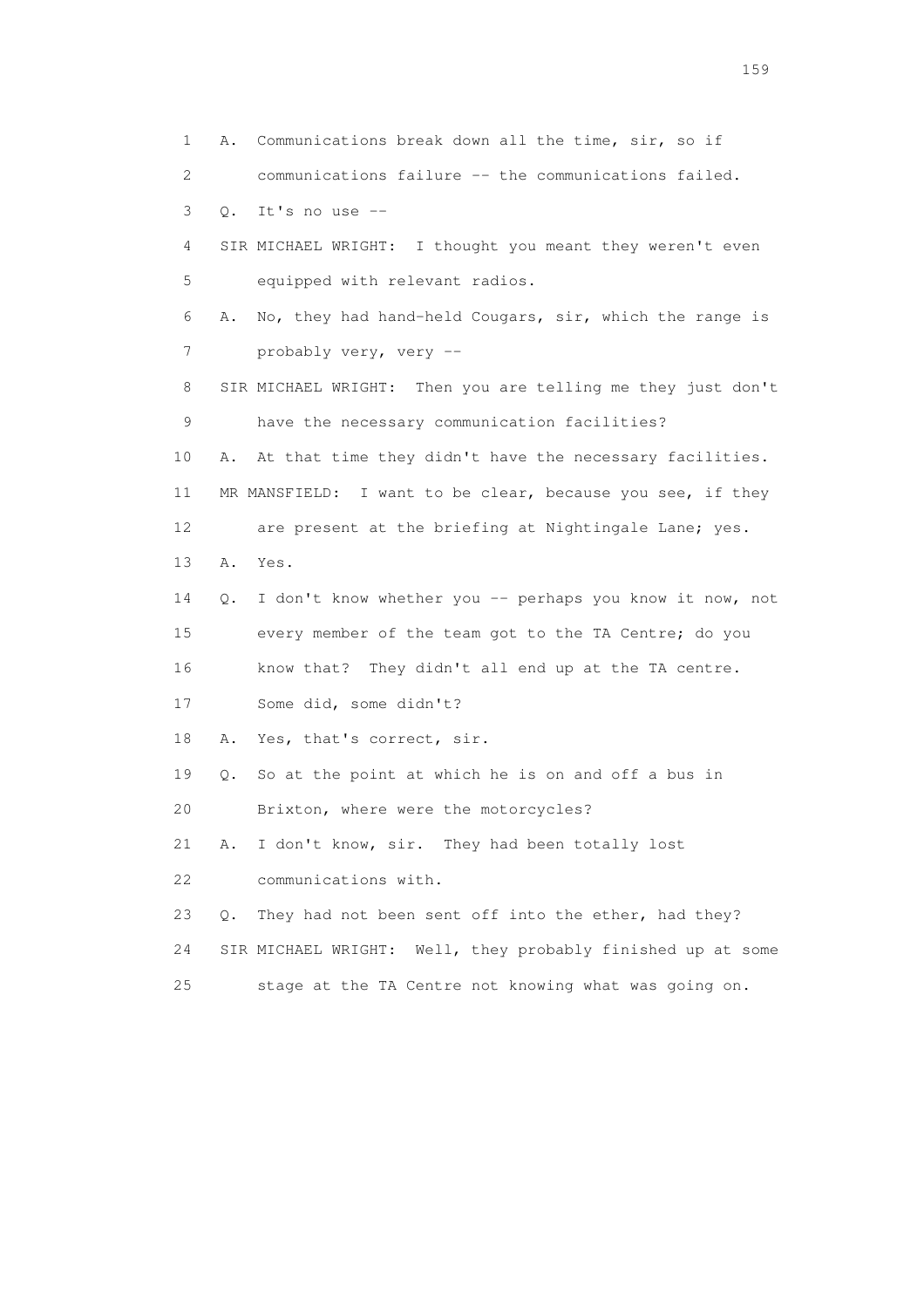1 A. Yes.

| 2  | MR MANSFIELD: Is that right? Do you know that?              |
|----|-------------------------------------------------------------|
| 3  | They actually ended up at Stockwell because they had<br>Α.  |
| 4  | managed -- they had stopped, put a phone call in, and       |
| 5  | I am assuming this, and then managed to find out where      |
| 6  | the rest of the team had gone and caught up. And it was     |
| 7  | at that point that I contacted them and said -- and re-     |
| 8  | deployed them.                                              |
| 9  | SIR MICHAEL WRIGHT: But they were not able to contribute    |
| 10 | anything to the follow?                                     |
| 11 | Absolutely none, sir.<br>Α.                                 |
| 12 | MR MANSFIELD: But of course, it is all very well to say     |
| 13 | now: I am sorry about this, the Cougar didn't work, they    |
| 14 | are out of range or whatever the problem was that day,      |
| 15 | just re-deployed them.                                      |
| 16 | Of course they could have played a very vital part          |
| 17 | in this exercise, couldn't they?                            |
| 18 | They could have done, sir, yes, had they been able to<br>Α. |
| 19 | contact.                                                    |
| 20 | The vital part they could have played, are we to<br>Q.      |
| 21 | understand there are two motorcycles?                       |
| 22 | On that operation, yes.<br>Α.                               |
| 23 | If there are more, please say. Were there three?<br>$Q$ .   |
| 24 | Α.<br>No.                                                   |
| 25 | Just two?<br>Q.                                             |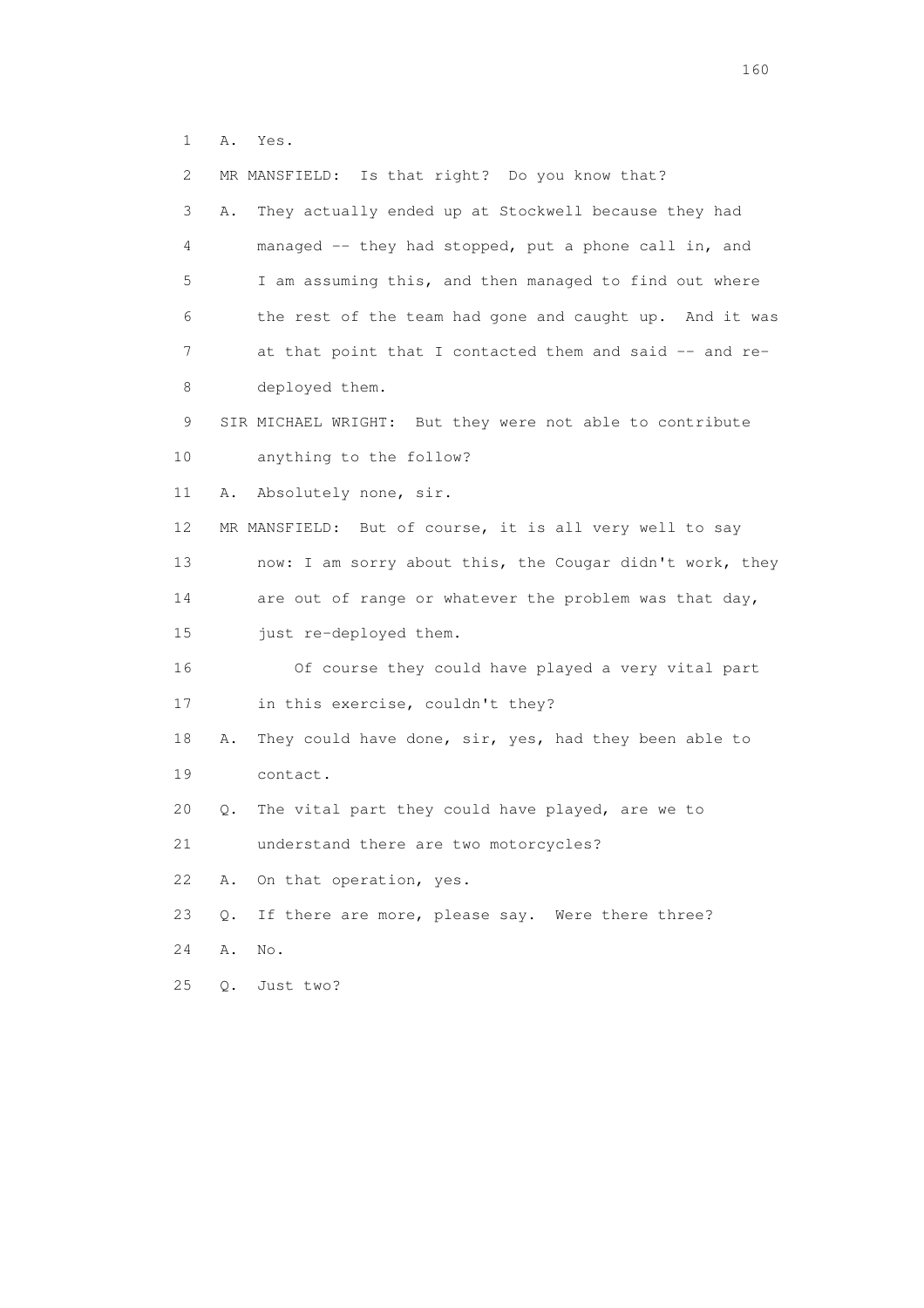1 A. Two.

2 Q. Two, with two people on each.

3 A. No, with one person on each, sir.

 4 Q. They would have been able to get to the Stockwell tube 5 station long before the cars, wouldn't they, if they had 6 been in contact?

 7 A. That's it. If they had been in contact then they would 8 have been.

 9 Q. That's the point I am trying to make. Obviously you 10 didn't know he was going to get off at Stockwell, but 11 they could have been within very easy range of the bus 12 wherever it stopped, were it necessary?

 13 A. Again, I can't really answer that, because I didn't know 14 about the communications, I didn't know where they were, 15 I didn't know how they were going to travel. Yes, of 16 course they could, because they are motorcycles and 17 motorcycles get through traffic reasonably quickly. 18 Q. I just want to move to the firearms teams themselves and 19 the exercise that was being conducted with them. You do 20 appreciate that if a DSO in New Scotland Yard removed 21 from the scene is going to be given the responsibility 22 of taking all the decisions, that DSO has to be provided 23 with the best possible information?

24 A. Yes, sir.

25 Q. Up to date information?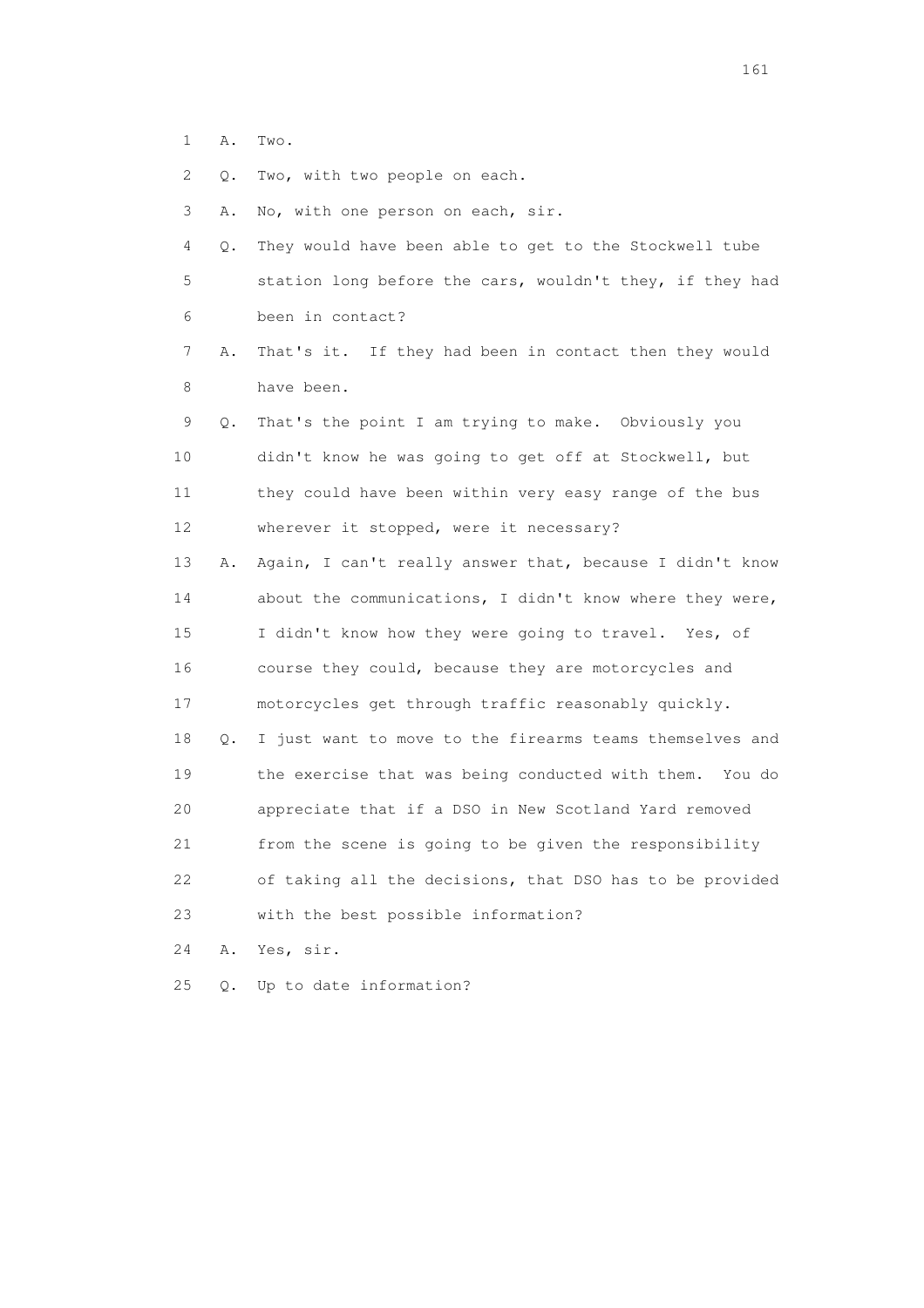1 A. Yes, sir.

|  |  | 2 Q. In a fast-time crime in action which police are having |  |  |  |  |
|--|--|-------------------------------------------------------------|--|--|--|--|
|  |  |                                                             |  |  |  |  |

3 to deal with, unfortunately, quite regularly?

4 A. Yes, sir.

 5 Q. If a decision is based on -- sorry, if the decision that 6 we are concerned with is who is going to do the arrest, 7 then you have to know who is available to do the arrest, 8 don't you?

 9 A. The DSO will make a decision on what resource that they 10 want to do -- it's CO19, the DSO will say to me: I want 11 CO19 to do the intervention. I will then call up 12 Trojan 84 and the team leader and they will deploy the 13 units. The units they have on the ground.

 14 Q. Yes. I think it was put to you before in a slightly 15 different way but I want to deal with this. Plainly if 16 you don't have an SO19 team there because they are stuck 17 back at the Territorial Army Centre because the gates 18 have been locked and they can't get there, the officer 19 in charge needs to know that they are unavailable; 20 correct?

21 A. I am feeding information all the time to the DSO.

 22 Q. Just answer the question. The DSO needs to know they 23 are unavailable; yes?

24 A. She needs to know where they are, sir, yes.

25 Q. So do you?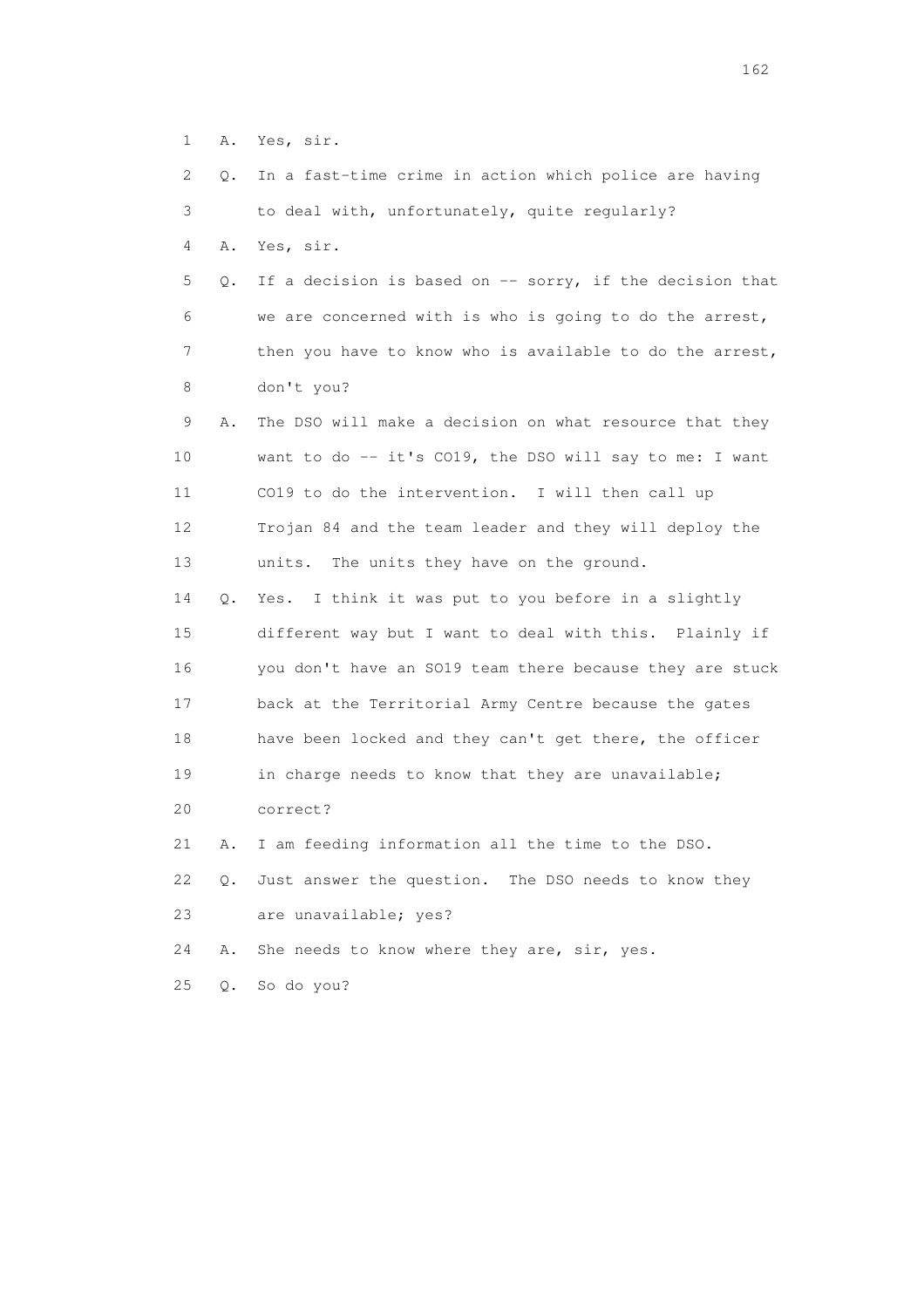1 A. I give an instruction to, and I apologise for giving 2 long answers, but I just think it's important that I get 3 these points out, that I give instructions to Trojan 84 4 and -- who then gives instructions to the team leader. 5 I don't know where those units are all the time. I say 6 to Trojan 84: brief. So they pick Nightingale Lane. 7 I then say to them: right, your area of responsibility 8 is Scotia Road. They will then move their units forward 9 to Scotia Road, and report back to me when they are 10 there, when they are in position. 11 Q. We have understood all of that and that is very 12 straightforward. I have given you time to explain it, 13 we understand that. Once the mobile armed support is 14 supposed to be going -- when does mobile armed support 15 for surveillance begin? 16 A. At the beginning of the operation, sir. 17 Q. When's that? 18 A. When the operation commences. 19 Q. Yes, when is that in this case? 20 A. Mobile armed support to surveillance can be at any time. 21 At the briefing, they are still providing mobile armed 22 support to surveillance. 23 Q. When does it begin in this case? 24 A. Support to surveillance, mobile armed support to 25 surveillance is not a definitive time or definitive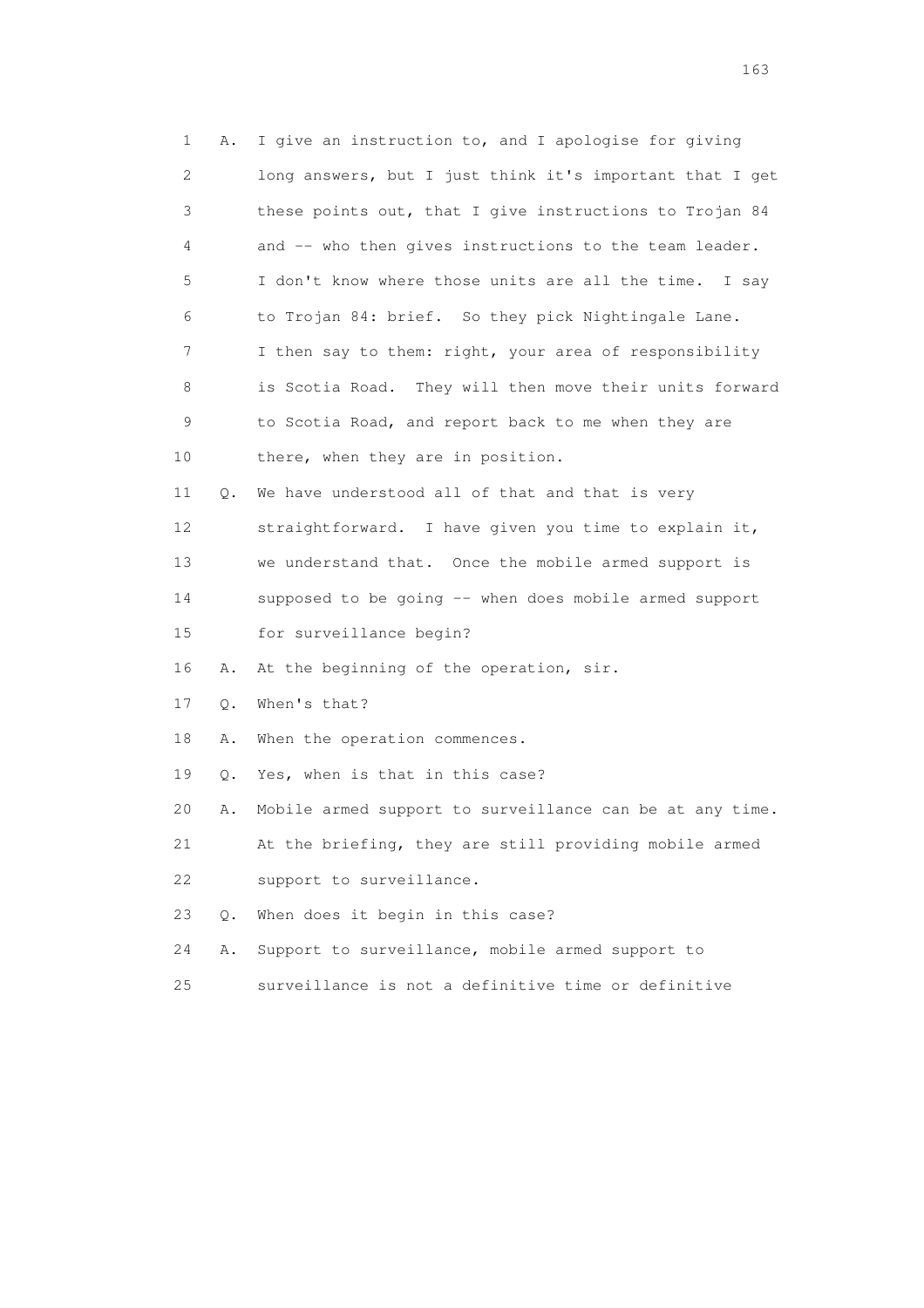1 distance. The support can be applied either very close 2 or far away.

 3 SIR MICHAEL WRIGHT: Well, they wouldn't be in a position to 4 exercise it or use it until they were briefed? 5 A. No. Once they have been briefed, sir, then -- but even 6 while they are briefing, if something happens and the 7 team leader has contacted the surveillance, then they 8 are there in a position, albeit slightly far away, to 9 provide that support should it be necessary. 10 SIR MICHAEL WRIGHT: Once they have been briefed, they are 11 ready to go and they are available from then on? 12 A. Yes, sir. 13 MR MANSFIELD: So once you have, on what you say is 14 an indication that this is possibly identical with, in 15 other words there is -- somebody has left the premises 16 who's possibly identical; yes? You are aware of that, 17 somebody leaving? 18 A. (Witness nods). 19 Q. Cressida Dick was aware of somebody leaving, wasn't she? 20 A. I don't know when she was aware that somebody was 21 leaving, because she forms that in her own mind. I was 22 told earlier on that when the person was getting on the 23 bus. 24 Q. That's what you were told, but in fact if she had been, 25 as it were -- I am going to put a scenario to you. Pat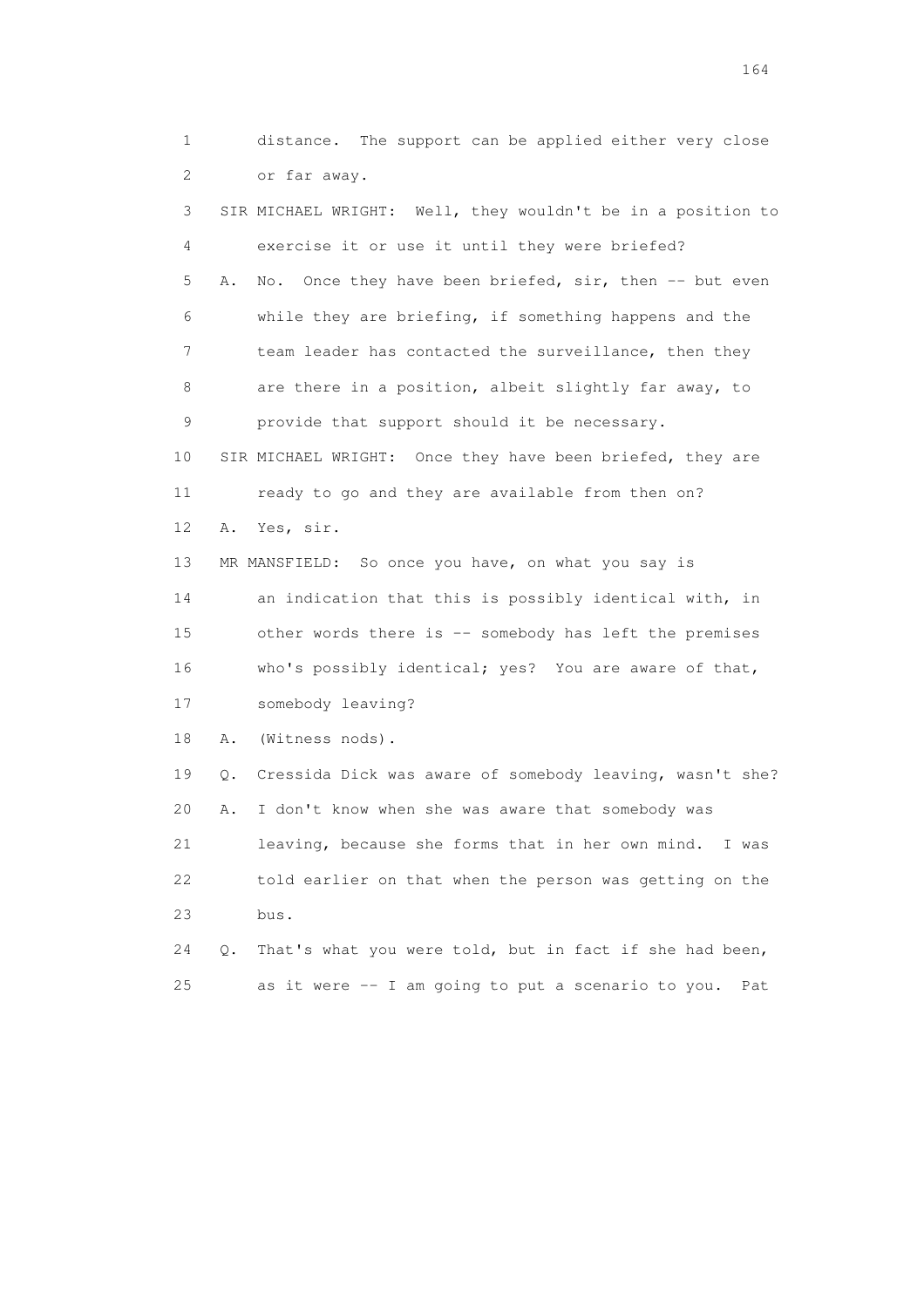1 the surveillance officer waves or speaks loudly to the 2 group of senior officers including you and including 3 Mr Boutcher and including Cressida Dick, that somebody 4 has come out, then she would know pretty soon, wouldn't 5 she? 6 A. Only she can answer that, sir. 7 Q. Did you see that happen? 8 A. I personally didn't but I wasn't paying attention. 9 There was an awful lot of things going on in the room. 10 I don't see what everybody's doing. 11 Q. Did you see anybody come out at any stage? Were you 12 ever informed that anybody had come out? 13 A. I was aware that people had come out of the address, 14 yes, sir. 15 Q. At the time that it happened? 16 A. Whether or not it was at the time that it happened or 17 whether or not it was afterwards, I don't know now, sir. 18 Q. When this person came out and you were made aware pretty 19 soon afterwards, 9.34, somewhere around there, you were 20 aware that he had come out and he was possibly 21 identical; is that fair? 22 A. At some time along that line, yes, sir. 23 Q. So you would want mobile armed support to really be on 24 their way at this stage, would you not? 25 A. They have to maintain a safe distance.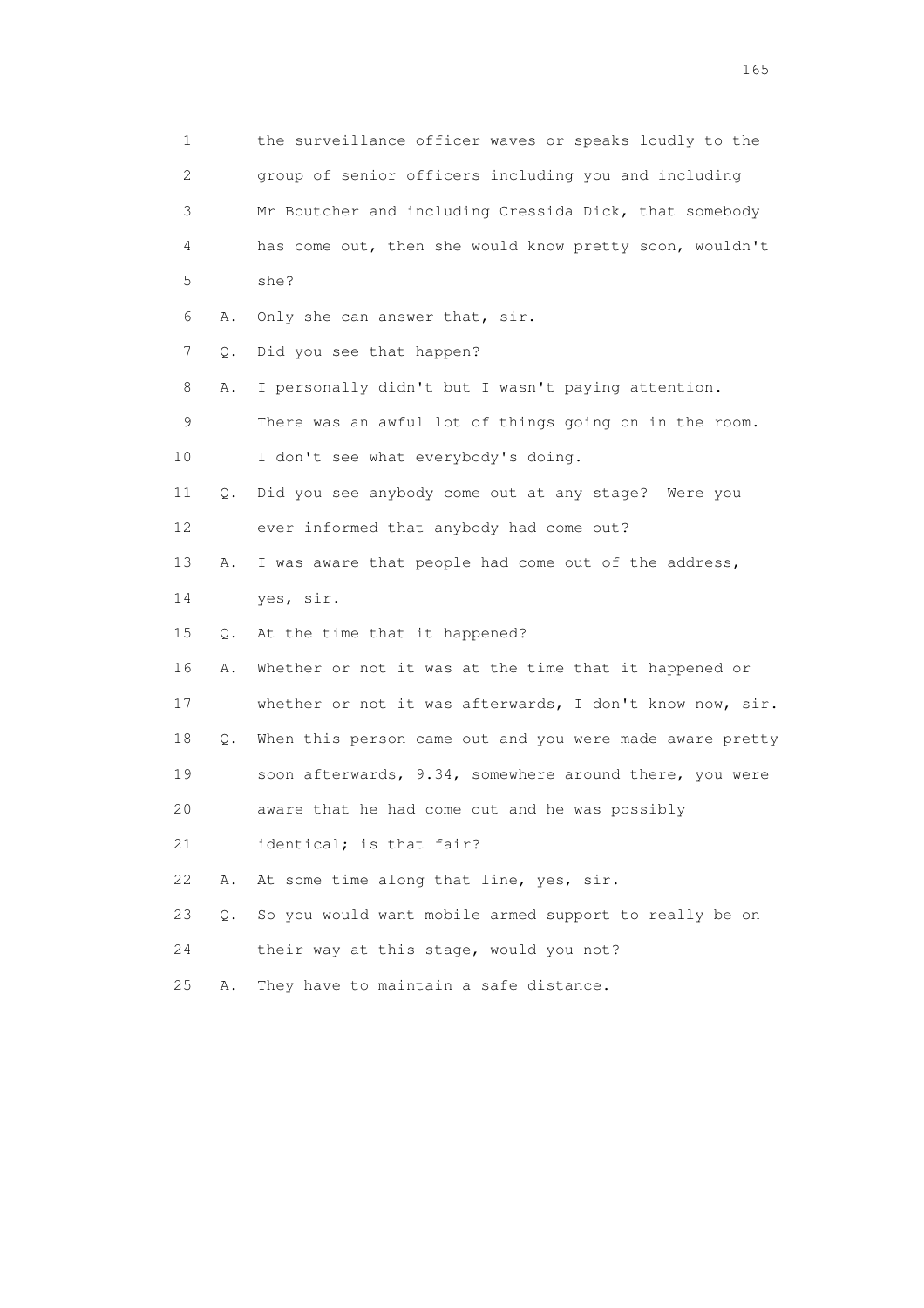1 Q. Yes?

2 A. However long that distance is, it depends on the

| 3               |    | circumstances, but once a person is identified, then     |
|-----------------|----|----------------------------------------------------------|
| 4               |    | they will start to make ground.                          |
| 5               | Q. | Yes. Did it cross your mind that perhaps this person     |
| 6               |    | shouldn't be allowed to get on a bus?                    |
| 7               | Α. | That's a decision for the DSO, sir.                      |
| 8               | Q. | No, did it cross your mind, given that the threshold you |
| 9               |    | have described includes a possible identical with, as    |
| 10              |    | well as positive identification? Did it cross your mind  |
| 11              |    | that this person should be stopped from getting on       |
| 12 <sup>°</sup> |    | a bus?                                                   |
| 13              | Α. | I can only answer -- I can't remember it crossing my     |
| 14              |    | mind, sir.                                               |
| 15              | О. | No, so the answer is, and I'll have to deal with the     |
| 16              |    | beginning in a little more detail, but I am just for the |
| 17              |    | moment dealing with 9.34 onwards, it didn't occur to you |
| 18              |    | then that he would have to be stopped from getting on    |
| 19              |    | a bus. Did it occur to you then that you ought to at     |
| 20              |    | least inform Trojan 84 that he ought to start making     |
| 21              |    | some preparations to stop this individual now he's on    |
| 22              |    | a bus?                                                   |
| 23              | Α. | I made phone calls to Trojan 84 throughout that journey. |
| 24              |    | When those phone calls were, I made some by landline and |
|                 |    |                                                          |

25 some were done on the mobile phone, and at some time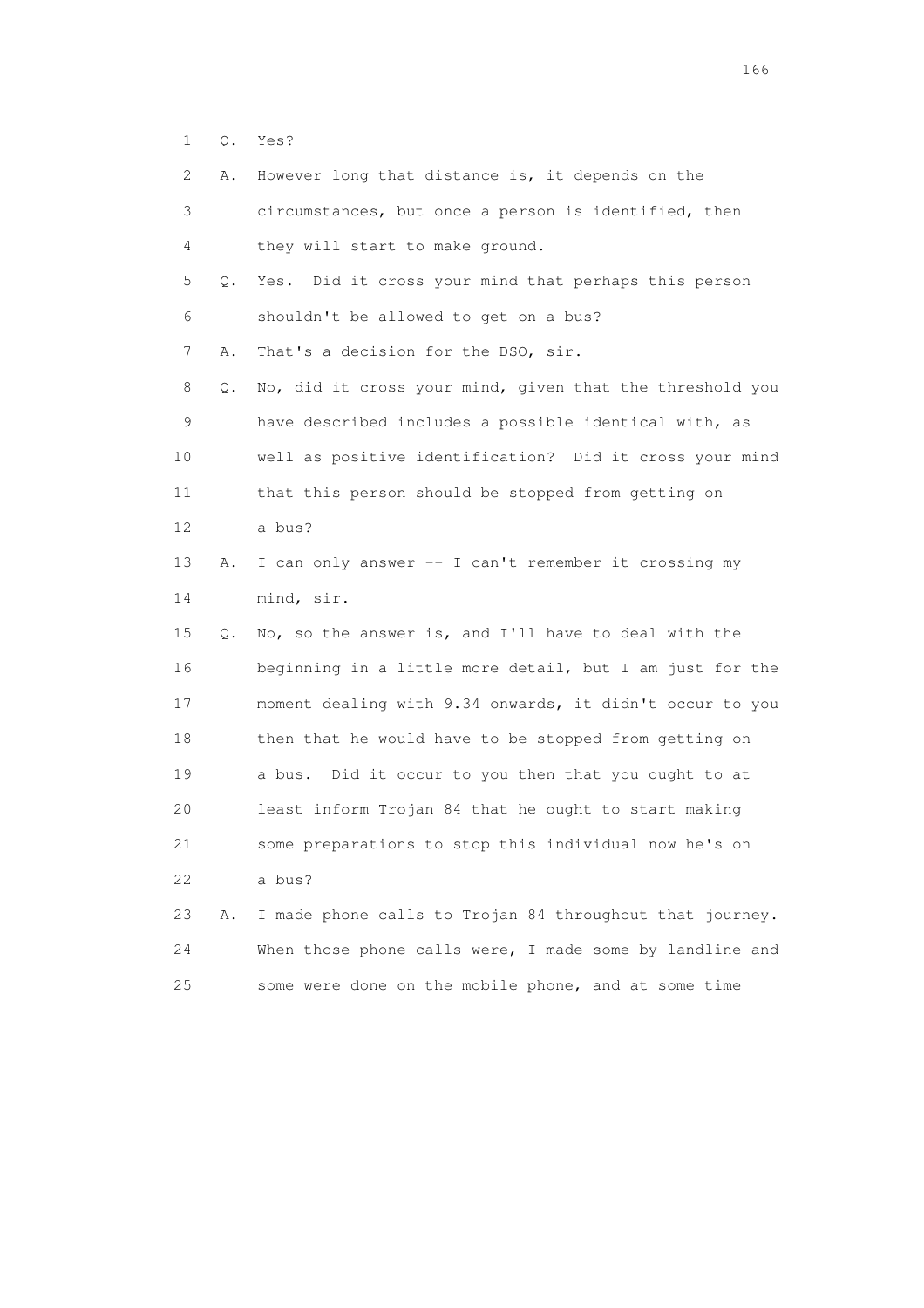| 1           |    | along that, we talked about tactics, we talked about     |
|-------------|----|----------------------------------------------------------|
| 2           |    | following the subject, we talked about --                |
| 3           | Q. | Did you say to Trojan 84 -- never mind the general chat, |
| 4           |    | and we will come back to what else you may have said --  |
| 5           |    | did you say to Trojan 84: on your bike or in the car,    |
| 6           |    | whatever the phrase is.                                  |
| 7           | Α. | I believe at some time during that I probably would      |
| 8           |    | It's a normal thing for me to say, "Are you<br>have.     |
| $\mathsf 9$ |    | getting this, are you receiving this, start following".  |
| 10          | Q. | You have said so many times: this would have happened,   |
| 11          |    | that would have happened. We have absolutely no record,  |
| 12          |    | of course, of exactly what did happen, and you don't     |
| 13          |    | have any memory of saying to Trojan 84, "You had better  |
| 14          |    | get moving"?                                             |
| 15          | Α. | I had a number of conversations with him about the       |
| 16          |    | subjects, but exactly what I was talking about and       |
| 17          |    | exactly what we were describing and exactly what the     |
| 18          |    | details of the conversation were, I don't know, but all  |
| 19          |    | I can say is it would be normal practice for me to say   |
| 20          |    | this is happening, let us --                             |
| 21          |    | SIR MICHAEL WRIGHT: What we really need to know,         |
| 22          |    | Mr Esposito, is this: plainly at some stage CO19 got     |
| 23          |    | into a follow. We know that because we know they         |
| 24          |    | finished up at Stockwell. I think what we really need    |
| 25          |    | to know is: when were they started? And where was        |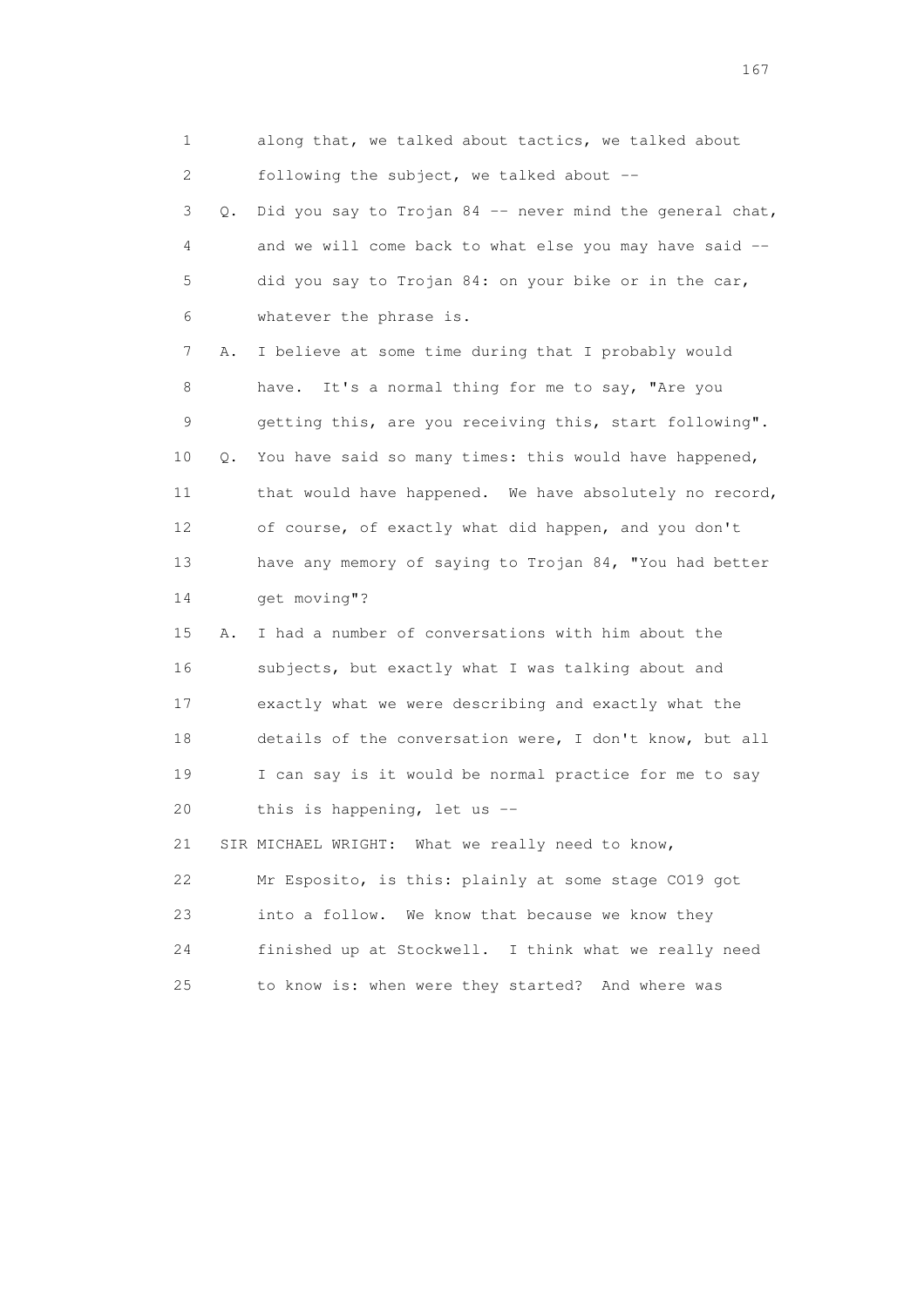1 Jean Charles de Menezes at that time? 2 A. I don't know, sir. That's the honest answer. I don't 3 know at what time they were started and I don't know -- 4 SIR MICHAEL WRIGHT: Who started them? You, I would have 5 thought? 6 A. It would probably have been me. 7 SIR MICHAEL WRIGHT: Very well. 8 MR MANSFIELD: Well, it would probably have been you, but 9 maybe it wasn't? 10 A. If the team leader is listening and he hears the same as 11 I do on the radio -- 12 SIR MICHAEL WRIGHT: What, that he is on a bus? 13 A. That he is on a bus, that it's probably identical with 14 or that's our subject, then they are very likely to take 15 it on their own initiative and commence the follow. 16 MR MANSFIELD: You would need to know about it? 17 A. Yes. 18 Q. So when was it? 19 A. I have said, I don't know, because we made a series of 20 phone calls along that timeline, but I can't equate it 21 to a time, sir. 22 Q. What I want to suggest is actually from the moment he 23 got off the bus in Brixton and got back on again, you 24 didn't actually know where the firearms teams were in 25 any detail at all, did you?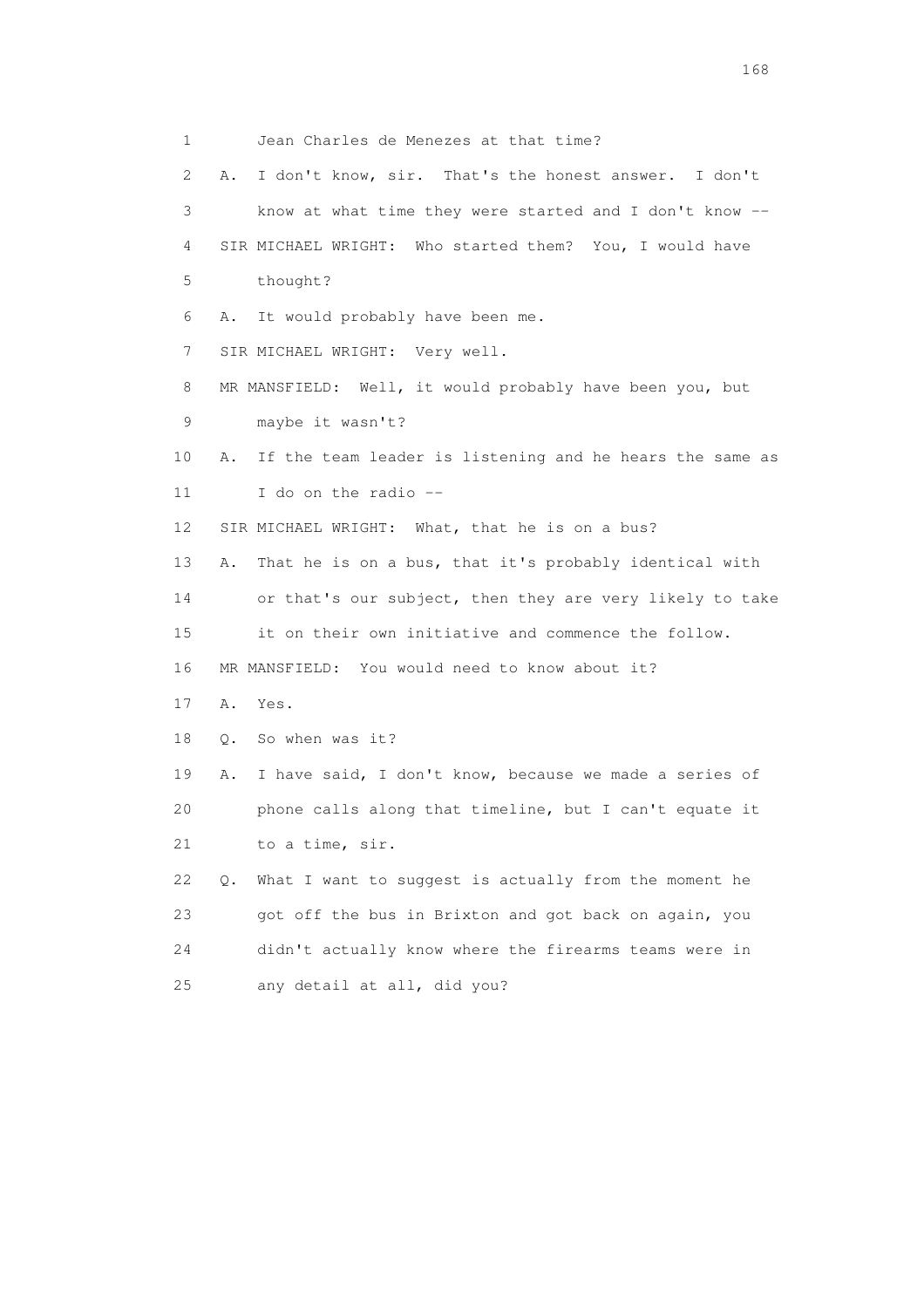1 A. No, that's not correct, because I had the phone line 2 with Trojan 84, that he was giving me various reports 3 about where they were, he was giving me various reports 4 about the position they were in the road. I said 5 earlier that there was a series of phone calls. 6 Q. Yes? 7 A. And at some time Trojan 84 needed to speak to 8 surveillance, so he put the phone down on me in order to 9 speak to surveillance. And then he called me back. So 10 in that position, in that continuum there, I had no 11 communications with them. It may have been for 12 a minute, it may have been for two minutes, I don't 13 know. 14 Q. Do you think on reflection it would have been better, 15 had you got not a picture on the wall of exactly where 16 every officer was, but a much clearer picture when it 17 comes to Stockwell exactly where the firearms, at least 18 the lead vehicle was, in other words how possible it was 19 going to be for them to carry out any orders? Do you 20 think on reflection it would have actually improved your 21 position?

 22 A. My personal view is I actually don't think it would have 23 added anything, sir.

 24 Q. I see. Have you seen the compilation in this case? 25 A. Yes, I have, sir.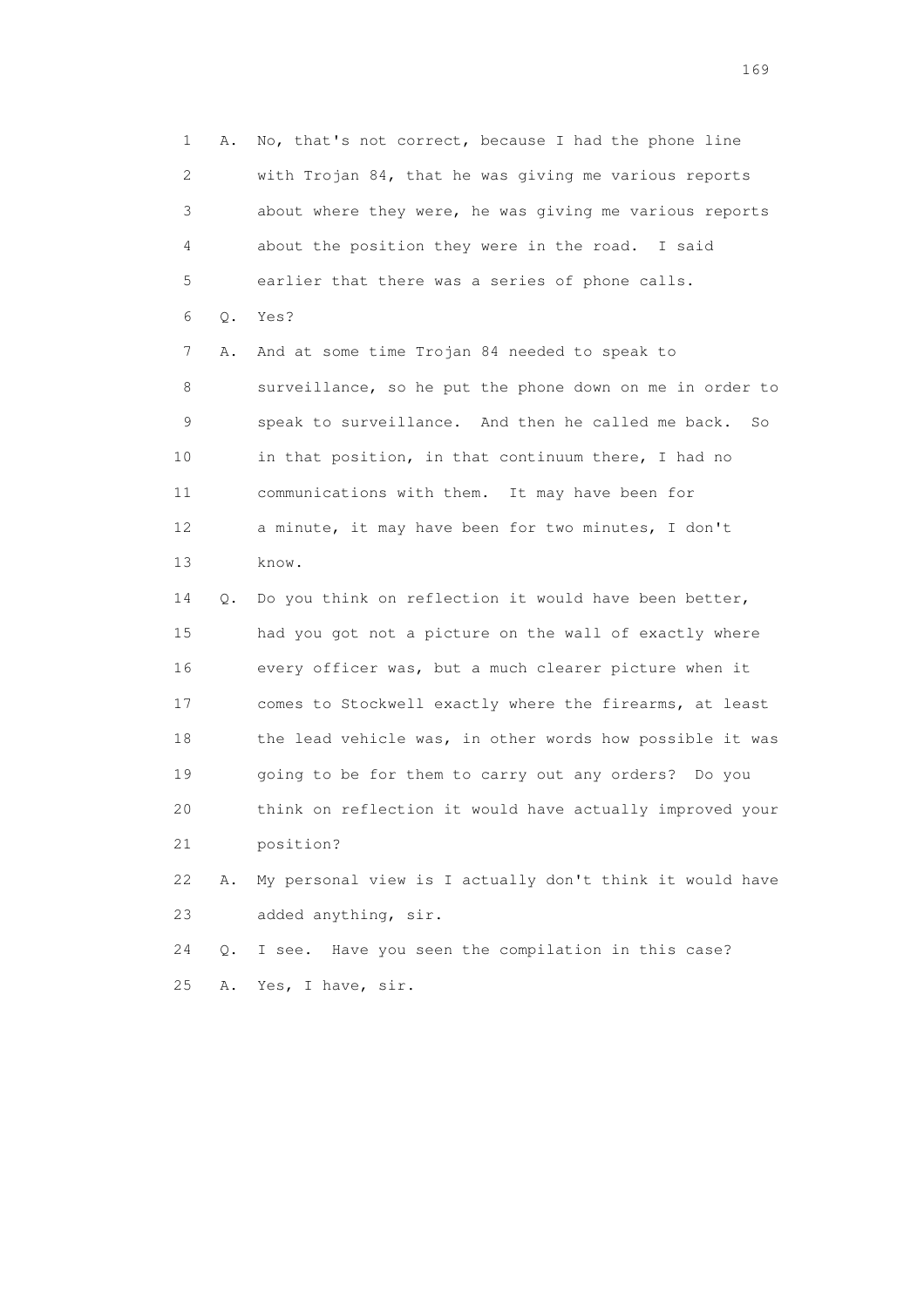1 Q. I really don't want to waste time showing it again. The 2 jury have seen it very recently. You will appreciate, 3 of course, there was a significant delay between in fact 4 the officers getting out of their cars and eventually 5 getting into the -- that's the firearms officers -- tube 6 station, wasn't there? 7 A. I have seen the compilation, but I actually can't 8 comment on the timings because I don't know, sir. 9 SIR MICHAEL WRIGHT: In fairness to Mr Esposito, 10 Mr Mansfield, because he couldn't see it at the time, 11 it's really a question for 84, isn't it, or whoever, or 12 Silver, or whoever it was who said "CO19 are there". 13 MR MANSFIELD: Yes. May I just follow that through. 14 A. Sir.

 15 Q. Certainly Trojan 84 will have to answer some questions 16 about how he was saying he was ready, and I will put to 17 you what he is saying about this in a moment. What he 18 is saying so far about all of this.

 19 On the one hand you have them telling you that they 20 are not in a position, all right? Just in that glimpse 21 of time, were you ever standing at a window saying very 22 loudly, "What do you mean you are not there? Get 23 there", or words to that effect; did you ever say that? 24 A. Obviously I have read statements that somebody had said 25 that about me, that I said that to Trojan 84, but that's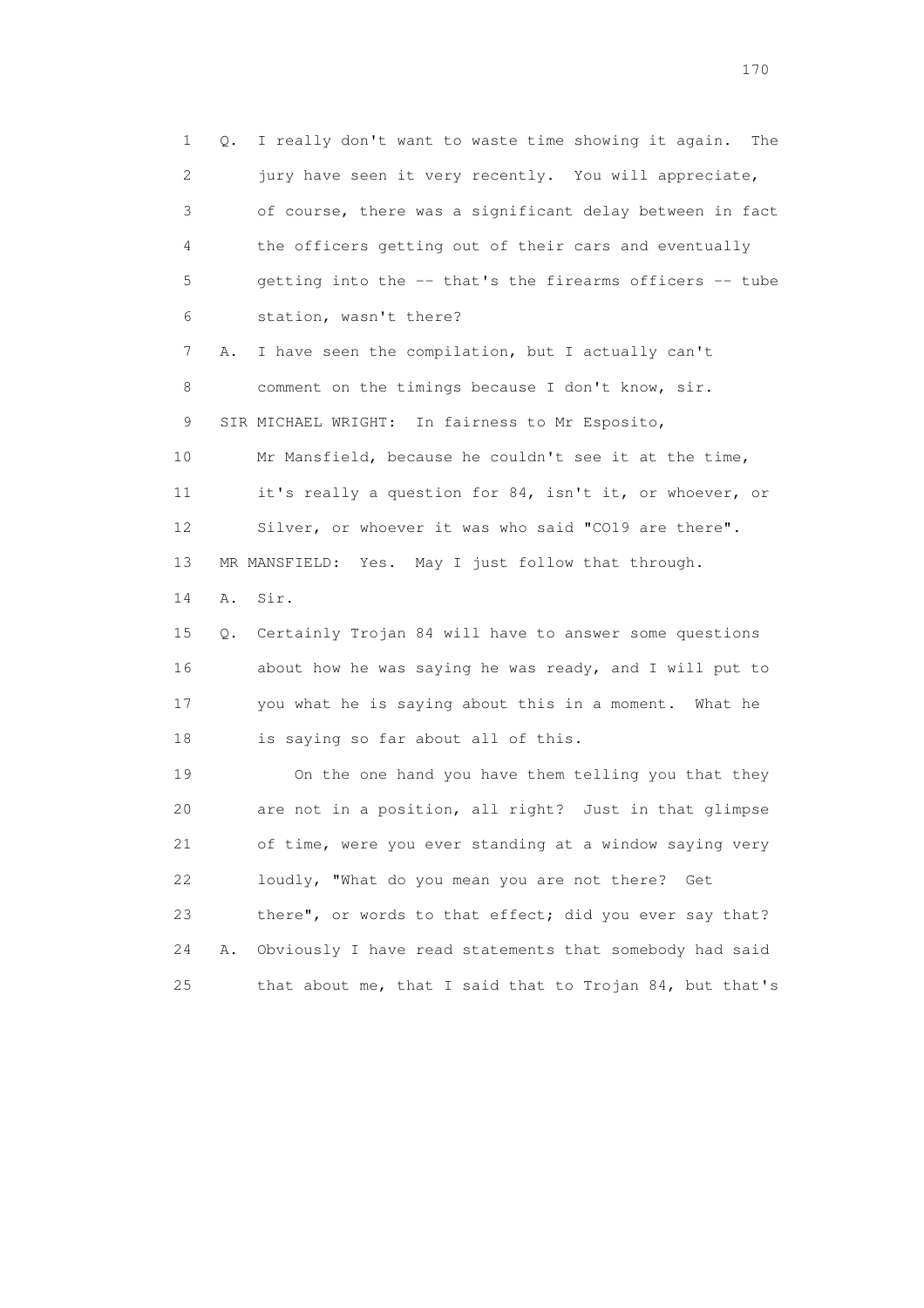1 actually not my recollection. I had various 2 conversations with Trojan 84, and we did have 3 conversations about where they were, what they were 4 doing, but when exactly that was I don't know. 5 Q. There is a lot, I suggest, you don't know. When, as the 6 learned Coroner put to you, it's Trojan 84 that may be 7 misinforming you, when he said, having said he wasn't 8 able, he suddenly says he is able, did you say: well, 9 exactly where are you? A moment ago you weren't able to 10 do it -- 11 SIR MICHAEL WRIGHT: Can't he leave it to him to make his 12 own mind up? He ought to know. 13 MR MANSFIELD: It's very important, I want to suggest to the 14 officer that where you are having to take -- can 15 I preface it in this way. A DSO in the 16 Notting Hill Carnival public order situation is on the 17 ground. 18 A. Yes, sir. 19 Q. In other words that's where the concept all begins. You 20 have somebody who has a hands-on position, intelligence 21 coming from elsewhere but also actually on the ground 22 collating everything and taking decisions about baton 23 rounds or not baton rounds or whatever; that's how it 24 started? 25 A. That was the original concept with public order.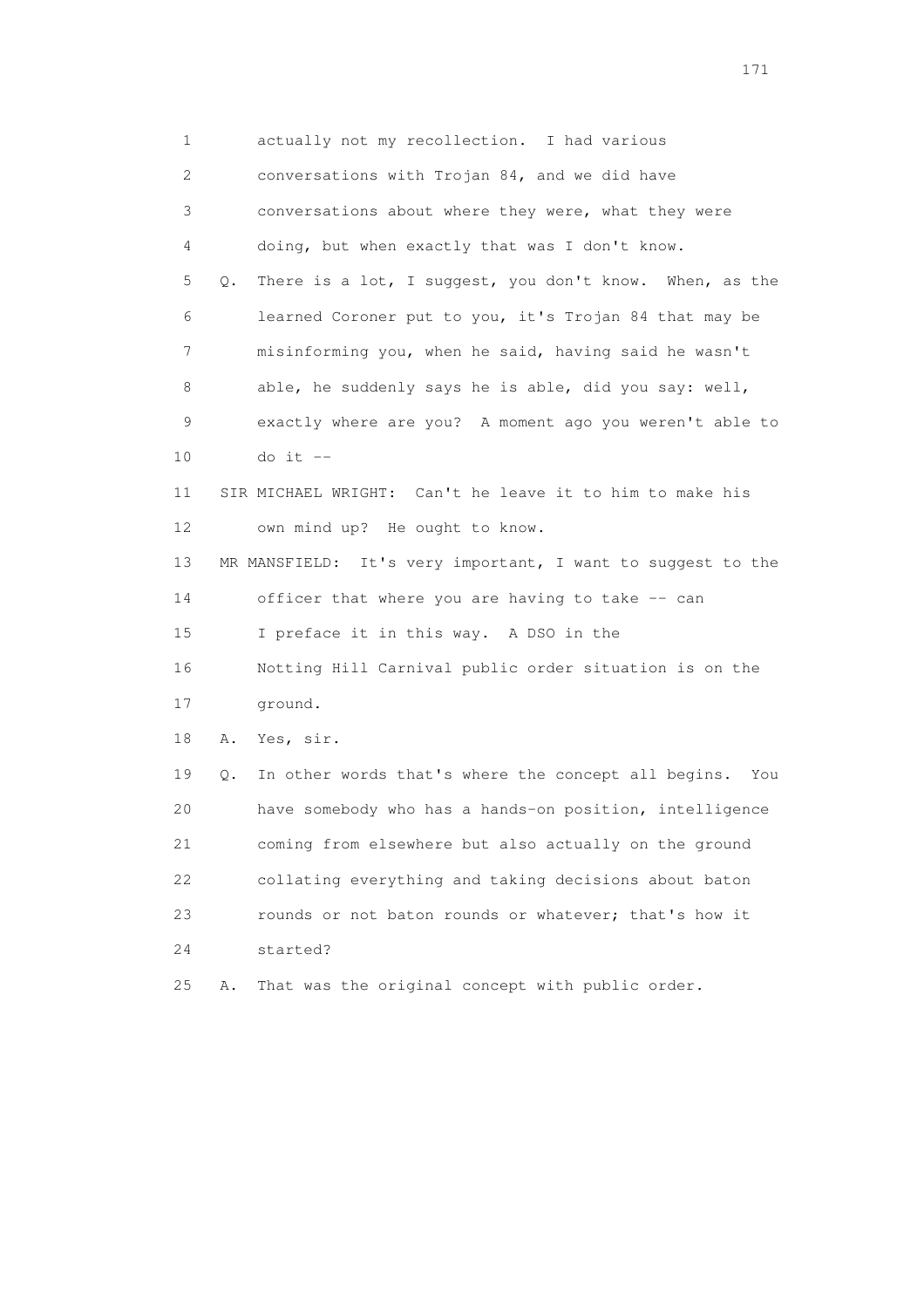1 Q. So now if you are going to have the concept of a DSO in 2 a central place away from it, it is extremely important, 3 I suggest, that you as the tac adviser are able to say 4 to her, "They are absolutely in a position to do this 5 because I have identified where they are"? Do you 6 follow? 7 A. Yes, sir. But the concept is entirely different. The 8 concept for a designated senior officer in a public 9 order is around the use of baton rounds. 10 SIR MICHAEL WRIGHT: Don't worry about that. It's a 11 different situation. Mr Mansfield is on about what 12 happens when the DSO is remote. What I am bothered 13 about, because it seems to me that Mr Mansfield will 14 want to deal with it, is how he is supposed to find out; 15 he can't cross-examine him over the radio. 16 MR MANSFIELD: I think he just says, "Where are you now?" 17 That's an easy question, isn't it, Officer? You 18 could have just said, "Where are you now?" and if they 19 had said to you, as I will come to in a moment, "None of 20 us are out of our cars and we're actually on the other 21 side of the lights and he's already gone in the tube 22 station", that might have given you a rather different 23 picture? 24 A. I don't know where they were in relation to the subject.

25 I was waiting for an order from the DSO to deploy CO19,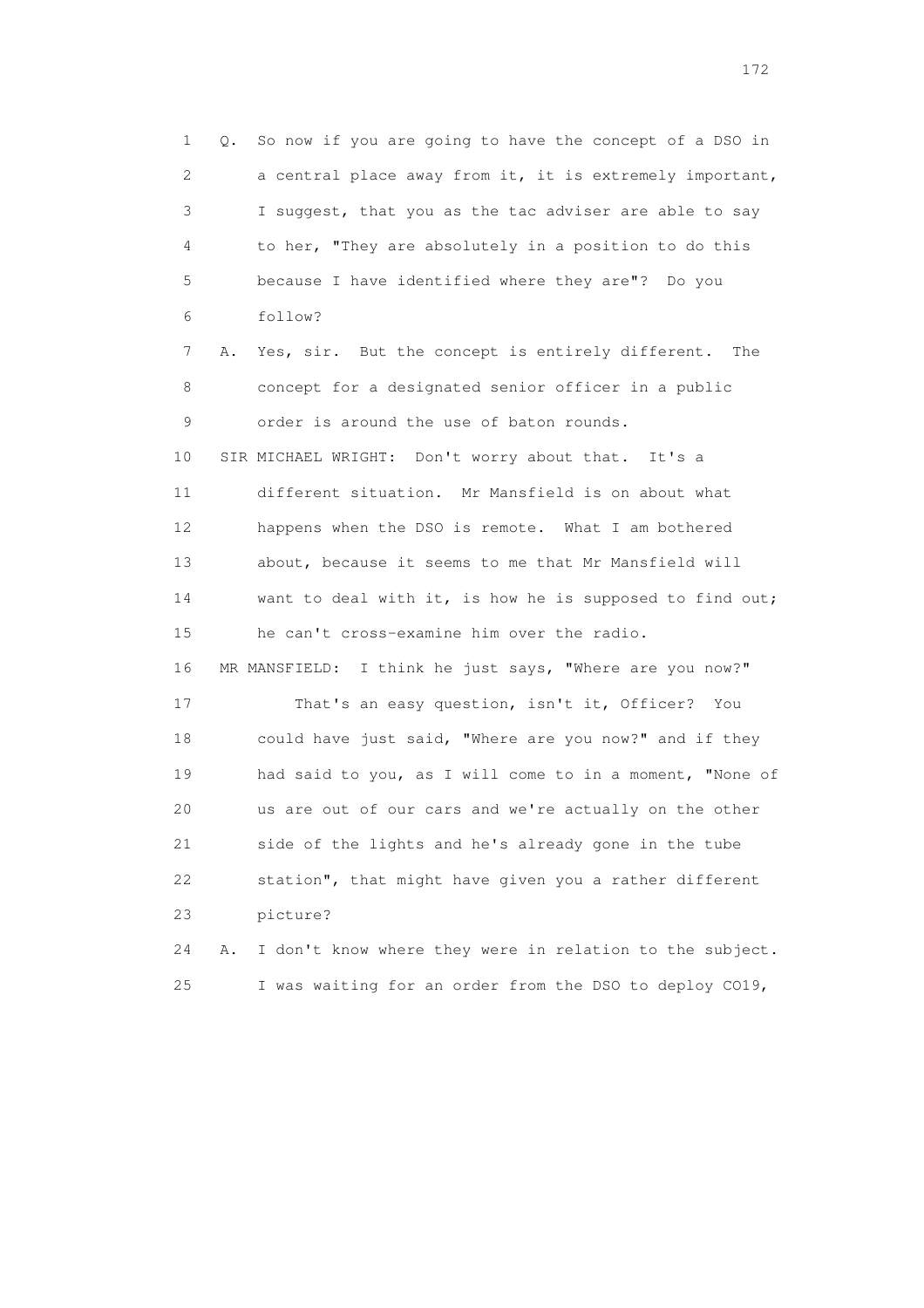| 1                         |               | and I had an open phone line with Trojan 84 ready to     |
|---------------------------|---------------|----------------------------------------------------------|
| $\mathbf{2}^{\mathsf{I}}$ |               | deploy them once that order had been given.              |
| 3                         | Q.            | Right, now, this area in this particular time capsule,   |
| 4                         |               | I want to ask you carefully about. What were the         |
| 5                         |               | options that you were presenting Commander Dick with as  |
| 6                         |               | a tactical adviser?                                      |
| 7                         | Α.            | The options at the scene, as time reduces, once a person |
| 8                         |               | gets off the bus in those circumstances, the options are |
| 9                         |               | very limited. When you say what options was I giving     |
| 10                        |               | her, it's not a big discussion, it's just headline       |
| 11                        |               | words: what we can do here, the interception, because    |
| 12                        |               | that's about the only tactic that is available.          |
| 13                        | $Q$ .         | Was it? Think about it very carefully --                 |
| 14                        | Α.            | Can you do a distance containment and challenge in those |
| 15                        |               | circumstances? What does that look like? Picture that    |
| 16                        |               | outside Stockwell tube station, of a person getting off  |
| 17                        |               | a bus, officers deploying, and then at a distance        |
| 18                        |               | challenging that person.                                 |
| 19                        | Q.            | Did you put that to Commander Dick?                      |
| 20                        | Α.            | I apologise for giving a long answer again here, but     |
| 21                        |               | base that against the threat and risk that they were     |
| 22                        |               | dealing with at that time.                               |
| 23                        | $Q_{\bullet}$ | Yes, we just need to know: did you tell Commander Dick   |
| 24                        |               | Because we have heard from her about what was<br>that.   |
| 25                        |               | discussed. Did you put that to her?                      |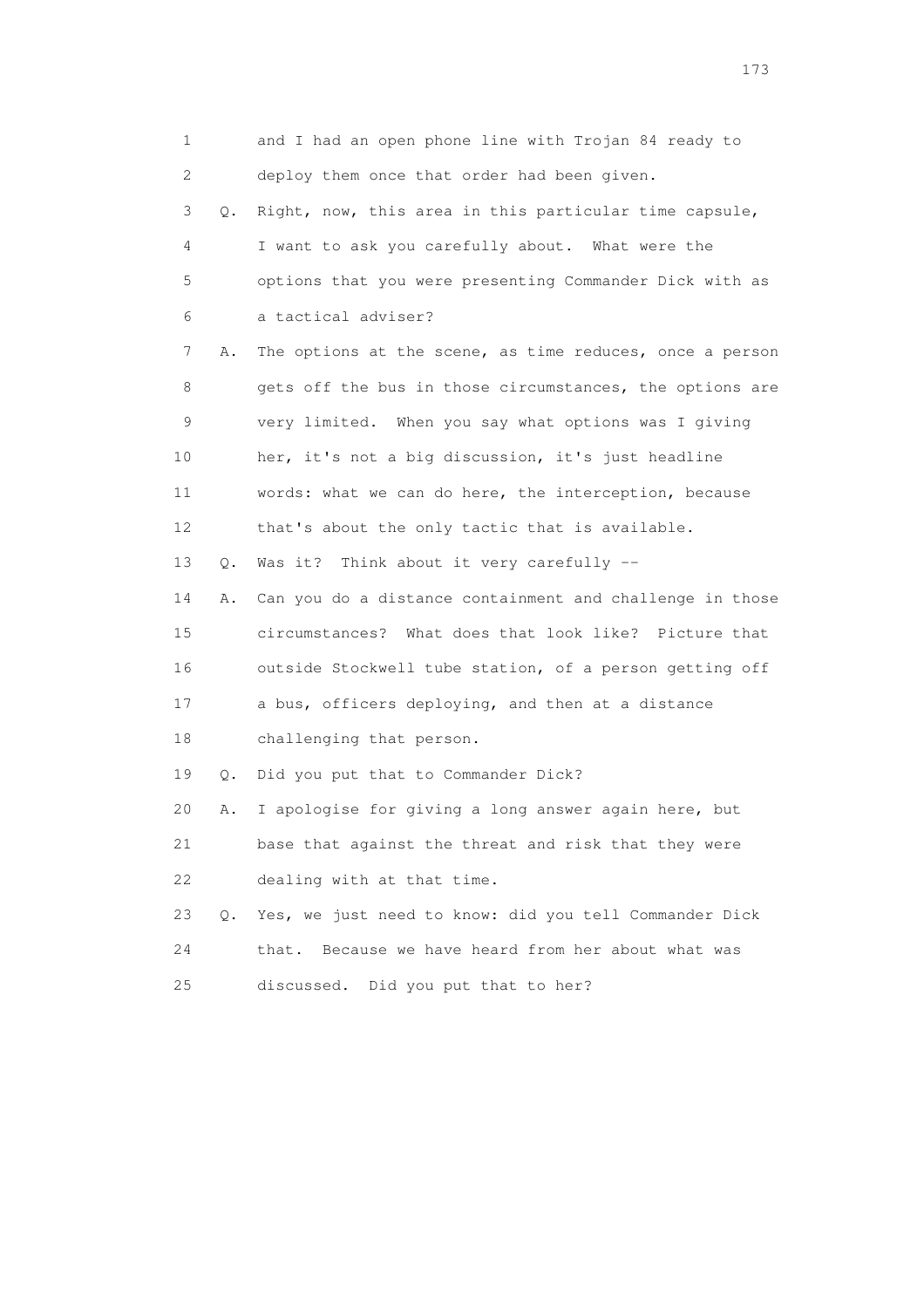1 A. Again I can't remember the words, exact words that 2 I used, but probably said something like CO19 3 interception or something like that, or CO19 would do 4 it, they'd stop them, an interception. 5 Q. Or did you say, "Wait and allow him on the tube", as 6 another option? 7 A. Absolutely not, sir. 8 Q. Absolutely not? 9 A. Absolutely not. A firearms option always is to say that 10 if you wait, well, it's always an option, to wait, and 11 that's one for the DSO to understand, and if you wait, 12 the result here would have been to let them on the tube. 13 Q. Did you put that option to her? 14 A. It wouldn't have been one that would come to mind, sir. 15 Q. Wouldn't it? 16 A. No. 17 Q. Are you quite sure? "Let him run"? 18 A. No, absolutely not, sir. 19 Q. All right. Use the other words, "Wait and allow him on 20 the tube"? 21 A. Absolutely not, sir. 22 Q. Look at page 60 of your statement, please. This is 23 a statement that you made, the jury don't have it but so 24 they may be reminded, a few days later, the 25th. You 25 can see it's on the front page, 25 July. Could we go to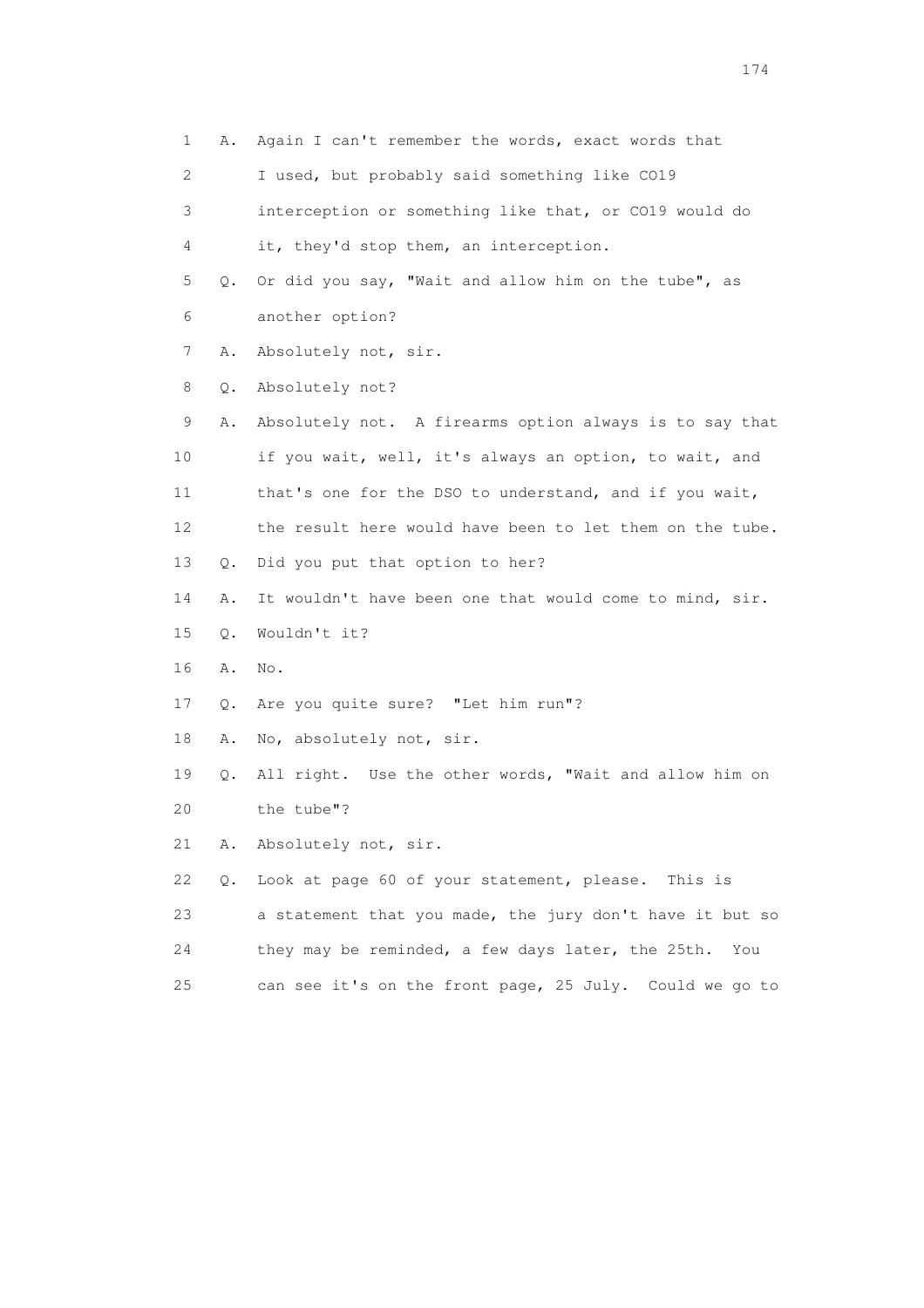1 the top of the page. There is a sentence that has 2 already been referred to:

 3 "I was informed by surveillance that this was 4 a positive identification for the subject 5 Hussain Osman ..."

 6 You kept a open line with Trojan 84, discussing what 7 was happening and so on:

 8 "I was told the subject believed to be Hussain Osman 9 was now standing up on the deck of the bus and making 10 his way to the exit of the bus. This would take him 11 directly to Stockwell tube. I asked Commander Dick for 12 a decision because in a matter of seconds this person, 13 a potential identified suicide bomber, would be into the 14 tube [station]. I said that the options had not 15 changed, either wait and allow on the tube or intercept 16 and challenge."

17 Now, did you say that?

 18 A. What I said to Commander Dick at that time was that the 19 options were to intercept and challenge; if you wait he 20 will be allowed to go on the tube.

 21 Q. I asked you very particularly just before and you said 22 no, you said no only minutes ago?

23 A. To wait and allow to get on the tube was never

24 an option, it was never the intention, it was never

25 anything that was discussed. That was not my intention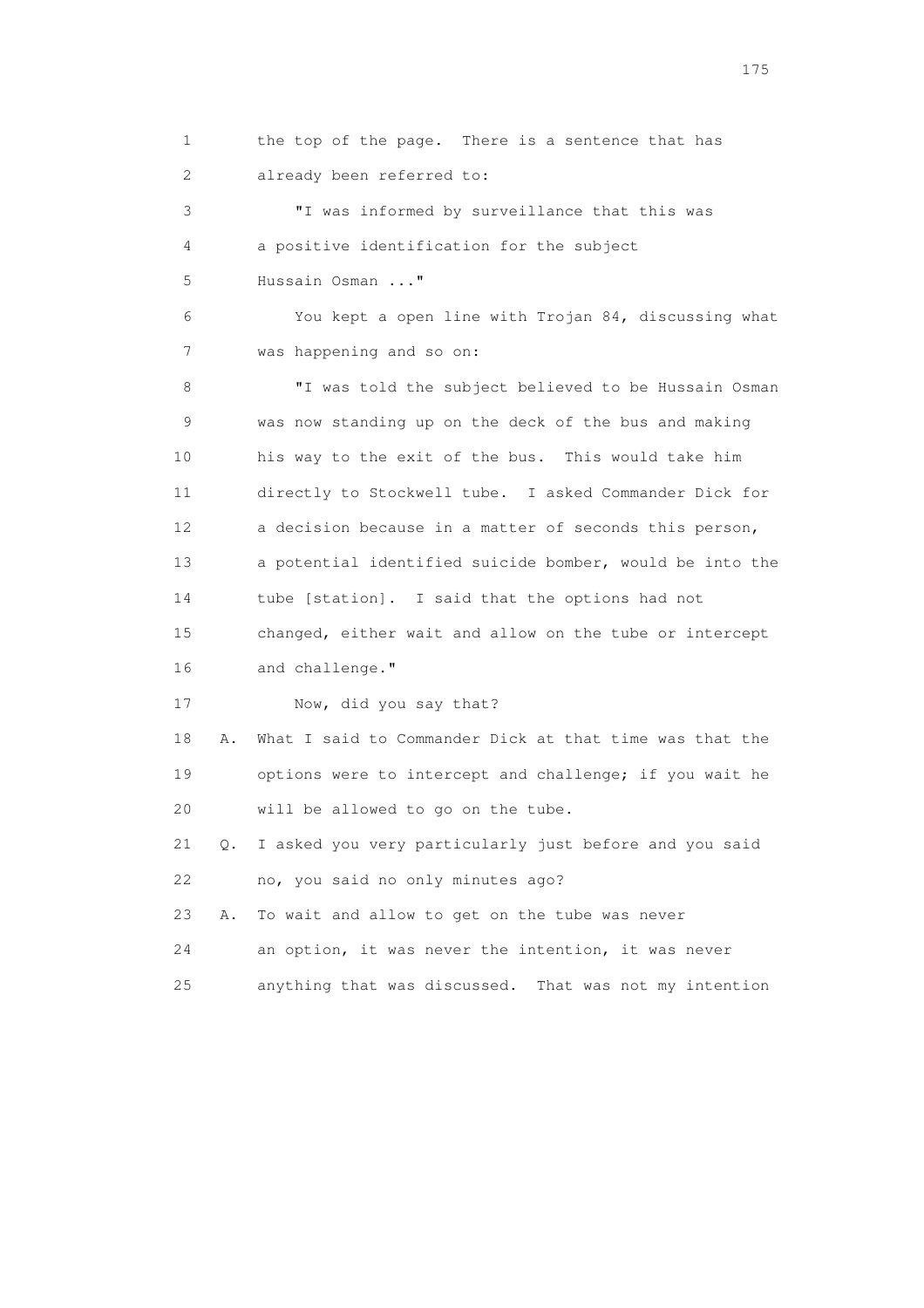1 because that just was never an option.

 2 Q. Just look at page 59. I want to suggest to you this was 3 an option being considered by somebody such that 4 somebody else overheard it. Now, in the middle of the 5 page, 59: 6 "... Trojan 84 by phone ... kept a constant open 7 line". 8 It was after he has left at 9.34, get your bearings 9 on this page, somebody has left at 9.34, possible 10 identification for the subject Osman. As we go down the 11 page, you contact Trojan 84 by phone, kept a constant 12 open line: 13 "He was relaying his position to me and I was 14 relaying the information and intelligence. He was at 15 that time making ground to join the surveillance. 16 I dynamically discussed the options with Commander Dick, 17 which were at that time do nothing and continue to 18 follow or conduct an interception." 19 A. What that means, sir, is to wait. It is always 20 an option for either a police commander or a DSO to wait 21 to either get a more appropriate intervention position 22 or because, at that particular time, there aren't any 23 appropriate tactics to deal with that. So -- 24 Q. Go back to page 60. What on earth are you doing 25 bringing it up when he is outside Stockwell tube station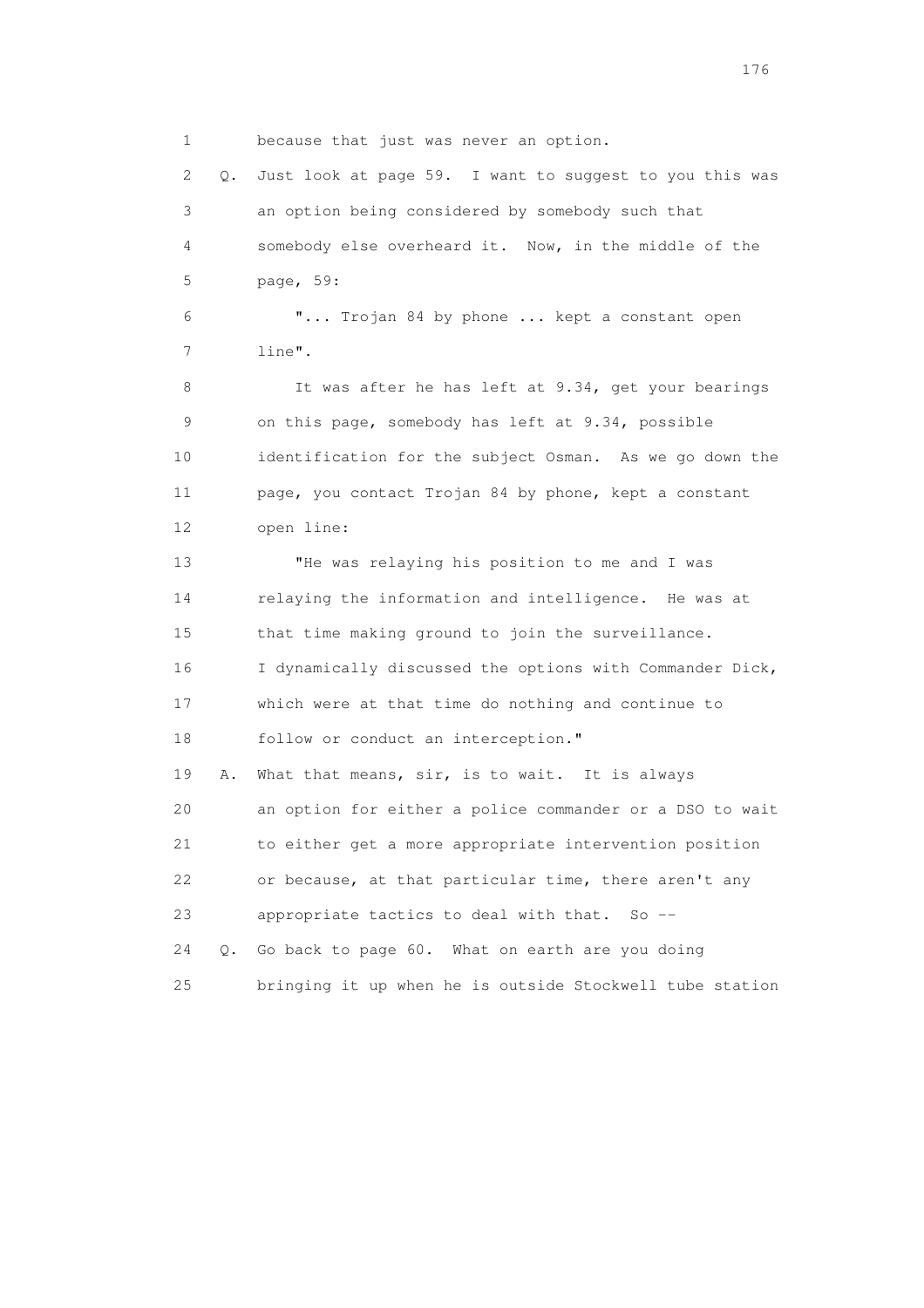1 as an option to her, and it is "I said" and it is your 2 words, do you follow, that sentence? 3 A. Yes, sir. 4 Q. "I said that the options had not changed, either wait 5 and allow on the tube..." 6 What on earth are you saying that to her for? 7 A. I didn't say that to her, sir, wait and allow on the 8 tube. That wasn't my intention. If that's what's 9 written there, then it's obviously my statement but that 10 wasn't the tactical advice I gave her. The intention of 11 these, this sentence, was if you wait, you will allow 12 them on the tube. It was never discussed. It was never 13 an option. 14 Q. She would not need to be told that, would she: if you 15 wait, he might get on the tube. She wouldn't need to be 16 told that by you, would she? 17 A. That was obvious, sir. 18 Q. No. She would only need to be told that if you were 19 saying as a tactical adviser this was an option in this 20 case? 21 A. I never gave that to Commander Dick as an option. Why 22 would I want a person who I believed to be a suicide 23 terrorist to go down on the tube? It just doesn't make 24 sense. 25 Q. No, I am not allowed to make comments so I will not make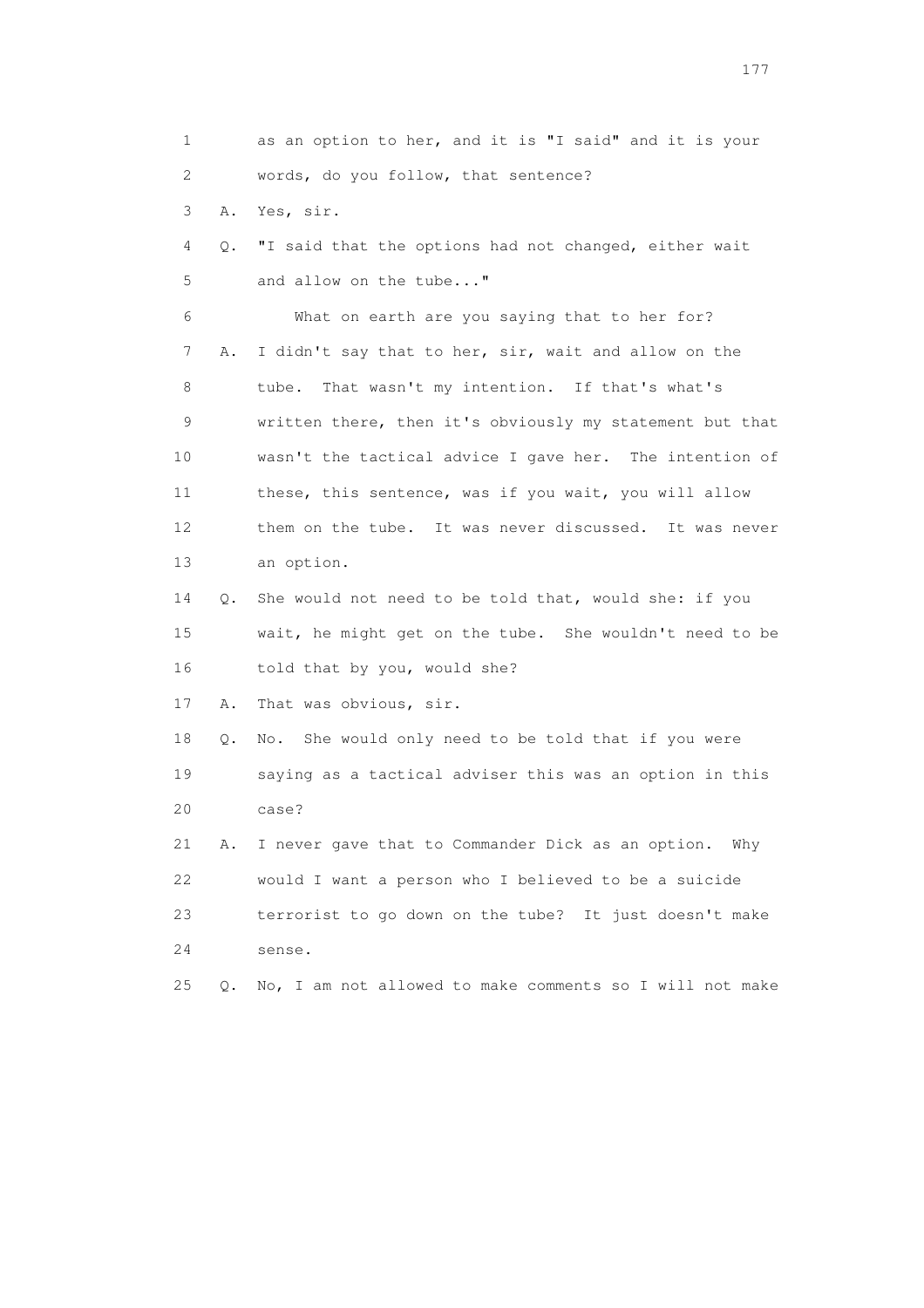1 comments on that.

| 2               |    | Now, in relation to this part of the operation, he's     |
|-----------------|----|----------------------------------------------------------|
| 3               |    | got off the bus. Have you read the statements of the     |
| 4               |    | key figures with whom you had contact that day, that is  |
| 5               |    | particularly Trojan 84 and the firearms team below       |
| 6               |    | Trojan 84? Have you read the statements in this case?    |
| 7               | Α. | No I haven't, sir.                                       |
| 8               | Q. | I will put one or two things to you to see if you are    |
| 9               |    | aware of them even if you have not read the statements.  |
| 10              |    | The first point is this: that in relation to all the     |
| 11              |    | cars and all the firearms officers, none of them had     |
| 12 <sup>°</sup> |    | left their vehicles before Jean Charles de Menezes       |
| 13              |    | entered the tube station. Did you know that before       |
| 14              |    | today?                                                   |
| 15              | Α. | I can't answer that, sir.                                |
| 16              | Q. | I'm only asking you whether you knew it before today?    |
| 17              | Α. | Yes, I did know it --                                    |
| 18              | Q. | Right. When did you first know?                          |
| 19              | Α. | During the course of the Health and Safety trial, during |
| 20              |    | the course of this inquiry.                              |
| 21              | Q. | Right. That's the first point. Secondly, that the        |
| 22              |    | decision finally to send in SO19 was only taken once     |
| 23              |    | Jean Charles de Menezes had gone through the barriers    |
| 24              |    | and was going down the escalator. Did you know that?     |
| 25              | Α. | I can't say, because I don't know where the subject was. |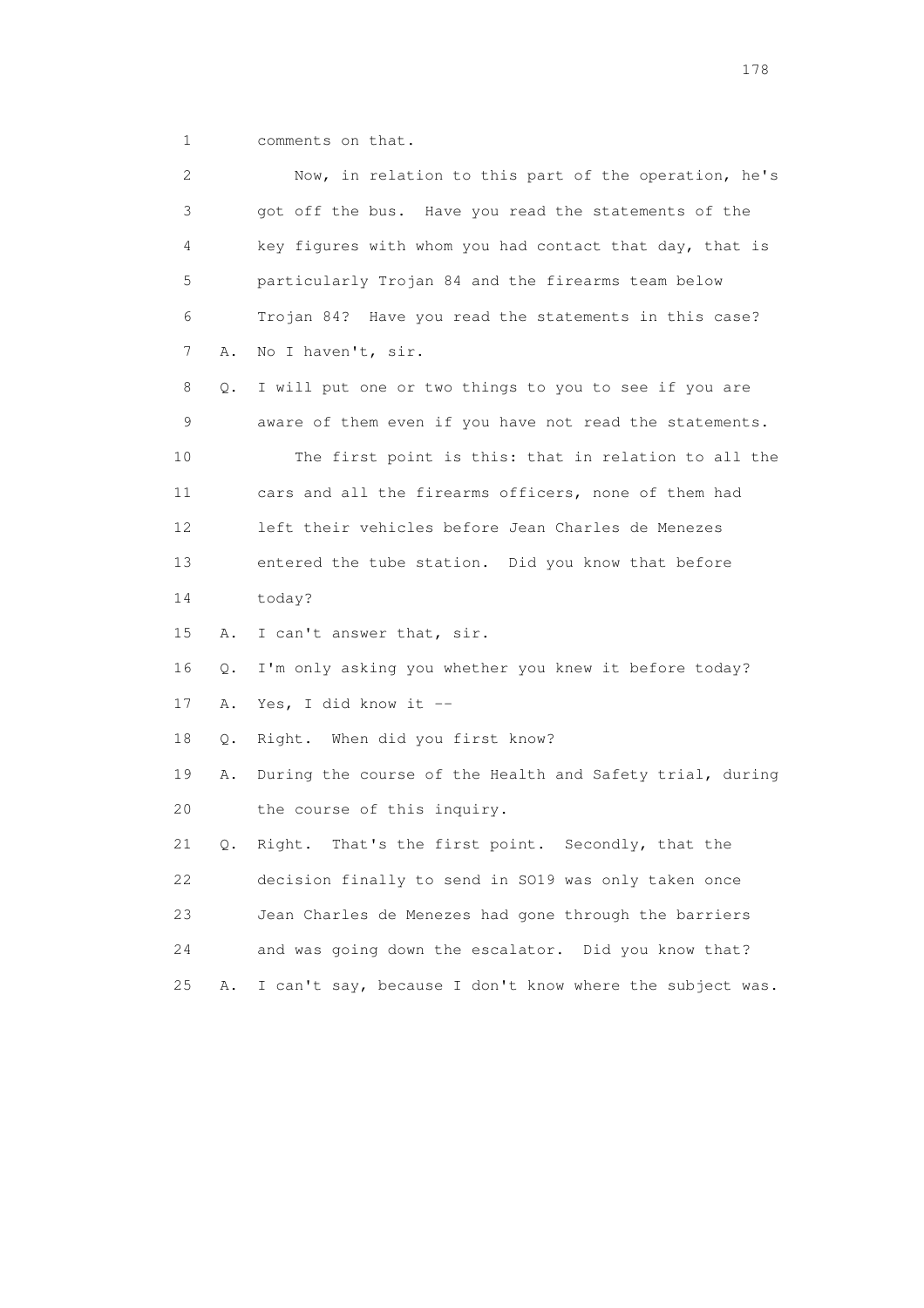1 At the time I don't know. I didn't know. Because I was 2 in the control room and things were developing down on 3 the ground.

 4 Q. So we just have a synopsis. You don't know where the 5 firearms team is, except they say it's possible. You 6 don't know where the target is. You don't know that 7 they are in fact the other side of the lights, that's 8 the firearms team, and actually not in a position to 9 stop him entering the tube station. You don't know any 10 of that, do you?

 11 A. The role of the firearms team and the role of the 12 firearms team leader and tactical adviser is to manage 13 it on the ground. What they needed to tell me is either 14 they are in a position or they are not, if that is the 15 decision to be taken by the DSO. Once I know that, the 16 DSO then makes a decision and the teams then deploy. 17 Q. I want to put something to you in relation to Trojan 84. 18 Did you have more contact with him than anyone else? 19 A. I was dealing with Trojan 84 and the tactical adviser 20 for Portnall Road, sir. 21 Q. Of course it comes back to the question of whether he

 22 ever said he was in a position to intercept. Did he say 23 that, Trojan 84? Did he ever tell you he was in 24 a position?

25 A. My understanding of the conversation and my memory of it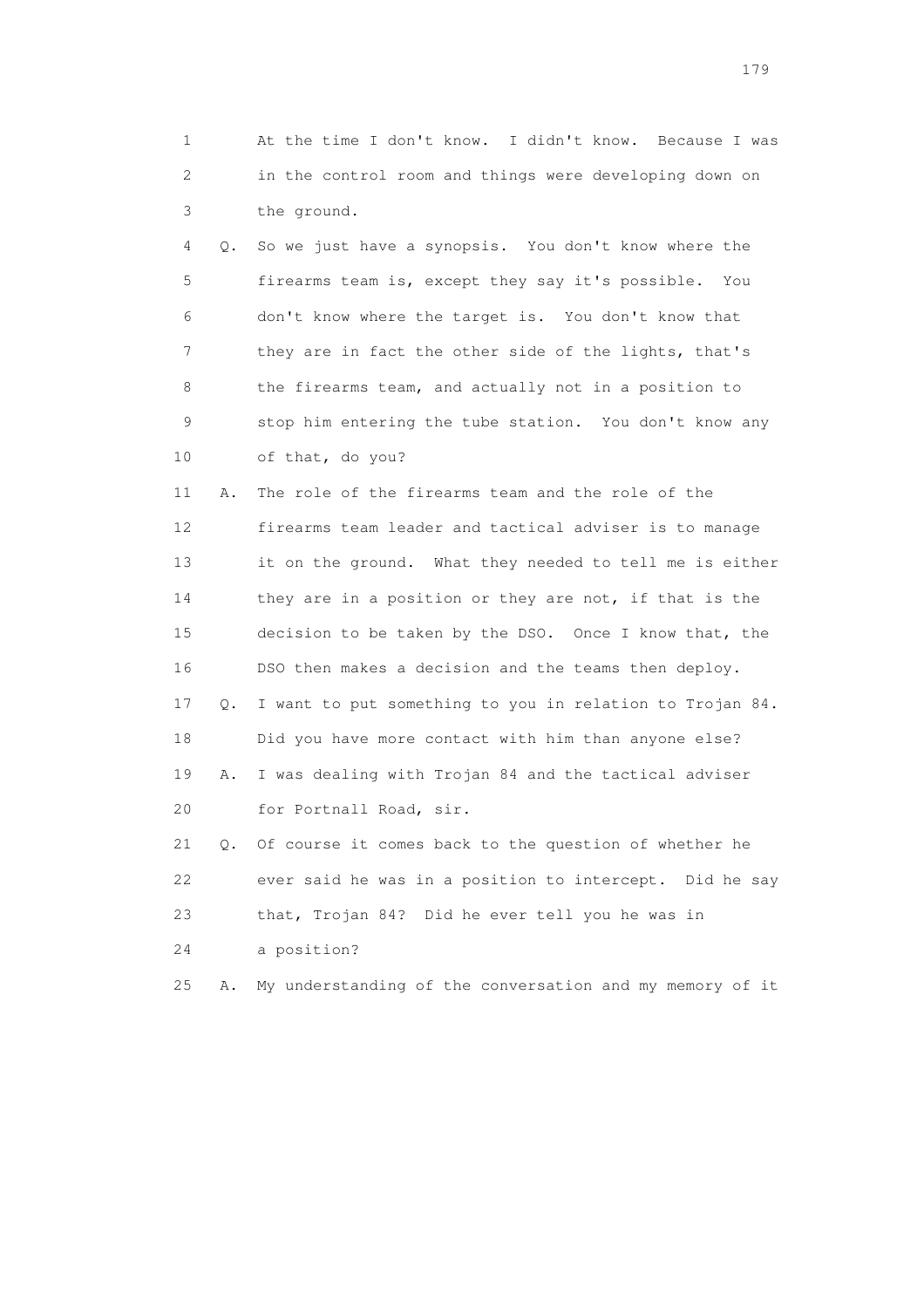| 1  |    | was they said: we are here or we are there or words to   |
|----|----|----------------------------------------------------------|
| 2  |    | that effect which is --                                  |
| 3  | Q. | Did he say he was in a position to intercept or          |
| 4  |    | intervene, whatever word we use, did he say that to you? |
| 5  | Α. | I can't remember the exact words that he used, but I am  |
| 6  |    | sitting in the control room, I have got an open phone    |
| 7  |    | line, I have to rely on what I am being told and then    |
| 8  |    | I relay that to the designated senior officer who then   |
| 9  |    | makes the decision around the deployment.                |
| 10 | Q. | Did he say, "We can do it"?                              |
| 11 | Α. | He says: we are here, we are there $-$                   |
| 12 | Q. | I am sorry, I am going to press you on this, because I'm |
| 13 |    | going to suggest, on the basis of what he is saying so   |
| 14 |    | far, that he is not saying to you he is in a position to |
| 15 |    | do it; he is just following orders that are suddenly     |
| 16 |    | coming across to get on with it. Do I make myself        |
| 17 |    | clear?                                                   |
| 18 | Α. | Yes, he is following orders. He is following orders      |
| 19 |    | exactly. They will not deploy until the order is given,  |
| 20 |    | so wherever they are at the point of the order given,    |
| 21 |    | that's when they will deploy from.                       |
| 22 | Q. | You know the traffic light system?                       |
| 23 | Α. | Yes, sir.                                                |
| 24 | Q. | Were you aware of any of the states having been ordered, |
| 25 |    | green, amber or red?                                     |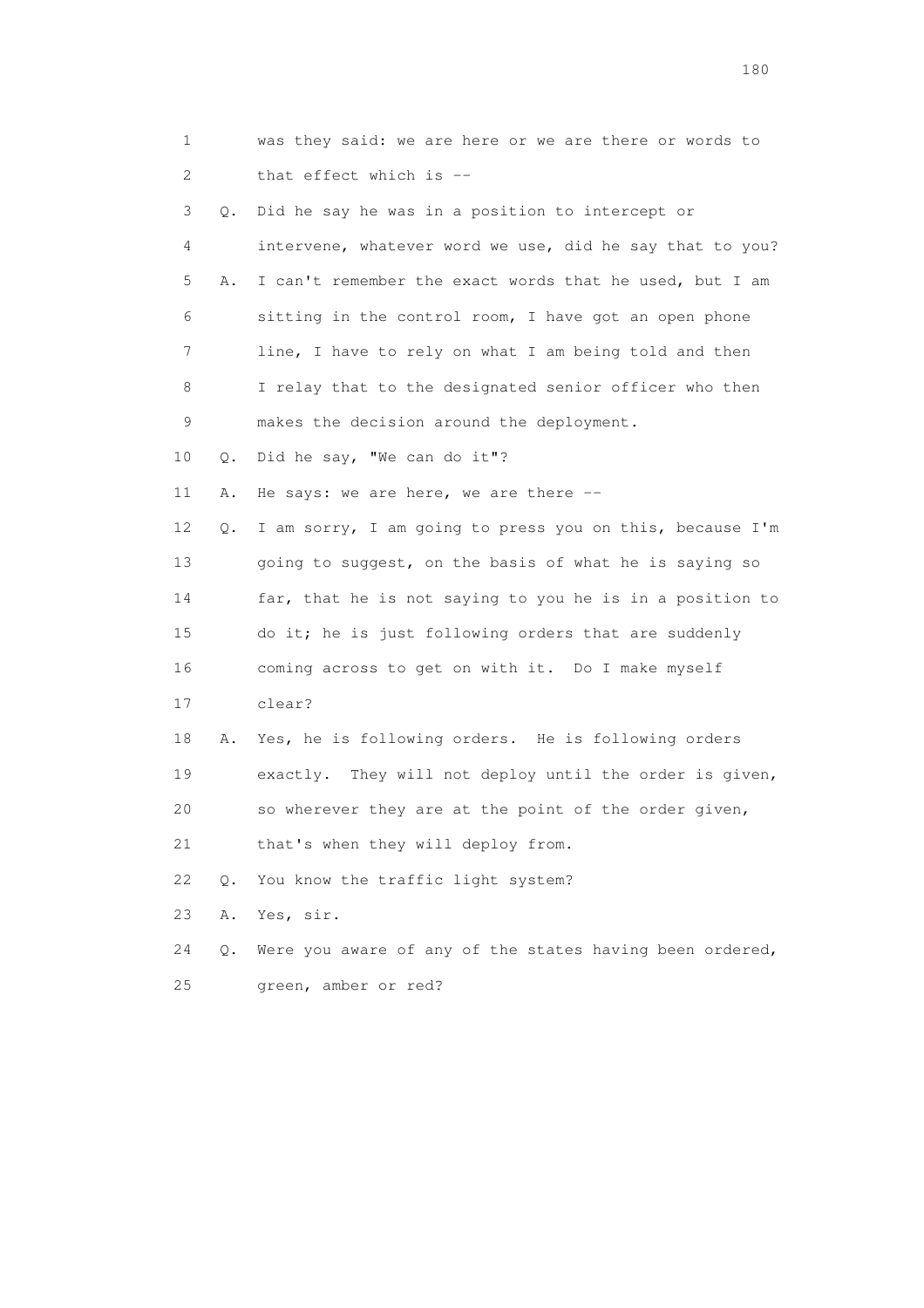- 1 A. I know that state red was called.
- 2 Q. When?

3 A. I understand it was called by Ralph.

4 Q. Yes?

 5 A. But I don't know when that was called. It was called 6 after the decision from the DSO for CO19 to do the 7 interception and my relaying that order to Trojan 84. 8 Q. I am going to read directly from what Trojan 84 says 9 about this important section, and it's page 335, so 10 could we have it up on the screen and perhaps before the 11 break, I'll deal with this passage. At the top of this 12 page he is dealing with the fact that at this point, 13 this is just at Stockwell Road heading towards the 14 junction with the A3:

 15 "I contacted Trojan 80 and retained an open line on 16 the mobile. As we approached the junction, we were 17 behind a number 2 bus. The VRM was not our bus. 18 I could see a number 2 bus across the main Stockwell 19 tube junction. The registration number was unclear. At 20 this point I heard that the subject had got off the bus 21 and was heading towards the tube. I received the 22 instruction from Trojan 80 that they wanted the subject 23 intercepted."

 24 Pause there. You agree that much; yes? 25 A. Yes, sir.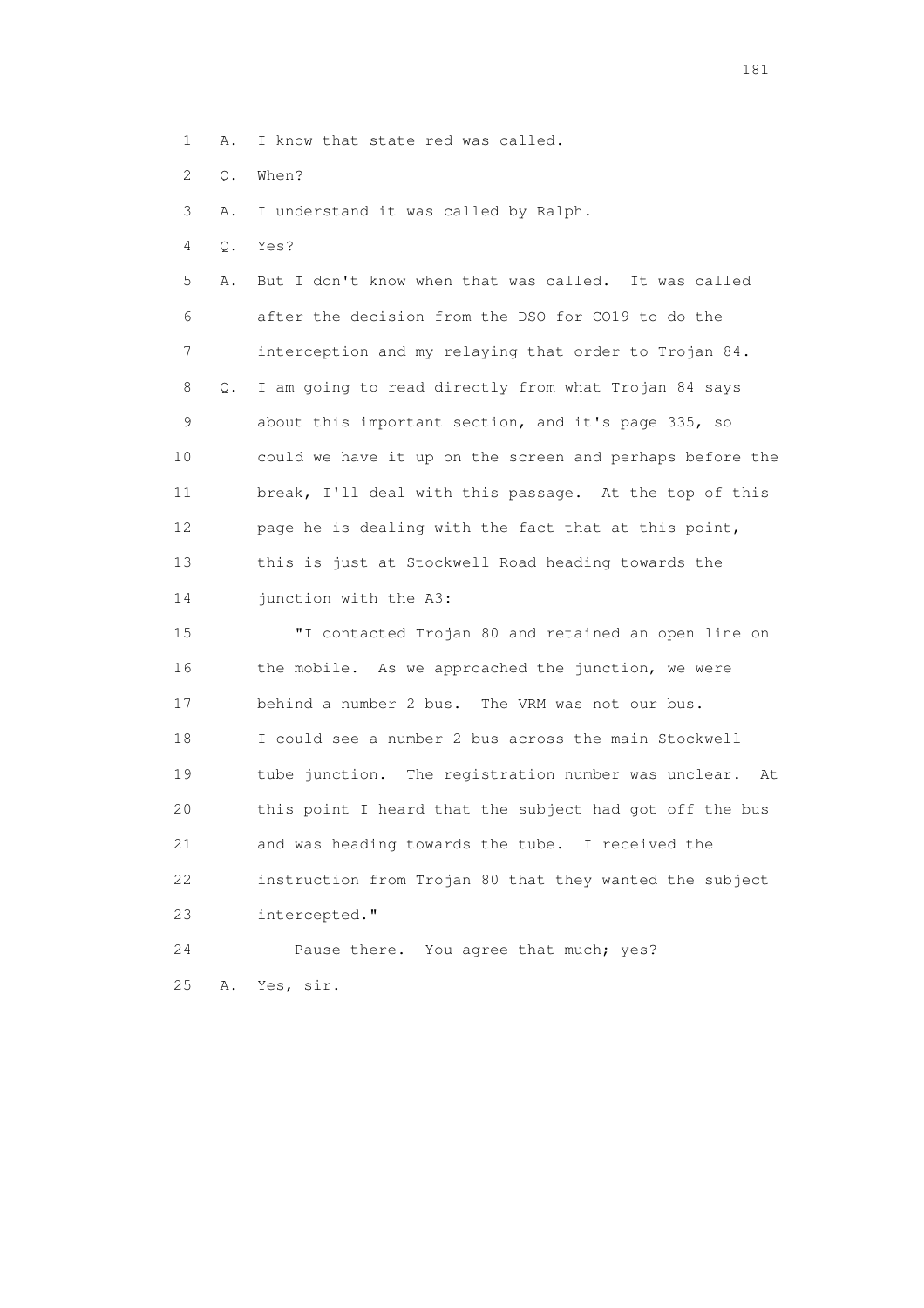1 Q. "I put this over the radio. I also heard the DCI SO19 2 officer say that they wanted us to intercept the 3 subject." 4 Is that the Silver? 5 SIR MICHAEL WRIGHT: That's Mr Purser. 6 MR MANSFIELD: Yes. 7 Is that right? 8 A. That's what's written there, sir, yes. 9 Q. He is saying the same: 10 "I then heard Trojan 80 say that the subject must 11 not be allowed to get on the tube." 12 Did you say that? 13 A. I relayed the words that were said to me from -- it 14 sounds like something I said. I was relaying the 15 directions of the DSO at that stage. 16 Q. Yes, these words are very important. I want to put to 17 you why I suggest they are important, is that firearms 18 officers understood because he must not be allowed to 19 get on the tube, that you had intelligence that he in 20 fact had a bomb, he was an immediate threat? 21 A. That's not the case, sir. 22 Q. No, I know it isn't. We will just go on: 23 "I then put over the radio that they want us to stop 24 the subject getting on the tube. I put this instruction 25 over the radio and confirmed that Ralph had heard me.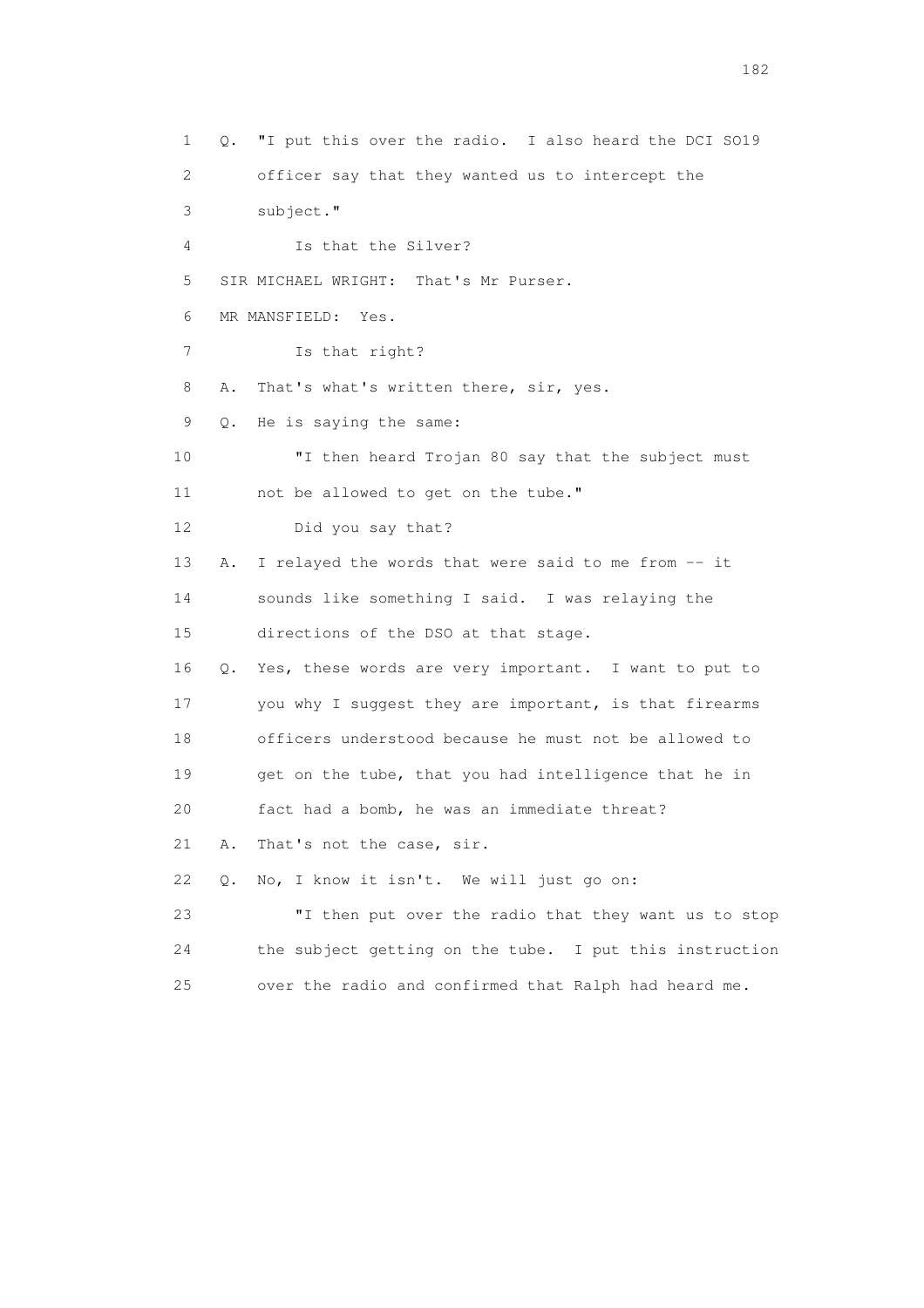1 I heard Ralph say state red over the radio ..." 2 Do you see that? 3 A. Yes, sir. 4 Q. That's actually how it went, isn't it? 5 A. That's Trojan 84's statement, again I can't comment on 6 that, sir. 7 Q. Because it involves you directly: is that how you 8 remember it? 9 A. I remember the order: stop him, stop him going down the 10 tube, stop him, he must not be allowed to get on the 11 tube; that's actually not my recollection of the wording 12 in exact words, but it was around about. 13 MR MANSFIELD: Sir, I see the time. 14 SIR MICHAEL WRIGHT: I was going to say, is that 15 a convenient moment? 16 MR MANSFIELD: Yes, it is. 17 SIR MICHAEL WRIGHT: I have one simple question and I think 18 you know the answer. 19 Calls into the control room, radio traffic, at the 20 time anyway, were not being recorded, were they? 21 A. No, sir. 22 SIR MICHAEL WRIGHT: I thought not. Thank you. Twenty to. 23 (3.32 pm) 24 (A short break) 25

183 and the contract of the contract of the contract of the contract of the contract of the contract of the contract of the contract of the contract of the contract of the contract of the contract of the contract of the co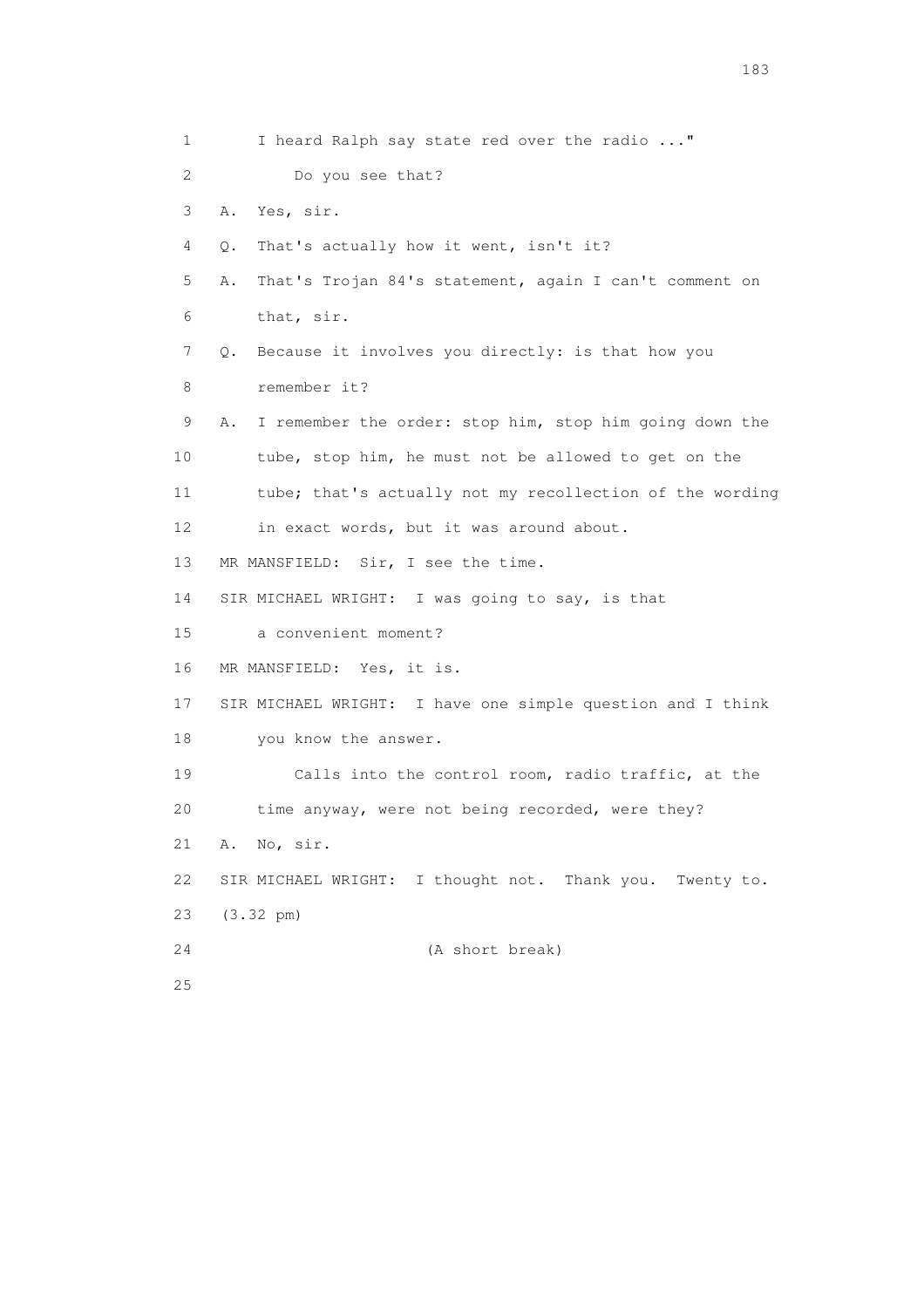1 (3.43 pm)

 2 (In the presence of the jury) 3 SIR MICHAEL WRIGHT: Mr Mansfield, you have had an hour and 4 a half, how are you getting on? 5 MR MANSFIELD: I have kept to all the time estimates so far. 6 I think I am going to overrun this one as it's only 15 7 minutes to go. I am endeavouring to do it as quickly as 8 possible but you will see he is a key figure. 9 SIR MICHAEL WRIGHT: I appreciate that, but I am very 10 anxious, I really am. 11 MR MANSFIELD: I appreciate that. I apologise to the jury 12 if we sit a bit late and have to sit a bit early 13 tomorrow. 14 SIR MICHAEL WRIGHT: It did seem to me that quite a lot of 15 stuff earlier this afternoon was not being wholly 16 productive. 17 MR MANSFIELD: It's a matter for the jury, obviously. 18 SIR MICHAEL WRIGHT: Yes, indeed. 19 MR MANSFIELD: I am just dealing with what was actually said 20 between you and Trojan 84, and I have dealt with what he 21 says in his statement. 22 Can I just finish this off by asking for 362, this 23 is the statement of the team leader Ralph, as to what he 24 did at this particular juncture. Towards the bottom 25 there is a sentence: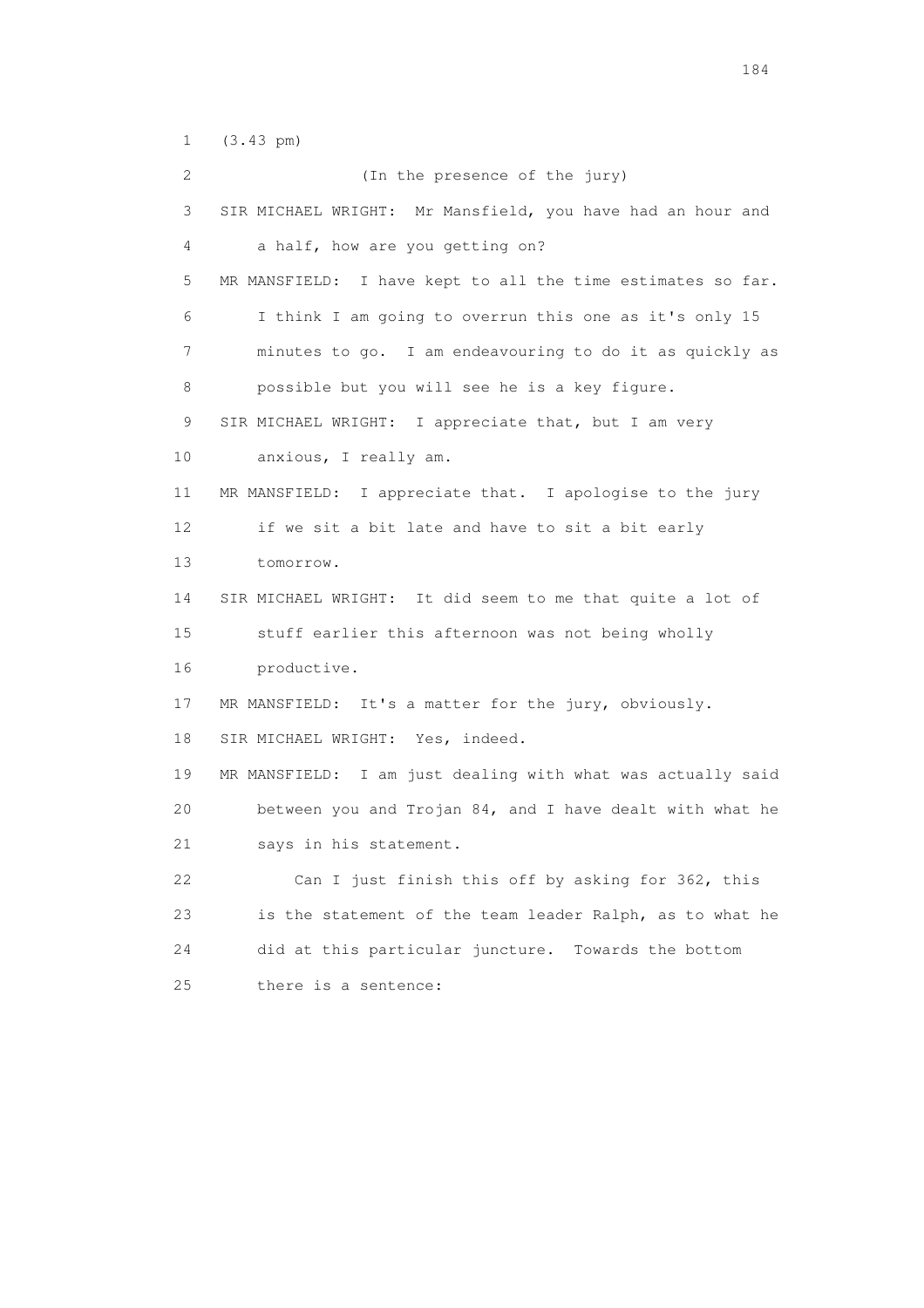1 "We followed the bus to the area of Stockwell Road 2 near the Underground station during which I had 3 confirmation over the radio that the suspect was 4 definitely our man. He was nervous and twitchy. The 5 number 2 bus came to a stop outside the National 6 Westminster bank and the NatWest corner of the junction 7 with Clapham Road, Stockwell Road and left on foot, 8 walked back towards the Underground station, entrance in 9 Clapham Road, and entered."

 10 So you will see from there he is still in the car 11 listening:

 12 "Trojan 84 came on the radio and said, 'He's to be 13 stopped getting on the tube'. I asked for confirmation 14 and it was repeated by Trojan 84. I then went on to the 15 main working channel and informed everyone that we were 16 now at 'state red, state red' which indicates that SO19 17 have taken control of the operation and that an armed 18 intervention was imminent."

19 You see all that.

20 A. Sir.

 21 Q. So the suggestion I'm making to you clearly before the 22 break is that what has happened here is that very late 23 in the day, the firearms team are told to do it. They 24 are not asked: are you in a position; they are told to 25 do it. They go to state red when he has already gone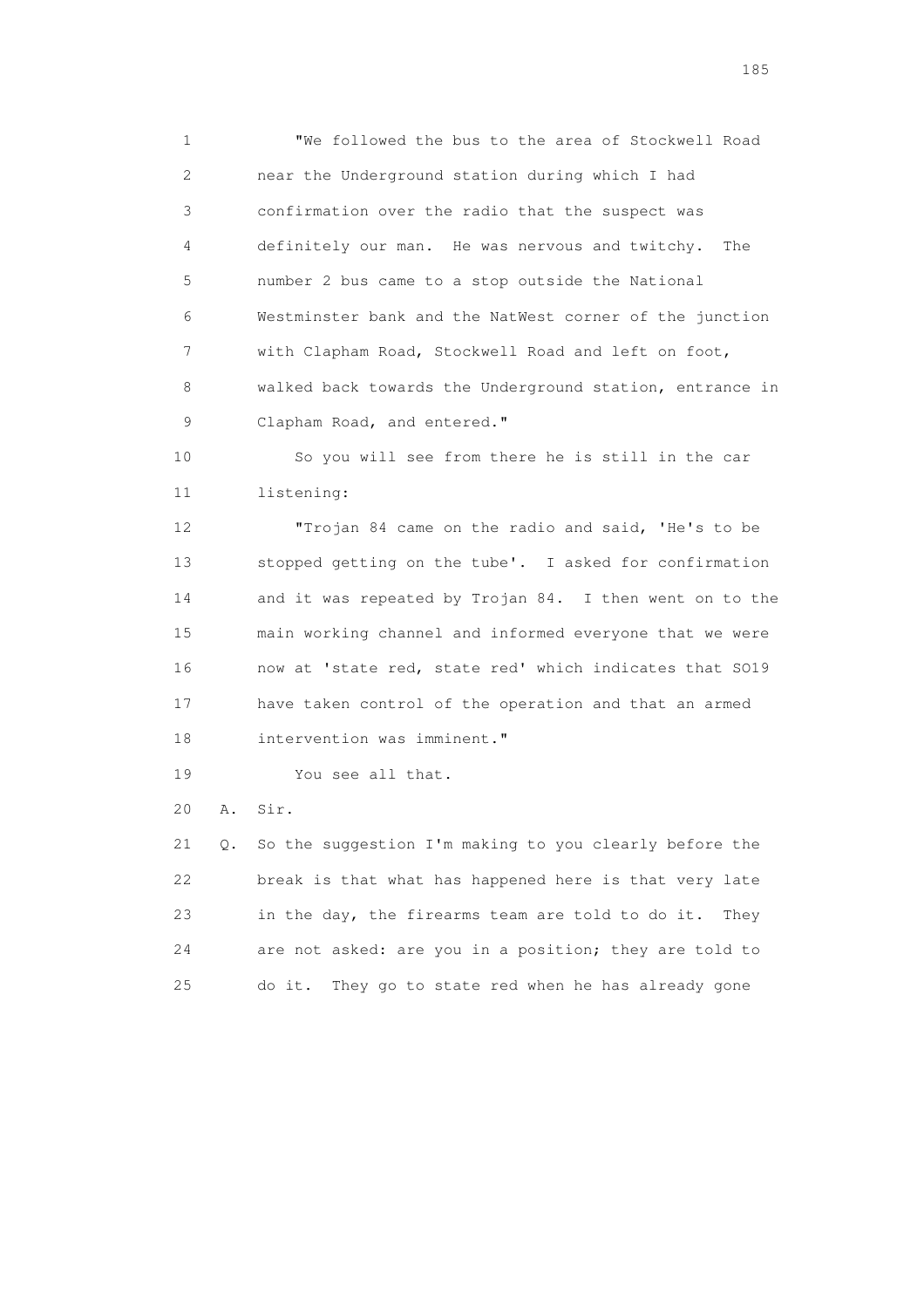- 1 into the tube station; do you see that?
- 2 A. Sir.
- 3 Q. Is that what happened?

 4 A. This is the team leader's statement. It reflects what 5 Trojan 84 was saying to him, which reflects what I was 6 saying to Trojan 84. Where anybody was in that 7 continuum, again, I don't know. I am waiting for the 8 order from the DSO, and the order was given for them to 9 stop him getting on the tube, to stop him going down. 10 I relayed that order to Trojan 84. But where they were 11 again, I can't say.

 12 Q. I appreciate that. You see, I am going to suggest that 13 what happened here was that that firearms officer, 14 page 363, as a result of how it was being handled in the 15 control room, was left in no doubt -- it's at the top of 16 the page -- that this man was a suicide bomber and 17 a real possibility that he was in possession of 18 an explosive device. Do you see all that?

- 19 A. Yes, sir.
- 20 Q. Right.

 21 A. That takes the background and the threat and risk of 22 what we were dealing with at that time. If that officer 23 formed that opinion, then that officer can tell us about 24 it, but we were dealing with a potential suicide bomber, 25 we were dealing with suicide bombers who had failed the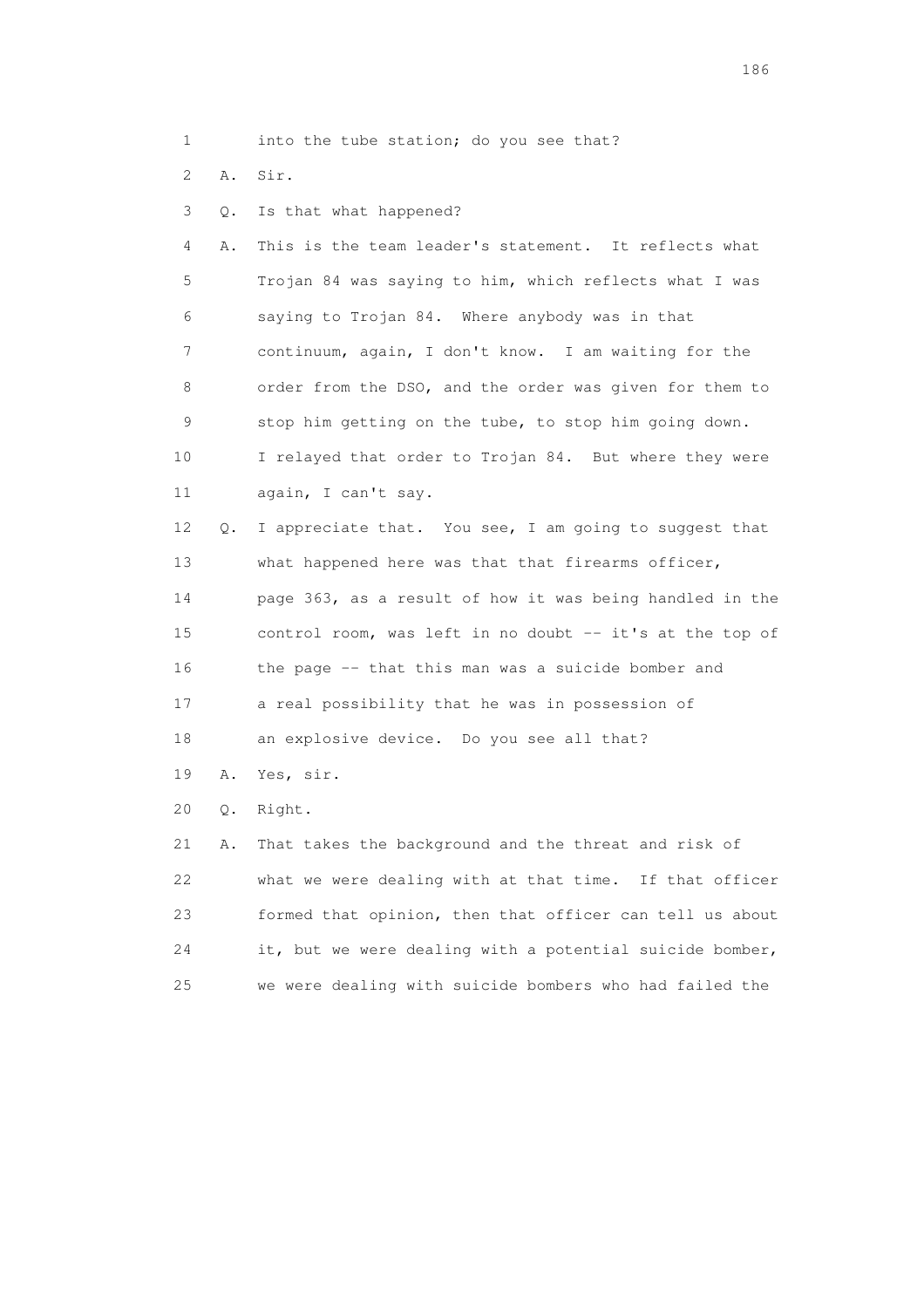| 1  |    | day before, so I would suggest that that is, will be in |
|----|----|---------------------------------------------------------|
| 2  |    | his mind that we were dealing with a suicide bomber.    |
| 3  | Q. | The care that has to be taken in this situation,        |
| 4  |    | difficult though it is, is that just because somebody   |
| 5  |    | was a suicide or may have been a suicide bomber the day |
| 6  |    | before doesn't entitle anyone to shoot him, does it?    |
| 7  | Α. | No, the officers that deploy will assess the threat and |
| 8  |    | risk at that point.                                     |
| 9  | Q. | Right, I just want to ask you this: how does someone    |
| 10 |    | discern if there is -- can I go through this. He was    |
| 11 |    | not carrying a rucksack, was he?                        |
| 12 | Α. | Not to my knowledge, sir, no.                           |
| 13 | Q. | He wasn't carrying any kind of bag, was he?             |
| 14 | Α. | Not to my knowledge, no, sir.                           |
| 15 | Q. | He wasn't seen to be constantly referring to his hand   |
| 16 |    | other than with a mobile phone when he got off the bus, |
| 17 |    | wasn't seen to be carrying anything else, was he?       |
| 18 | Α. | I can't answer that, sir, because I am sitting in the   |
| 19 |    | control room. All the information I have is what's      |
| 20 |    | coming over the surveillance.                           |
| 21 | 0. | What are officers trained to look for where there is no |
| 22 |    | bag, no toggle, nothing in the hand? What are they      |
| 23 |    | trained to look for in order to assess that this is not |
| 24 |    | only the suicide bomber from the day before, but        |
| 25 |    | somebody who's posing an invisible threat because you   |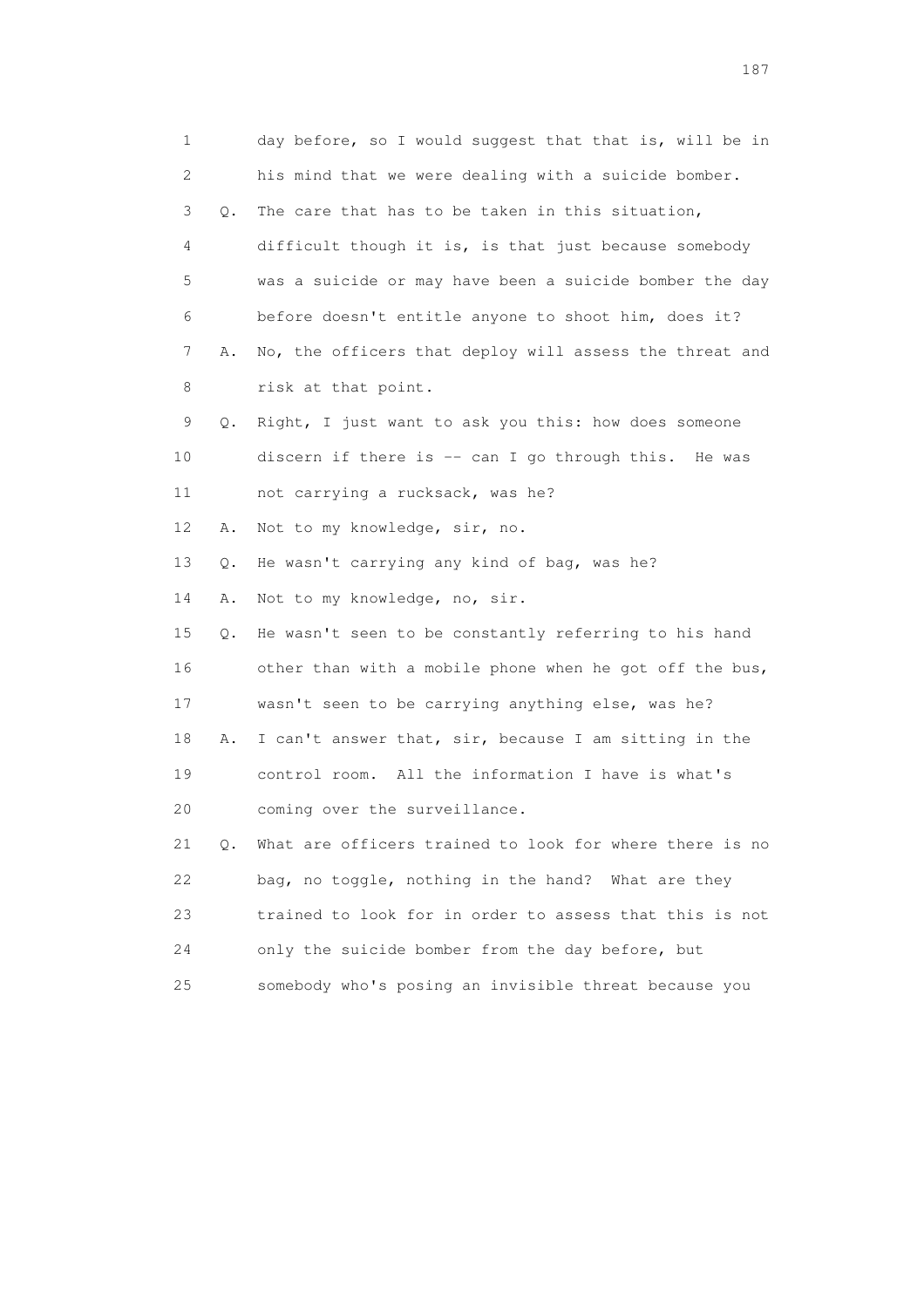1 can't see it on that day?

 2 A. The threat that was faced at the time, each individual 3 officer will have to answer that themselves.

4 Q. What are they trained to look for?

 5 A. There are a number of things that officers are trained 6 to look for in any firearms operation: how the person is 7 behaving, what they are doing, what the threat is faced 8 at that time, and they will respond to that. There 9 isn't any list, there isn't any issues, there is 10 a number of headline things that have been evolved from 11 studies around the world, but each individual officer 12 will have to assess the situation as they see it at that 13 time.

 14 Q. Yes, I appreciate that, and that -- I am sorry, it may 15 have taken longer this afternoon because your answers 16 are constantly very long ones. The question I have said 17 for the second, third time: what are the sort of things 18 that the officer who can't see a rucksack, can't see a 19 toggle, can't see anything in the hand, how is he going 20 to say this is a suicide bomber today? 21 A. I can't answer that. Only the officer can answer that. 22 Q. I will leave it then. You can't answer that. 23 I just want to deal with the question of

 24 non-compliance. How does this come into it at all as 25 you have put it in your policy log?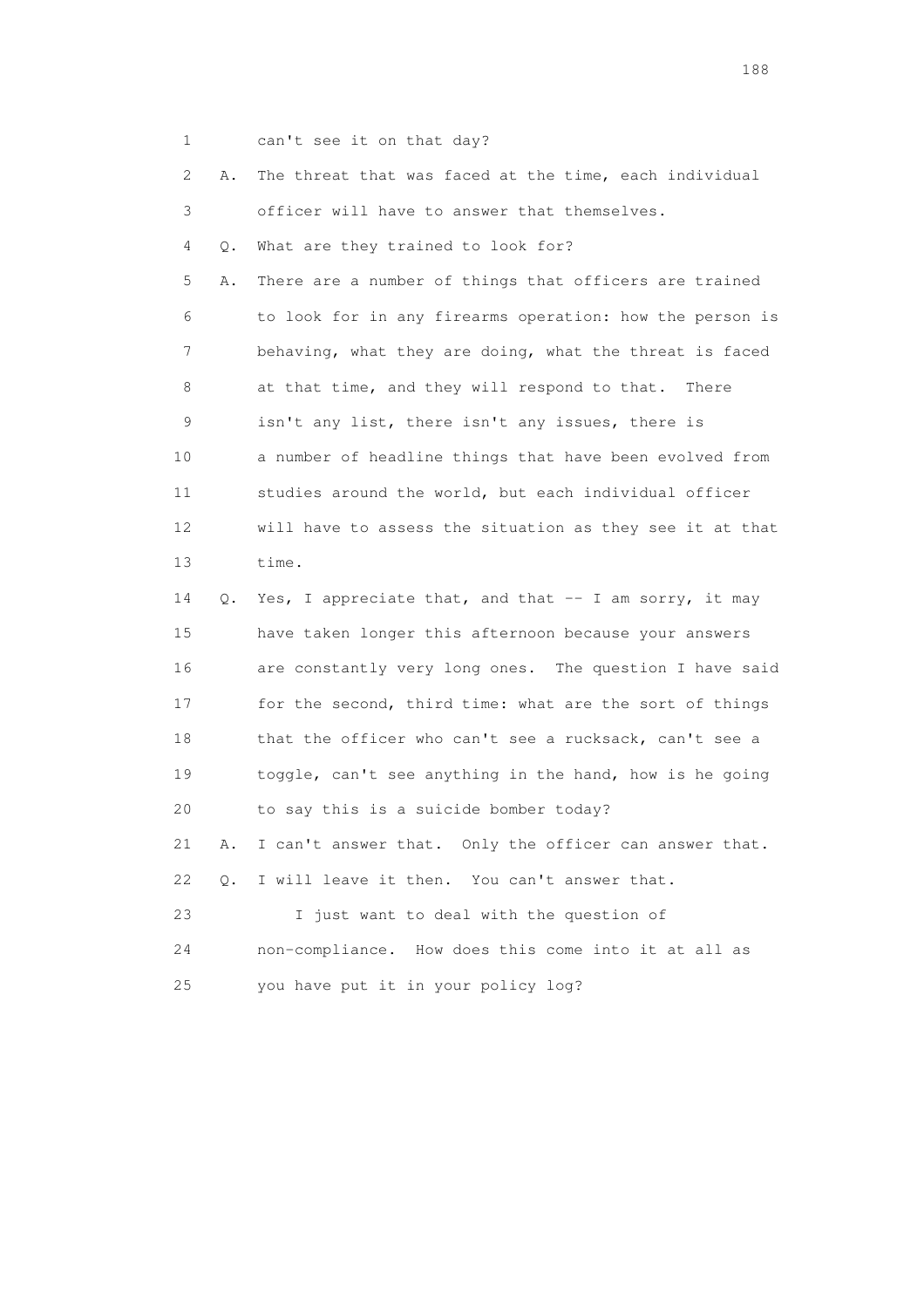1 A. In exactly the same way as a normal plain firearms 2 operation, if a person -- if the firearms officer is 3 facing a threat of a suicide terrorist, and that person 4 fails to comply with what the officer does and that 5 officer perceives an imminent immediate risk to their 6 life and the lives of the public, then the officer will 7 take an action which is proportionate to that threat; in 8 other words they may take the decision to fire their 9 weapon. 10 Q. I follow that. What is it that officer is going to use 11 as a threshold for a critical shot at very close 12 quarters nine times, what is going to trigger that? Do 13 you follow? 14 A. Again, I can't answer that, sir. I can't answer what 15 an individual officer's threshold is for when they may 16 or may not fire a weapon. Only the individual officer 17 can answer that threshold question. 18 Q. I see, so you can't answer that one either? 19 A. No. 20 Q. Were you expecting that in fact this covert operation 21 would entail officers rushing on to a tube carriage and 22 shouting, "Armed police", with the real risk they would 23 all get blown up if he was who you thought he was? 24 A. At the start of the day anything is possible, sir. We 25 don't know how it's going to unfold.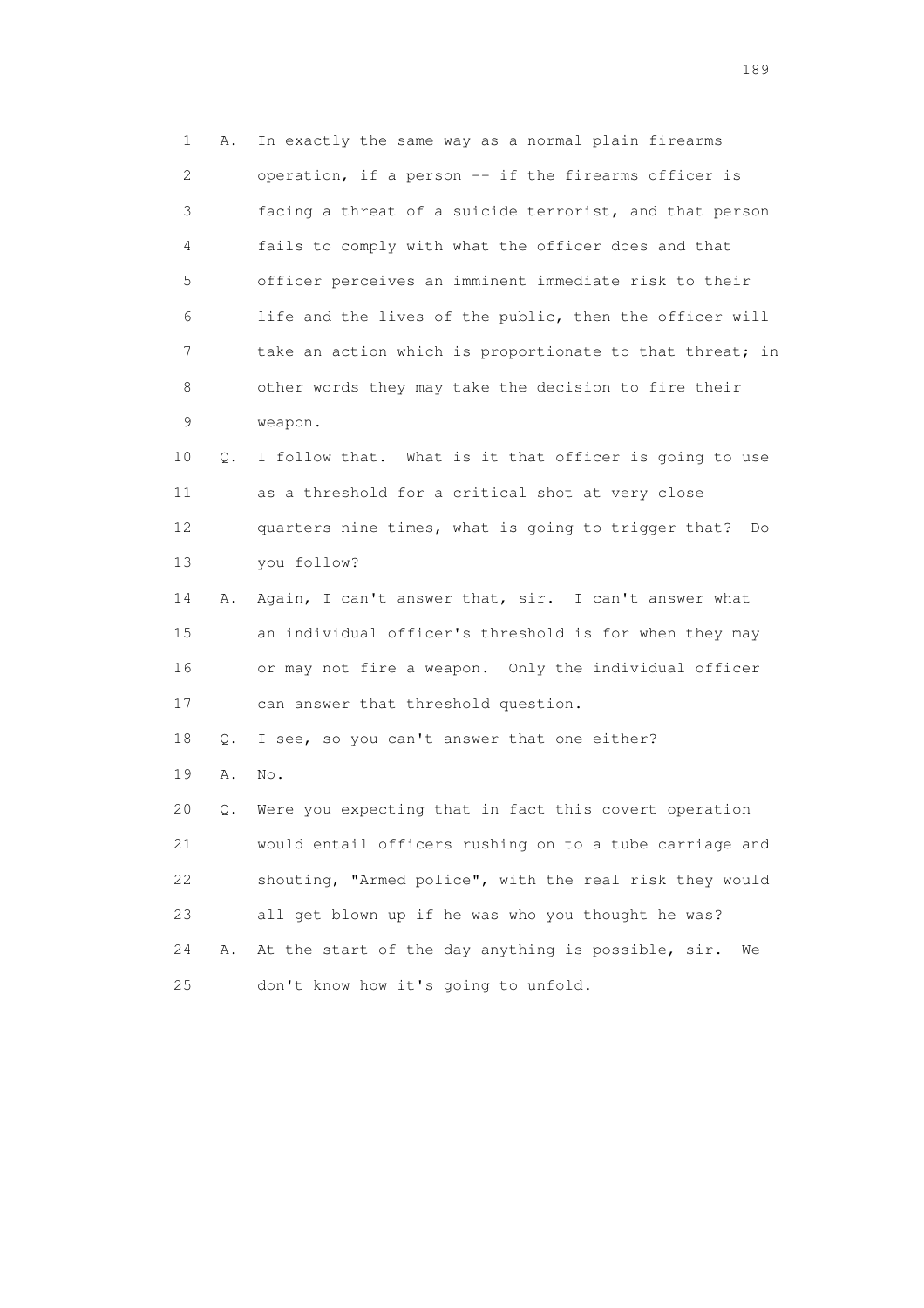1 Q. No, I appreciate, but they are running down the 2 escalator, we know that, to catch up; are they being 3 trained that if they are going to, in an enclosed 4 environment, tackle a suicide bomber who they are 5 convinced is a suicide bomber, are they going to shout 6 "Armed police"? 7 A. I have said earlier, and I hate to keep repeating 8 myself, but only the officer at that point can decide 9 whether or not they issue a challenge, whether or not 10 they decide to fire their weapon. Only that officer at 11 that point can do it. 12 Q. What amounts to non-compliance, then, since you 13 discussed it in the log? You see it's on page 7 of your 14 policy log: 15 "Contingency for non-compliance has been discussed". 16 So what has been discussed as being non-compliant? 17 A. Each set of circumstances will depend on what the 18 officer is faced with at that time. This is an issue 19 that is discussed with the DSOs, is discussed with 20 police commanders, so that they are aware that even 21 though we are dealing with a normal firearms operation, 22 because of the threat and the risk that is faced, it may 23 well end up to be a police shooting because of the 24 threat and risk that is faced.

25 But only the officer can say what they consider to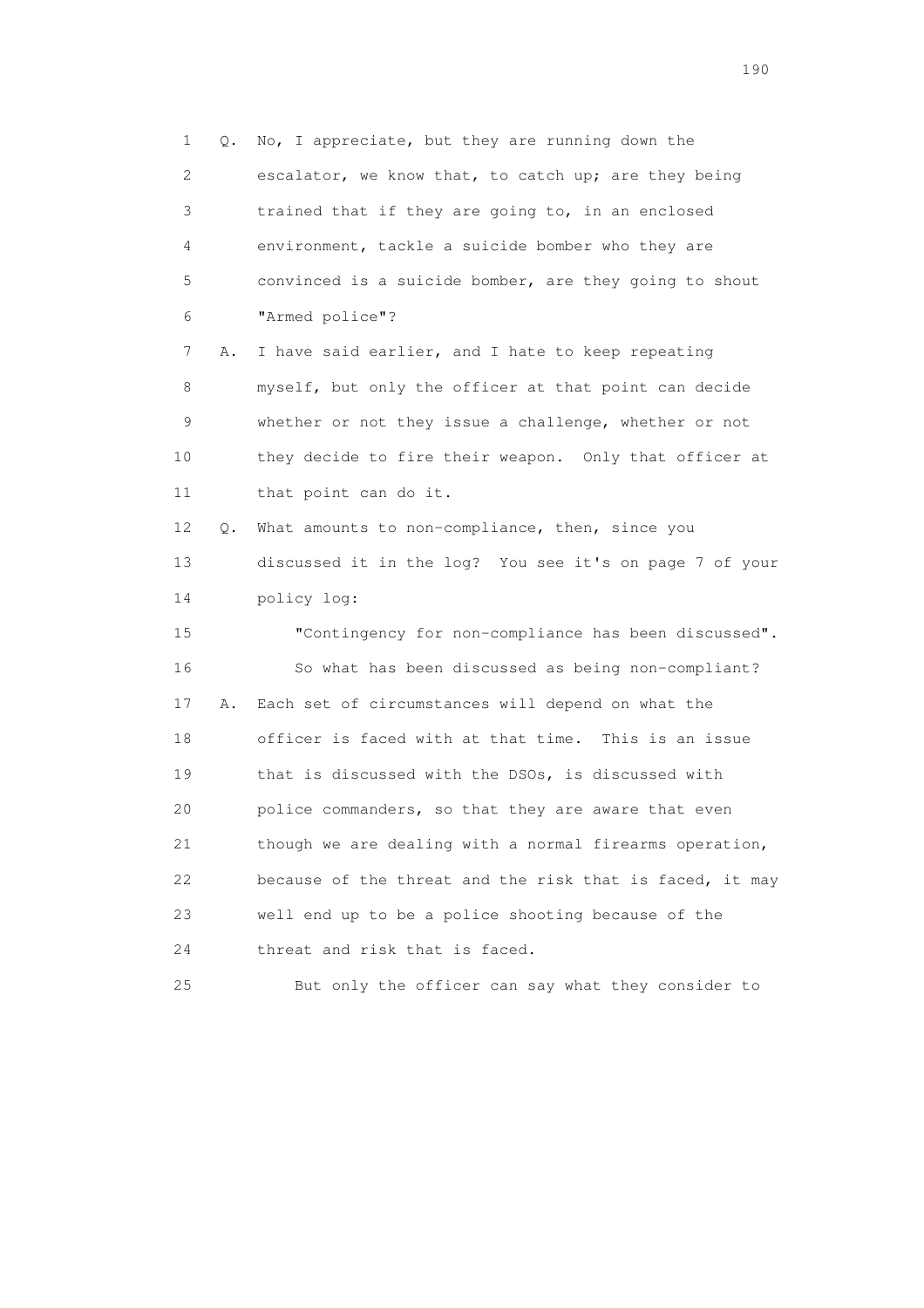| $\mathbf 1$ |           | be non-compliance at that time.                         |
|-------------|-----------|---------------------------------------------------------|
| 2           | О.        | Does it amount to this: that there is hardly any room   |
| 3           |           | for manoeuvre and once the man is identified, he is     |
| 4           |           | dead?                                                   |
| 5           | Α.        | Absolutely not, sir.                                    |
| 6           | Q.        | Then what is the room for manoeuvre that is discussed?  |
| 7           | Α.        | The room is what the officers perceive at that time,    |
| 8           |           | because they are facing the threat, they have been      |
| 9           |           | briefed on the risk, they have been briefed on the      |
| 10          |           | threat; and when they face it, they will make the       |
| 11          |           | individual decision based on what they see.             |
| 12          | О.        | I will end on this, but are they taught: well, tell him |
| 13          |           | to stop, and if he doesn't, he gets shot; tell him to   |
| 14          |           | stop what he is doing, give some instruction so we know |
| 15          |           | whether he is not complying; or is it just go up to him |
| 16          |           | and if he doesn't look as though he is complying, we    |
| 17          |           | shoot him? Do you follow why I am anxious to determine  |
| 18          |           | what the threshold is?                                  |
| 19          | Α.        | Yes, I do, but there isn't a threshold.                 |
| 20          | Q.        | There isn't?                                            |
| 21          | Α.        | There isn't a threshold. It's the individual officer's  |
| 22          |           | decision.                                               |
| 23          | $\circ$ . | So it's really almost a matter of chance as to whether  |
| 24          |           | someone lives or dies?                                  |

25 A. It's not a matter of chance at all. It's the officers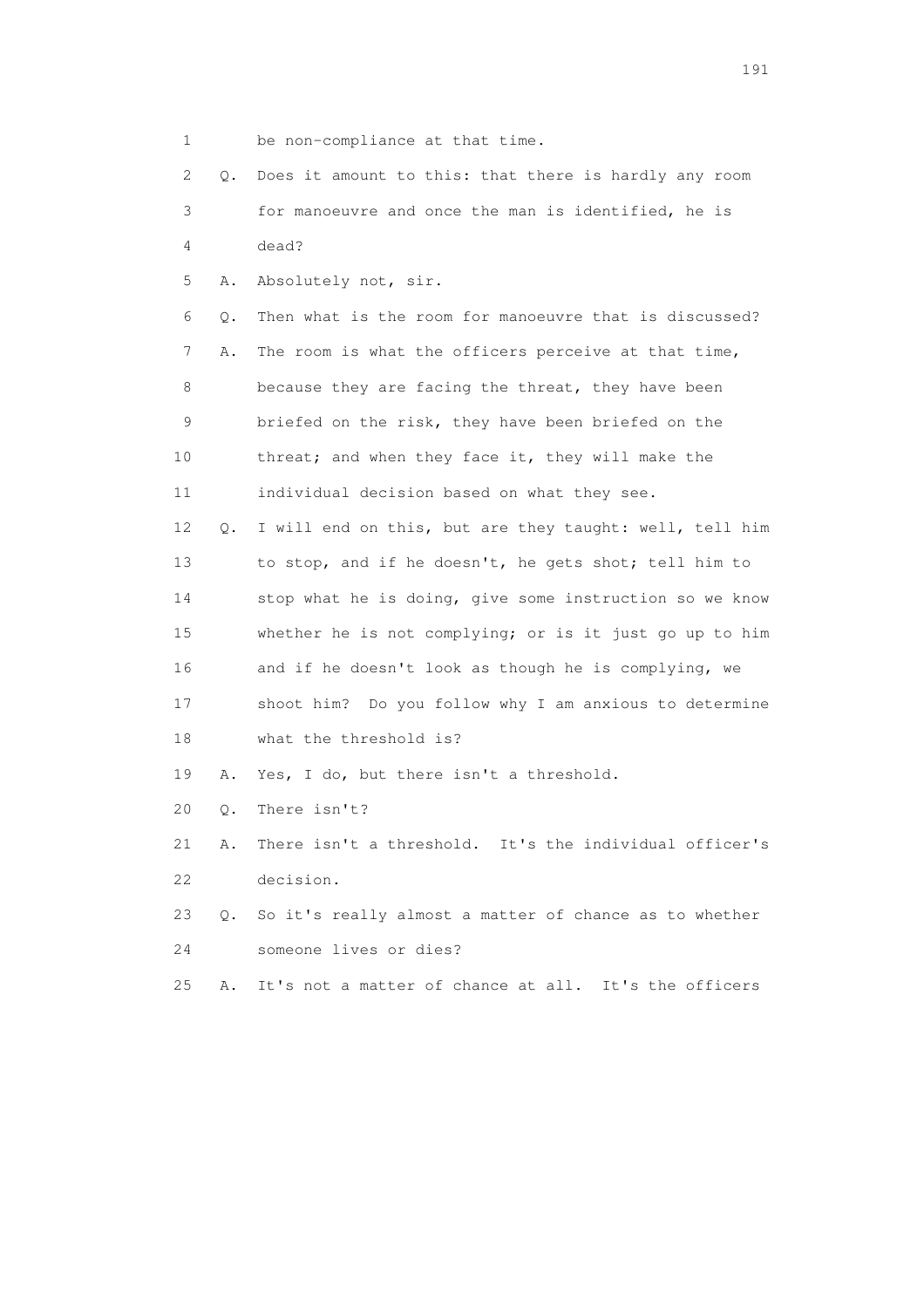1 are highly trained, the officers will face the threat, 2 the officers will respond in a proportionate way to that 3 threat. 4 Q. I have already dealt with what actually occurred in 5 terms of the number of shots. I want to go back in 6 time, if I may, to a situation right at the beginning 7 where I suggest none of this need have happened if this 8 had been a properly planned operation; do you follow? 9 A. Sir, yes. 10 Q. Now, when you come on -- you can use the log or the jury 11 can use either Mr Callum's log -- use your policy log to 12 begin with, starting at, and I am not going through all 13 the entries again. I just want to pick up various 14 points. 15 You are on at 6 o'clock, we can see that on page 5. 16 First of all, on the 6 o'clock entry, it's perfectly 17 clear that you were unaware of what Mr McDowall's 18 overnight strategy was; is that right? 19 A. No, I was aware of the strategy, sir. 20 Q. Where is it noted that you were aware of what 21 Mr McDowall had set as the strategy overnight? 22 A. Sorry, at that time I was handing over from Andrew, and 23 at that time we were discussing resources, and at that 24 time we were supporting an operation. 25 Q. What operation?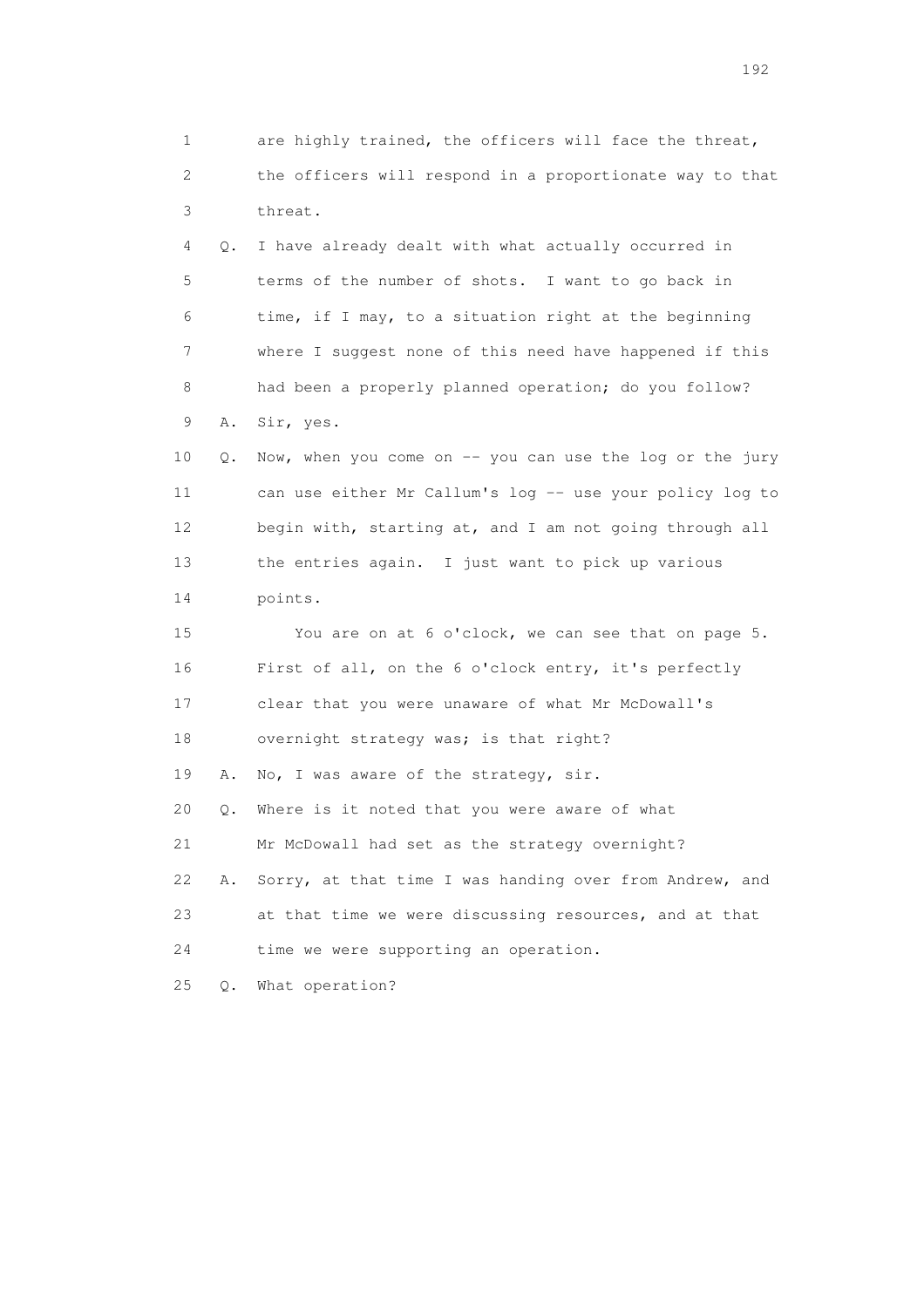1 A. There were developing intelligence around addresses, we 2 had one central team at Scotland Yard, and that team was 3 there to respond to any developing intelligence around 4 Operation Theseus. 5 Q. That's what you thought. Did you know what McDowall's 6 strategy was at 4.55? 7 A. It was to control addresses. It was to deploy firearms 8 teams to the addresses as soon as it was practical to do 9 so. 10 Q. Right, so you did know that. You knew that McDowall at 11 5 to 5 had mentioned addresses. Now, where did you get 12 that from? 13 A. I said earlier, I don't know where I got that 14 information from, but I knew, when I came on duty I knew 15 when I handed over that there was an address at 16 Scotia Road and there was a developing intelligence 17 around other addresses, at the 6.48 meeting or the 18 meeting at the time -- 19 Q. I am going to stop you there, otherwise I won't finish 20 by 5 o'clock. We will come to the 7 o'clock meeting. 21 At 6 o'clock you knew that McDowall had set a strategy 22 which involved containing and challenging and so on? 23 A. My understanding of the strategy at that time was the 24 intelligence-gathering operation to control addresses as 25 a start time for this operation, as a start for this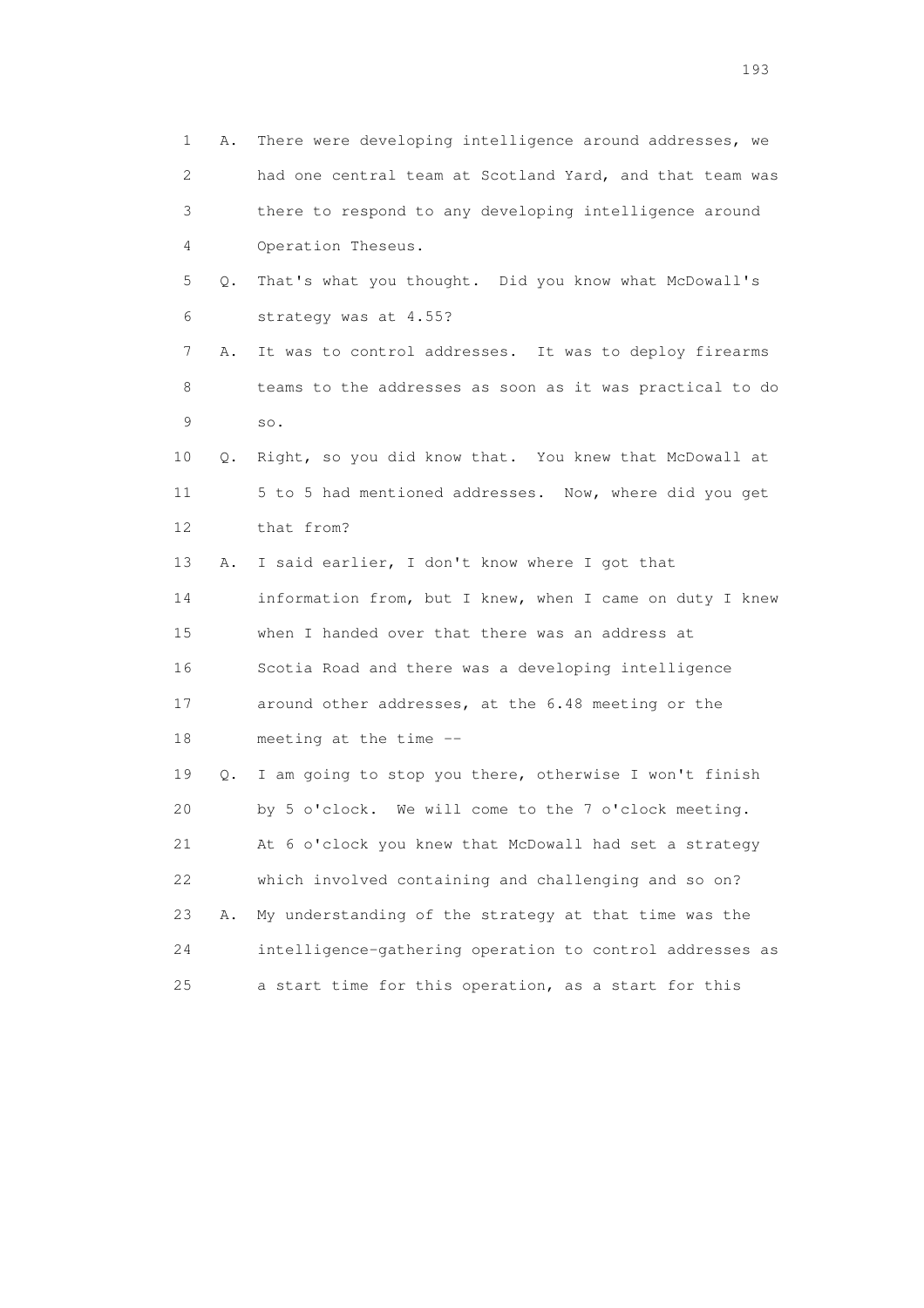1 operation.

| 2  | Q.            | Did you know that in fact he had said as soon as          |
|----|---------------|-----------------------------------------------------------|
| 3  |               | possible and in fact an officer in a control position in  |
| 4  |               | the operations room had asked for the orange team to go   |
| 5  |               | to Scotia Road as soon as possible; did you know that?    |
| 6  | Α.            | I know it now, sir, but at that time I was never asked    |
| 7  |               | to deploy any teams out to Scotia Road, and it wasn't my  |
| 8  |               | understanding that any teams would be deployed out there  |
| 9  |               | at that time.                                             |
| 10 | Q.            | I see. Where did you get that understanding from?         |
| 11 | Α.            | Well, we had one team --                                  |
| 12 | Q.            | Where did you get the understanding from?                 |
| 13 | Α.            | Because there hadn't been any deployments.                |
| 14 | Q.            | Right, so you knew at 6 o'clock that there hadn't been    |
| 15 |               | a deployment, but you didn't know that one had been       |
| 16 |               | asked for; you have only learnt that later; correct?      |
| 17 | Α.            | Sir.                                                      |
| 18 | Q.            | Did you ask, as the senior tactical adviser: well, why    |
| 19 |               | hasn't the orange team been sent out?                     |
| 20 | Α.            | No, because I didn't $-$ I didn't know that there was any |
| 21 |               | expectations that any firearms teams would be sent out    |
| 22 |               | to any of these addresses.                                |
| 23 | $Q_{\bullet}$ | Very well. Were you aware that a DSO had been             |
| 24 |               | identified for the orange team overnight?                 |
| 25 | Α.            | A DSO had been identified for the operation overnight.    |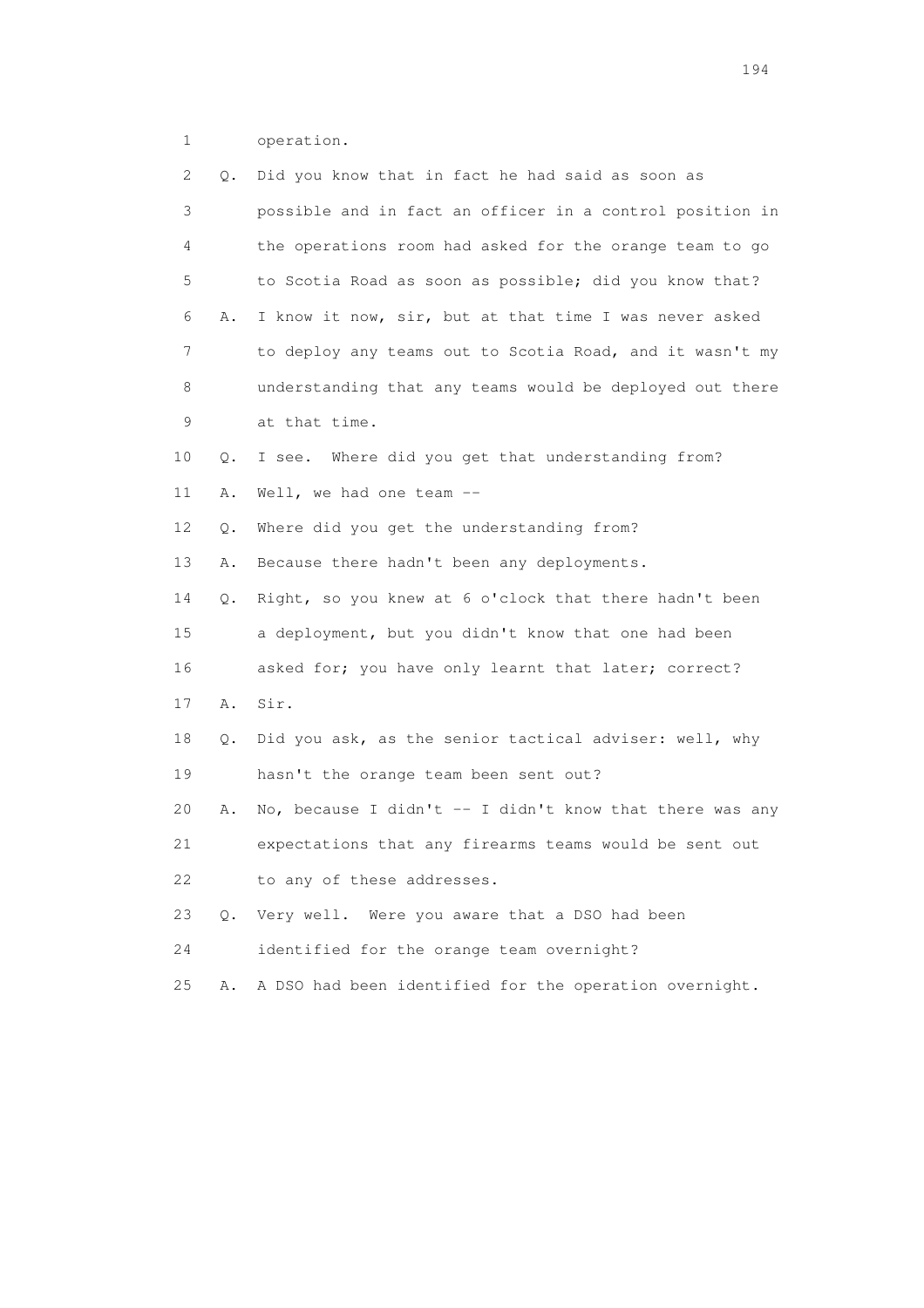| 1  |    | Q. Yes, I don't mean the 24-hour one, but a specific DSO to |
|----|----|-------------------------------------------------------------|
| 2  |    | take charge of the orange team should they be deployed.     |
| 3  |    | Did you know that?                                          |
| 4  | Α. | A DSO had been appointed for Operation Theseus to come      |
| 5  |    | on at 7 o'clock in the morning.                             |
| 6  | Q. | No, no, no, overnight. I will put the DSO name just to      |
| 7  |    | speed it up: Andrew Baker?                                  |
| 8  | Α. | I don't know, sir.                                          |
| 9  | Q. | You don't know, right.                                      |
| 10 | Α. | My understanding was that the overnight DSO was             |
| 11 |    | Commander Carter.                                           |
| 12 | Q. | Yes, he does the 24-hour job, I am dealing with the         |
| 13 |    | specific possibility of a team going out. All right?        |
| 14 |    | Andrew Baker, DSO identified, Silvers have been             |
| 15 |    | identified if not spoken to as possible Silvers on          |
| 16 |    | deployment; did you know that?                              |
| 17 | Α. | I don't think Mr Baker was a DSO overnight, sir.            |
| 18 | Q. | All right, that's what we have been told. So you don't      |
| 19 |    | think he was a DSO, I am not suggesting he was sitting      |
| 20 |    | in New Scotland Yard, but he had been identified?           |
| 21 | Α. | My understanding was that it was Commander Carter was       |
| 22 |    | the overnight DSO.                                          |
| 23 | Q. | He is for the 24-hour response. All right?<br>Kratos        |
| 24 |    | response in the room below, on the floor below. Do you      |
| 25 |    | follow?                                                     |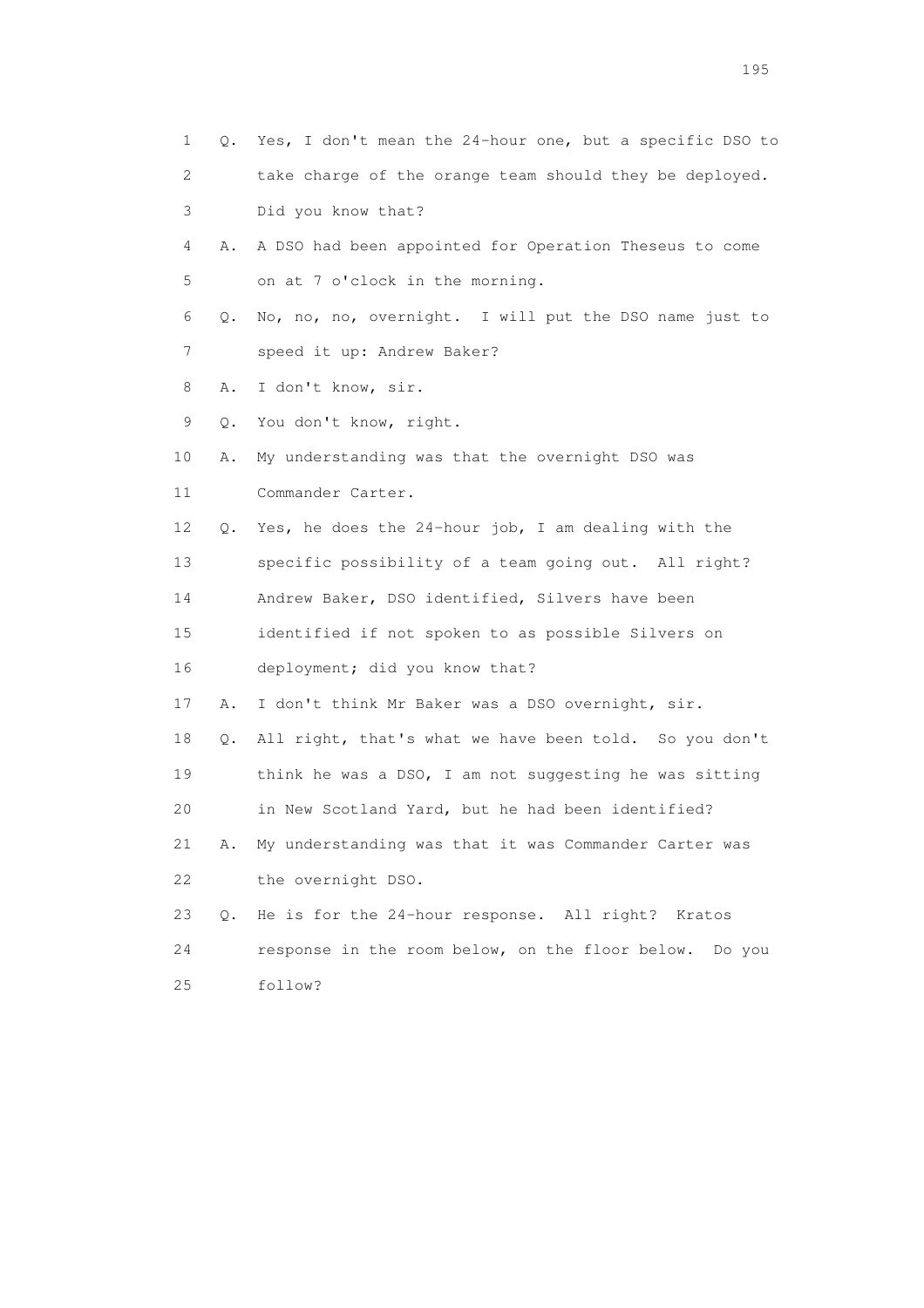1 A. I don't know of any DSO appointed before Commander Dick 2 for the Theseus operation and Commander Carter for the 3 24-hour operation. 4 Q. Right. So I'll just move it on. So at 6 o'clock, you 5 know that in fact nobody's actually been deployed, you 6 don't know of any earlier decision that they should be 7 deployed and then we get to the 7 o'clock meeting? 8 A. Again at the risk of giving a long answer, it wouldn't 9 make sense to me to deploy a team out to Scotia Road 10 when there is a number of operations developing at that 11 time. There was, as I found out later and I knew this 12 intelligence was developing, there was a number of 13 addresses -- 14 Q. Did you take that decision not to deploy because there 15 are a number of addresses? 16 A. No. 17 Q. Right. Did anyone else take that decision? 18 A. That's not my decision -- 19 Q. Did anyone else take that decision? 20 A. I don't know, sir. 21 Q. Thank you. Now, if you would just kindly answer the 22 questions, we can get through it. So you don't take the 23 decision, you don't know anyone else took the decision, 24 now we are at 7 o'clock. 25 A. Sir.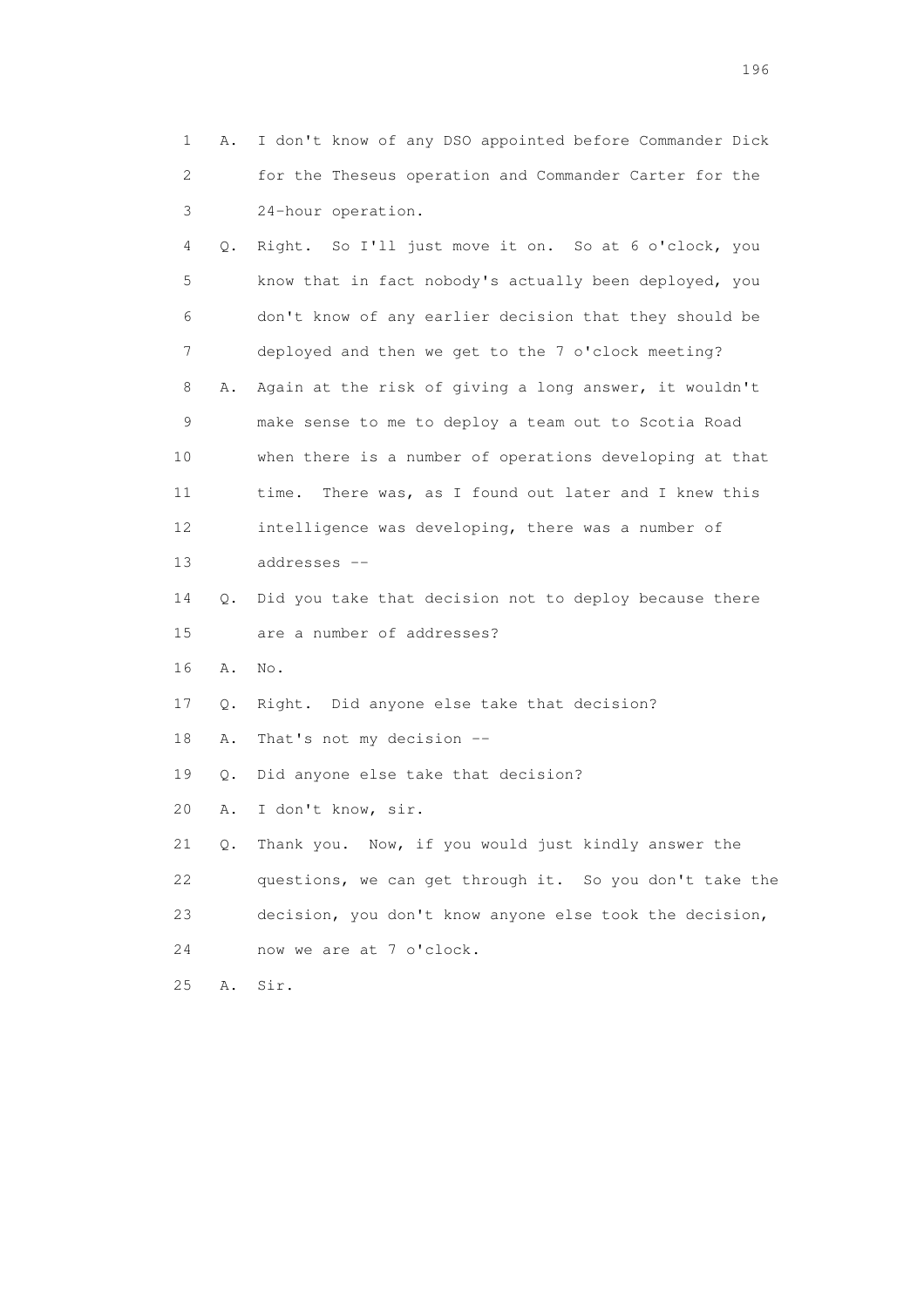1 Q. At 7 o'clock, there are two addresses that are being 2 prioritised? 3 A. Yes, sir. 4 Q. There are two teams to go to the two addresses? 5 A. Yes, sir. 6 Q. One team's going to take a little bit longer than the 7 other; correct? 8 A. One team's at Scotland Yard, one team's at Leman Street, 9 yes, sir. 10 Q. One is kitted up and the other isn't? 11 A. Yes, sir. 12 Q. Was any discussion about -- well, I had better put this 13 to you: did you know that there was a surveillance team 14 already in place at Scotia Road but not at 15 Portnall Road? 16 A. I knew there was a surveillance team at Scotia Road. 17 I wasn't sure at Portnall Road at that time. 18 Q. Well, you didn't know that there was one at 19 Portnall Road, so you were aware that there had been 20 within the time from the strategy decision at 4.55 some 21 prioritisation because a red team were down at 22 Scotia Road; you knew that? 23 A. I was at that meeting with Commander McDowall, the SIO, 24 and no addresses were prioritised to me, sir. 25 Q. Was there any discussion at the 7 o'clock meeting,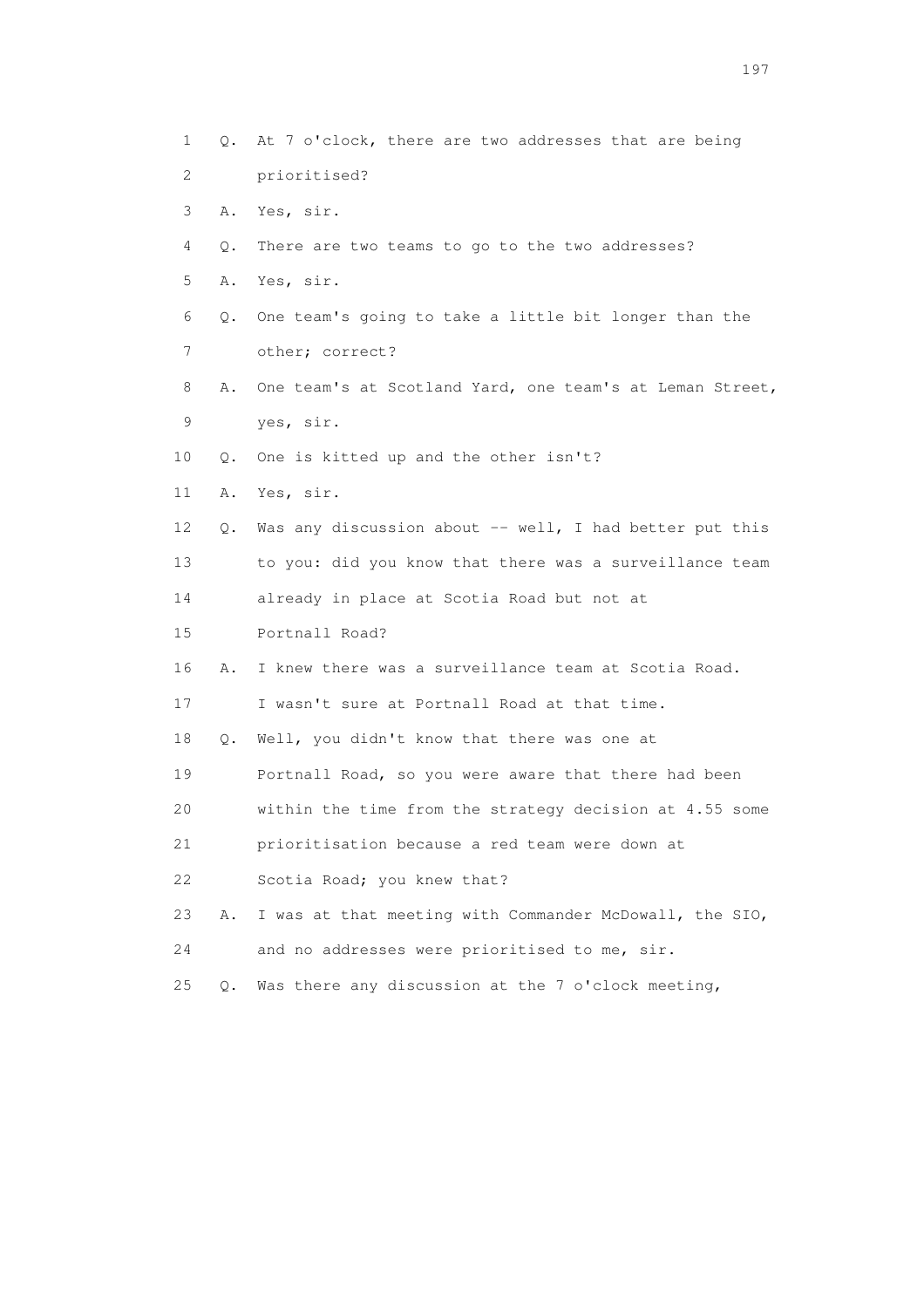1 "Look, we have got a red team down there without any 2 support"? 3 A. These are not my decisions to make, sir. These are 4 decisions -- 5 Q. Please answer the question, was there any discussion? 6 A. Not to my knowledge, sir. 7 Q. Thank you. Do you have problems about listening to the 8 question? 9 A. Absolutely none, sir. 10 Q. Then it will just be much quicker and I'm going to, I am 11 afraid, intervene in order to get it done. There was no 12 discussion about getting someone down to cover the red 13 team. Now, just moving on from that. At that time, did 14 you, as the tac adviser, make any suggestion about 15 getting a firearms team down to Scotia Road as soon as 16 possible? 17 A. No, sir. 18 Q. Why not? 19 A. Because I had two teams at that time, one team coming on 20 at 7 o'clock and one team at Scotland Yard. Neither 21 addresses were prioritised, so one team was allocated to 22 go to Scotia Road, one team was allocated to go to 23 Portnall Road. 24 Q. Well, I suggest to you it had already been prioritised, 25 the red team were at Scotia Road and were worried about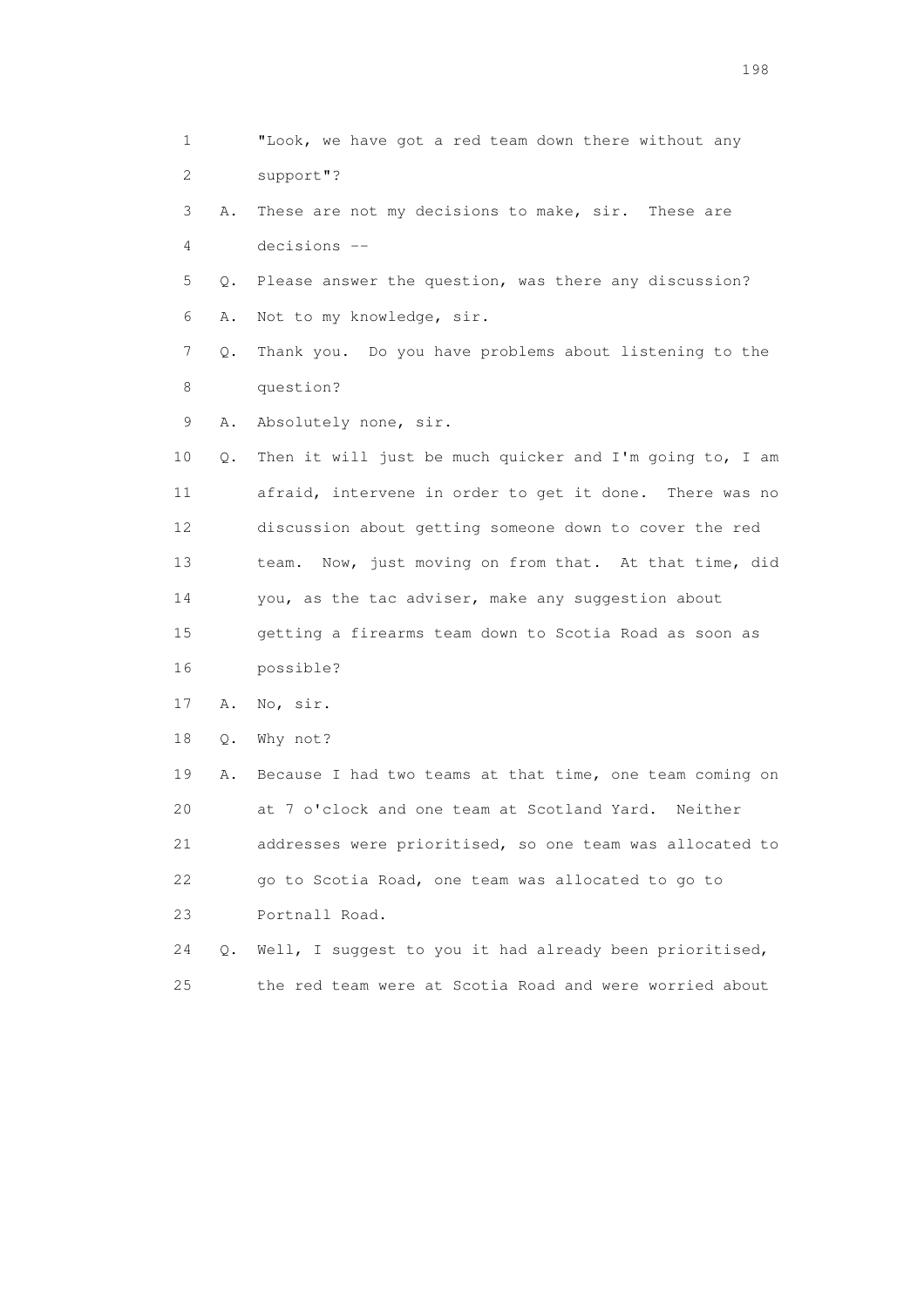1 the fact that they didn't have firearms cover; did you 2 know that? 3 A. No. That's a question that only either the SIO or the 4 DSO can answer. I am their tactical adviser, sir. 5 I don't make decisions of that nature. I don't 6 prioritise addresses. 7 Q. Right. It must have occurred to you as a tactical 8 adviser that if in fact it's going to be the black team 9 going to Scotia Road, they are not going to get there 10 for quite a while? 11 A. No, that's right, sir. 12 Q. Yes; how long, roughly? 13 A. Couple of hours. 14 Q. Couple of hours, so it must have occurred to you that if 15 someone comes out of Scotia Road where there has been 16 a red team since 6 o'clock, which is an extra hour, 17 that's a whole three-hour period, there is no firearms 18 cover? 19 A. The decisions around -- 20 Q. Sorry, did that occur to you? 21 A. Yes, it did, but -- 22 Q. Right. What did you do about it? 23 A. I have to expand on it, because again, these aren't my 24 decisions to make. I'm at a meeting with -- 25 Q. Sorry, I am going to interrupt. I didn't suggest it was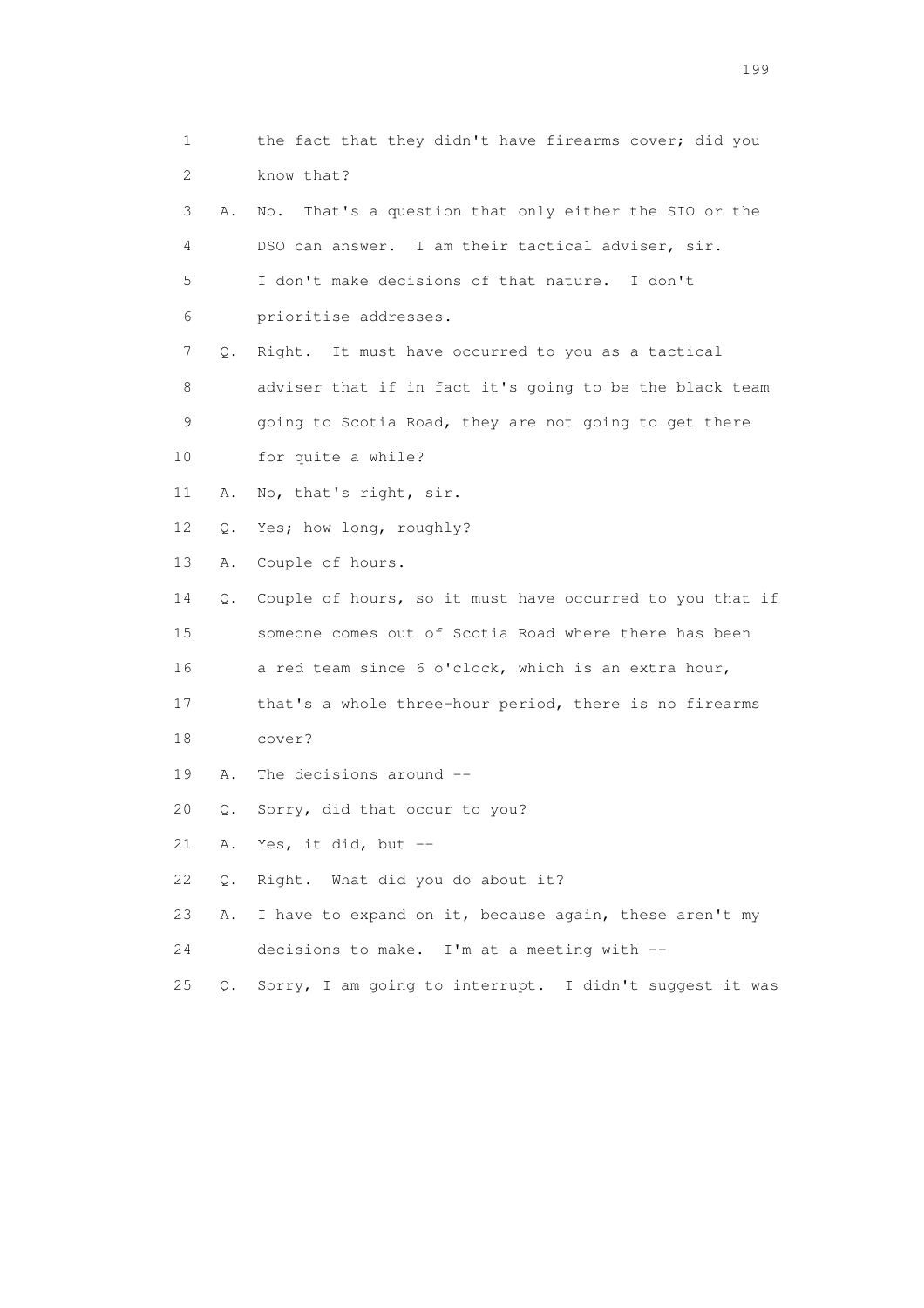1 your decision. I asked you whether it occurred to you 2 that there was no firearms back-up for a period of three 3 hours? 4 A. If surveillance are down there, there is no firearms 5 back-up from the SFO. However, there are other measures 6 that are in place. 7 Q. Are they? Right, I want to examine what other measures 8 are in place for Scotia Road between 6 o'clock and 9 9 o'clock, which is two hours you estimated from 7, 10 roughly speaking. What are the other measures that are 11 in place should someone come out of Scotia Road? 12 A. The first resources that are available are -- 13 Q. What measures were in place? 14 A. 24-hour DSO from downstairs with armed response vehicles 15 and the tactical adviser downstairs. There is the 16 surveillance team -- there are the firearms teams who 17 are briefing who make contact with the surveillance 18 officers. All these things are in place. All these 19 things can be sent out. 20 Q. Just can I deal with that first of all? Armed response 21 vehicles. Was there any provision to have two ARVs on 22 standby for Scotia Road in case somebody came out? 23 A. No, sir. 24 Q. Why not? 25 A. Because this was a covert operation. I know that the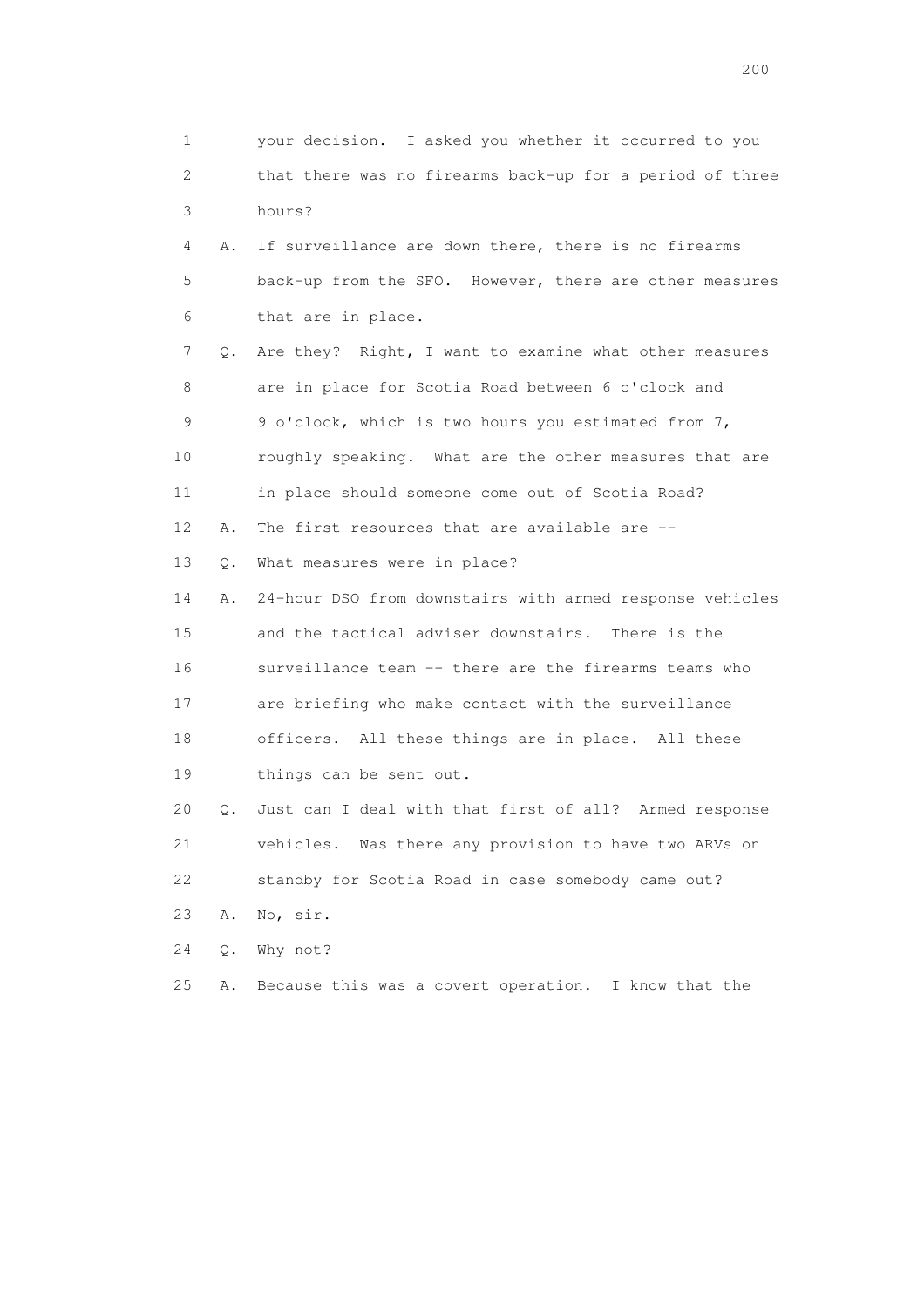| 1                         |           | armed response vehicles are patrolling 24 hours a day,   |
|---------------------------|-----------|----------------------------------------------------------|
| $\mathbf{2}^{\mathsf{I}}$ |           | and there is a number of them in South London.<br>Some   |
| 3                         |           | actually particularly deployed to Lambeth, which is in   |
| 4                         |           | They had had a briefing the day before.<br>this area.    |
| 5                         |           | They are aware of the failed bombings --                 |
| 6                         | Q.        | Were they aware of Scotia Road?                          |
| 7                         | Α.        | No, sir, and I wouldn't have informed them about         |
| 8                         |           | Scotia Road.                                             |
| 9                         | Q.        | And it would take an armed response vehicle, even if one |
| 10                        |           | had been called up and was available, more than five     |
| 11                        |           | minutes to get there, wouldn't it?                       |
| 12                        | Α.        | Yes.                                                     |
| 13                        | Q.        | Thank you.                                               |
| 14                        | Α.        | Well, it depends where they were, sir.                   |
| 15                        | Q.        | Of course, but you are not wanting an armed response     |
| 16                        |           | vehicle in the area to compromise it, so assuming it's   |
| 17                        |           | more than five minutes, that will do for the moment, but |
| 18                        |           | there is no standby for them; were the TST who came on   |
| 19                        |           | at 7, were they on standby?                              |
| 20                        | Α.        | Yes, sir.                                                |
| 21                        | $\circ$ . | To go to Scotia Road?                                    |
| 22                        | Α.        | No, sir, they are on standby for the 24-hour response.   |
| 23                        | $Q$ .     | So they are going to take more than five minutes to get  |
| 24                        |           | there?                                                   |
| 25                        | Α.        | Yes, sir.                                                |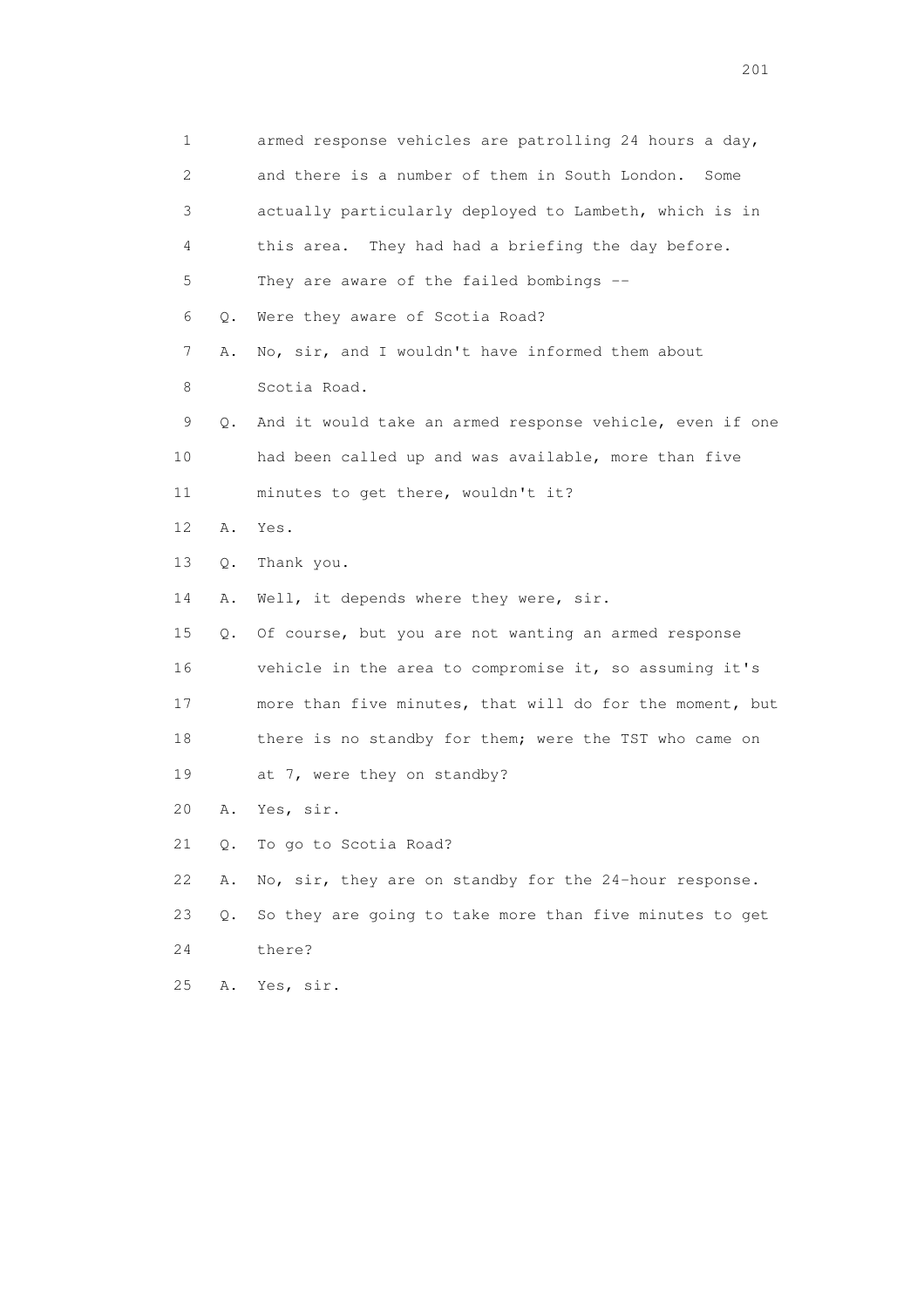| 1                         | Q. | Thank you. What else do we have in place that's going    |
|---------------------------|----|----------------------------------------------------------|
| $\mathbf{2}^{\mathsf{I}}$ |    | to take less than five minutes to get there?             |
| 3                         | Α. | They are the armed resources that are available 24 hours |
| 4                         |    | a day.                                                   |
| 5                         | Q. | Please listen to the question. What else is in place     |
| 6                         |    | that will take less than five minutes to get there?      |
| 7                         | Α. | The only other response is the SO12 surveillance         |
| 8                         |    | officers themselves.                                     |
| 9                         | Q. | Right. Were you aware that that is precisely what        |
| 10                        |    | Derek, in charge of the SO12 officers outside            |
| 11                        |    | Scotia Road, was wondering whether he would have to do?  |
| 12                        |    | Did you know that?                                       |
| 13                        | Α. | It is a possibility. At that time I didn't know, I now   |
| 14                        |    | know.                                                    |
| 15                        | Q. | I suggest all this came about because after 7 o'clock,   |
| 16                        |    | never mind before 7, after 7 I want to ask you this      |
| 17                        |    | carefully, please listen to the question. Did you sit    |
| 18                        |    | down with Cressida Dick and discuss what was possible at |
| 19                        |    | Scotia Road?                                             |
| 20                        | Α. | I had conversations with the DSO, Commander Dick, in     |
| 21                        |    | relation to the mobile armed support to surveillance,    |
| 22                        |    | what firearms resources were available, and the tactics  |
| 23                        |    | that would develop through the day.                      |
| 24                        | Q. | I will ask the question again: did you sit down with     |
| 25                        |    | Cressida Dick and work out with her what was tactically  |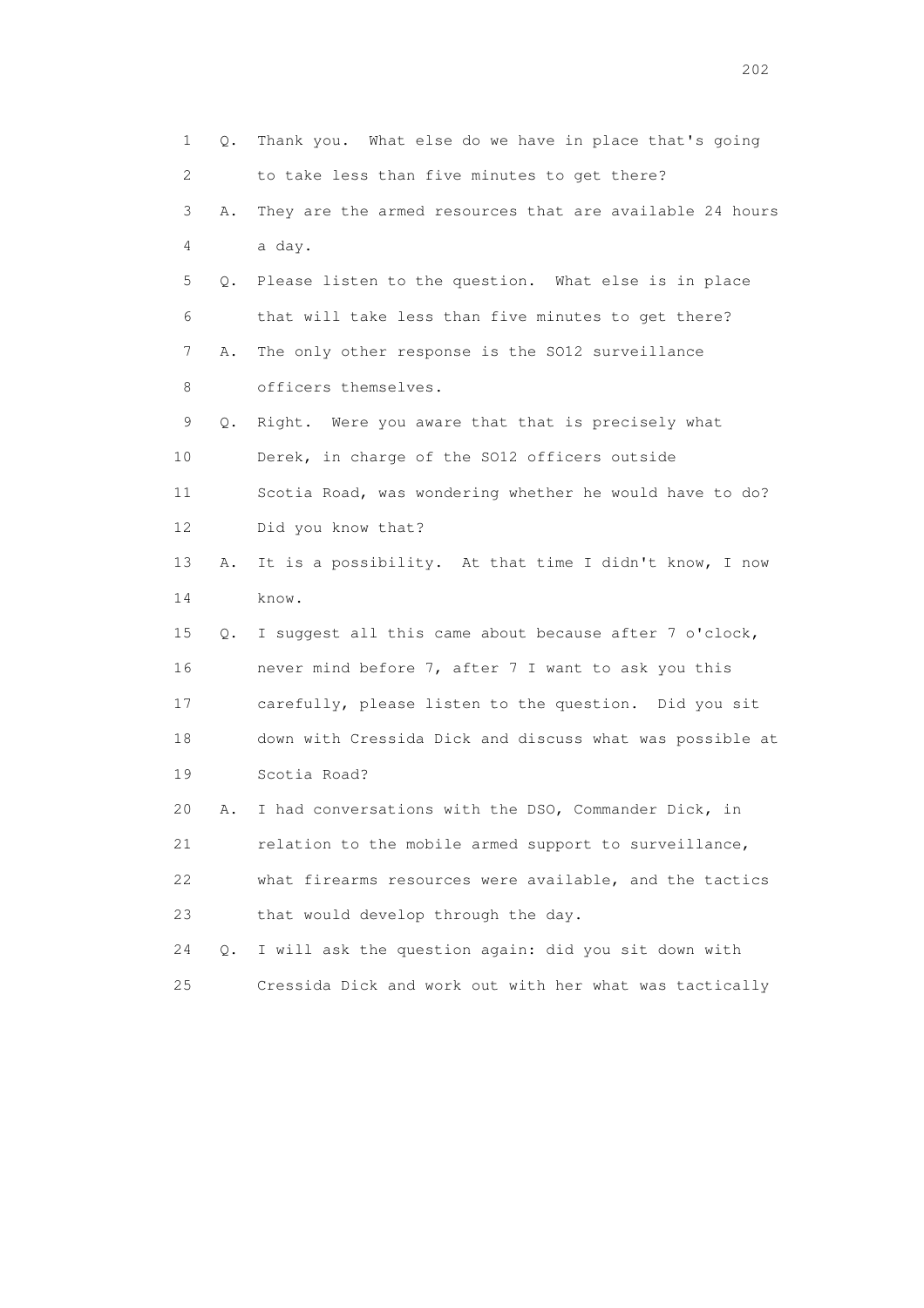- 1 possible at Scotia Road.
- 2 A. Not in exact detail, no.
- 3 Q. No, in any detail?
- 4 A. No, because what we were supplying there --
- 5 Q. In any detail? In any detail?

 6 A. Not specifically in relation to Scotia Road because we 7 weren't being asked to provide anything at that time. 8 There was no expectation at that time, sir.

 9 Q. Oh, Mr Esposito, please think. Are you really saying -- 10 think about this -- that there was no expectation after 11 7 o'clock for there to be armed support accessible in 12 case someone came out of that block?

 13 A. The firearms teams had to be briefed. There has to be 14 a start point at somewhere in the operation. Whilst 15 that start point is being put in place, it's 16 a contingency and there always are contingencies, and 17 it's a very usual occurrence that whilst the teams are 18 briefing, whilst the teams are getting prepared, before 19 they can go out, in that interim period then that 20 response is provided by ARVs, it's provided by TSTs if 21 they are available and it's provided by the armed 22 surveillance officers themselves.

 23 Q. I want to suggest to you that is literally off the map, 24 it couldn't have happened and that's where it all went 25 wrong. There was nobody there to intervene at an early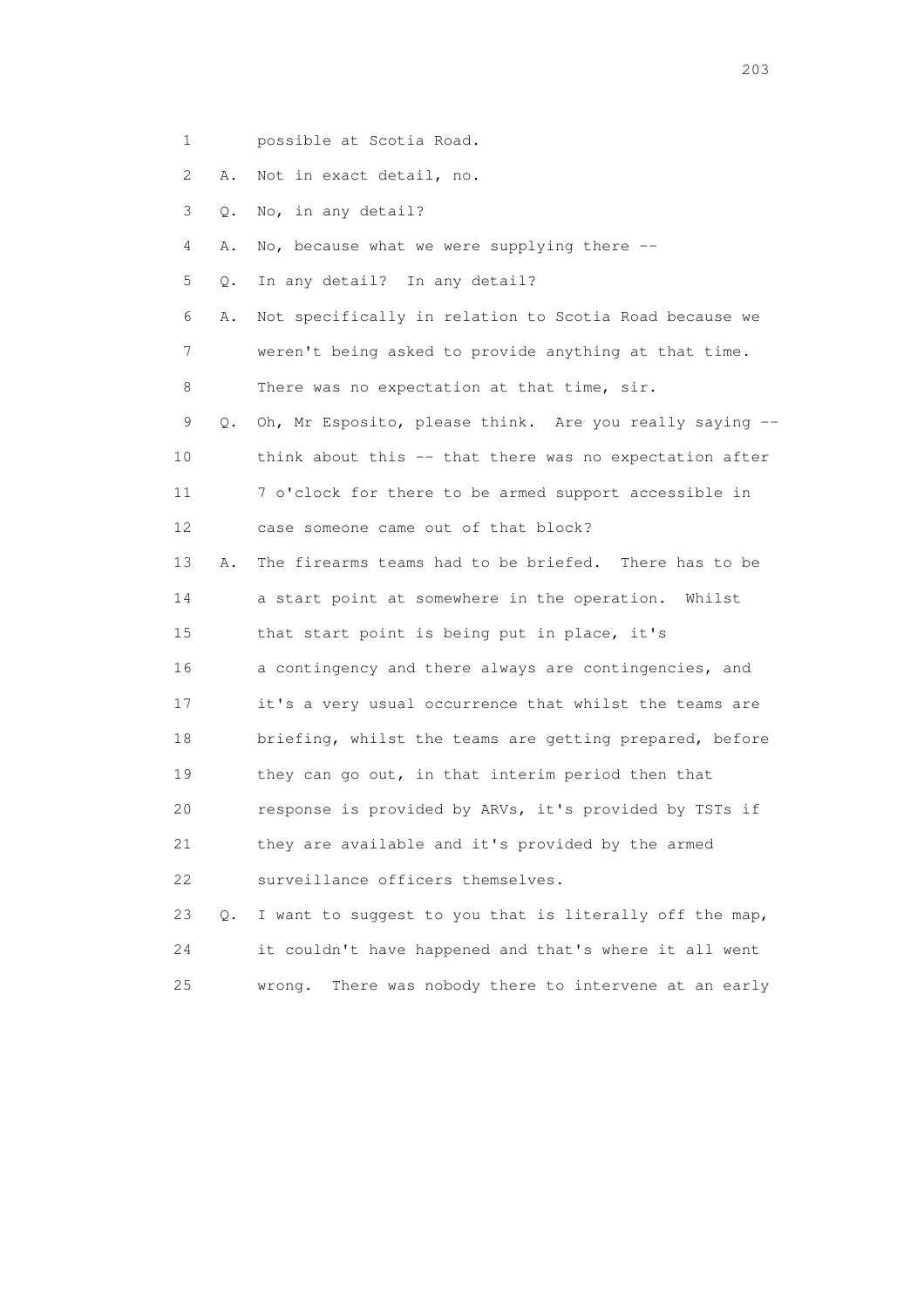1 stage. Would you look at page 7 of the maps diagram 2 brochure, please. (Pause) 3 Could we also bear in mind your policy log. Your 4 policy log does not record any strategy of any kind, 5 does it? 6 A. In -- 7 Q. In relation to Scotia Road, never mind Portnall. 8 A. Not at that time. It does later on. 9 Q. Yes. Before 9.34 your policy log does not reveal that 10 there is any strategy for Scotia Road so far as you are 11 concerned? 12 A. Tactics? 13 Q. Strategy. 14 A. The strategy for Scotia Road was -- 15 Q. No, please understand. The question was: your policy 16 log does not reveal any record of the strategy? 17 A. I have not made notes of the strategy set by Mr McDowall 18 in this log. 19 Q. No, we move on, you haven't got it for McDowall; where 20 is the strategy set out in the log by Commander Dick in 21 relation to Scotia Road? 22 A. I haven't recorded that. That was verbal conversations 23 between myself and Commander Dick. 24 Q. I have no doubt it was. She didn't do it through 25 thought transference. She obviously spoke to you. Why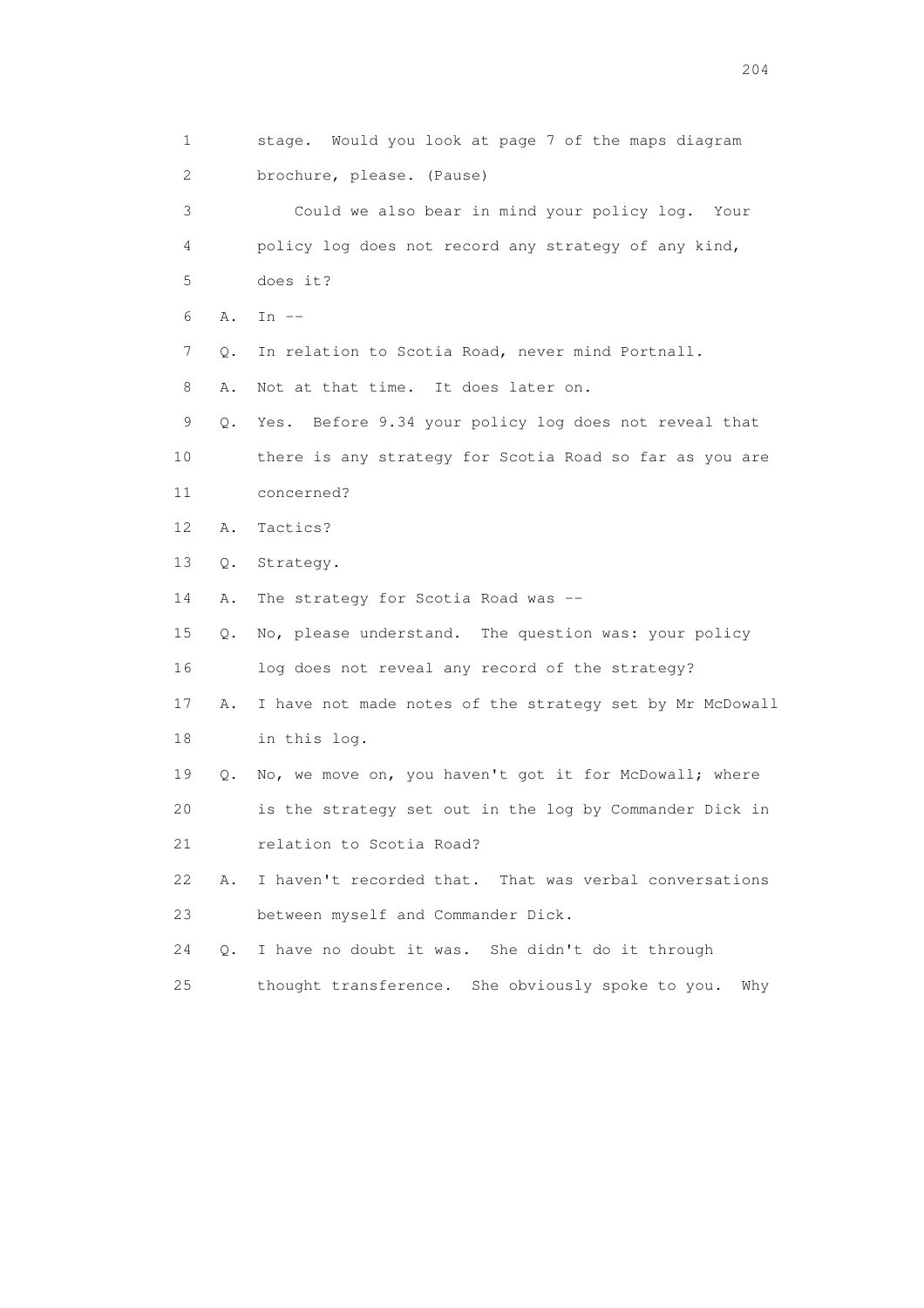| 1            |    | is it not written up in your policy log?                 |
|--------------|----|----------------------------------------------------------|
| $\mathbf{2}$ | Α. | Because I didn't see the need for it at that time,       |
| 3            |    | because what we were provided here was support to        |
| 4            |    | surveillance, and then whatever happened at that         |
| 5            |    | address, that I would be speaking to Commander Dick in   |
| 6            |    | relation to tactical options to stop or intervene        |
| 7            |    | a subject.                                               |
| 8            | Q. | You discussed that with her, did you? Did you? Did you   |
| 9            |    | discuss --                                               |
| 10           | Α. | I talked about options in relation to Scotia Road;       |
| 11           |    | I talked about options in relation to where subjects     |
| 12           |    | might be going; I talked about options for both this and |
| 13           |    | the other addresses.                                     |
| 14           | Q. | Right, this one I am going to concentrate on to save     |
| 15           |    | time. Did you discuss the tactic that was necessary to   |
| 16           |    | prevent a subject, possible or identified, getting on    |
| 17           |    | a bus?                                                   |
| 18           | Α. | No, I didn't.                                            |
| 19           | Q. | You didn't. Why not?                                     |
| 20           | Α. | Two things. First of all, the subject has to be          |
| 21           |    | identified, he has to be followed, and then the officers |
| 22           |    | have to be in a position to intercept, so whatever       |
| 23           |    | happens, the plan that was put in place to control the   |
| 24           |    | premises with surveillance, to have firearms officers    |
| 25           |    | supporting them from a covert location, was to me        |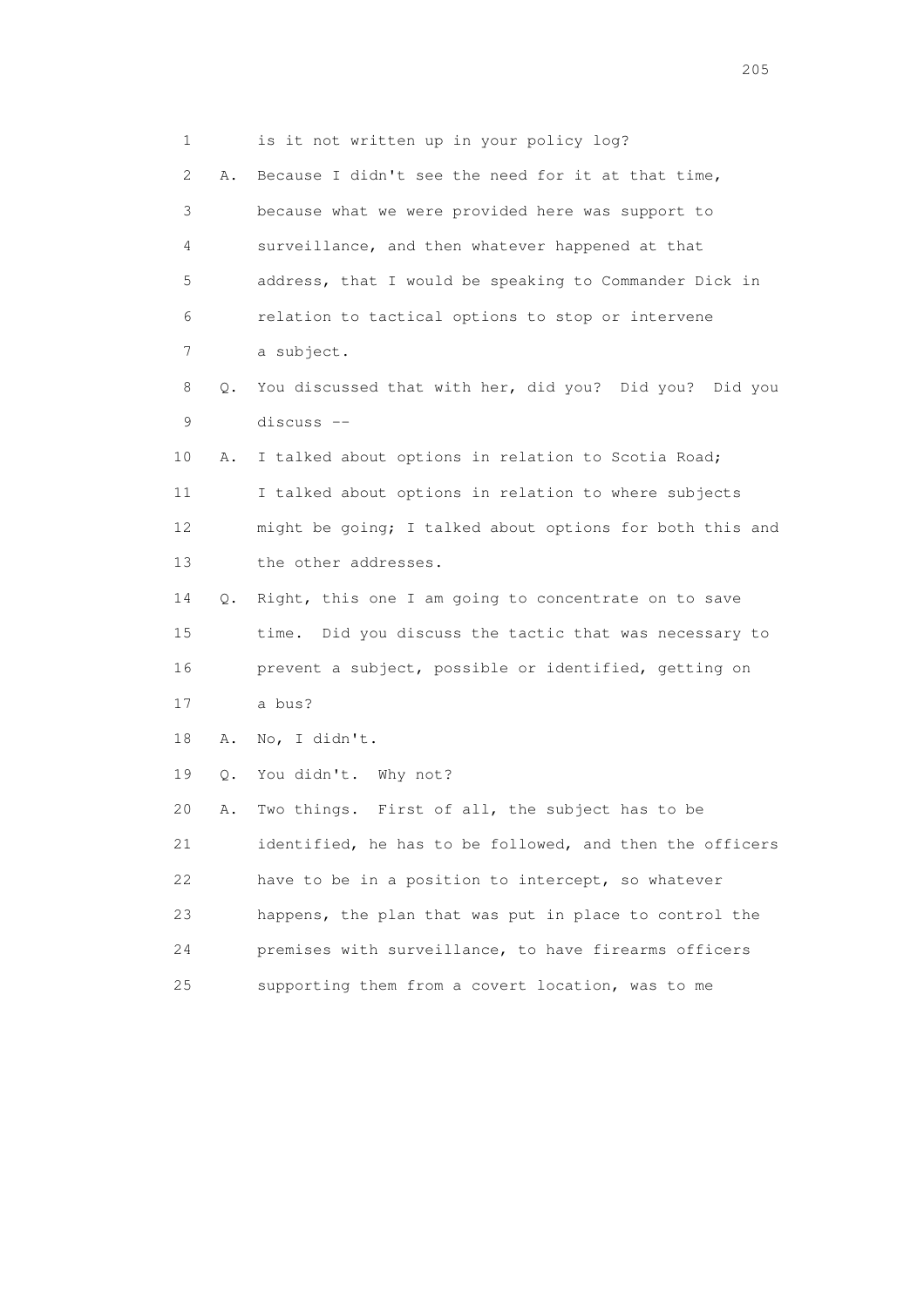1 appropriate for this location.

 2 Q. Did you say to Commander Dick: this is an impossible 3 situation, we can't stop anybody getting on a bus? 4 A. No, I didn't. 5 Q. Right. So did you discuss with Commander Dick, either 6 with a map like this or whatever's available in New 7 Scotland Yard, that it will be a matter for the 8 particular team, the black team, to work out exactly 9 where they are going to do the stop, but the one thing 10 we must do is ensure that they understand they have to 11 be in a position covertly to stop the person getting on 12 a bus? 13 A. No. No, I never said that. 14 Q. No, I know. My suggestion is that that is precisely the 15 core of the matter, because of what had happened the day 16 before. Is it not the core of the matter? 17 A. Not to me, sir, no. 18 Q. I see. You really weren't concerned about the 19 possibility that somebody might get on a bus? 20 A. We have to deal with the practicalities of this, and 21 again I am going to be accused of giving a long answer, 22 but the tactics available within this location are 23 limited because of the threat that you are dealing with, 24 and because of the risk that you are dealing with. 25 Q. Are they more limited than dealing with it on a bus or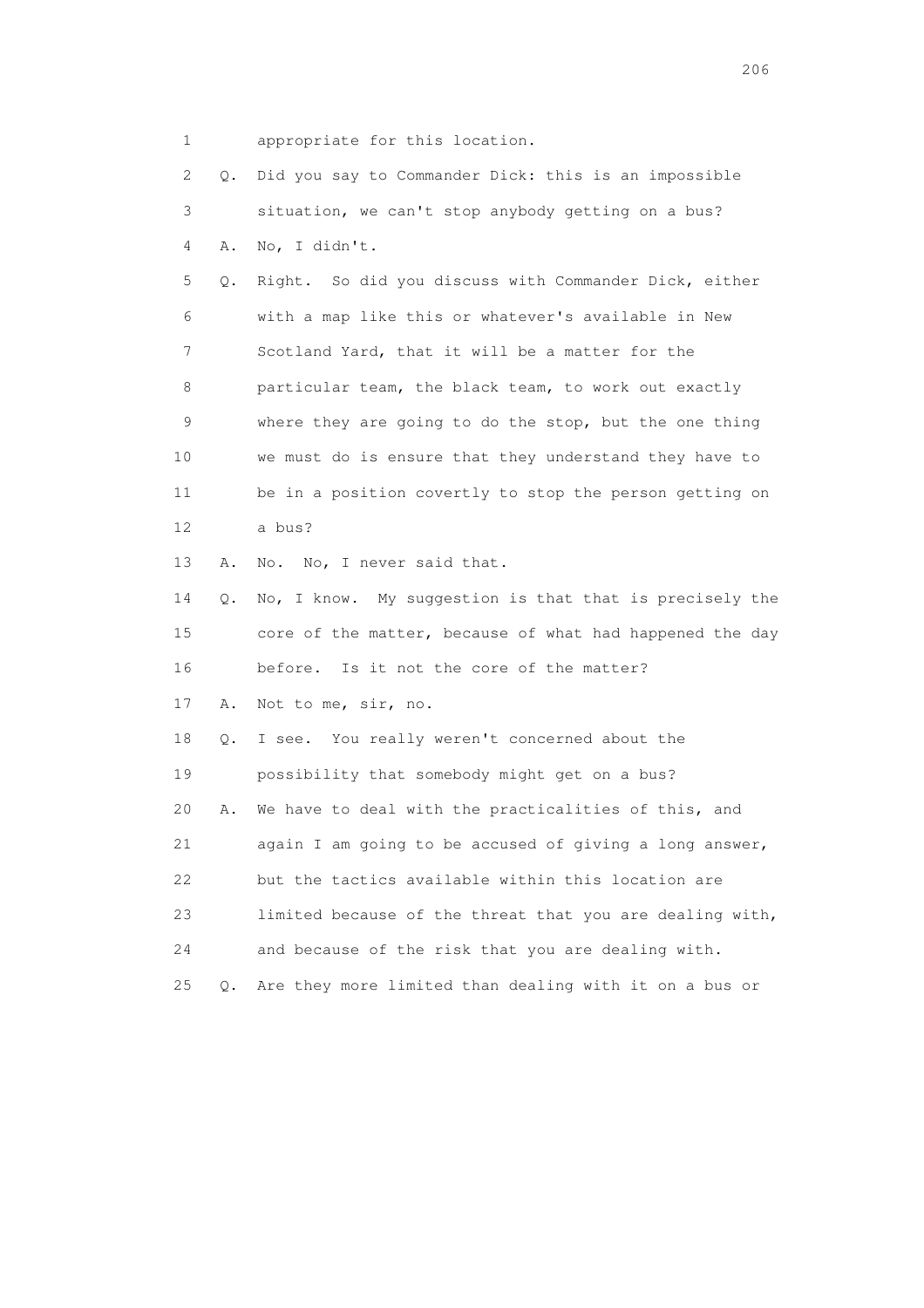1 in a tube train?

2 A. There are equal challenges for both.

| 3               | $\circ$ . | Well, I would like to know, you see, the extent to which |
|-----------------|-----------|----------------------------------------------------------|
| 4               |           | all of this was discussed with Dick in the two hours or  |
| 5               |           | the one hour -- we will restrict it to that. She is      |
| 6               |           | appointed as DSO during the 8 o'clock meeting; did you   |
| 7               |           | She was appointed as DSO in the 8 o'clock<br>know that?  |
| 8               |           | meeting?                                                 |
| 9               | Α.        | I don't know when she was appointed.                     |
| 10              | Q.        | You don't know when she was appointed?                   |
| 11              | Α.        | I know that she was --                                   |
| 12 <sup>°</sup> | Q.        | She was asked to be the DSO but in fact her role was     |
| 13              |           | mapped out in the 8 o'clock meeting?                     |
| 14              | Α.        | My understanding was that when I attended the meetings   |
| 15              |           | at, which is shown in the log, that she was the DSO.     |
| 16              | О.        | In whatever hour was available there, and I suggest      |
| 17              |           | certainly 8 to 9, did you sit down and say: well, there  |
| 18              |           | is a challenge here but we can do it and this is how we  |
| 19              |           | can do it, and I will make sure Trojan 84 knows that we  |
| 20              |           | need to stop somebody before they get on a bus?          |
| 21              | Α.        | No.                                                      |
| 22              | Q.        | Did you even know where the bus stops were?              |
| 23              | Α.        | I knew there were bus stops there, it depends on what    |
| 24              |           | time in the morning. I was aware $-$                     |
| 25              | Q.        | Before he comes out at 9.34, there have already been     |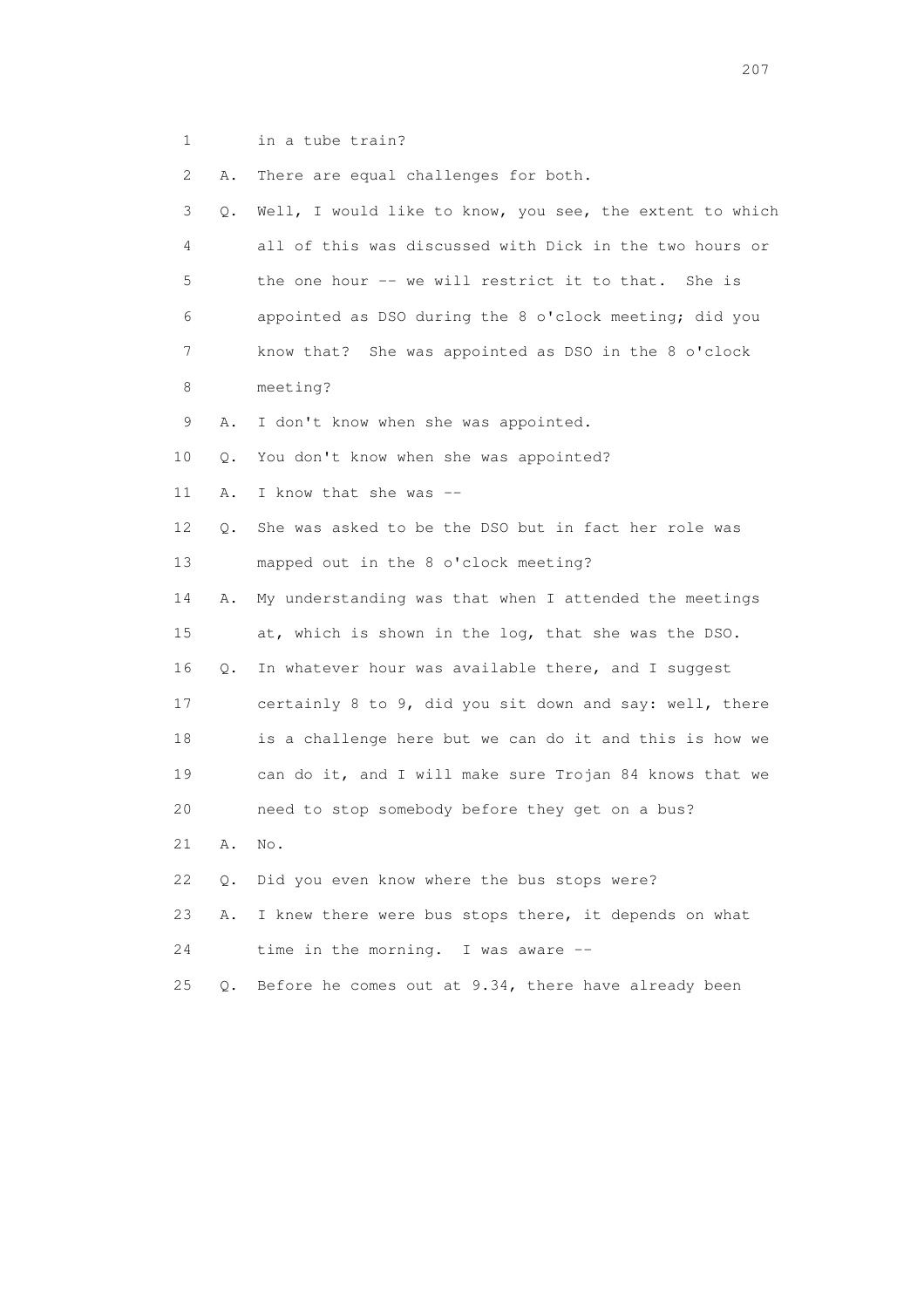1 five people out?

2 A. I was aware that there were bus stops there, yes.

3 Q. Where?

 4 A. I knew that there was one in Tulse Hill, and I knew 5 there were other bus stops about because of the 6 discussions that had been going on before that, but 7 exactly where, I don't know, sir.

 8 Q. We have been over the point before. Were you aware on 9 the question of buses that actually the surveillance 10 monitor and one other had already been on to the bus 11 company and they thought that they had got them stopped? 12 Did you know that?

13 A. I had absolutely no idea of that, sir, no.

 14 Q. If there was a decision by Commander Dick that any 15 stopping of the buses might compromise the operation, 16 this is rather serious if somebody in the operations 17 room is doing completely the opposite, isn't it? 18 A. I can't answer questions on what other people would or 19 wouldn't do.

 20 Q. Can you explain how the loggist who comes on -- and you 21 have already seen it, I don't ask it to come up -- has 22 indicated that the buses were suspended?

23 A. I can't explain that, sir.

 24 Q. Can you explain how the loggist in fact never comes up 25 with a positive identification, as opposed to what you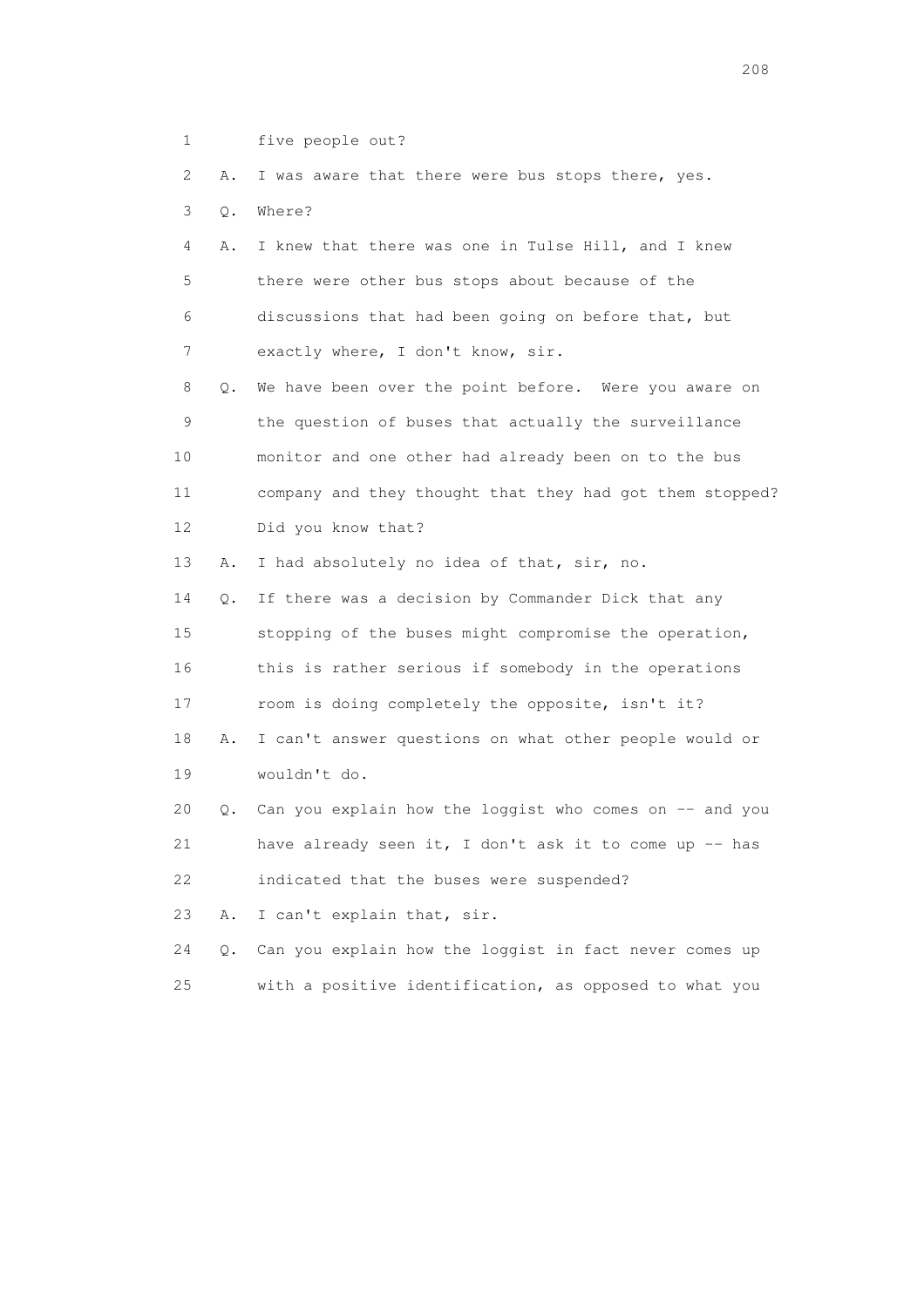1 are saying; your loggist?

| 2               | Α. | My recollection, and my thoughts on that, that it was    |
|-----------------|----|----------------------------------------------------------|
| 3               |    | a positive identification.                               |
| 4               | Q. | I mean, when you read the log, and you see that the bus, |
| 5               |    | according to that log, was suspended and there is no     |
| 6               |    | positive identification, did that cause you to question  |
| 7               |    | your own recollection of events?                         |
| 8               | Α. | My recollection of events are as I remember them,<br>No. |
| 9               |    | sir.                                                     |
| 10              | Q. | All right. Just dealing with this plan of the area, you  |
| 11              |    | are not saying, are you, that it would have been -- had  |
| 12 <sup>°</sup> |    | you got people there in time -- not possible to do       |
| 13              |    | a proper controlled stop before anyone got to the bus if |
| 14              |    | they were possible identical with?                       |
| 15              | Α. | In relation to this whole location, again I am going to  |
| 16              |    | give a long answer, sir, and I do apologise, but         |
| 17              |    | whatever tactic that we deploy has to be based against   |
| 18              |    | the threat and risk that exists at that time. Now, at    |
| 19              |    | this location, because it has the space, the option that |
| 20              |    | would likely be chosen, whether it be a distance         |
| 21              |    | containment and challenge, or an intervention by SFO     |
| 22              |    | officers, would be extremely loud, extremely noisy,      |
| 23              |    | extremely impactive on this whole area.                  |
| 24              |    | Think of that if you are a terrorist within that         |
| 25              |    | block of Scotia Road, which we believed --               |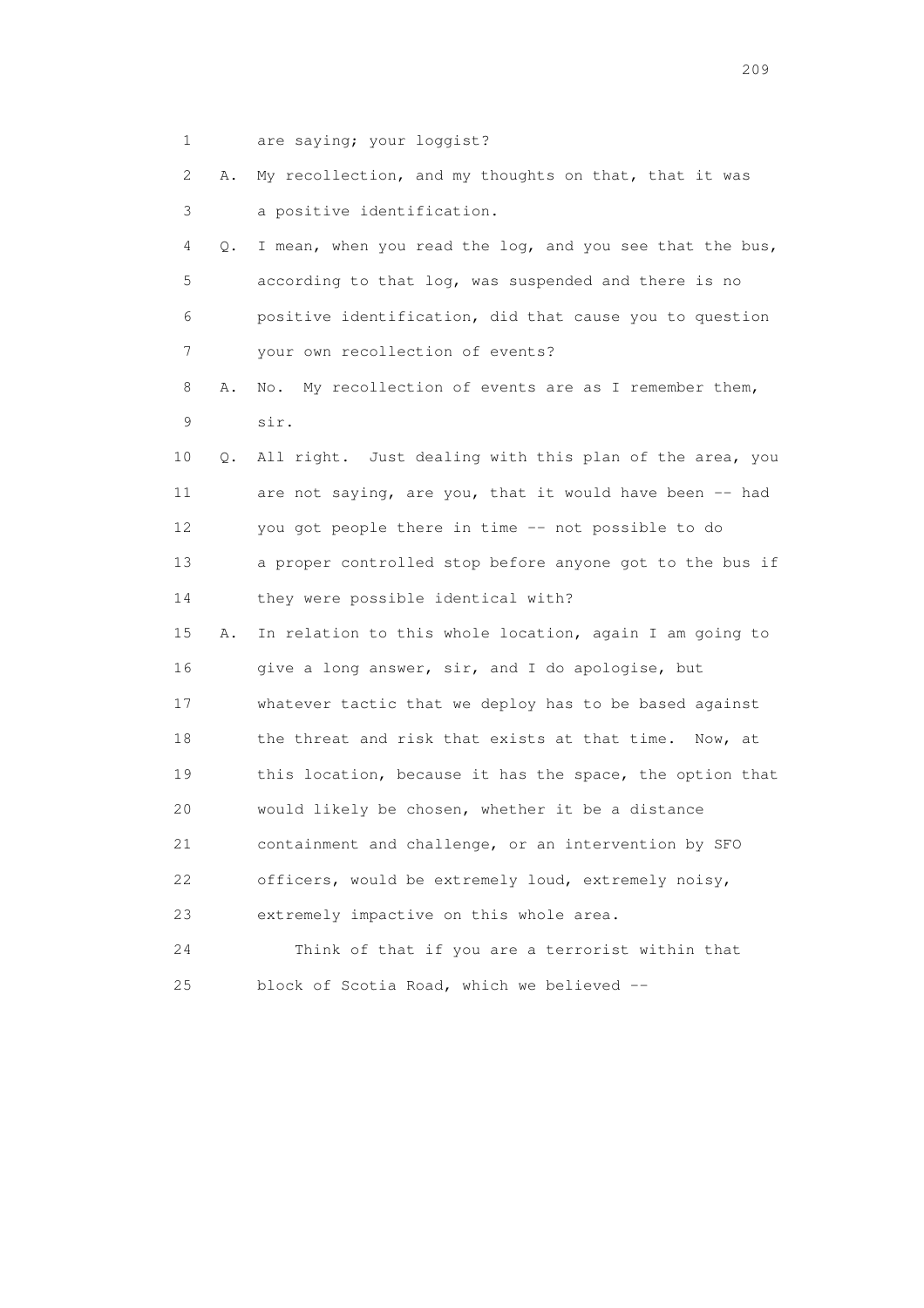1 Q. Are you saying it would have been impossible to do 2 a stop in this area? 3 A. No, of course we could have done it, sir, but it would 4 have been -- what would be the results of taking action 5 at that time, and the result of taking action at that 6 time would be highly likely to be a compromise of the 7 operation. 8 Q. If you didn't take action and it was a suicide bomber or 9 a possible suicide bomber, you were prepared to run that 10 risk, were you? 11 A. That's not my decision to make, sir. I advise on the 12 tactics. The DSO decides what tactic they want in what 13 circumstances and when. 14 Q. Could we have, please -- the jury have it as a decision 15 log in their own bundle, of Commander Dick and it's 16 decision 3, please. 17 Her decision log, decision 3. Tab 48 in the jury's 18 bundle. I just want to ask you whether you were aware, 19 because it's not in your policy log, this is her policy, 20 as it were, set out in her decision log written up later 21 at 11 o'clock on the 22nd: 22 "Strategy I have agreed ... we seek to arrest any of 23 the subjects near or at the addresses." 24 Did you know that? 25 A. I didn't know that at the time. My understanding of it,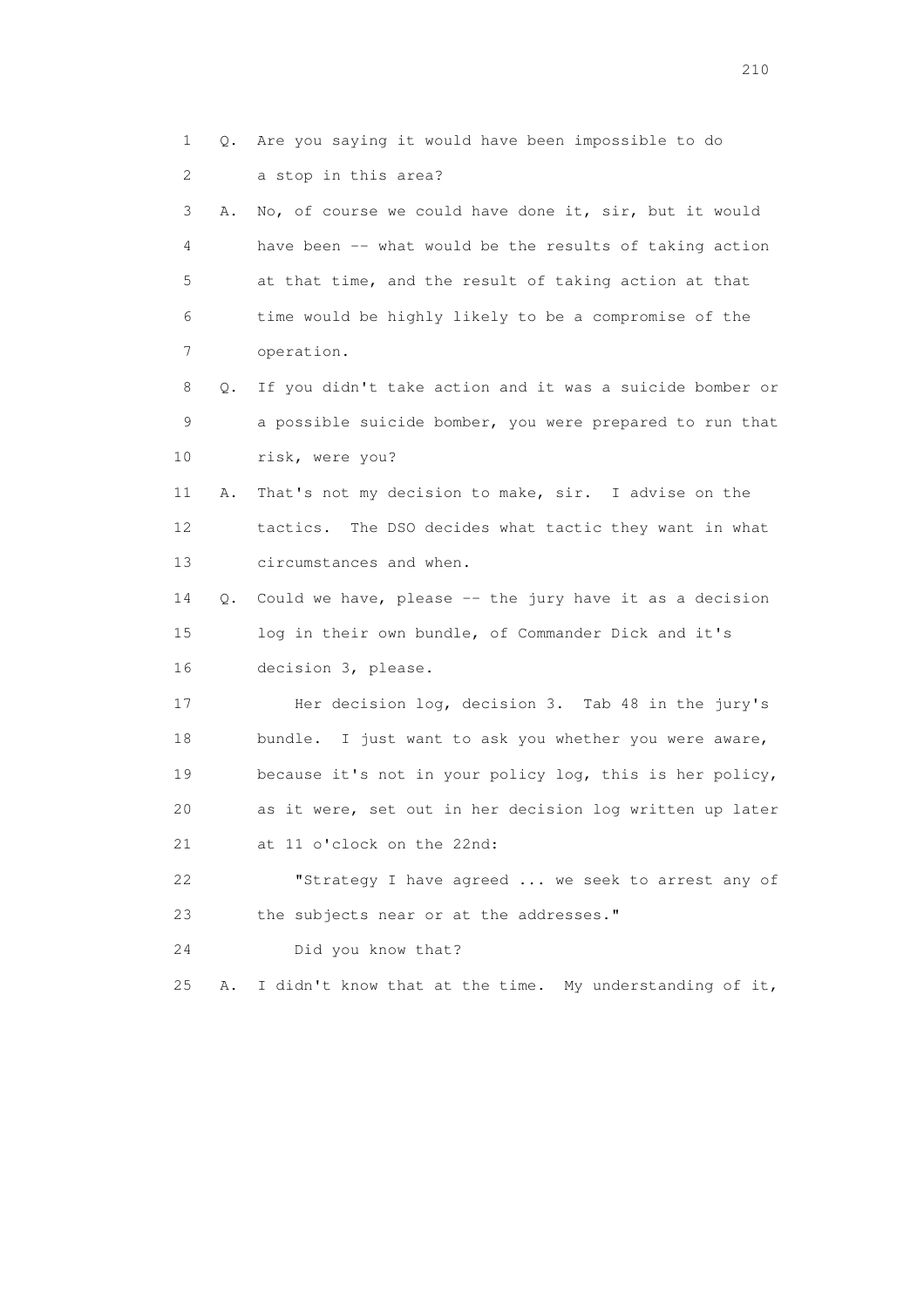1 it was just arrest the subjects. I didn't know at that 2 time it was near or at the address. 3 Q. So when did you first discover that that's what she was 4 wanting to achieve? 5 A. I am not sure if that exactly is what she was wanting to 6 achieve. 7 Q. Well, she has told us what she was intending to achieve. 8 May I just describe it to you since you don't appear to 9 know. Firstly, she didn't want to compromise the 10 operation by doing it so close to the address that 11 somebody would spot it, but she didn't want to do it so 12 far away that there was any prospect of somebody 13 obviously risking the public safety, in particular 14 obviously by getting on buses and trains. All right? 15 A. Yes, sir. 16 Q. If you just cast your eye down, you will see the second 17 paragraph under the reasons: 18 "We can not therefore allow them to travel far even 19 under surveillance if sighted ..." 20 Do you see that? 21 A. Yes, sir. 22 Q. Did you know that? Did you know she had decided that? 23 A. I have since read that, but at that time I didn't know 24 that's what she had written. 25 Q. You see, how are you going to give her advice if you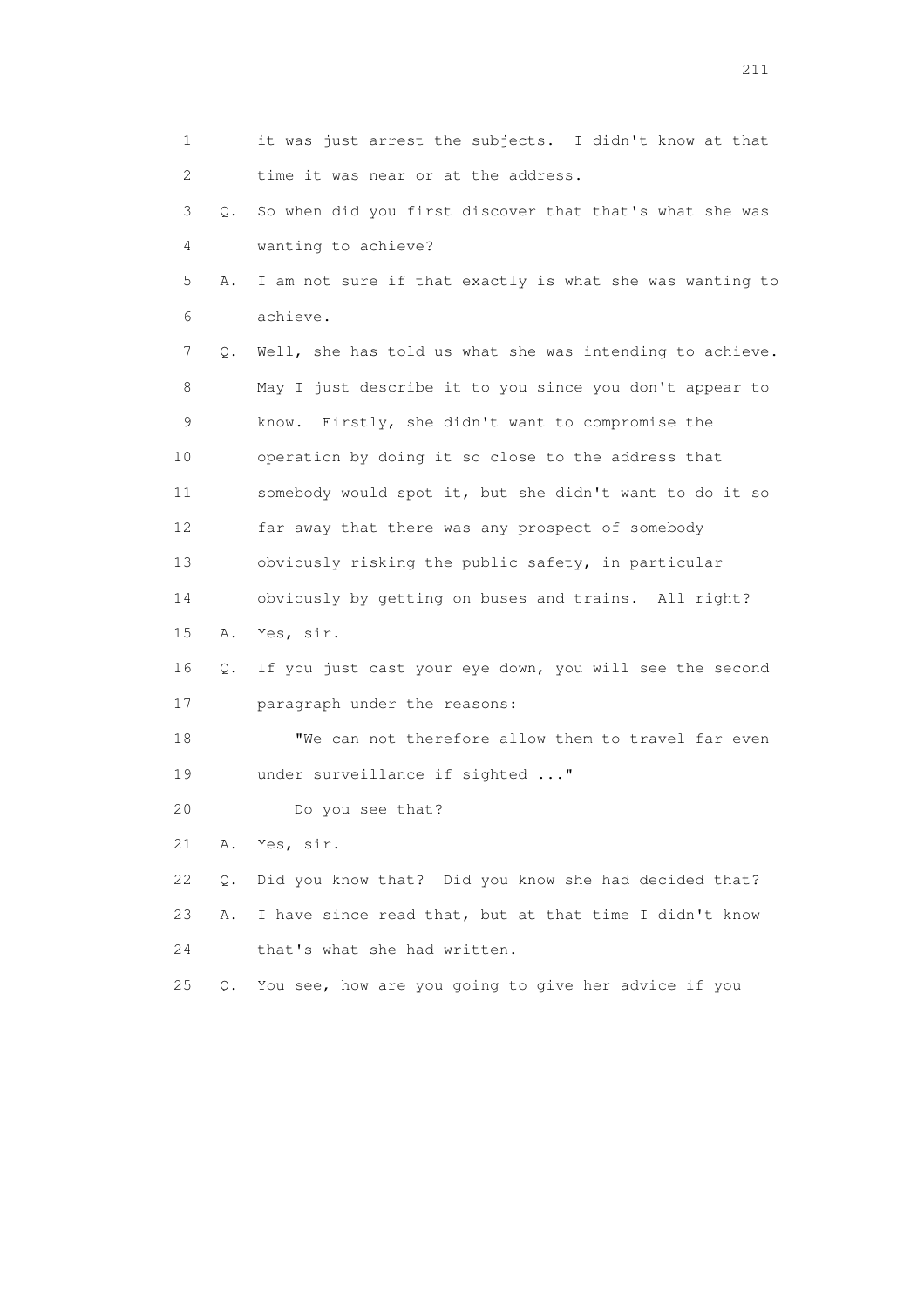- 
- 1 don't know what she's decided?

 2 A. Because she asks me for advice, and I'm by her side all 3 the time, and whatever she asks me is the options and 4 the advice that I give her, based on the circumstances 5 that exist at that time.

 6 Q. So does it come to this: that as far as this plan 7 and 7 the area is concerned, she never in fact asked you for 8 advice about how to stop somebody, or whether it would 9 be possible to stop somebody getting on to a bus? 10 A. I can't remember the decision -- I can't remember the 11 exact conversations about whether or not it would be 12 impossible to stop somebody getting on a bus. I can 13 remember conversations about doing interceptions at this 14 location. But the exact details of them, again ... 15 Q. You see, what is supposed to happen is that you have 16 done your generic tac document, and what you are 17 supposed to do, even if you don't do it at the time, is 18 write up at some point a list of the options that you 19 have presented to the DSO so that it can be seen what 20 she has been offered, as it were, and what she may have 21 rejected. That's very common practice, isn't it? 22 A. It's common practice for a static operation, and the 23 advice that goes on before an operation. But when 24 an operation is underway, when an operation is dynamic, 25 you just don't have the time to do that because of all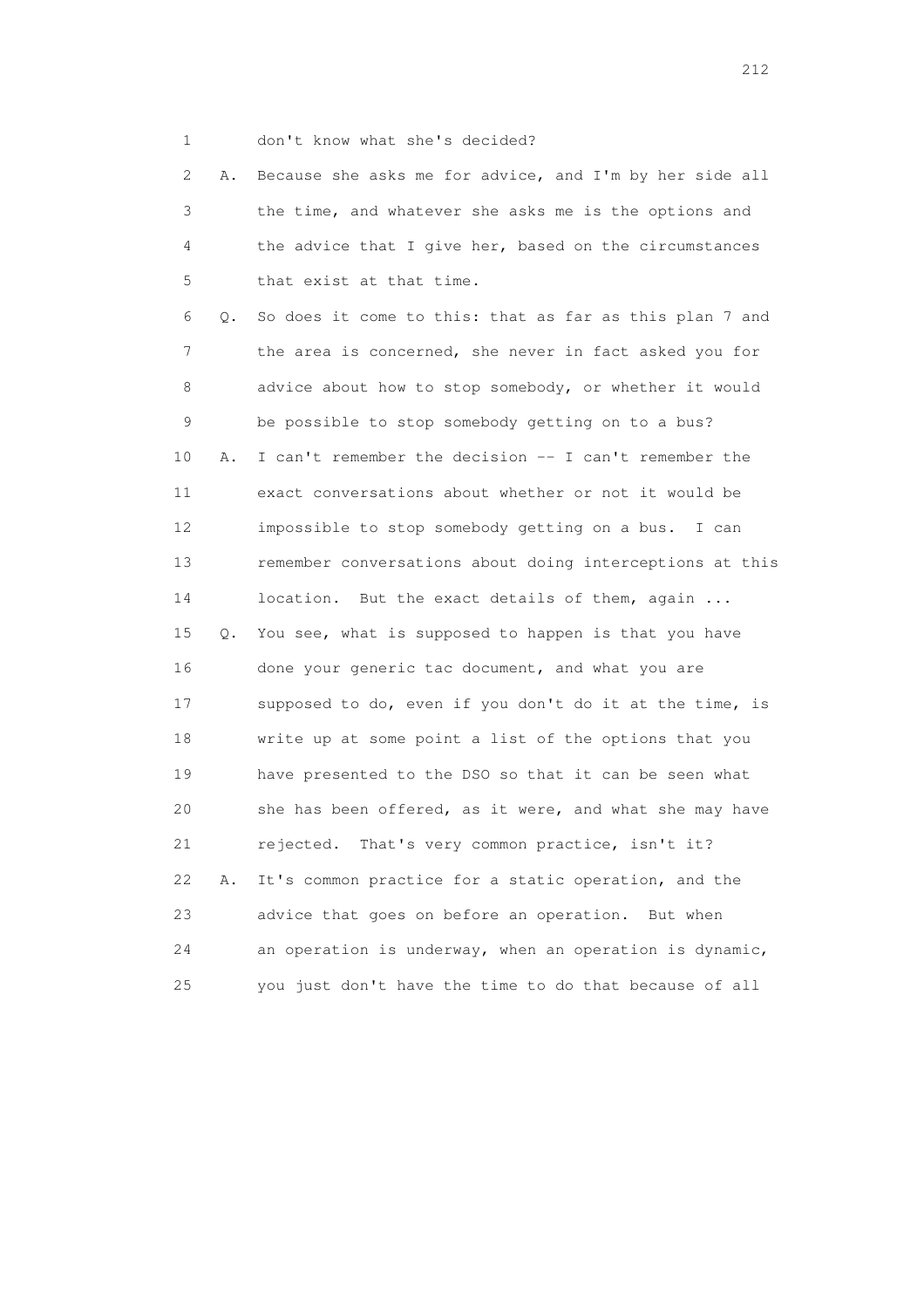1 the things that have to be done. That's why there is 2 the verbal conversations between myself and the DSO in 3 relation to what's achievable and what we want to do. 4 Q. Yes, I appreciate, you can't do it at the time. You 5 just do it later on that night when you in fact come to 6 write up your recollections, as you have put it, at the 7 end of the policy log this particular day? That's when 8 you do it, isn't it? 9 A. No. 10 Q. I see. 11 A. You don't. 12 Q. You appreciate now, possibly not then, that getting from 13 Scotia Road to one of the nearest bus stops, well, 14 perhaps you didn't know how long it would take, did you? 15 A. I had maps there, I knew it could only take a minute, 16 but that's -- at that time, again I have to reiterate, 17 that the first person has to be identified, then the 18 decision has to be made by the designated senior 19 officer. 20 Q. Yes? 21 A. Then as a result of that decision, action will be taken 22 and I dynamically discuss options with her. 23 Q. Yes, I have been through all of that and what has not 24 been discussed. In order, therefore, in that timeframe 25 to get a firearms team or firearms intervention into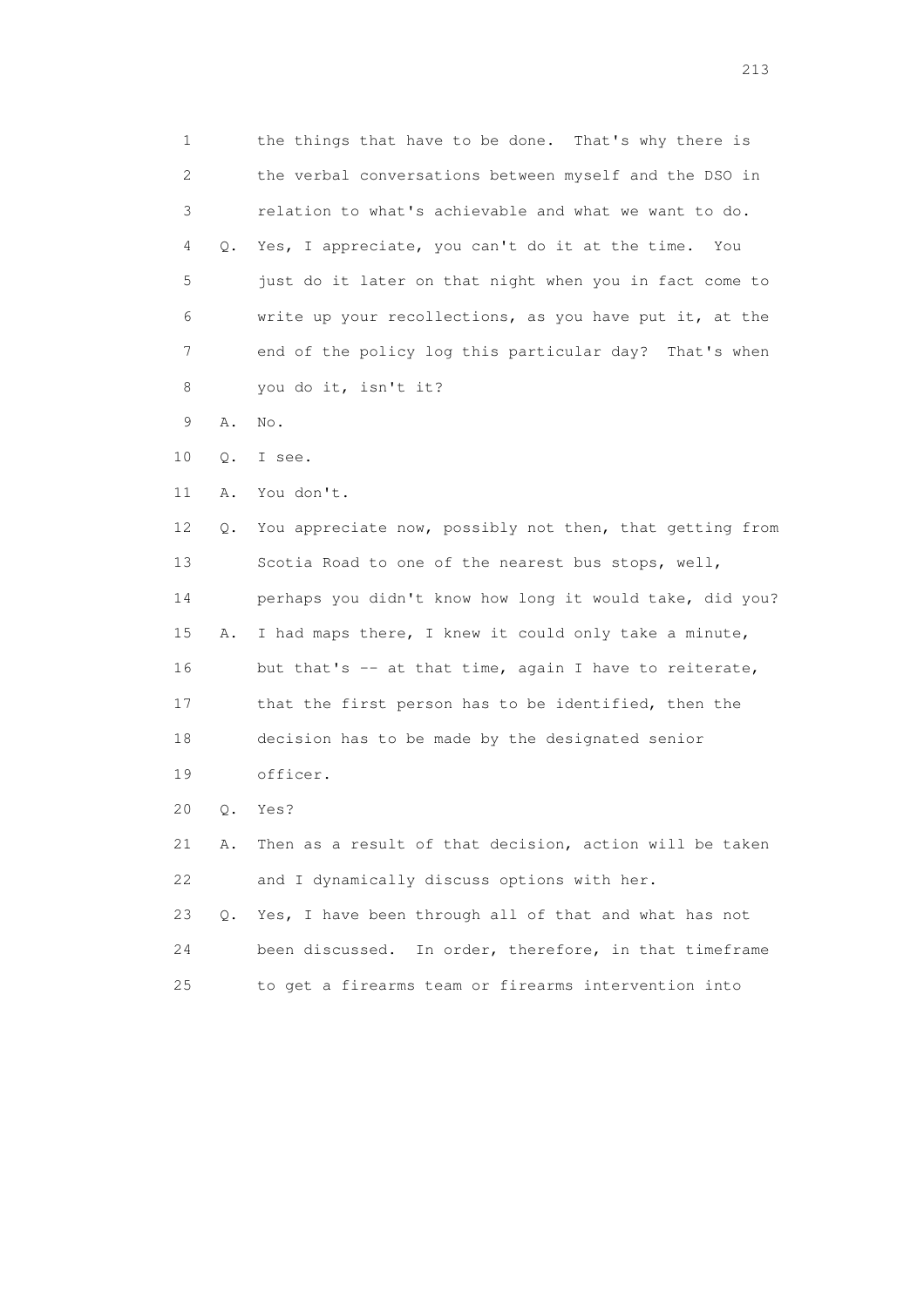| 1  |    | place, they have to be within -- as they were at         |
|----|----|----------------------------------------------------------|
| 2  |    | Portnall Road -- a couple of minutes, don't they?        |
| 3  | Α. | They have to be in a position, yes.                      |
| 4  | Q. | Thank you. Now, I want to ask you this, finally, in      |
| 5  |    | relation to how it would differ if SO12 did it, do you   |
| 6  |    | follow, that you were saying earlier on it would have    |
| 7  |    | been quite different. What's different about an SO12     |
| 8  |    | intervention as opposed it a CO19 intervention?          |
| 9  | Α. | SO12 aren't trained for interventions.<br>The only       |
| 10 |    | intervention-trained officers are CO19 specialist        |
| 11 |    | firearms officers.                                       |
| 12 | Q. | All right. Intervention in the sense of putting          |
| 13 |    | themselves between the threat and the public, whether    |
| 14 |    | it's intervention or interception, only SO19 can do      |
| 15 |    | that?                                                    |
| 16 | Α. | At Scotia Road, if SO12 had been deployed, it would have |
| 17 |    | been a distance containment and challenge.               |
| 18 | Q. | Right. Just so the jury know, what would be, when SO12   |
| 19 |    | do it at Scotia Road, involved in them doing it, when    |
| 20 |    | you say distance containment and challenge?              |
| 21 | Α. | Without going into too much tactical detail, it's just   |
| 22 |    | something that's extremely noisy, that they would put    |
| 23 |    | themselves at a distance from the potential subject, and |
| 24 |    | deploy and try and contain that subject at a distance.   |
| 25 | Q. | On the assumption, of course, some of them are<br>Right. |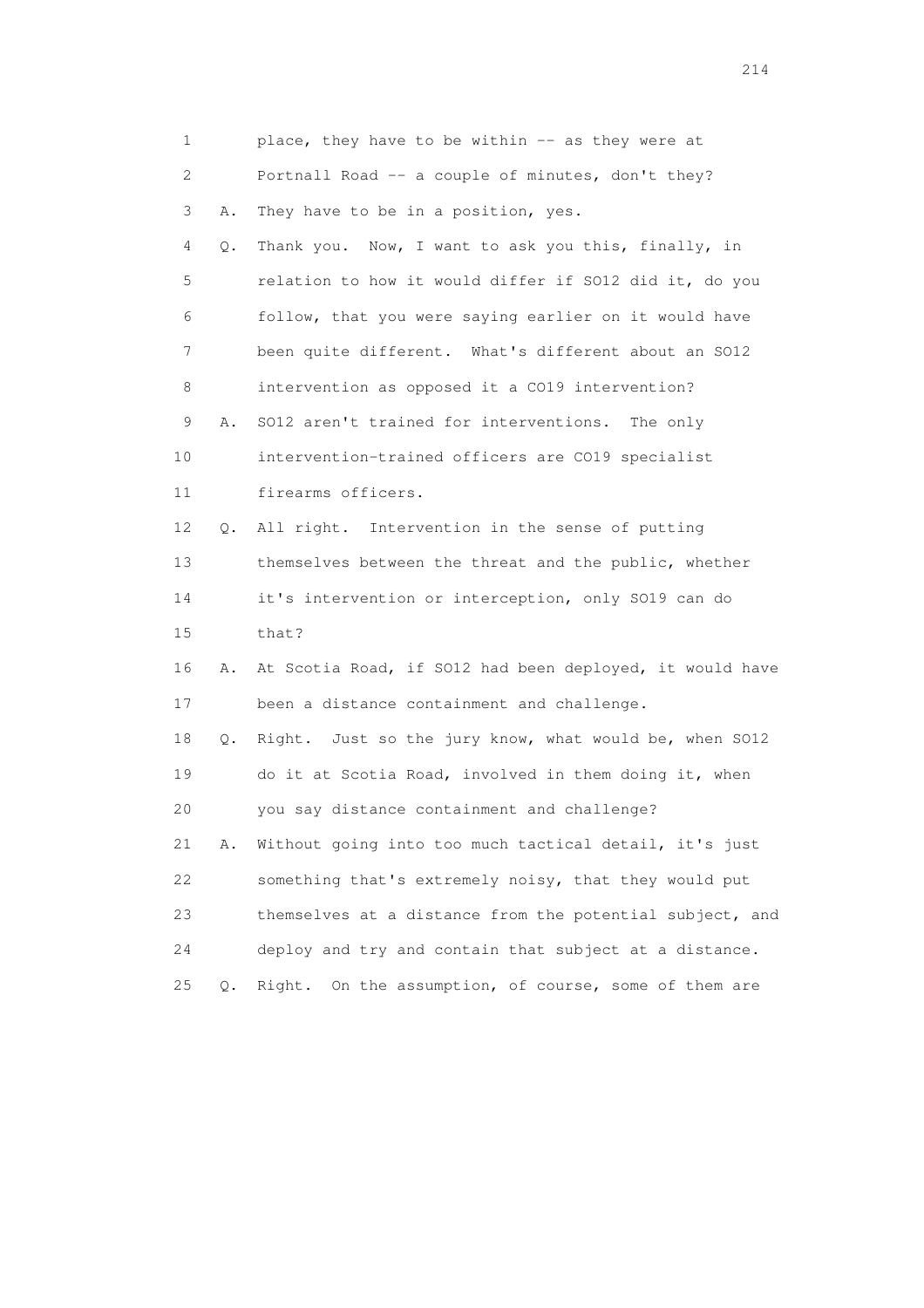1 static and can't do that, obviously the better thing at 2 Scotia Road is to have firearms officers do it because 3 they are in back-up vehicles and so on? 4 A. Yes. 5 Q. That's obvious. I want to move back to Stockwell 6 itself. We have seen the compilation video. If SO12 7 had not been countermanded -- and of course you didn't 8 hear the decision, so you have said, that they should be 9 sent in to do it -- if they had actually done it, what 10 would have been how they would have done it? Can you 11 help us? 12 A. Probably in the same way, that they would have assessed 13 the threat, drawn their weapons, and challenged that 14 person at a distance. 15 Q. You see, one of the situations the jury have seen is 16 that Jean Charles de Menezes goes into the tube station, 17 picks up a Metro, goes through the barriers, down the 18 escalator, and you have seen as well that the 19 surveillance officers, the first few, are very close by, 20 aren't they? 21 A. Yes, I have seen the video, sir. 22 Q. If in that situation, since he has gone through the 23 barriers, SO12 had done a surprise challenge, in other 24 words they had come up behind and obviously an officer 25 from in front as well, that would have achieved first of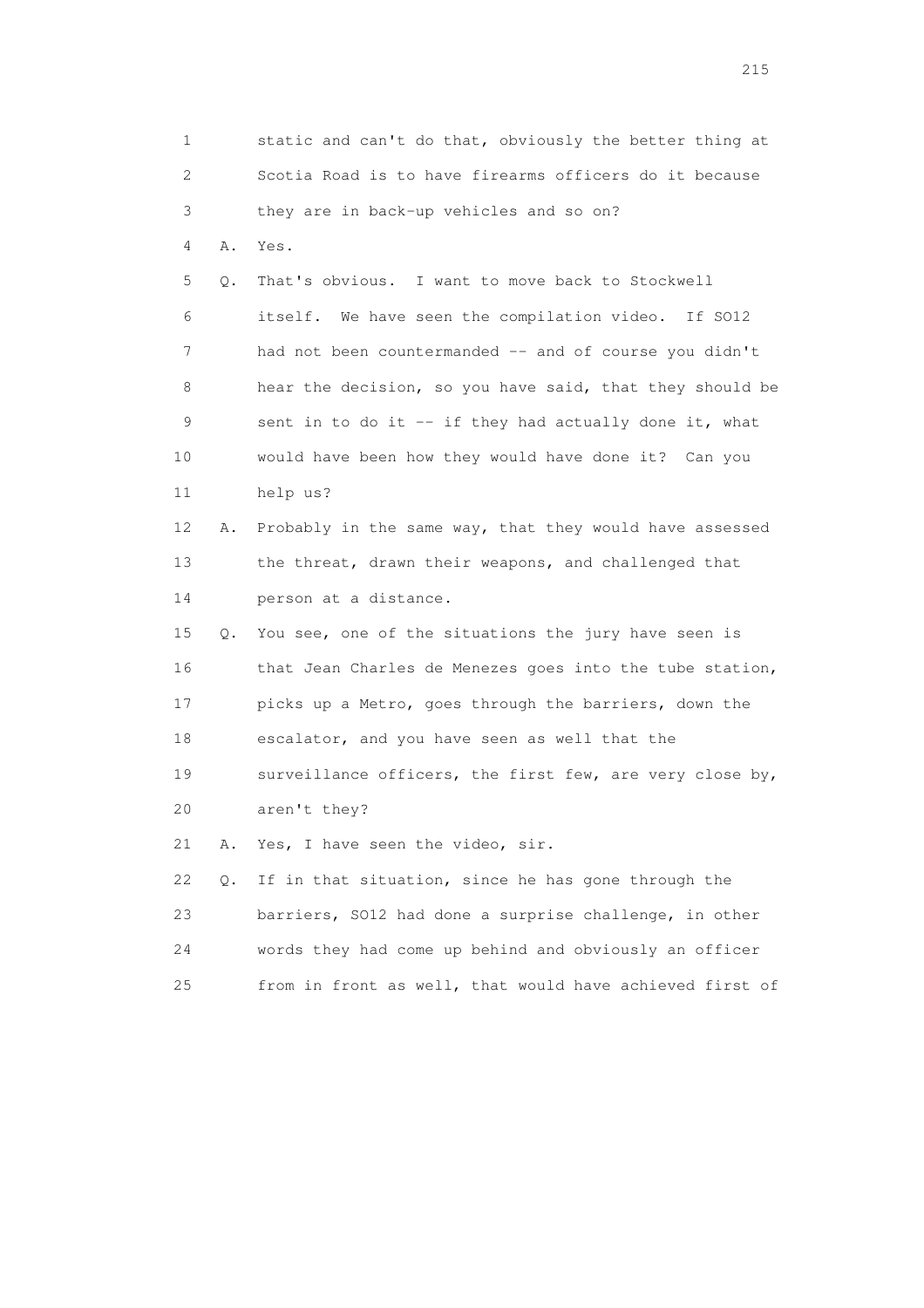| 1  |           | all an element of surprise, wouldn't it?                  |
|----|-----------|-----------------------------------------------------------|
| 2  | Α.        | That's not their tactics and it's not their training,     |
| 3  |           | That's not what they would have done.<br>sir.             |
| 4  | Q.        | Okay, well, just tell us what they would have done        |
| 5  |           | insofar as their training?                                |
| 6  | Α.        | They would have stood off and they would have challenged  |
| 7  |           | the person.                                               |
| 8  | Q.        | Well, on the escalator or down at the bottom?             |
| 9  | Α.        | Wherever, in exactly the same way as the SFO officers at  |
| 10 |           | the point that they deployed, they would deploy           |
| 11 |           | according to their training and that is their training.   |
| 12 | Q.        | I want to suggest to you, if the SO12 officers, of which  |
| 13 |           | there were three on the escalator at one point, had in    |
| 14 |           | fact done a surprise challenge at that point --           |
| 15 | Α.        | That they wouldn't have done a surprise challenge, sir,   |
| 16 |           | because that is not their training, that is               |
| 17 |           | an intervention and they are not trained to do that.      |
| 18 | Q.        | What is the difference, can you just explain, between     |
| 19 |           | what they are trained to do and an intervention?          |
| 20 | Α.        | I explained intervention and interception before.<br>That |
| 21 |           | the level of --                                           |
| 22 | $\circ$ . | I just want the difference between the two so we can      |
| 23 |           | weigh $up$ $-$                                            |
| 24 | Α.        | A specialist firearms officer will be able to deploy      |
| 25 |           | covertly close to that subject. They will be able to      |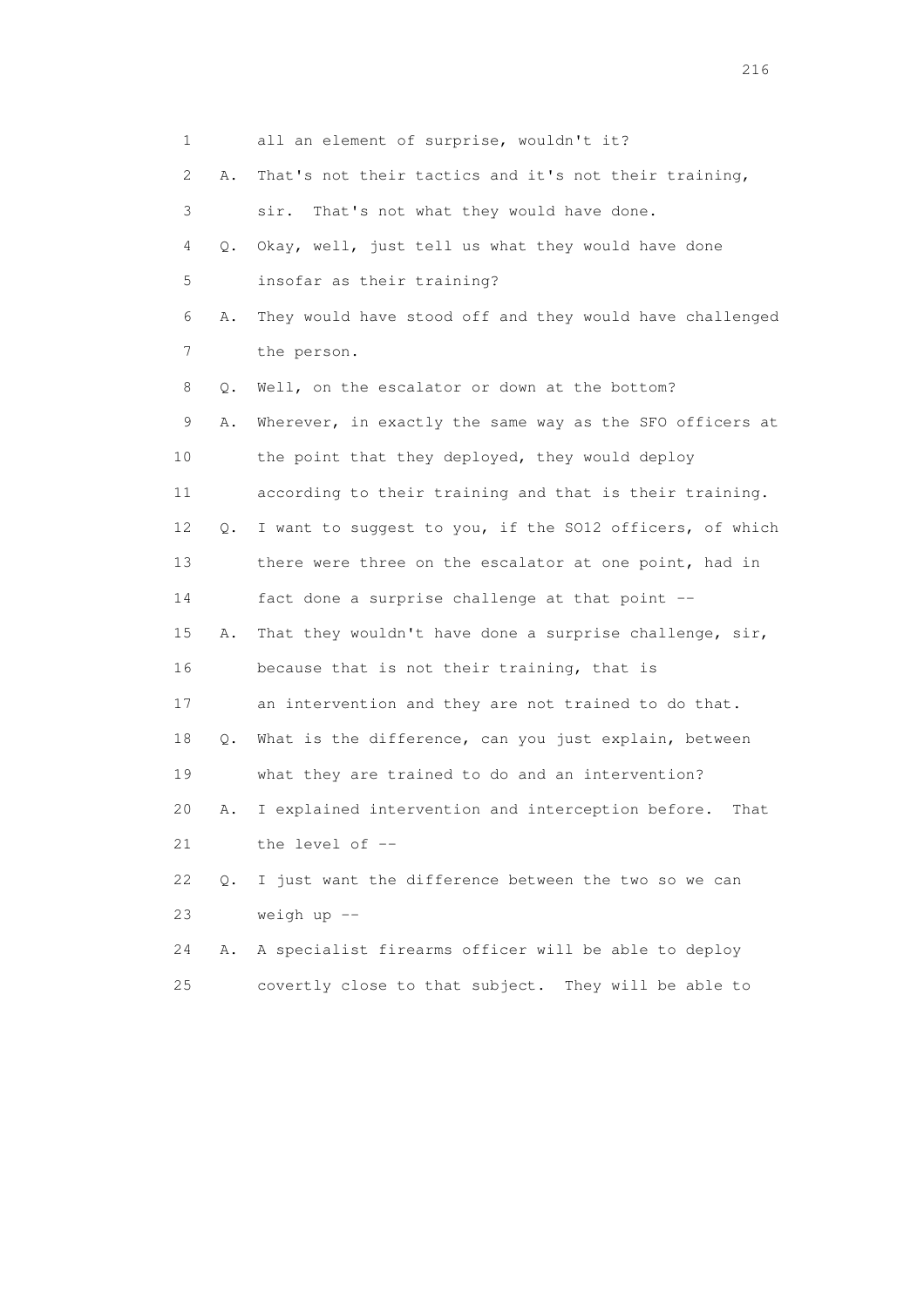| 1                         |    | put themselves in that position close so that they are     |
|---------------------------|----|------------------------------------------------------------|
| $\mathbf{2}^{\mathsf{I}}$ |    | between the threat and the public, whereas opposed to      |
| 3                         |    | an SO12 officer who would have to stand off and            |
| 4                         |    | challenge that subject.                                    |
| 5                         | Q. | When we are talking about distances and stand off for      |
| 6                         |    | SO12, what are we talking about?                           |
| 7                         | Α. | Only the officer can assess that at that time.             |
| 8                         | Q. | When the officer who is assessing it at the time says he   |
| 9                         |    | is in a position to do it, as they did, they offered to    |
| 10                        |    | do this stop, first of all, did you know they had          |
| 11                        |    | offered?                                                   |
| 12                        | Α. | Yes, I did.                                                |
| 13                        |    | SIR MICHAEL WRIGHT: Yes, he said so.                       |
| 14                        |    | MR MANSFIELD: So you knew they had offered. They had made  |
| 15                        |    | an assessment that they could do it?                       |
| 16                        | Α. | Yes.                                                       |
| 17                        | Q. | Right, and in retrospect, had they done it, because we     |
| 18                        |    | now know the firearms officers were on the other side of   |
| 19                        |    | the road, had they done it, in a situation not on a tube   |
| 20                        |    | train, the result, I suggest, would have been very         |
| 21                        |    | different, wouldn't it?                                    |
| 22                        | Α. | That's hindsight, sir. At the time I made that             |
| 23                        |    | decision, I am thinking about what the threat is.<br>I'm   |
| 24                        |    | thinking about the skills of the SFO officers, I am        |
| 25                        |    | thinking about the skills of the SO12 officers.<br>All the |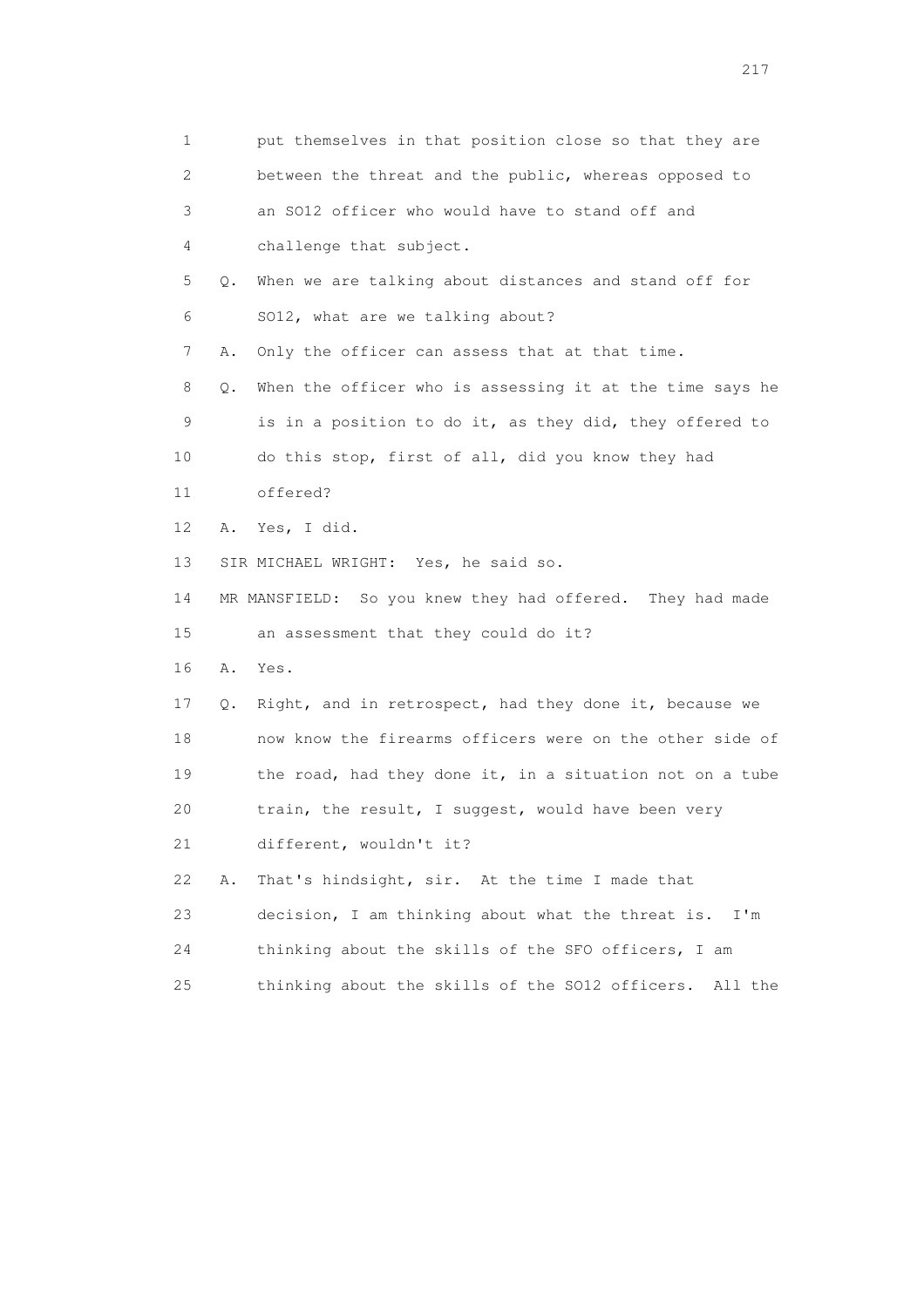1 issues that that person they are dealing with, that 2 person they are going to stop, is believed to be 3 a suicide terrorist, what is the best resource to do 4 that, and for me at that time it was CO19. 5 Q. Yes. In hindsight, we will do it in hindsight on this 6 one. Now you know where the firearms officers actually 7 were, it would have been better to let the SO12 officers 8 do it, wouldn't it? 9 A. No, sir. 10 MR MANSFIELD: Thank you, I have no further questions. 11 SIR MICHAEL WRIGHT: Can I dispose of one or two questions. 12 I am not sure you will be able to do much with any of 13 this. 14 Further questions from THE CORONER 15 SIR MICHAEL WRIGHT: We have had a series of CCTV street 16 recordings of the bus. Couldn't a similar one be 17 produced for at least one car of the firearms teams? 18 I think the short answer to that is that we did. There 19 was a shot of the firearms team, in fact as it was 20 approaching Stockwell station but subject to Mr Hough, 21 I don't think we have any more. 22 MR HOUGH: I will stand ready to be corrected from behind if 23 I am wrong, but I think one of the fixed cameras that 24 was in fact panning round caught some of the -- caught, 25 I think, a couple of the firearms cars coming round.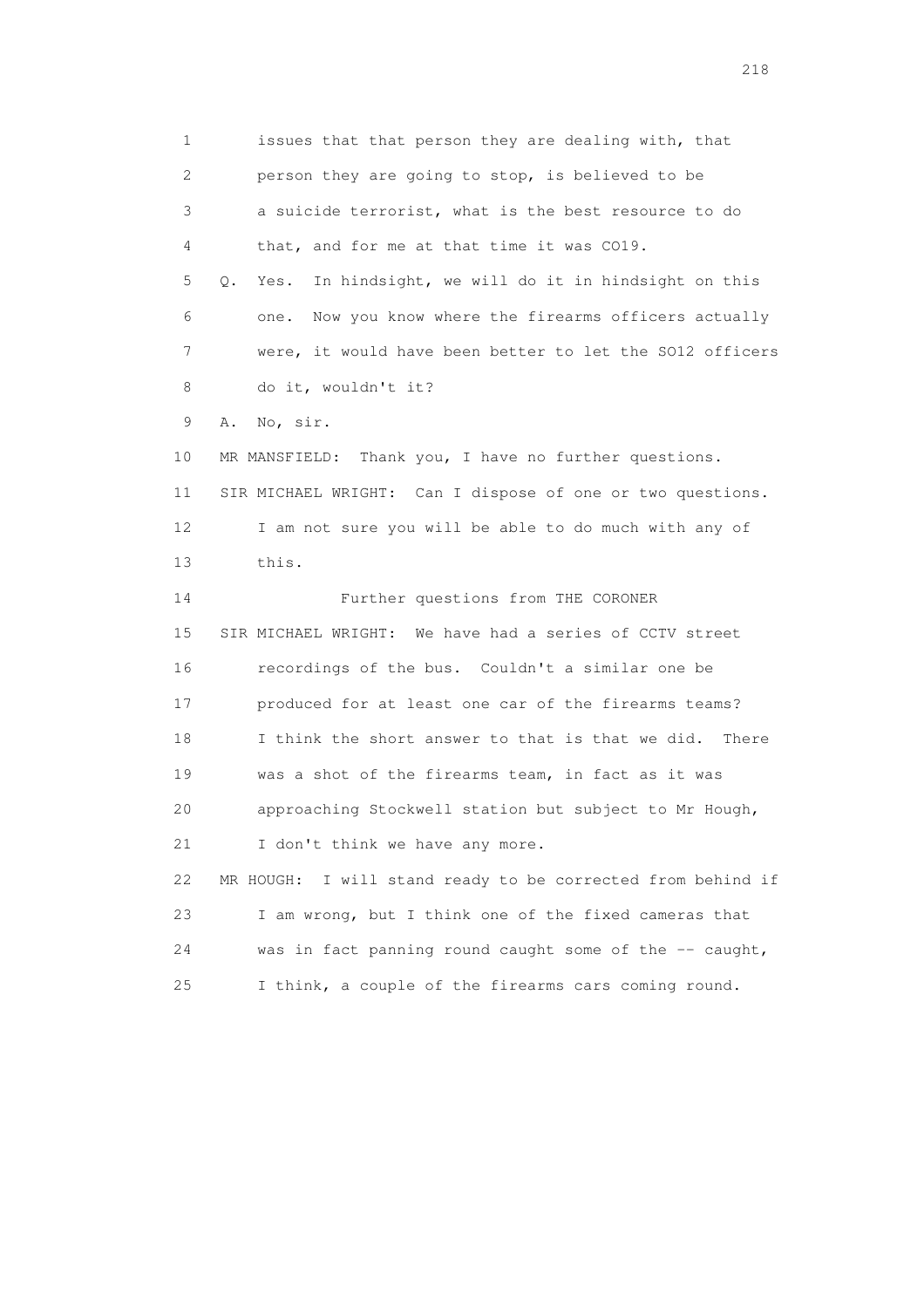1 SIR MICHAEL WRIGHT: Outside Stockwell station.

2 MR HOUGH: Yes.

 3 SIR MICHAEL WRIGHT: That is the only one that we have got. 4 MR HOUGH: Yes, there was debate at the Health and Safety 5 trial about whether a camera earlier on the route might 6 have been showing a firearms car, but I don't think it 7 was ever resolved.

 8 SIR MICHAEL WRIGHT: Okay. The second one again I think is 9 probably not for you, Mr Esposito, but I'm going to tell 10 you what it is. I hope it's not a sexist enquiry. Why 11 are women stopped differently from men, in other words 12 not being stopped, as they are still capable of suicide 13 bombings. You may say -- I will finish it, if you say 14 it's nothing for you, that's all right. Could it be 15 possible that the four failed bombers of the previous 16 day had been replaced? I think that is a comment. I 17 don't suppose it's anything -- you are a firearms 18 officer. Nothing to do with you.

 19 This one is, but I am not sure how you are going to 20 deal with it. How is it possible that the senior 21 tactical adviser to the DSO either does not know or 22 cannot remember so much? That's one question. 23 A. Because there is an awful lot going on in that morning, 24 that the details that I have been asked are about words 25 spoken, were about times, were about distances; and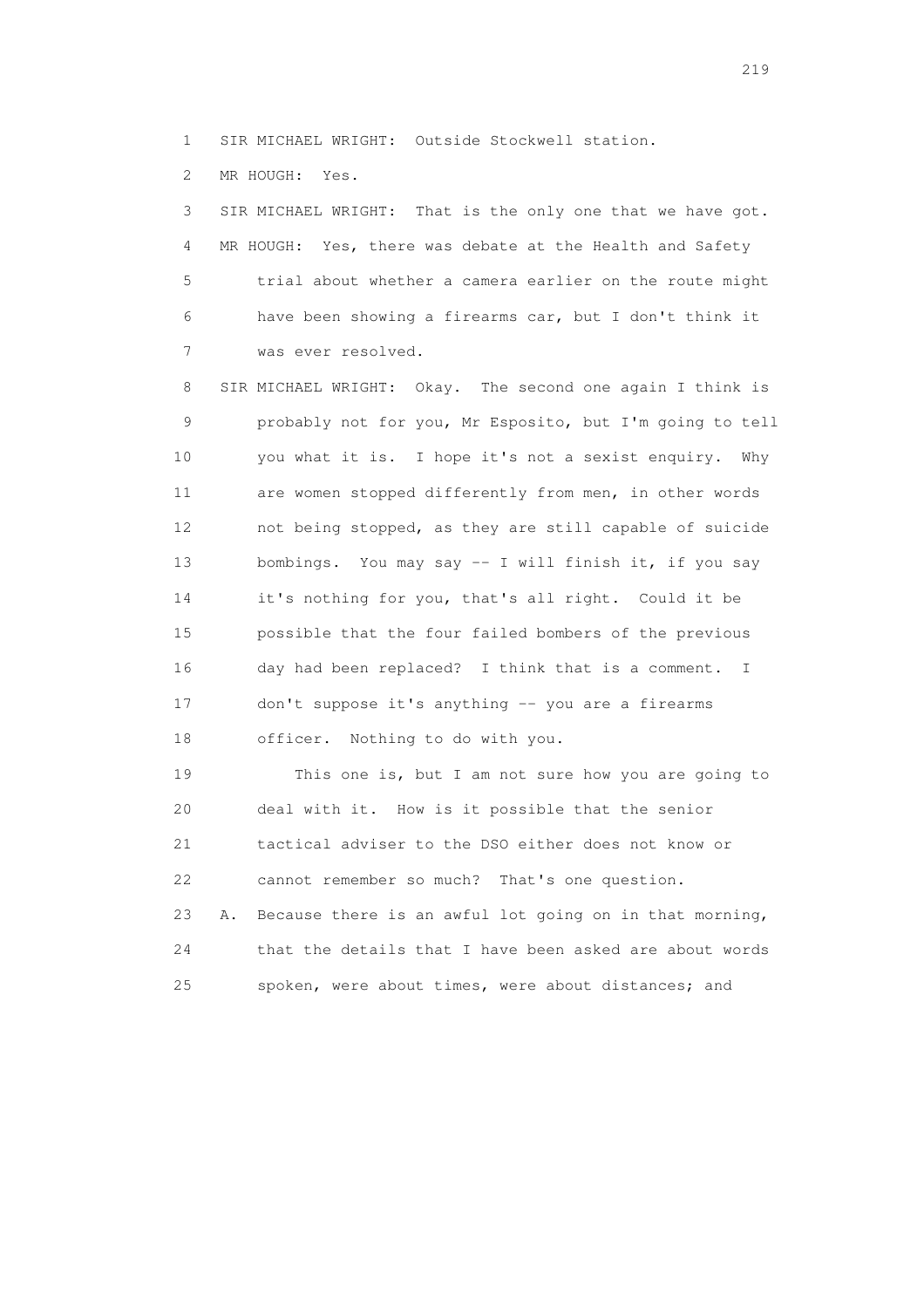1 those times, distances and words spoken, I never made 2 any record of, and I never paid attention to. I was 3 responsible for the tactical advice to the DSO, where 4 the team was and those issues. 5 SIR MICHAEL WRIGHT: Thank you. 6 The second half of this question undoubtedly is not 7 for you but I will read it so counsel know what the 8 question is. Was the "possibly identical with" more 9 about image likeness, or more about perceived 10 anti-surveillance body language and normal usage of 11 mobile phone facility? 12 Again, I think you'd say that's not a matter for 13 you? 14 A. I can't answer that, sir. 15 SIR MICHAEL WRIGHT: Very well. 16 This again is not for you, but I will tell you what 17 it is. Why are police officers allowed to write 18 statements some time after the event, using just notes 19 made? Does this not leave things open for collaboration 20 and misinterpretation? Then there is a comment that the 21 public are always asked to write statements immediately 22 after the event. Is that a matter that you can deal 23 with? 24 A. No, sir. 25 SIR MICHAEL WRIGHT: However, counsel now know what the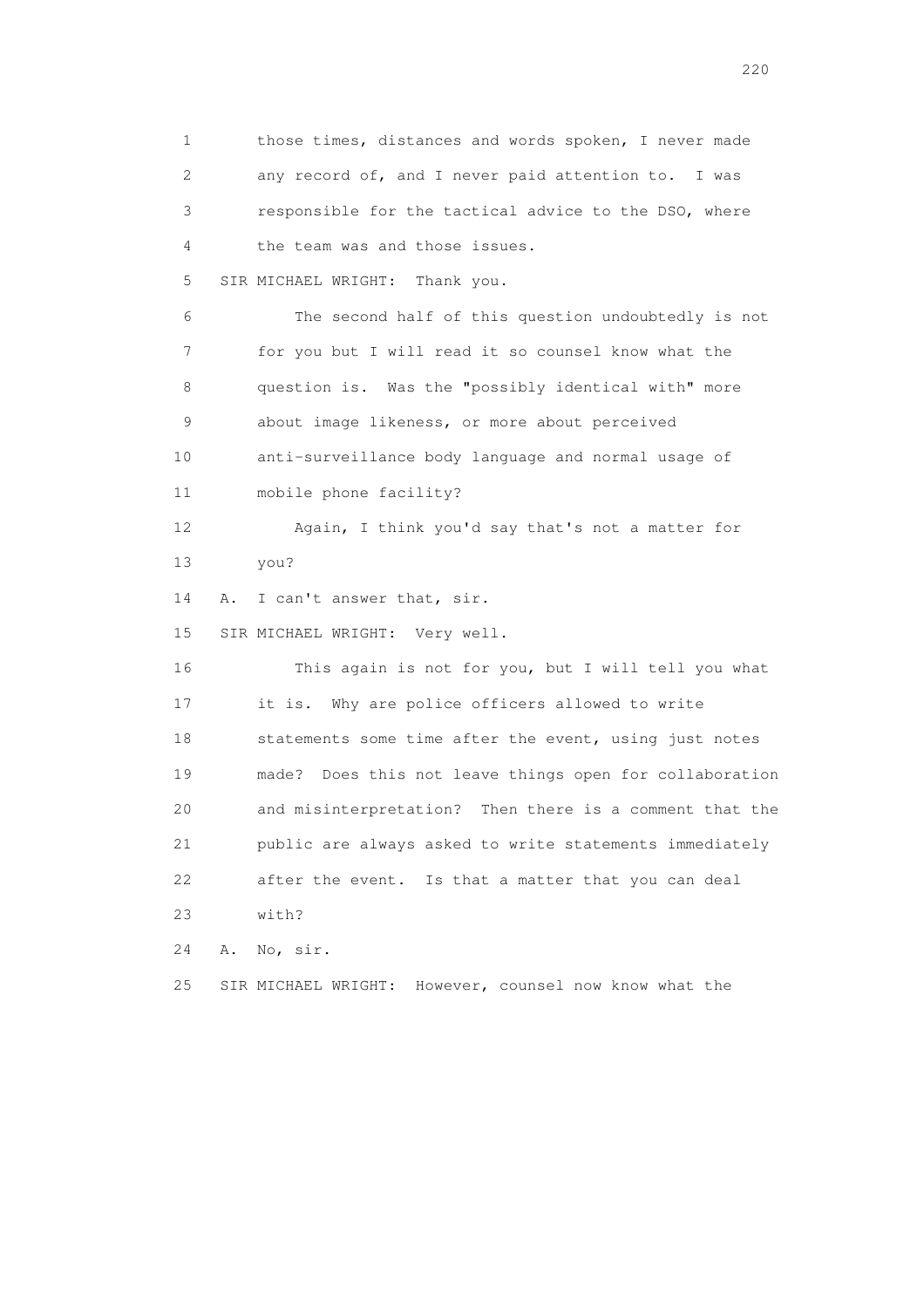1 questions are. 2 Thank you, Mr Mansfield. Not a bad effort, if I may 3 say so. Mr Gibbs. 4 Questions from MR GIBBS 5 MR GIBBS: Thank you. 6 Mr Esposito, I represent the red and grey 7 surveillance teams. 8 Now, you have just been asked questions about what 9 the surveillance officers would have done at Stockwell 10 tube if they had been -- if their offer to intervene had 11 been taken up. Do I understand you to say that you can 12 tell us what they would have done? 13 A. No, I can't. I can only answer about what the training 14 would be and what I would expect and that was my advice 15 to the DSO. 16 Q. You will probably know because you have told us that you 17 have looked at the evidence from the Health and Safety 18 trial and read some parts of other people's witness 19 statements; have I got that right? 20 A. Some, sir, yes. 21 Q. That the surveillance officer, Ivor, who was in the 22 concourse at Stockwell tube later downstairs in the 23 carriage grabbed Mr de Menezes and immobilised him? 24 A. Yes, sir. 25 Q. When you imagined the position in the concourse upstairs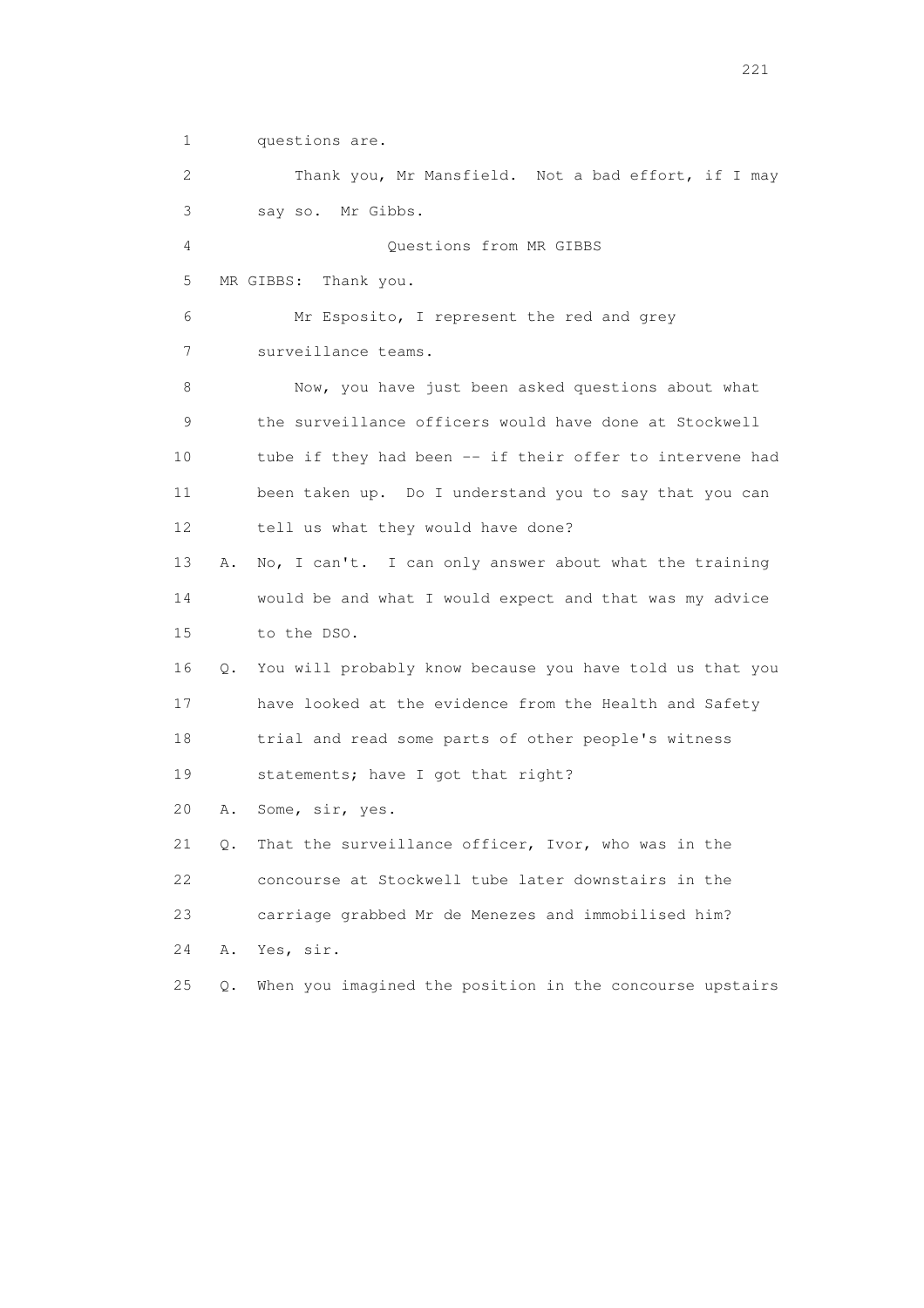| 1                         |    | and the surveillance officer -- it was that same         |
|---------------------------|----|----------------------------------------------------------|
| $\mathbf{2}^{\mathsf{I}}$ |    | surveillance officer's offer to intervene, did you       |
| 3                         |    | envisage that sort of intervention?                      |
| 4                         | Α. | No, I didn't, sir.                                       |
| 5                         | Q. | But as to what was going through Ivor's mind, you don't  |
| 6                         |    | purport to say that you can tell this jury that?         |
| 7                         | Α. | Absolutely none, sir.                                    |
| 8                         | Q. | Can I go back to the first half of the follow of what    |
| 9                         |    | was a possible suspect. Do I understand you to say       |
| 10                        |    | that, in the control room, you understood that there had |
| 11                        |    | been a negative identification of the man?               |
| 12                        | Α. | My comment in relation to, "They don't think it's him"   |
| 13                        |    | was from the information that I was getting off of the   |
| 14                        |    | radio, so yes, sir.                                      |
| 15                        | 0. | Yes is the answer?                                       |
| 16                        | Α. | (Witness nods).                                          |
| 17                        | Q. | You had picked up that negative identification from      |
| 18                        |    | where, do you say?                                       |
| 19                        | Α. | It could have only come from the surveillance monitor or |
| 20                        |    | the speaker.                                             |
| 21                        | Q. | Was that a negative identification beyond a shadow of    |
| 22                        |    | a doubt?                                                 |
| 23                        | Α. | No, sir, it's just that they don't think it's him.<br>It |
| 24                        |    | was discussion between myself, the DSO, just to make     |
| 25                        |    | sure that everybody was hearing, or what I thought       |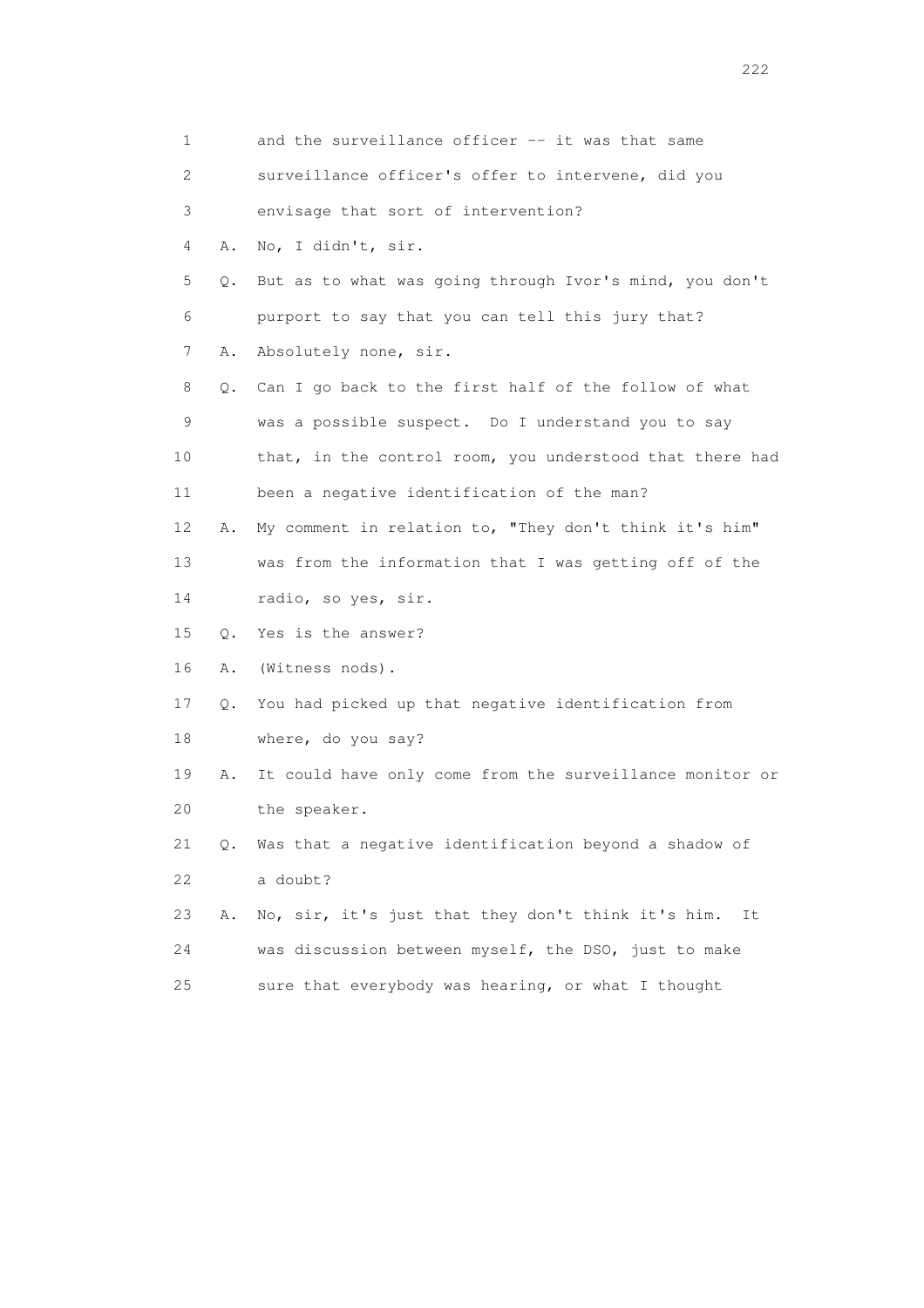1 I heard, and I just wanted to make sure that they heard 2 what I heard as well. 3 Q. How negative would that negative identification have had 4 to have been to your mind for it to result in either 5 a standing down of the surveillance officers and 6 a sending of them back to Scotia Road, or a decision to 7 use unarmed officers to approach the man? 8 A. I don't know. Based on the information the DSO will 9 make a decision, and that decision can only really be 10 answered by the DSO. I am there listening, but she is 11 interpreting the information and making the decisions 12 based on that information. 13 Q. From whom does she have advice as to her armed options? 14 A. That's from me, sir. 15 Q. So may I go back to the question: how negative would any 16 negative identification have to be, of the man being 17 followed, for advice to be given to -- let us 18 concentrate on the second half -- approach him with 19 unarmed officers? 20 A. At that time they would have to think that that person 21 wasn't one of the suicide terrorists. 22 Q. Yes, because if there was any risk that he might be, do 23 I have this right, if there is any risk that he might be  $24$  --25 A. It would be a firearms officer's intervention.

<u>223</u>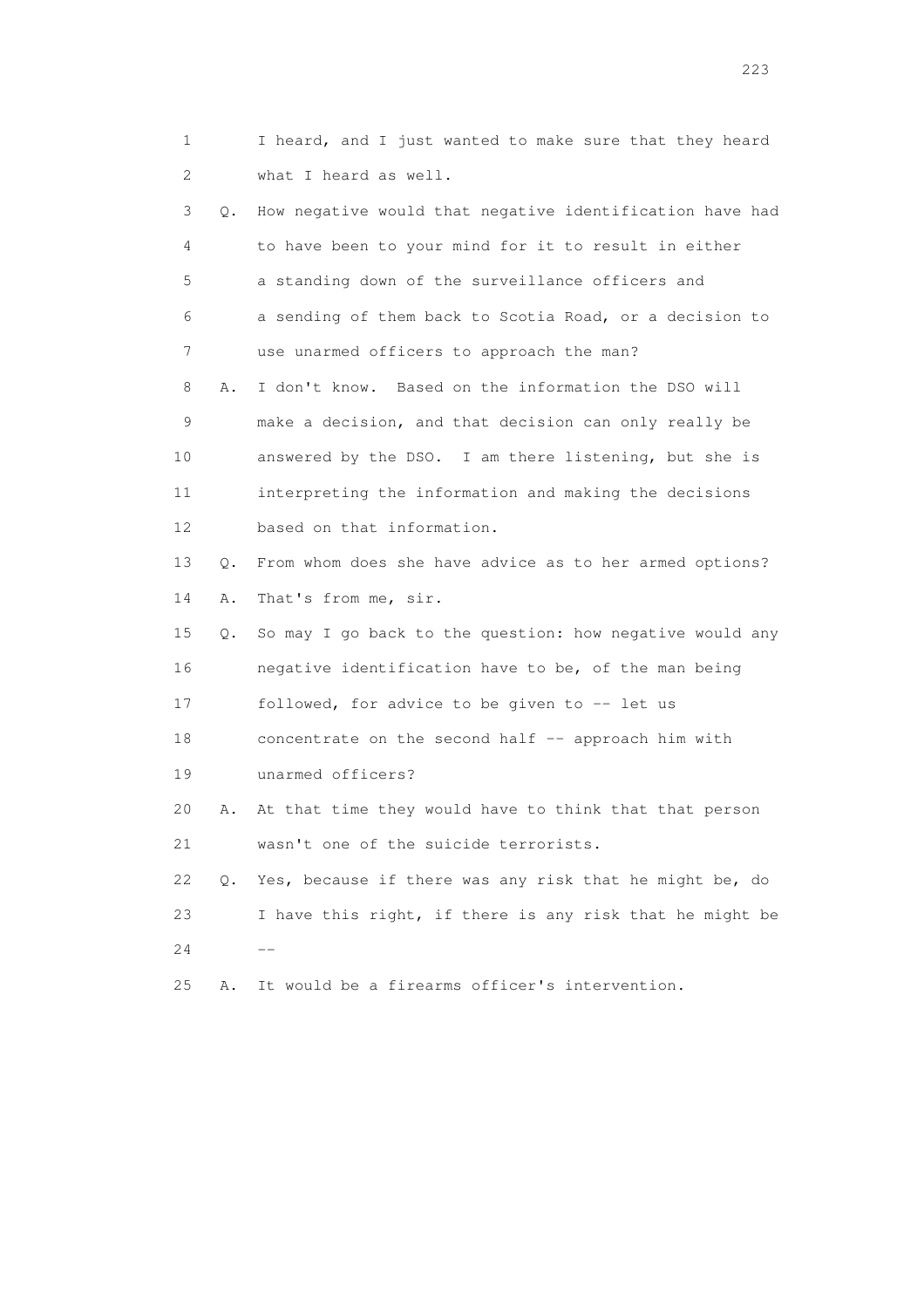- 1 Q. You would have to use an armed officer?
- 2 A. Yes, sir.
- 3 SIR MICHAEL WRIGHT: Of course Sergeant Dingemans and the

4 SO13 team were unarmed?

5 A. Yes, sir.

 6 MR GIBBS: So the negative identification in the first half 7 of the follow that you picked up, you think must have

8 come either from something you overheard on the

9 surveillance radio or something that Pat, the

- 10 surveillance monitor, said?
- 11 A. Yes, sir.
- 12 Q. Was his log being screened?
- 13 A. I don't know, sir. There were logs up there, I am not 14 sure which log he was referring to.
- 15 Q. The only reason I ask is that I think you, on another 16 occasion, said that at one point you asked for the font 17 size to be changed?
- 18 A. Yes. Sitting at the back, I remember asking, because it 19 was coming up in small writing, for one of the logs for 20 them to change the font size just so that we could see 21 it.
- 22 Q. So that from your position at the back of the room you 23 were able to read it?
- 24 A. Yes, sir.
- 25 Q. Was it changed?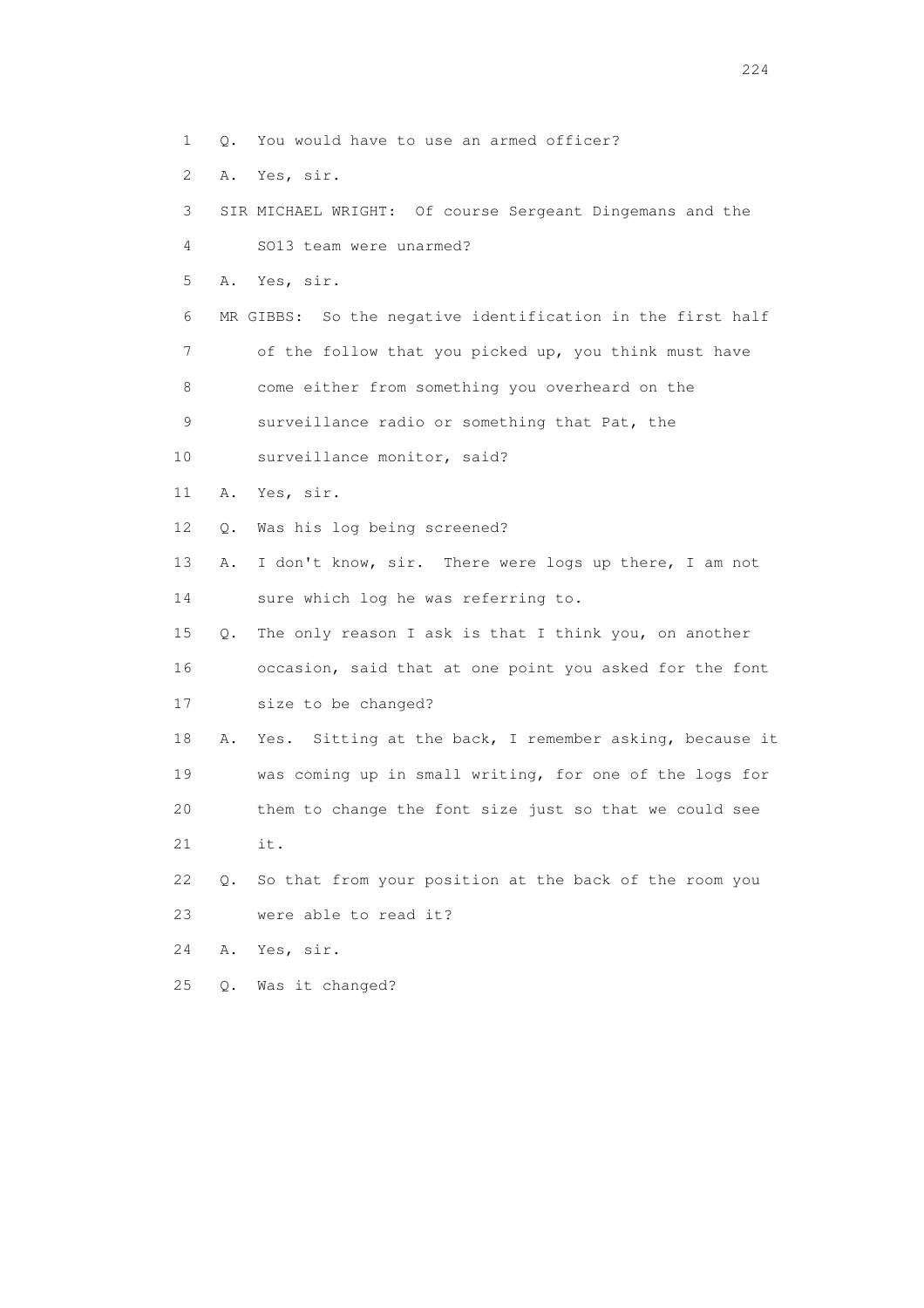- 1 A. Yes, I believe it was.
- 2 Q. In the second half of the follow, you have told us that
- 3 there was -- it was your impression that a positive
- 4 identification had been made?
- 5 A. That's the impression I formed, yes, sir.
- 6 Q. You got that from where?
- 7 A. From the same sources, from the surveillance.
- 8 Q. So either from the radio that you were listening to?
- 9 A. Yes, sir.
- 10 Q. Or from Pat, the monitor?
- 11 A. Yes.
- 12 Q. Whereabouts during the follow, or when was it that you 13 got that positive identification?
- 14 A. I don't -- I really don't want to appear that I don't 15 know, but I can't say exactly when it was. It was just 16 as a result of the surveillance conversation coming on, 17 the chatter that was coming over, a series of things 18 said that made me then think, this is the subject. 19 Q. What were the words that made you think that? 20 A. "possibly identical with", again, "they think it's him", 21 or whatever, I don't know.
- 22 Q. "possibly identical with", we will hear, was said.
- 23 "they think it's him" may well have been something that 24 Pat passed on to the room. Where did your positive 25 identification come from?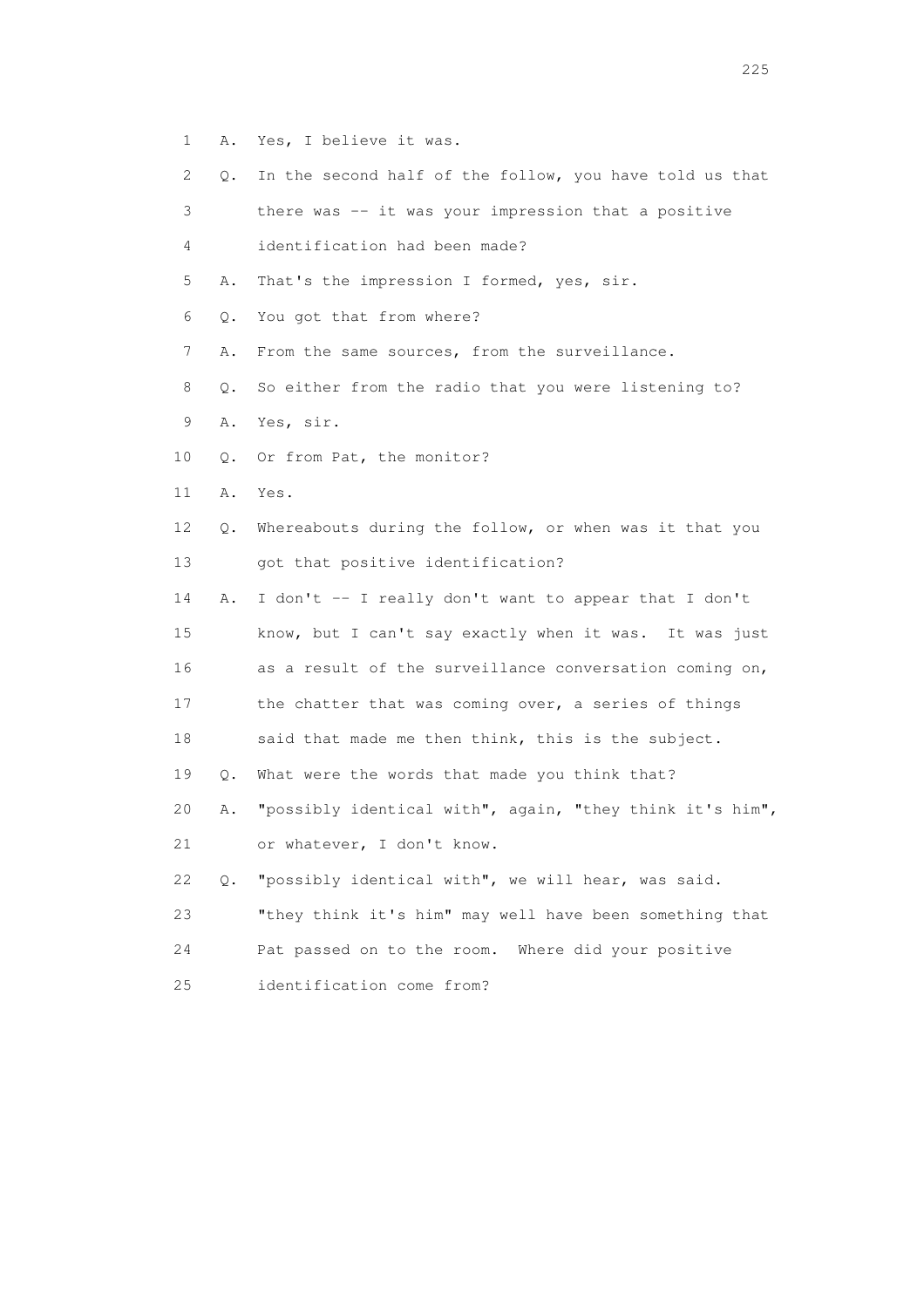1 A. From all of that, if it says "possibly identical with" 2 or "probably identical with", they think it's him. If 3 somebody says, "They think it's him", then to me it's 4 that subject. It's my level of belief. 5 Q. It may be as simple as this, then, is it, that if you 6 heard the words from Pat or from somebody else, "They 7 think it's him", that for you constituted a positive 8 identification? 9 A. That, along with everything else that was going on, yes, 10 sir. 11 Q. The other things were? 12 A. What I perceived to be anti-surveillance, all the other 13 issues, texting of the mobile phone -- which now we know 14 not to be the case -- but all of that built up a picture 15 in my mind as to what was happening. 16 Q. Because, as other witnesses have told us when I have 17 asked them, there is a distinction, isn't there, between 18 what a surveillance officer over a radio may say about 19 what he is seeing, what somebody looks like, what that 20 person is doing, which direction he is moving in, what 21 he is wearing, all of those pieces of raw data? 22 A. Yes, sir. 23 Q. And on the other hand the conclusions which may be drawn 24 in the control room from that raw data --25 A. Yes, sir.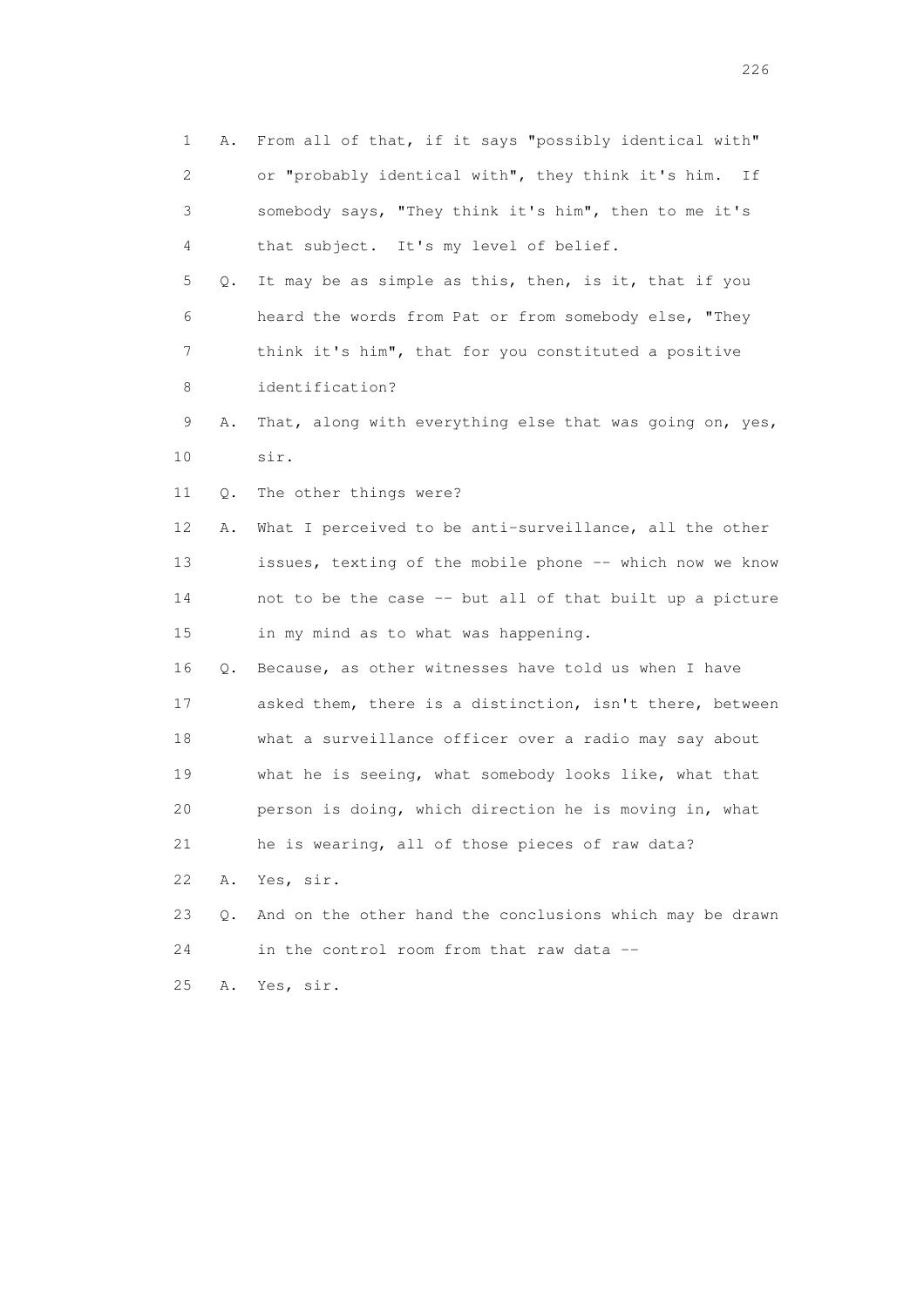| 1  |       | Q. -- and from the raw data that's being received from the |
|----|-------|------------------------------------------------------------|
| 2  |       | other sources available to the control room?               |
| 3  | Α.    | Yes, sir.                                                  |
| 4  | Q.    | So that it is the job of someone in the control room to    |
| 5  |       | reach conclusions based upon data and to give orders       |
| 6  |       | based upon those conclusions?                              |
| 7  | Α.    | That's the DSO, sir.                                       |
| 8  | Q.    | So your "possible identical with" and "they think it's     |
| 9  |       | him", you put together with -- don't let me put words      |
| 10 |       | into your mouth but just see if I have got it right --     |
| 11 |       | the fact that he had got on and off a bus?                 |
| 12 | Α.    | Yes, sir.                                                  |
| 13 | Q.    | The fact that he had got $-$ I beg your pardon, the other  |
| 14 |       | way around, the fact that he had got off and then back     |
| 15 |       | on to a bus?                                               |
| 16 | Α.    | Yes, sir.                                                  |
| 17 | Q.    | The fact that he was making a telephone call or text       |
| 18 |       | messages?                                                  |
| 19 | Α.    | All of those issues, yes, sir.                             |
| 20 | Q.    | That he had been seen looking over his shoulder earlier;   |
| 21 |       | do you remember that?                                      |
| 22 | Α.    | There was an awful lot said during that follow.            |
| 23 | $Q$ . | Descriptions of how he was behaving, whether he was        |
| 24 |       | nervous or not?                                            |
| 25 | Α.    | Yes, sir.                                                  |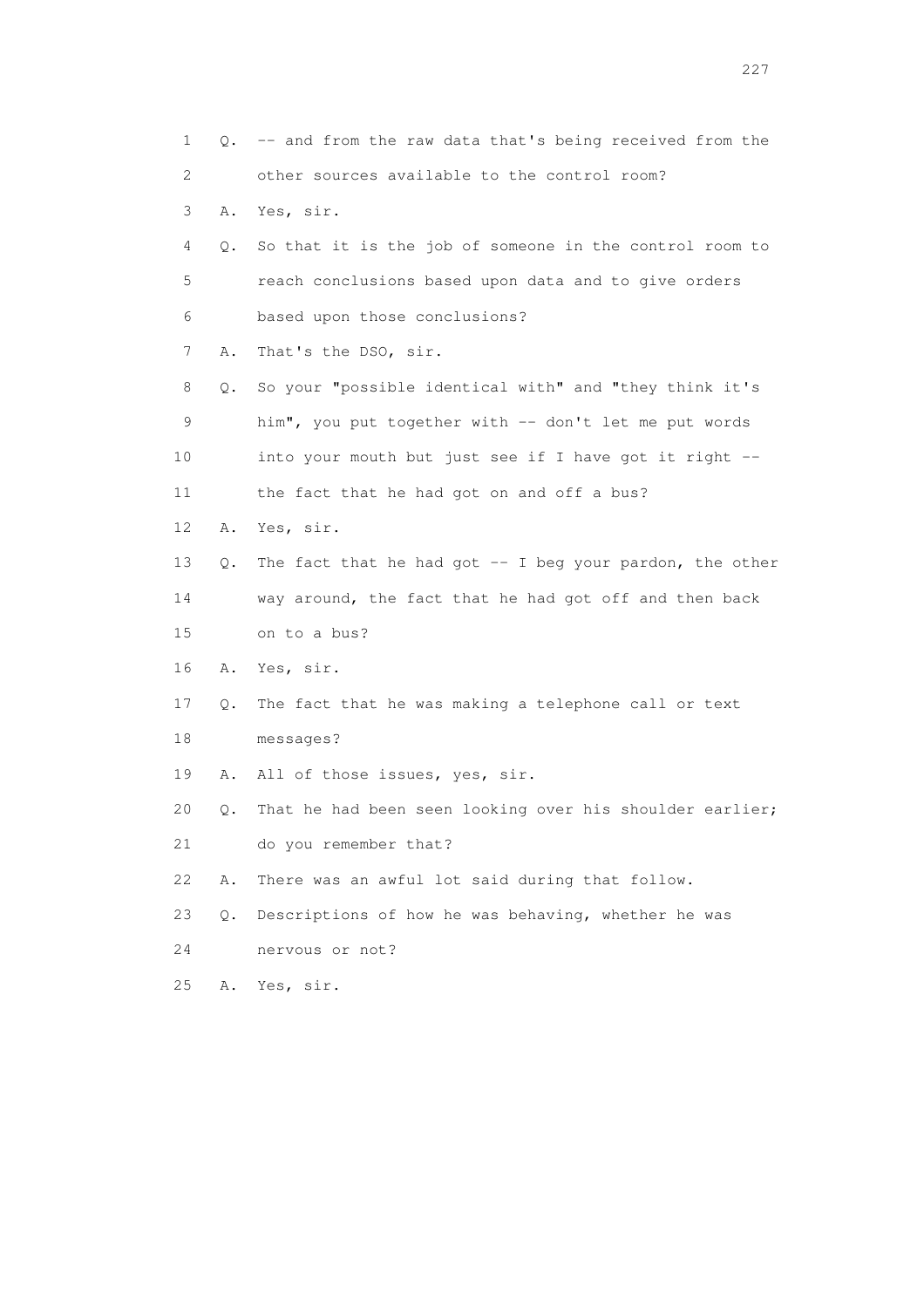1 Q. Did all of that factor in for you?

2 A. Yes, sir. Yes. I make a determination -- not

| 3               |    | a determination, I form an opinion based on what I am    |
|-----------------|----|----------------------------------------------------------|
| 4               |    | told, what I hear.                                       |
| 5               | О. | Just so that we understand, obviously you have got to    |
| 6               |    | a state of opinion which you describe as "beyond         |
| 7               |    | a shadow of a doubt" or "without a shadow of a doubt"?   |
| 8               | Α. | No, I believed the subject to be Nettle Tip at that      |
| 9               |    | time. I am not sure whether I used that phrase.          |
| 10              | О. | I don't attempt to contradict that. I am just            |
| 11              |    | interested in how you got there, that's all, because you |
| 12 <sup>°</sup> |    | have obviously said that what went wrong here was        |
| 13              |    | misidentification?                                       |
| 14              | Α. | Yes, sir.                                                |
| 15              | Q. | And I represent the red and grey surveillance teams.     |
| 16              | Α. | I understand that, sir, yes.                             |
| 17              | Q. | Could I ask you to look -- in fact it may be easiest to  |
| 18              |    | do it on screen -- at tab 20, a diagram of the room you  |
| 19              |    | were in. If we have just the left-hand side. Is Pat at   |
| 20              |    | S1?                                                      |
| 21              | Α. | I believe so, sir, yes.                                  |
| 22              | Q. | In C3 and C1, have we got Nick and Owen?                 |
| 23              | Α. | As I understand, yes, sir.                               |
| 24              | О. | You are between A3 and A4?                               |

25 A. Yeah, there were some extra chairs there at that time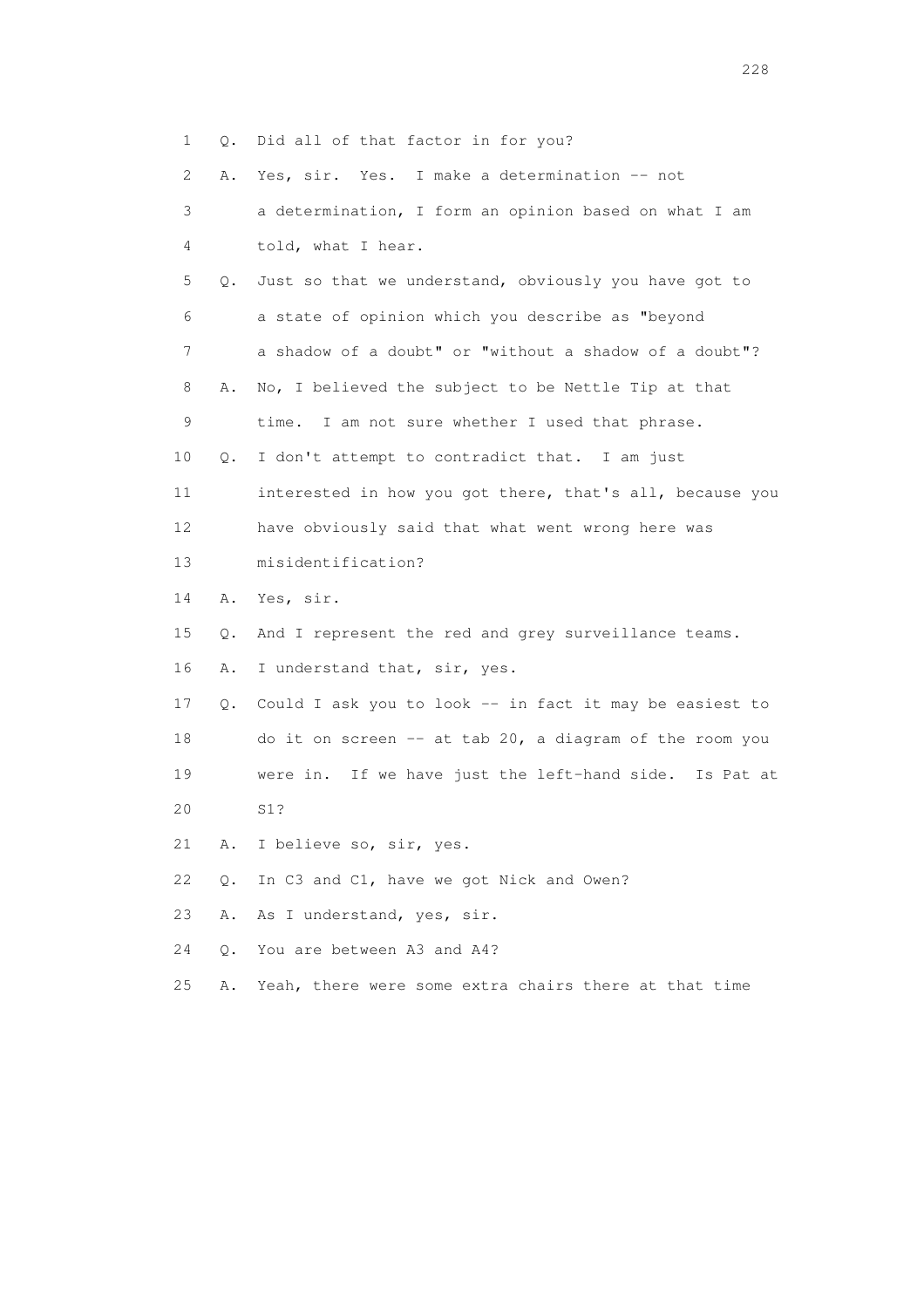1 and some extra terminals.

| 2  | Q. | That's what I am just going to ask you about. I'm going  |
|----|----|----------------------------------------------------------|
| 3  |    | to ask that that stays on screen but that you do indeed  |
| 4  |    | take out the jury bundle which you will find in front of |
| 5  |    | you and go to tab 21. Anyone else who wants to follow    |
| 6  |    | should do the same. In tab 21 we have some photographs,  |
| 7  |    | and the photograph I would like you to turn to, please,  |
| 8  |    | is 33C.                                                  |
| 9  | Α. | Yes, sir.                                                |
| 10 | Q. | The photographer is standing, looking at our diagram of  |
| 11 |    | the room, somewhere behind where, roughly where C2 is    |
| 12 |    | marked, isn't he?                                        |
| 13 | Α. | Yes, just to one side.                                   |
| 14 | Q. | Can we see in fact that C2, the chair and the desk has   |
| 15 |    | been moved across and tacked along beside where A4 is in |
| 16 |    | our diagram so that there are four chairs along the back |
| 17 |    | and the monitors in front of C2 are now in the back row. |
| 18 |    | Do you see what I am saying?                             |
| 19 | Α. | Yes, sir.                                                |
| 20 | Q. | If we turn to 33A, the first photograph there, which is  |
| 21 |    | looking back across the room from the other direction,   |
| 22 |    | we can see that the $-$ -                                |
| 23 |    | SIR MICHAEL WRIGHT: Sorry, 33 which?                     |
| 24 |    | MR GIBBS: 33A, sir.                                      |
| 25 |    | We can see down the far end of the room that the         |

<u>229</u><br>229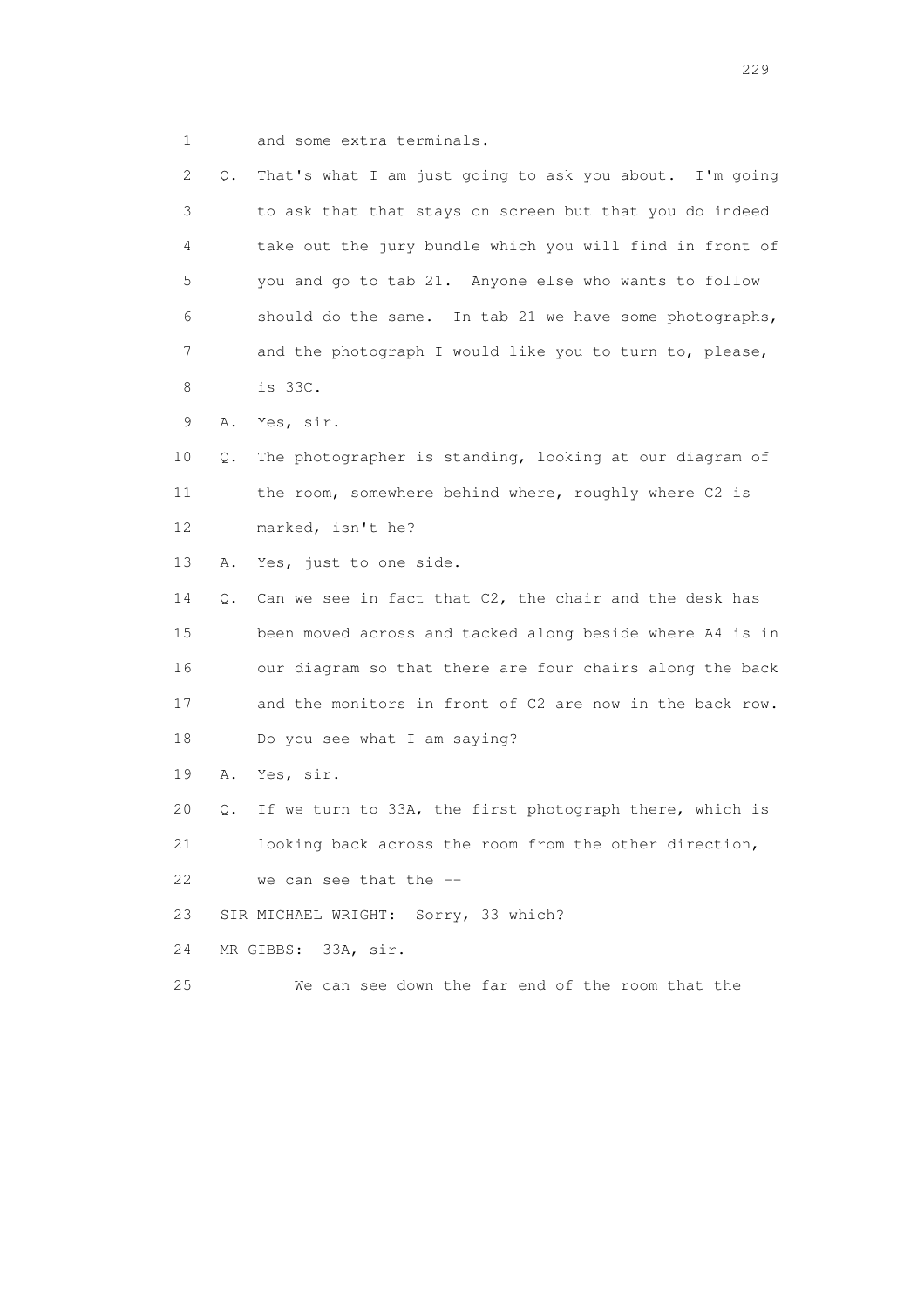| 1               |    | chairs and monitors for C3 and C1 are where they are     |
|-----------------|----|----------------------------------------------------------|
| 2               |    | shown, but indeed C2 and its desk is in the back row?    |
| 3               |    | Do you see what I am saying?                             |
| 4               | Α. | Well, I think I do, sir.<br>Yes.                         |
| 5               | Q. | It's just that the diagram may not be quite the same as  |
| 6               |    | the photographs.                                         |
| 7               | Α. | My understanding is the back row table was a little bit  |
| 8               |    | longer than that, went a little bit over to the          |
| 9               |    | right-hand side of the --                                |
| 10              | Q. | Longer than the one that's shown in the diagram?         |
| 11              | Α. | Yes, sir.                                                |
| 12 <sup>°</sup> | Q. | And like the one that's shown in the photograph?         |
| 13              | Α. | Yes.                                                     |
| 14              | Q. | So that if we had to choose between the two as to how it |
| 15              |    | was on that day, it would be the photograph?             |
| 16              | Α. | It's the photograph as opposed to this diagram.          |
| 17              | Q. | If we go back to 33C, were you in the chair closest to   |
| 18              |    | the photographer with the blue file on the table, or     |
| 19              |    | further along?                                           |
| 20              | Α. | The next one along, but there were more chairs than      |
| 21              |    | that, because Callum was sitting next to me.             |
| 22              | Q. | Callum on your right or left?                            |
| 23              | Α. | I can't remember, sir.                                   |
| 24              | Q. | What are the monitors on the desk in front of the end    |
| 25              |    | chair?                                                   |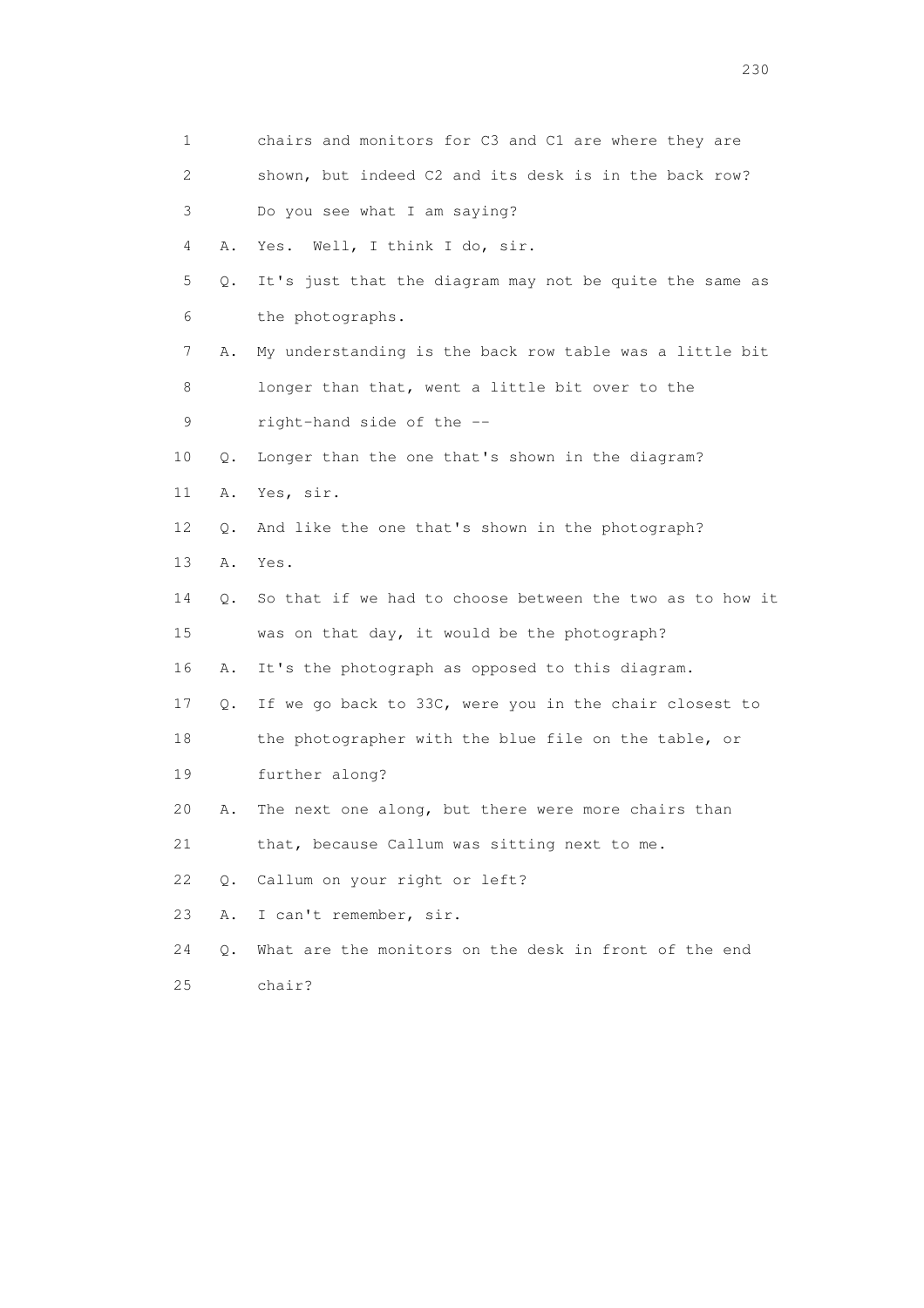| 1  | Α. | I think they are camera monitors, sir. I think they are  |
|----|----|----------------------------------------------------------|
| 2  |    | camera monitors, I don't know.                           |
| 3  | Q. | As for the other people in the room, and I am looking at |
| 4  |    | the diagram again, we know that Commander Dick and       |
| 5  |    | Mr Boutcher and others were in the area in front of C3   |
| 6  |    | and C1 for part of the time at least; am I right about   |
| 7  |    | that?                                                    |
| 8  | Α. | Yes, they did stand up and                               |
| 9  | Q. | We know that Brian, who had been at A2, came forward and |
| 10 |    | knelt down beside Pat at S1; do you remember that?       |
| 11 | Α. | S1, yes.                                                 |
| 12 | О. | We know that there was another surveillance monitor who  |
| 13 |    | was a man called Harrison who was at S2; do you remember |
| 14 |    | that?                                                    |
| 15 | Α. | No, I don't, sir.                                        |
| 16 | Q. | We know that a senior officer called Mr Johnston was     |
| 17 |    | standing for at least part of the time roughly behind S2 |
| 18 |    | in the gap between the two banks of desks; do you        |
| 19 |    | remember that?                                           |
| 20 | Α. | I know Mr Johnston was in the room but where he was      |
| 21 |    | standing, I don't know.                                  |
| 22 | О. | Were the other seats filled?                             |
| 23 | Α. | My recollection is that most of the seats were filled,   |
| 24 |    | sir.                                                     |
| 25 | Q. | Were there other people standing?                        |
|    |    |                                                          |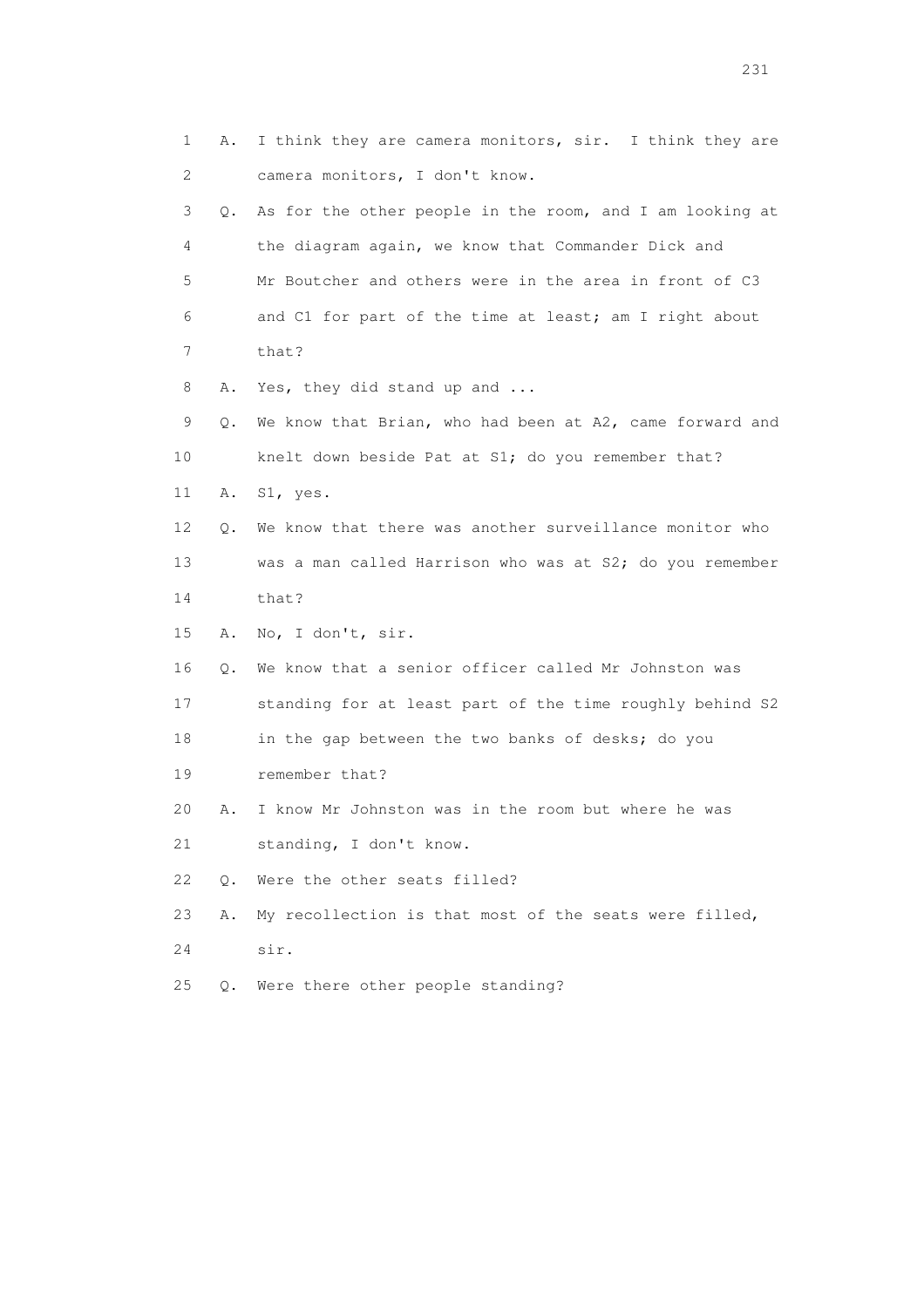1 A. During the course of the day there was some people 2 standing, some people sitting, people were moving around 3 all the time. 4 Q. What were they doing? 5 A. Their various functions, as I understand. 6 Q. During the half hour of the follow, what were they 7 doing? 8 A. Listening to the surveillance monitor, talking on the 9 radio, talking on mobile phones, and undertaking their 10 roles. 11 Q. Having just reminded you where people were, and what 12 they were doing, could you just be clear for me whether 13 you say that from your seat there you were able to hear 14 what was being said on the surveillance radio coming 15 from Pat's desk? 16 A. Initially I was sitting here. I did get up and I did 17 walk around and I did end up walking around standing 18 directly next to the DSO. 19 Q. Yes, you told us, I think, earlier today -- let me just 20 get your words exactly right -- that you didn't stand up 21 until right at the end. What do you mean by "right at 22 the end"? 23 A. When I had the open phone line with Trojan 84 at the 24 end, just before that I went up and stood next to the 25 DSO.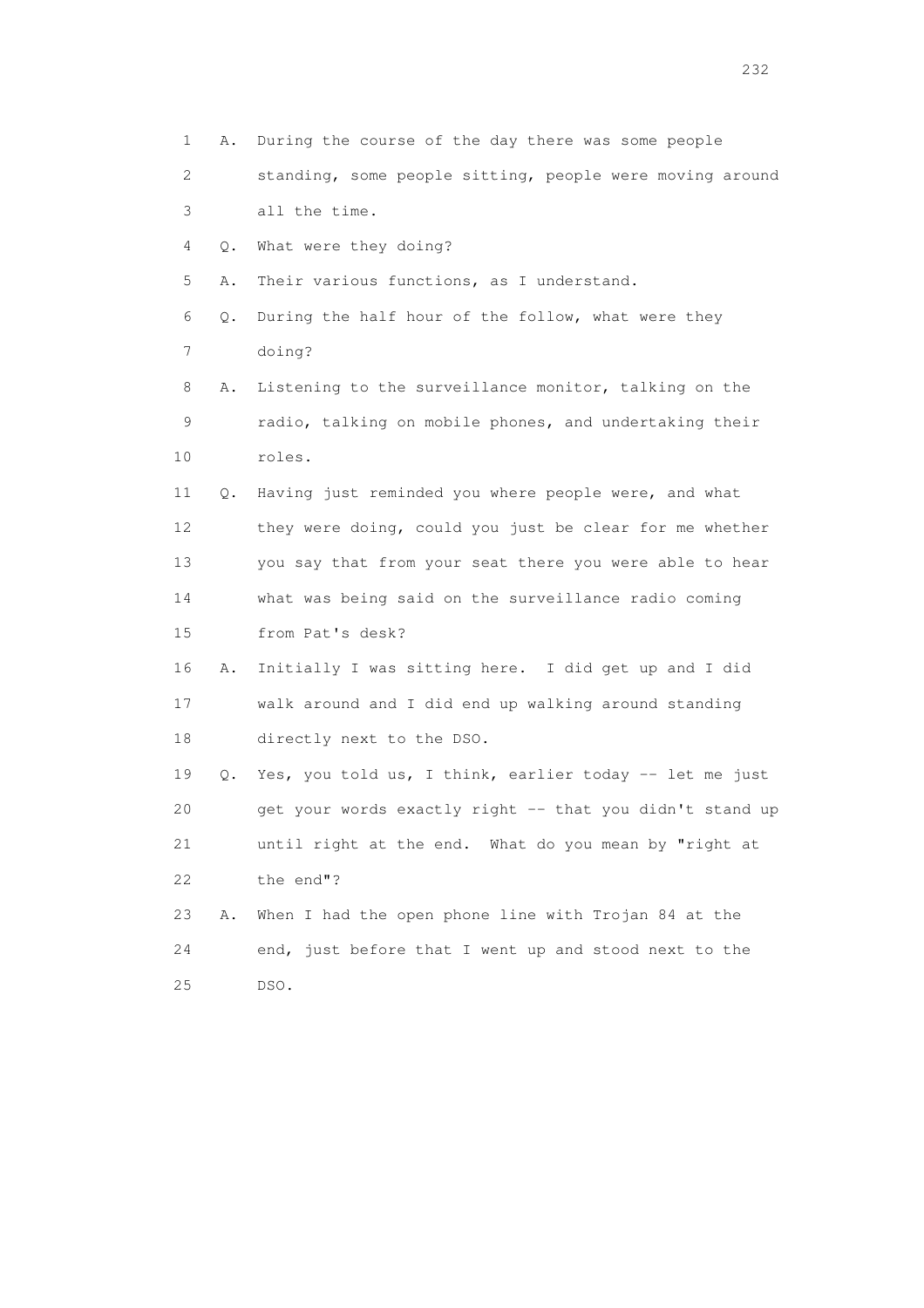1 Q. Thank you. Now, you told us that you had had an open 2 telephone line with Trojan 84 for much of the follow? 3 A. It was a series of phone calls, there was a mobile phone 4 call and there were landline phone calls to Trojan 84. 5 Q. We know from your mobile telephone billing, I think, 6 that you made a telephone call to Trojan 84 on your 7 mobile telephone which began at 9.59. 8 A. I think he called me, sir. 9 Q. He called you, I beg your pardon, yes, thank you very 10 much. So you were on your mobile telephone at that 11 time? 12 A. Yes, sir. 13 Q. Up until then, had you been on your landline? 14 A. I think I made a phone call to Trojan 84 a little bit 15 earlier. I would have to look at my phone record now, 16 sir, but I had been on the landline as well, so I had 17 been seated. 18 Q. So was the moment when you stood up and went up by the 19 DSO the moment at 9.59, when you were on the mobile 20 telephone to Trojan 84? 21 A. It must have been before that, sir, but exactly when 22 again I don't know, it was in that period. 23 Q. A number of witnesses have described what they heard 24 Pat, the surveillance monitor, say. Of course he had 25 headphones on, didn't he?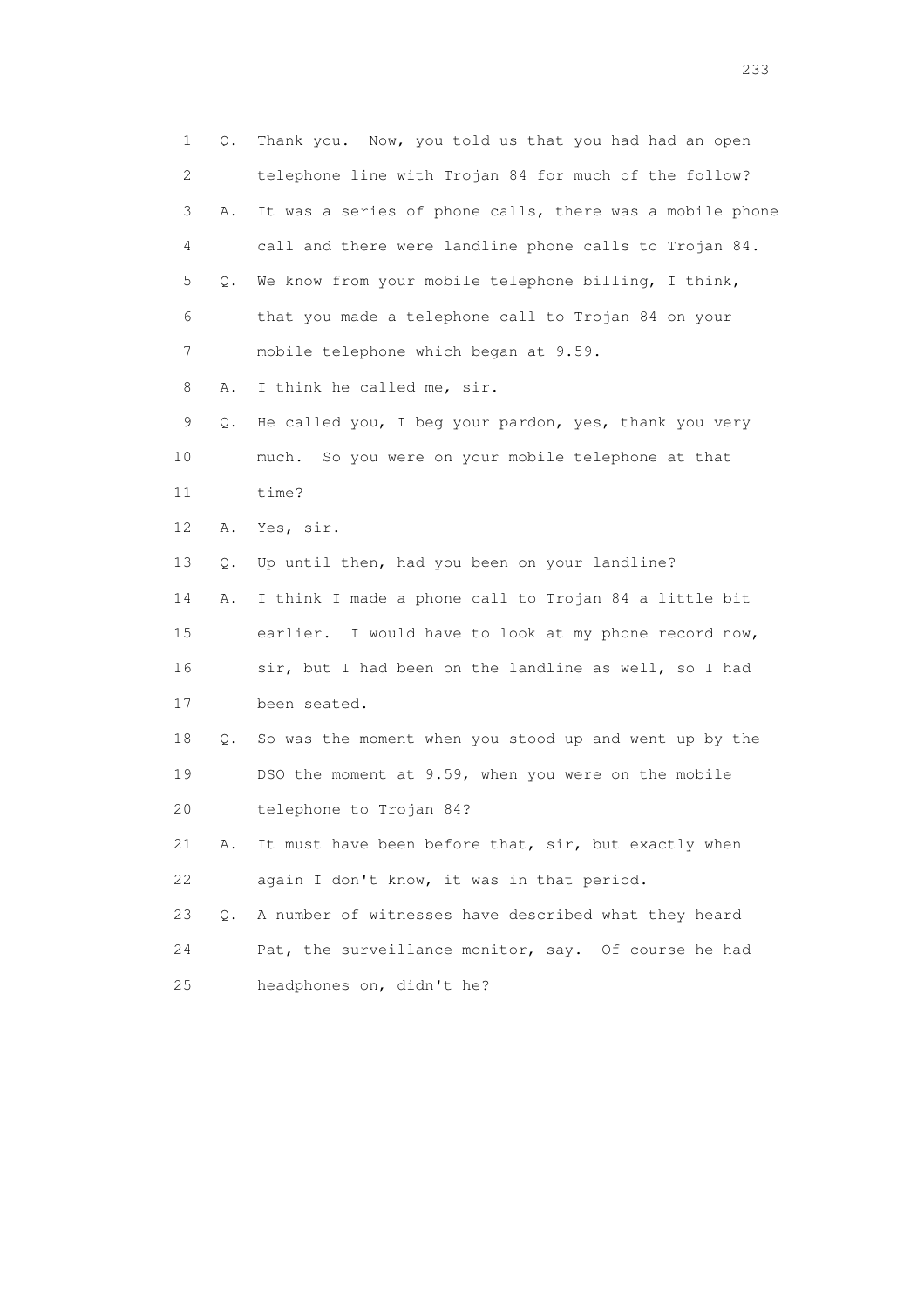1 A. As I understand, yes.

| 2  | Q. | Was that so that he could hear the surveillance channel? |
|----|----|----------------------------------------------------------|
| 3  | Α. | Yes, sir. He had headphones on and he was listening to   |
| 4  |    | the surveillance channel, yes.                           |
| 5  | Q. | Did you understand why it was, in terms of the           |
| 6  |    | audibility of the channel, that he had put the           |
| 7  |    | headphones on?                                           |
| 8  | Α. | So he could concentrate on what was being said, I would  |
| 9  |    | imagine.                                                 |
| 10 | Q. | I am not going to repeat what all the other<br>Yes.      |
| 11 |    | witnesses have said about it, but more than one          |
| 12 |    | remembers him using words like, "They think it's him".   |
| 13 |    | Do you remember him using words like that?               |
| 14 | Α. | Yes, sir.                                                |
| 15 | Q. | Could anything that you said have contributed to the     |
| 16 |    | building impression of a positive identification, do you |
| 17 |    | think, Mr Esposito?                                      |
| 18 | Α. | I don't think so because I don't think I said a lot      |
| 19 |    | about that. I was either on the phone to Trojan 84,      |
| 20 |    | talking to the DSO, and I was really concentrating on    |
| 21 |    | what the tactical options were. I may have said some     |
| 22 |    | things, I don't know now, I can't remember now.          |
|    |    |                                                          |
| 23 | О. | Trojan 84 is going to come and give evidence, obviously, |
| 24 |    | and he's represented in this room and not by myself.     |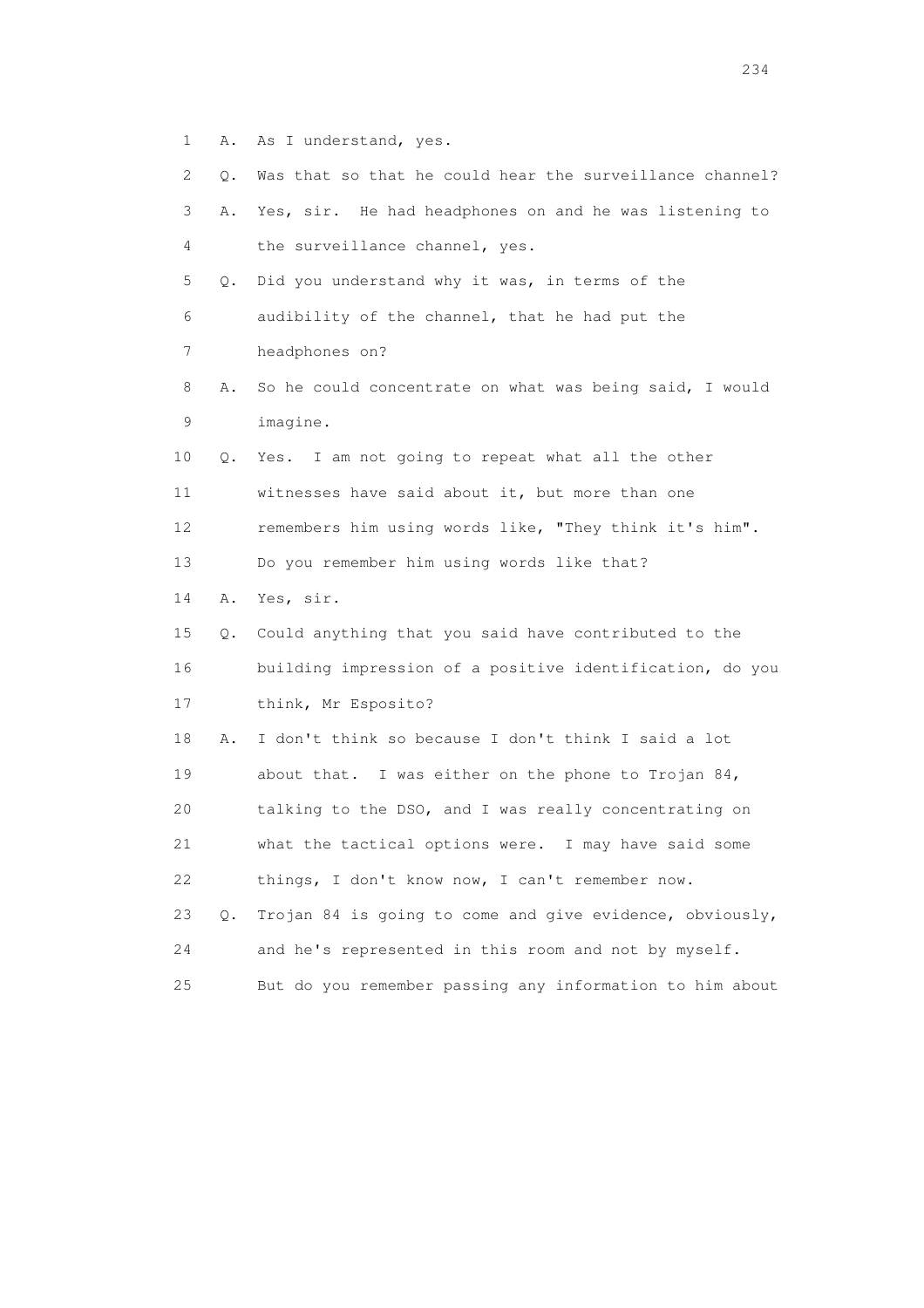1 the identification?

| 2               | Α.    | I remember having discussion with him about what the     |
|-----------------|-------|----------------------------------------------------------|
| 3               |       | person was wearing, and generally what was happening.    |
| 4               |       | I was trying to relay to him information that was in the |
| 5               |       | room and it was a discussion because he would have been  |
| 6               |       | listening to exactly the same thing.                     |
| 7               | Q.    | Yes, because he would have had the surveillance channel  |
| 8               |       | on in the car that he was in, wouldn't he?               |
| 9               | Α.    | Yes, sir.                                                |
| 10              | Q.    | Would he also have had the 75 channel, which was the     |
| 11              |       | firearms radio?                                          |
| 12 <sup>°</sup> | Α.    | Yes.                                                     |
| 13              | Q.    | Would he also have had a mobile telephone to speak to    |
| 14              |       | you and to others?                                       |
| 15              | Α.    | Yes, sir.                                                |
| 16              | Q.    | Would Mr Purser, the Silver on the ground, also have     |
| 17              |       | been in that car?                                        |
| 18              | Α.    | Yes, sir.                                                |
| 19              | Q.    | Would he have also been, did you understand this, on the |
| 20              |       | telephone to Commander Dick?                             |
| 21              | Α.    | That's my understanding, yes, sir.                       |
| 22              | Q.    | Did you say to Trojan 84, do you think, at any stage,    |
| 23              |       | that the man being followed was identical with our man?  |
| 24              | Α.    | I don't remember saying that to Trojan 84.               |
| 25              | $Q$ . | One of the things you said earlier on today, I think,    |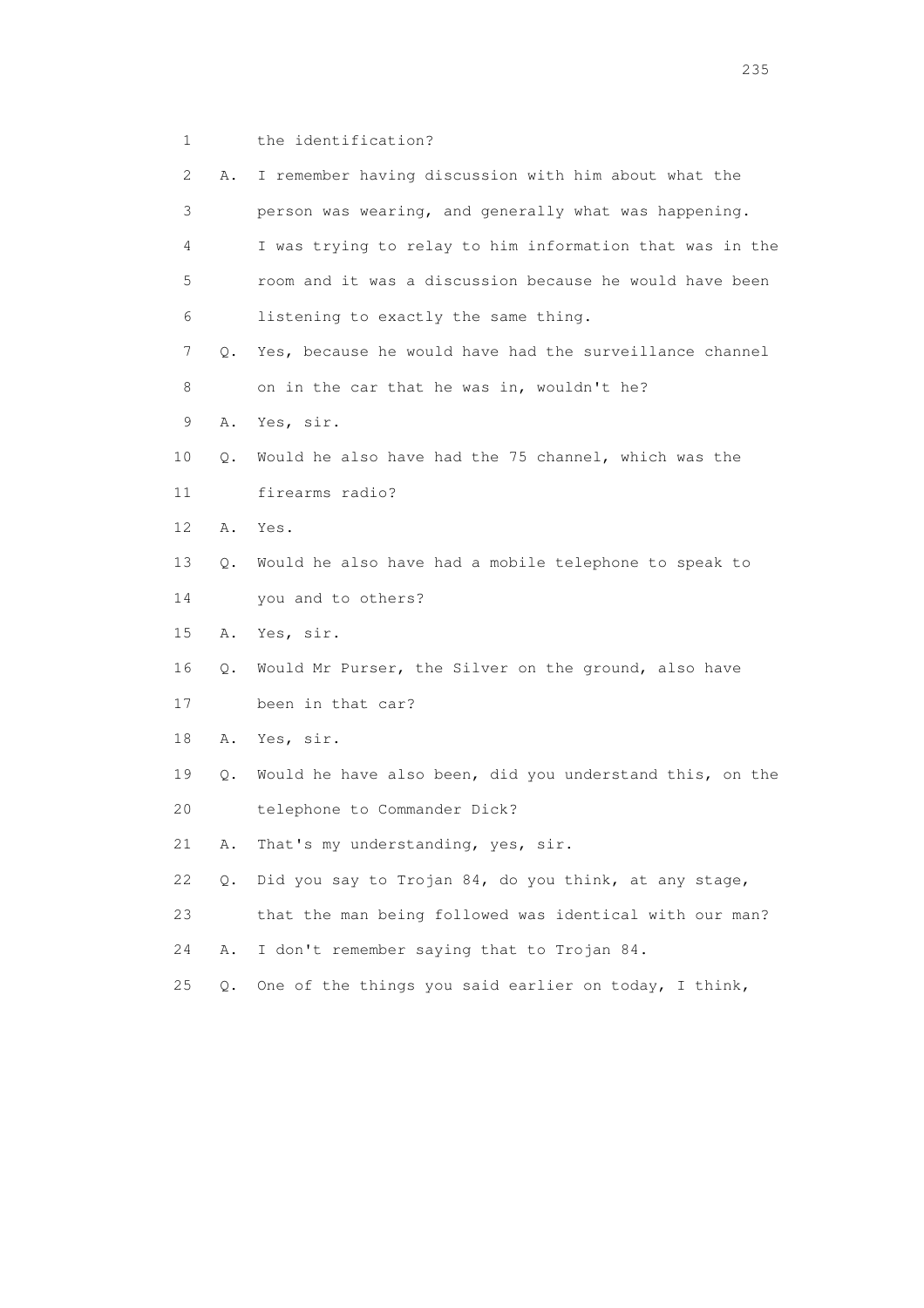| 1  | was that there is a possibility with these radios of           |
|----|----------------------------------------------------------------|
| 2  | misunderstandings developing. Do you agree with that?          |
| 3  | There are often communication failures, yes. Sometimes<br>Α.   |
| 4  | the radio goes through spots that you can't hear.              |
| 5  | There was a reference in a log which we looked at today,<br>Q. |
| 6  | I think it was Callum's log, at 9.41 I think was the           |
| 7  | entry. Perhaps we could bring it up on screen so               |
| 8  | I don't quote it wrong:                                        |
| 9  | "As of 9.41 comms with surveillance team", does it             |
| 10 | say?                                                           |
| 11 | Yes, sir.<br>Α.                                                |
| 12 | What was that about?<br>Q.                                     |
| 13 | I think that's referring to, if that call sign is<br>Α.        |
| 14 | correct, that would be with the orange team because            |
| 15 | that's their call sign.                                        |
| 16 | SIR MICHAEL WRIGHT: What, TJ802?                               |
| 17 | Trojan 802 is a generic call sign for orange team.<br>Α.       |
| 18 | SIR MICHAEL WRIGHT: Very well.                                 |
| 19 | MR GIBBS: We looked at a note yesterday when a witness         |
| 20 | called Owen was giving evidence, and he had a note, if         |
| 21 | Tom's got it, it could come up on screen. There is one         |
| 22 | reference in here, in the middle of the page. I just           |
| 23 | wanted to ask you about that. I wonder whether it might        |
| 24 | be the same thing.                                             |
| 25 | Do you see:                                                    |

<u>236</u> **236**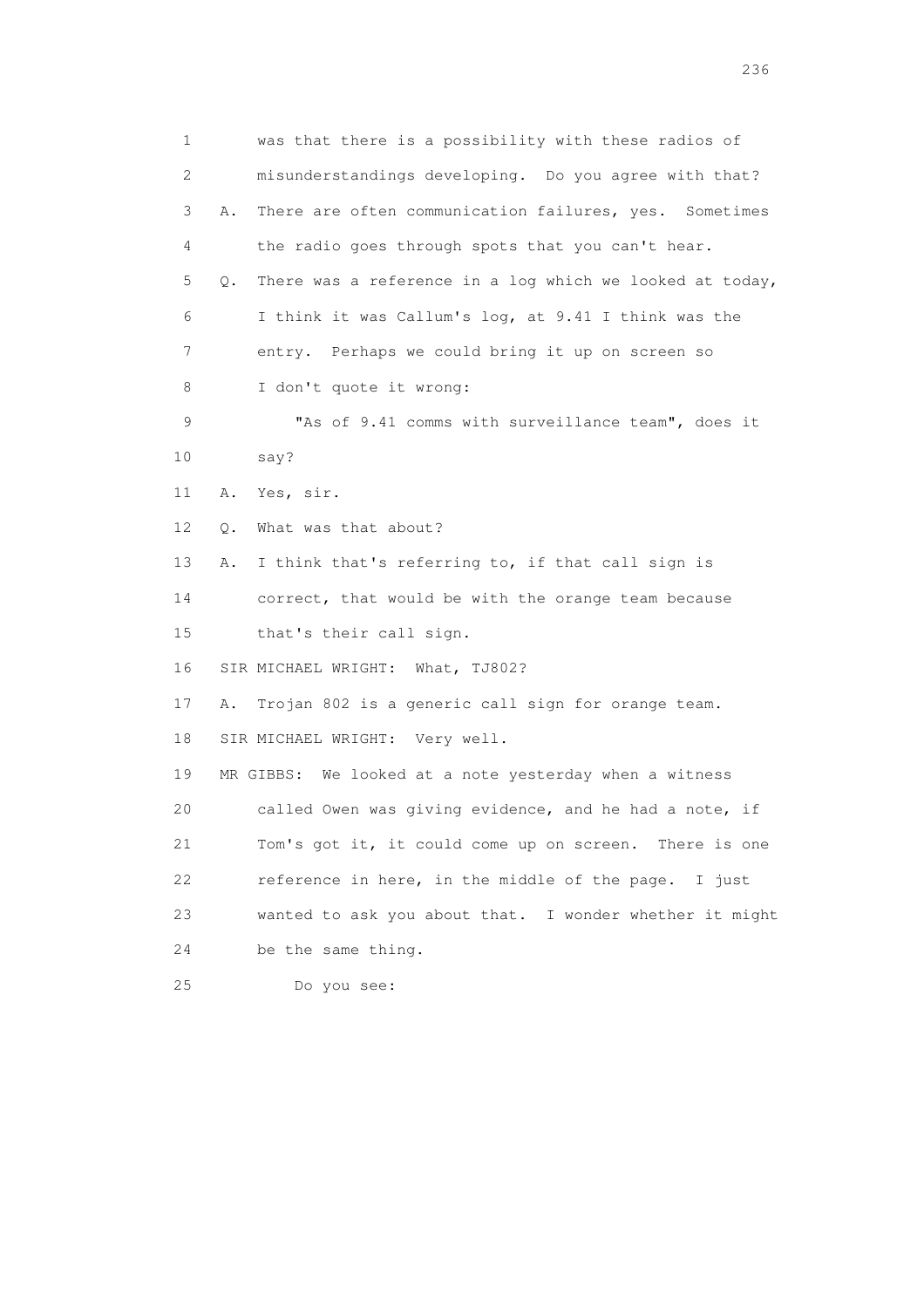1 "VE why no comms..."

2 A. Yes, sir.

 3 Q. "... me [that I suppose must be Owen] should be able to 4 talk to each other (confirmed when Trojan Bravo asked 5 permission) not answered." 6 Do you remember what that was about? Was there 7 a problem with the communications? 8 A. No, I don't remember that, sir. 9 Q. You don't remember asking Owen, "Why are there no 10 comms"? 11 A. Whether or not I was referring to has it gone quiet, 12 I don't know. I actually can't really remember that, 13 sir. 14 Q. If you had been asking such a question, must it have 15 been as a result of something that was being said to 16 you? 17 A. If I asked that question, it could either have been 18 something said to me or something I was hearing or not 19 hearing. 20 SIR MICHAEL WRIGHT: Or not hearing, yes. 21 MR GIBBS: Do you remember anyone, for instance Trojan 84, 22 having a problem with the communications? 23 A. No, sir. 24 Q. We can see that it's confirmed when Trojan Bravo, would 25 that be one of the firearms cars?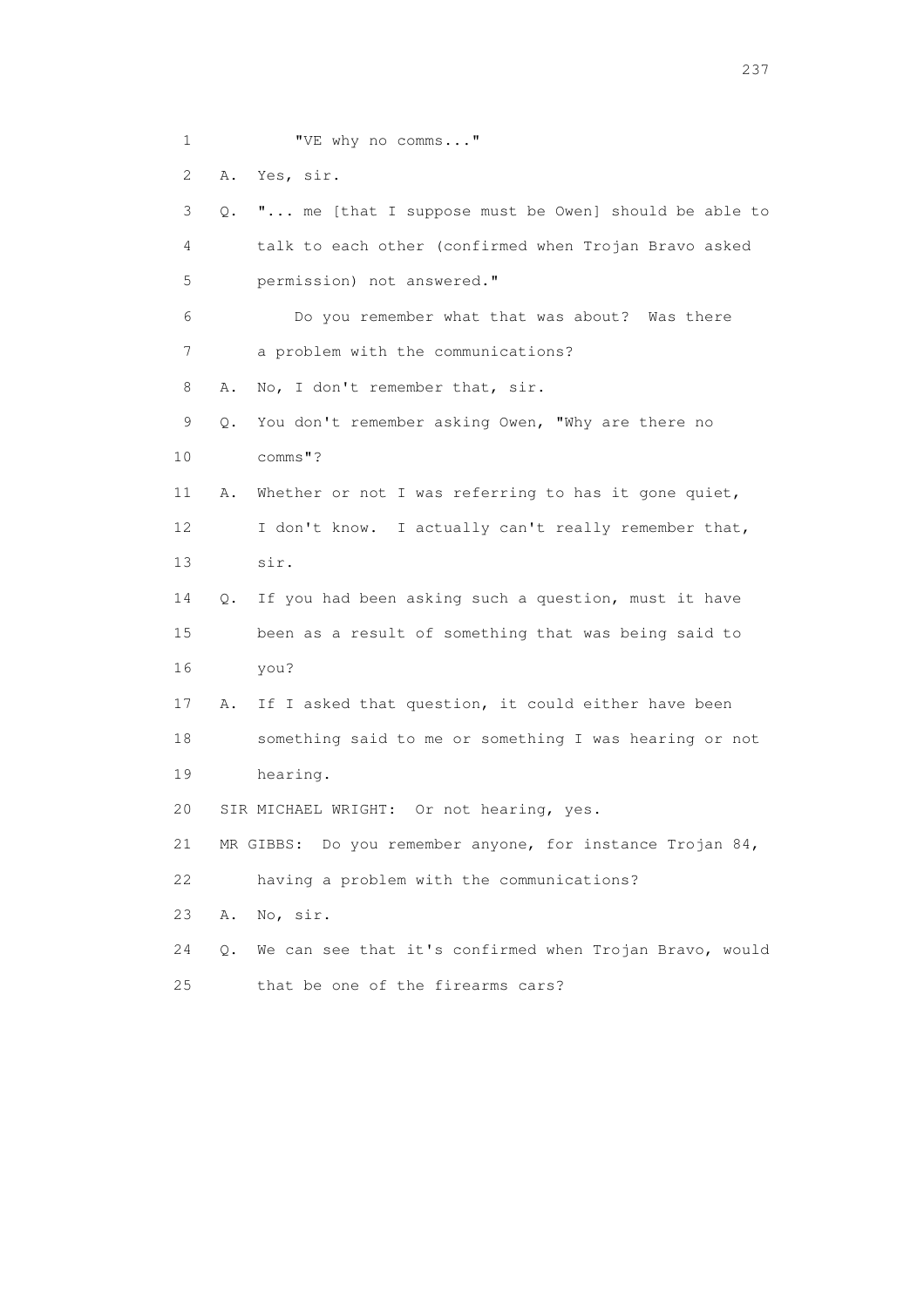- 1 A. Yes, it would be, sir.
- 2 Q. Asked permission?
- 3 A. Yes, sir.
- 4 Q. That would mean that he was actually speaking on to the 5 surveillance radio?

 6 A. If you are asking for permission, it means because 7 an active follow is going on, and somebody else who is 8 not a surveillance officer wants to talk, you ask for 9 permission to talk on the radio before you just butt in, 10 because there may be something important being said. 11 Q. Thank you. Finally this, just to make sure I have 12 understood it: here are three simple words, all of which 13 might describe levels of identification, and they are 14 "possible", "probable", and "positive". If they are 15 being used about a man who is suspected of being the 16 person who tried to murder a lot of people the day 17 before, without warning, would any of those three levels 18 of identification require in your view an armed stop to 19 take place?

20 A. Yes, sir.

21 SIR MICHAEL WRIGHT: Which of the three?

 22 A. It would have only be if it was clearly a negative. If 23 there was any threat or risk --

 24 SIR MICHAEL WRIGHT: Let us try again. Mr Gibbs has given 25 you three, possible, probable and positive. In the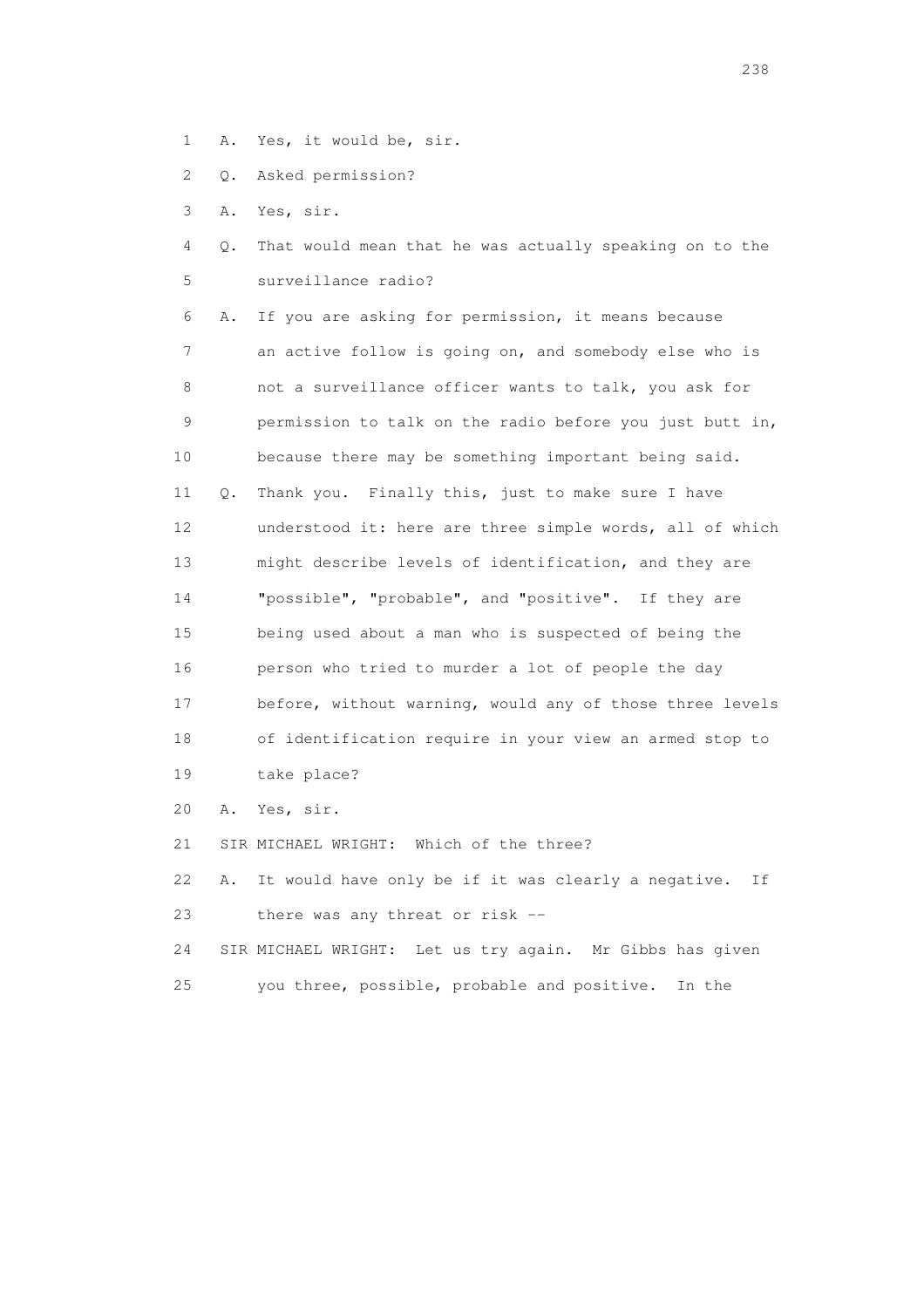| 1  |    | context of what we are talking about $-$                      |
|----|----|---------------------------------------------------------------|
| 2  | Α. | If that then, although the decision is the DSO's, to me       |
| 3  |    | if I was making that decision, then they would all            |
| 4  |    | require an armed stop.                                        |
| 5  |    | MR GIBBS: Sir, that was what I meant by the question.         |
| 6  |    | I think we have spent a certain amount of time, you see,      |
| 7  |    | examining possible and probable and positive, but unless      |
| 8  |    | I have misunderstood it, would I be right in thinking         |
| 9  |    | that even if everyone only thought it was a possible,         |
| 10 |    | but a possible mass murderer, then it would have to be        |
| 11 |    | an armed intervention to approach him?                        |
| 12 | Α. | It would depend on the information that you had and the       |
| 13 |    | background, but in short, yes, sir, if you felt that          |
| 14 |    | there was a threat from that person, then an appropriate      |
| 15 |    | response would be a firearms response.                        |
| 16 |    | SIR MICHAEL WRIGHT: An armed stop means an SFO stop, CO19     |
| 17 |    | stop?                                                         |
| 18 | Α. | CO19 or whatever resources are there, sir, but an armed       |
| 19 |    | stop.                                                         |
| 20 |    | Now, Ivor was in the concourse, as we have heard<br>MR GIBBS: |
| 21 |    | and he was, we may hear, offering or asking whether the       |
| 22 |    | control room would like him to attempt to intervene.          |
| 23 |    | Your view was against that?                                   |
| 24 | Α. | Yes, sir.                                                     |
| 25 | Q. | Because?                                                      |

239 and 239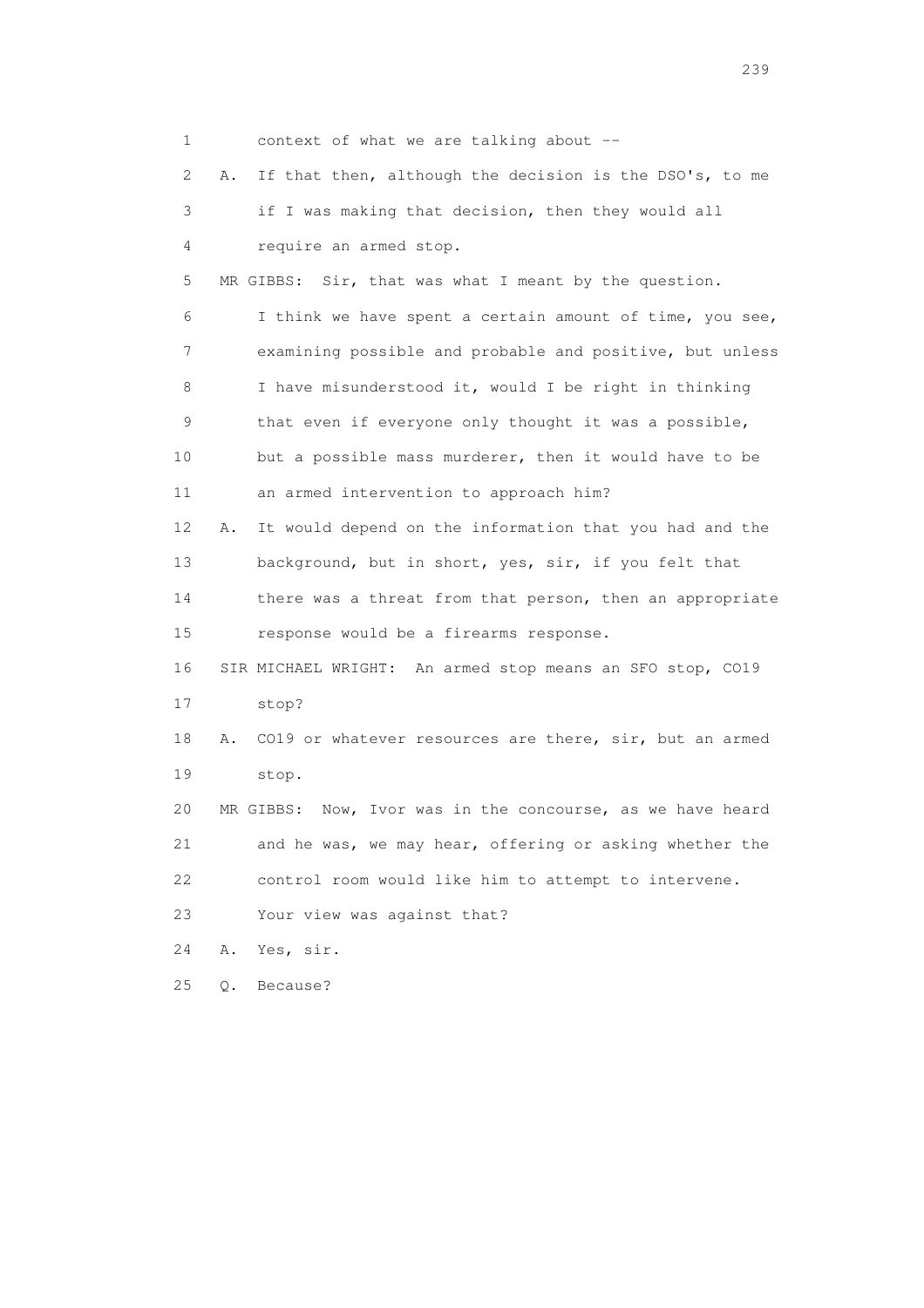1 A. Because of the threat and risk that existed at that 2 time. 3 Q. But the offer? 4 A. It was a very brave one, sir, but ... it's an offer 5 that's considered and only the DSO can make the decision 6 as to which resource they want to use. I'll offer 7 advice on it based on what I know about their training, 8 what I know about the circumstances, and the threat. 9 Q. But there is a word for the offer, isn't there, and it's 10 the word you have just used? 11 A. Brave. 12 MR GIBBS: Thank you. 13 SIR MICHAEL WRIGHT: Thank you, Mr Gibbs. 14 Well, that will, I think, do for today. I am afraid 15 you will have to come back tomorrow. 16 A. Thank you, sir. 17 SIR MICHAEL WRIGHT: I have a question which I am not going 18 to put. I will explain why, because it asks for this 19 witness's opinion about another person's state of mind 20 and he can't do that, but I will leave it out for any 21 counsel who wish to see it. Can't very well ask for 22 what Trojan 84 thought. 23 Can I ask you to be back reasonably bright eyed and 24 bushy tailed at 9.30 tomorrow morning and we will go on 25 then. Thank you all very much.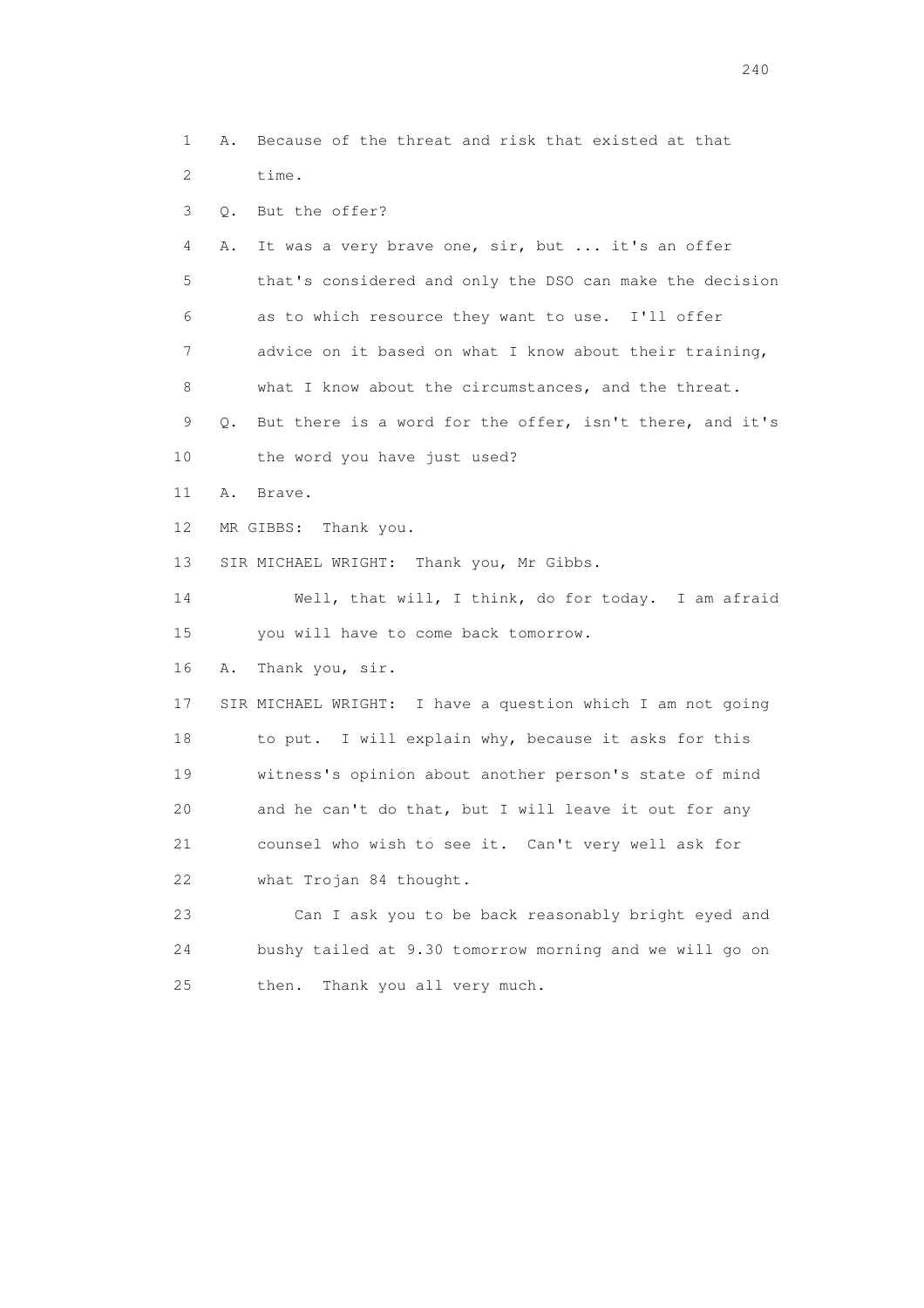| $\ensuremath{\mathbbm{1}}$ | $(5.10 \text{ pm})$ |  |                             |                                       |
|----------------------------|---------------------|--|-----------------------------|---------------------------------------|
| $\sqrt{2}$                 |                     |  |                             | (The court adjourned until 9.30 am on |
| $\mathsf 3$                |                     |  | Wednesday, 15 October 2008) |                                       |
| $\sqrt{4}$                 |                     |  |                             |                                       |
| $\mathsf S$                |                     |  |                             |                                       |
| $\sqrt{6}$                 |                     |  |                             |                                       |
| $\boldsymbol{7}$           |                     |  |                             |                                       |
| $\,8\,$                    |                     |  |                             |                                       |
| $\mathsf 9$                |                     |  |                             |                                       |
| $10\,$                     |                     |  |                             |                                       |
| $11\,$                     |                     |  |                             |                                       |
| $12\,$                     |                     |  |                             |                                       |
| 13                         |                     |  |                             |                                       |
| $1\,4$                     |                     |  |                             |                                       |
| 15                         |                     |  |                             |                                       |
| 16                         |                     |  |                             |                                       |
| $17\,$                     |                     |  |                             |                                       |
| $1\,8$                     |                     |  |                             |                                       |
| 19                         |                     |  |                             |                                       |
| 20                         |                     |  |                             |                                       |
| $2\sqrt{1}$                |                     |  |                             |                                       |
| 22                         |                     |  |                             |                                       |
| 23                         |                     |  |                             |                                       |
| 24                         |                     |  |                             |                                       |
| 25                         |                     |  |                             |                                       |